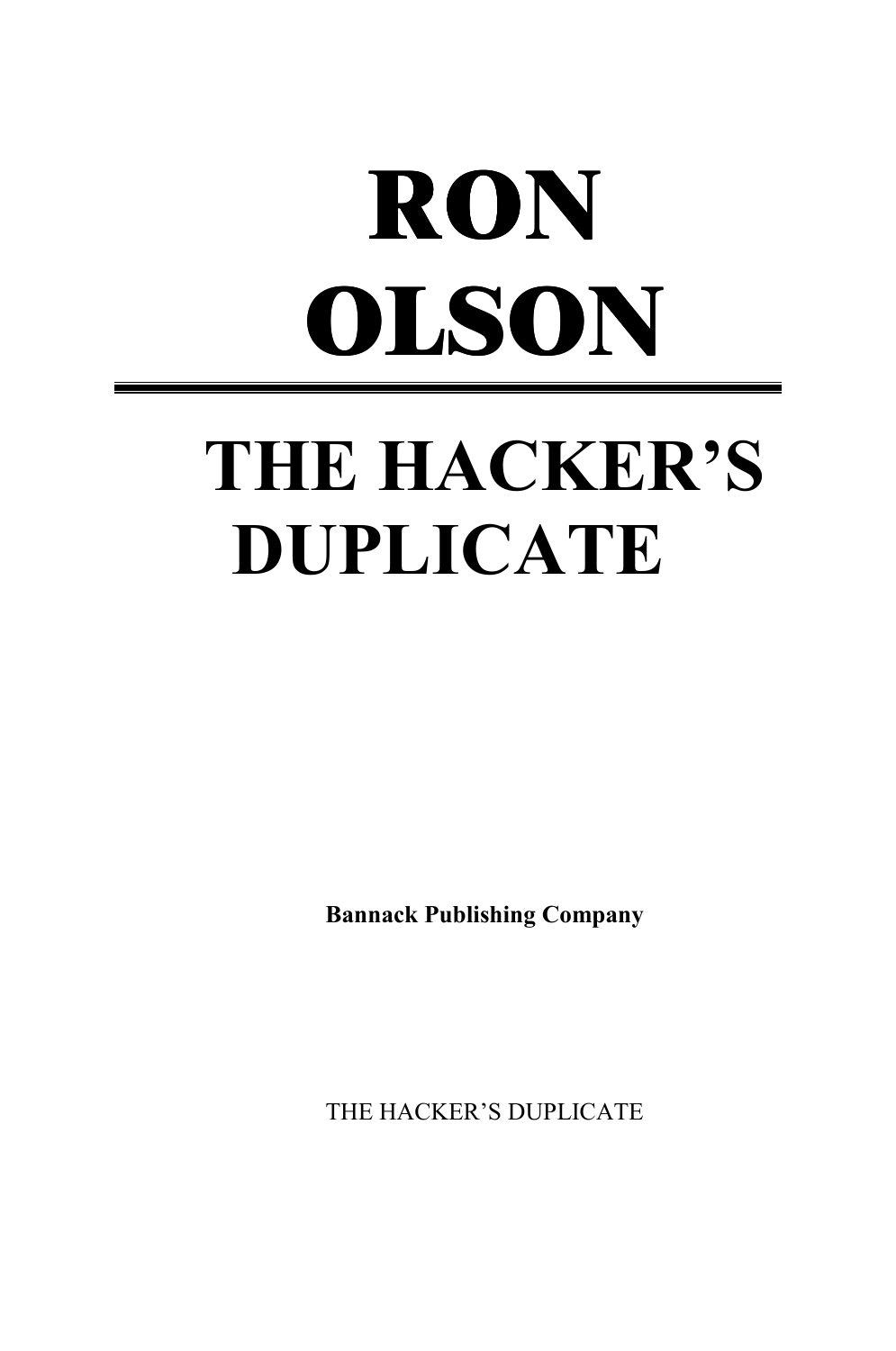All Rights Reserved Copyright © 1991 by Bannack Publishing Company 203 Iowa Drive Golden, Colorado 80403

This book may not be reproduced in whole or in part, Without the written permission of Bannack Publishing Company

# PRINTED IN THE UNITED STATES OF AMERICA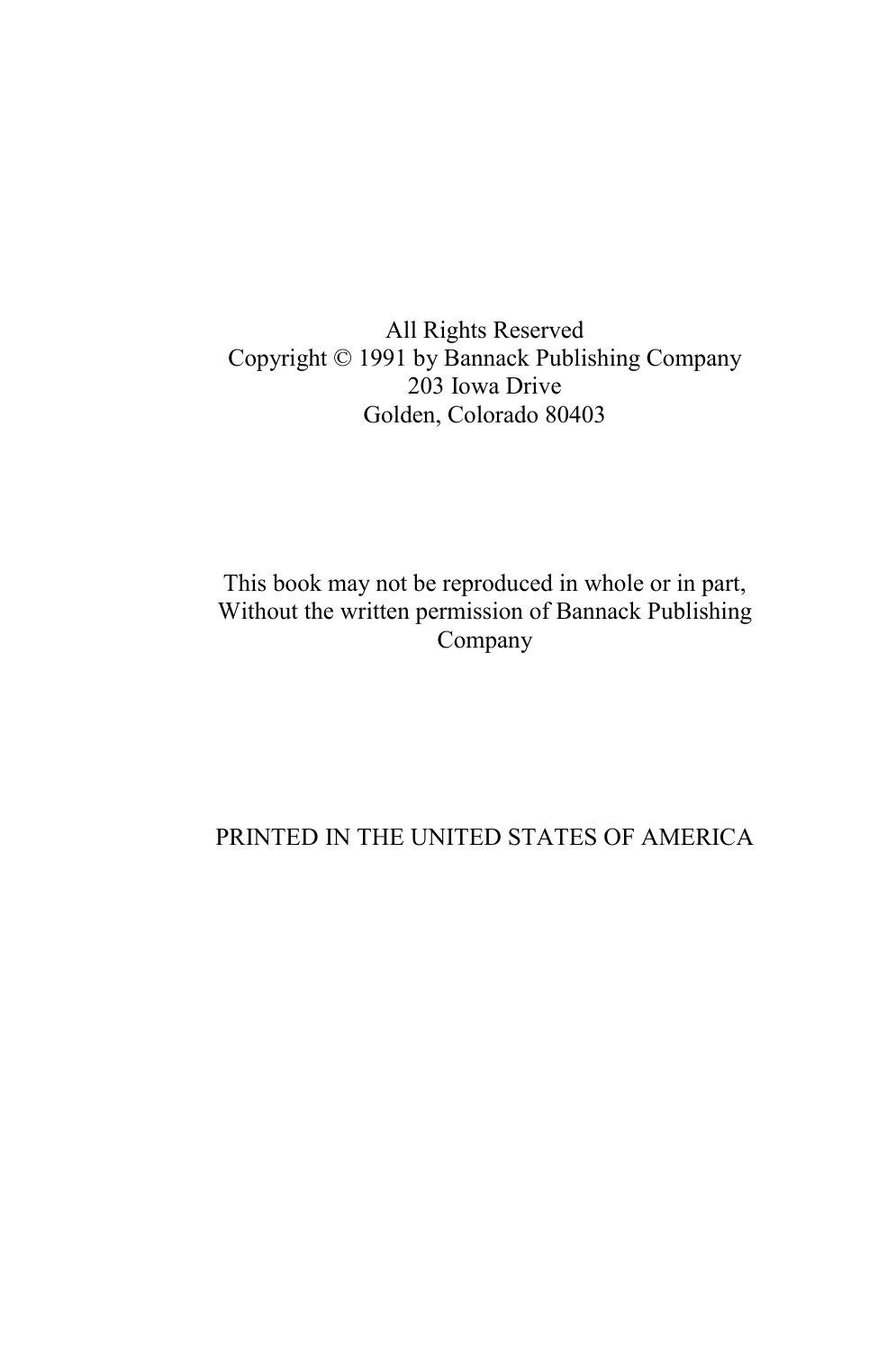# THIS BOOK WAS WRITTEN FOR MARIAN.

And the shadowing hand of man encircled the nurturing earth with fateful glow, doing annoyance unto the light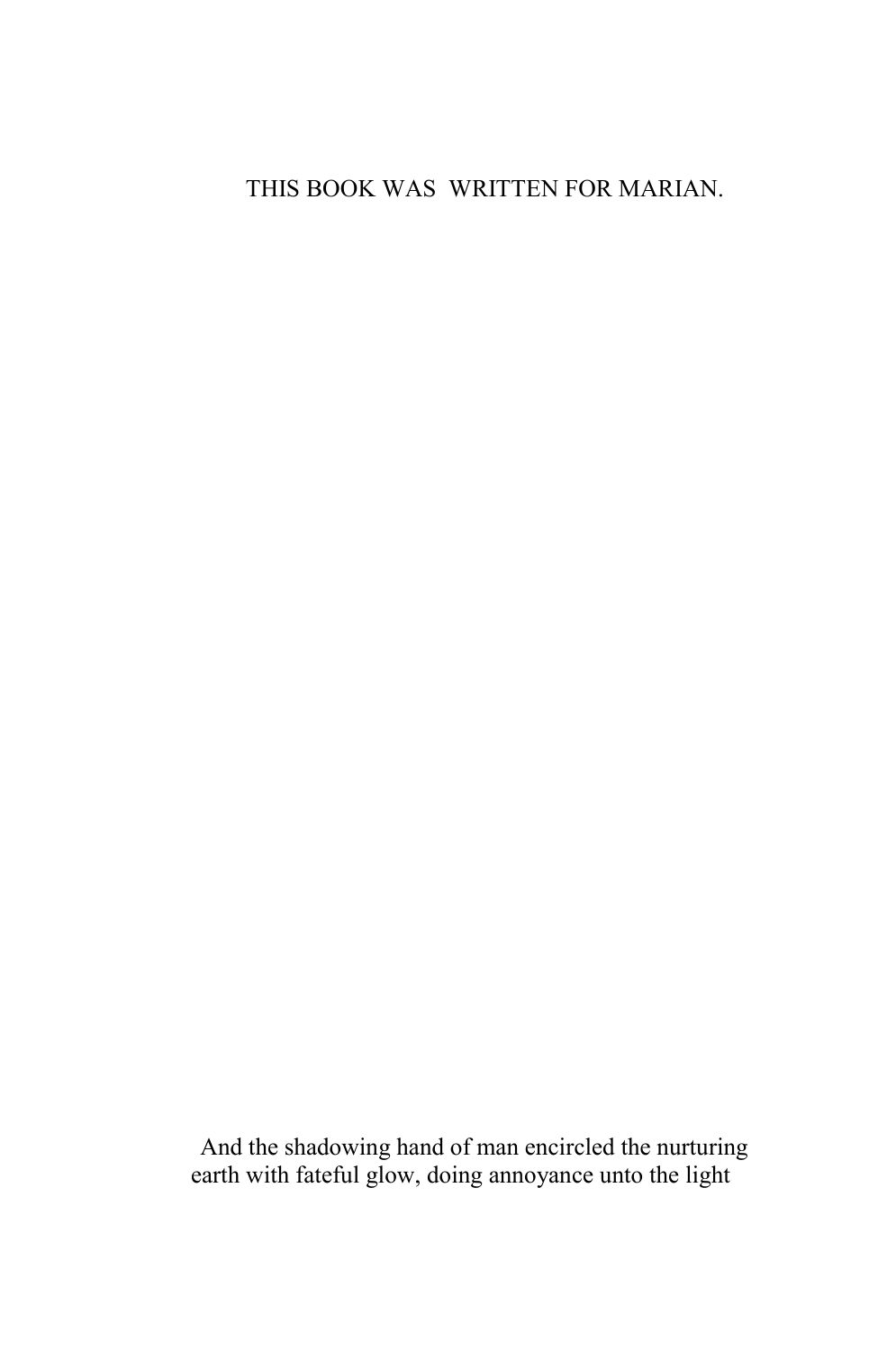above and shrouding his path below. Anon.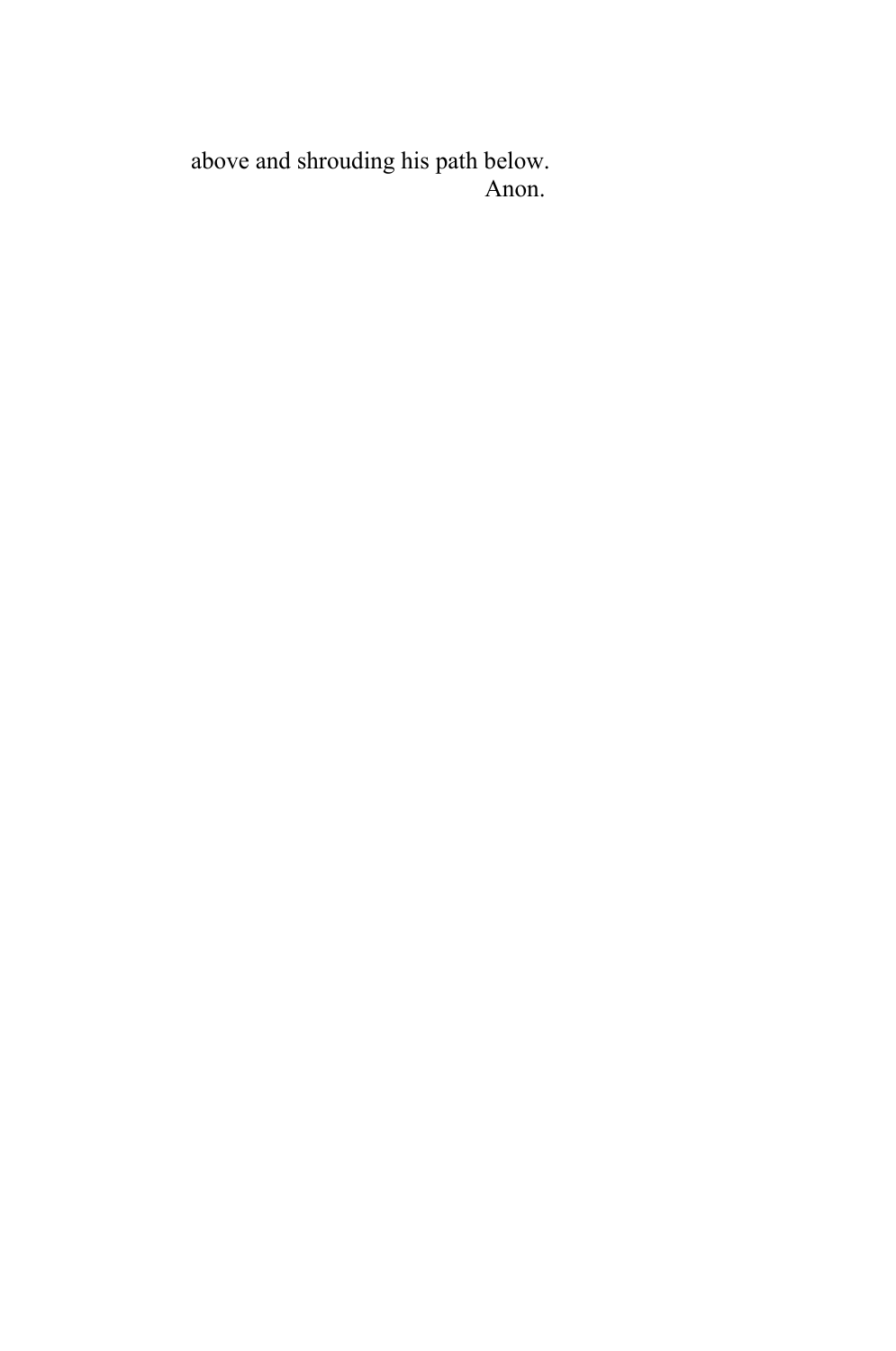Otis Pringle was a dirty little scientist who loved his formulas and worshipped his equations, but was flat and sour on people. His life's companion, insensitive to Otis' scientific ways and raw at heart from being treated like a lab assistant, had long since denounced Pringle and left him to his precious mathematical tables, his laboratory and the whuzz bumble of research. In fact, no person claimed Pringle as a friend, and even his colleagues at work disclaimed all but a strictly professional association with him.

Pringle's habits and practices of life were, for the most part, obscure. He had no apparent non-scientific interests, and never exchanged small talk with staff or fellow workers. He appeared each morning, entered his lab, checked ongoing projects, then went to his office and made notes and read scientific journals, tracts, treatises and reports and amused himself with...whatever amuses scientists.

When asked a question, he would answer, but in a clipped, precise, machine like way that interrogators were inclined to compare to a computerized voice synthesizer. Pringle had never been known to express an opinion on life or events outside the lab. However, in one legendary encounter with a secretary who, in a burst of christian charity, had invited him to church, he had rather rudely expressed the view that the idea of a human soul was a corrupt hypothesis because it had never produced an equation which could be balanced.

But Pringle survived in his work, and captured some degree of scientific recognition, even acclaim for some work that was so technical that only other technicians appreciated it. His little awards and his minor, or perhaps major, contributions to science were, however, generally unknown to his fellow citizens who neither cared about, nor, indeed, knew anything about the work of the peevish Dr. Pringle. Thus Pringle went his way and the rest of the world went its way with little regard for such things as chemistry, periodic charts, and oxides.

 Still, those who knew about such things agreed that Pringle had produced some damned fine science. That apparently was enough for the Kreesap Institute, a no nonsense enterprise interested more in lab results and commerce than the personal habits of its employees. The Institute had Pringle on the payroll, it had Pringle in the lab, and it had the capitalistic benefits of Pringle in scientific print. Thus, Pringle, had become a fixture at the Institute, had endured and, in the modest way appropriate to men of science, had even flourished somewhat.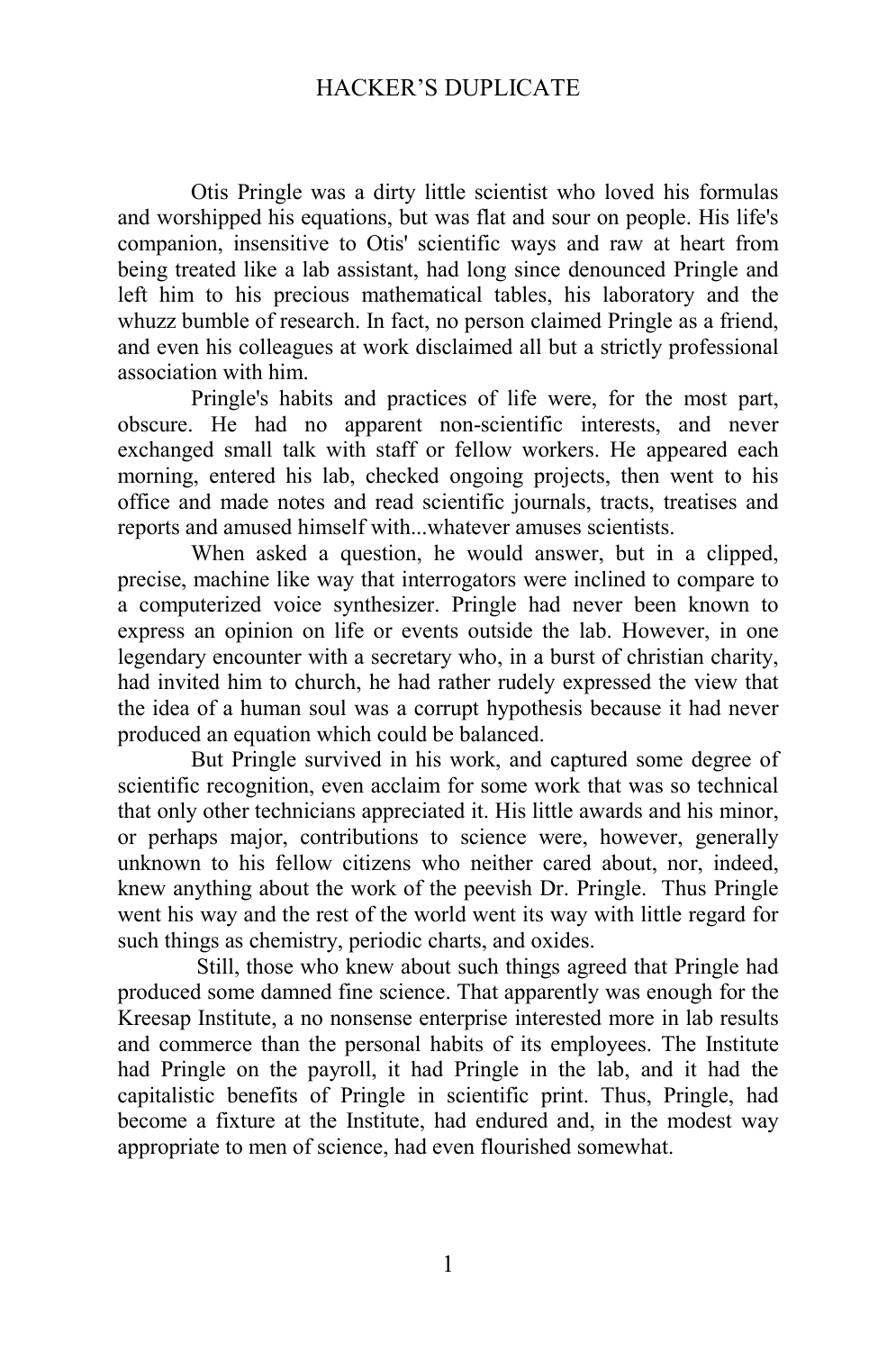In addition to his other projects, Pringle had recently prepared a little paper that had something or other to do with the events of combustion in vacuums. That modest think piece had attracted a degree of special interest in the front office of the Institute where it had generated some interest as a research possibility. In fact, Kreesap management types had even liked the idea and had asked Pringle to clean it up, expand it, and get it ready for the sales force to carry around. The idea seemed to be that the abstract could either be peddled to industry or packaged as a grant request to the Feds, who would dump money into almost anything that sounded new and trendy.

A summary of the piece, laying out an outline and a hypothesis, had been prepared and passed around to the area's industrial giants, as a sort of trial balloon. Calls had been made by salespersons and some of their calls had been returned. It seemed that the idea had potential and might be a project in which some businesses might want to invest actual dollars. Management was pleased and Pringle was told to get cracking on a fleshed out version of the paper before the Hotchkiss Foundation or Lipscomb Atmospherics swiped the idea and got out in front of Kreesap with a variation of the proposal.

 Getting cracking on a Sunday was not a new experience for Pringle because the Institute had always made it clear that it expected to get its money's worth out of the research staff. And given Pringle's starchy way with people, including coworkers, one might have reasonably guessed that Pringle even enjoyed stints of working alone on Sunday.

 The negative side of getting out on this particular Sunday was the god awful heat. Record temperatures, real, honest-to-god record temperatures, had been tormenting the Denver area, the Front Range and even the mountains for weeks on end. The hot fact was that everyone not ordered to get cracking was either at home or at Mile High Stadium watching the Broncos in the sixth home game of the season trying to avoid a complete meltdown of their ho hum season.

 Driving down the Industrial Center access road, Pringle could see the Kreesap complex quavering in the heat rising from the ground. It almost looked at though the buildings and the mountains in the background were being shaken into liquid by an earthquake. At the guard station, he slid his pass card into the slot of the security box and watched the gate slide back, extending to Pringle a silent, mechanical invitation to enter.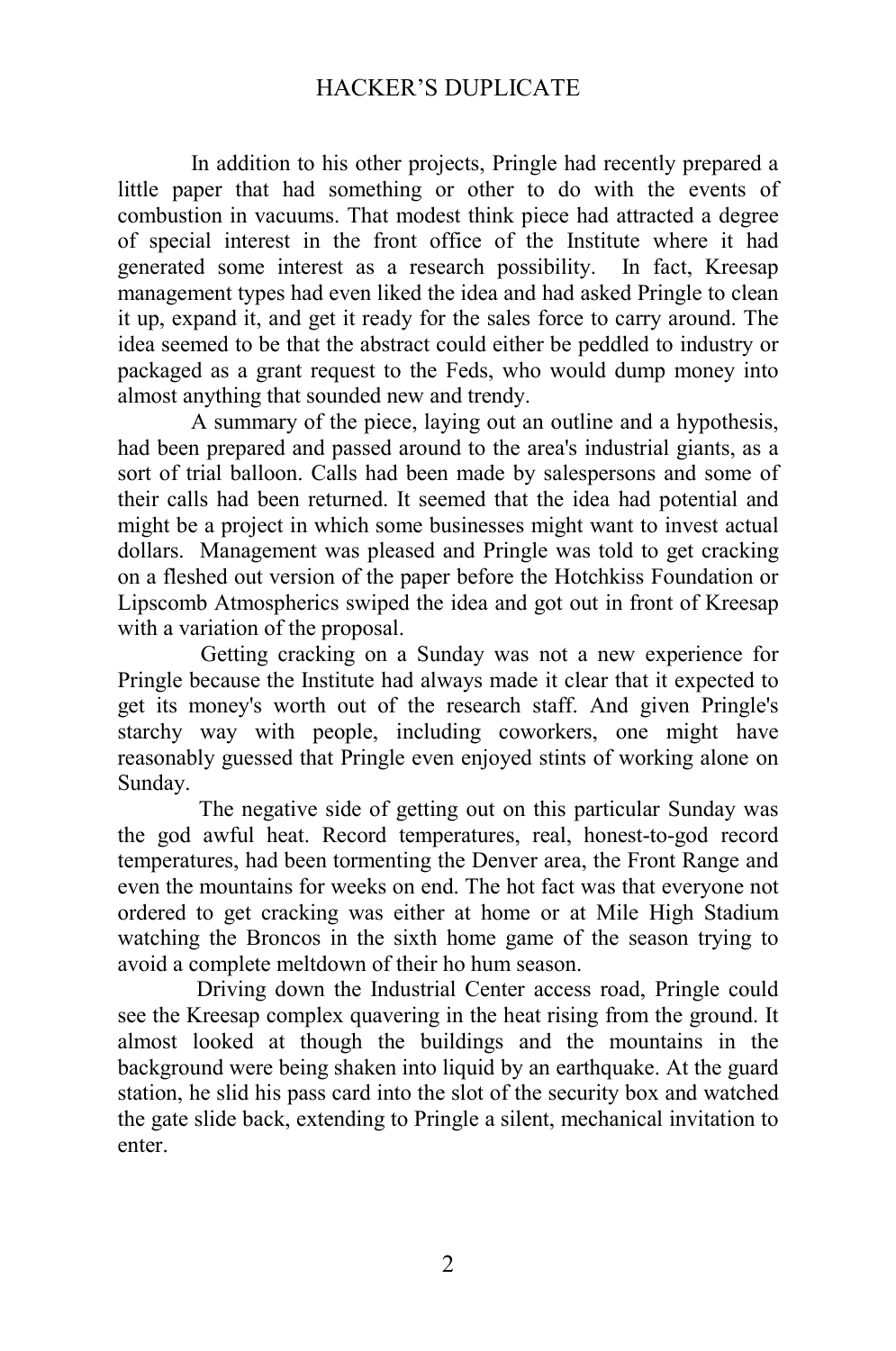The surface of the empty parking lot was new black with bright yellow stripes and Pringle took some quiet satisfaction in parking in the area reserved for officers of the Institute. The repaving contract work had been provoking grumbles from nearly everyone for the past three weeks, including Pringle who was glad to see that it was finished. But, as he had expected, the surface was hot, and it even felt soft under his shoes.

He paused for a few seconds in the entryway of the lab building wondering if his shoes had picked up enough fresh asphalt to leave tracks on the gleaming tile. But, giving the thought an indifferent shrug, he pulled the glass door open and walked in. The welcome air of the dim and empty hallway seemed even cooler than he expected. He liked that and he was glad for the peace and quiet. No staff, no clumsy lab assistants and, best of all, no damned administrators sticking their expectant, pushy noses into everything he was trying to do.

After negotiating a series of turns and hallways which brought him to an isolated walkway, he turned a final corner, tucked his thin briefcase under his arm and began sorting through the keys on his key ring. Then, looking up, he forgot the key.

 The glass panel from his office door lay shattered on the floor and the door itself stood open. "What the hell?" he muttered, staring at the broken glass and the door. Avoiding the slivers and fragments of glass as best he could, Pringle stepped inside where he immediately forget his inquiry about the lower regions and called on higher authority. "Jesus Christ!"

Books were on the floor, papers were everywhere, the middle drawer of his desk was broken, and its jagged, splintered remains hung awkwardly around the bottom panel. The screen of his computer had been smashed and the unit was a gaping frame, a punched out, fractured eye that would never again blink neat columns of numbers. The keyboard was nowhere in sight and the printer had been tipped off the table to the floor where it lay, presumably, in printer agony. Pringle issued an angry description of the scene, or started to, "Holy sh..."

The exclamation was closed off with a loud, frightened "..it!" as he sensed someone coming at him from the alcove storage area of the little office. He had only began to turn before something crushed down on his temple. He had the feeling he was falling into darkness, and that he wanted to stop but couldn't find anything that his flailing hands could seize. He vaguely wondered if this was the way dying was supposed to work and if he was doing it properly.

"Dr. Pringle...Dr. Pringle..."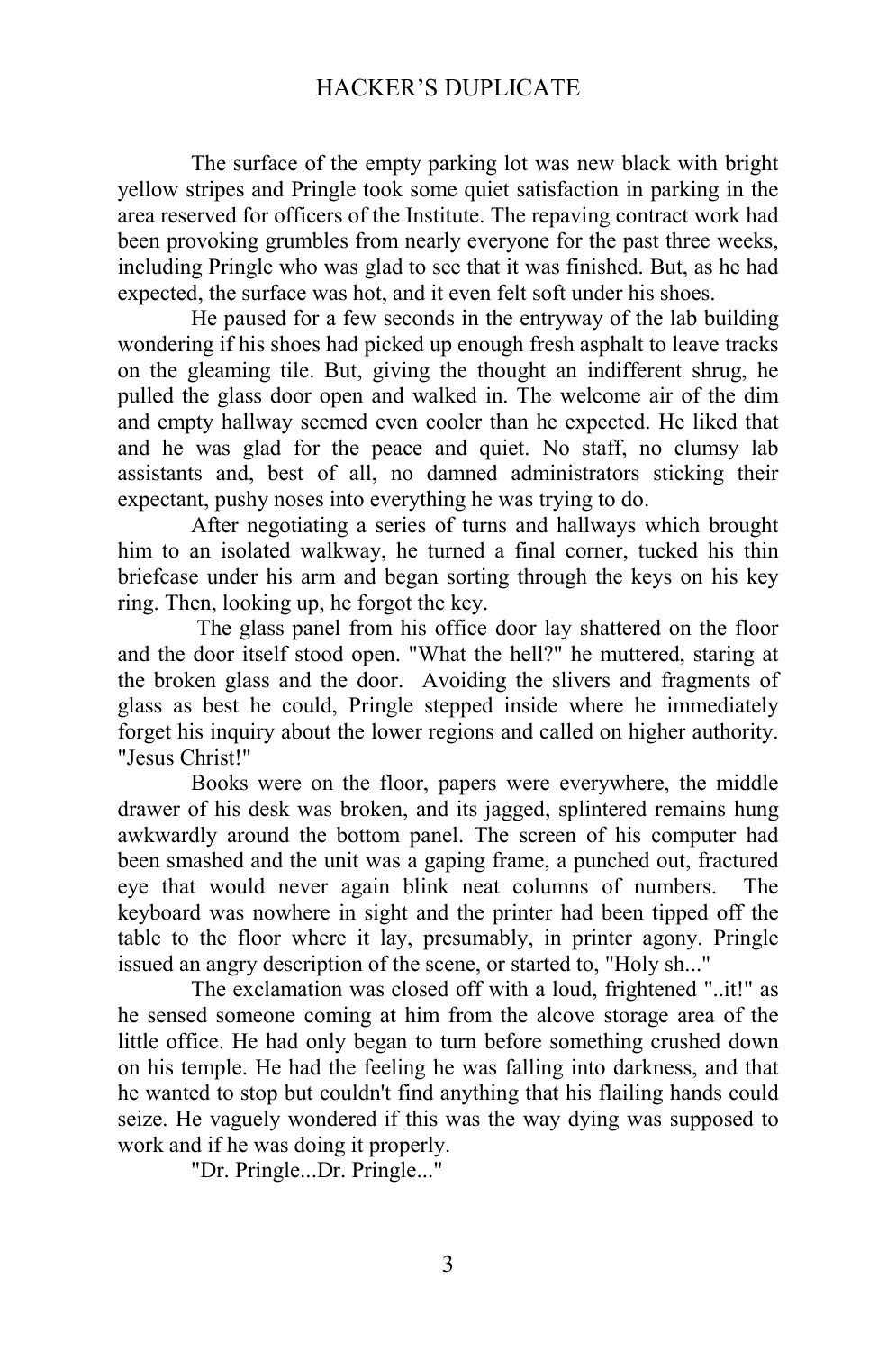He struggled as the pain of something burned against the side of his head. A handhold; he needed something to stop the fall. He reached out, and the falling slowed.

"Dr. Pringle." The voice was that of a human, not God's voice. He was sure of that. Then, light, grey and hazy like morning fog, made him blink. With it came a form, and the voice found him again, "Dr. Pringle, relax. Stop fighting. The doctor will be here any minute. You're going to be alright."

"Alright?" he muttered, surprised that his mouth and tongue would even move. "Who the hell are you anyway?"

"Lind, Dr. Pringle. Carl Lind. You know, security. I found you here on the floor. I've already radioed for an ambulance and for the police. I think you're going to be okay, so maybe you could just let go of my arm, it kinda hurts."

Oh, sure. I'm sorry, I had the impression I was falling, and ..."

"Yes, You were moaning pretty loud and thrashing around a lot."

Lind's face began to come into focus as Pringle's head began to clear. "Lind, would you mind telling me what the hell is going on here?"

"You know as much as I do, Doctor. I was just making my rounds and heard you groaning. It looks to me like you and someone had a real rhubarb in here."

"Me and someone? What kind of lunacy..." Then, as the memory of his battered office swam back into his mind, Pringle relented a bit, "Oh, yeah. Well, I guess it might look that way."

Squinting and making an attempt to sit up, Pringle began making an assessment of the damage that had been done to his body. Reaching up, he pressed his hand against the pain. That made it worse, and he pulled his hand away. It came back bloody. The thought that he was bleeding coupled with the throbbing in his head drove him back down and he gasped.

"Just lie back, Doctor. I think I hear someone coming, It's probably the medics."

In another minute the little office was accommodating more people at one time than it had since being assigned to Otis Pringle. A young man who was white, and a young woman who was black, knelt by Pringle. The blue shirts with the caduceus on the pockets and red arm patches saying "Lifeline" told Pringle they were paramedics. Their clinical efficiency left little for even the likes of Pringle to complain about. Yet, he tried.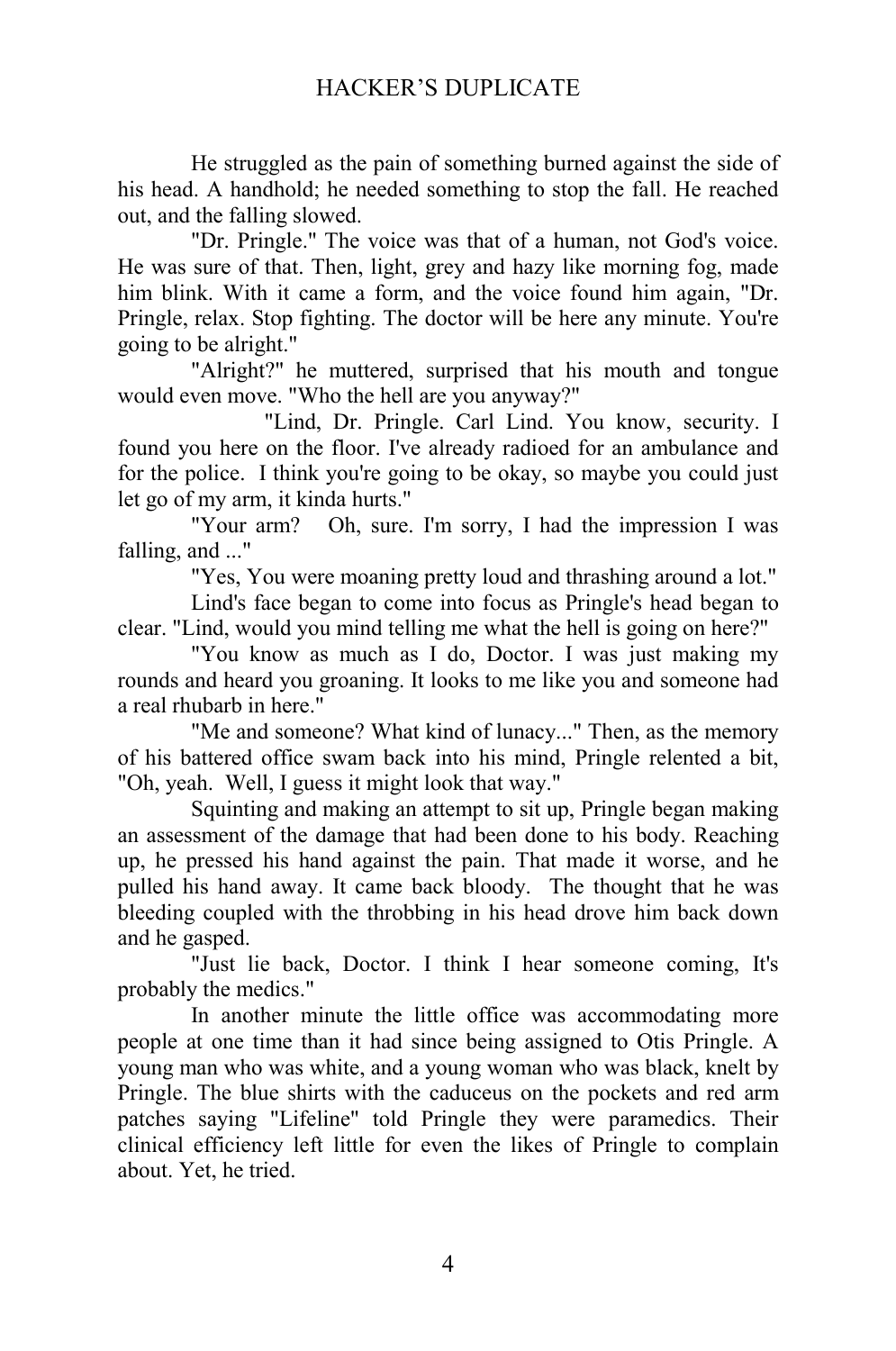"Dammit, that hurts," he yelped trying to draw away from the cleansing of his wound.

"I'm sure it does," soothed the young woman, still dabbing away with a cotton swab.

"The scalp laceration, is the only thing we have here," intoned the man into a handheld radio. "Judy's getting it cleaned up. I would suggest we transport since concussion's a good possibility."

A metallic voice came back through the speaker, "Okay, I copy that, but it sounds like it's the victim's option. Call me when you're clear."

Pringle scowled at being called a victim. He again fought the cotton swab. "Are you trying to rub it down to the bone?" he snapped.

"No need to, hon," quipped the girl, "someone already did that for you."

"Well, it hurts."

"I'm sure it does. Poor babe," she cooed, teasing him into submission. "Now, are you going to be a good soldier and let us take you to the emergency room where someone can stitch up that cut?"

"Emergency room?" echoed Pringle. "Is that required? Why can't you do it here?"

"Are you sure that's what you want, lover?" she beamed, almost seeming to enjoy the idea. She had obviously had been through this with lots of Pringles and the way she ask the question made him hesitate.

But the Pringle bile rose, and he snapped, "Of course, I'm sure."

Getting to his feet and into a chair was, in Pringle's view, as bad as being clobbered on the head. He gritted his teeth and hissed air in through his teeth as the pain seared along his head. After that, the paramedics moved with an efficiency that spoke of thousands of bashed in heads, gashed arms, legs and battered bodies. Periodically, Judy would ask, "How's it going, battler?" or "Are you making it okay, cousin?" and once, "Tell me, Stoke, what did you do to the other guy?"

As they worked, yet another guest crowded into the office and stood alongside the security officer. Lind was clearly relieved to see the new arrival, and the two stood talking as they watched the sewing of Pringle's head.

When the paramedics had closed their cases, the young man offered Pringle a clipboard. "This is a release and a statement that you requested medical treatment at the scene. It also says that you declined transport to the hospital."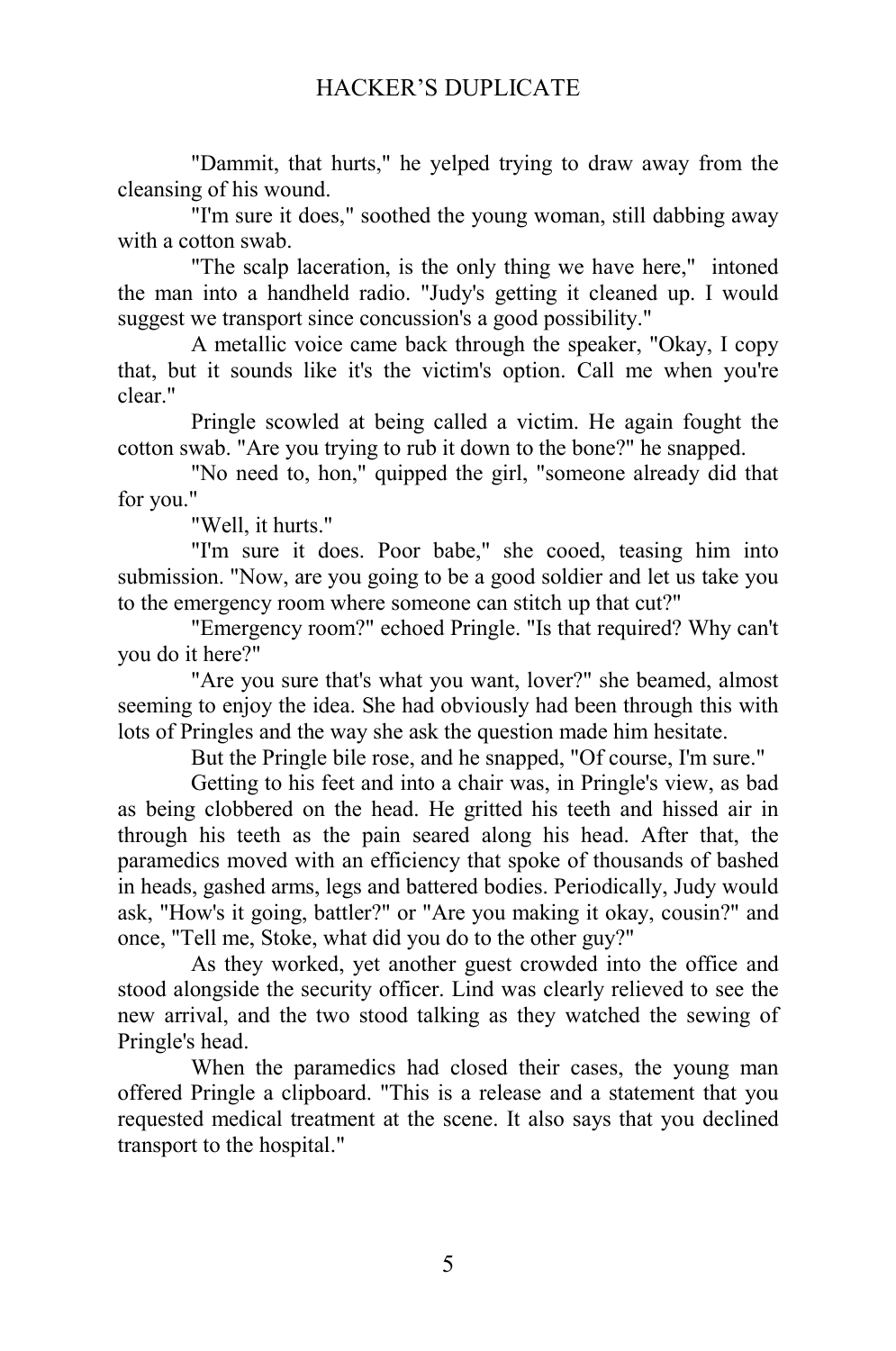Pringle took the board and the ballpoint pen. He tried to read the form, but the throbbing in his head forced him to give it up. "Where do I sign?" he growled. Then scribbling his name, he asked "Will I get a bill for this?"

"You sure will," promised the woman, "and hear this, champ, you better come in and have that dressing changed tomorrow. The stitches can come out in a week."

"It hurts," complained Pringle. "Aren't you going to give me some aspirin or something?"

With a laugh she gave him a small bottle of capsules, "Take two and go to bed, lover." Then they were gone.

Pringle squinted up at Lind and the person with him. "Who are you?"

The woman smiled down at Pringle as she answered. "Sergeant Munro, Denver Police Department. And you're Dr. Pringle?"

"Yes, I'm Pringle," he snapped. "If you're from the police what are you doing about finding the punk who broke into my office?"

"That's what I'd like to do, Doctor. Did you see this...punk?"

"No. I didn't see anything. I came in, looked around, and then I guess I heard a noise or maybe saw something out of the corner of my eye. I started to turn around, and the next person I saw was Lind. That's it."

Munro, who had moved over to the desk, stood looking at the shattered drawer. "What do you keep in your office that a ...punk would be interested in, Doctor?"

"Nothing. Papers, reports, books, that sort of thing."

Munro gave that a professional, "Um hum," as she examined the desk. Lifting a section of the broken drawer, she held it toward the stronger light of the window and ran her finger along an edge.

Pringle, growing impatient, snapped, "It's a piece of wood, Sergeant, part of what was my desk drawer. Can we get on with whatever it is you're going to do?"

"Oh, I know what it is," Munro smiled. "I was just wondering, Doctor, what you might have been keeping in your drawers. Desk drawers," she added, obviously pleased with her attempted humor. "Were you keeping any...prescriptions or..."

"Drugs?" shot back Pringle, "No. Not even aspirin. And no money." His Pringle irritation growing, he added cynically, "No jewels, no atomic secrets, just pencils, paper clips."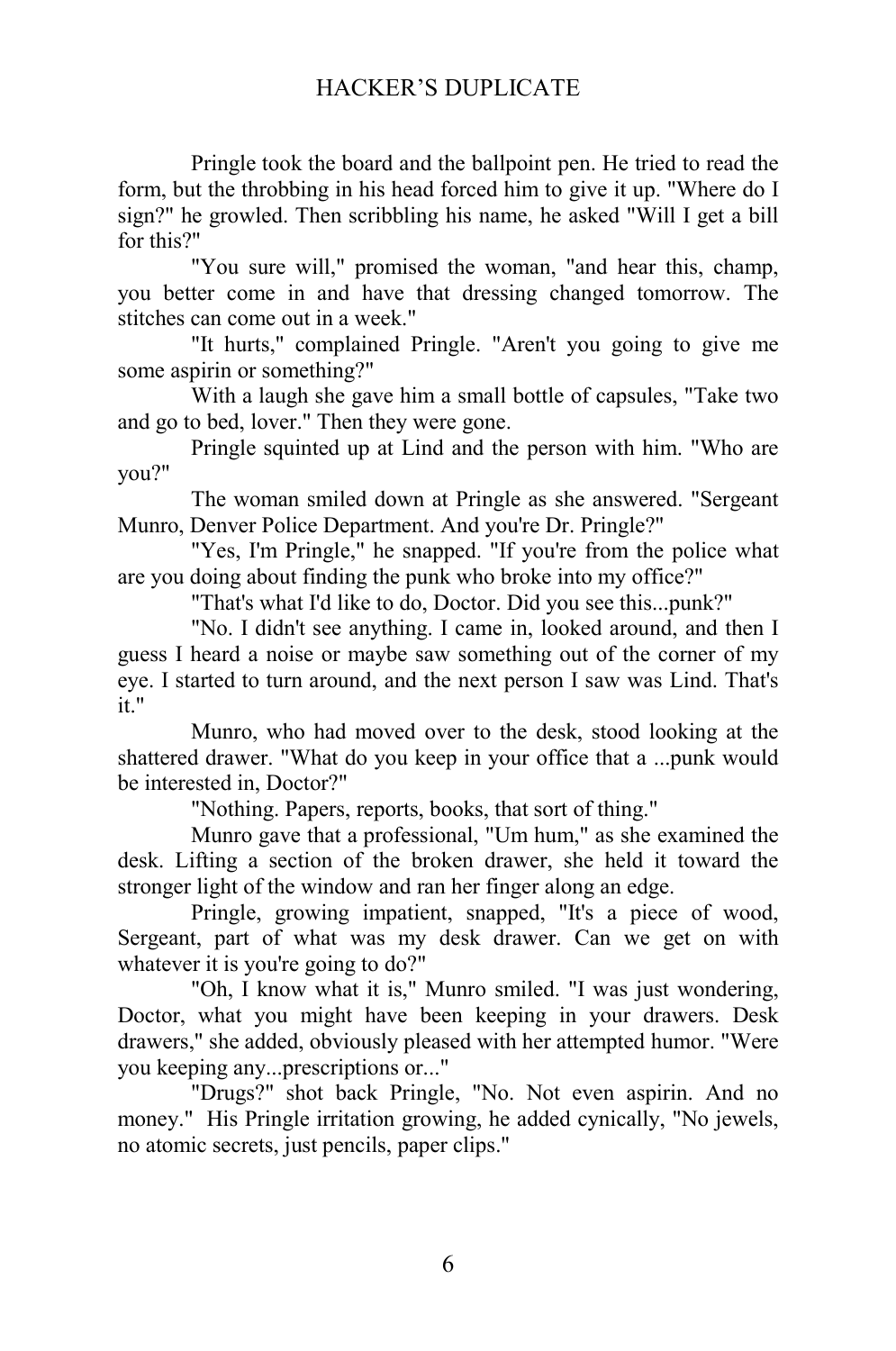"I see," mused Munro. "And this," she peered into the broken eye of the computer.

"A broken computer screen," interrupted Pringle.

"I believe you're right," laughed Munro. Then growing serious, she looked back at Pringle. "Doctor, we get lots of smash and grabs every day. There are more broken windows, doors, dressers, cupboards, and desks than I care to think about. And all that breaking and smashing has one thing in common. Somebody is looking to steal something. It's usually money, drugs or things that can be sold for money. I guess my question is what do you have, or did you have, in here that a...punk would want to steal?"

"Stop saying 'punk' that way," snapped Pringle. "You sound like you don't believe what I've told you. And I didn't have anything here that a thief would care about. A few books, lots of computer printouts and lab reports."

"What kind of work do you do here, Dr. Pringle?"

"I do concept research in chemistry."

"I didn't even take chemistry in high school, Doctor. Neither did my Lieutenant. Can you give me a one-liner that a couple of marginally educated cops can understand?"

Pringle eyed the officer. Wearing soft brown slacks and a blue blazer, the woman didn't fit his notion of notion of police authority. Yet, the blazer didn't really conceal the snub nosed revolver on her belt, and she spoke in the kind of direct, insistent way that made him feel that he had to answer. And her inquisitive brown eyes made him feel like she was the scientist, examining, and analyzing him. For a reason he didn't understand, he suppressed the worst of his sarcasm.

"My job is to keep up with theoretical writings in my field and do related small scale lab work to determine whether various ideas have sufficient merit for further research."

"You mean you read the new stuff, the latest thinking, and then do enough in-house lab work to decide if some paper theory is worth serious testing?" asked Munro.

Blinking at her crude, but surprisingly accurate summary, Pringle conceded, "Why, yes. That's a fair statement."

"And when you find something that's looks good, what then?"

"I write up my test results. I also prepare an abstract of possible applications. It goes to the head office, and if the commercial people there think it can be sold, we polish it up and the sales people go around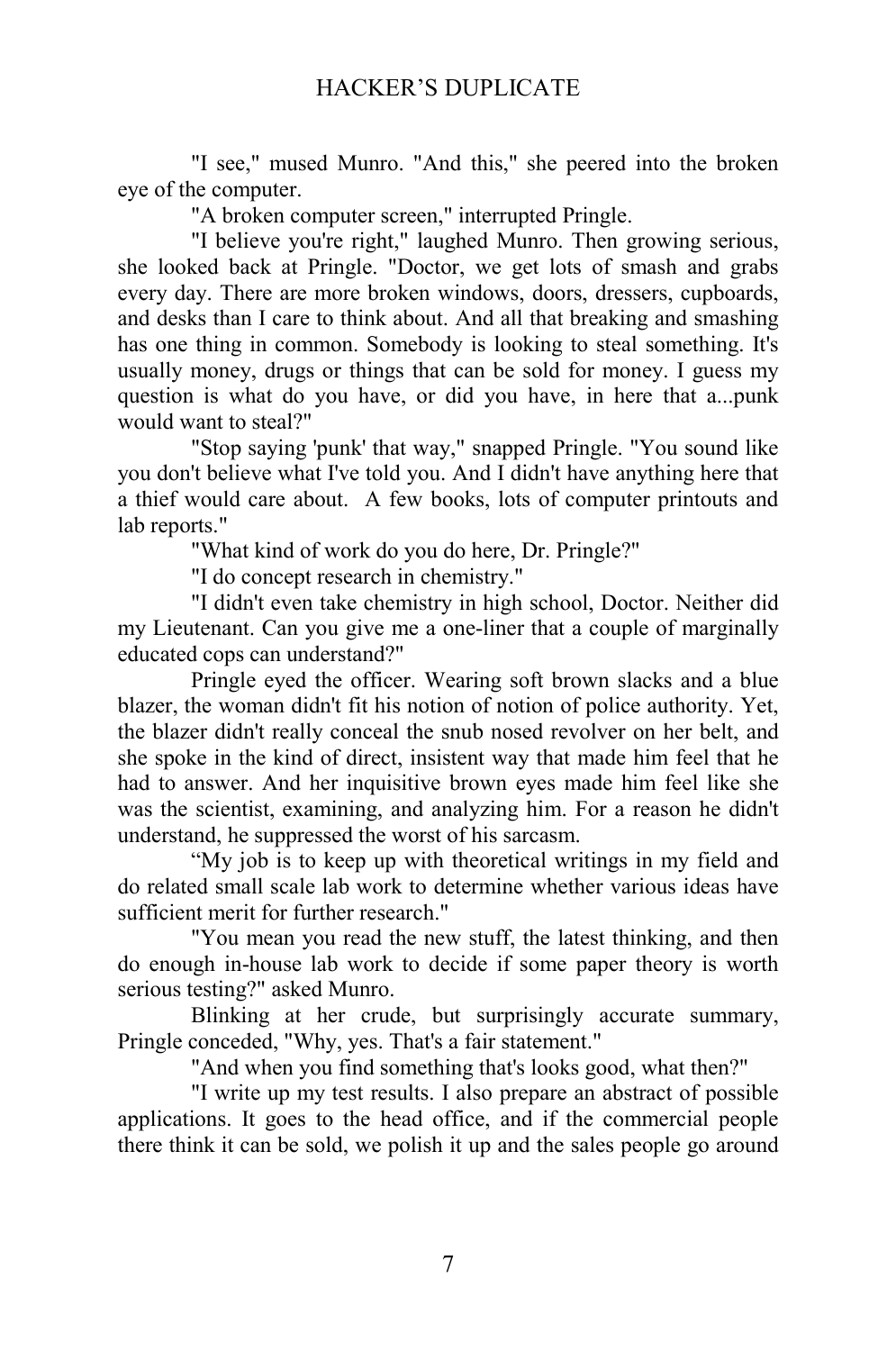and try to find an industry sponsor to pay for a research program. Lots of times the feds are interested and they will put money into whatever it is."

Leaning against a file cabinet, Munro listened and seemed to be tracking Pringle's explanation. "I'd guess there must be other companies doing the same thing?"

"Sure. But if you're about to suggest that a competitor came busting in here to steal my research, forget it. It's my job to keep up with what's being published in my field, and I can tell you, there aren't very many people in the whole world who would give a thin damn about my lab reports."

"But there are a few?" Munro persisted.

"Two or three," Pringle conceded, "but I know who they are. And they aren't given to what you'd call...what was it you said? Smash and take?"

"Smash and grab," she smiled. "But tell me, Doctor, what kind of project have you been working on recently? Remember, this is for someone whose chemistry doesn't go much beyond a decent formula for adding scotch to water."

"Speaking of water," said Pringle, placing his fingers tentatively on his bandage, "I'd like to take a couple of that girl's pills."

He attempted to stand, but almost immediately sank back onto the chair as the room began to sway and Munro's face began to swim away and blur into her hair. He closed his eyes until the intense throbbing eased. Looking at the security officer he asked, "Lind, would you mind?"

"Oh, sure, doc."

The security officer turned out of the office and disappeared into the dim hallway. Pringle could feel Munro's eyes on him, watching.

"I wonder if you shouldn't have gone with those medics?" she asked.

Pulling in a heavy breath of air, Pringle wanted to disagree by shaking his head, but the thought of the pain that would produce, forced him to settle for a mere oral disagreement. "No. It'll pass." Glancing slowly around the room and at the littered floor, he absently said, "I had a small briefcase with me. I wonder if that son of a bitch got away with it?"

Lind returned with a paper cup filled with water. Pringle fumbled out a couple of the capsules the medic had given him and gulped them down.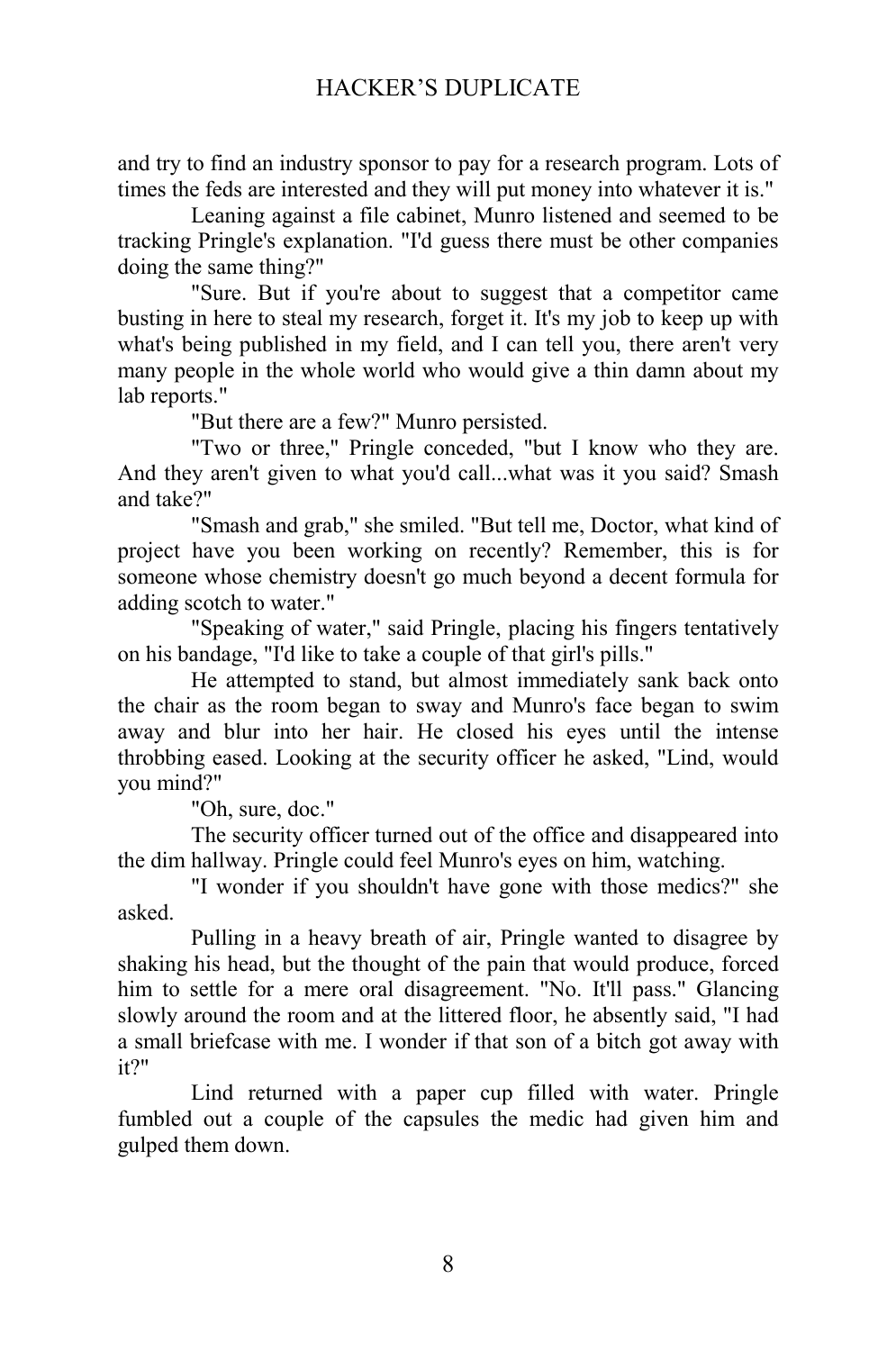"You look like you need some rest," observed Lind. "Do you want me to get someone to drive you home?"

Almost as a reflex, Pringle protested. "There's nothing wrong with me that a few more minutes of sitting here won't cure. As soon as my head clears, I'll be okay."

The security officer and Munro exchanged glances. Munro gave Pringle an option. "Doctor, I'd like to secure this place and get one of our lab people in here. You never know, we may pick up something that would help us nail your visitor. So if it's all the same to you, I'd like to have you leave everything just as it is at least for the rest of the day."

"But I'd intended to get some work done," Pringle began. He trailed off as he saw Munro looking around the office. "But I guess I don't have much choice."

"No," said Munro. "I don't think you do. I'm sure Carl can find someone to drive you home."

There was a phone call. Then some small talk, mostly between Munro and Lind, and soon another security officer joined them. As Pringle, hanging on the strong arms of the guard, swayed to his feet and fought against the blurring of his world, Munro reminded him, "You didn't get around to telling me what project you've been working on, Doctor."

"No," he muttered. "I didn't." Between the two security officers, he shuffled to the door. Then pausing, briefly, Pringle added, "Perhaps tomorrow, Sergeant Munro. But I assure you, I had nothing worth stealing in here." Still Pringle hesitated, "I had that case with me when I came in..." he said, seeming to find it difficult to concentrate.

"I'll look around, and if I find it, I'll hold on to it for you," Munro assured him.

Watching him disappear down the hallway, Sergeant Leslie Munro's face became that of a thoughtful skeptic. "I wonder, Dr. Pringle," she murmured softly to herself. Then, systematically, she began working her way around the little office, lifting, peering, testing with her hands. Pringle's description of what he kept in his desk and in the office seemed to be accurate. She found only miscellaneous items of little value and no interest to an ordinary thief.

Then Munro's persistent search became more productive. Kneeling in the area where Pringle had gone down from the blow on his head, she picked up the plastic wastebasket, intending to set it upright. There, amid the clutter of twisted and crumpled paper she saw the edge of a thin leather case. Guessing that it was the folder Pringle had asked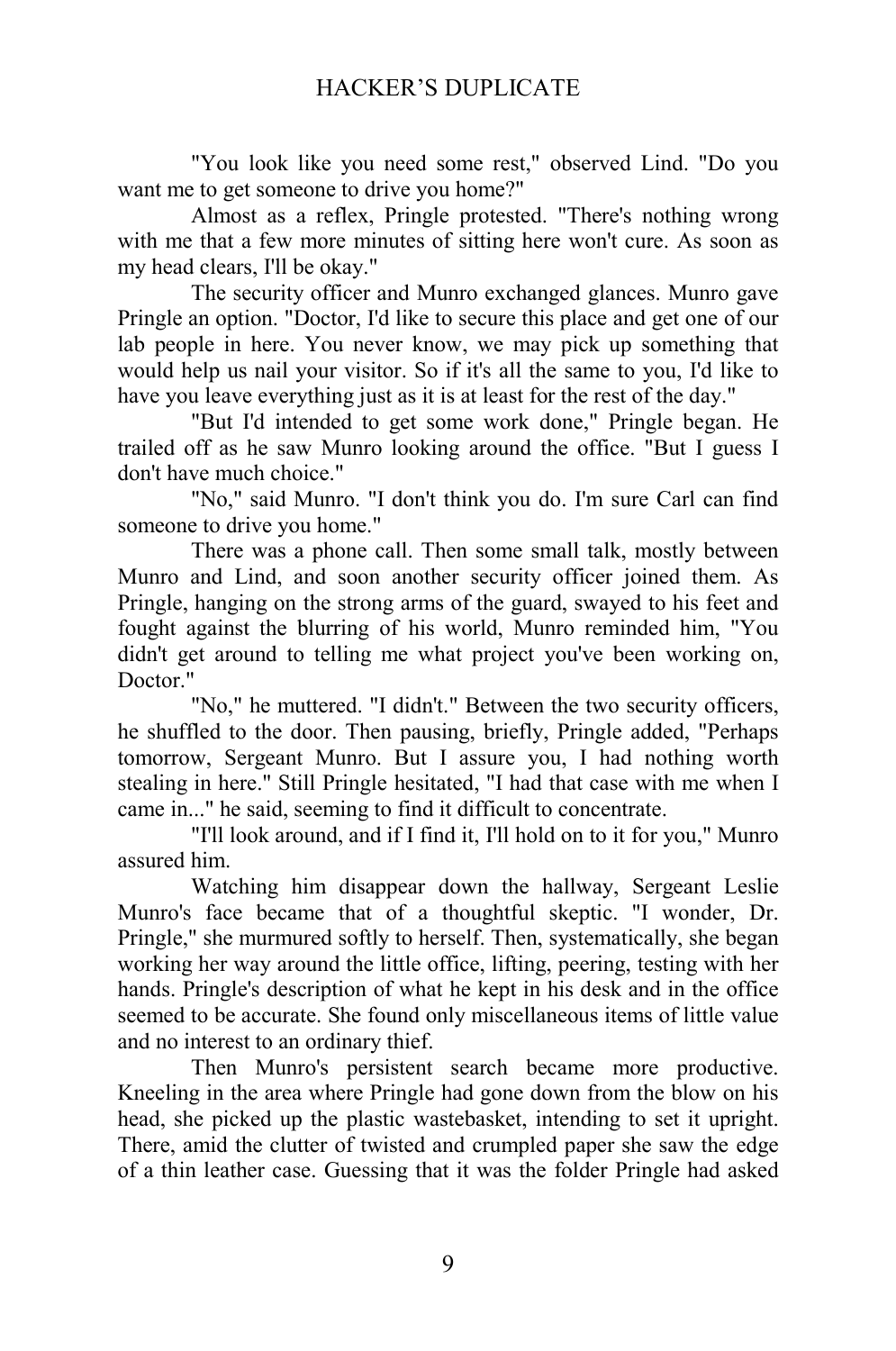about and that it had slid there, just out of sight, when he had fallen, Munro picked it up and looked inside. There she found a small, blue plastic disk and a torn, dogeared airline guide from Stapleton International Airport.

 Half aloud, she mused, "I think I really would like to know more about just what kind of science you've been practicing here, Doctor."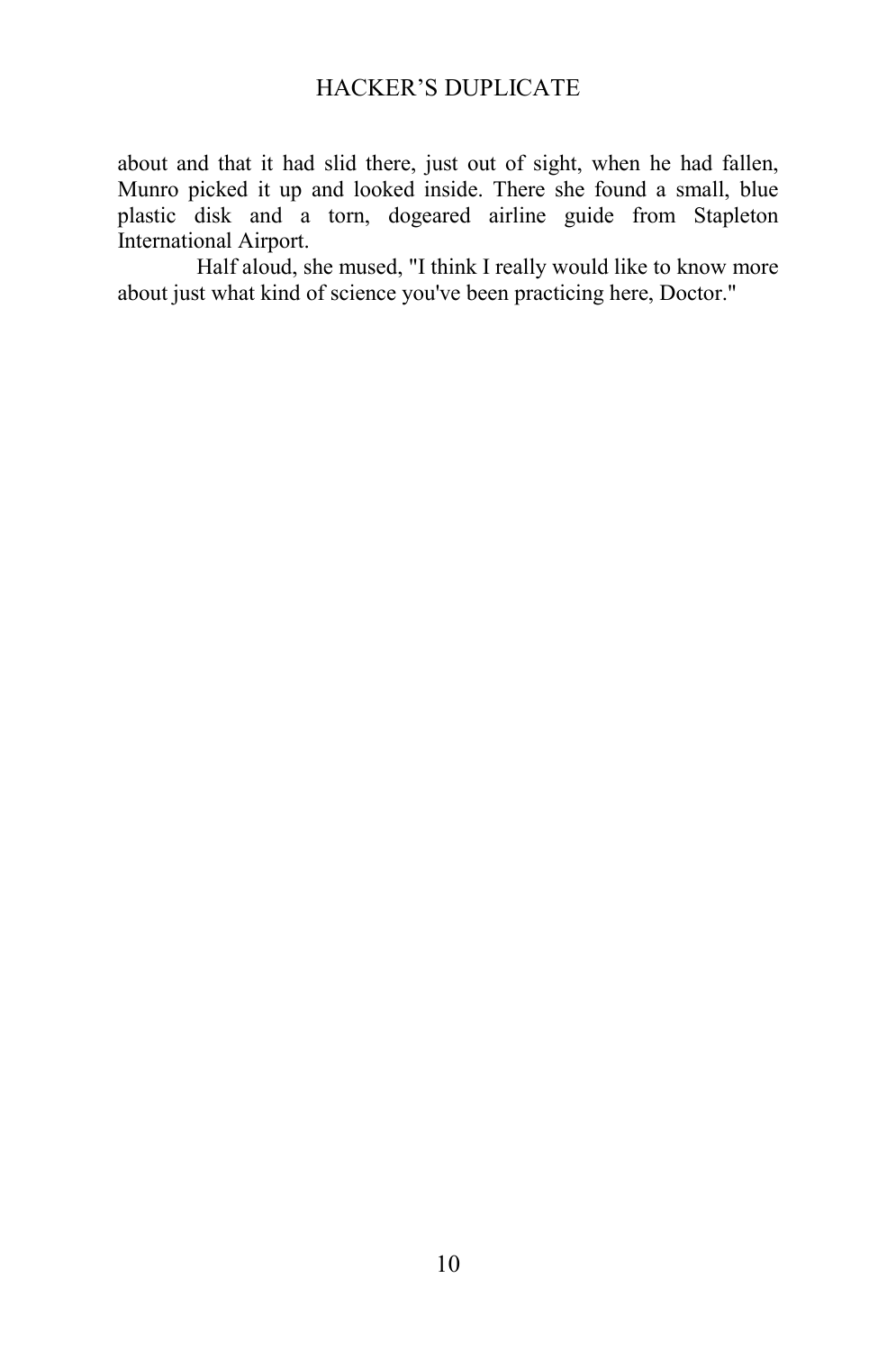#### $***$

The office of President Jason Porr was a statement. It spoke in grand terms of the generosity of the Kreesap Institute, at least as far as its executive officers were concerned. Large windows overlooking an expanse of lawn and trees with the mountains in the background, a wide, polished and conspicuously uncluttered walnut desk, a few leather bound books with gilded lettering on the spine, an expensive looking Colorado Dynasty type blond woman smiling from a gold frame, and melancholy French oils on the walls, all combined to persuade Detective "Hi-Shot" Ribbley that there was money to be made in research.

And Ribbley knew that "tall money" meant there would be more than one "tall" person, and more than one "tall" institute, corporation, or whatever, interested in seeking out the secrets of nature for the purpose of harvesting some of that money. Of course, competition and big dollars sometimes meant that the boys and girls of the corporate world might not get along. A push could lead to a shove, and then the squabble would get mean. Finally, someone would lose control and the playground would get bloody, then deadly. That was when he got to play.

"Mr. Porr, I know you must be busy, but I assure you this is most serious. Police business," smiled Ribbley.

Porr's brisk reply had a 'busy executive' sound. "I understand from what Sergeant..."

"Munro," she reminded him.

"Hem...Yes, Sergeant Munro. I believe she said this concerned Dr. Pringle."

"Yes. That's correct," said Ribbley. "Sergeant Munro responded to a routine call yesterday afternoon from your security people. There had been a breaking and entering. I believe it was Dr. Pringle's office."

"A break in?" frowned Porr. "My word, whatever in the world would prompt someone to break into Pringle's office?"

"That's one of our questions," replied Ribbley, easing himself back into the cushions of the exquisite DeHines sofa. "And it's a fine question, a mighty fine question. Let's begin right there, close to ground zero. Tell me, Mr. Porr, what would have inspired the violent burgling of an office in your Institute?"

"Violent did you say?" asked Porr.

"Most burglaries do involve some force," Munro assured him.

"Have you talked to Pringle about this?"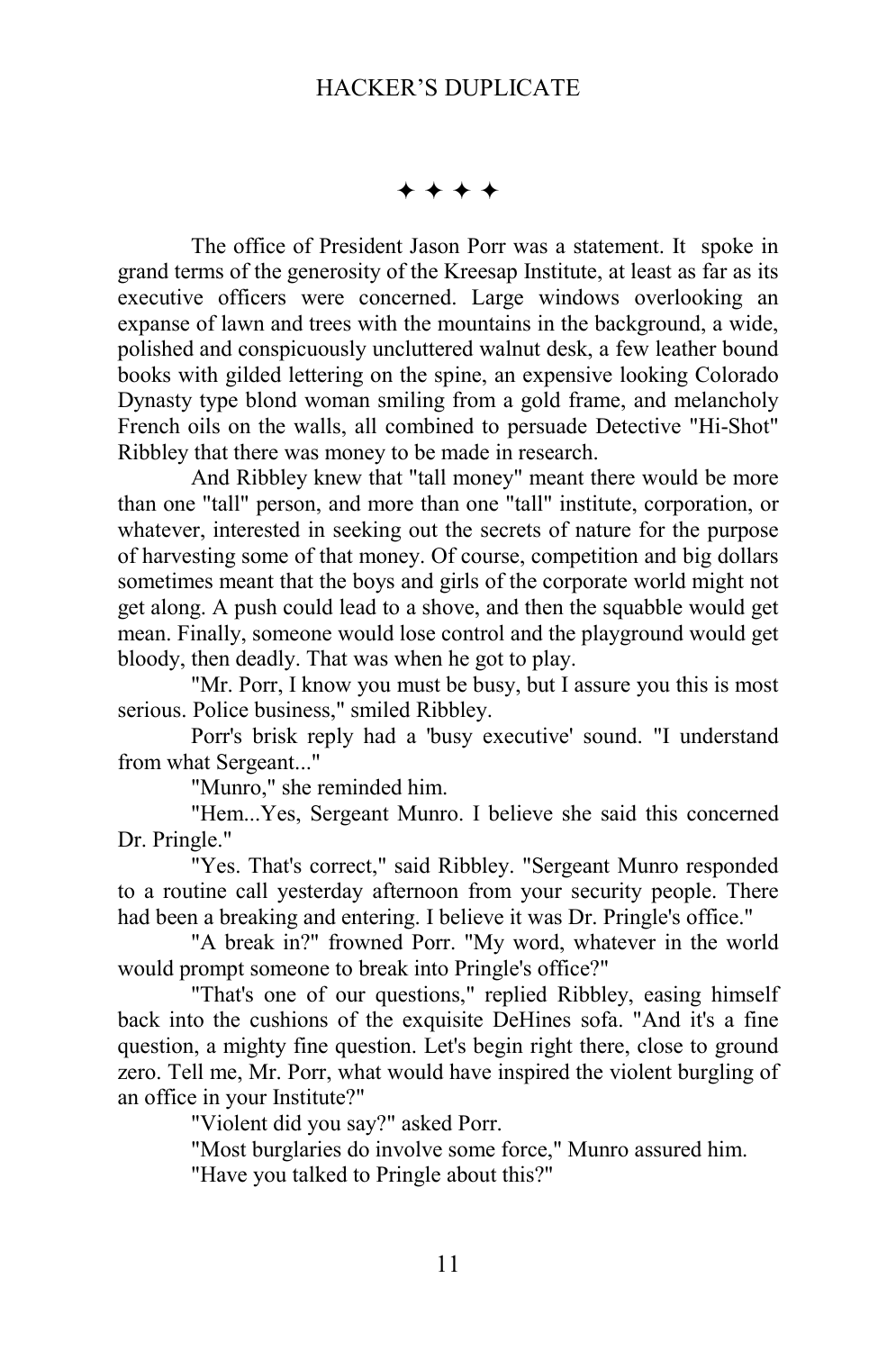"He was there when I arrived, and I managed to ask him a few questions," said Munro.

"And?" asked Porr arching his brow.

"He didn't say much before he went home to nurse his split skull."

Porr came forward in his chair. "Split...Are you telling me that Pringle was injured? How? Was it serious?"

Ribbley, from his position among the cushions, cut in. "Mr. Porr, you're asking more questions than we are. That's not the way it's supposed to be. No, sir. Not the way at all. Now let's get this investigation back on track. I had ask you to tell us why a thief would go to the trouble of breaching your security and breaking into one of your buildings, and more specifically, why would that thief be interested in one particular office? Now that's quite a question. Why don't you take a run at it for us?"

"Detective Ribbley, I don't know what to tell you. Kreesap simply does research. To the public, it's pretty dry, uninteresting stuff. Our scientists work with computers, and they have laboratories, but to my knowledge, the chemicals they use would not be of interest to a thief. No narcotics, I mean. The lab equipment is pretty standard. Nothing out of the ordinary."

"Fill me in, Mr. Porr," said Ribbley, "on the kind of things you do here at the Institute. I know you said you did research, but research on what?"

"Oh, pretty mundane things I'm afraid. Most of it's chemistry based research. We look at fossil fuels and at a few plastics since they are petrochemical products."

"Anything else?" asked Ribbley.

"We also do engineering design work. We have the expertise to design boilers, combustion equipment. We do some work on aircraft engine design, but the main focus of our work is the bench scale research work. That brings me back to the point I made earlier. There is actually little here that would attract a common thief."

"Well, after reading Officer Munro's report, I'm not at all sure that we're dealing with a 'common thief.' In fact, we may be looking for an uncommon thief. Yes, indeed, uncommon," repeated Ribbley, who seemed to like the characterization.

"But why do you say that?" asked Porr.

"Now you hold it right there," commanded Ribbley, raising his hand. "You're off again with questions." Then, dropping his hand and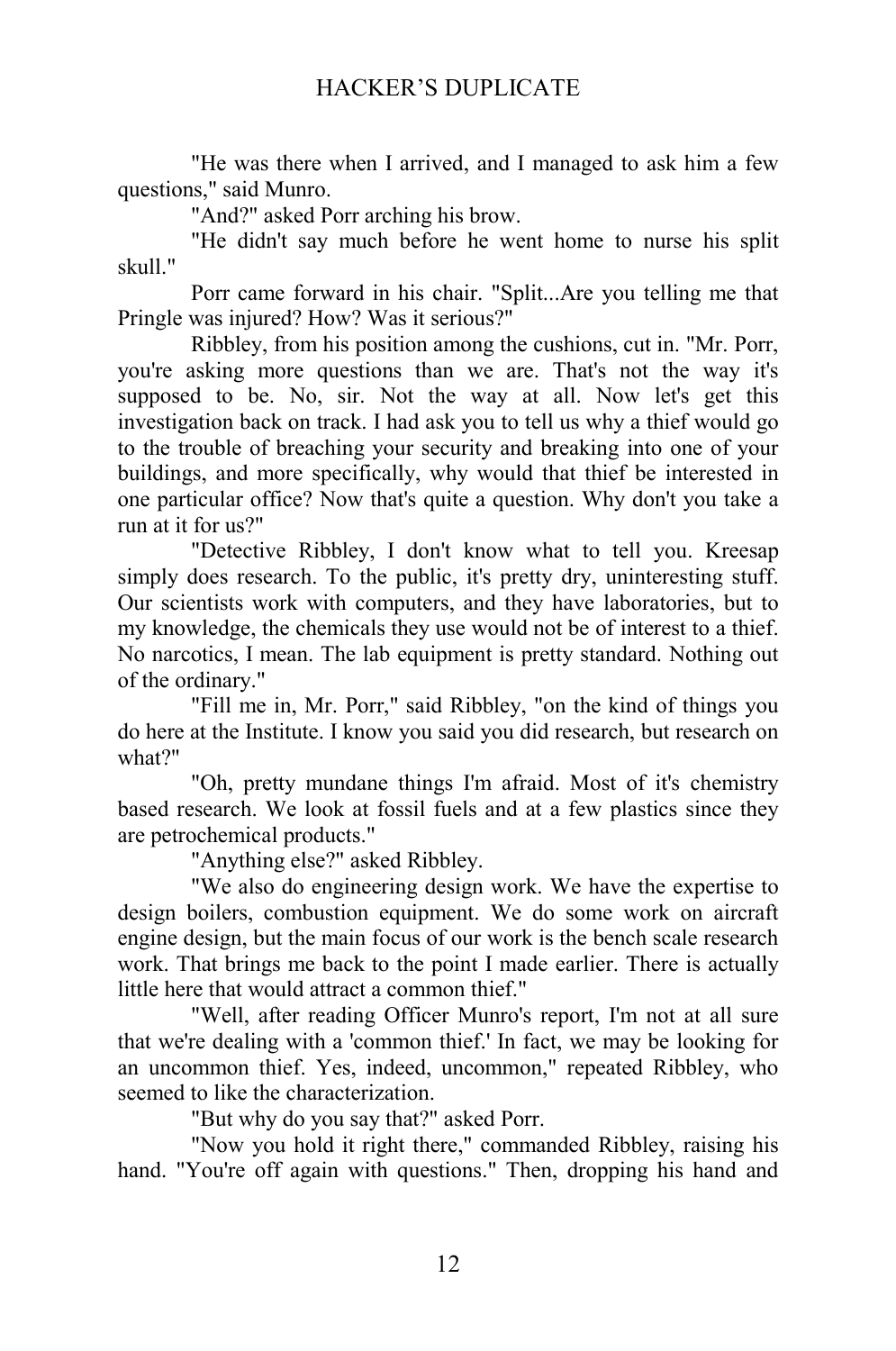leaning further back into the DeHines, he seemed to relent a bit. "But I guess we can indulge you a bit, Mr. Porr. After all, it is your Institute. I say 'uncommon' because the computer was destroyed, not stolen. Thieves steal computers. They do not reduce them to trash. Our man... or person," Ribbley corrected himself with a quick look at Munro, "was not a simple, heavy-handed vagrant looking for an quick dollar. And wouldn't you agree, Mr. Porr, that no ordinary thief could get past that expensive security system of yours?"

"I would hope not," agreed Porr who seemed on the verge of asking another question. Instead, he settled for a nod and brief comment, "I see what you mean, Detective."

"You may see and then again, you may not see, Mr. Porr," said Ribbley. "But since you ask why I think we're looking for an 'uncommon thief,' let me put one more slice on the scale, so to speak. Your Dr. Pringle's office is not conveniently located. In fact, it's damn hard to find; you have to look for it. A run-of-the-mill, bust-in-and-grab thief would not have happened to find that particular office. It makes you wonder if he didn't have a map and if he didn't know exactly where he was going and what he was after." The room fell silent for a moment before Ribbley continued, "Why don't you pick that thought up, Mr. Porr, yes sir, just pick it up, and without asking me a question, tell me what you make of it."

Porr put on a serious face, one with the most confidential contour possible, as he composed a reply. "As to the location of Dr. Pringle's office, a word of explanation would perhaps be in order. I agree it is out of the way and difficult to find. I guess you could even say it is a bit isolated. But, you, see, officers, our Dr. Pringle is...well, he's something  $of a$ ."

"A crank?" suggested Ribbley.

"I wouldn't have used that exact word," said Porr, adjusting a very expensive Paisley necktie, pleased that his intended meaning had been received, "but he is eccentric. In fact, he prefers his out-of-the-way location."

"What exactly does he do in his out-of-the-way office?" asked Ribbley, giving emphasis to the word, "exactly."

"Research," shrugged Porr, with a meaningful look at his watch, seeming to tire of the conversation and seeming to have his thoughts on other matters. "But he would be the better source of information for questions on his work. You see, Dr. Pringle is only one of a couple of dozen scientists on the research side of our operation, and I must admit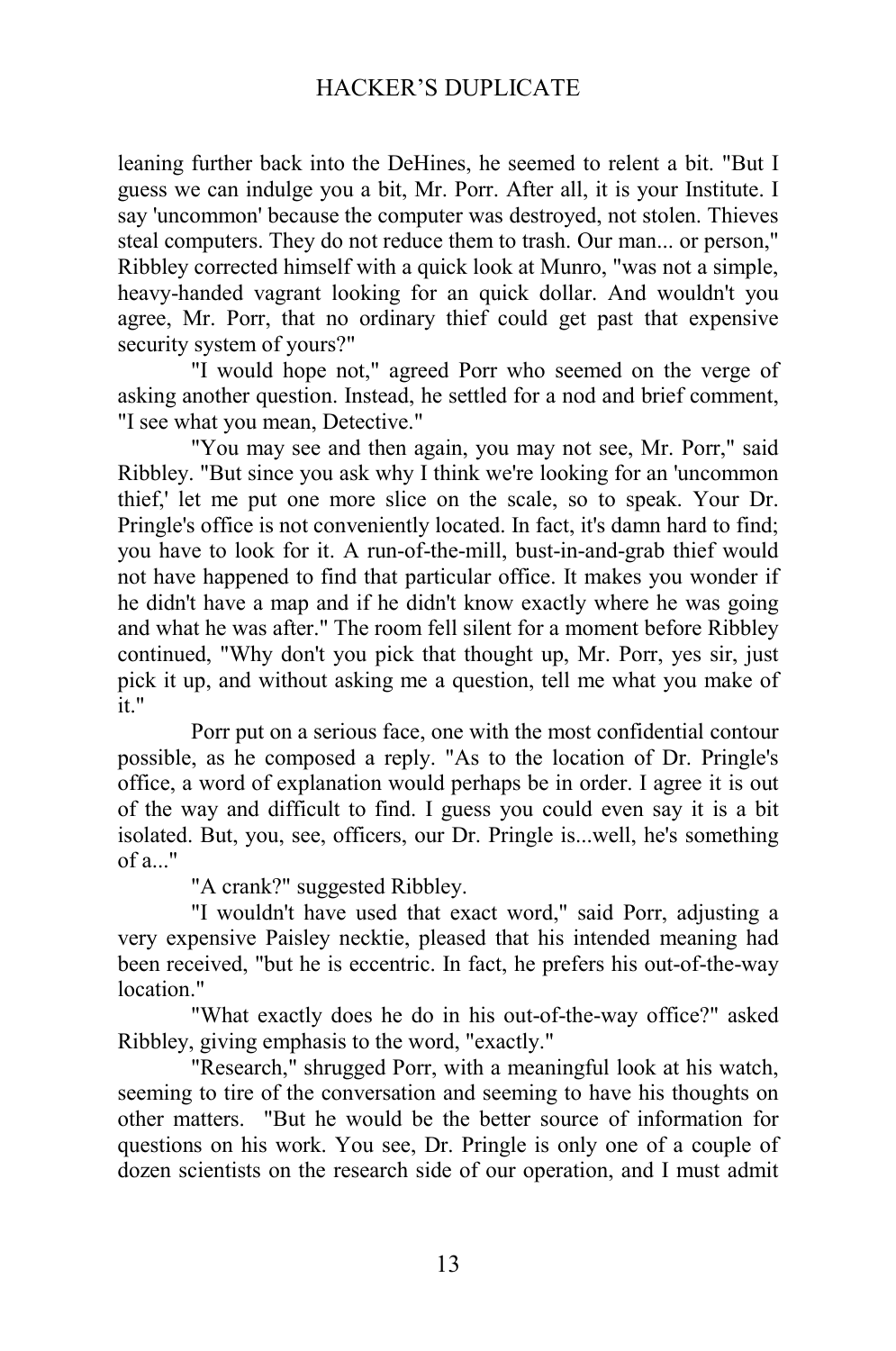that I'm not intimately familiar with the details of his projects. In fact, not many people are. Given the rather acerbic," noting what he apparently thought was a frown on the face of Sergeant Munro, Porr injected an explanation, "bitter, and, I might add short-tempered, way Dr. Pringle approaches his work, we limit the number of people who have to deal with him."

"Why keep him on if he's such a pain in the ass?" asked Ribbley abruptly.

His eyes widening a bit at the tone in Ribbley's voice, Porr explained, "Well, I can understand why you might ask, but the truth of the matter is that Dr. Pringle happens to be a thoroughly competent scientist."

"Would it also be true that the Institute profits from his work?" asked Ribbley.

Rising from his chair, Porr gave only a brief reply. "Certainly, Detective Ribbley. But then that's our purpose, to make a profit for our investors." As he spoke, Porr began sending even stronger signals that he was growing weary with the interview. Shooting his french cuffs, and adjusting the lapels of a textured grey suit coat, Porr made a verbal escape attempt. "If you would like a tour of the Institute or if you need to ask further questions, I would be pleased to make one of my assistants available."

"What about Pringle?" asked Ribbley, unwilling to let Porr leave. As if emphasizing his leisurely approach, Ribbley leaned even further back in the soft enveloping cushions of the sofa. But there was a slight shift in the tone of his voice which suggested that he was as determined to stay as Porr was to end the interview.

"Pringle?" puzzled the heart and soul of the Kreesap empire.

"Since he's injured, as you say he is, he can certainly take whatever time off he requires, if that's what you're talking about. And you may certainly question him. The Institute has nothing to hide from the police."

"Why, thank you, Mr. Porr. Thanks, indeed, for permitting the police to do their job," replied Ribbley, in a voice laced with irony, "but unfortunately, I can't do that."

"Why not?" asked Porr, color rising in his face from the cynical tone in Ribbley's voice.

"Oh, weren't you told? Pringle was found dead this morning by his landlady and Sergeant Munro."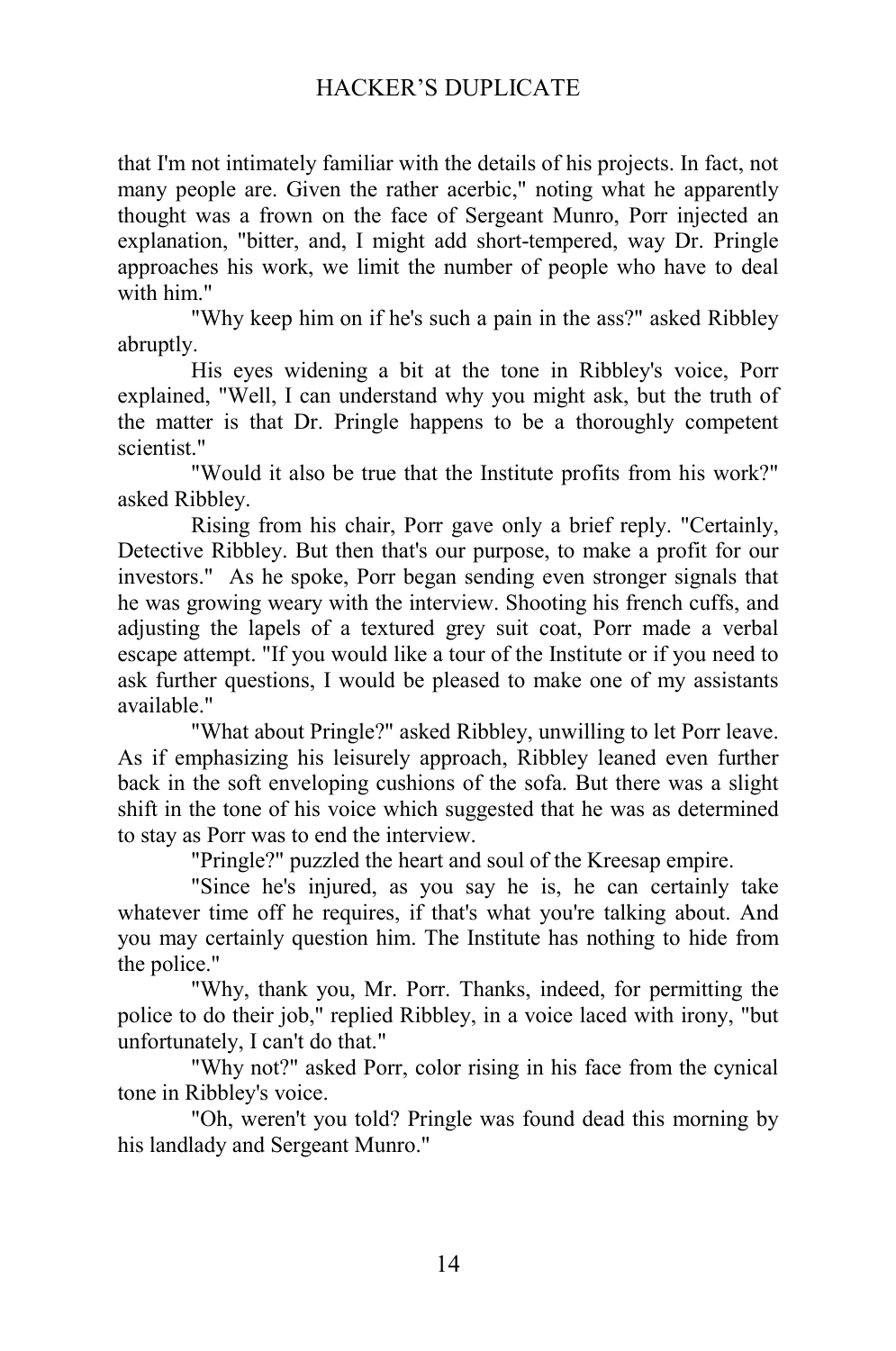"Dead! But you didn't say that before. You didn't say homicide. I just imagined..."

"Oh, no imagination required, Mr. Porr. Pringle's dead alright, completely dead,"

Porr made an effort to adjust to the idea, by repeating Ribbley's words, "Completely dead, ...well, I mean...."

"Munro," said Ribbley with mock severity, "when you called this morning, why didn't you tell Mr. Porr that his scientist had become the late scientist sometime last night?" With a sigh, and with mock severity, he added, "I can see that you need seasoning, but then I suppose that's why the Lieutenant assigned you to work this case with me." Seeming to forget about Porr, Ribbley continued in an almost philosophical voice, "This kind of assignment really is unusual, Les. Most unusual. I hope you understand that a sergeant from burglary being assigned to work with a homicide detective is just not the usual way the Department does business."

Munro didn't seem particularly shattered by the rebuke, nor did she seem concerned about Ribbley's ramblings about Departmental procedures. In fact, one looking closely might have seen faint signs of a smile as she ignored Ribbley and fixed her attention on the thoroughly puzzled Jason Porr.

Suddenly coming out of the DeHines cushions, Ribbley's voice was low, but insistent. "Mr. Porr, tell me why someone might want to crush in the head of the late Dr. Pringle. And don't wear out your watch. You're meeting will keep for a while."

Porr's face, quickly older and strained, seemed to grow longer as he looked from one police officer to the other. Cautiously, he sank back into his chair, easing himself down as though expecting even that old friend to spring some new surprise on him.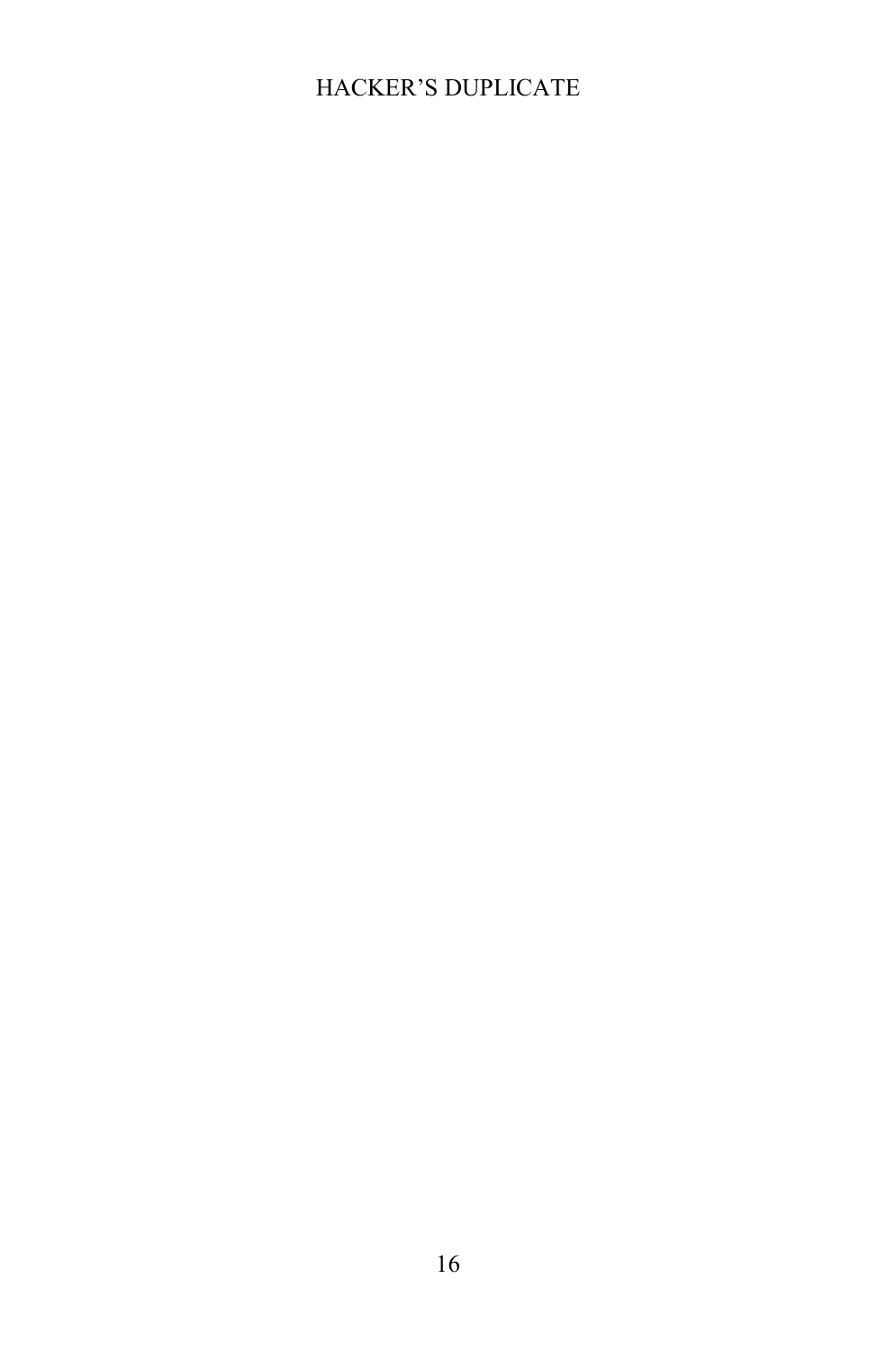$***$ 

"I think your Mr. Porr talks like he's got a test tube up his butt, Les," said Ribbley as he watched Munro angle the car out of the parking lot.

"My Mr. Porr?" laughed Munro. "Tell me, Ribbley, just how it is that Porr becomes my Mr. Porr."

"He's my gift to you, Les. And a damned fine gift he is. Expensive tastes, high class office with a view, probably drives a Porsche. The beebop in the picture looked to me like a softy. You could take her out easy. What more do you want?"

"But he does a rotten job of answering questions," countered Munro.

"Yes. Rotten. Thoroughly rotten," agreed Ribbley. "What do you make of that smoke about Pringle's work?"

"Generally, it tracks with what Pringle himself told me yesterday. Kreesap ticks along on the very far out edge of research. It keeps guys like Pringle working to find ideas that the Institute can sell to big business or to the government. From what I've been able to find out there's a half dozen Institutes, Associations along the Front Range, call them what you will, doing the same thing. But I keep drawing a blank on the exact kind of work Pringle was doing. He told me there were only two or three people who really knew anything about his current project."

"And your Mr. Porr, says it wasn't secret," mused Ribbley. "If Porr isn't lying through his bleached white teeth, that seems to shoot the hell out of the industrial sabotage, or, in this case, industrial spying theory."

Giving Munro a narrow look as she scooted through a thoroughly yellow light, he observed, "I could give you a ticket for that, Les. In fact, I might write you up right here."

Ignoring him while she swerved around a delivery van and moved into the center lane of traffic, she replied, "We are going to talk to the landlady, right?"

"What else?" shrugged Ribbley. "Maybe she slugged him in his sleep. From what I've heard so far he was not a popular guy."

"Yeah," she agreed reflectively, "but even crabby, grouchy people have rights, Ribbley."

For a time they fell silent as the traffic lights slid by. The center of the sky was almost Colorado blue, but around the edges it was already tinged with the yellow pallor that had become as much a part of Denver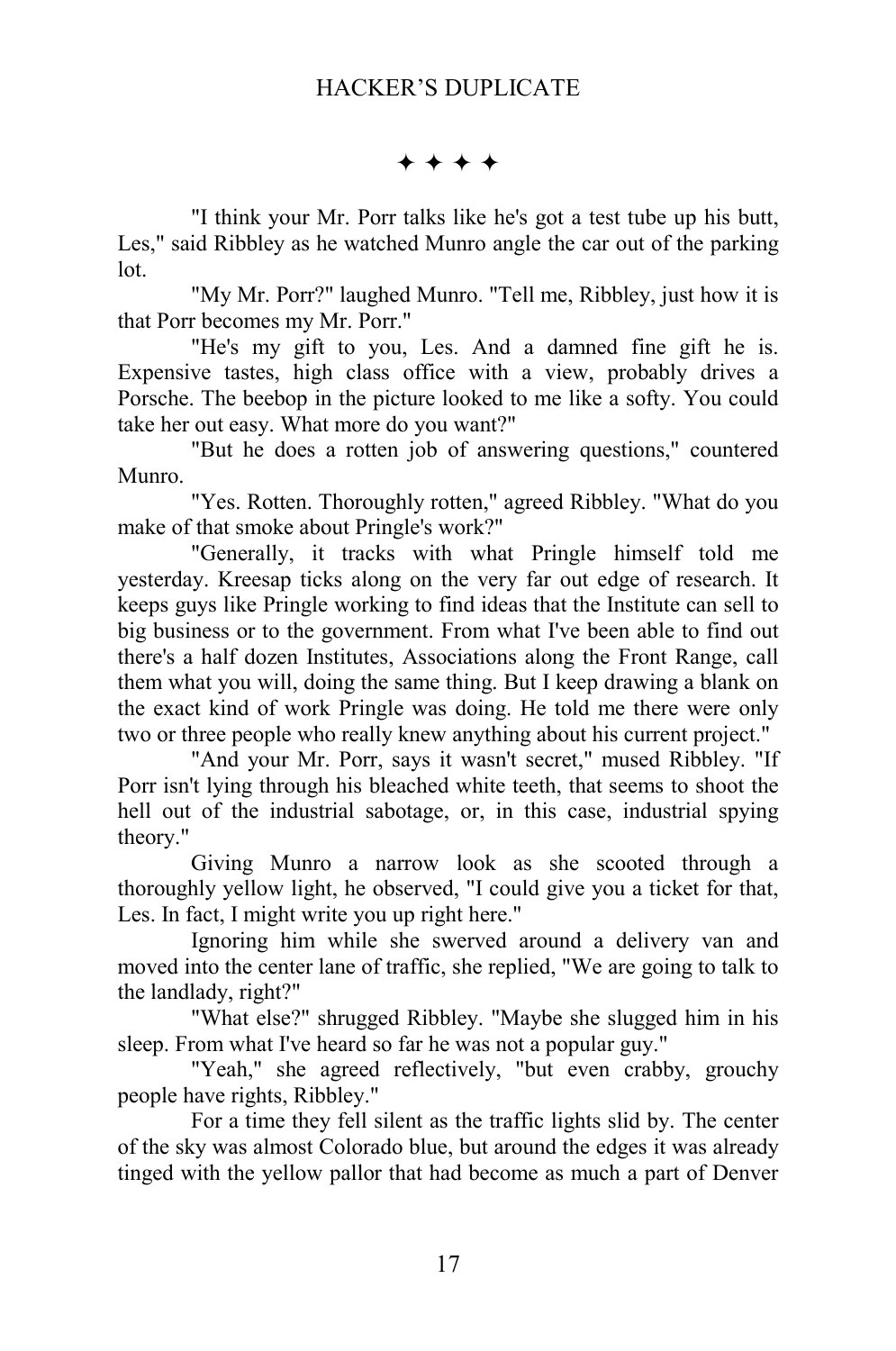as its western skyline. The unusual heat was building steadily and residents of the Mile High City would be talking about ways of escaping from the record heat wave. But with the snow caps long since melted off the peaks of the Rockies and with October feeling like July, even the mountains were no longer a refuge from the heat.

Rolling to a halt at a red light, Munro stole a quick glance at her companion. Ribbley was a heavy man, well past the body contouring stage of life, but still fit and athletic enough to manage the annual police fitness exam-somehow. And by no measure was Ribbley handsome. Instead, his face was unremarkable, probably plain. Long from neck to forehead and wide from ear to ear, Ribbley's face, to one interested in such things, had the look of one who should have been a farmer or rancher, not a city man. Thus, apparently misassigned to his proper role in life, Ribbley looked out upon the world with faraway blue eyes, and Munro had the fleeting thought that he perhaps saw everything in a far different way than most other people she knew.

 Not being a vain man and being wise enough not to fret over things he could not change, Ribbley seemed to give little thought to his features or to his appearance. Except perhaps for the lower part of his face. In a moment of candor and reflection, Ribbley had once told a fellow detective that he hoped that people he met thought of that lower region of his face as a jaw, not a chin. But, apart from that puzzling observation, Ribbley seemed to be a man totally comfortable with himself.

Munro knew, by hearsay and more recently by personal experience, that Ribbley could be both engaging and disarming. But from the experience of the recent encounter in Porr's office, she knew that when Ribbley's face hardened against an antagonist, he could also be intimidating.

Munro had heard stories about "Hi-Shot" Ribbley and how he was seldom direct and was given to approaching tough cases with what appeared to be only a mildly serious attitude. It was also said that Ribbley was the philosopher of the Homicide Division, given to saying things that most people didn't understand. Some of his fellow officers shrugged Ribbley off as merely being "weird." But he produced results, sometimes in unusual and unexpected ways, and she was glad she had asked, and that he and the Lieutenant had agreed to let her work the case with him.

Feeling her glance, Ribbley, opened the conversation again, "If they'd ration gas in the Metro area the way the Mayor says they might,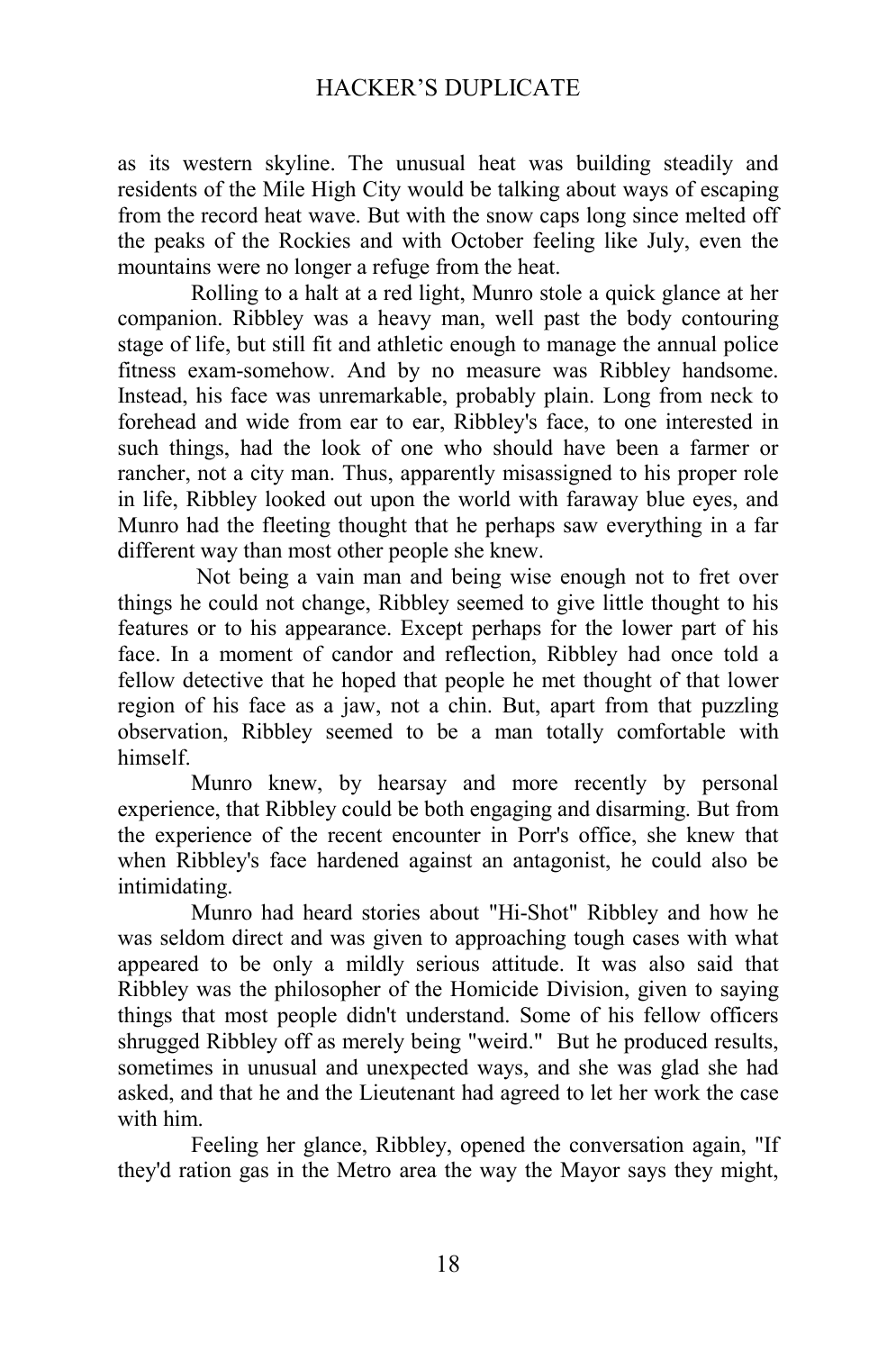crime would go down and we could just cruise around on empty streets, Les."

"I'm not so sure. Everyone would just buy it up in Fort Collins or Colorado Springs or somewhere else out of the metro area and would keep on driving. We'd probably end up trying to enforce some damned coupon system. I, for one, don't think there is a solution to the pollution problem in this city."

"Hum," said Ribbley, "solution to pollution. That rhymes. You should put it in a sonnet and sell it to the Mayor, Les. But you may be right about the air. It stinks and it's getting worse, and if it doesn't cool off pretty soon, the whole damn county will be cooked and nothing will matter any more." As he spoke, Ribbley reached down and adjusted the air conditioning control.

"You know we're supposed to go easy on the cooler," observed Munro as she watched him fuss with the temperature knob. "Besides, it isn't really hot yet."

"Green," said Ribbley looking out the windshield and ignoring her comment about the air conditioner. "You know you shouldn't block traffic, Les. It sets a bad example."

Again, she ignored his comment, but accelerated through the intersection. Soon, they were on a residential street, moving slowly, as though looking for a street address.

Looking at the houses, Ribbley said, "This isn't what you'd really call the high poobah part of the city. Is this where Pringle lived?"

"We're close."

"Your guy must not have paid poor old Pringle much." In a mocking tone he paraphrased Porr's words, "Considering the fact that he was a first rate scientist."

Munro rolled the car to a stop in front of a two story, red brick house, vintage 1920's. The building's old bricks were dark from years of weather, and the persistent attention of climbing vines. Though it was clearly an older building, the place had the look of conversion about it. Once, perhaps two or three generations ago, it had been a single family home. Now it obviously was an up and down apartment with an outside stairway added. The small picture window on the lower level had been matched by the addition of one on the upper level. The effect, however, was less one of symmetry than it was of new sitting atop old.

"Pringle was up, the landlady down," reported Munro.

"Better talk to the lady first."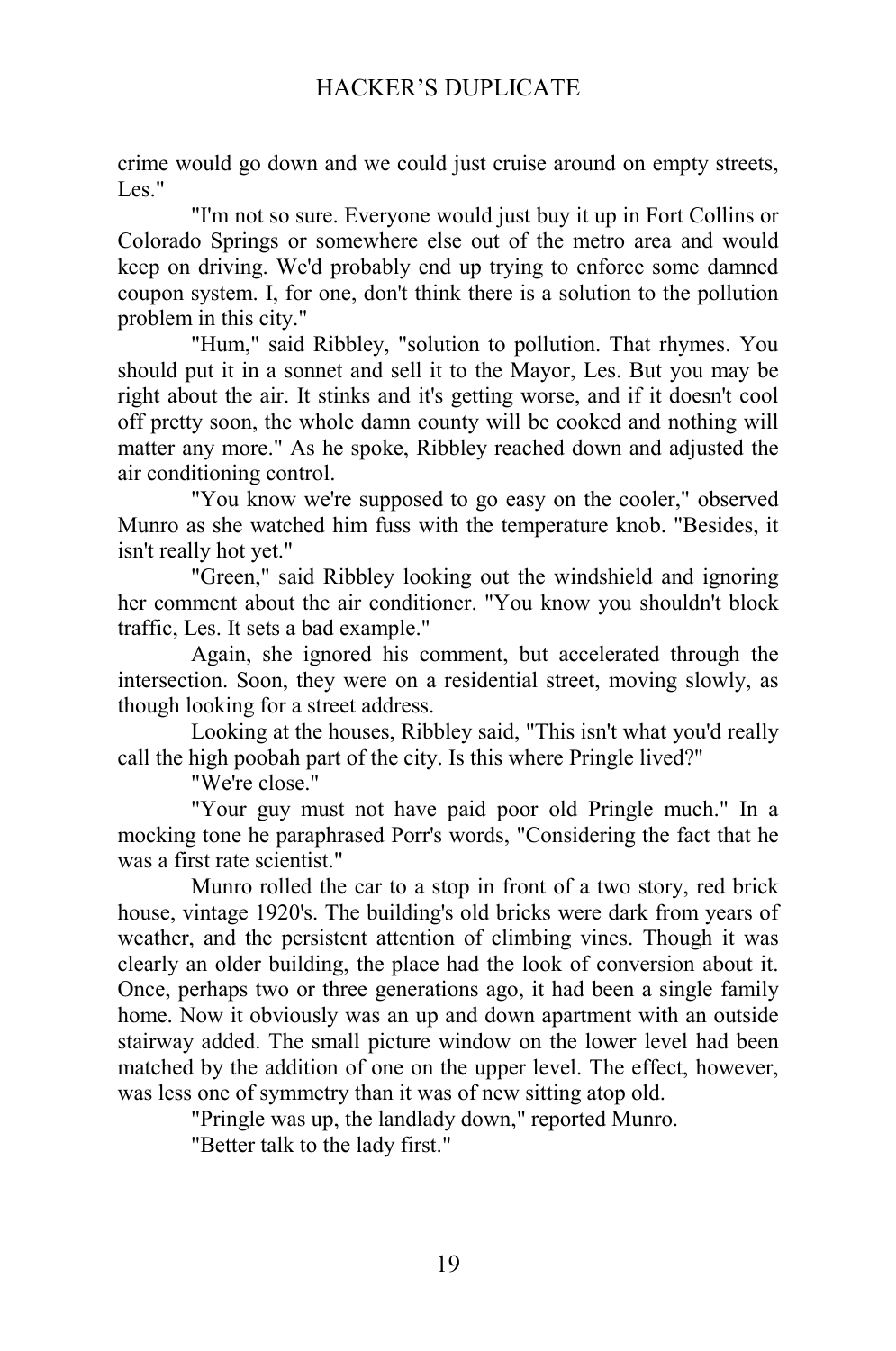Four long rings on the doorbell and a respectable wait after each convinced them they wouldn't get an answer. Turning to the stairway which was in view of the lower front door, Munro took the lead and they clomped up to the landing.

"She gave me a key after we finished up here this morning," explained Munro as she unlocked the door and gave it a push.

Inside, they stopped and looked around.

"Is this the way you found it?" asked Ribbley surveying the disarray in the living room.

"Hell no," answered a surprised Munro, "It wasn't the neatest place in the world, but someone has been in here since I left."

Suddenly cautious, Ribbley moved to the bedroom door and looked inside. As he stepped into the doorway, Munro behind him, an adjoining closet door in the living room crashed open slamming into Munro's back, throwing her into Ribbley. Together they stumbled and fell into the bedroom. Instantly, Ribbley was on his feet, service revolver in his hand. Brushing past Munro who was still pulling her own weapon from her belt, he spurted into the living room, his gun muzzle rapidly exploring in every direction. One look told him that his target was already outside and probably going down the stairs. On the landing, with Munro just coming out the door, Ribbley, yelled out, "Police, halt." Then he capped off a round which was high and away. He triggered off a second as the figure disappeared around the front of the building. Three steps at a time carried him to the ground and to the corner of the house where he paused. His instincts proved to be good as a slug whined by the corner and ripped into the grass a few feet away. His arm swept back and held Munro who came panting and cursing down the stairs.

"Call it," she hissed.

"I call wait," snapped Ribbley. As he spoke he jerked his head around for a snapshot look at the street, then pulled back and waited. "He's behind a blue Chevy across the street."

As Ribbley spoke, they could hear the engine crank and fire. Then, as they stepped from behind the building, the car gunned down the street, its tires squealing as it passed their position. Munro, in firing position, aimed, but before she could fire, Ribbley tackled her, and held her close as he rolled with her, back away from the building.

Before Munro could protest or move, an explosion thundered against the building and shook the ground. Dirt and brick fragments pelted them where they lay on the ground and dust seemed to gush up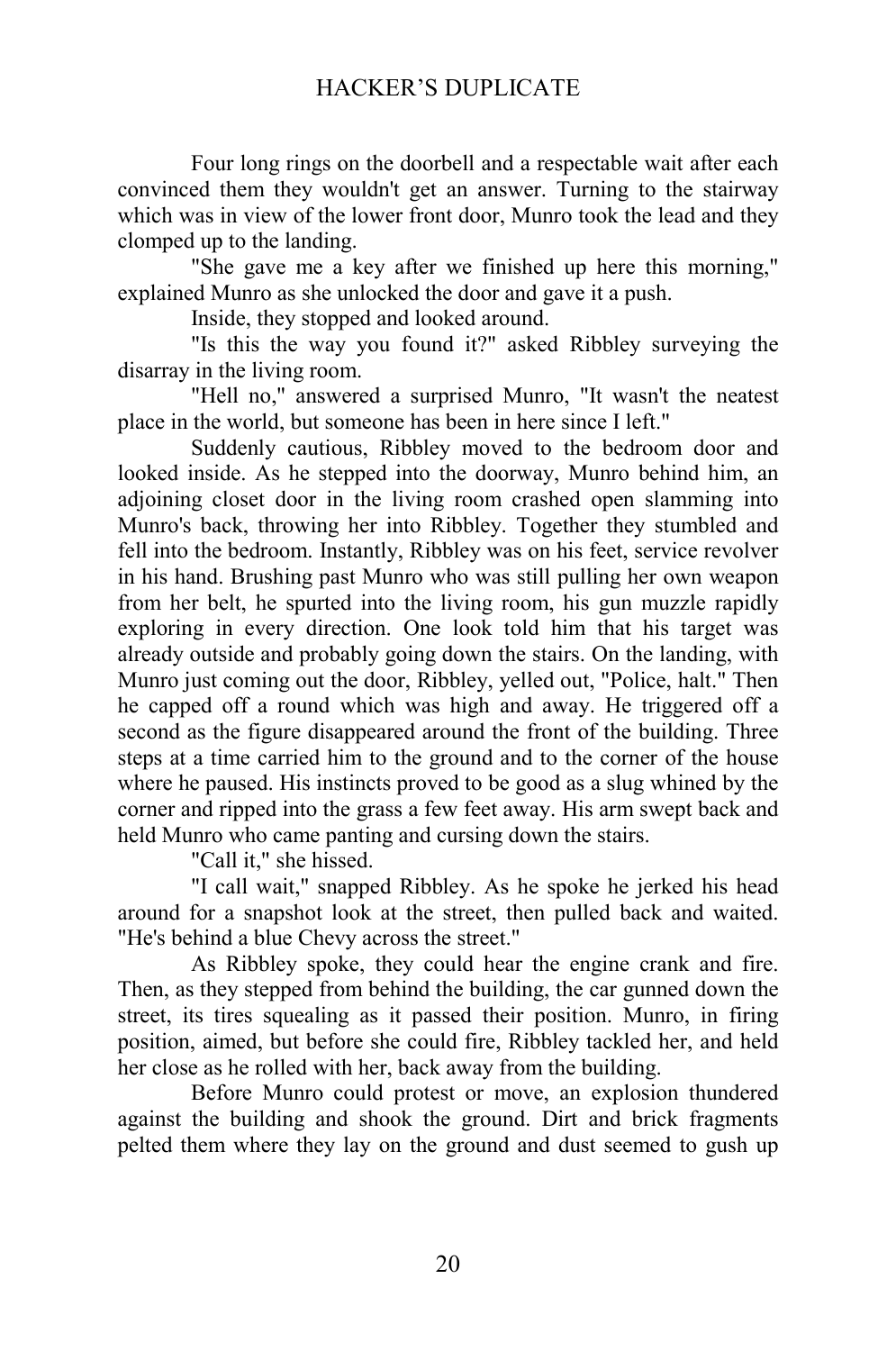from everywhere. For a few seconds the silence around them was complete.

"Jesus H. Christ!" breathed Munro.

"Naw," drawled Ribbley releasing her and standing up, "he wouldn't have missed."

"What?"

"It wasn't Haysoos at all. It was that son of a bitch in the car. He tossed a grenade at us."

"A grenade?"

"Yes, Sergeant. An old fashioned, made for machine gun nests handgrenade. AKA a pineapple."

As he spoke, Ribbley walked to the apartment building and began surveying the damage. The brick facing had been torn away from a large section of the front of the building between the door and the staircase. Sections of wooden framing gawked from the wall where clots of brick and mortar hung in ugly threatening clusters.

"This is going to cost someone," he said. But as he spoke, he realized Munro was still on the ground behind him. Turning, he saw her sitting in the middle of the litter, laughing.

"What the hell is tickling you, Les? Don't tell me you're hysterical and that my suppressed reservations about women police officers are being confirmed."

"You, Ribbley." Still laughing, she finally stood up and began slapping the dust from her clothes. "Now I know why everyone calls you "Hi-Shot" Ribbley. A brand new rookie could have put a slug in that bozo without even trying. But you missed, and missed high."

He grinned at her as she dusted herself off. "And I suppose you would have potted him? But if you had, you'd have nothing but a dead skuzball and a shooting team on your butt for the next three months. Maybe if you had scratched him, you could have begun to write a page in the legend of Les Munro, Lady of the Law from Grand Junction, but this is double entry bookkeeping, Sergeant. For cooking the only live lead in the case you'd get a zero on the investigation side of the ledger. And, think about it, Les. What had he done? Before he tossed a grenade at us, that is. Breaking and entering? You would have shot a guy who may have simply been doing a little free enterprise pilfering? No, sometimes a hi shot will stop a scooter that you can't really shoot."

His good sense dampened her laughter, but she couldn't drop the idea of his nickname. "Hi-Shot," where do we go from here, combat infantry training?"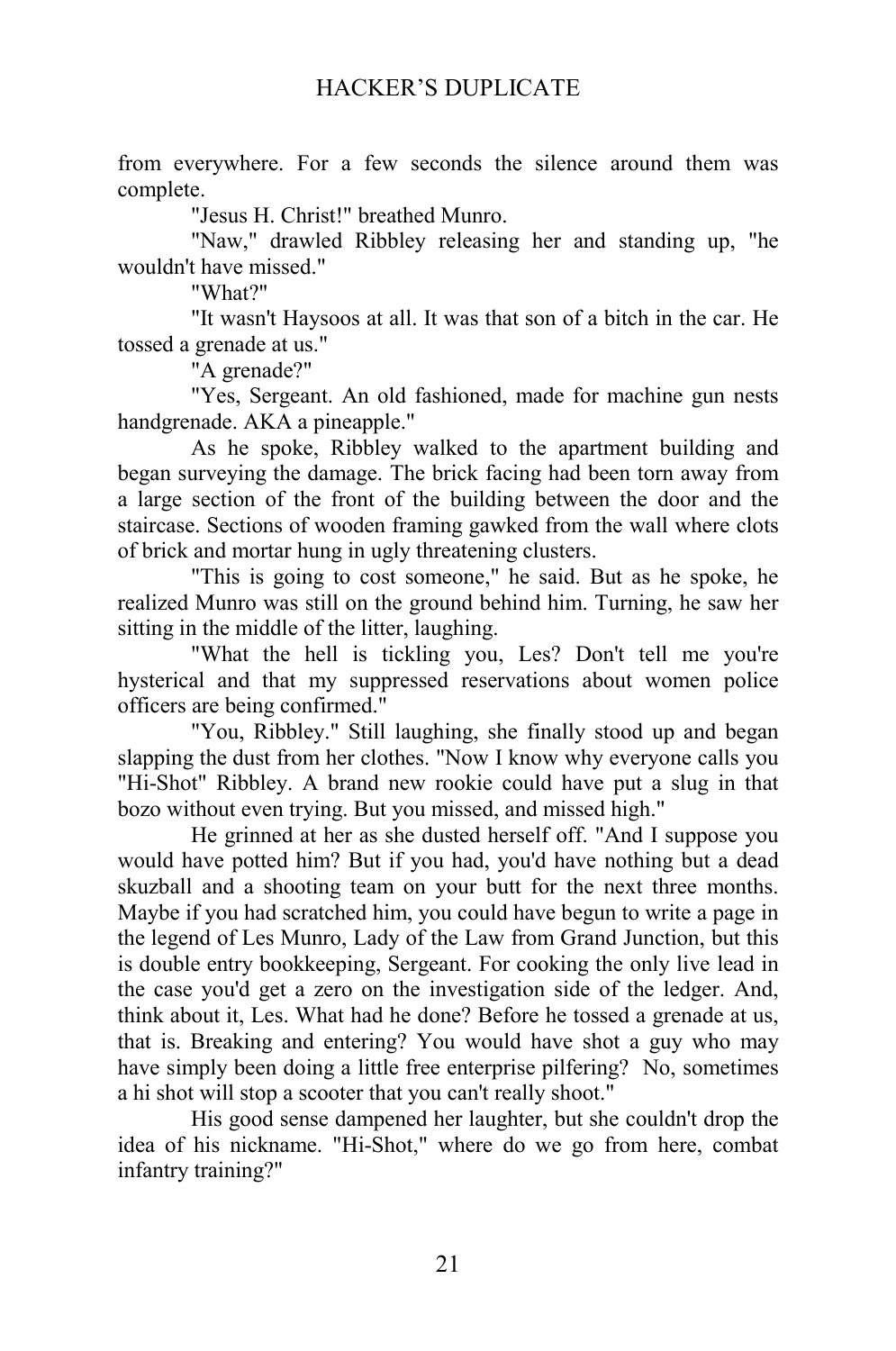"Wouldn't be a bad idea. Not a bad idea at all. And drop the "Hi-Shot," that's supposed to be a behind-my-back nickname. It's more fun for the office gang that way."

The street was beginning to fill with curious residents. Craning their necks and talking to one another, they stared at the dust covered police officers. "You better call in and ask for a bomb squad," Ribbley told her, "but be sure you tell them it's already over. We only need confirmation that it was a standard army issue grenade. And Les, I didn't hear police gunfire, did you?"

"Not if I didn't hear anything about hysterical women police officers," she countered.

An hour and a long report later, they were in the car again. "How did you know he had tossed a grenade, Ribbley?"

> "I heard the spoon fly. Once you hear that, you never forget." "Viet Nam?"

"A lifetime ago," he said, obviously not wanting to dwell on that part of his life. "Let's head down to the Tap Tap office. Maybe your computer brains will have something to tell us about Pringle's disks."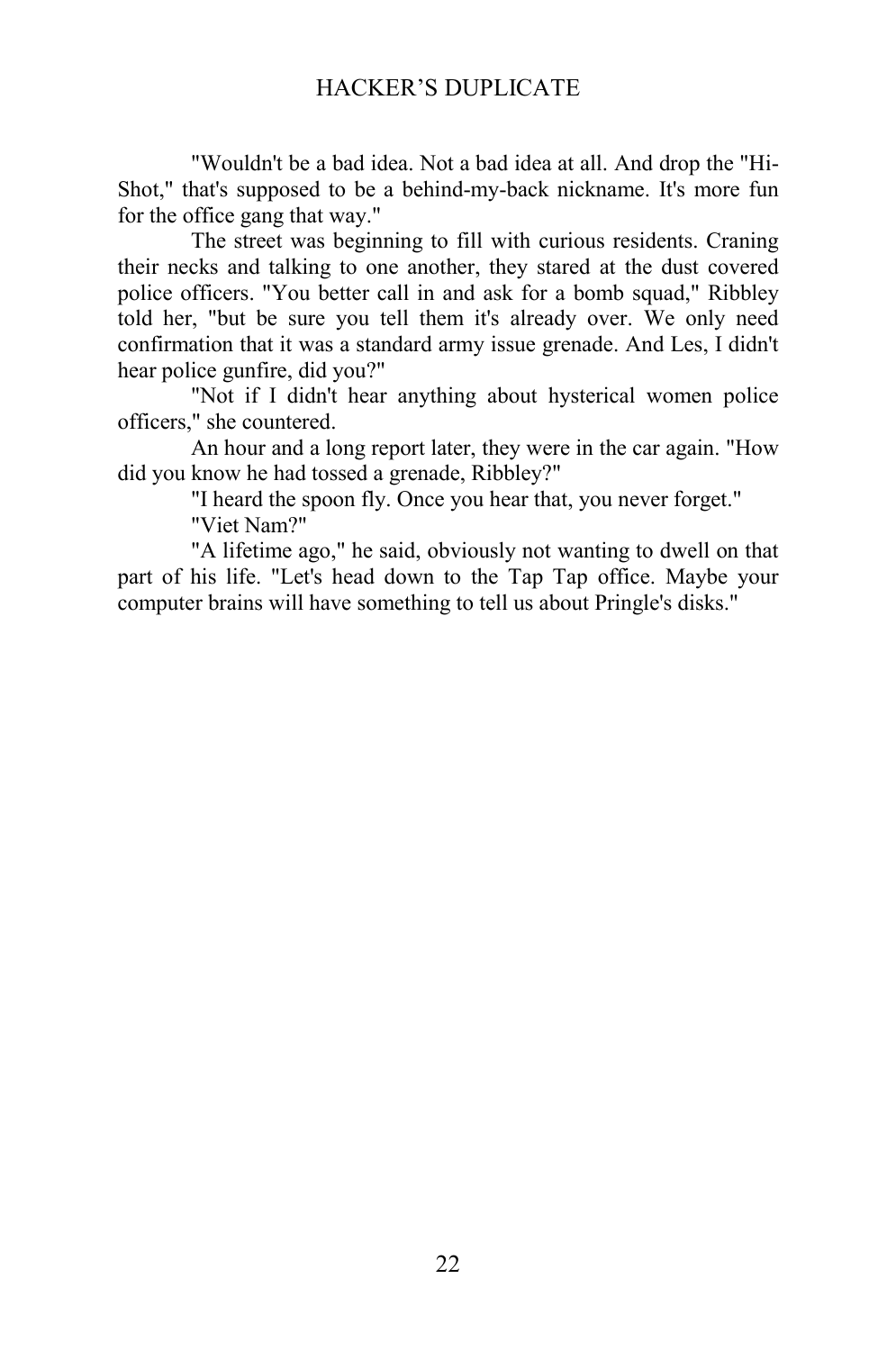$***$ 

Bernie Finn stared at the display screen of his computer. It stared back at him. After a long moment, Bernie blinked. Then he swore. He quickly tapped in a command and authoritatively hit the Enter key.

The display answered, "File Not Found."

Bernie tried another command. He got the same answer. With a sigh, he pushed back from the keyboard and pulled a heavy, ring-bound manual from a nearby shelf. Flipping through the dog-eared pages, he went from one section to another and on to another.

After a time, Bernie was joined by a Colleague from the adjacent work station. "Problems?" asked the Colleague.

"Yes. I got an access problem. One of the broads from the burglary division brought in a disk. She said it belonged to a researcher who somehow got his head bashed in."

"And she thinks the disk will solve her case," laughed Colleague. "Who's the badge?"

"Name's Munro. Quiet a looker."

"Hey, I've heard of her," said the Colleague rolling his eyes in mock admiration. "She's the one the boys call 'O O Munro.'"

"A chemist," reflected Bernie, his mind still on his bout with the computer. "Munro said the researcher who got his head crushed was working for an Institute. She said he was a doctor of chemistry. I wonder if he was doing some kind of work that would have caused him to enter his data under a code?"

"Some of those types are pretty odd," said Colleague who got up and went to his own work station where he retrieved a thin folder. "Bernie, do you remember that guy from Restat who was here a few weeks ago?"

"The sales rep?"

"Yeah, that's the one. He gets into almost every tap tap center in the whole damn state, including those in Colorado Springs that belong to defense contractors. He said he went to a seminar in Washington, D.C. and even spent some time in the Pentagon planning centers. The guy really gets around. Anyhow, we got to laughing and joking about hacking our way into the IRS main frame and sending ourselves fat refund checks."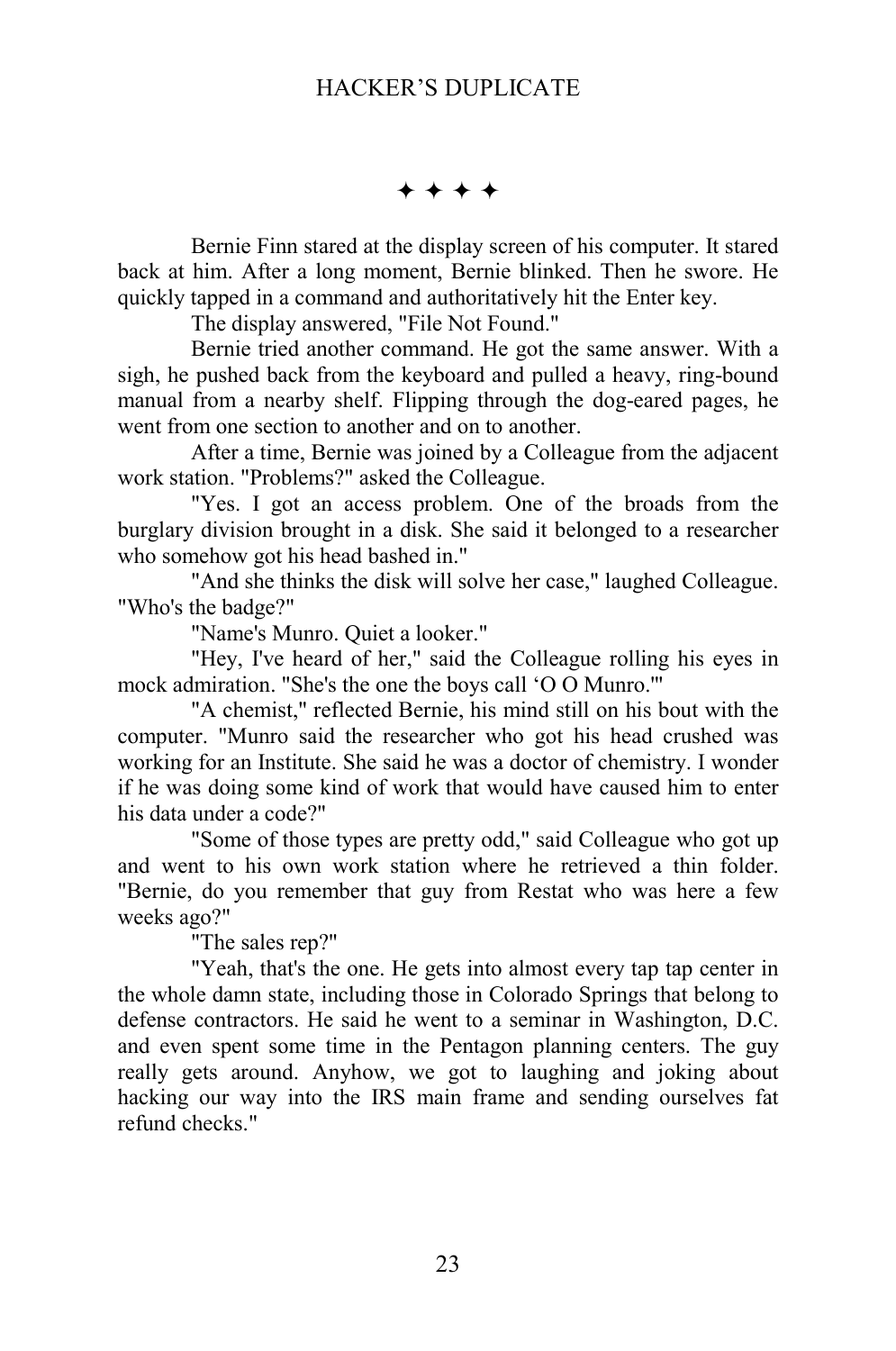"Good idea. Send me one too," put in Bernie. "I'd set myself up in a business where I'd could have my own computer company and a bunch of poor schnooks working for it."

 "Well, the Restat guy gave me some notes on system bypass. I think he got them from some whiz in the computer engineering department of a defense contractor. The Restat bug said to keep his keys quiet and not spread them around, but he thought they might help us avoid a crash if we got locked up from overloads, the way we did last month. I've been looking at the notes he gave me and they look pretty good. Wanna try a bypass network on your 'O O Munro' disk?"

"Sure, why not. Give me something."

"Okay, " replied Colleague, his interest in the puzzle growing by the second. "Let's have a go at the DOS system first. If I read these instructions right, we can create a new configuration for it and get to the data that way."

With Colleague reading commands, Bernie hunched over the keyboard and tapped them in. With speed that surprised them, they could see an alternative computer operating system begin to take shape on the hard drive. Step by step they built a 'ghost' system which had many of the features standard to DOS but also had a series of operational functions of its own.

"Holy bones!" breathed Bernie. "With this we could bust a whole bunch of codes."

"Try the data disk now," suggested Colleague.

Bernie tapped in the commands they had devised. Suddenly the screen flashed. "Combustion Data Directory."

"Bingo!" yelled Colleague, "We're in. Score hackers one, bashed in researcher zero."

Bernie selected the first document and keyed it up. A formula appeared followed by a double column of numbers. He paged down. More columns of numbers.

"Fascinating," drawled Colleague, obviously no longer interested. "Did you log your key strokes?"

"Um hm," Bernie nodded absently.

"Have fun," said Colleague returning to his own work station.

Curious, Bernie keyed his way to the end of the document. It was the same all the way through. The numbers seemed to rise in value, and at certain points they rose rapidly. Returning to the first page, Bernie studied the formula. He recognized it as being a chemical reaction. It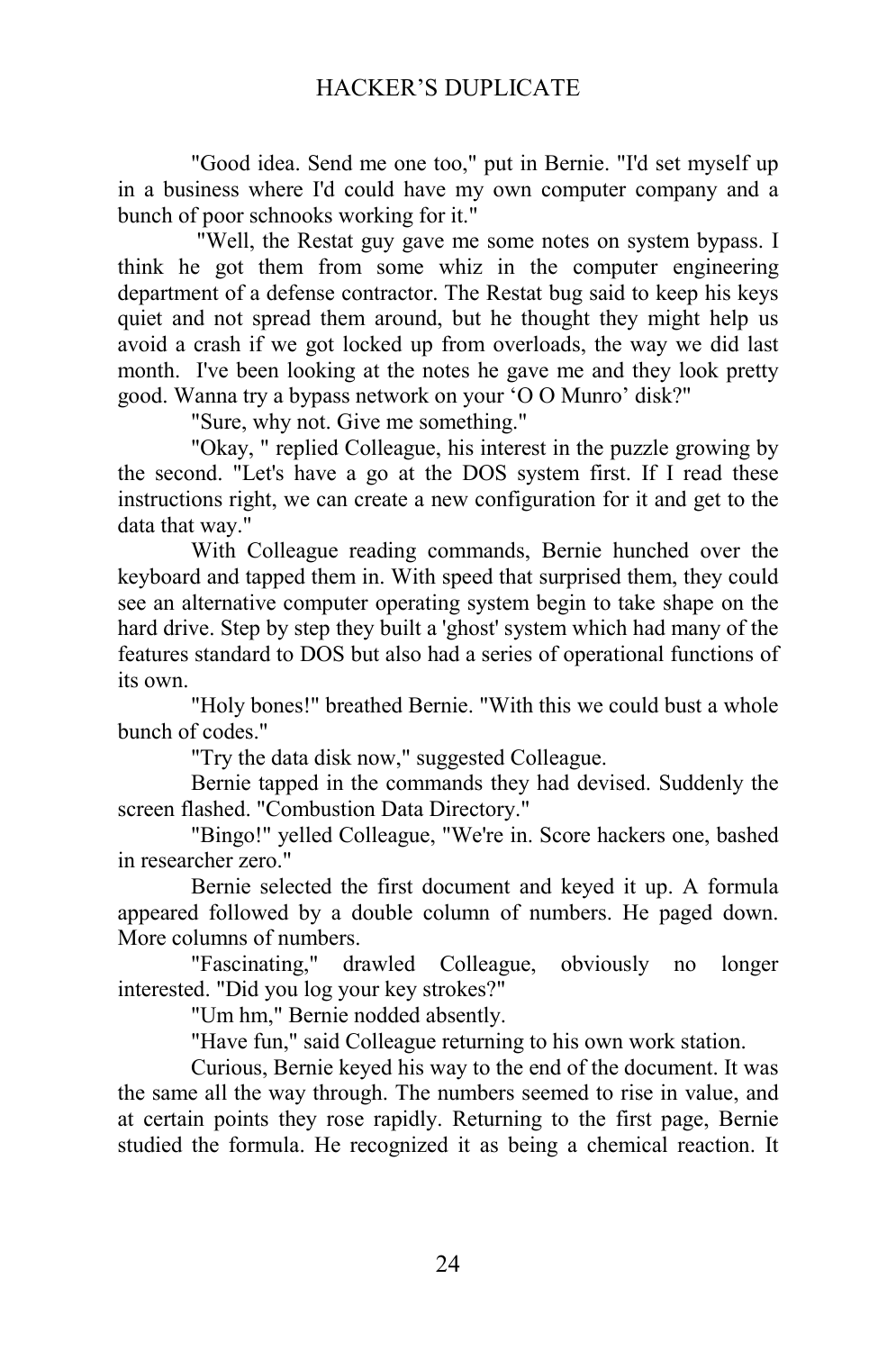included O for oxygen, C for carbon, N for nitrogen, NO for nitric oxide, and others he didn't recognize.

Tiring of the formula, Bernie returned to the directory and brought up another document. It was a replay of the first. The formula looked slightly different, but the columns of numbers ran on for pages.

Rapidly, he worked his way through more of the data. Pausing, to look at the notes he had made on the bogus operating system they had constructed, he began to wonder why there wasn't something more on the disk than just raw data. He selected what he hoped was a search command and keyed it in.

The screen rolled up a line he hadn't seen before. "Access To Federal Summary? Y/N"

Quickly he tapped the Y. The screen answered, "Access to Summaries By Numeric Code Only. Enter Code."

Scowling at the screen, he tapped in "1, 2, 3."

"Improper Code-Enter Numeric Code-Second Attempt."

Frustrated, Bernie tapped in a bypass command. Instantly the screen went totally blank except for the flashing cursor. Sitting upright, he began entering standard commands. The screen was adamant, "File not Found."

He tried the new commands he and Colleague had invented. They would not even produce a "File Not Found," inscription.

"Damn! I think I've erased the whole thing," he called to Colleague.

Now absorbed in another project, Colleague seemed unconcerned. "Munro's bashed in researcher probably embedded some kind of tamper bug in this program. If he was that nutty, he probably deserved a crack on the head. Don't sweat it. Let the Dicks handle it from here."

"Is he talking about us?" asked Ribbley.

Bernie swung around in his chair to face Ribbley and Munro. "I'm afraid so," he blinked. "Sergeant, I've been working most of the morning on the disk you brought in just trying to get access. We found something that worked a while ago, but now I'm afraid it's gone."

Munro, selecting her words carefully, asked, "Are you saying that you have lost access or lost the data itself?"

"To tell you the truth, Sergeant, I don't know. We got into the data by a skeleton bypass system we virtually created from nothing. But now I can't raise anything with that system or with the standard system. The disk seems to be blank, but I have the feeling it isn't. The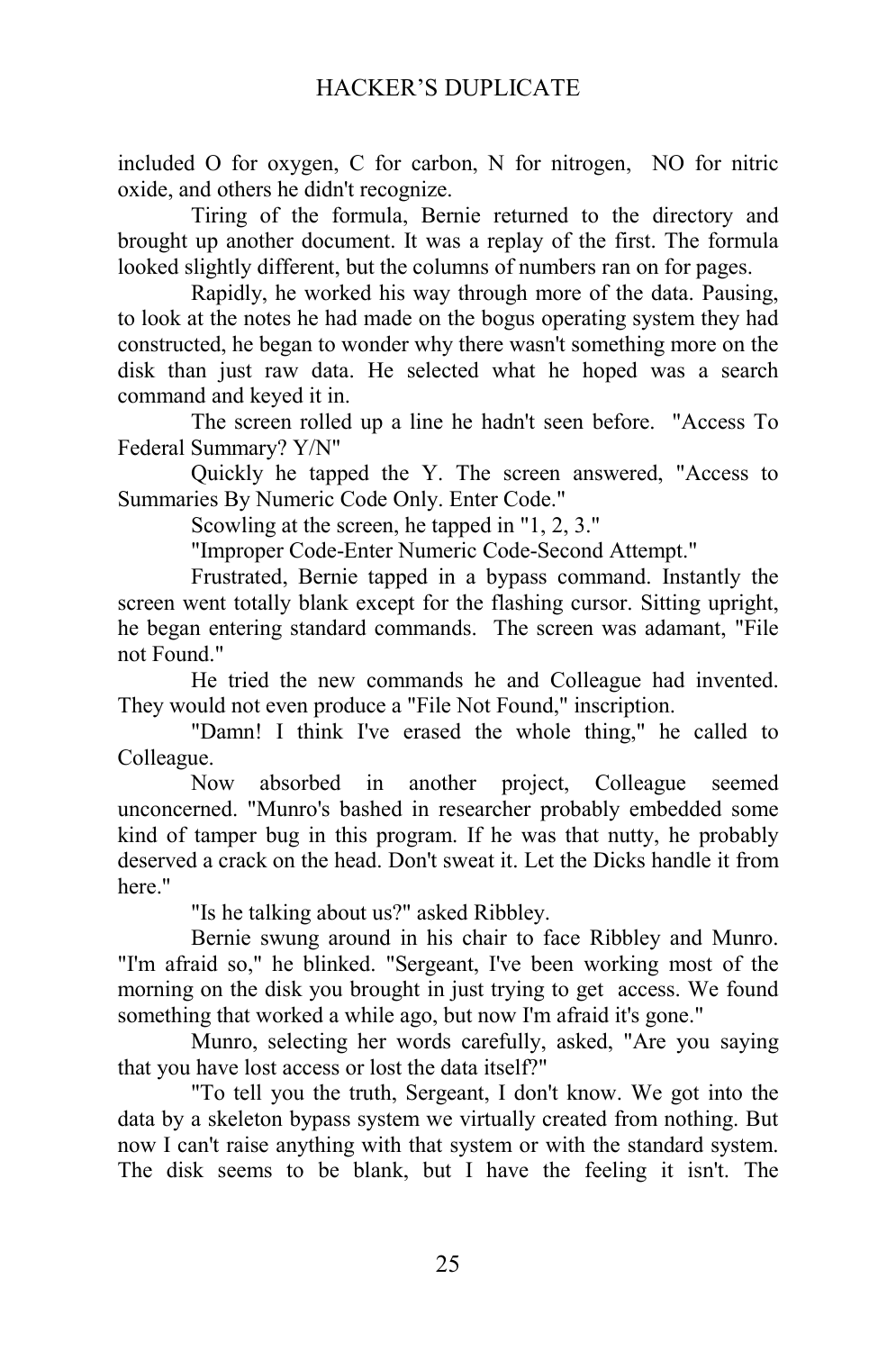programmer probably put in some kind of protective codes which will require special equipment or decoding programs which I don't have here."

"But you did have a chance to look at some of it?" asked Ribbley.

"Yeah, I saw the directory and some documents."

"Well, that's something," Ribbley said. "Describe these..."

"Documents," offered Munro.

Ribbley accepted the word, "Okay, documents."

"The initial entry on each one seemed to be a formula describing a chemical reaction. After that, there were just columns of numbers, pages of them."

Looking accusingly at Munro, Ribbley spoke as though he had been vindicated in some great debate, and as though he knew that computers were not to be relied on or trusted. "You see, Sergeant. We could have saved ourselves the trip. Pringle was a typical scientist who loved numbers. It's a nasty habit most of them have. But there isn't any way that a column of numbers will tell us who bopped your scientific crank on the head."

Ignoring him, Munro pressed Bernie, "Anything else?"

"Well, there was one thing. I managed to get a query inscription."

"A what," interrupted Ribbley.

"A query, Detective," explained Bernie. "The computer asked me if I wanted to see a summary. I would guess that meant a generalized description of the data. Perhaps the research theory would be there and perhaps even a statement of the testing regime. Of course, the summary would also describe the test results."

Munro sensed that Bernie hadn't gotten past that point. "But you didn't seen the summary?"

"No. It called for a numeric code. I gave it 1, 2, 3 just to see what kind of response I would get, but that was rejected. I tried another command. That's where I lost the whole damn works."

"Enter the Dicks," said Ribbley, giving Colleague a hard look which drove Colleague's eyes away from Munro and back to his keyboard.

"Would it help to keep on trying?" asked Munro.

"I don't think so. There obviously is a protector code in the data, and like I said, I don't have any decoding programs or decoding equipment. I might just erase more or all of it, if I kept fooling around.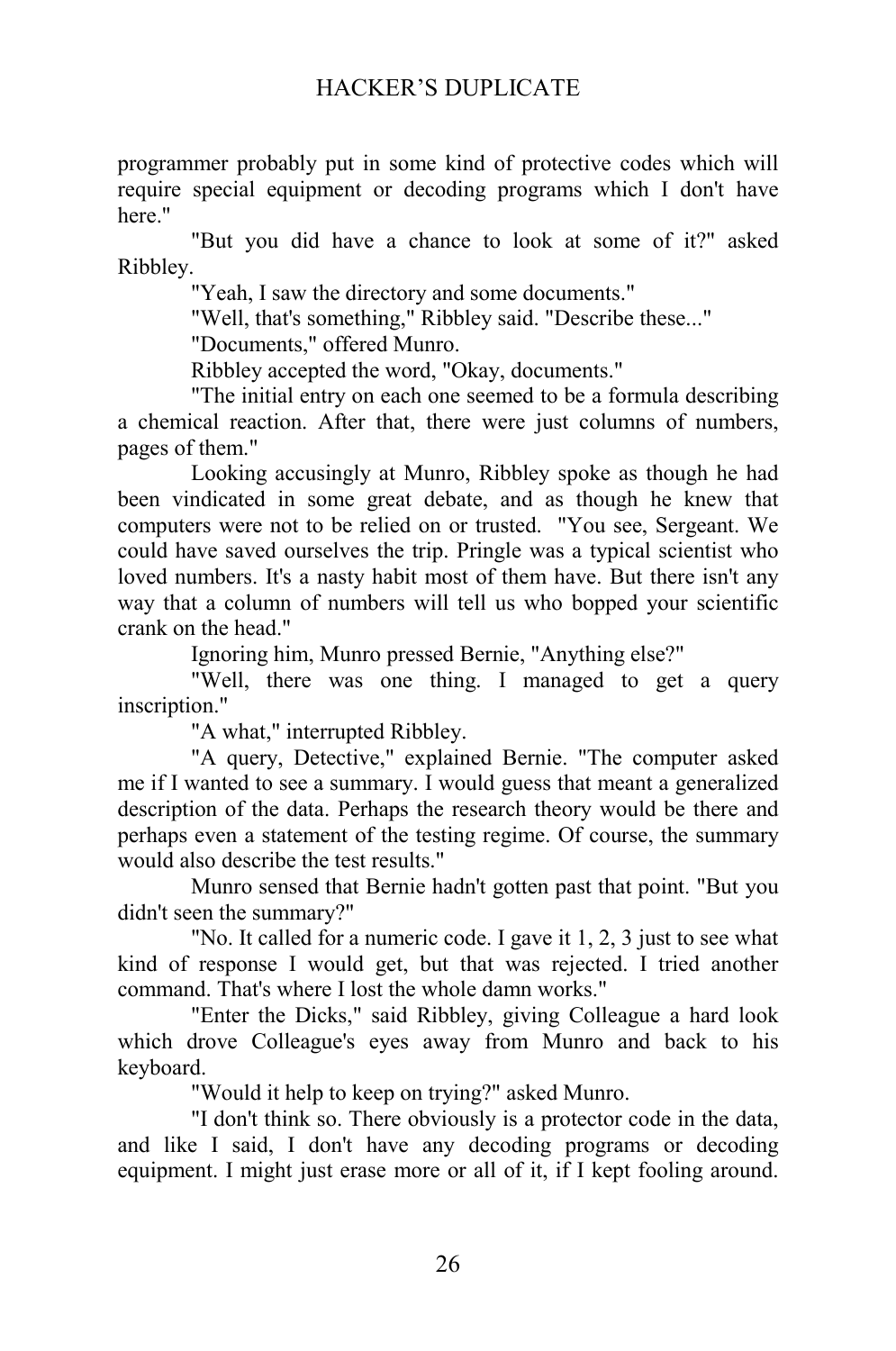Then, too, my supervisor is getting pretty itchy about the time I've already put on it. Sorry, Sergeant."

 With that Bernie handed Munro the disk which he had taken from the B disk drive of his machine.

"And the keystroke pattern for your skeleton system?" she asked.

"Oh, I kinda forgot about it," he said with a weak smile. Taking a note pad from his desk, he tore off the first page and handed it to her. "Actually, this is kinda confidential, Sergeant. It's bypass system that may be...well used only by the government. So I'd appreciate it if you'd not pass it around to just anyone."

As Bernie spoke, he had gotten up from his seat to talk to her, leaving his station vacant. Then, while Munro was being introduced to Colleague who had stood up and leered his way into the conversation, Ribbley stepped over to Bernie's computer and stared at it as though it had committed a crime for which it might be arrested. As Munro and the computer operators chatted, Ribbley, leaning over the machine, must have delivered some quiet insult to computerism, because the CPU clicked softly back at him.

Giving the computer one last look, Ribbley stepped over to the threesome and broke up the conversation with vague comments about getting back on the road. "I'm sure all this computer talk is interesting," he said, "but the only system I know anything about is the one I work for. Officer do you have your...those little plastic....?"

"Disks," she said, holding them up for him to see.

"Whatever," Ribbley grumbled, seemingly embarrassed by his ignorance. Then, following Munro, he muttered something that might have been a thank you and walked out.

 As Ribbley and Munro disappeared through the door, Colleague gave a low whistle. "O O Munro!" Then he asked, "Wasn't the big guy a homicide detective?"

"Yeah, I think so. I never thought about it, but I guess the researcher that got his head bashed in is now a stiff."

"Hm," toned Colleague, "That does make it interesting again."

With a conspiratorial laugh, Bernie returned to his chair and held up a disk. "Score one for the diskcopy command. Wanna do some more hacking on this backup after work?"

"Why not?"

Then, feeling the hard stare of their supervisor, Bernie and Colleague quickly turned to their keyboards. Colleague took up a stack of material which had accumulated in his "In" basket and began entering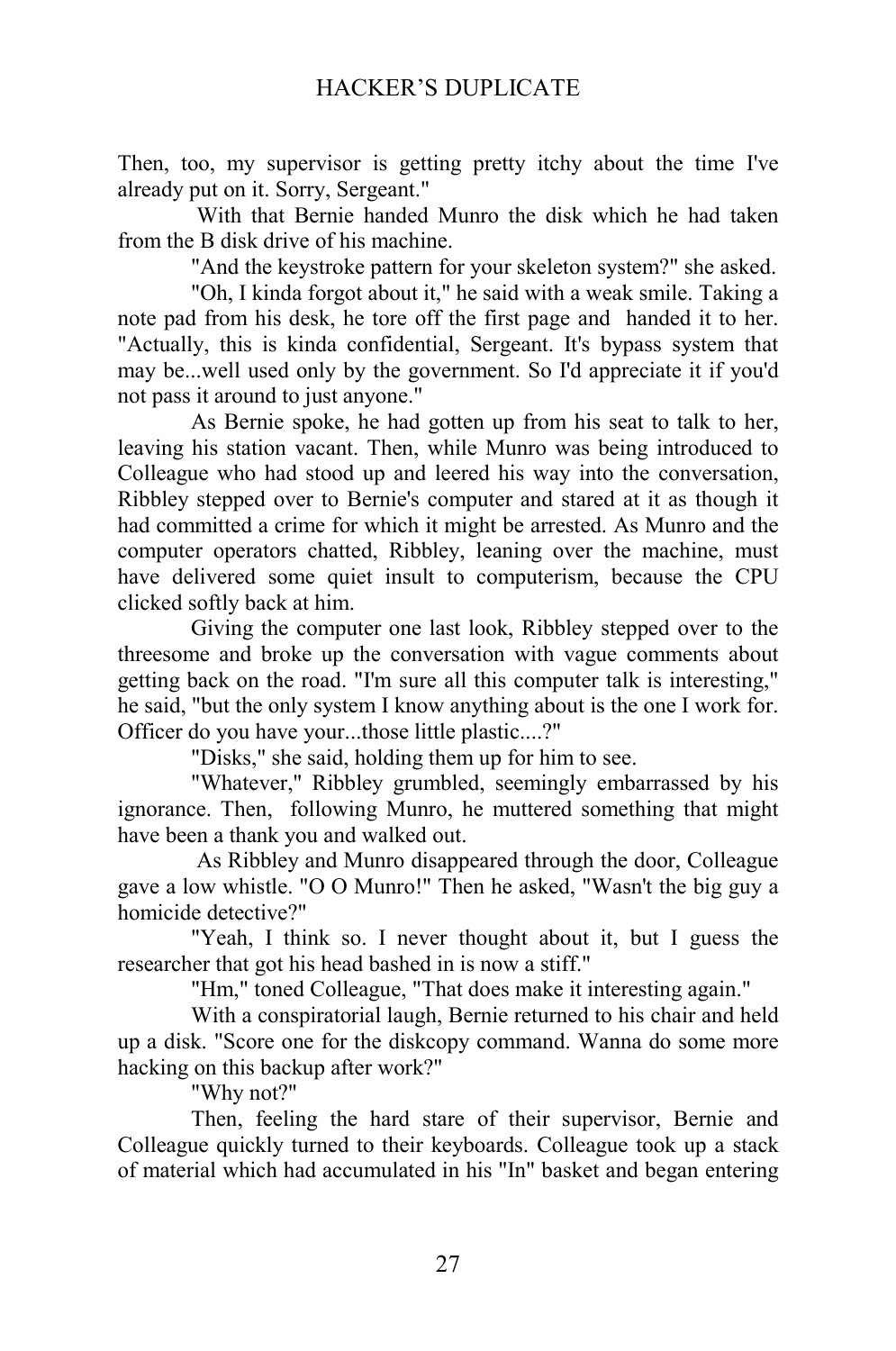information into his machine. After some very puzzled fussing with his machine, Bernie did the same. Soon both were back to their routine, "Tap, tap, tap...."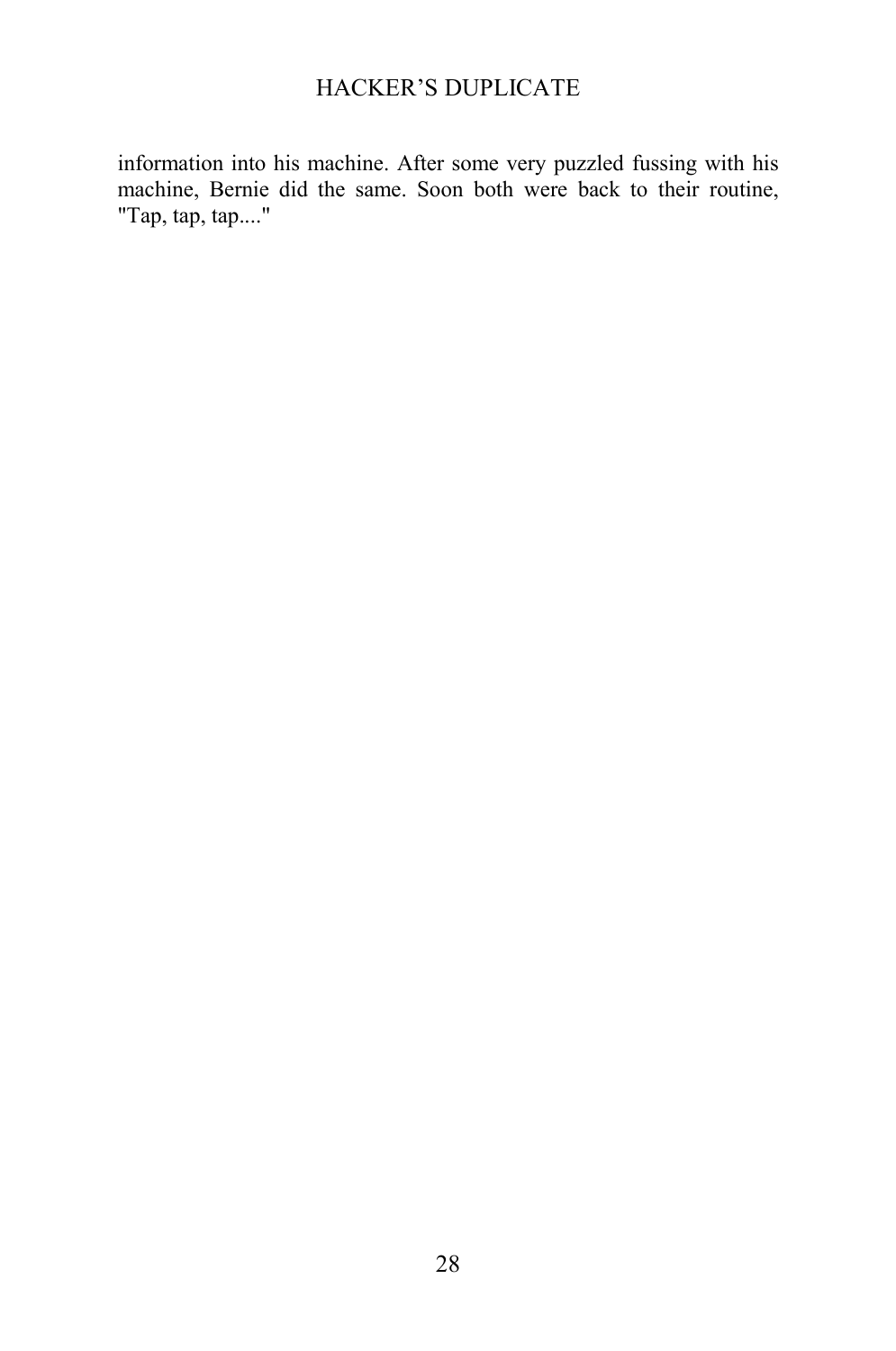#### $***$

The hallway outside of the administrative offices of the Computer Science Department was flooded with students hurrying to afternoon classes. Struggling against the tide, Ribbley and Munro made their way past a row of bulletin boards, toward the glass door and the overhead sign, "Chairman, Department of Computer Science and Applications."

Ribbley glared at the students, "Jeez, I thought the sixties and seventies were over, but all I see here is hair and slop."

"Lots of brainpower under that hair," quipped Munro.

"But damn little sense," retorted Ribbley.

Crowding their way into the office and up to a counter, they were greeted by a young woman wearing large grasshopper glasses. Sensing they were visitors, she greeted them with the kind of politeness which is too often reserved for non-students. "Could I help you?"

"My name is Sergeant Munro. This is Detective Ribbley. I was told on the phone I could see Professor Liss at two."

With the suppressed curiosity which greets almost every police officer when he introduces himself, she said, "Oh, yes. He's expecting you. I told him myself that you were coming. Just go out the door and turn left. It's the third door."

After another scrum with the students, with Ribbley feeling like he was in the center of it, they soon found themselves in the quiet sanctuary and the presence of Professor Liss. Munro made the introductions and provided legitimacy for the visit by explaining that she had talked to and receive the blessing of the Chairman of the Department in enlisting the University's expertise in a police investigation.

While that was going on and while Munro explained the problem with the disk, Ribbley contented himself with surveying the office. He then turned his attention to Munro and the computer expert, Professor Liss. His long face was tapered to a point by a Lenin type beard. Above that, Liss viewed his visitors through small blue eyes, and glasses with lenses that glinted and winked in the lights and were somehow cleaner than ordinary glasses.

Ribbley noted that Liss seemed more interested in Munro than in the disk and decided that Liss was going to be a willing worker in the cause. As he listened, Ribbley also conceded, to himself, that Munro was, indeed, something of an incentive.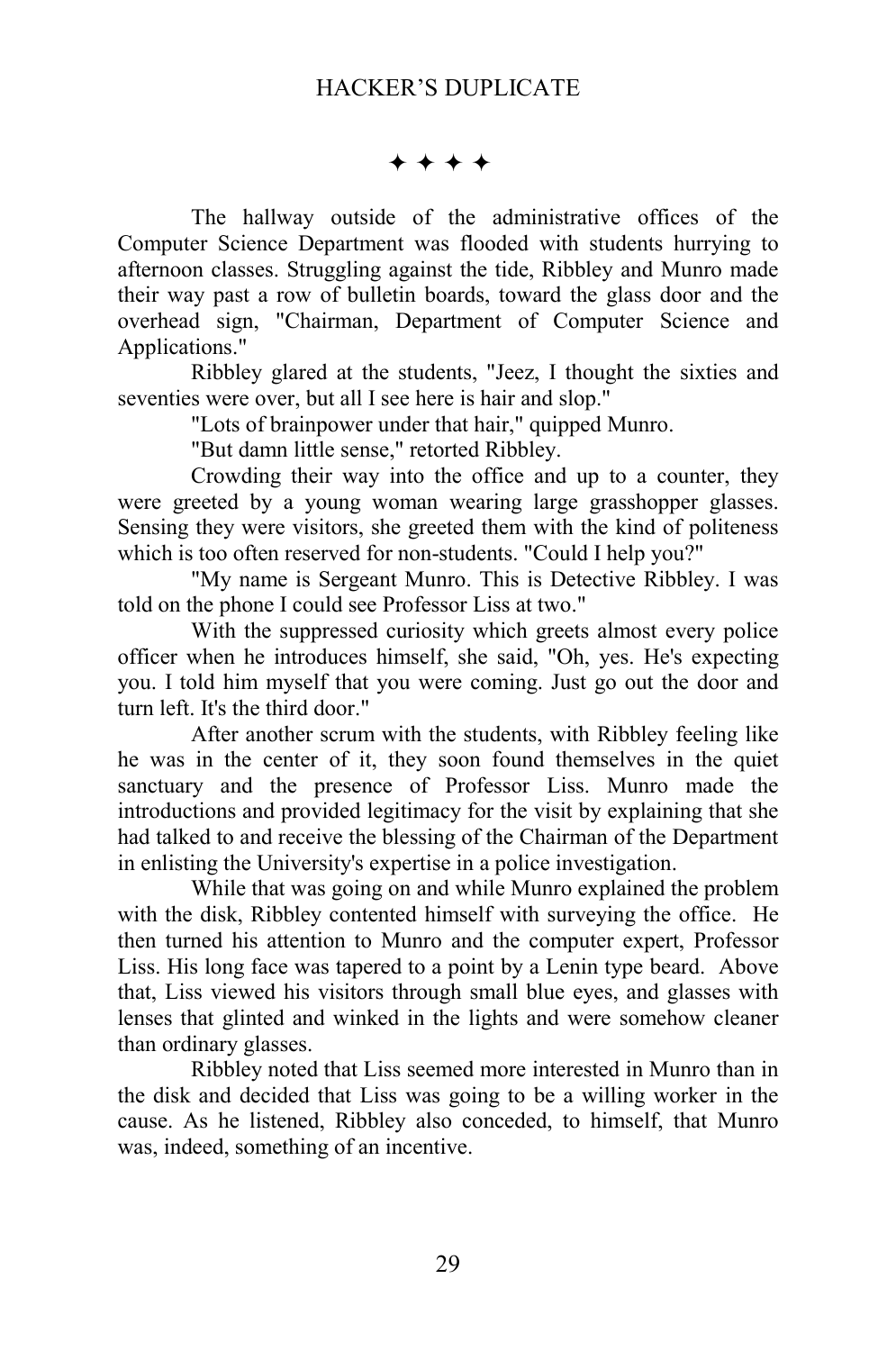"That's pretty much the story," Munro was saying. "With the researcher dead, this has become a homicide investigation. We think it is important to know what he was working on, and since this disk was in his briefcase, we're interested in finding out what it contains."

"I'll be delighted to do what I can," promised Liss. "As the Chairman may have told you, I've worked with the police before and have always found those assignments to be absolutely fascinating."

"Professor Liss," said Ribbley, "is there some way of protecting what may still be on that thing. Our guy said he may have lost all or part of what was on it. I'd like to think that if there is something left there, we won't lose it."

Liss, growing cautiously serious, turned his attention to Ribbley, "I understand your concern, Detective. But to be perfectly honest, there is always a risk involved. Some of these researchers are quite clever, and when they program in unexpected blocking or even erase commands, we can be caught off guard. Of course, I'll try to make a backup before I do anything else."

"Backup?" asked Ribbley. "That's encouraging. Are you saying that you can copy what's on a disk without being able to actually see the contents?"

"Usually that's routine, but again, some data is copy protected. However, I must say, we do have techniques for getting around that problem." With a sly smile, he added, "After all, Detective, computer technology is our business. Rest assured, I'll take every possible precaution against loss of the data."

Turning back to Munro, Liss asked, "Did I understand you to say that the young man in your computer division used some special technique to get access to the data?"

"He suggested that he had, and I think the system he used may be on this...." She handed him Bernie's keystroke log.

Ribbley interrupted, "The little tick tap did something he didn't want to talk about. While he and Colleague were gushing over Sergeant Munro, I took the liberty of checking to see what he had stored on his hard disk, but came up empty. But he did have more keystrokes listed in his notes than he gave to Munro. If you need anything from him, give us a call. I can promise you, he'll cooperate." Handing a sheet of note paper to Liss, he explained, "He gave Munro only the first page."

Munro sat mute as Ribbley spoke and as he produced the note paper. She started to say something, but decided either that it was not important or that it would be better said at a later and more appropriate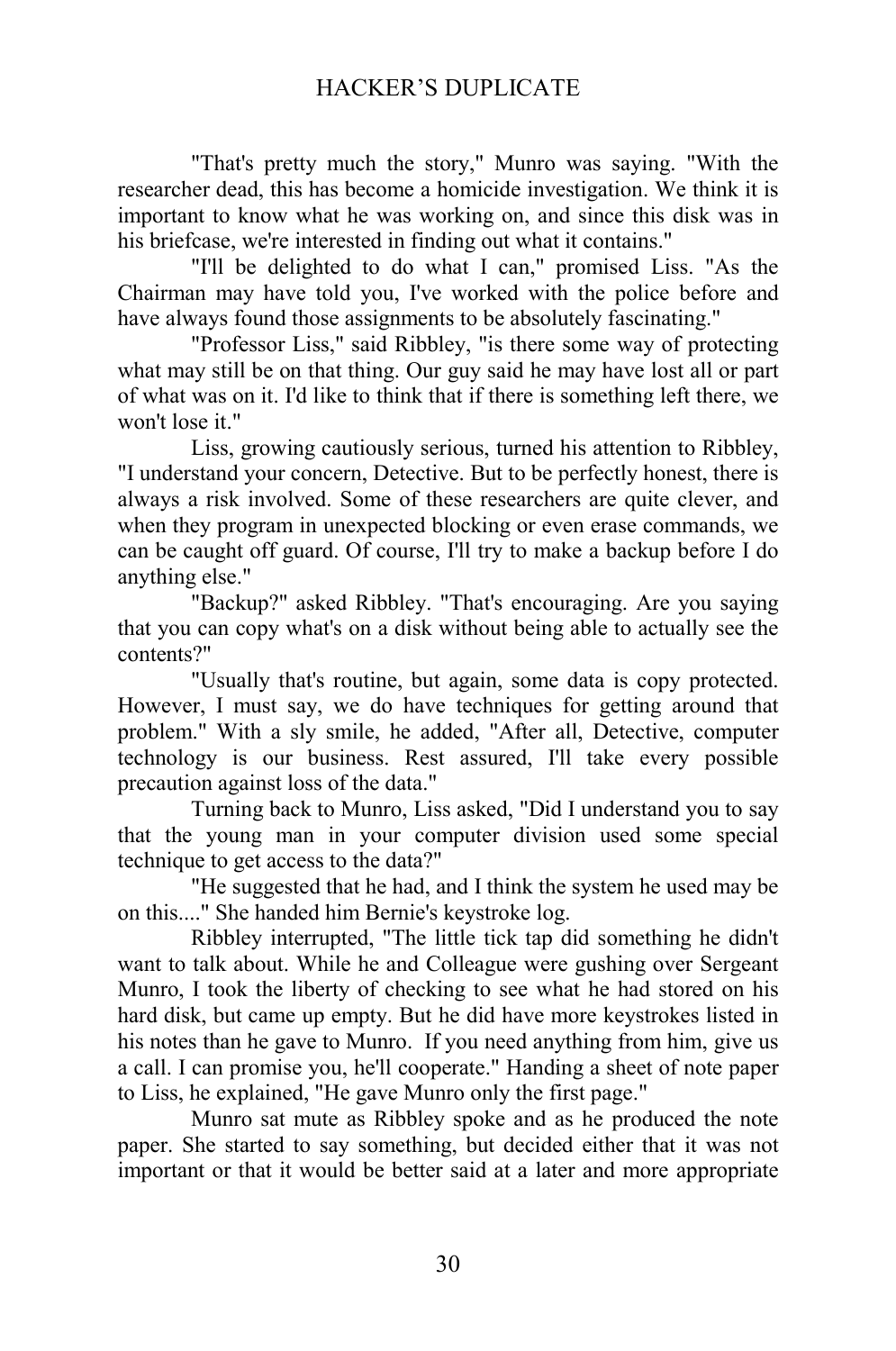time. Still, it was evident that she had suddenly seen a new side of Ribbley and, in the process, had perhaps learned that he had skills and knowledge beyond anything she had imagined.

His eyes widening, Liss accepted the offer, "Thank you. I have the feeling he would indeed be cooperative. But, I'll have a go at it with our lab equipment first. It may be something fairly simple."

Casually looking at the array of computer literature which filled every shelf and which was stacked around the small office, Ribbley asked, "Professor, do you ever do work for the feds?"

"Lots," smiled Liss. "I've consulted with nearly every Department in the area. They seem to have lots of start up problems. Of course, they also have special requirements."

"I would imagine some of the work is classified or restricted?"

"The government does love it's own material," agreed Liss.

"Then I'd guess they'd have their own special ways of protecting it?" persisted Ribbley.

"Detective, are you suggesting that the research data on this disk is somehow connected with the federal government?"

Ribbley replied with an ambiguous shrug. "I guess everything is, one way or another, isn't it? Besides, there's truth in every endeavor when one is diligent."

Liss quickly looked at Munro for a possible explanation of Ribbley's ambiguous remark, but her head was down; and her forehead was shielded by her hand. Investigatory fatigue no doubt.

"Our guy's note has some reference on it to federal restrictions," smiled Ribbley. "You'll see it when you look at that extra page. But we mustn't keep you, Professor," smiled Ribbley. "I believe you and Sergeant Munro agreed that we could check back with you tomorrow?"

"That would be fine. By then I should at least know what kind of problem we have here."

Ribbley stood and moved to the door. As Munro joined him, Liss placed the disk in an envelope, scribbled something on it and placed it in a desk drawer which he then locked. Smiling and satisfied with himself and his knowledge of police procedure, he asked, "Is that satisfactory for our chain of custody?"

"Looks good to me," said Ribbley holding the door open.

"We'll see you tomorrow then at eleven?" asked Munro.

"Eleven will be fine," Liss glinted at her through his super clean lenses.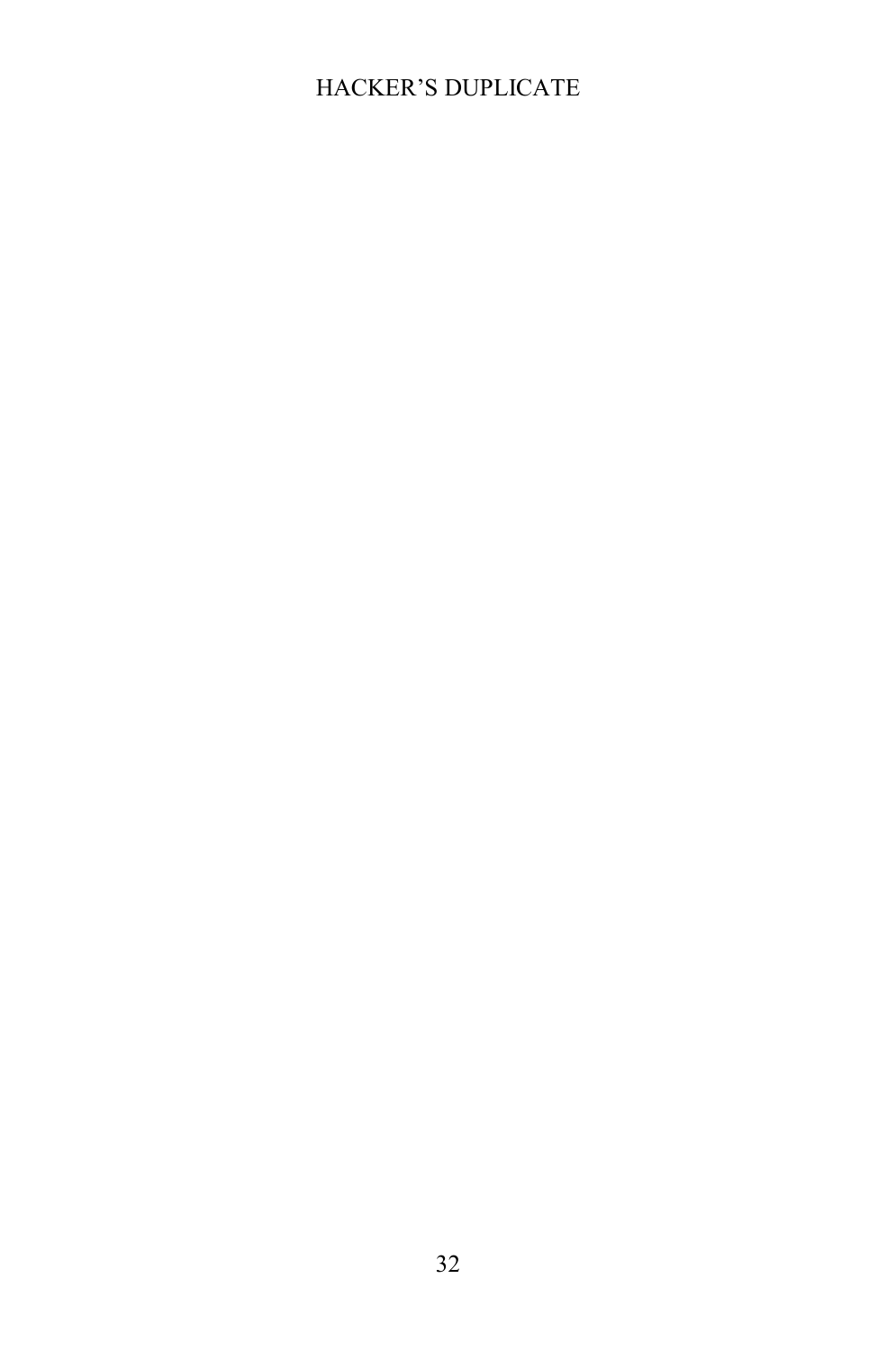$***$ 

The squad room on the fourth floor of Police Headquarters was unusually full. Watching the activity through the glass partition of his office, Lieutenant Ned Banner harbored a suspicion that it was the heat outside and the air conditioning inside which had so many of his investigators lingering over reports, talking longer than usual on telephones, and leafing endlessly through the ever present city directories.

The supervisory responsibility in him nagged at his conscience. Banner considered walking out and asking, in a loud voice, if anybody wanted to work backgrounds on applicants for the academy. The work had to be done, and it was one of the most disliked assignments in the Division. It was a better way of clearing the room than going to each desk and starting to read half written reports or looking over shoulders or standing conspicuously around listening to phone conversations.

But Banner hesitated. He hated to roust them like that. Generally, they were a good group, and he knew the streets were unmercifully hot. The small radio on his credenza had said the temperature was another record. One hundred and four. Almost unheard of in Denver and startling for the month of October. Then, too, the damned yellow smog which hung over the city like a blanket was actually causing officers to call in sick with eye and throat irritations. There was no point in encouraging more of that kind of thing, because he was shorthanded as it was.

Sighing, Banner decided that the damned stinging, choking smog, and the mayor, who believed it could be cured by driving restrictions, both had one thing in common, lots of bad gas. As he peered at the detectives working at looking like they were working, he saw the door open to admit Ribbley and Munro. Lots of eyes saw Ribbley, but they watched Munro. He wondered if letting her work with Ribbley on the Pringle killing had really been such a good idea. It was unusual and would probably start all kinds of silly rumors.

As Banner watched and mused on the duo assignment, Ribbley and Munro went different directions, Ribbley to his desk and Munro to the ladies room. Even before sitting down, Ribbley began punching a number into his telephone. Then he began talking. In his inner ear, Banner could almost hear the easy cadence of Ribbley's voice and the occasional repetition of words or phrases which was a Ribbley trademark.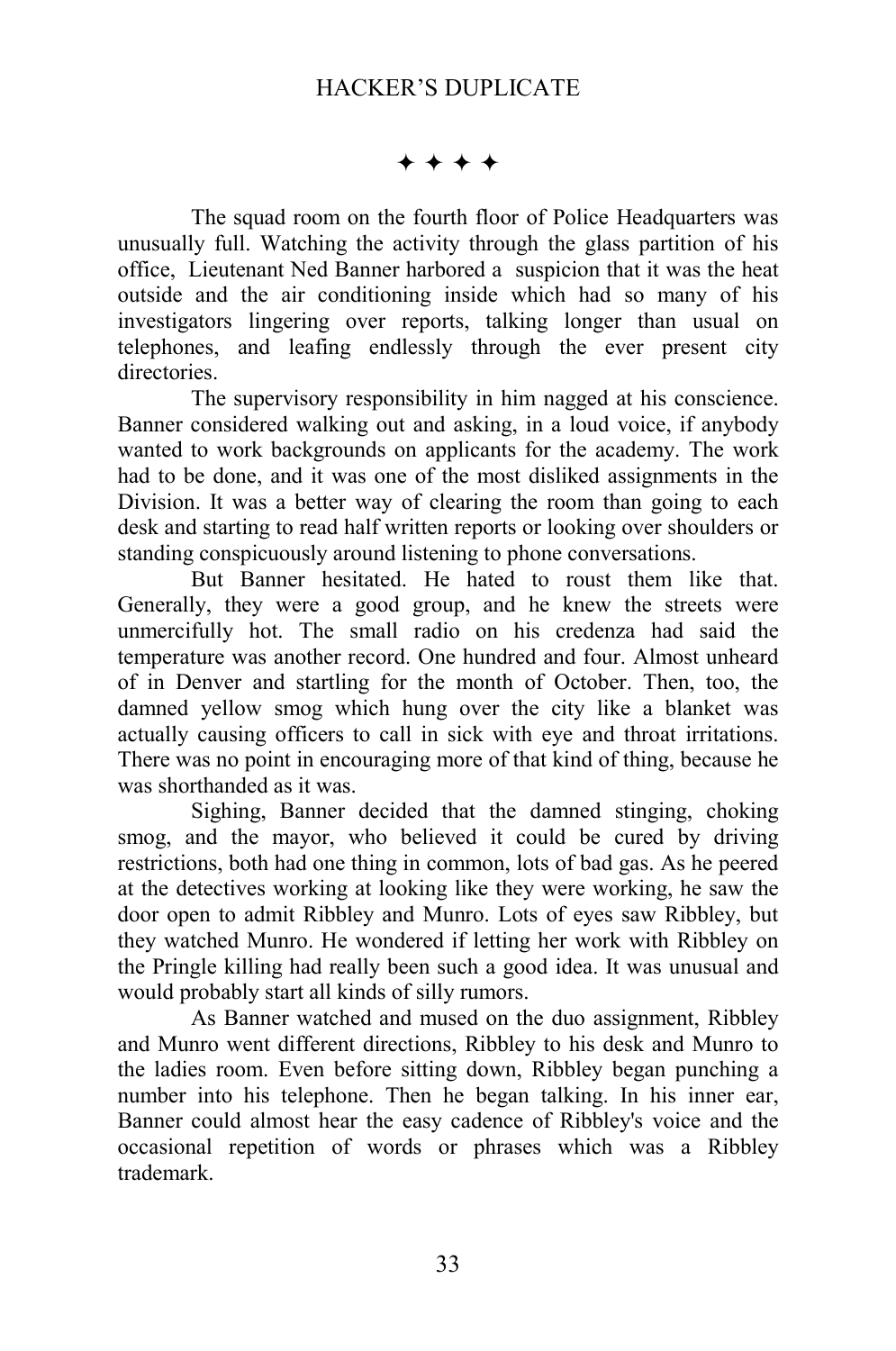Curiosity took hold of Banner, and he left his office and drifted out toward Ribbley's desk. As he approached, Ribbley hung up the phone and greeted him. "Afternoon, Ned. The place looks busy. Crime must be up."

"My guess is that the heat's up, and I don't mean heat from the coppers," quipped Banner. "How's the Pringle thing going?"

"Complications have set in. Munro gave our tap tap people a go at a computer disk that she found in Pringle's office, but our guy bombed. Probably buggered the damn thing up in the process."

"How's she doing?"

"Munro? She's okay. She just needs some seasoning."

"Want me to bounce her off the case and back to burglary?"

"No. I've already got too much invested in her. And she's does a pretty good job fronting for me. Let's give her some more time."

"Your call," said Banner. "Now, Ribbley, tell me that you haven't been out there trying to gun down citizens."

Ribbley's eyes opened wide and his mouth opened, "Shooting? Ned, I didn't report shots fired."

Ignoring Ribbley's pretended surprise, he went on, "That's why I'm asking you."

"Lieutenant, I know the rules. Yessir, I do know the rules. You pull the trigger and you pull a shooting team. It's bang, bang, and then write a report."

"Okay, Ribbley. Enough of that crap. I guess it isn't critical since you didn't put a hole in anyone, this time. It must be that nickname of yours, but remember, next time you light off a round, you write a report. Understand?"

"Sure." Then changing his tone and dropping his cynical, but, official, attitude, Ribbley opened another subject. "Ned, I may want to drop over and talk to some of our federal friends. I'm not exactly sure which compartment of the box yet, but it'll probably be the ones who pass out the bucks to guys like Pringle."

"You think the dead doctor was working on a government project?"

"Yeah, there may have been Washington dollars in it. But, right now, it's just an idea. If it grows up, I'll give a holler."

"Couldn't the place he worked, that institute, give you some answers?"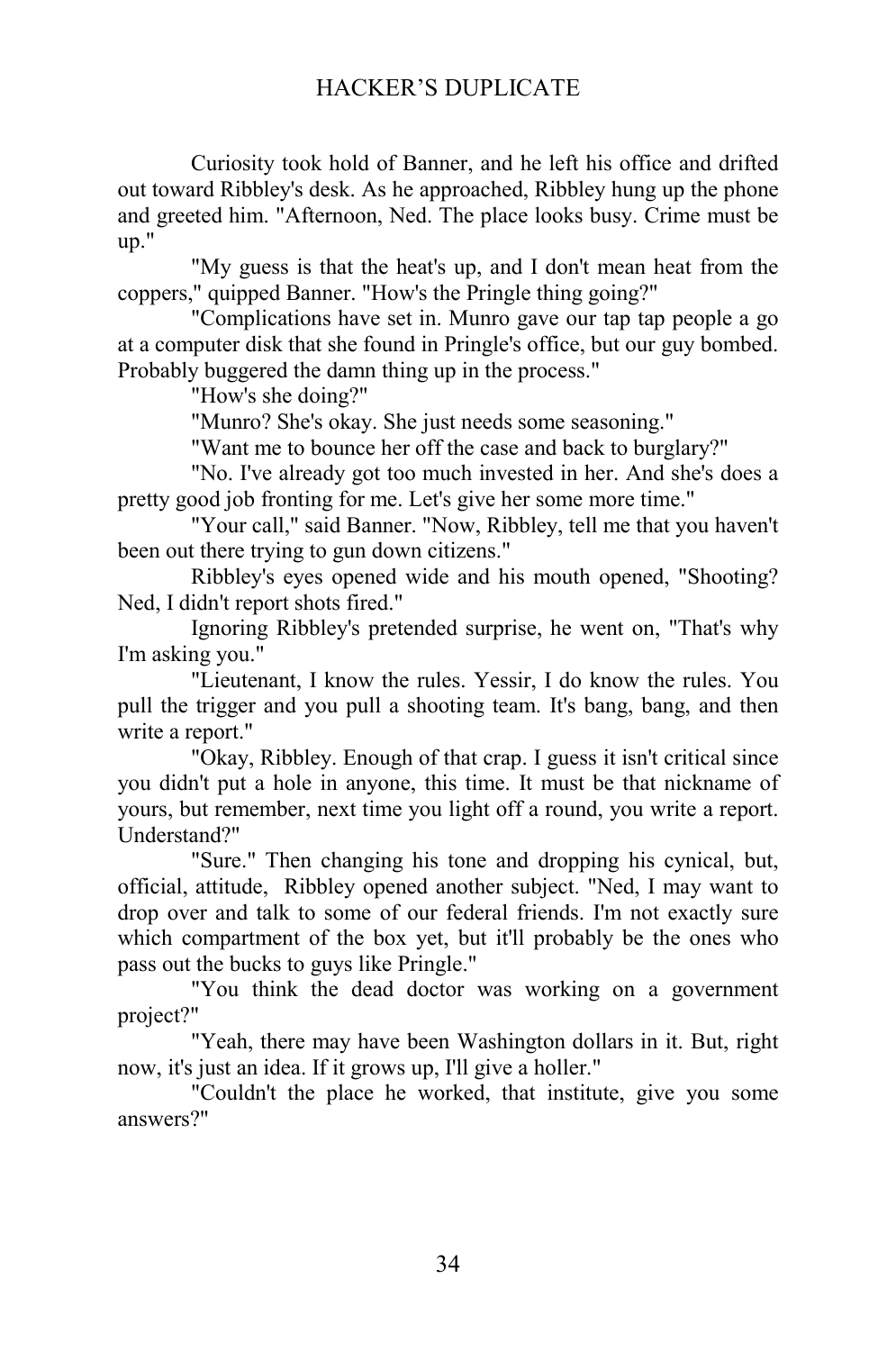"They could but, so far, they aren't inclined to talk much. The spit shine that runs the place keeps ducking the question. So, I'll probably go both ways, the feds and a return engagement with Porr."

"Sounds okay to me," agreed Banner as he began moving toward a cluster of men who were getting loud in a discussion of some fine point that had arisen in the endless negotiations between the NFL owners and players.

As soon as Banner was out of earshot, Ribbley was back at the phone, punching in numbers and swearing at a busy signal. As he tried another, Munro joined him. Dropping the handset into its cradle, Ribbley said to her, "I think everyone in the whole damn Denver area is on the phone." Then watching Banner sidle up to the dissolving cluster of detectives, Ribbley cautioned her, "By the way, Banner is on the prowl. If he asks you about shots being fired, give him a flutter of your big brown eyes and say the situation was fluid. You might remind him that the bad guy was trying to blow us to pieces in addition to trying to gun us down."

"I hear you, Detective. I don't want to fill out forms and talk to a shooting team any more than you do. And I sure as hell don't want to get a reputation as a crummy shot."

Ignoring the jibe, he sat down and leaned back in the chair. Clasping his hands behind his head, Ribbley spoke to the ceiling. "Les, old sock, we need to do some digging. Has it occurred to you that the eminent Dr. Pringle might have been working on a project for the federal government?"

"Should it have?"

"Observation, Sergeant, is the theme of our professional life. And we must never let professional association close the aesthetic distance between ourselves and our fellow workers."

"Hm," replied Munro, content to wait him out.

"By that, I mean, don't trust nobody," he said bluntly. Especially a screw loose like Mr. Bernie Tap Tap. There was a notation on that scribble sheet of his, something about 'Federal Summary.' I just talked to Bernie's supervisor and he tells me there isn't anything that looks or sounds federal in his shop. Does that tell you anything, Sergeant?"

"We don't know that it had anything to do with Pringle," she began. "Of course, Bernie said that he'd been working on Pringle's disk all morning."

"Think back, Les. My impression was that he was planning on holding out his notes, and I wouldn't be surprised if he didn't make his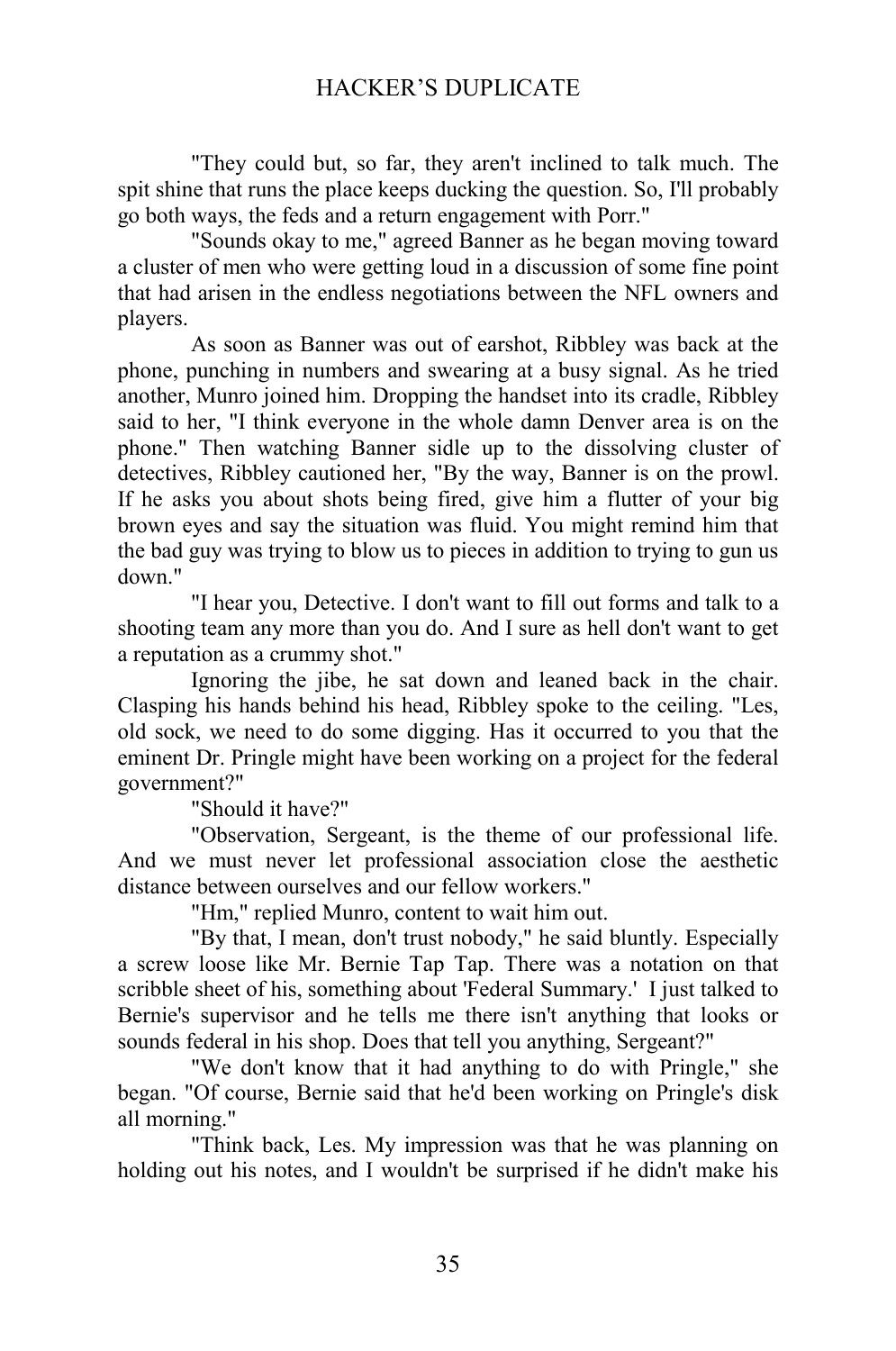own copy of that disk. If the special system that he and Colleague cooked up is any good at all, they'll want to practice with it on their own time. Now that I think about it, I wish I had leaned on him a little."

"You may be right, Ribbley," said Munro. "Thinking back, he was acting a little fishy. We'll have to wait on Liss to see if he comes up with anything on the notes or the disk."

"Believe me, Les, Bernie was holding out on us."

As she listened, the possibility that Bernie had indeed been holding back information took hold of her. The idea made her angry. "Why that damn weasel," she sputtered. "But why?"

"I can't give you an answer that I'd bet on, but I can make a good guess. Their supervisor admitted that he's pretty sure that Bernie and his Colleague are hackers, after hours hackers. That crowd that thrives on prying into other people's data banks. To them the world's an electronic peep show. A disk that suggested it contained something federal and maybe even something secret would be red meat for those two."

"You want to go down there with me now and watch me pinch the creep's head off?"

"No," said Ribbley, "let's wait. If I'm right, he's made a copy of Pringle's disk and they'll rush home, wherever that is, and hack their way into it. I'm thinking we'd be better advised to plan on an early morning interview with Mr. Bernie and Colleague. If I'm right, we not only have the University expert working for us, we've also got the hacker industry going at the problem for us. Let's see who comes up with something first."

"Okay," she agreed, "Bernie can wait, but sooner or later, I'm going to remove his bunions. So what's for now?"

"I think we might profit from finding out which federal agency has been dropping money into Kreesap."

"We let our fingers do the walking?" she asked.

Looking around the squad room and seeing that the ambling Ned Banner was thinning the ranks, Ribbley hesitated. "Yeah, let's get started, but if Banner heads over this way, we'll have to pull outa here fast. Unless you want to do backgrounds on applicants for the academy?"

"Never again in this lifetime," she said.

Well into his second cup of coffee and almost halfway down the telephone book list of federal agencies, Ribbley found himself in an interesting conversation with a grant officer from the National Science Foundation.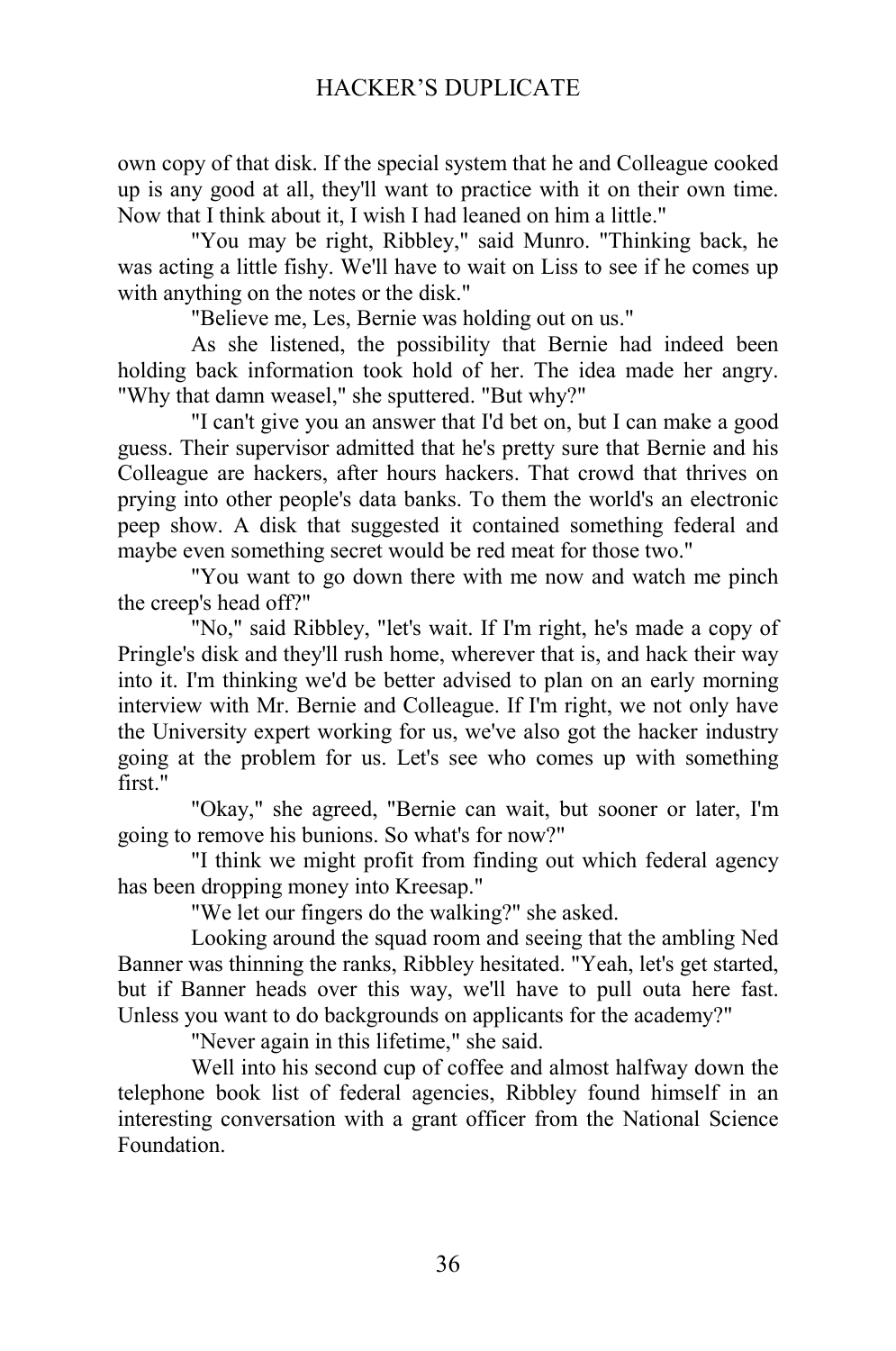"That's right. The name is Kreesap Institute. K r e e s a p....un huh. Yes. That sounds like it. I'd like to know the date, the amount of the grant, the name of the researcher, and I'll need a description of the work that was being proposed...I understand that it's technical and fairly long, but could you summarize it?"

Ribbley rapidly made notes. After his grant office had finished a long explanation, Ribbley asked, "Did I hear you say you've given them more than one grant?...Three. I see. Well, does the name Pringle appear on any of them?"

Disappointment registered in Ribbley's voice. "No Pringle? Alright, could you give me the names of researchers...okay investigators...that do appear on the proposals? Fine, fine."

He closed the conversation by giving his phone number, name and address and by getting a commitment that copies of the proposals and the grant documents would be sent to him.

Looking across the desk, he called, "Real exciting work, huh, Les?"

"Thrilling."

"Any luck?"

"Skunked, I'm afraid. But it's impossible to make sense of what I'm hearing. Some just say flat out, 'We don't have grant programs and we don't sponsor research by private institutes or by anyone.' Others say 'Yes on special topics, such as grizzly bear metabolism during hibernation.' Most say that detailed information has to come from Washington. They all give me the willies. I thought our city bureaucracy was bad, but these people are something else."

Ribbley was smiling. "Remember, our federal government invented modern bureaucracy. But, listen to this, Les. I did find one that sounds interesting. The National Science Foundation admits to giving three grants to Kreesap in the last year. But none of them named Pringle as an ...investigator, and none of the grants seem to have been in the area of chemistry. Still, it's a lead and any lead in the fog is better than nothing."

"Ribbley!" yelled Banner from his office door. "Bring your sidekick and get in here."

"Backgrounds?" whispered a horrified Munro as they came up out of their chairs.

"Not in that tone of voice. Come on."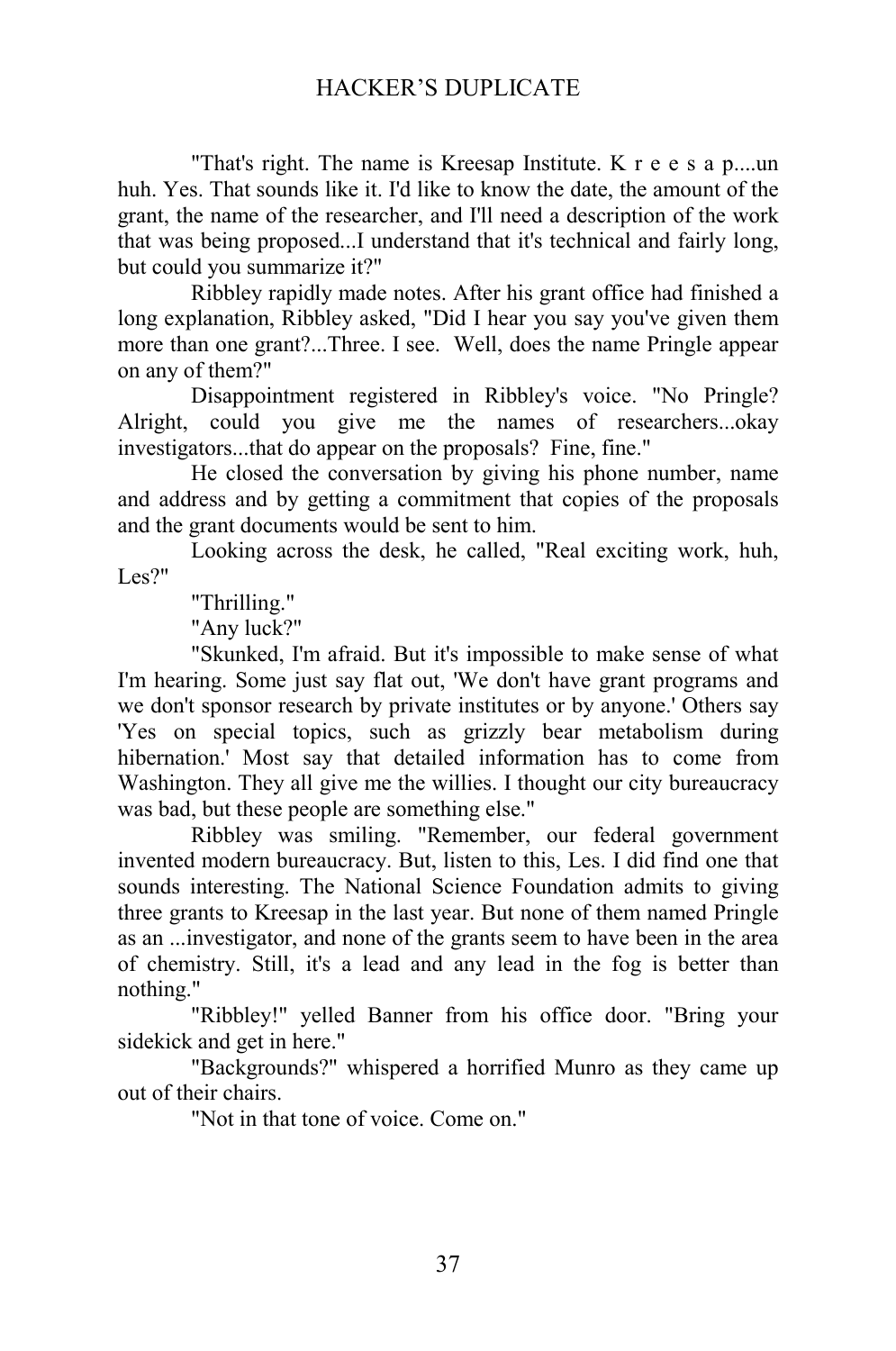They found Banner standing and staring down at the computer display on his work table. "There, see that?" he said pointing to the screen. "We've got a ping on your Kreesap case."

Ribbley, who accepted but did not love computers, was at first puzzled, but Munro, who knew lots about them, instantly recognized what was happening. Without a word, Munro sat down at the terminal and, while Banner and Ribbley watched, she moved the cursor down to the line on the list which was blocked in red. "346- In Progress-Kreesap Institute- 7811 Tasmun Park." With the cursor in place, Munro tapped Enter. The "pinging" red band disappeared and the seemingly endless list of ongoing, citywide patrol activity was replaced by the incoming report on Kreesap. The first report to the department, usually a citizen call and appropriately termed the "John Q,", had been entered as it had been received. The second entry was the dispatcher's response. Following that was the "street" report of the patrol officers which had been typed in as it had been received from one of the officers on the scene who described into his handheld radio the scene as he found it.

"Call in: 14:25: Central Bureau - Unidentified John Q. reports fire and smoke in laboratory at Kreesap Institute-7811 Tasmun Park. Chemicals may be involved. Fire Station 74 unit out:14:27-Responding with Haz Mat suppression Team & Hose Truck. 14:35- B/W Unit 935 on the scene."

 As they watched the screen, another entry from the officers in the Black and White appeared as it was typed in by the dispatching and reporting section.

"14:39- B/W reports two story building already evacuated by owner's alarm. No deaths or injuries-Ambul will stand by. 14:44-Owner on the scene identified as Jason Porr."

The cursor blinked and waited. Banner snapped, "Dammit, Ribbley, this has been on for almost twenty minutes. Are you wearing your beeper?"

Ribbley pulled a slender black case from his inside coat pocket and held it up. "Yep. And the green dot says it's working."

Before Banner could answer, Munro called out, "There's more coming in."

"14:49 Unit 74 rpts fire localized in lab. Haz Mat rpts explosive gas present. B/W officers moving employees out of area."

"I'd rather see it than read about it," said Ribbley. "You coming, Les?"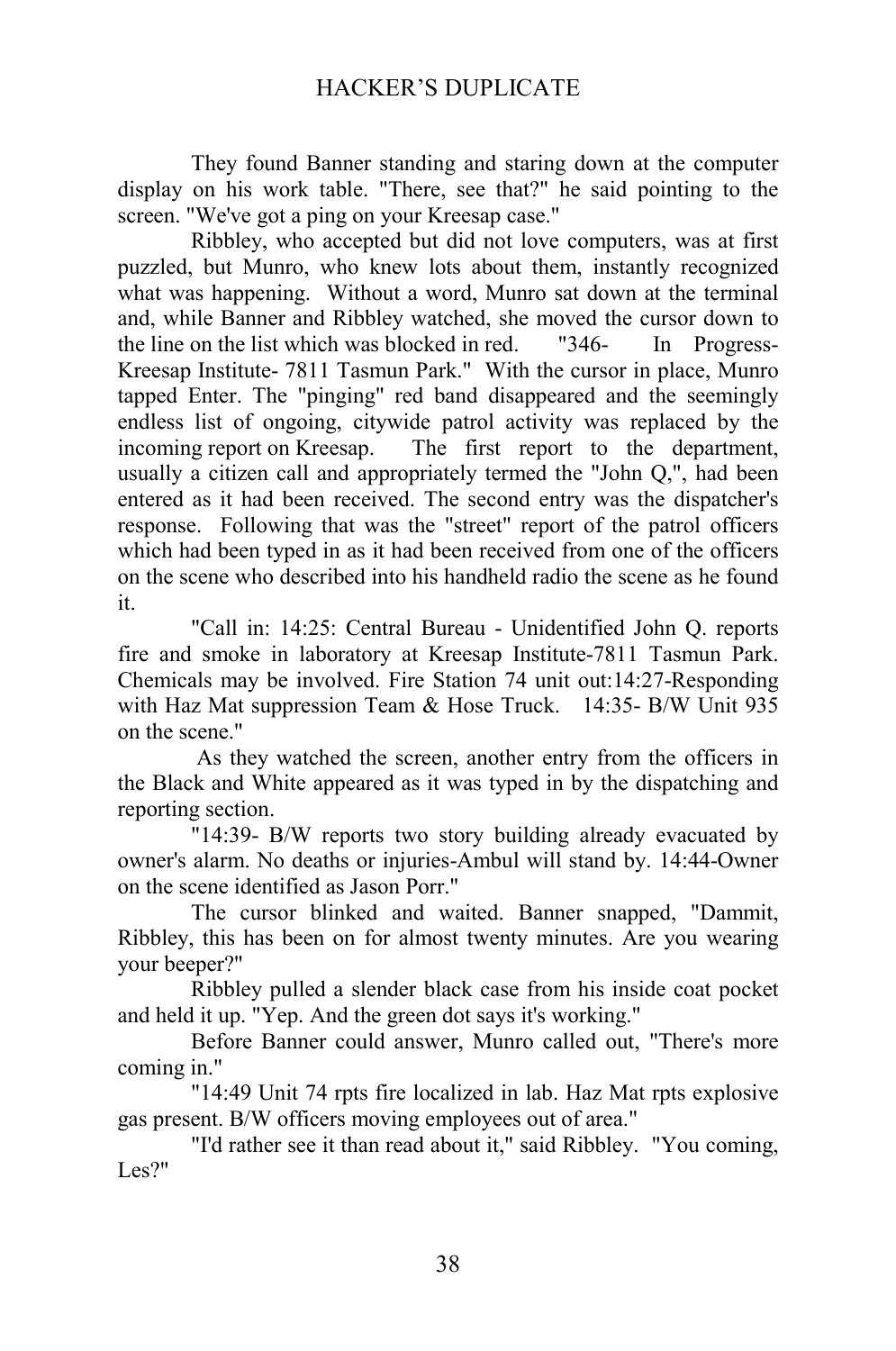"Wait one," she called.

"We can pick it up on the radio," snapped Ribbley heading for the door.

As they rushed out the door and through the squad room, Banner leaned out his door and called, "Ribbley, get that beeper replaced."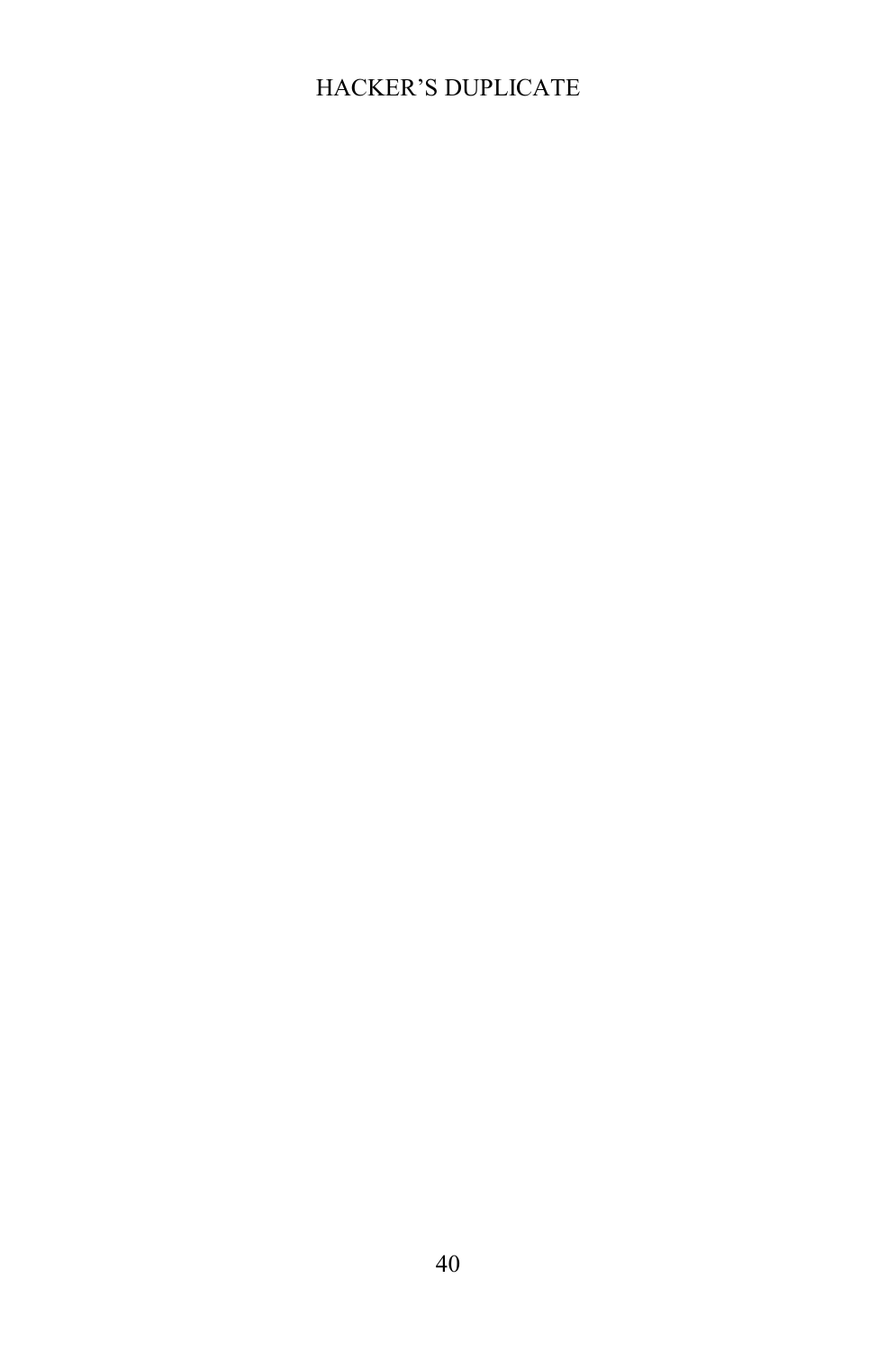$***$ 

Ribbley drove while Munro called in and got the tac number which the officers in the Black and White were using to communicate with dispatch. She set the radio but received only the frying sound of dead air.

Rocketing through traffic, Ribbley glared at the radio, "Check the tac. Les."

The metallic voice of dispatch confirmed the number and Munro said what Ribbley had already heard. "We're on the right tac. The Black and White just isn't talking right now."

"Time, Les?"

"14:54."

"Call us in and hold on. I'm gonna use the light and siren to bust some of these intersections. If old Pringle's lab is going to go up, I want to see it."

"I could write you up for improper use of light and siren, Ribbley," said Munro, utterly deadpan.

"Hey," said Ribbley, "don't mention lights or horn to dispatch. Banner would see it on his damn computer." Then realizing that he was being paid back, he waved a hand at the radio, "Call us in as enroute, Les. Just call us in, smart ass."

 Munro picked up the microphone, "Central, this is unit H043 rolling on the Kreesap fire in progress."

Moments later, they wheeled hard around the corner and shot up the access road toward the Kreesap facility. Ribbley slowed only slightly for the security guard who waved them through the gate. Munro talked to the microphone again, "Unit HO43 at the Kreesap Institute." As Ribbley braked to a stop, and they both shoved their doors open, she told dispatch, "Out of the unit and on handset."

Ribbley made straight for the uniformed officers who were talking to Jason Porr. "Ribbley," he said tersely as he approached them and showed his badge. "Where's the Hazardous Materials guy?"

One of the uniformed officers pointed at a group of fireman standing in the parking lot a respectful distance from the laboratory building. "The one with the red coat's in charge, Detective."

Slowing, he said to Munro, "Isolate Porr with one of the uniforms. Then find out from the other one what Porr's been saying to them." Without waiting for an acknowledgment, he continued walking rapidly toward the firemen.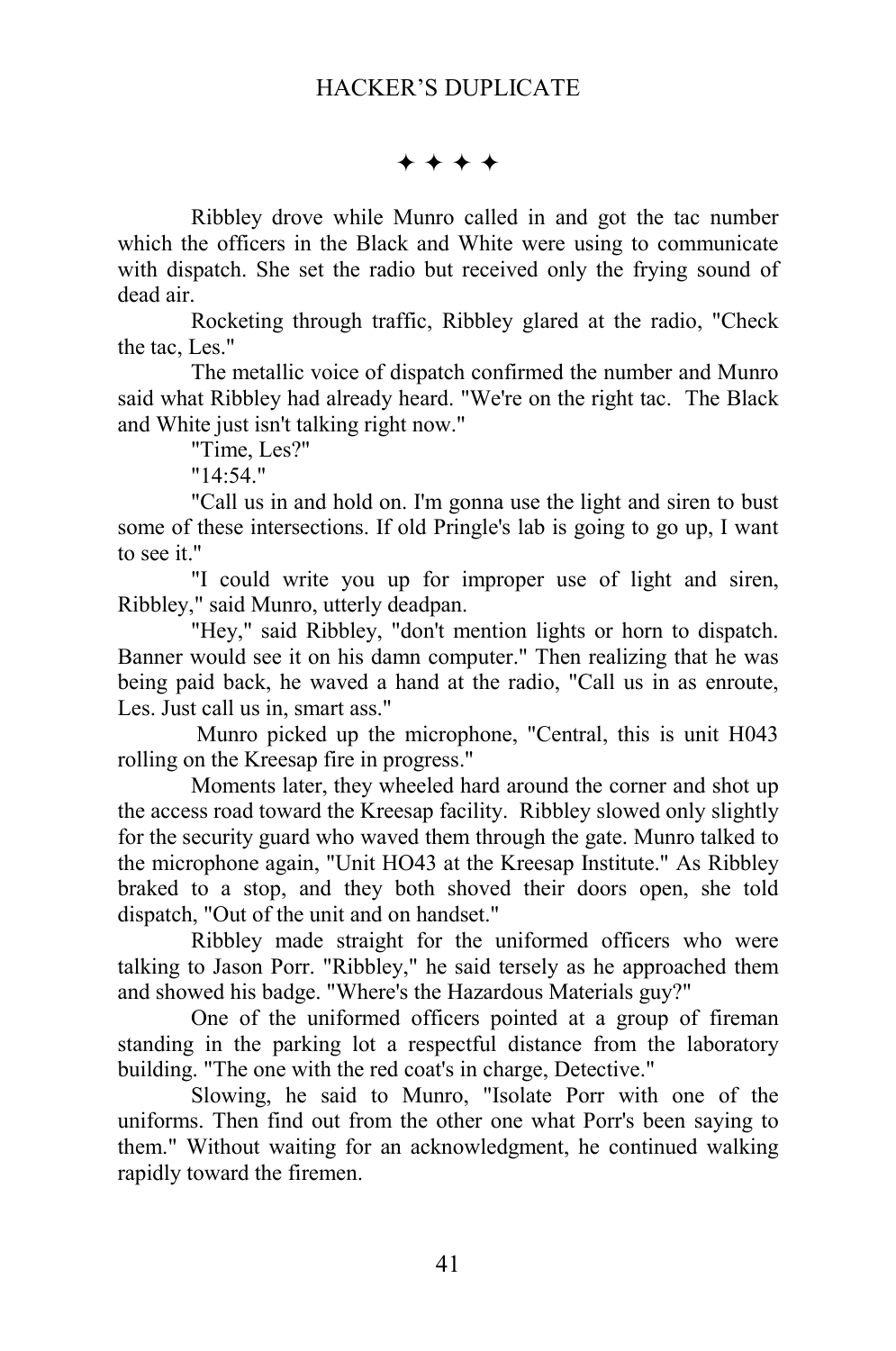Before he was close enough to speak, a large section of the roof of the lab building rose into the air. Under it, a plume of fire boiled angrily into the sky. Then, like a clap of thunder, the sound of the explosion rushed through the air. The first was followed by a second, and, almost as an echo, a third. In the space of the next minute there were three more.

With the sign of the first explosion, Ribbley knelt down and raised his arm to shield his eyes. The noise and the blast of air pressed against him. Dust and gravel blown by the wind pelted him for an instant. He started to rise after the first blast, but quickly went back down when the second one came.

Finally, looking up, Ribbley saw that the red and orange ball of fire had disappeared in a swirling cloud of smoke. The firemen, too, had ducked, and were now tentatively coming to their feet. Ribbley heard one call out, "Stay where you are. There'll be more."

His warning kept everyone down low, ready to duck at any sign of more explosions. The successive blasts came almost as echoes of the warning. Then, after a few minutes, the firemen began to relax and begin considering how they were going to handle the situation which faced them. The Haz Mat group leader gave orders to the men with him and then spoke into a handheld radio. When it looked like he had a free minute, Ribbley identified himself and asked, "What the hell started the war?"

"My guys did a run through when we first got here and found bottled gas in some of the labs. They figured there was some in the area which was burning and that it would go up. Our computer list of hazardous materials operations confirmed that and showed us that this place has recently stocked up on some bottles of gases."

"Gases?"

"My men saw bottles of hydrogen, and oxygen and the printout shows nitrogen, carbon dioxide and argon. It was probably the oxygen and hydrogen that went up."

Watching the firemen begin to move in on the building with hoses, Ribbley asked, "Those gases, any idea why they would have them? Those particular ones I mean?"

"Sorry, Detective. I haven't a clue. These lab types do all kinds of things in the name of science." He started to walk away to give directions to his men, but turned back for a moment. "Detective, have your uniforms keep the area clear. If some more of those bottles get hot, we could still have some more explosions."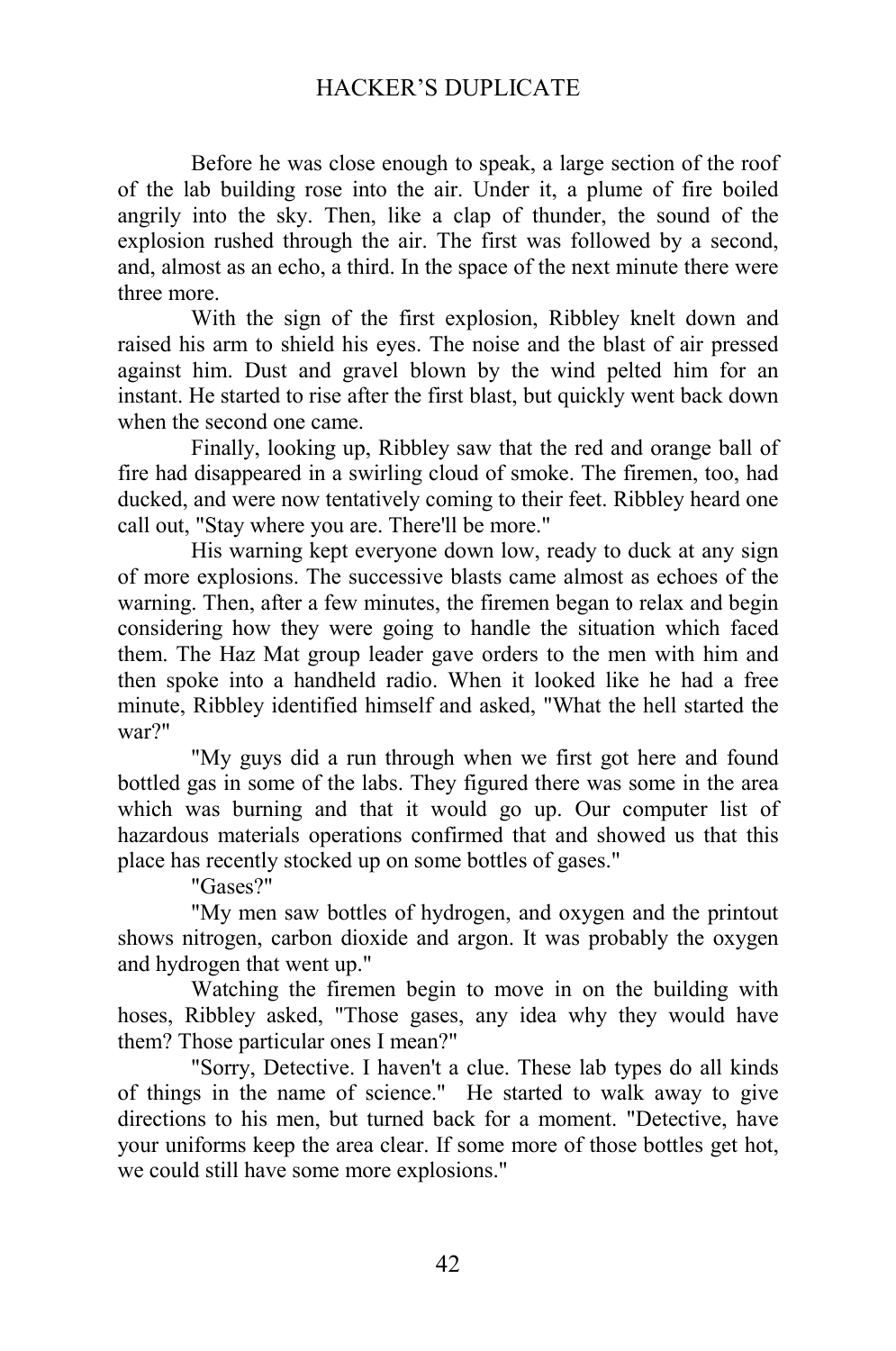Ribbley stood for a time watching the smoke billow from the hole in the roof and from the broken lab windows. The firemen were close enough to reach the fire with hoses, and they had begun applying a cooling stream of water to the walls and the remainder of the roof. The Haz Mat team was cautiously preparing to move in, and in their special protective garb, the men looked like something out of the latest freak movie.

 Looking back across the parking lot Ribbley saw Munro and one of the uniformed officers. Standing apart with the other officer was Jason Porr. "I have some questions, Mr. Porr," Ribbley said to the empty space around him as he turned and marched in the direction of Munro, the officers and the president of the Kreesap Institute.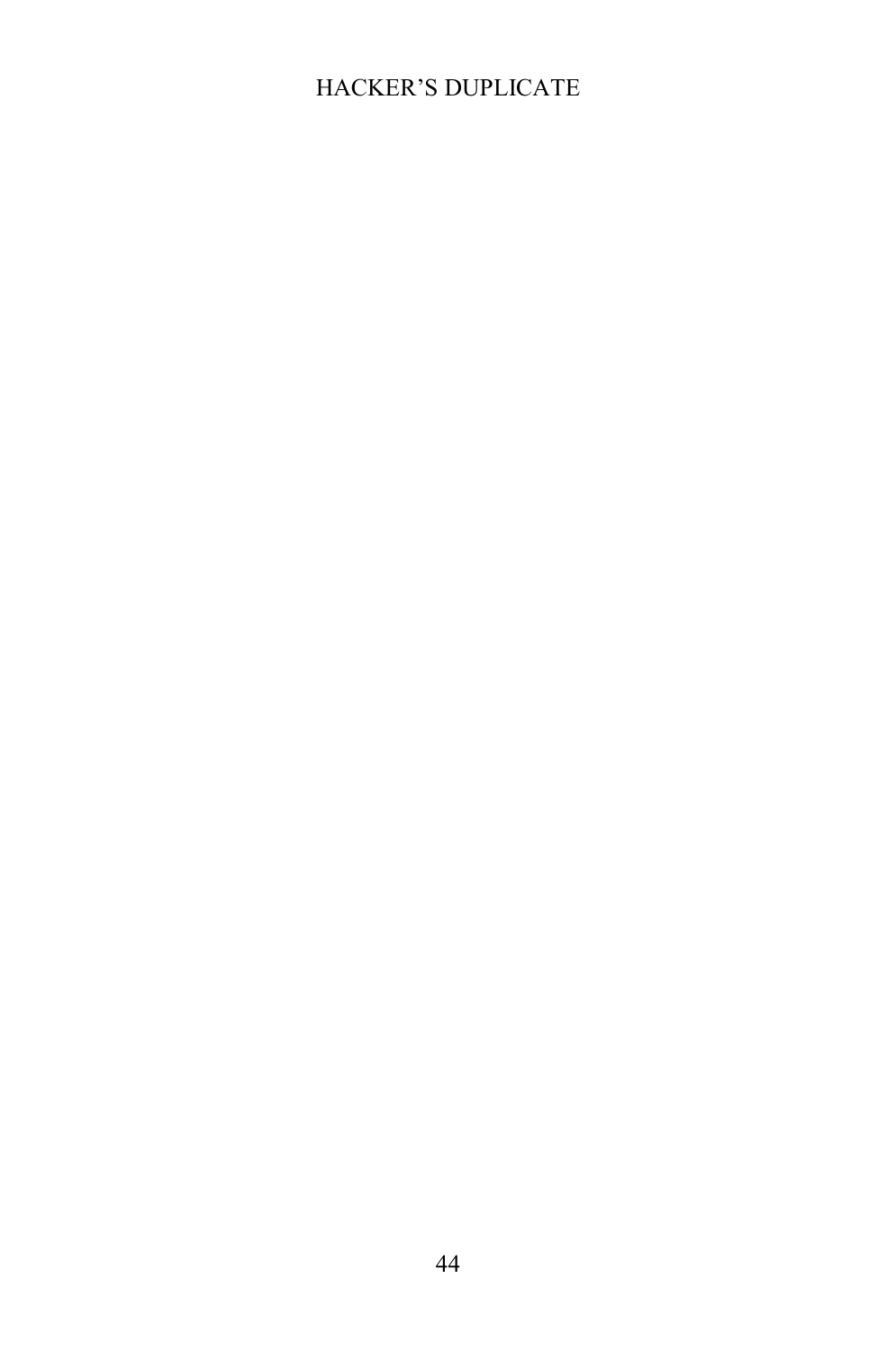$\rightarrow$   $\rightarrow$   $\rightarrow$   $\rightarrow$ 

"Mr. Porr," began Ribbley, "is that Pringle's lab which just blew up?"

Porr, no longer polished and pressed, but rather sweat-stained in shirt sleeves and crinkled in dusty trousers, nodded, "Yes. His lab and his office are there together, or they were." Porr licked his dry lips and looked at the smoke plume which seemed to rise only reluctantly into the brooding yellow and brown haze.

"The explosions, Mr. Porr, were bottles of gas in the laboratory?"

Porr shrugged his sagging shoulders, "Why, yes, I suppose they had to be. Is that what the firemen said?"

Ribbley cut him off, "Never mind asking me what the firemen said. Recently your people stocked up on bottles of gas. Were you aware of that?"

"That we had purchased the gas?"

"Dammit, Porr, for the last time, I won't have you answer a question with a question," snarled Ribbley, "Yes or no. Did you know that the lab had recently stocked up on hydrogen, oxygen and some other gases?"

"Yes. I mean, yes, I knew about the plan to use certain gases in some combustion experiments. Some experimental work had already been done, but more was planned. But I didn't know exactly which experiments or how much gas was going to be used. But using gases in experiments in not at all unusual."

Ribbley pressed, "And Pringle was doing the work?"

"Probably. It was to be a series of experiments he had designed." "Who else knew what he was planning to do?"

Porr stared at Ribbley for a moment before answering. "Well, I did. The Department Head, Pringle's supervisor, knew. And in the last few weeks the research ideas were passed around to a couple of large firms that manufacture combustion chambers. And..." Porr's voice trailed off as he seemed to become lost in his thoughts.

"And who else?" prompted Ribbley.

"I don't want to sound accusatory, but there are two companies. Both are competitors of Kreesap. They would have learned of Pringle's work in the last week or two. They would have discovered it when we went public, that is, when we began looking for research sponsors."

"And those competitors are?" Ribbley remained close to Porr, and he held the man to his point with a hard, insistent stare.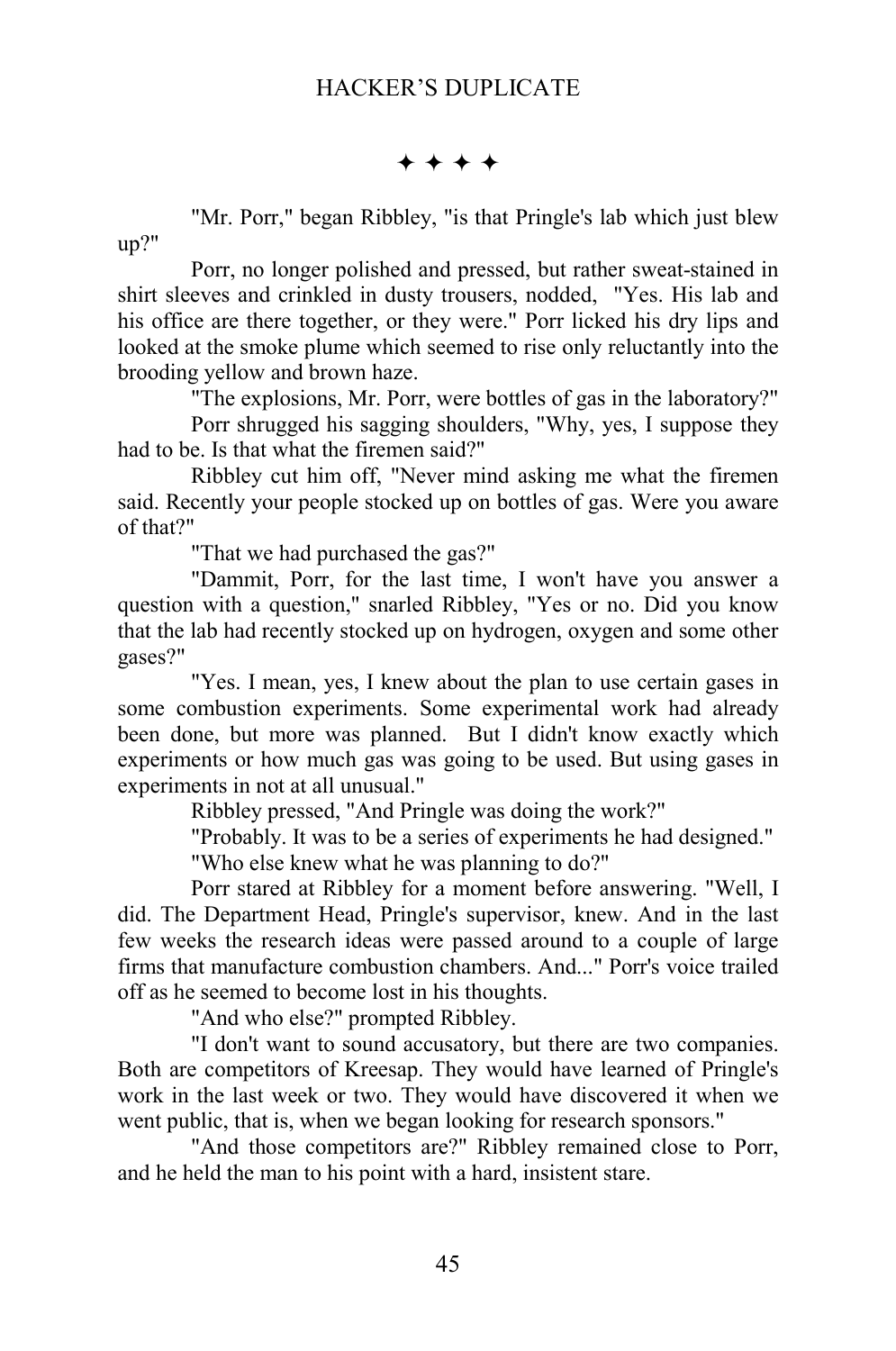"The Hotchkiss Foundation and Lipscomb Atmospherics. They both have their own experts in the phases of combustion which were of interest to Pringle. I believe it's fair to say they both have a financial interest in combustion research."

"You said they were competitors?" Ribbley left the question open, hoping that Porr would elaborate.

With beads of sweat streaming from his hairline, and with the clammy heat in full possession of his clothes and body, Jason Porr seemed past the point of resistance. Giving his tie and collar a pull, he asked, "Detective Ribbley, is there a chance I could sit down? I'm afraid I'm getting a bit confused and I fell nauseous. The idea that men of business, whom I have known for years," Porr hesitated, apparently about to break down, "the idea that they could have sent violent men against me and against the Institute is...overwhelming."

With a gesture of disgust, Ribbley waved at Munro to join them. "Sergeant, Mr. Porr has asked for a chance to sit down. Why don't you put him in the car. And damn regulations, get that air conditioner running."

After talking with the uniformed officers for a few minutes, Ribbley moved over to the car and climbed in. Looking over the seat, he said, "I still have some questions. Do you feel up to them now?"

Porr, having recovered some of his composure, nodded, "I'm much better now, Detective Ribbley. Thank you."

"Good." To Munro he said, "Better call us in. I imagine Banner is back there reading the hot report. We'd better show him we're doing something besides watching."

"Dispatch this is Unit H043 at the Kreesap fire. Officers are questioning the owner, Jason Porr."

Ribbley, his arm resting on the top of the seat, contemplated the drawn face of Kreesap's President Jason Porr. Looking full in Porr's face, he asked, "Mr. Porr, who else would know about Pringle's research project, besides the ones you've already mentioned?"

"As far as I know, Detective, that's about it. Oh, some of the lab technicians would have known that Pringle was setting up for some bench scale project. I can't imagine that any of them would have any reason to break into the building and assault Dr. Pringle, or to set fire to the laboratory."

Ribbley came back fast, "Then you believe the fire was arson and not an accident."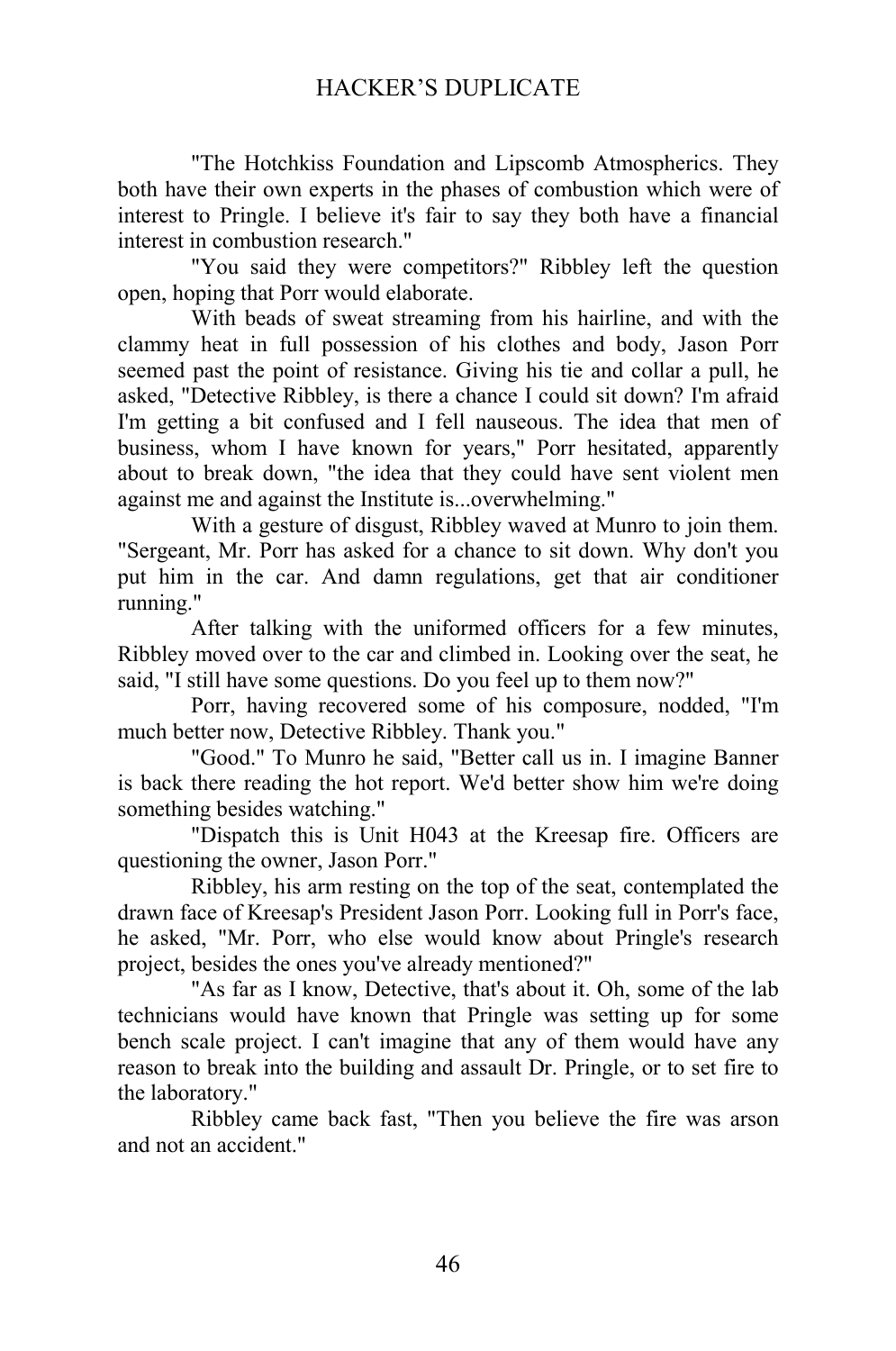Porr was immediately off balance. "I guess I just assumed that the fire was set. I mean..."

"Why would you believe that?"

"Why? Well coming so soon after the..." Porr didn't want to say the word.

Ribbley helped him, "The murder of Pringle." He pressed, "Did you reach that conclusion, Mr. Porr, because you knew there was something about Dr. Pringle's work that could lead to assault, murder and now arson?"

Porr stammered, "I didn't make any connection like that."

"Perhaps you didn't, Mr. Porr, but it would appear that someone did. And that brings us back to the question I asked this morning. Just what was Dr. Pringle working on?"

"It's like I told you then, Detective Ribbley, I don't know the details..."

Ribbley shot back, "I didn't ask for details. I'm ask you a straight, simple question. What was Pringle working on?" The car was silent except for the noise of the engine and the whirring of the air conditioner. "The question is still on the table," Ribbley announced in a flat demanding tone.

"In general terms," began Porr, searching for words, "Dr. Pringle had done some lab work and had written some preliminary theories on the burning of fossil fuels." As Porr spoke, his own words seemed to give him strength and direction. As the tremor left his voice, he continued, "Pringle was planning on doing more of the same thing, with some special emphasis on the chemical reactions of burning gases in atmospheres with reduced pressure."

"You mean in vacuums?" asked Munro.

"Not in vacuums, but in reduced pressure situations," said Porr. "The work would have been done in special chambers where the atmospheric conditions could be carefully controlled and monitored."

As Ribbley listened and looked at Porr, he wondered who would care enough about such technical information to resort to violence to steal it. It seemed to be a point worth pursuing. "And who, Mr. Porr would care about the results of such research?"

"As I said earlier, Kreesap's competitors would be interested. But beyond that, the research would probably be of interest to companies who build devices related to burning fossil fuels. Ultimately, the users would be interested, that is those who burn coal for fuel. From there the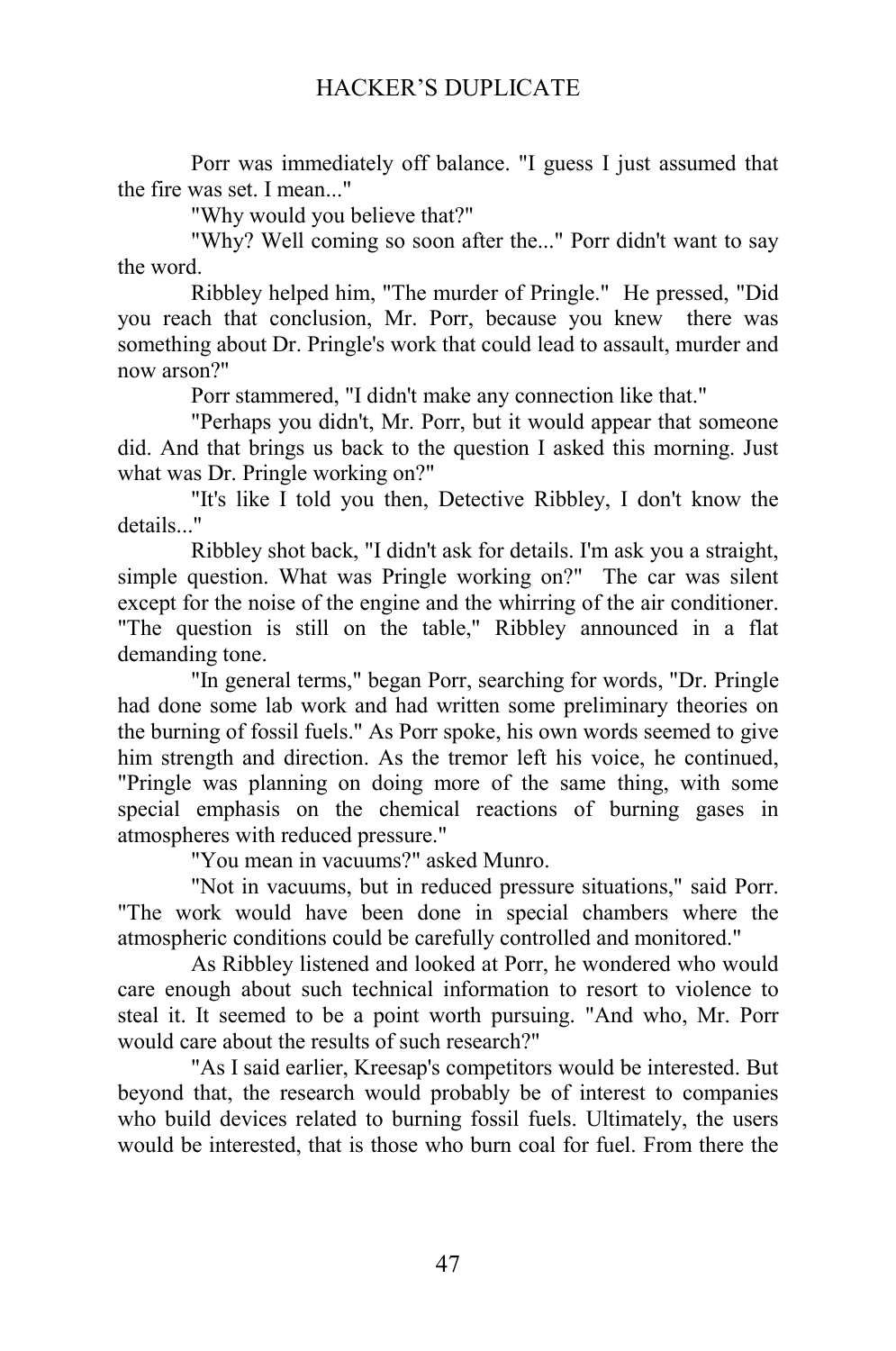world of interested persons or companies who would know, or care, about what we do ends."

Munro's mind was apparently racing along the same lines as Ribbley's. "You said fossil fuels. Who would that include?"

Porr hesitated, said, "I suppose it could include power plants. Coal fired power plants."

Ribbley added to her question, "Or gas burning power plants?"

Porr blinked, appearing to be surprised. "Why, yes. The effects of burning coal and natural gas would be of great interest to such people." Almost as an afterthought, he added, "and certainly manufacturers of the equipment they use would be most interested. In fact, there were some manufacturing concerns among those we had contacted looking for financial support for the research. That is, if Dr. Pringle's continued bench scale work had looked promising."

"Names, Mr. Porr," Ribbley said.

"The most prominent is Fossil Tech. They are a large manufacturing concern, but they do their own research. Yet, they are a competitor of Kreesap in some limited areas. Kreesap does not engage in manufacturing and we don't market to power plants or other such users. But in design work and in limited areas of research we do the same things. Thus they are competitors, of a sort. But I know the Chief Executive Officer there. That firm has been in business for seventy five years and is respected throughout the industry. That it could be implicated in such vicious business is out of the question."

Ribbley was unrelenting, "Others?"

"There is really only one. Turne Engineering and Manufacturing. Actually, it's connected somehow with Lipscomb Atmospherics, a subsidiary I think. But it really is a very minor player in the manufacturing end of the business. Turne Engineering is a competitor with us only because of their association with Lipscomb which is really the research side of the organization."

Ribbley, almost to himself, summarized, "Okay, I hear some names. But right now I'm interested in finding out who cared enough about Pringle's work to kill him for it. For me, it runs something like this. Pringle was getting out in front of other companies with his ideas on burning fossil fuels. He did some research, then wrote some theories and formulas. He planned more research. Enter someone who whacked him on the head. That makes it a 'who done it' question. From what you tell me, there are three leading candidates. One, a research company, that's Hotchkiss. That outfit does the same kind of work and would like to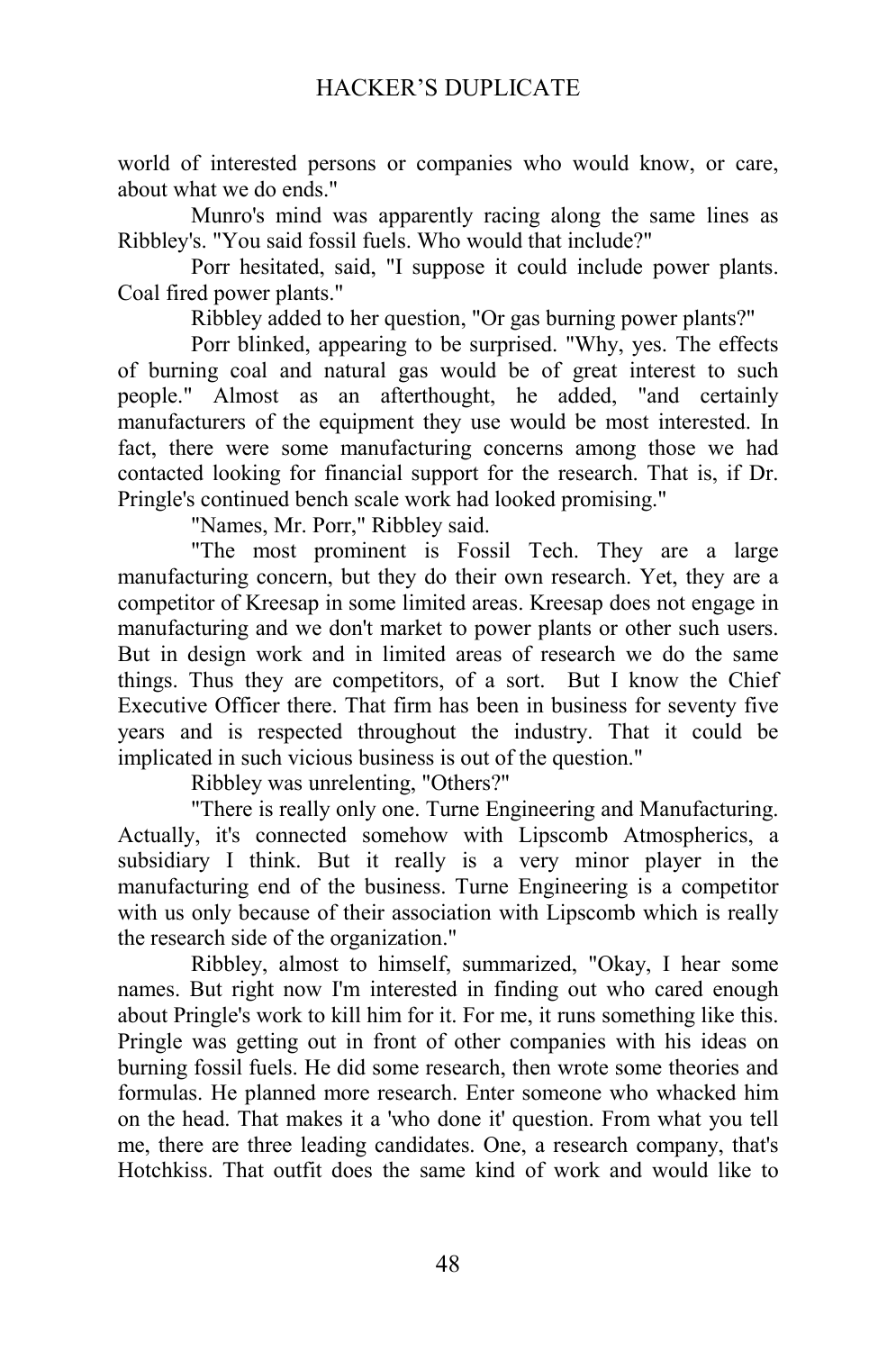know what Dr. Pringle was up to. Two is a sort of combination operation. That's the Turne-Lipscomb crowd. They do research, but they are also into the manufacturing side of the fuel burning business. Three, the giant, Fossil Tech, which does everything, including engineering."

"That's a fair summary," agreed Porr, surprised at how quickly Ribbley seemed to cut through the explanations.

"We'll want names and addresses," said Ribbley. "Can you supply us that kind of information?"

"No trouble at all," Porr assured him.

"One more thing."

"Yes?"

"Were the feds paying any of the tab for Pringle's work?"

Porr's brow wrinkled and he spoke quickly, "No. At least not directly. You see, Dr. Pringle had already completed some of the theoretical work and had offered it to the government as a proposal for grant money. A portion of the work, just a review of the technical literature, was funded by the National Science Foundation as an addition to other work the Institute was doing."

Munro asked for clarification. "Do I understand then that Dr. Pringle had already written up some of the ideas for his research project and had tried to sell them to the feds?"

"Basically, that is correct," nodded Porr.

"But the idea was only partly accepted."

"Correct again," said Porr.

"Was any of the write up, the proposal, or whatever you call it, a secret?" asked Ribbley.

"It wasn't a government secret, if that's what you mean. But the government does have a policy of not giving our proprietary information to competitors. It's secret in that sense only."

Abruptly, Ribbley turned to Munro. "Les, call one of the uniforms." To Porr he said, "That's it for now, Mr. Porr. The officer will take you to your office and he'll wait while you prepare us a list of the companies you've already mentioned and the principal officers. If you think of any others before you finish, put them on the list. If more names come to you later, call me or Sergeant Munro. We'll be in touch. Oh, before I forget, we'll also want a list of the stuff in Pringle's lab. Someone will be by to pick that up tomorrow."

As he watched Jason Porr climb out of the car, Ribbley had the vague feeling the man had recovered his composure more completely and more quickly than might have been expected. And he wondered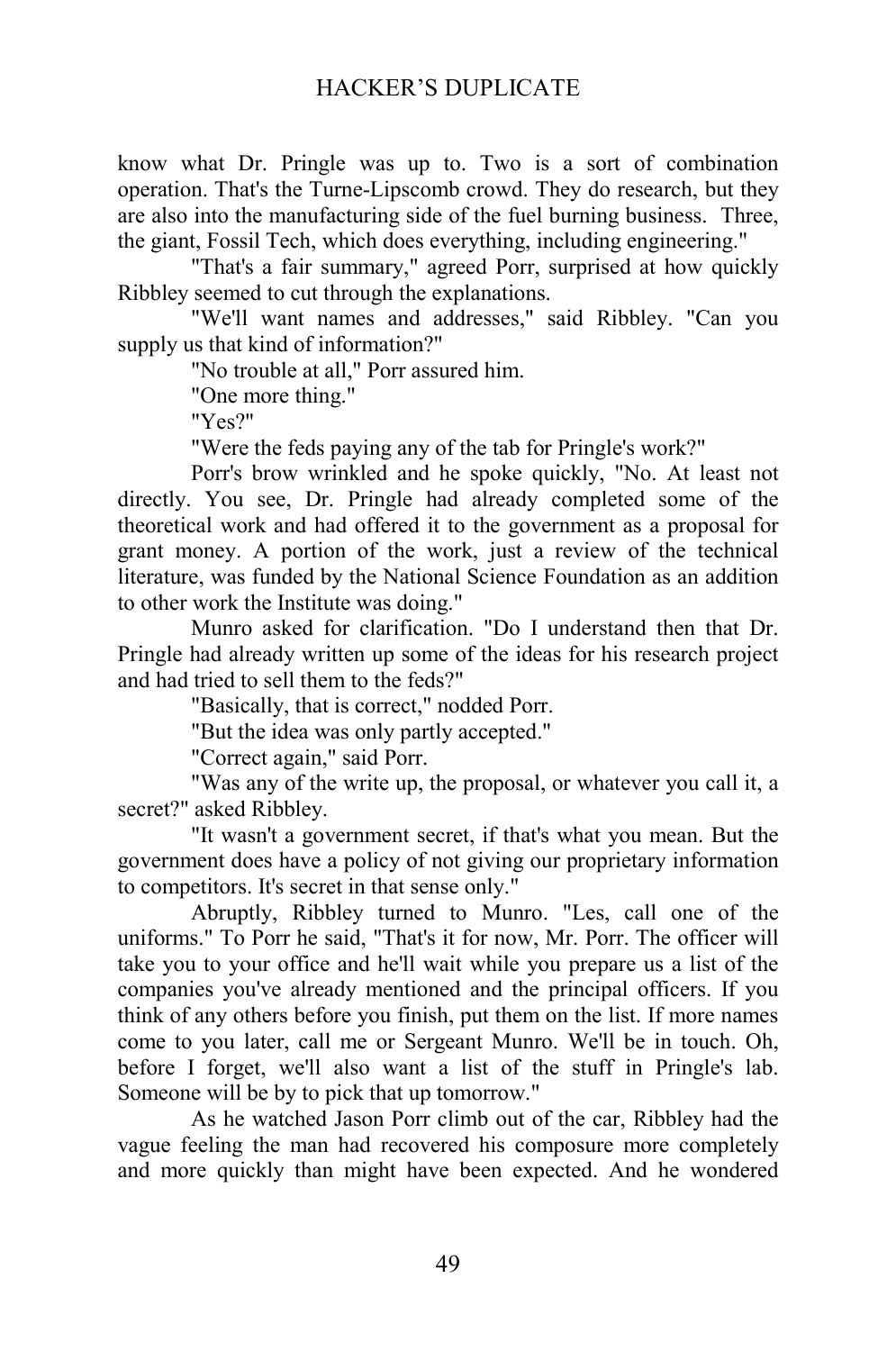why. Ribbley frowned as he asked himself what question he had failed to ask. Or what question had Jason Porr answered, not with direction, but with misdirection.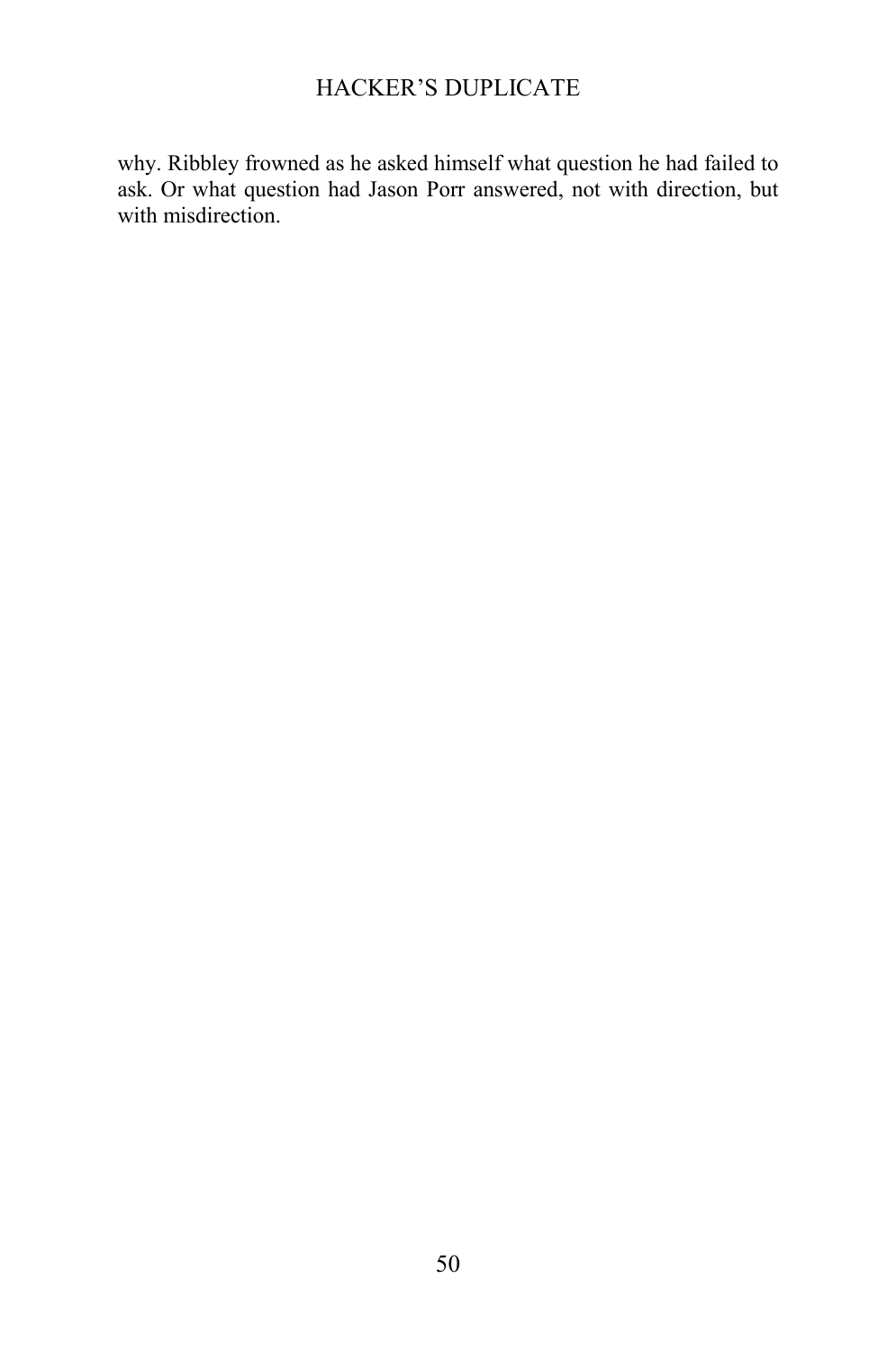$***$ 

Lieutenant Ned Banner watched the on-the-scene reports from the scene of the fire march across his monitor. The system of having incoming reports instantly placed on the computer main frame was fairly new, but already was proving to be a time saver. Detectives and street officers could call in names, places, and events as they happened and have a complete report finished by the time they returned to their duty station. They could read the monitor, correct any mistakes they might have made, and print a hard copy if it was needed.

There were bugs to worked out, but since most cops, including investigators, liked to avoid report writing, they were cooperating and problems were being solved. Still, there would always be little things that would glitch up the system. Like Ribbley's pocket beeper. It should have beeped him the instant any report was entered from anywhere in the city which had a name which appeared in Ribbley's report. That kind of crosschecking had the potential to speed up research and to make sure that investigators were not duplicating each other's work. At least that was the way the system had been designed.

Banner had always known that if any of his detectives would have a screw up with the computer system, it would be "Hi-Shot" Ribbley. His suspicions were proving to be correct.

"Got a minute, Ned?"

Banner turned away from the screen, and faced his Division Chief, Captain Tom Urey. "Sure, Tom. What's up?"

Urey, a heavy bodied man, with thick bushy eyebrows, gave Banner a pained look. "I'm afraid it's one of those questions I've got to ask, but it's also the kind of question I already know the answer to."

"At least that makes it easy," retorted Banner, "but since you have to ask, go ahead."

"It's about your friend and mine, Ribbley," sighed Urey.

"I hear he fired his service revolver this morning."

"You heard that from?" Banner asked, tight lipped.

"Citizen complaint."

"The citizen have a name?"

"Probably, but he chose not to give it." Before Banner could speak, the Captain raised his large hands as if warding off a blow. "Don't say it, Ned. We don't respond to anonymous complaints about officer conduct. In a way it's a blessing. At least in this case, because we don't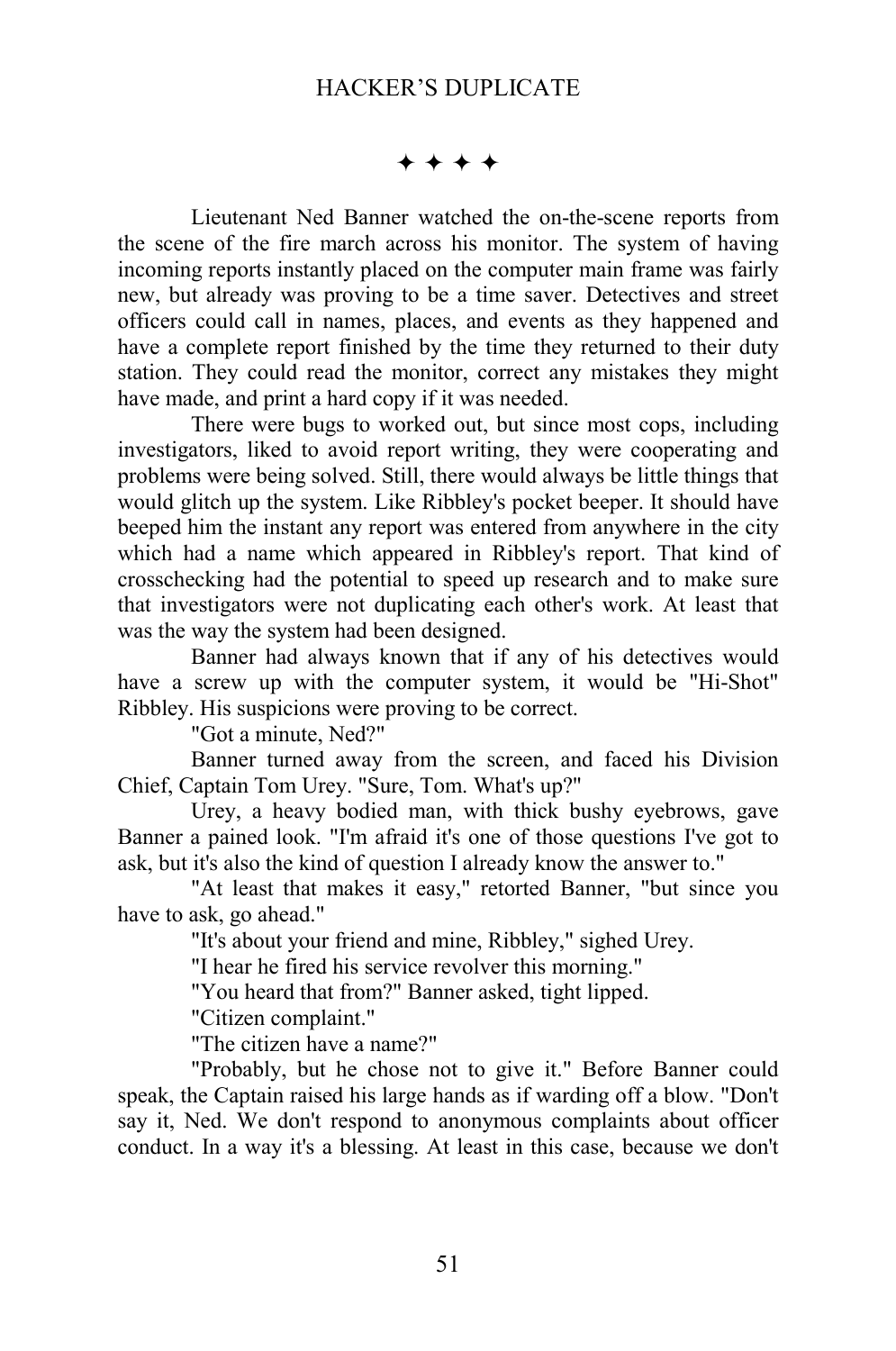have to open an internal investigation. I only came down here to tell you about it because you should know that a complaint was called in."

"Tom, I'd already heard about the shots being fired, but we both know Ribbley. He probably did cap off a round or two, but my guess is that both those slugs are in orbit around the planet. That nickname of his is deserved. But believe me, if Ribbley had a good reason for shooting someone, he wouldn't miss."

"I know," smiled Urey, "I've lost shooting matches to him twice. You know, Ned, I once asked him once about the business of shooting high and wild like he does. He gave me some story about his grandfather who operated a ferry in Montana. Ribbley says his grandfather signaled the tow mules by firing some damn big piece in the air."

"Yeah," laughed Banner, "I've heard some of that, too. He told me that if a shot in the air would start and stop mules, it should work on bad guys who are on the lam."

"What's he working on now?"

"A scientist was killed last night. The guy apparently caught someone trashing his office, and the thief slugged him. The scientist died in the night, complications from the blow on his head, I imagine, but I haven't seen the coroner's report on it yet. The first call was handled by a Sergeant from a burglary detail. She had already done some good follow up work before the guy was found dead, so when she asked to work the killing with Ribbley, I gave it an okay."

"Hm. A bit unusual, Ned. Whose the Sergeant?" asked Urey.

"Name's Munro."

"Oh, I know her. Well, I hope Ribbley knows how damn lucky he is. She's a good officer." Urey started to leave, then with a quizzical look asked, "Who was the scientist?"

"A Dr. Otis Pringle. He worked at a place called the Kreesap Institute. According to Ribbley and Munro it's a think tank type of place where they do light lab research. As a matter of fact, the place just had a fire. I was watching the hot report on the computer when you walked in."

Urey's eyebrows lifted in interest as he ambled over to the computer and watched while Banner called his attention to the sequence of events. "It didn't take Ribbley long to get to the scene," he mused.

"No," Banner agreed, shaking his head, "He probably used a light and siren."

"He's probably already corrupted Munro, so she would never remember something like that," laughed Urey. "Well, cook him a little about that, Ned. Ribbley is one of the best we've got, but you need to let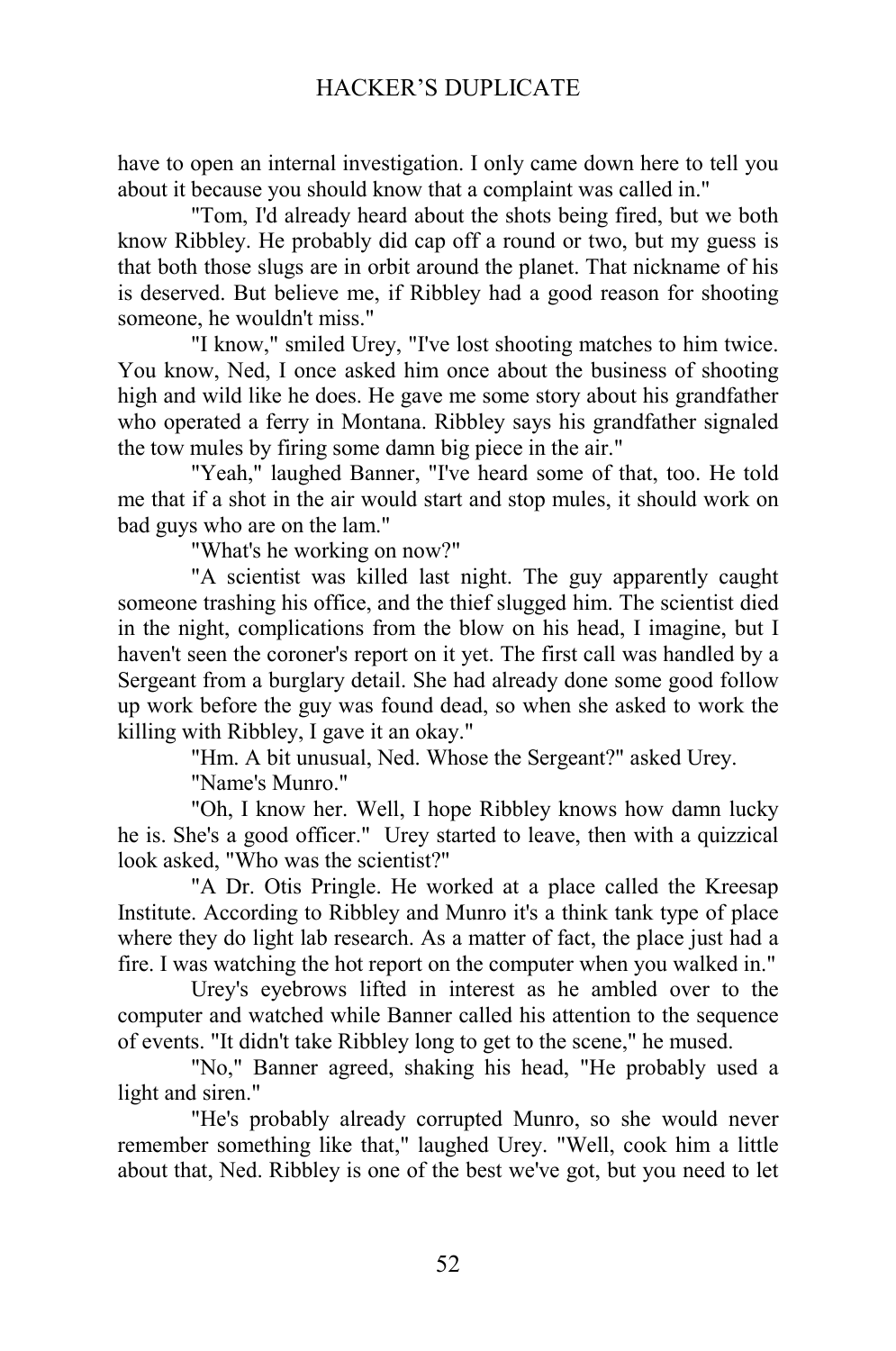him know we're still running the shop. Let me know how the investigation on that scientist goes. It looks like an interesting case."

With that, Urey turned and left the office. Banner stood alone and watched the computer monitor for a time. Finally, he pressed F4 on the keyboard and watched while the Kreesap report disappeared as the screen scrolled up the general index listing of ongoing reports of activity on the streets. While he watched, the commercial radio station announced the weather forecast which called for continued high temperatures the next day.

Looking through his glass wall, Banner noted the squad room was again beginning to fill with lingering detectives. He picked up a file marked "Academy" and strolled out to see who he could see.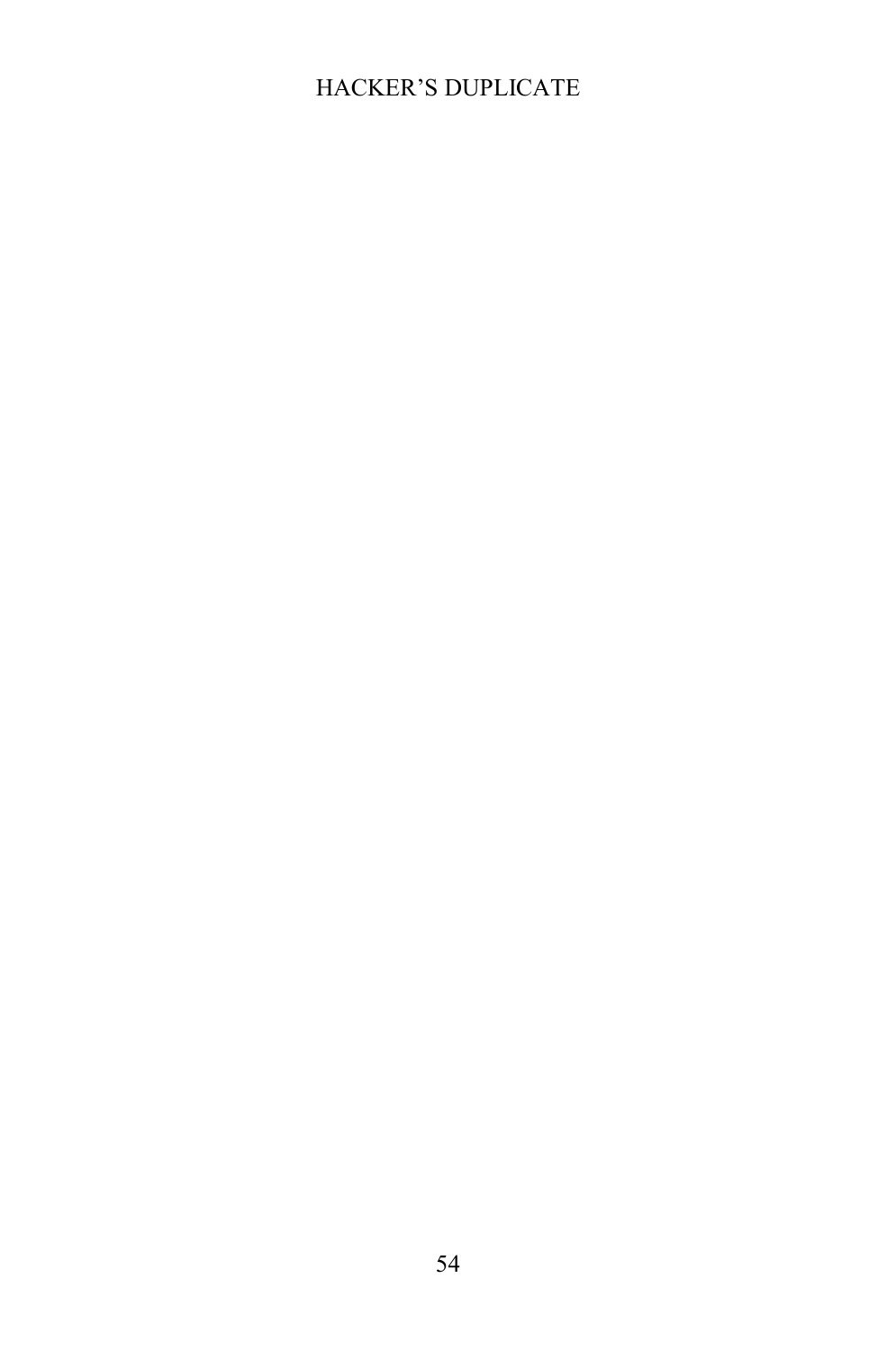$***$ 

Martin Nye laid the Rocky Mountain News carefully on the desk and leaned back as though he wanted to get a long view of the page 6A story. The editor had included a photograph in the layout which showed smoke spiraling up through the trees as firemen worked in the foreground.

"Explosions Shake Kreesap Institute," the little headline declared. The rest of the story was background. A fire chief had declined to comment on the cause of the fire promising only that a complete investigation would be made. Then, in the suggestive way used by some reporters, the story quoted the fireman as saying it was too early to rule out arson.

As Nye stared thoughtfully at the paper, he was interrupted by his secretary who called from the doorway, "Mr. Turne is here, sir."

"That was quick," he said.

"To tell you the truth, Mr. Nye, I believe he was already on the way over here when I called his office and left your message. Shall I have him come in?"

"Sure. Send him in."

Almost immediately, Nye was joined by another man who came in carrying a mug of coffee. Squat and burly, the Chief Executive Officer of Turne Engineering, Burl Turne, had eaten his way into a shape that challenged and very nearly defeated clothing manufacturers. His oversized shirts always seemed stretched to their limits, suit coats were never large enough, and the waistband of Nye's trousers was saved only by an extra wide leather, western style belt which was almost hidden from view by the overhang.

"Did you read the story about Kreesap?" asked Nye. The lack of formality and the fact that neither he nor Turne made a pretense of going through the rituals of greeting one another suggested that the two men met frequently.

 Turne, with his cup of coffee, seemed quite at home, "The lab thing? Yeah."

 Still gazing at the newspaper, Nye said softly, "Too bad." But his voice carried not a shred of sympathy. "It looks like Porchee Porr'll be out of business for a while."

"I'll cry later," promised Turne.

"We'll both cry if we don't get a chunk of that Blue Mesa contract," Nye promised. "But this," pointing at the news story, "gives us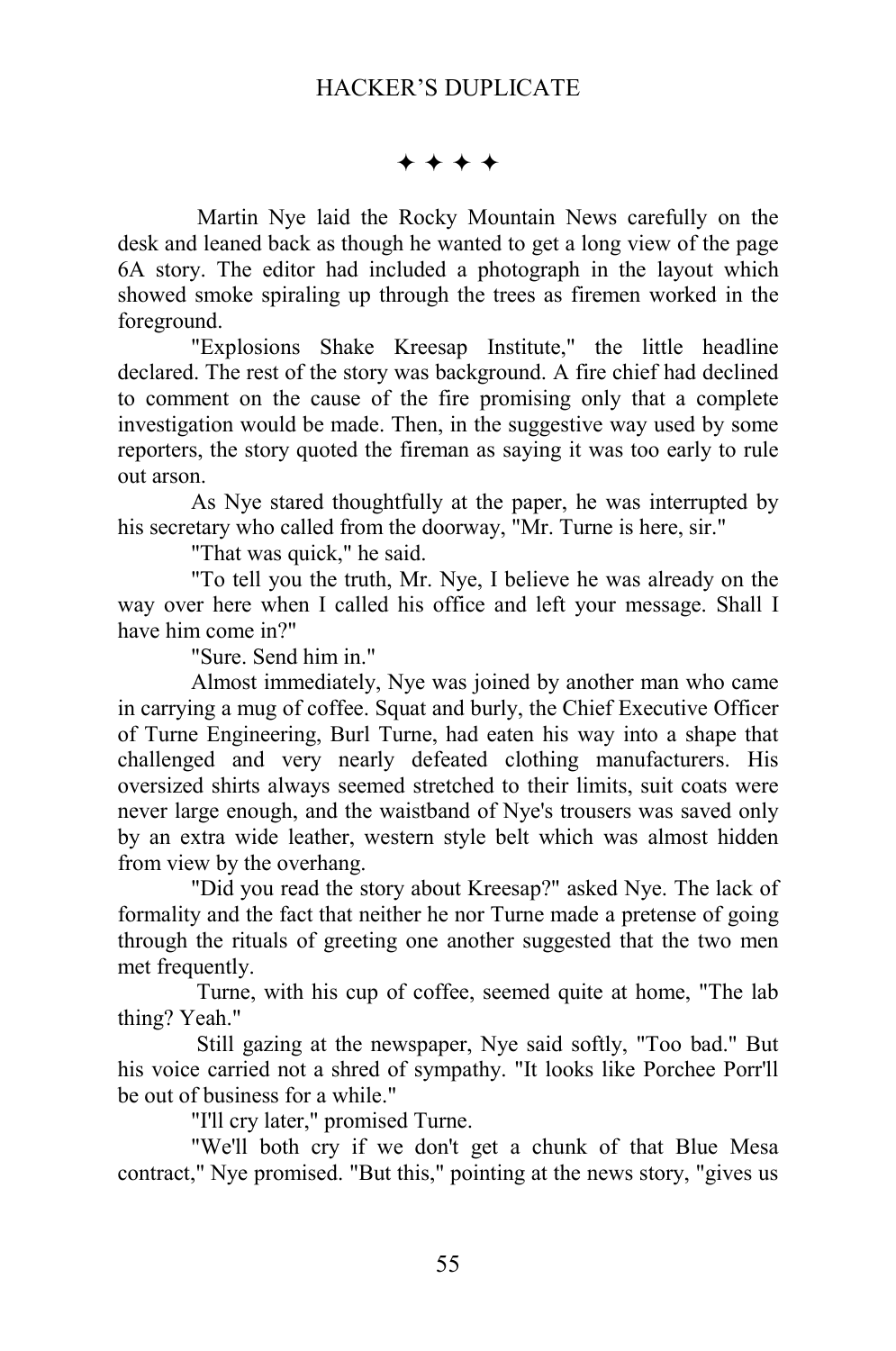some help. At least it takes Kreesap out of the running." Looking carefully at Turne and smiling, he added, "It somehow comes at just the right time."

"Maybe," grumped Turne.

The tone caught Nye's attention. "Maybe? You sound like you don't agree."

"I'm not sure I do. Martin, our design people are telling me that we're having a hell of a time getting enough testing data to meet schedules."

Nye, the Director of Lipscomb Atmospherics, came up straight in his chair. "Now wait just a damn minute, Burl. We've given your people more test data than ever before. If your engineers aren't up to handling it, don't come in here bitching at us."

"Oh, put a lid on it, Martin. Maybe I said it the wrong way. We're getting plenty of data, but it isn't the kind of stuff we need. If we're going to meet the deadlines to get bids in for Blue Mesa, we've got to solve some problems in a hurry. That's why I said I wasn't sure I thought the Kreesap fire was any great help."

"I don't see the connection," scowled Nye, still smarting from what he felt was a slap at his research group.

"Look, we know that Blue Mesa is the largest power plant to be built in the last ten years and we have to get a part of the action or Turne Engineering and Lipscomb both are in serious trouble. We're chasing our tails trying to put a bid together, but we keep bumping up against design problems."

"So?" Nye's tone indicated he was still suspicious of where Turne was going with his argument.

"So we know from the flyer that came out of Kreesap a couple of weeks ago that they may have solved some of our basic problems. Remember our talk about that? We agreed that if Kreesap has the data to back up their claims, they have made an honest to God breakthrough with a low pressure combustion system. That tells me that Kreesap is in line to do the engineering on those fire chambers instead of us."

"That still sounds like it's to our advantage to have Porr and his outfit out of the way," insisted Nye.

"They may be out of the running for the Blue Mesa engineering work," explained Turne, "but from the looks of that story, their data may have gone up in the fire. Think about it, Martin. Their loss is our loss. If you remember, we had been talking about a joint bid with Kreesap, and it was a good idea. With the data I think they had, we could have made that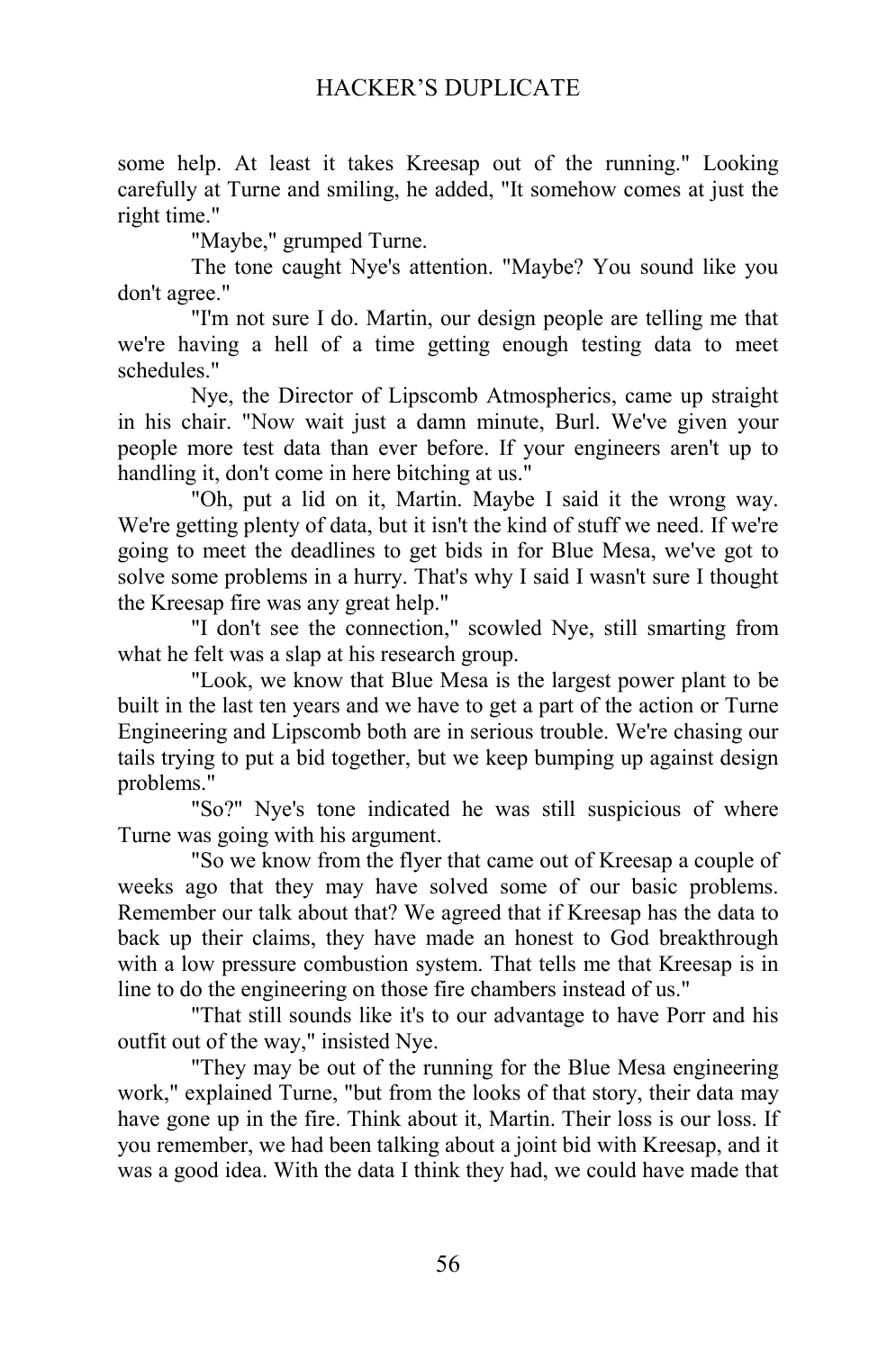bidding deadline easy. But now any hope of working with them probably has gone up in smoke."

Nye toyed with the newspaper and finally folded it up. Then, pulling at his ear lobe, he asked, "Burl, what would we give to get our hands on Kreesap's data?"

"Are you talking about Pringle's low pressure combustion formulas?" asked Turne staring at his business associate.

"Yes. I'm talking about the preliminary work that Pringle did. The kind of stuff Kreesap hinted at in the little blurb they circulated a couple of weeks ago."

"Who's offering to sell it?"

Nye waved the question aside, "Don't worry about that now. Let's talk about whether we want the information. From what I understand, Pringle had done a fair amount of lab work to get to where Kreesap would go public. As I remember, they were planning on doing more work in the next couple of months. It may have even been some of Pringle's gas bottles that went up in the fire. But before the fire, Pringle must have written a series of equations, heat balances, and chemical reaction formulas. My guess is that they all support Kreesap's claims of more efficient burning of fossil fuels. That means less pollution and that's the key to everything these days."

Turne was getting excited, "Exactly, Martin, that's the very thing I was just talking about, a joint bid with Kreesap. In fact, some of my engineers were talking about that sales brochure just the other day, and they agreed that Pringle was on to something. And I'd bet a two foot piece of shiny new steam pipe that if we had Pringle's notes and data we could beat Fossil Tech's bid on the burners. But what about the fire?"

Ignoring Turne's question, Nye said, "We'd have to pay, and we might not be dealing with what you'd call an elegant gentleman."

Turne's beefy face became a study of concern. His face reddened and the color spread down to the folds of flesh which hung over his collar. "Martin, I don't want to get involved in something dirty. If we're talking about buying stolen research data, I'm not sure. In fact, I don't think I want any part of that kind of business."

"But you would like to have what Pringle had put together?" insisted Nye.

"No doubt about that," conceded Turne. "It could mean getting that Blue Mesa contract. And it's like I was saying, if we don't get some of the Blue Mesa work, we'll have to do some cutting back. Not getting in on Blue Mesa will probably mean skimping on everything and going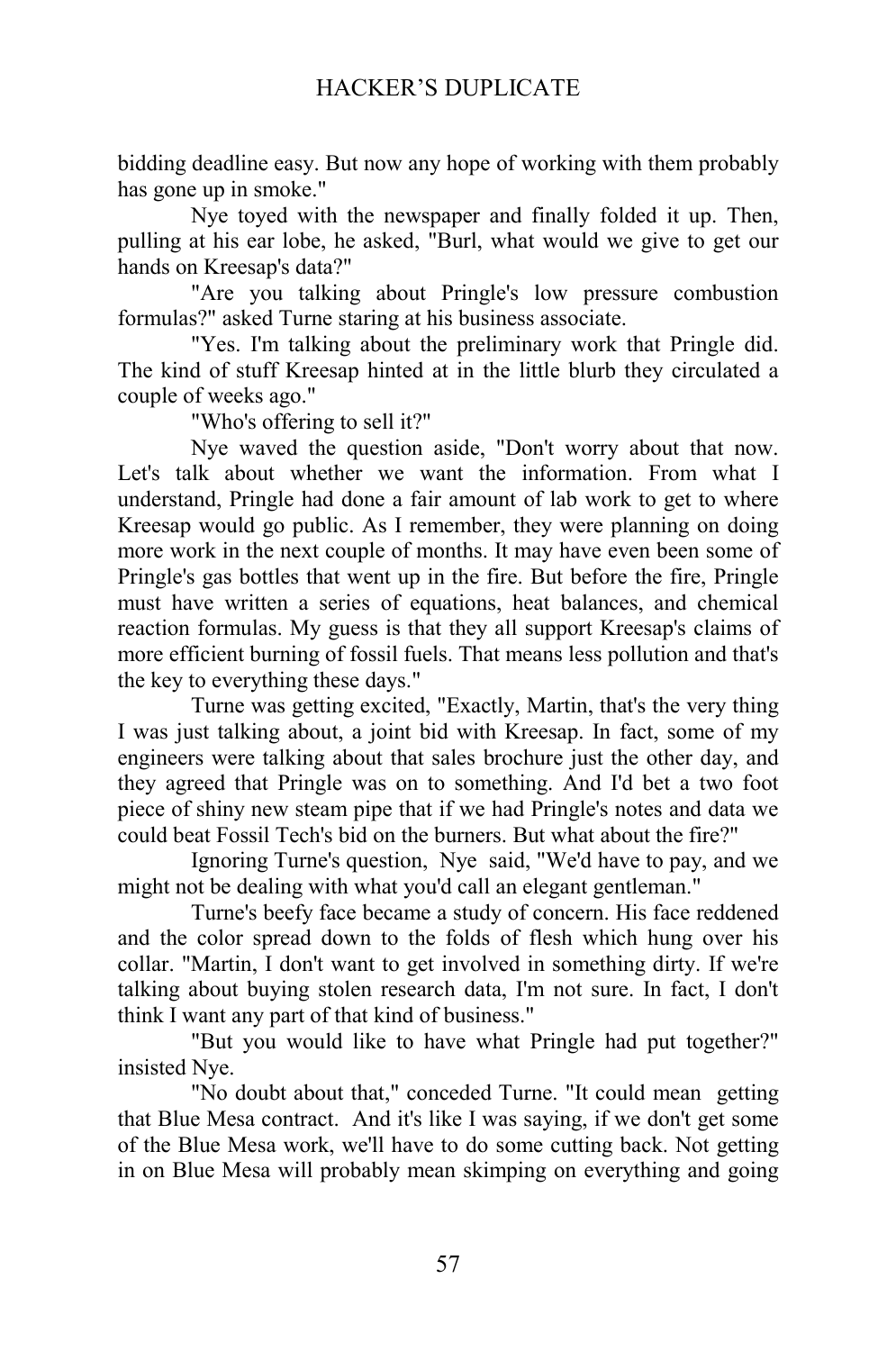back to doing odd jobs, the kind of stuff we started doing, replacing old boilers and installing new ones here and there. But that might be better than dealing with the kind of people I think you're talking about."

Nye was unrelenting. His thin face was intense, and he was leaning forward across the desk, staring at Turne. "Would you use the data if you had it without asking questions about where it came from?"

Turne hesitated as he struggled with his conscience. Finally, he looked into the bottom of his coffee cup, as though he expected to find an answer there. He hedged. "I suppose if it came to me, and I didn't really know the source, there wouldn't be anything wrong with using it. But, jeez, Martin, I don't know. The way you put the question, I have the feeling you know something I don't want to know."

Nye's response was cut off before the words could come out of his mouth. The sharp buzz of his telephone instantly brought his hand to the intercom button. "Yes?"

"There are two police officers here, Mr. Nye. They said they want to talk to both you and Mr. Turne."

Turne looked as though his thick body was about to catapult itself up and out of the room like a great human cannonball. "The police?" he whispered, his voice husky and thick. "You didn't..."

He was cut off by a sharp shake of Nye's head. To his intercom, Nye said, "Just a minute." Jabbing the off button, Nye's face suddenly became hard and his eyes blazed fiercely at Turne. "Christ, Burl! They might have been standing right there by the desk. What would that little hissy of yours sound like to them?"

"Okay, maybe I shouldn't have said anything, but why would the police be here wanting to talk to the both of us?"

"Damned if I know," said Nye, "but we don't have a choice. We've got to talk to them."

Turne's eyes blinked rapidly and he licked his lips, "I don't like this, Martin."

"Neither do I," shot back Nye, "but get a hold of yourself and stop acting like you'd just robbed Fort Knox. Okay?"

Taking a deep breath, Turne bobbed his head, "Okay."

Ribbley and Munro displayed their badges and gave their names as they looked from one man to the other. Speaking to Turne, Munro said, "I guess we're starting the day out right. We were on our way to your office, but when I called ahead on our car phone, your secretary told me you were here with Mr. Nye. He's also on our list of people to see, so we came directly here."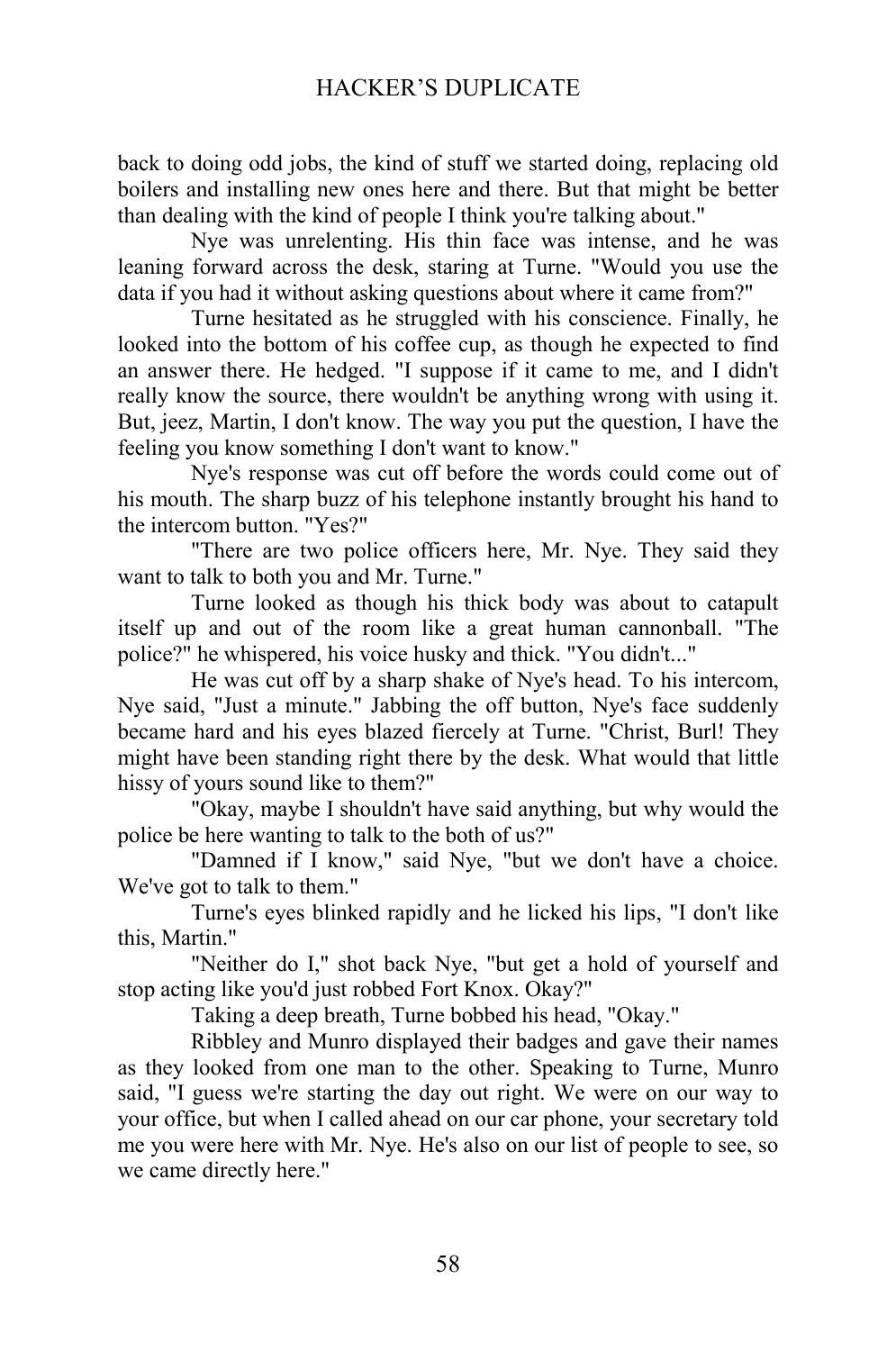Ribbley's quick gaze around the office of the Director of Lipscomb Atmospherics told him that its occupant was decidedly not given to worrying about decor. Either that or simple economic necessity had left Nye's office in spartan condition. Ribbley found himself comparing it with Porr's office at the Kreesap Institute. Here, everything looked as though it had come from one of the discount furniture warehouses along Interstate 25. Nye's walls supported only modest prints which were stark contrasts to the flemish oils in Porr's office. Nye's desk and credenza were veneer, thousands of dollars removed from Porr's desk of solid walnut. Ribbley also noted that the sofa was an Acey special, not to be mentioned in the same breath with a DeHines. There was lots of blue on the walls, in the furniture covering, and even on the floor, and Ribbley wondered it the decorator had vaguely tried to convey the idea of the atmosphere in keeping with the firm name.

Munro began by asking if either had seen the story in the morning paper about the fire at the Institute. As she asked, she looked at the folded Rocky Mountain News on Nye's desk.

Speaking as if it were an incidental thing about which he had just been reminded, Nye spoke first, "Why, yes, Sergeant. I did notice that piece about Kreesap. Damned unlucky blow for Porr and his group."

Munro looked at Turne, eyebrows raised. She clearly was waiting for his response. With a rush he said, "Me, too. I mean, yes, I read the story. It looked pretty awful."

"I understand that Lipscomb Atmospherics has a research program along the same lines as Kreesap," Munro said, looking at Nye, "specifically in the area of fossil fuel combustion."

"As a matter of fact we do," said Nye smoothly, "of course, there are some differences in approach and in emphasis. But naturally, we at Lipscomb feel our program is the better one of the two."

"Naturally," agreed Munro, "but didn't Kreesap recently announce a proposed research program that was innovative and ahead of your own program and that of Fossil Tech?"

"Sergeant," replied Nye, speaking patiently as one would to a lay person, "in our field, as in all research fields, companies are making new claims almost daily. It's a way of doing business. Such claims are as much sales puff as they are science."

"But you do read the flyers and brochures that are passed around?" Munro asked.

"Do I keep up?" he laughed. "Believe me, it's keep up to date or perish in this business."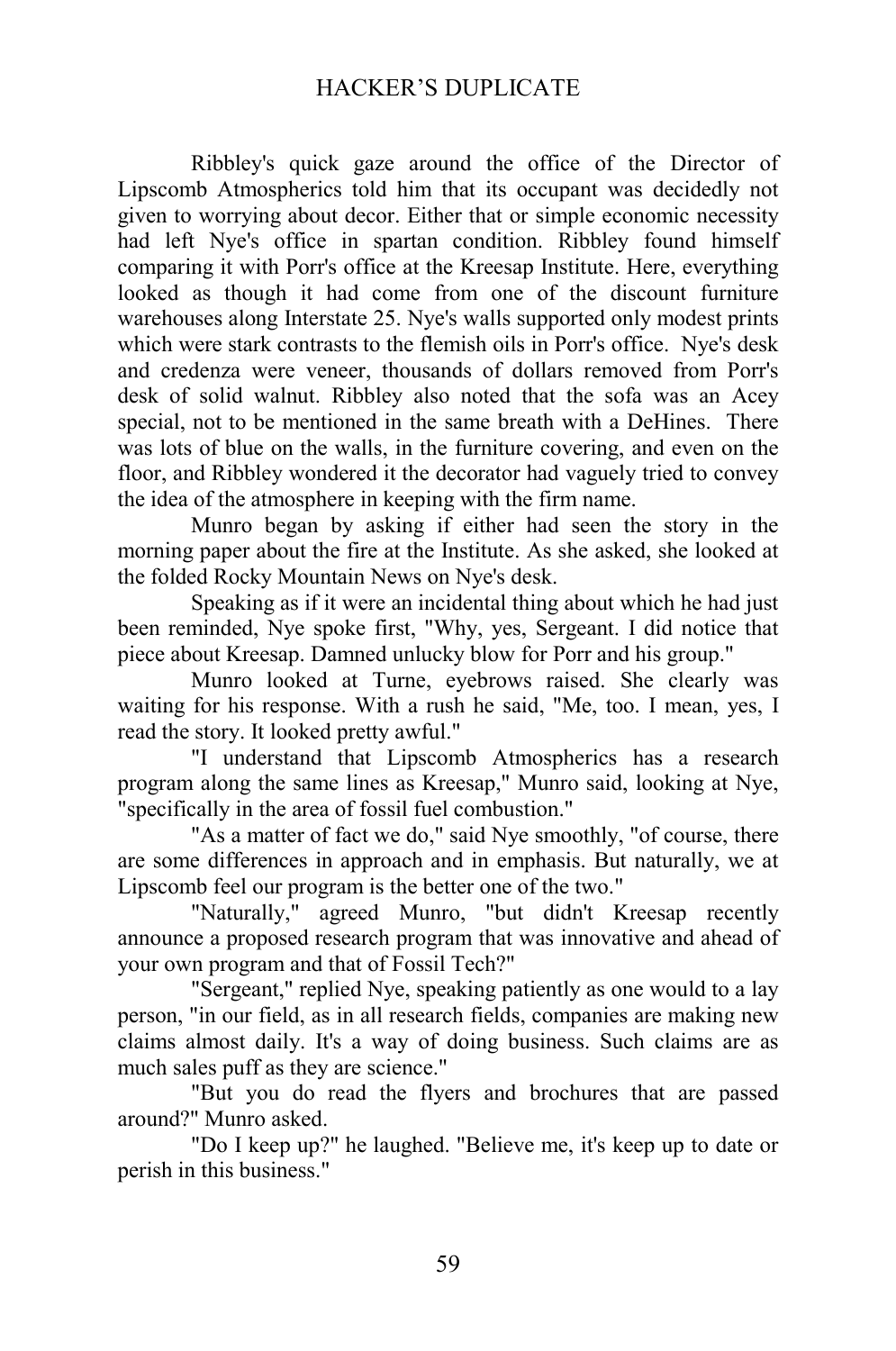Bluntly, and without any preliminary statement, Ribbley cut into the sparring, "Then you did read the proposal for research on low pressure combustion? The one based on work being done by Pringle?"

"I do remember that one," Nye admitted.

"And was it innovative and promising or has everyone else we've talked to been lying?" demanded Ribbley.

Nye began to show signs that he was uncomfortable under the Ribbley pressure. His face lost some of its self assured smugness. His eyes darted away for an instant, and he shifted in his chair. "Promising, Detective, is anybody's word. What is promising to one may not be so to another." Feeling Ribbley's probing eyes, he continued, "but, for want of a better term, I guess I'd accept that one."

"I believe that's what Sergeant Munro was asking you," said Ribbley in a tired voice which suggested that Nye had simply been wasting everyone's time. With that, Ribbley leaned back, seeming to turn the questioning back to Munro.

 "Would the background information that Dr. Pringle had collected in putting his proposal together be useful to other firms in the business," she asked.

Not wanting to go another fall with Ribbley, Nye's answer was directly to the point, "Yes. If the claims Pringle made could be supported, that information would be useful to Fossil Tech, perhaps even to us."

Munro abruptly switched subjects. "Did either of you know Dr. Pringle?"

"Professionally, only," admitted Turne.

"Yes. I know, Otis," said Nye, "but it is as Burl said, on a limited and strictly professional basis. He is not an easy man to deal with. But I would imagine you already know that if you've talked to him."

Again, Ribbley abruptly stepped into the conversation. "Do either of you know why someone would want to murder Pringle?"

"Murder him?" blurted Turne, very nearly slopping coffee on his straining shirtfront. "Are you saying Dr. Pringle is dead?"

"That's the usual result of murder," Ribbley quipped, watching their faces. "I believe his death was noted in the newspapers, but it was pretty well hidden."

"How... Why would...?" Turne stammered, searching for words.

"How," said Munro, echoing Turne's question, "was by a severe blow to the head. Why, is the reason we're here. We're trying to find out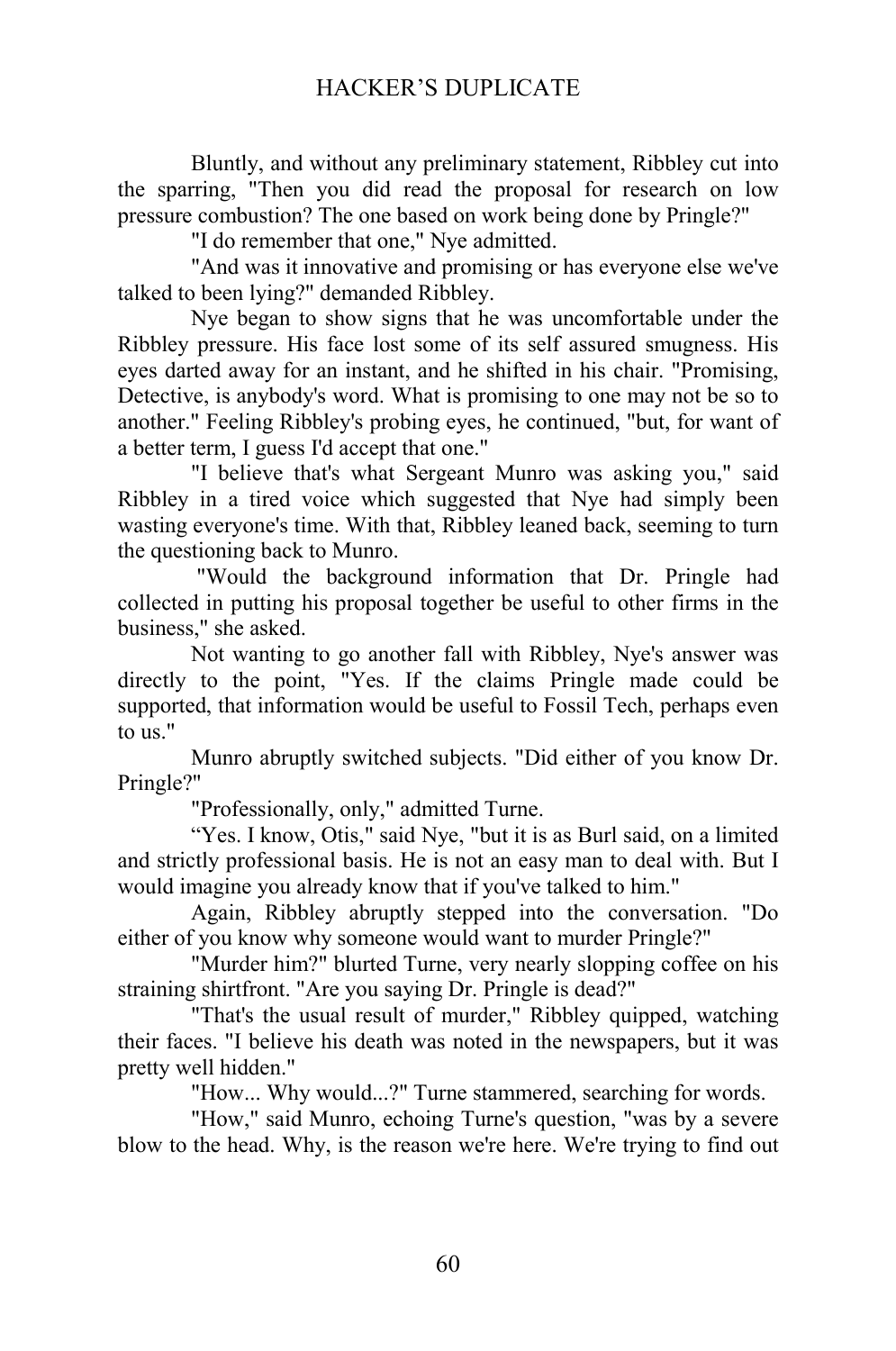if someone might have murdered Dr. Pringle while they were trying to steal his research data."

"Are you suggesting that one of us might have had something to do with his death?" asked Nye, his voice strained and angry.

Ribbley seemed to grow more and more relaxed as the two executives grew more tense. In an easy, almost friendly way, he replied, "Mr. Nye, nobody has accused anyone of a crime. We came here hoping you would be willing to help us with information. We're up to our necks in some pretty technical jargon. Believe me we need all the help we can get, and where better to go than to experts?"

Nye seemed to accept the assurance, but Turne, nearly in shock, was still reacting to the word, "murder." His round eyed stare at Ribbley and Munro gave him the appearance of being permanently frozen him in place. Sensing that Turne's all too obvious freeze needed to be managed and that Nye's anger required some further cooling, Munro began to put the conversation back together with a brief explanation of how Pringle had been killed.

After a few routine questions and comments, she began to get some cooperation from Nye and began to see signs of life in Turne. Going on, she explored their combustion research program. She methodically probed about work they were doing. It was Turne who first mentioned their hopes for work on the Blue Mesa plant.

"Blue Mesa. What's that?" she asked.

Nye explained how the Blue Mesa plant would burn a special coal slurry and how it would require specially designed combustion chambers. With his confidence returning, Nye revealed their plans to submit a bid that, "would outclass Fossil Tech."

Again looking at both men, Munro asked, "How would Kreesap figure into the Blue Mesa plant?"

"Anything I could say would be a guess," said Nye. Then feeling Ribbley eyes bearing down on him, he added, "But Porr will probably be bidding on doing design work for the company."

"And would Pringle have figured into that bid?" she asked.

"As I said, Sergeant," replied Nye, "our relationship with Dr. Pringle was, to put it fairly, distant. Professionally distant. But from what I hear and from what I have seen of Kreesap's work, Pringle was the technical brain behind all of Kreesap's combustion work. So he would have definitely figured into Kreesap's plan to do some design work and technical consulting on the Blue Mesa project."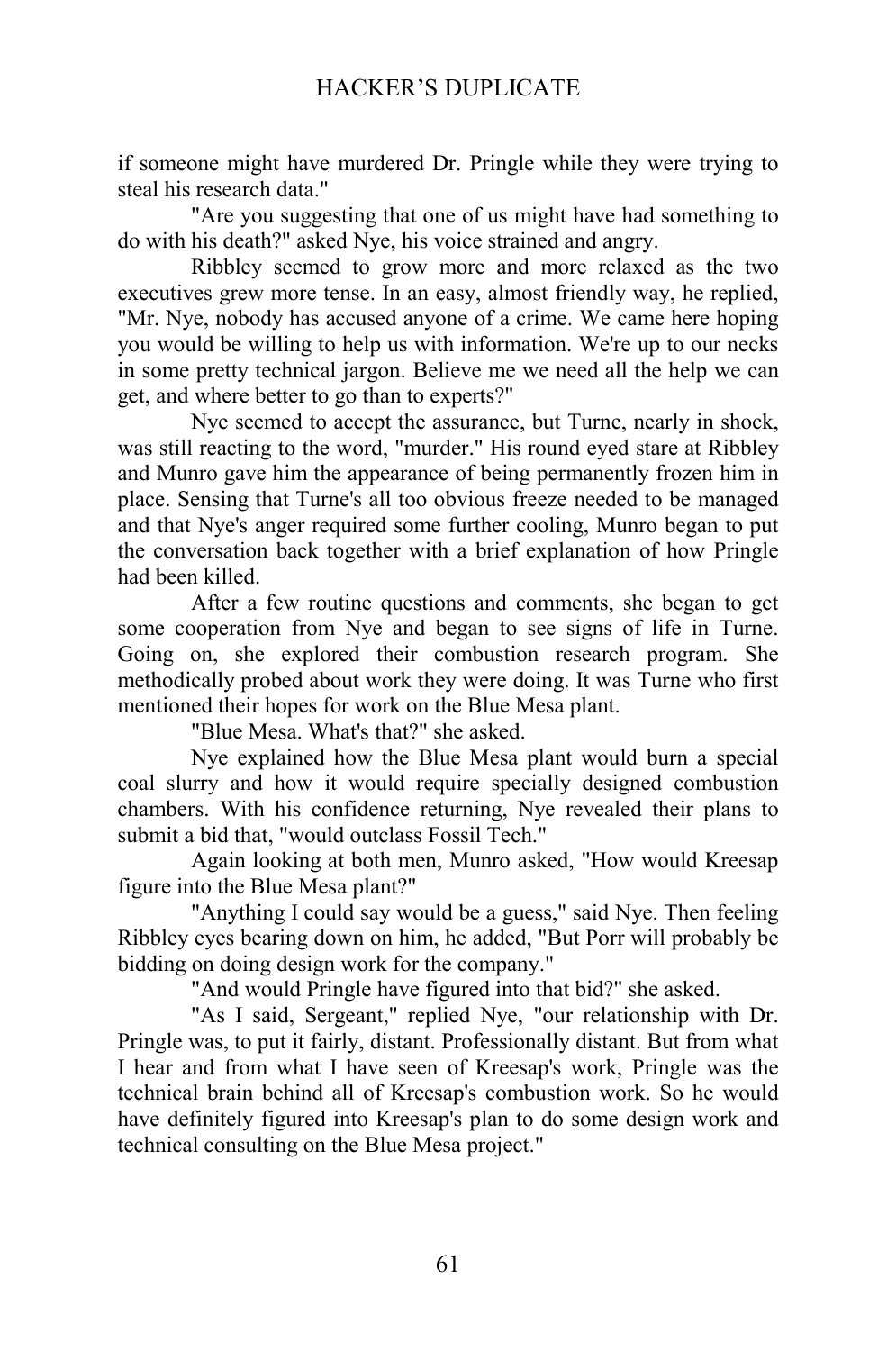As his business partner spoke of Pringle, Turne's vacant stare showed signs of returning. Munro decided she would have the most success with Nye. "Mr. Nye, your firm, Lipscomb Atmospherics is a research operation. You should have an opinion on this. Will the loss of Dr. Pringle eliminate Kreesap from competition for the Blue Mesa engineering work?"

"Probably," replied Nye, nervously.

"How about the fire?" asked Munro. "If it destroyed some of the research labs, would that impact Kreesap's bid on the Blue Mesa job?"

"It's simply not possible for me to say," replied Nye, giving Ribbley a nervous look, "I have only the newspaper story to go on, and that's pretty general. I could only guess that any major fire would be a serious blow to Kreesap, whatever it might be doing."

"Who is Blue Mesa?" Ribbley's question was fired directly at Nye.

"Who...?" he began, speaking almost involuntarily. Recovering, he said, "He is. I mean it is a group. A coal company, a slurry pipeline and General Western Power."

For the next few minutes, Nye outlined the plans for the new, super size fossil fuel plant. He explained that the designers and planners were in agreement that getting the plant licensed would depend on the efficiency of the gigantic combustion apparatus that would be required to heat the huge boilers. Nye explained that in this key area the competition was fierce and getting in on the Blue Mesa work was a matter of survival of the most clever, the most innovative, and the most aggressive.

Finally, seeming to have heard enough about power generating plants, Ribbley closed off the discussion. Coming to his feet, he towered over Turne. Peering down at the engineer, the detective gave him a powerfully official and suspicious look.

Turne suddenly couldn't find a place to put his hands, so he reached for his coffee mug. His eyes shifted from East to West and back again and, not finding a place to stop, they glazed over and almost closed. His mouth couldn't find anything to say, so he smiled and merely managed to look guilty.

Nye and Munro also rose. While Munro gave him a card and reminded him to call if he had questions, Ribbley continued to stare at Turne. Then, he offered his card to Turne, "The name is Ribbley, Mr. Turne. I'd like to thank you for your cooperation and for taking the time to talk to us. Homicide," he put heavy emphasis on the word,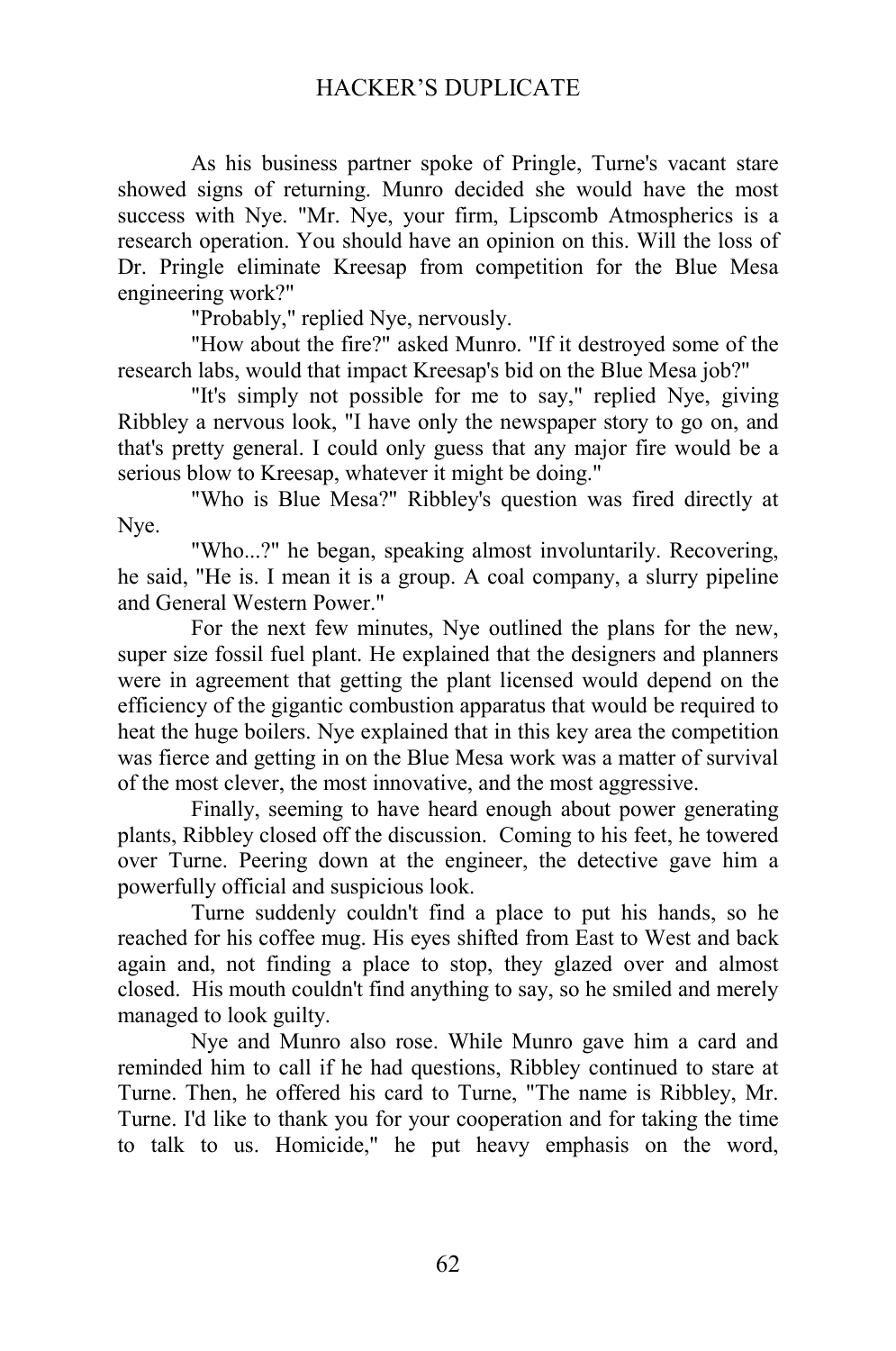"investigations are never pleasant for those who are involved. We'll be in touch."

With a perfunctory "thank you," to Nye, Ribbley turned and took his homicide investigation out of the office. The responsible officers of Lipscome Atmospherics and Turne Engineering remained standing where he had left them, each holding the calling card of the Denver Metro Police Department.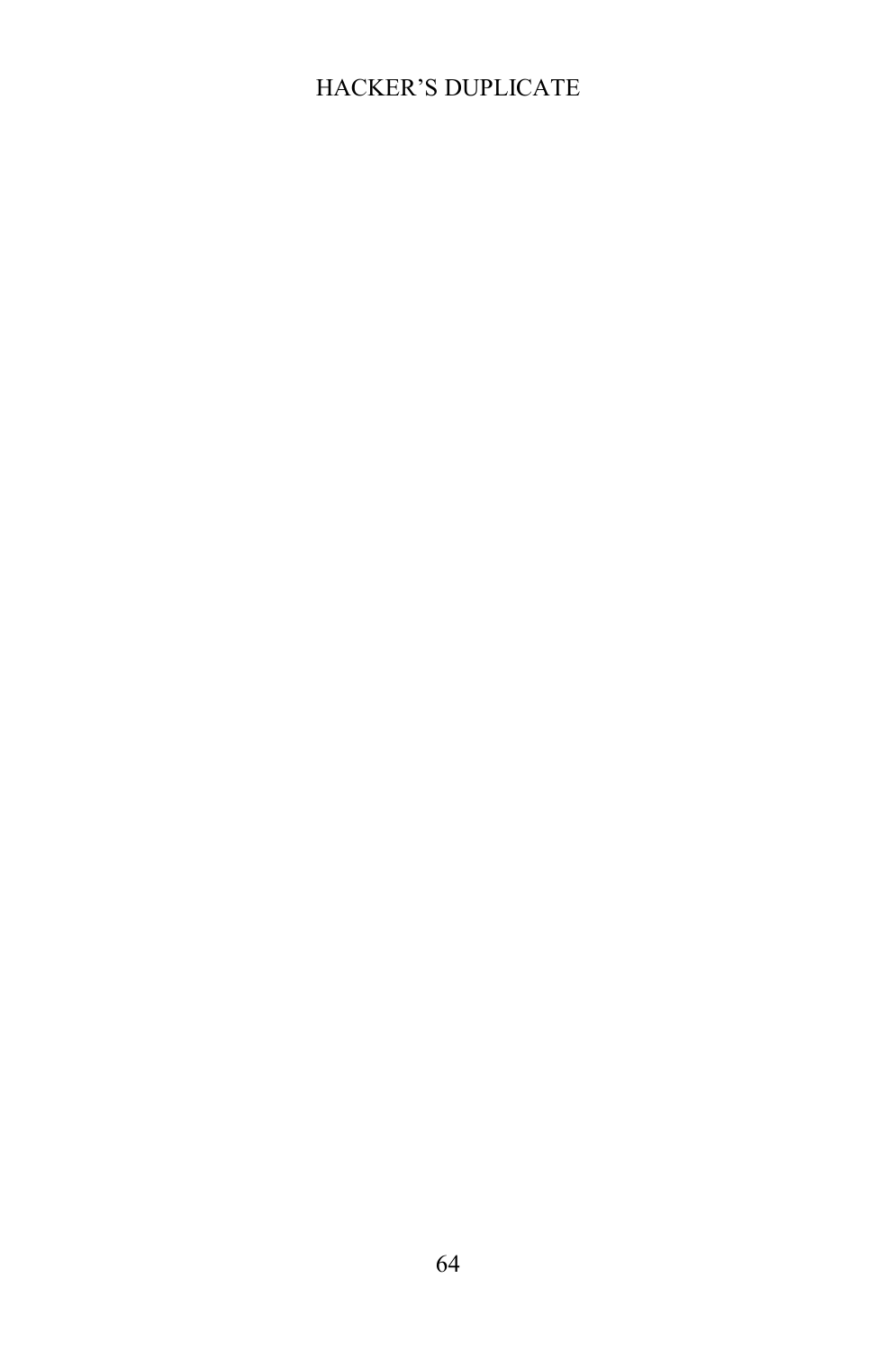#### $***$

Over iced tea at every policeman's favorite cafe, "Molly's," Ribbley deliberately opened a blue packet of "Sweetly," and tapped it into his glass of iced tea. Munro had opted for Pepsi and watched the sweetening operation as she might have watched a laboratory experiment.

Ribbley folded the empty packet, deposited it in the ashtray and began stirring his tea, crushing the lemon slice against the side of the glass with his spoon. "You know, Les, this is much better for you than those sweet colas. Especially in this damned heat."

"Says who?" she countered.

"I read it somewhere. I don't remember where, but it was a very technical piece on how drinks sweetened with sugar did something to your blood. If I were you, I'd definitely taper off."

"Taper off, sounds like advice to a smoker, Ribbley."

"It's the same principle. Using sugar is a habit just like using tobacco. I believe it was Descartes who said 'Habit is the false mirror of spiritual impulse.' I'd think about that Les."

"That right?" Munro asked, sipping on her Pepsi and somehow passing on the opportunity of taking notes on either Ribbley or **Descartes** 

They sat for a time in silence. Sitting on a high shelf behind Molly's counter, a small radio passed from what was supposed to be a western song to commercial, and finally went on to the weather forecast that it had been promising for over ten minutes. Molly reached up and turned up the volume leaving Ribbley and Munro no choice but to listen.

"Hot is the only word for the weather throughout the State of Colorado," began the announcer, "Here at KDMA weather central, the temperature is ninety eight. That's right folks, a record setting ninety eight degrees and that's before ten A.M. Denver and the Front Range is not suffering alone though. Other cities throughout the nation are reporting record temperatures. San Diego's high yesterday was one hundred and two degrees, and it should make us here in Colorado feel cool to hear that Oklahoma City is already reporting one hundred eleven degrees, and that's the sixty fourth consecutive day over one hundred for that city. The list goes on and nearly every part of the nations is sweating out the longest and hottest fall weather on record. Meteorologists say the steering currents, or the jet stream, seems sluggish and shows no signs of changing. Usually, by this time of the year, Mid-October, we here in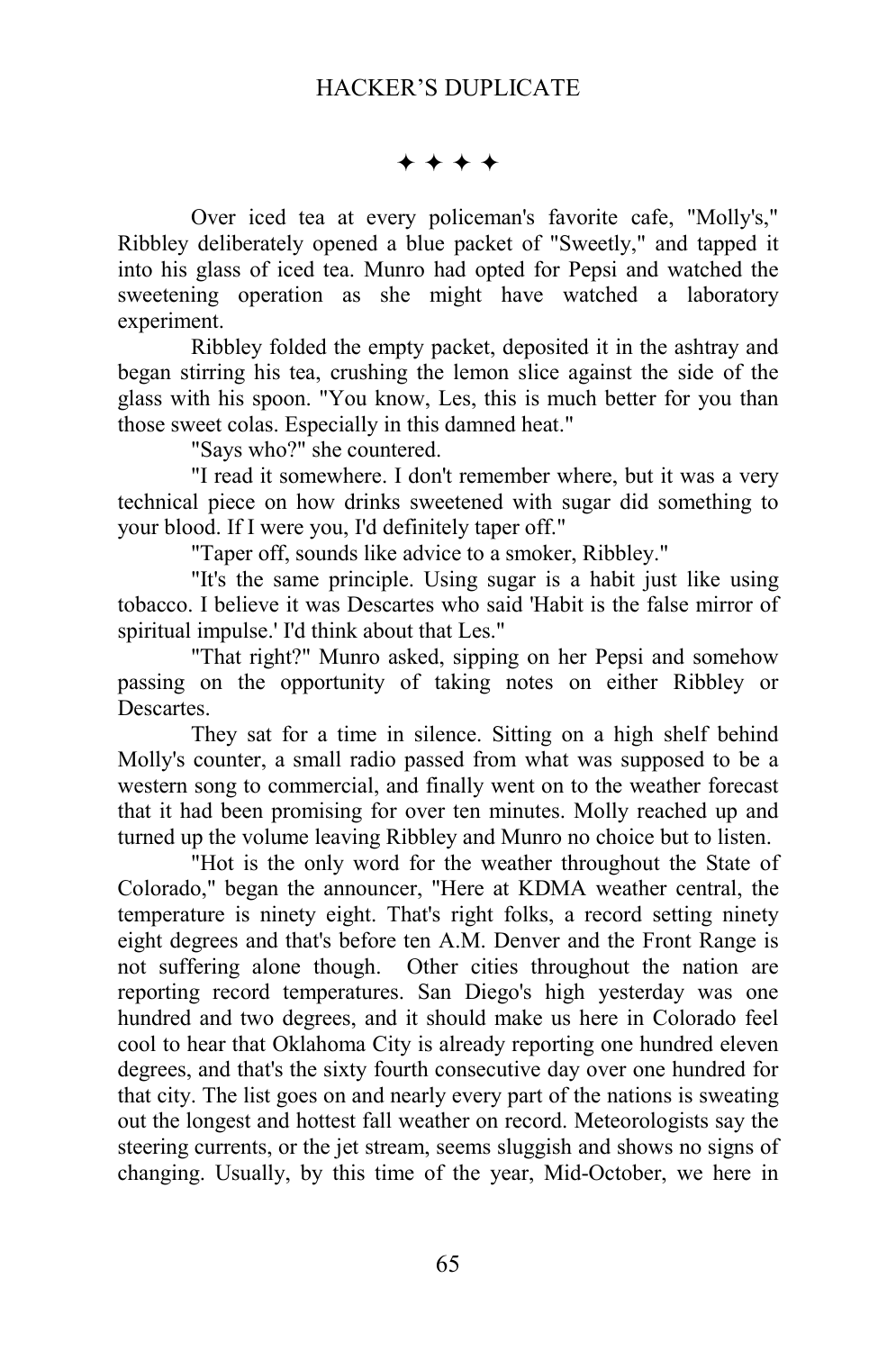Colorado are seeing much cold nights and the beginning of Indian summer. But, with no fronts coming in from the Northwest, this spell of dry heat will go on for at least the next five days, and after that, who knows?"

Molly swore as she reached up and turned the volume down. "More tea?" she called to Ribbley.

"No, I'm fine."

"Did you hear that weather report?" she asked. "By God, if there was a cool place left in the country, I'd shut this place down and go."

"And I'd go with you," joked Ribbley. "Maybe we ought to try Montana. There's bound to be a cool place up there. My granddaddy lived up there, on the Missouri River."

"Is that so?" Molly asked in the way of one who has heard a story before, "What'd he do? Play detective, too, and hunt down horse thieves?"

"Had a ferry business. He hauled wagons and stuff across the river. This heat makes me think a swim in that river right now would feel pretty damn good."

"Unless the river water has gotten hot," laughed Molly walking off with her coffee pot in search of cups needing refills.

After a moment during which neither spoke, Ribbley said, "You know, Les, Turne and Nye could be holding back on us. I can't figure what or why, but I'd almost put money on it. That sausage, Turne looked like he was about to split his skin."

"I know," agreed Munro.

"But they really were surprised to hear about Pringle."

"And surprised to hear you were a homicide detective. You know, Ribbley, I always thought you were supposed to announce to people that you're from homicide when you first meet them."

"I do," he said looking surprised.

"I mean right away, not half way through an interview."

The sharp tone of Munro's beeper interrupted them. Quickly, she pulled it from her coat pocket and pushed the tiny switch turning it off. "Damn," she exclaimed, "Do you suppose we're getting another flash from Banner?"

"Pay the lady," called Ribbley over his shoulder as he headed for the door of the diner.

By the time Munro climbed into the car, Ribbley had the microphone in his hand, "This is Unit H043, Dispatch. You have a call for us?"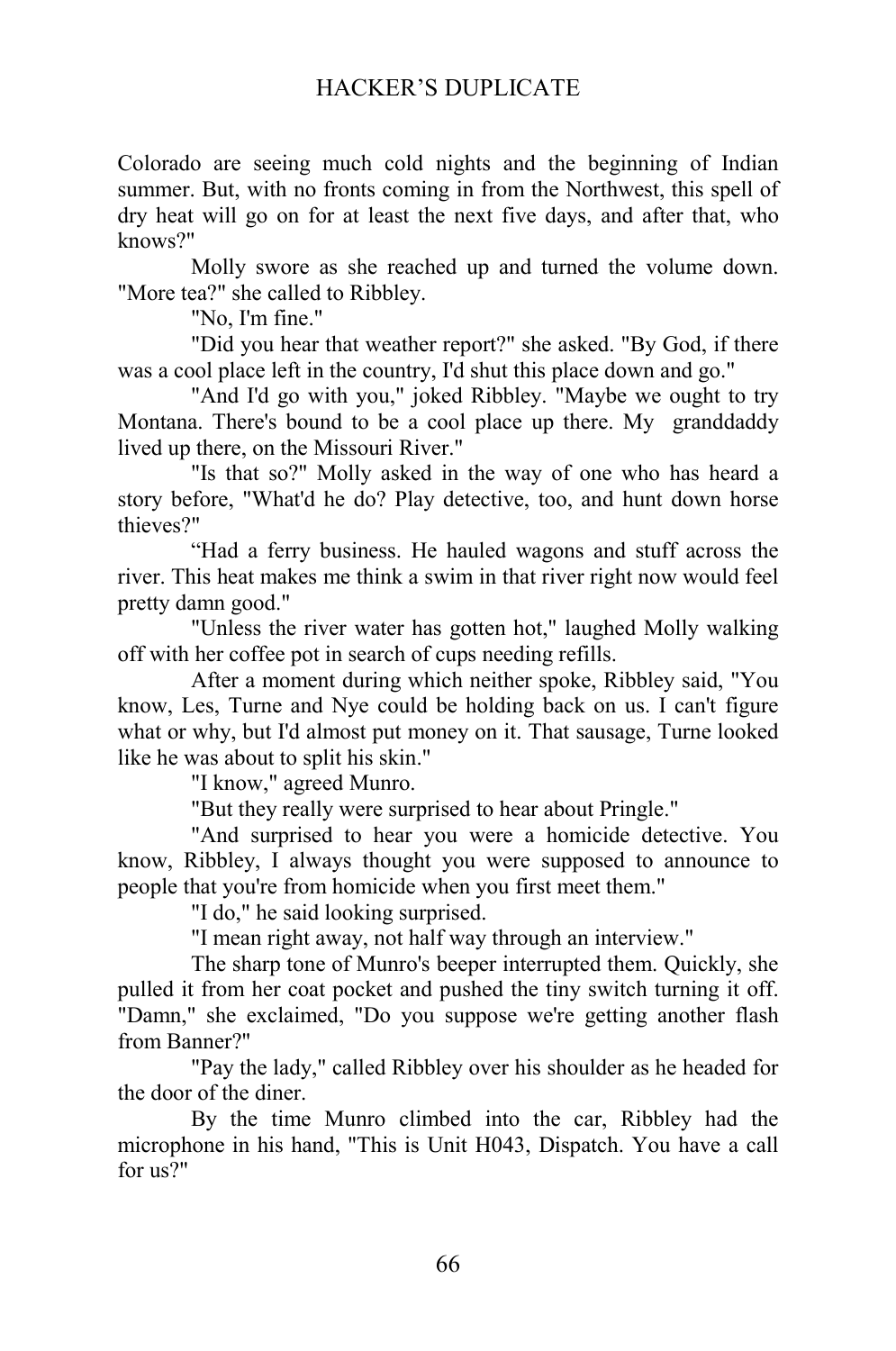"Wait one, H043."

The air in the police car was blistering. "Start the damn car," he ordered.

"H043, call H001 on tac 6."

"Copy," frowned Ribbley.

Quickly he set the radio and spoke into the microphone, "Unit H001 this is 43, over."

"Ribbley," the static couldn't disguise the voice, "this is Banner. Your Kreesap case has taken a very nasty turn. Code 3 over to 44321 Casmun Drive. We've got a couple of bodies here, and they have the uglies, the bloody uglies. And, Ribbley, get your beeper fixed. I had to call through Munro's number to get you. You should have picked up on this and been here a half an hour ago."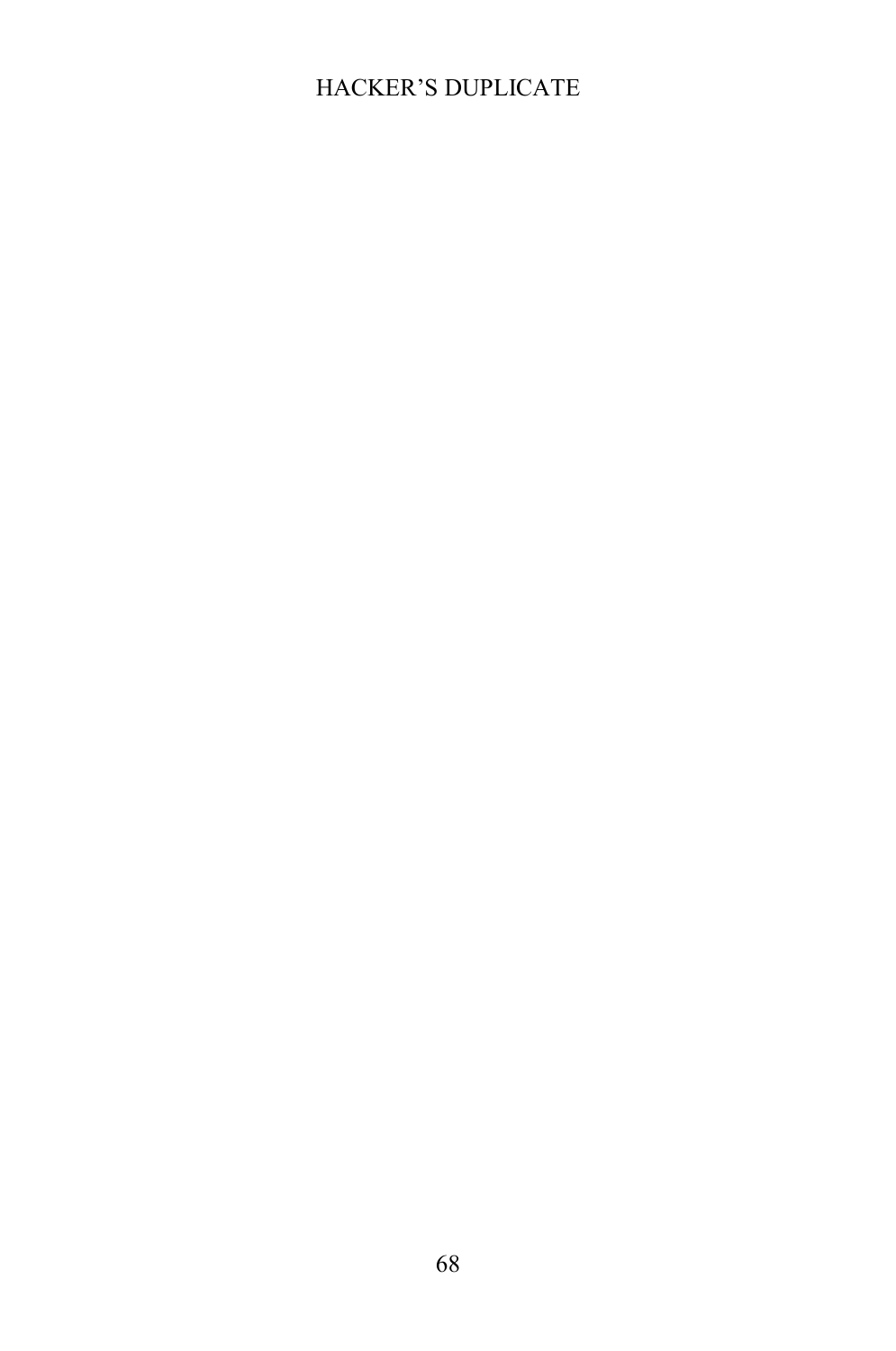$***$ 

As if posed for some grotesque wax works or for a photographic display, the bodies of Bernie Finn and Colleague were sitting as they had been found by a neighbor. Bernie sat slumped in a chair facing his computer, his head thrown back, his eyes staring lifelessly at the ceiling as though shocked by some ghastly electronic message the machine had imparted. The angry red bullet hole, on his left temple suggested the reason for the rude departure of his life. The absence of a large portion of the right side of his head left little doubt that the passage of life had been by gunshot.

Colleague was, as a colleague should be, nearby. And appropriately, he had on his head a matching hole on the left and a bullet exit crater on the right. He, too, was sitting in a chair, but unlike Bernie's fixation on the ceiling, Colleague's head was inclined forward as though he had been studying the pattern of the carpet.

As blood will when set loose from the body, it had spattered itself in grim patterns on the right sides of both men. Other grisly parts of skull and tissue decorated the wall, the chairs, the floor and a stack of green lined computer papers piled on a nearby table.

"Now we know why they hadn't come to work this morning when we drove by," said Ribbley. "Did you get anything from the neighbors?"

"Naw," said Banner, "they've taken the landlady to the hospital. She was asked to ID them, but after one look she got the screaming mee mees. When they took her away she didn't even know her own name. Another neighbor heard her yowling and came over. She isn't much better off. So the neighbors are zilch."

"I'll bet neither one of them heard or saw a thing," mused Ribbley, "this job was paid for, and it was high class talent."

Bending over to examine the adhesive tape on Colleague's wrists, Banner, grunted something that sounded like agreement. "Why do you suppose the other guy's wrists weren't taped?" he wondered, looking at Bernie's hands which hung by his sides.

"I'd guess their visitor had him working the computer," reasoned Munro who was looking into at the central processing unit, at the disk drives and at the odds and ends piled around the work area.

"Tell me, Ned," said Ribbley, "if the neighbors didn't hear anything, who called it in and how did you make a connection between these killings and the Pringle case?"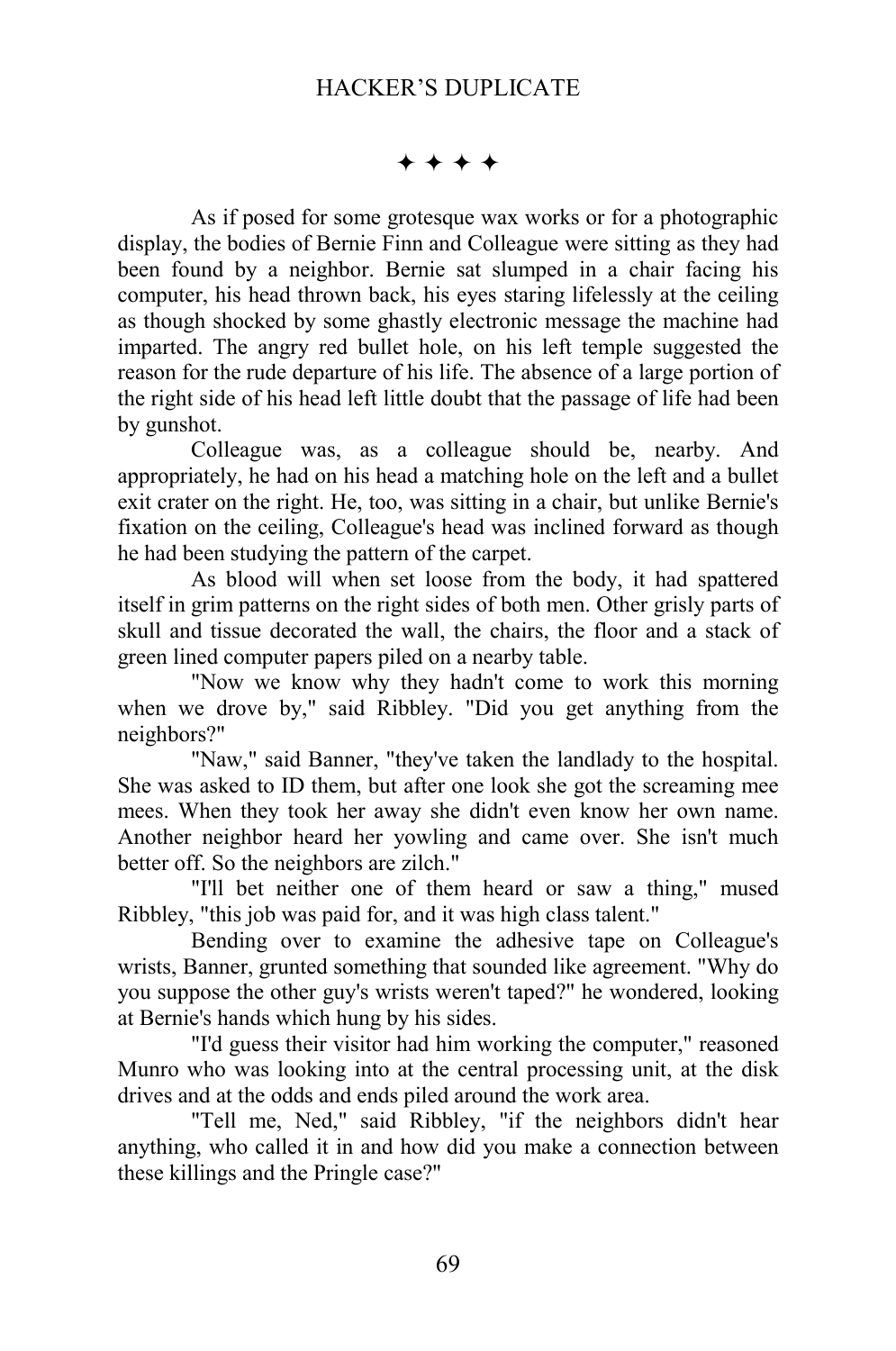"Easy. The answer to both questions is the dead guy. He called it in and he told us his murder was connected to the Pringle killing."

Banner obviously enjoyed Ribbley's puzzled stare. Since the smiling Banner seemed content to let the suspense hang in the air for a while, Ribbley filled the silence with cynical agreement, "Sure, Ned, and did he tell you who shot him? I'll bet he collared the guy for us, too."

"Ribbley," said Banner, "you're going to have to join the rest of us in the electronic age." Surveying the puzzled detective as though he were a specimen from an earlier time. Banner pressed on with this gentle ridicule. "Yessir, you need to become an up to date cop like me. A keyboard cop. Isn't that what you called me? A keyboard cop? That's what I heard from the boys in the squad room."

"The boys in the squad room have big mouths," growled Ribbley. "Now climb off your perch and tell me what the hell you're talking about."

With a short laugh, Banner reached into his pocket and pulled out a folded piece of paper which he handed to Ribbley. The distinctive line of holes immediately identified it as computer paper whose edges hadn't been stripped off. Unfolding it, Ribbley saw the brief, neatly typed message, "Code 7- 44321 Casmun Drive. Intruder demanding Pringle data<sup>"</sup>

"You got this from your computer?" asked Ribbley.

"It came in to the computer center by way of their modem."

Munro, who had taken the message and looked at it, exclaimed, "I'll be damned! Bernie typed a Code 7- officer needs help- along with his address into his computer and then sent it by telephone to the tap tap center."

"Yeah," agreed Banner, "it was at least three, maybe four hours, before the computer room saw the incoming and called dispatch. Their incoming is never priority and is only picked up a few times a day. If we'd been a little faster or if Bernie had been able to send his message directly to dispatch, we might have gotten here in time."

"Hey Lieutenant," called one of the ambulance attendants, "this looks like something you should see."

The attendants had been in the process of putting Bernie and Colleague on stretchers for removal from the room. They had been lifting Bernie from the chair when they called to Banner. There on the cushion was a computer disk.

"He was sitting on it, Lieutenant," explained the attendant. "It was squarely under his butt. He must have been hiding it."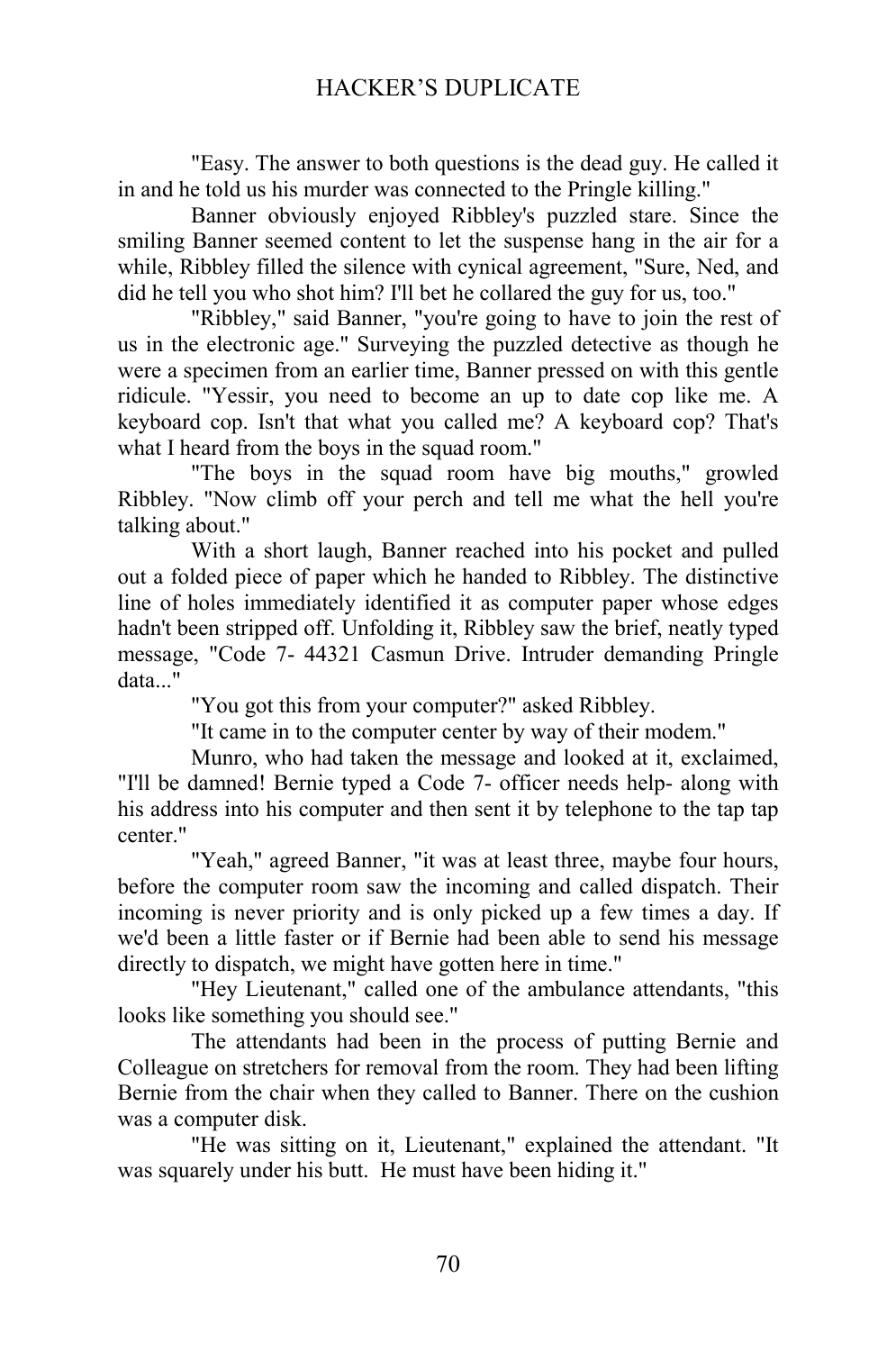Carefully, Banner lifted the disk and placed it in a clear evidence bag. Banner then held the bag up for inspection. Scrawled on the disk's identification label was the word "Munro." Banner put the bag on a table which had been cleared to hold items of interest to the investigation. "I'd say that our guy, Finn, did everything he could to help us out. It looks to me like he held out on the killer. It might even have cost him and Colleague their lives."

"But why these guys?" asked Munro. "Nobody knew they had worked on Pringle's disks except Ribbley, me, the supervisor in the computer room, and you, Lieutenant."

"And Professor Liss," added Ribbley.

"But we didn't give him any names," countered Munro. "I only told him it was some guy in our tap tap group. That gives him a an identification within a hundred or so people. Besides, I have a problem thinking that Professor Liss would be capable of a double murder."

"That's all very interesting," put in Banner, "but it doesn't get to the real question."

"Don't tell me," interrupted Ribbley, "I can guess. It's the same question we've been chasing around since this thing started. What was on Pringle's disk that would start this crime wave?"

"Any ideas yet?" asked Banner.

"One, but it's thin," replied Ribbley. As he spoke, he walked over to the stack of computer paper. Without touching it, he peered at the top, blood spattered sheet. Seeming to forget his suggestive comment to Banner, Ribbley shifted his attention to the printer and the wide sheet of paper protruding from its roller mechanism. "Damn things," he muttered, "Printers, computers, displays. You're right, Ned, it's a whole different world than what we grew up in." He added in a reflective way, "And I suppose the world is changing a helluva lot faster than I am."

Banner mopped the sweat from his forehead and looked around seeming to be looking for the heat that was already building up in the little room. He looked at the open door through which the coroner's people and the lab people were moving with their equipment and investigatory devices. "Yeah, it is. Things are a helluva lot different than when we were rookies. For a couple of flatfoots like us to be chasing some electronic question is something like putting a couple of old Ford pickups on a racetrack with formula one race cars."

"That's quite a comparison, Ned," chuckled Ribbley, "but it's pretty close to the mark. When I see all these electronic gadgets and hear all this computer talk, I think of old Chief Pony Walks."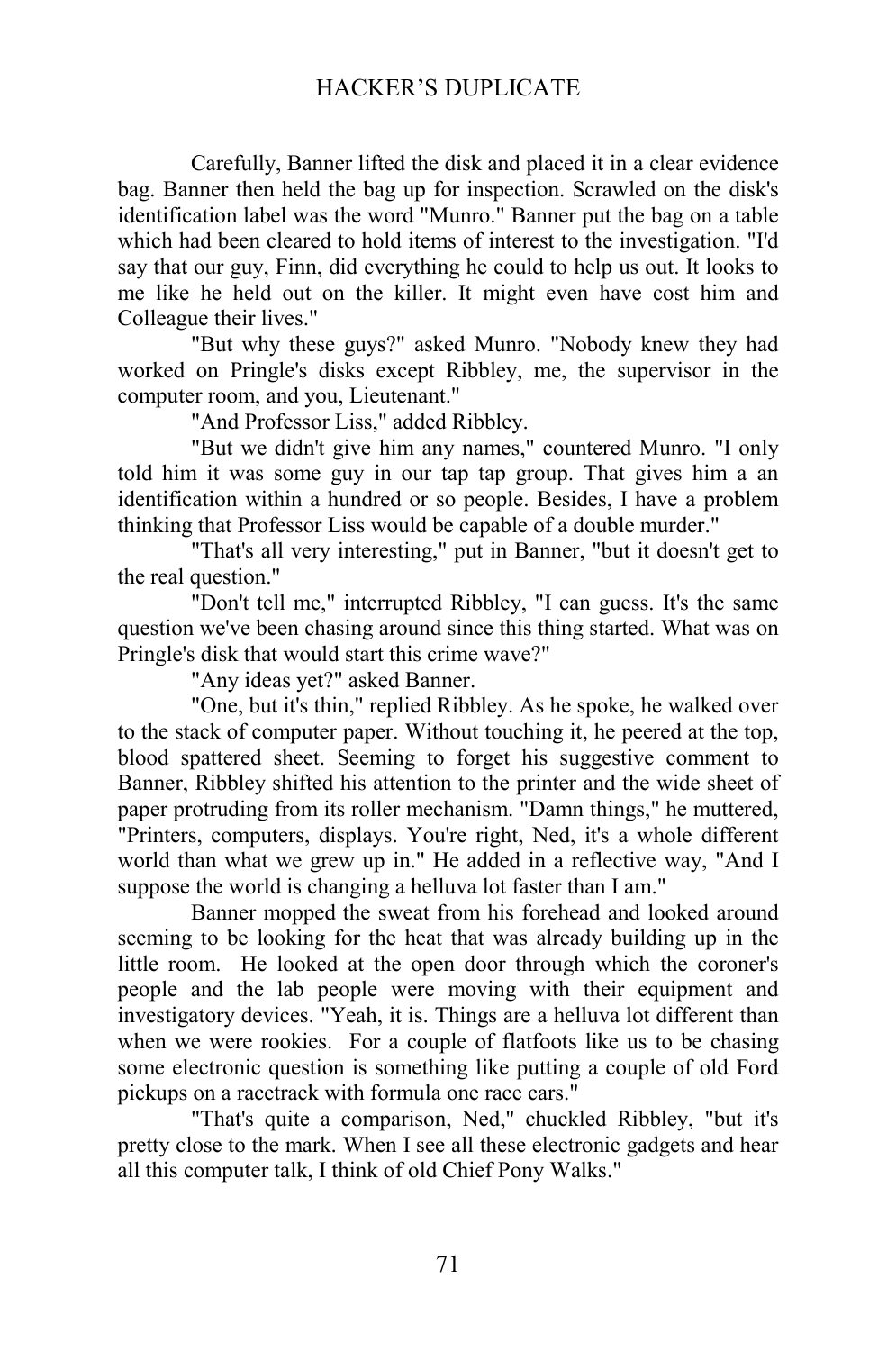"Chief who?" asked Banner. He spoke before he thought and immediately knew he had done the wrong thing. From experience, he knew that Ribbley was a history buff and was especially full of information about Montana Territory.

"Chief who?" echoed Ribbley with a pained expression, "Ned, you surprise me. Chief Pony Walks was one of the greatest of the great Indian chiefs. He organized the counsel of the three walkman tribes and was the spokesman for them. In fact, he was the most influential Indian leader in the Montana and Dakota territories for thirty years."

Hoping to get his detective back on track, Banner stepped into a pause to ask, "What was it that reminded you of the Chief?"

The guidance seemed to have the desired effect. Ribbley rubbed his jaw and spoke reflectively. "All these electronic gadgets make me think of a comment by the Chief. One day while he was visiting Fort Benton, the army people explained the telegraph to him and how messages came from Washington, D.C. with orders and instructions for the Army."

"And?" prompted Banner, curious despite his wish to get back to business.

"Well, the old Chief listened politely until they asked him what he thought. He looked at the whole setup and said, 'I do not trust your Chief Long Wire. He has no eyes to see where he leads, and he has no heart to feel for his people.' That pretty says it all for me, Ned. Chemistry, computers, scientific data it's all too spiffy for me, and I don't like the idea of a computer telling me what to do."

This time, Banner was wise enough to withhold comment. He watched Ribbley pick up the incidental items of Bernie Finn's life and examine them before putting them down. The ambling detective peered at the large posters on the wall, one of which caught and held his attention for a long moment. It was a photograph of a powerful, gleaming motorcycle apparently at full throttle on an empty freeway. The view was from the rear and the rider's back was to the viewer. Except for the glistening chrome, the bike, the road, even the sky were in dark shades, but strapped to the seat behind the rider was a stark white computer. On the screen, in small green letters were the words, "Invalid Command. Retry? Abort?" Nodding approval, Ribbley said, "Pretty good for a wall poster. It makes me wish I'd known Bernie Finn better. He had guts."

Banner was content to wait. He knew from experience that Ribbley would not be rushed. He also reasoned that with the obvious Kreesap connection, this was Ribbley's case. Yet, he knew the murder of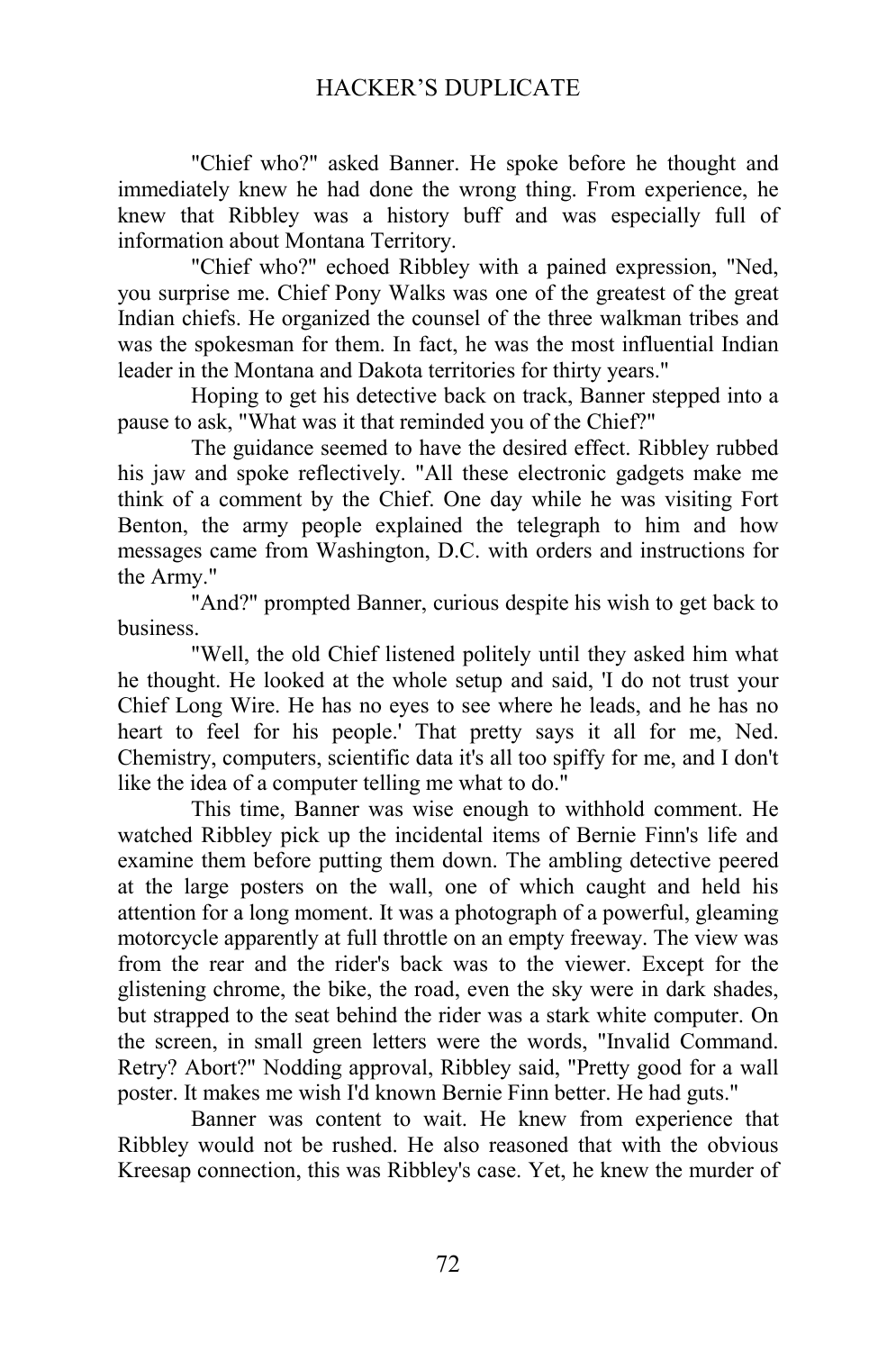two department employee would bring lots of questions and pressure from higher levels.

"Ned, I agreed with you that the wonders of the new world are, to paraphrase the poet, 'too much with us, late and soon,' but I think there's hope for us. We need to remember that, wonders of the new world aside, the grim things we see usually come down to sheer damn meanness of some people coupled with a dose of greed."

Ribbley stopped and picked up a heavy bronze ashtray and smelled its dirty contents. Raising his eyebrows, he stared at the brown paper butts of two hand rolled cigarettes, then conspicuously carried the ashtray to the evidence table and put it with the growing assortment of items being laid there by the lab team.

Continuing with his rambling commentary, Ribbley looked at Banner, "You ask if we had a lead. I guess we do. I'm not comfortable with it, but we heard from a couple of Colorado's leading businessmen about a new power plant that's being planned. It's called Blue Mesa. Apparently its going to be a giant coal burner, a lalapalooza. From what I hear, it's one that will make an environmentalist's knees weak just thinking about the hell that can be raised about it. It seems that Pringle's research data would be valuable to the companies that are looking to get a piece of the action of designing and building the plant. That sounds a lot like motive to me."

"You want me to give you some more manpower?" asked Banner.

"Not yet. I know you'll be getting pressure because of Bernie and Colleague here, and the big gentlemen upstairs will be wanting some answers."

"It's nothing new," shrugged Banner. "I can handle it for now, but I'll have to have something to give them pretty soon. Just keep me up to speed, point by point. And give me something, anything, as soon as you can."

"I can't ask for more than that," said Ribbley.

"Lieutenant, we've got an appointment with Professor Liss at eleven," said Munro, "would it be alright if we took this CPU and the disk Bernie was holding?"

"It's your case, Munro. So far, I'm just an interested spectator."

While Ribbley continued to prowl through the apartment, Munro had a lab technician mark the CPU. The two of them unhooked it from a maze of wires, and the lab man carried the metal box outside to put it into the police car. When the coroner's crew asked permission to leave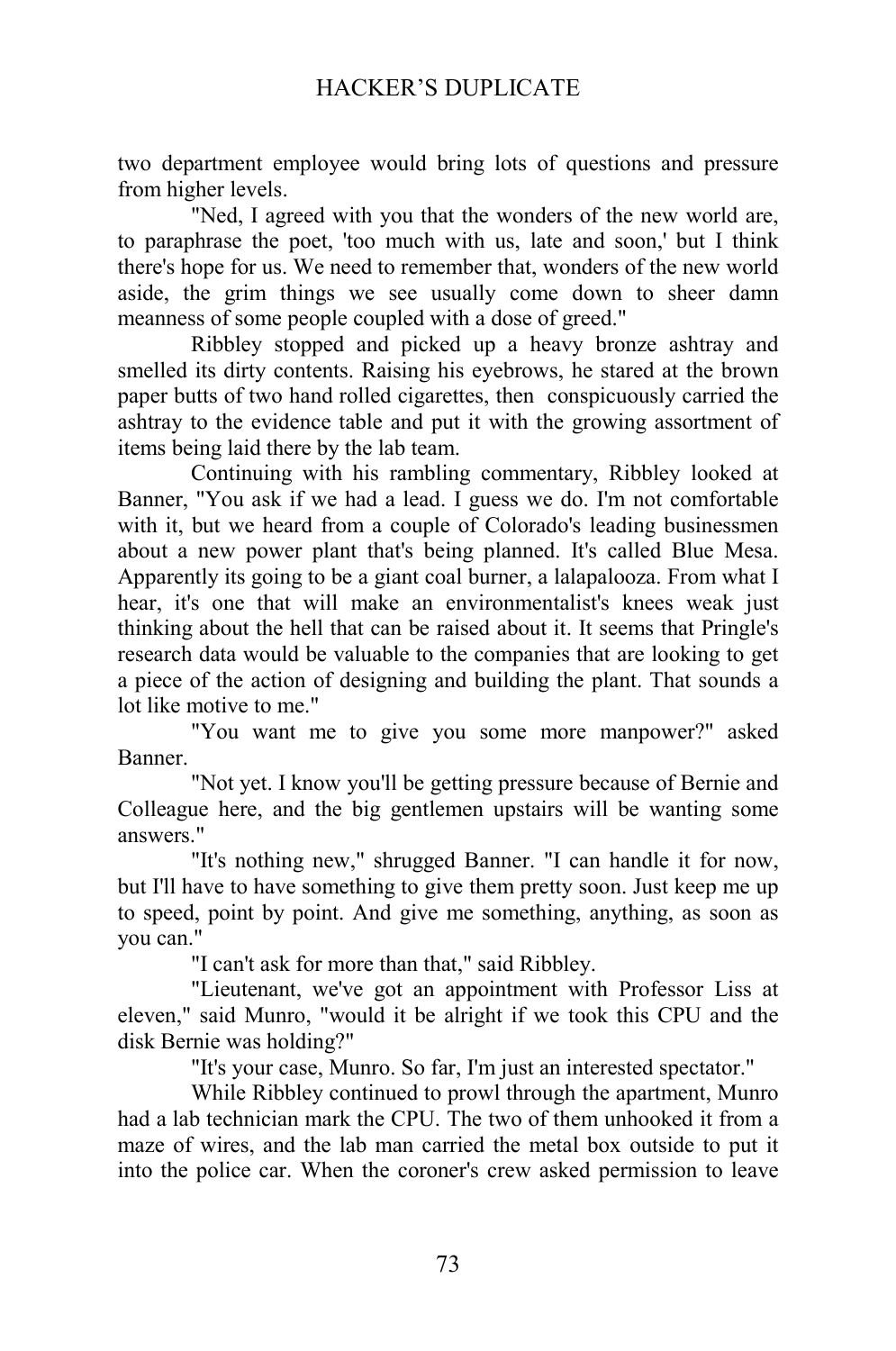with the bodies, Ribbley interrupted his poking, lifting, and peering long enough to give his approval.

Stopping by the computer work area and pointing at the telephone, Ribbley called to one of the lab workers, "This been dusted and photographed, Red?"

"Yep," called a man who had so little hair that the name "Red" must have been applied to him at a much earlier time in his life. "We're almost finished with the first go around. In fact, we can lock up anytime. The detail guys can come out this afternoon and finish up."

The pace of the poke-around finally slowed. In seemed clear that Bernie and Colleague had shared the apartment and, judging from the massive amounts of paper stacked around the apartment, that the two had indeed been spent lots of time with the computer. Otherwise, the place was unremarkable and routine.

"Ned, we've got to go, if we're going to keep our appointment with Munro's Professor," Ribbley said, giving the room a last look.

"Sure go ahead. I'll stay here while they tag the exhibits and close the place," volunteered Banner. "It shouldn't take long. I think Bernie and Colleague took more with them than they left behind."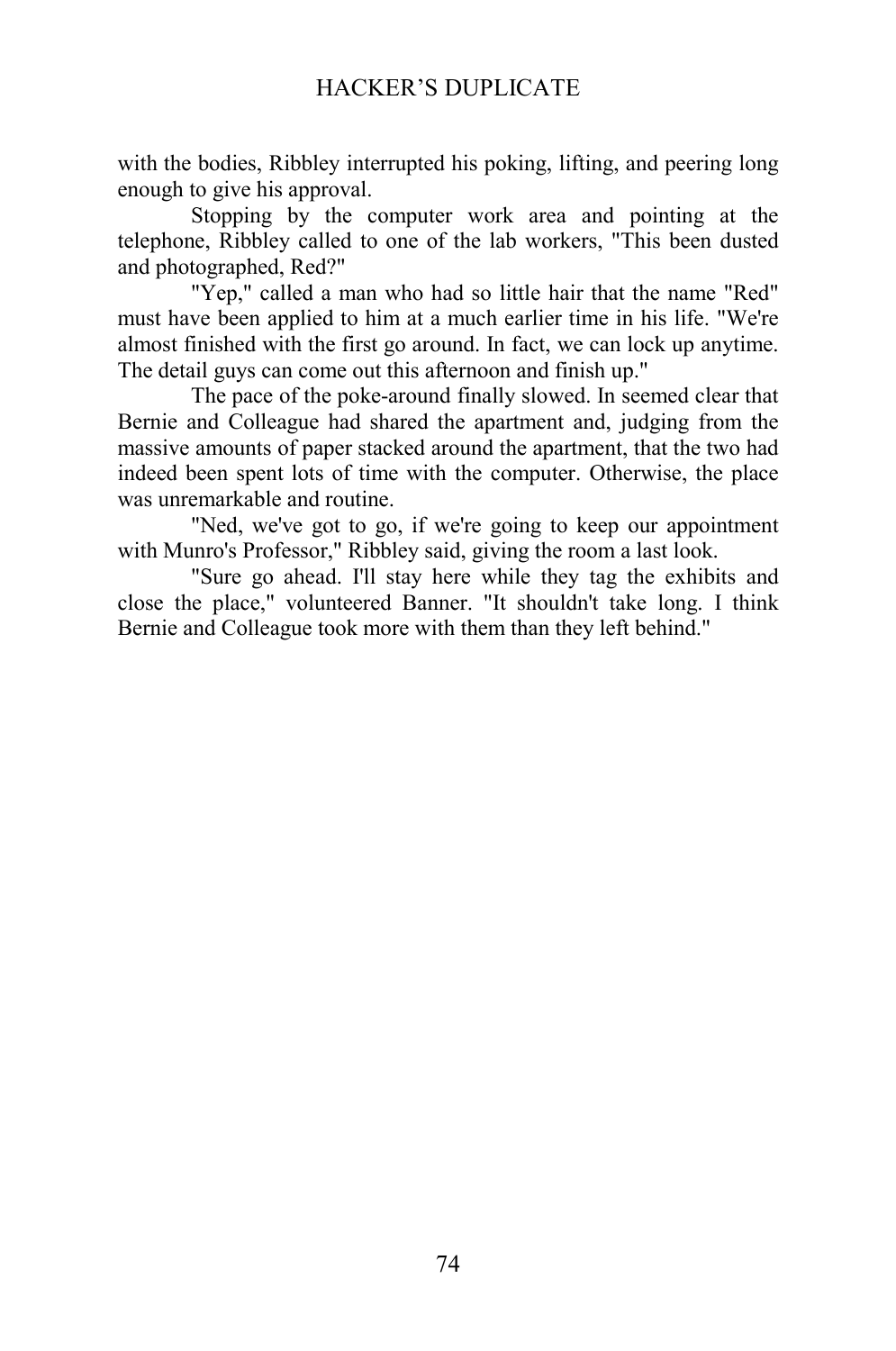$***$ 

The eleven o'clock rush to classes had cleared the hallway by the time Ribbley and Munro reached the door of Liss's office. Munro knocked and they were immediately greeted by Liss himself. Ribbley had the fleeting suspicion that the Professor had been lurking just inside, anticipating her return.

Stroking his pointed beard, Liss savored the appearance of Munro in her slacks and a form fitting sport coat. "Sergeant Munro, it's good to see you again. And, of course, Detective Ribbley, please come in and have a seat."

"I'm afraid we're running late," apologized Munro, "we were interrupted with a call."

"Don't give it a thought. I've had my own digressions this morning. I've had students in and out of here all morning, the Department Chairman called a committee meeting to discuss replacement of some of our interface equipment, and I've had a swarm of telephone calls."

"Seeing how busy you are, Professor," said Munro, "I hesitate to impose on you for some more assistance. But we do have a new problem, related to our computer case. I hope we can count on you to give us some more of your time?"

Ribbley knew before Liss spoke that he would be eager to help Munro. The glint, the smile, the incline of the head, the professorial stroking of the Lenin beard combined to convey the message that the powerfully minded professor would be delighted to assist the helpless young policewoman. In fact, Ribbley admitted to himself that if she had looked at him the same way, he would have agreed to do her a favor as quickly as Liss had.

Munro explained, without mentioning the killings, that she had brought a CPU that had been used to work on the Pringle disk. She told Liss that the machine contained a hard disk and on the chance it might assist him, she had brought it along for him to examine. Munro saved the blood stained disk that had been found under Bernie until she had Liss nodding agreement. Handing it to him, she said, "We're guessing this disk is simply a copy of the one you already have. Of course, if it's different in any way let us know."

If Liss wondered at the story, he said nothing. Instead, blinking interest through his super clean lenses, he assured them that the unit might be useful and agreed to examine it. "And the CPU is...?" he asked.

"In the car," said Munro.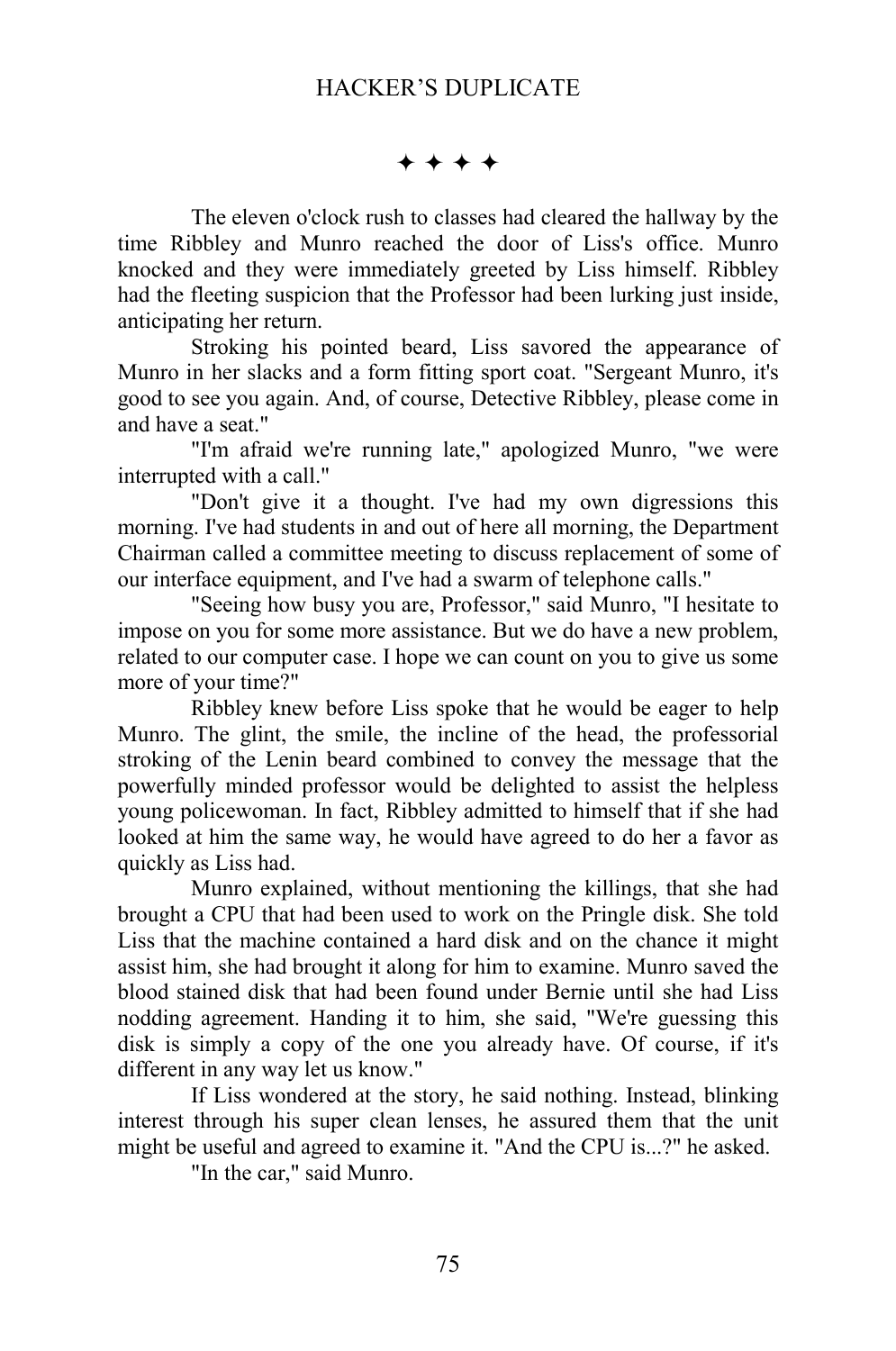Ribbley pushed himself up out of his seat, "Save your strength, Sergeant, I'll get the damn thing."

Going out the double glass doors of the entryway to the building, Ribbley almost collided with two men coming into the building. They were talking and didn't seem to notice him, but he gave them a long look. They were conspicuously not students, and they seemed to be unfamiliar with the building. As he watched, they disappeared into the office of the Chairman of the Department.

The heat outside was bearing down, and Ribbley lifted the lapels of his coat fanning air against his body. The gesture made him think back on the two he had just met, and he had the vague thought the two might even have been armed, since they, too, had been wearing coats. Ribbley paused. "Jeez" he said to himself, "I'm getting paranoid."

He made his way to the car which was on the far side of the lot in visitors' parking and fished out his keys. Inserting them in the trunk lock, he jerked back from touching the metal. "Goddamn," he spat out flopping his hand from the burn, "Munro and her computer. I'll make her pay for hauling this junk over here."

After struggling his way back through the awkward door, Ribbley welcomed the cool of the corridor. He paused at Liss's door preparing to tap it with his foot. Then he froze. Through the frosted glass he could see two figures standing, and in the silence of the hallway, he could hear loud voices. Quickly, he stepped away and put the CPU down on the tile floor.

His service revolver appeared in his hand as he flattened himself against the wall and slid back to the door. "The broad's a cop," said a voice, "a diddly, piddly cop."

"Too bad," said another, "she's kinda cute. Too cute to be a sow pig. Maybe I ought to pat her down myself. Maybe I will when we finish with Franklin here."

Apparently Liss said something. One of the figures reacted loudly, "I won't say it again, Sport, give me Pringle's disk, now or I'll start shaving you with this blade. And you better remember, I ain't no barber."

There was a scuffling noise, and Ribbley could hear something falling. "Now don't be cute, Professor. You've got one chance of leaving this office alive and that's giving me that damn disk you were playing with on the computer last night. Be quick about it."

Ribbley guessed that at least one of the intruders was holding a gun. He reasoned they had found Munro's badge folder or her gun, but in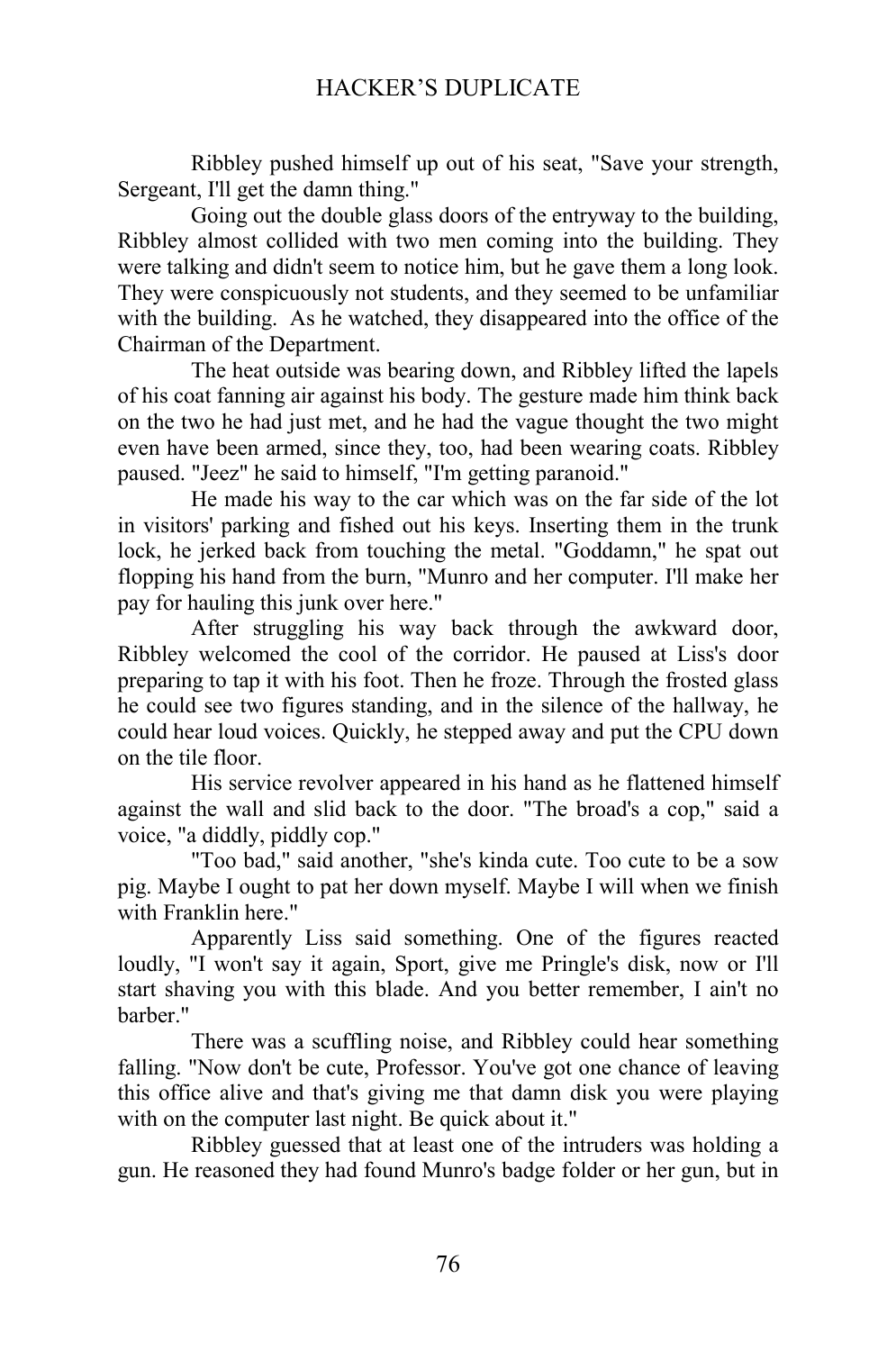any event, he couldn't plan on her being armed. Recalling the interior of the office, he could visualize Liss's desk which was off the left. The guest chairs facing it were placed so that one was near the bookshelf and the other closer to the door. He could see the shadow of one man's back near the glass, but he couldn't place the other one.

For the moment, the hall was empty, but there was no way of knowing how long that would last. Ribbley told himself that he didn't need the complication of a mob of students, and if the men inside were professionals, and he guessed they were, he didn't have much time. They wouldn't risk themselves in a public building for long.

Sliding a few steps back down the hall and away from the door, Ribbley stuck his revolver in his belt and picked up the CPU and hefted it, feeling its weight. It probably weighed thirty, maybe forty pounds. Its sturdy metal, designed to protect the delicate interior, gave the feel of being solid and strong. Holding it away from his body so it would not hit his gun, he moved back to the door. Seeing that the shadow had not moved from where it had been standing, Ribbley gave the CPU a strong heave, sending it crashing through the glass.

Even as the glass shattered, Ribbley pulled his service revolver and leaned in through the broken frame. The computer box had hit one man square in the back, and he had gone down on his face. The other dropped a knife and, as he turned to face Ribbley, he clawed at his pocket.

"Freeze!" Ribbley ordered. As he spoke, he watched the man's hand find a weapon. Ribbley called again, "Freeze, damnit!"

Then the man who had refused to freeze died from two shots in his chest. He was dead even as his automatic clattered on the desk for an instant and then rattled to the floor. The gunman's body slammed back into the red, blue, and brown books on Liss's shelves, hate flooding from his eyes. As he slid to the floor, a dying grunt, perhaps a final curse at the world, slid out of his mouth, but the sound ended in a sputter of blood.

Ribbley swung in the direction of the man on the floor. From where he lay, he had tried to roll, but was slow in moving. The CPU had apparently broken something in his back and he could only gasp for breath. Still, he managed to push himself to his side where he could raise a snub nose revolver. He screamed as Ribbley put a bullet in his shoulder.

Munro was instantly on her feet. She snatched away his gun, and, with a quick angry gesture, she pulled her own from his belt. Liss,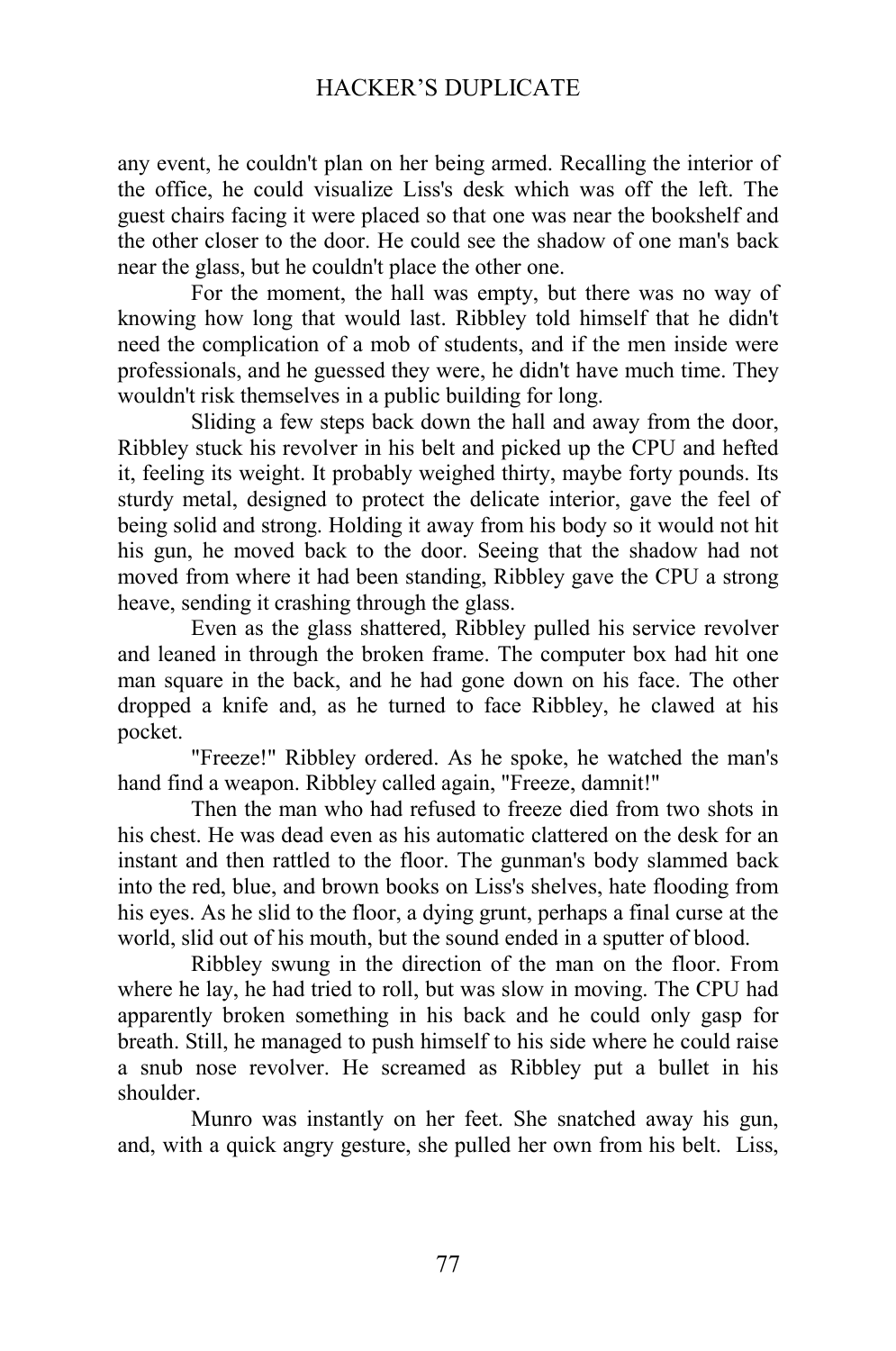uninjured, was wide-eyed and eagle spread against the wall of books. He stared down at the dead man and the widening pool of blood.

Shoving the broken door open, Ribbley stepped inside. Jerking his thumb over his shoulder he snapped, "Crowd control, Les. We'll have a herd of people out there. I'll call it in."

Ribbley straightened Liss's chair and pushed it in his direction. "Here, Professor, sit down before you fall down."

Picking up the phone he asked, "Nine to get an outside line?"

Sinking into the chair, Liss only partially understood the question. "Nine? Oh, yes, nine."

"Dispatch this is H043. Shots fired. Roll a black and white, code 3, to the DU campus, the Nunly Building on central circle. We'll need an ambulance. We have one back injury and a shoulder wound, one dead at the scene. File this under Kreesap as a hot report."

Ribbley grimly smiled to himself as he thought of Banner's face when he looked at his precious computer screen and saw another hot Kreesap report. But this time, Ribbley told himself, they'd be able to tell Banner they had a live lead.

Satisfying himself that Liss was beginning to recover from his shock, Ribbley stepped over to the wounded man. Kneeling, he checked the shoulder wound. It was messy and he guessed the bone was shattered. As he rigged a pressure pad over the wound, Ribbley noted the man's clothes were very expensive. Rolex watch and a one hundred plus dollars necktie.

Munro called from the doorway. "Ribbley, my badge. It's probably in his coat pocket."

He found the leather folder and tossed it to her. He also found a folded piece of paper with the words "Nunly Bldg. Den. Univ. Prof. Franklin Liss. Comp. Sci." scrawled on it. The paper was from a notepad which bore the emblem of the Westin Hotel. Ribbley also used the moment to withdraw the man's wallet from his inside coat pocket. He took a moment to briefly examine his find.

As the initial pain subsided and the shock passed, the wounded man moaned and struggled to pull air into his lungs. It was obviously painful, but as his awareness returned, he began to look around. "Should have taken up another line of work, Gates," said Ribbley. "If that's your name."

Moaning with almost every breath, the man stared up at him. "Go take a flying leap, cop."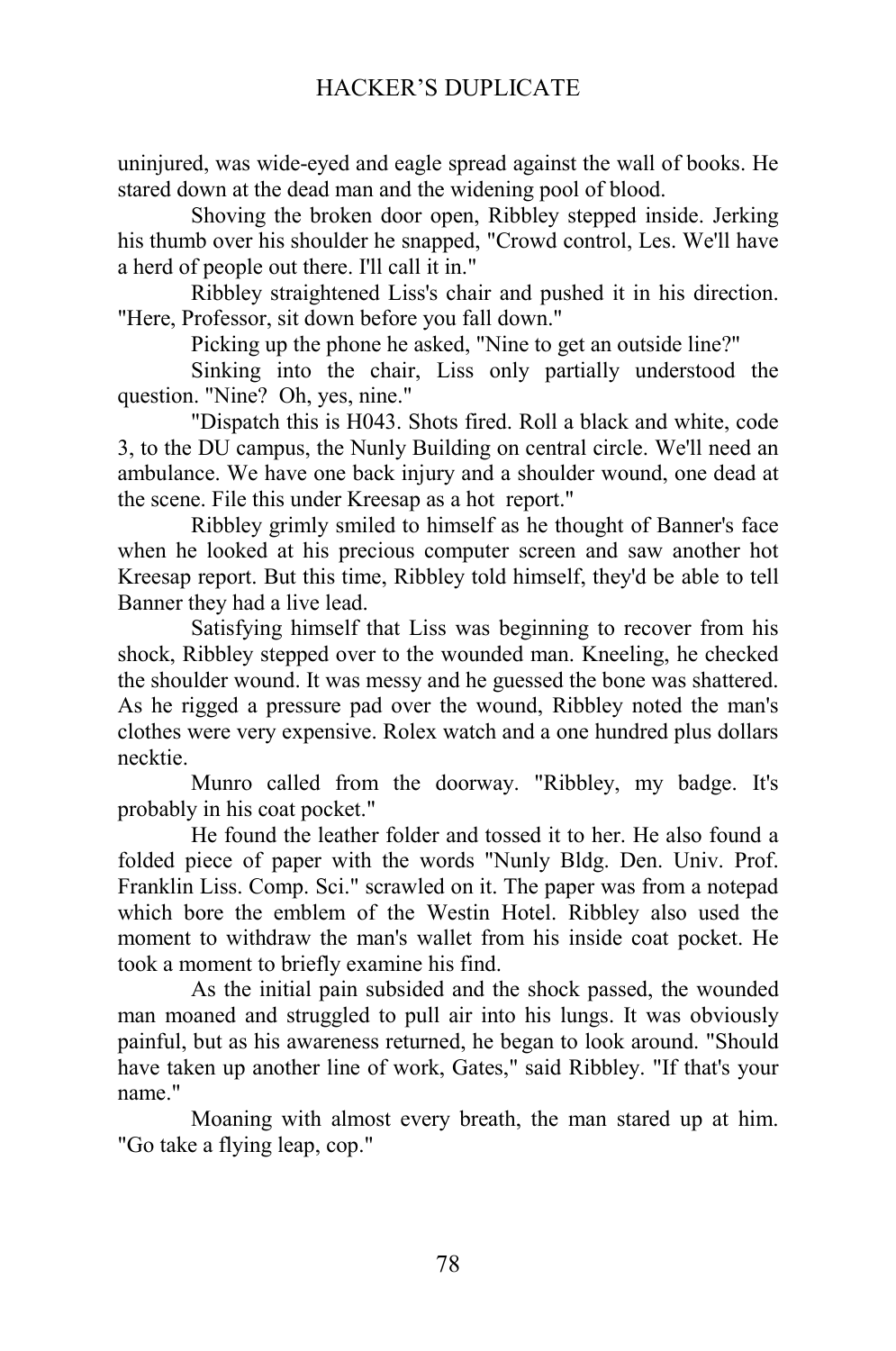"Oh, my. So you're one of those," said Ribbley wearily, "a real bad ass. Well Mr. Bad Guy, you'd better be bad while you can, because I don't think your employers will think you're such a roaring, hell walking grizzly when they find out you cooperated with the police."

"Cooperated," he ground out, "what the hell are you talking about?" Ribbley's comment had surprised him, and he was instantly wary. Yet the confusion in his eyes was apparent.

Ribbley smiled. "Your pal is out in the hall with my partner, giving her writer's cramp he's talking so fast. The way he tells it, killing those two computer guys was your idea. He says you pulled the trigger on both of them."

"Bull," the man blurted, still confused and blocked from seeing anything in the office past the bulk of the large detective.

Ribbley interrupted him, "Hey don't talk. You may break something loose inside and bleed to death before the ambulance gets here. Besides, I haven't read you your rights." In a deliberate way, that might have been seen by some as slow, Ribbley fumbled open his badge folder and squinted at it. He then proceeded to read the Miranda warning.

With a cough that brought a gasp of pain, Ribbley's prisoner nearly fainted. His eyes fluttered, then opened again. Confused, he seethed, "That son-of-a-bitch. Is he really talking about them two computer freaks?"

"Don't talk," Ribbley cautioned again, "you sound bad, real bad. I'd guess it's blood in the lungs. You could drown from that. I've seen it happen before." With an elaborate look of concern, he asked, "You want a priest?"

Guessing that the CPU had broken some ribs, Ribbley knew the man was feeling as though death itself was reaching a sharp hand into his chest and squeezing his heart. Seeing the uncertainty that had been born from pain and confusion, Ribbley held his blood stained hand in front of the man's eyes. "Damn, it's all over and spreading," he reported.

"What's he saying out there?" Again the effort of speaking brought a hiss of pain.

"It's okay," soothed Ribbley, "we've pretty much got the whole story. Fossil Tech is going to scream. I can hardly wait?"

"You nuts, cop?" scowled the man. "Who's ...what Tech?"

"Look, Gates," said Ribbley in his most reasonable tone, "the Blue Mesa thing has all come out, so there's no need to protect anybody."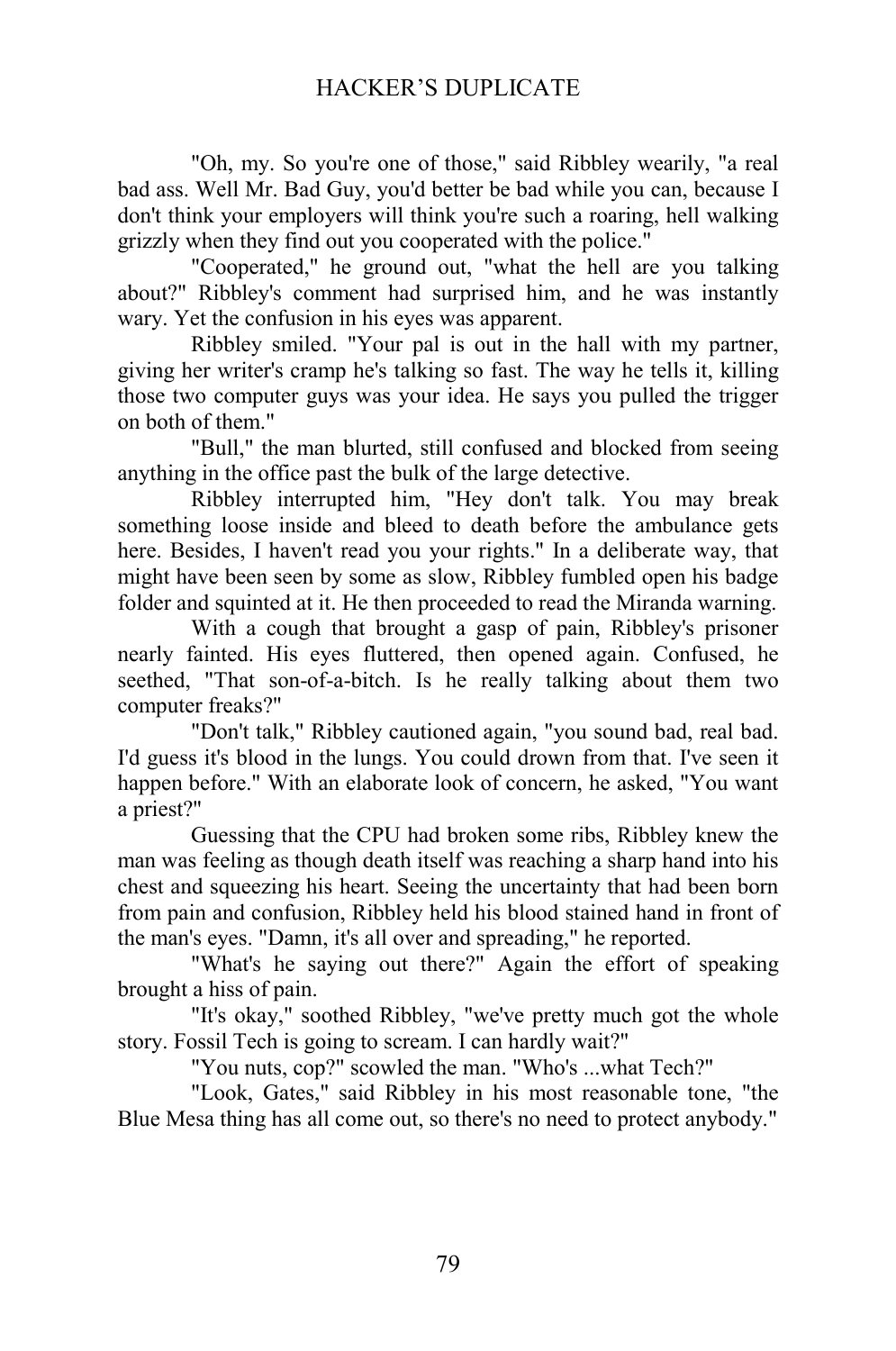"The Blue," he coughed, "what?" A glaze began to slide across Gate's eyes as he faded into unconsciousness. Ribbley emptied the man's pockets and placed the contents on the desk.

Next, Ribbley stepped over to the corpse and emptied the pockets of the finely tailored coat and trousers. He placed those items on the other end of the desk. From the corpse, he had taken a thin wallet, some change, and keys from a Hertz car. From Gates he had the wallet, and some pocket change. He placed Gate's revolver, with its long fingerlike silencer, near the Gates pile and the revolver and knife near the items taken from the corpse.

Snapping a look at Liss, he asked, "How are you doing, Professor?"

"Some better," he replied.

"Good," Ribbley assured him. "The worst of this little la la is over. If that's any comfort."

Hearing the sound of his own voice and having Ribbley talk to him seemed to help Liss recover. "My, God!" he exclaimed, "they would have killed us. I'm sure of it."

"Probably," Ribbley agreed as he inspected the wallets of the two men.

Munro walked in and joined him. "The black and white is here. They've got the hall pretty well cleared. You were right, Ribbley, we had a crowd out there." Glancing at the two bodies, she asked, "Have you been able to ID them?"

"Not really. They were carrying these wallets, and both have drivers licenses, but I'd bet you my best horse whip they're fake. The rental car keys tell me there're from out of town. The bleeder over there is our best lead, so we have to make damn sure he's on ice."

As they examined the items on the desk, the ambulance arrived. The medics immediately opened their cases and began working on Gates. When they felt he was stabilized, they moved him to the ambulance. A second unit removed the corpse, leaving Ribbley and Munro alone with Liss. Ribbley instructed the uniformed officers to find something to cover the window opening and then to lock the door.

Turning to Liss, he asked, "Is there somewhere we can go to talk? I imagine you'd rather not stick around here right now. Our lab people will be here to take pictures, make measurements and so forth, and we'd be in the way."

Later in a faculty lounge, Liss, fortified with coffee, leaned back and heaved a great sigh. "All this and I was just beginning to enjoy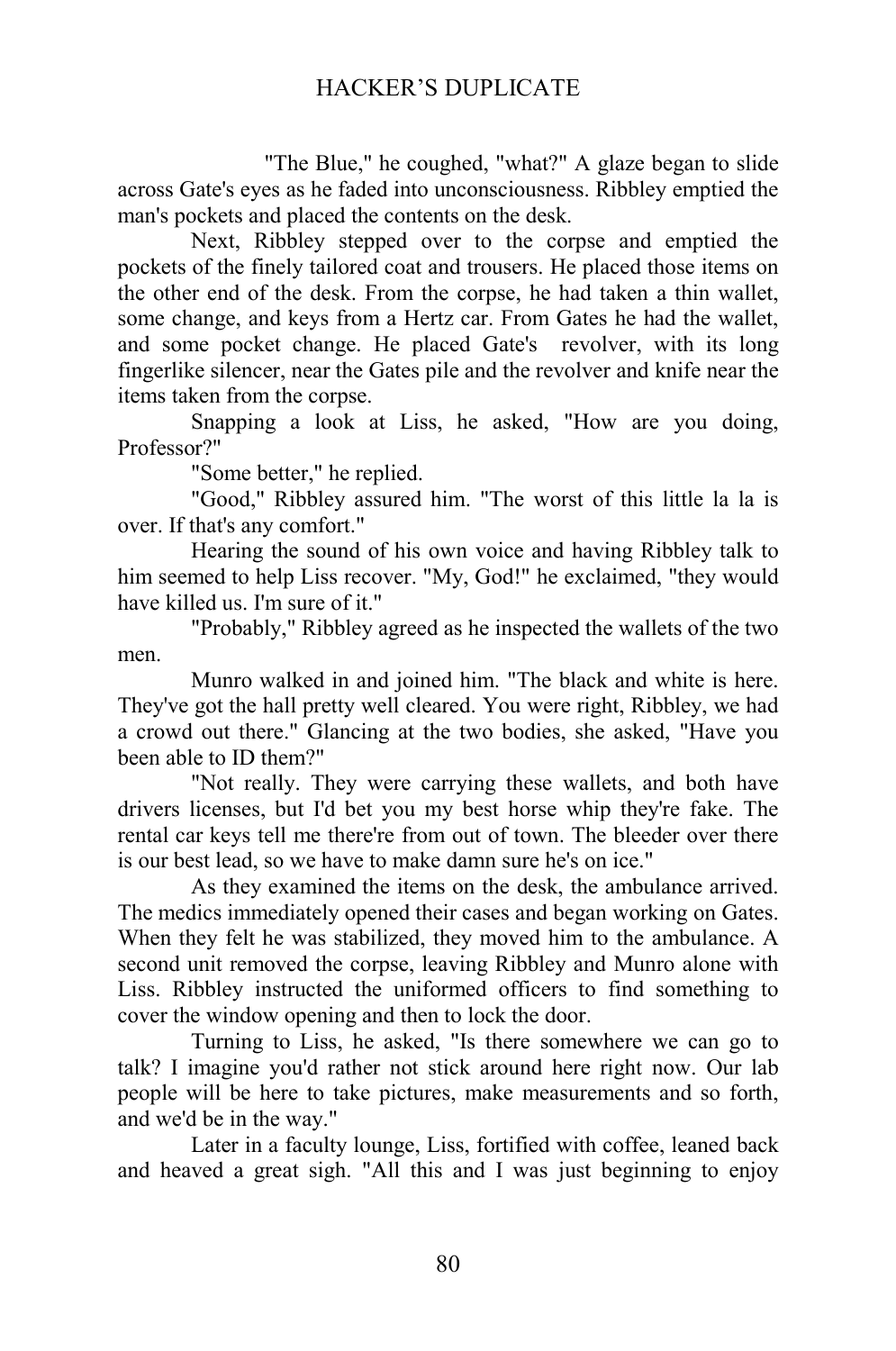police work." His short laugh was forced, but it told Ribbley that the man was strong and that he had regained his composure.

"Professor," he began, "This business of Pringle's disk is getting out of hand. We'll take the disk with us unless you need it to work on the hard disk that we brought you." Smiling, he added, "I hope the hard disk was hard enough to hold up under a pretty good bump. But whatever you decide, I think it's a safe bet that no one will be bothering you again."

"I imagine I can pull something out of your CPU. If there's anything there," replied Liss.

His willingness to keep working on the project encouraged Ribbley. "Sounds good to me. And for whatever it's worth to you, I want to thank you for sticking with us on this. You just saw a close up of a side of police work most people never see except on television. It's never pretty and I wouldn't have blamed you if you had told us to take our disk and CPU and put it where the sun never shines."

Liss seemed to gather strength from Ribbley's words. "It was not the kind of thing I'd want to do again, but I can live with it."

Munro brought the conversation back to the work Liss had already done on Pringle's disk. "Were you able to find out if our technician had erased the data?"

"Yes. At least I believe I made some good progress, Sergeant. Last night I went to the laboratory where we have a variety of computers and some special electronic devices. The late Dr. Pringle had indeed entered his data by way of a coded entry. I won't bother you with the details right now. I can put it all in a report later. But the main substance on the disk was technical data, lab results probably. Then I noticed that there was space on the disk not used but also not available. I did some fancy back engineering and managed to figure out how to bring up the hidden portions."

"And?" prompted Ribbley.

"And I found out why you had asked me about involvement by the federal government," said Liss, his glasses glinting from Ribbley to Munro. Taking a sip of the black coffee, he continued, "There was an access query, 'Access To Federal Summary? Y/N' I entered Y and was confronted with another inscription which read, 'Access to Summaries By Numeric Code Only. Enter Code.' As you can imagine, that was an immediate red flag. I've seen those warnings many times before. If you enter the wrong code, entry is denied and the data simple disappears, or so it seems."

"I'd guess that's what happened to Bernie," Munro mused.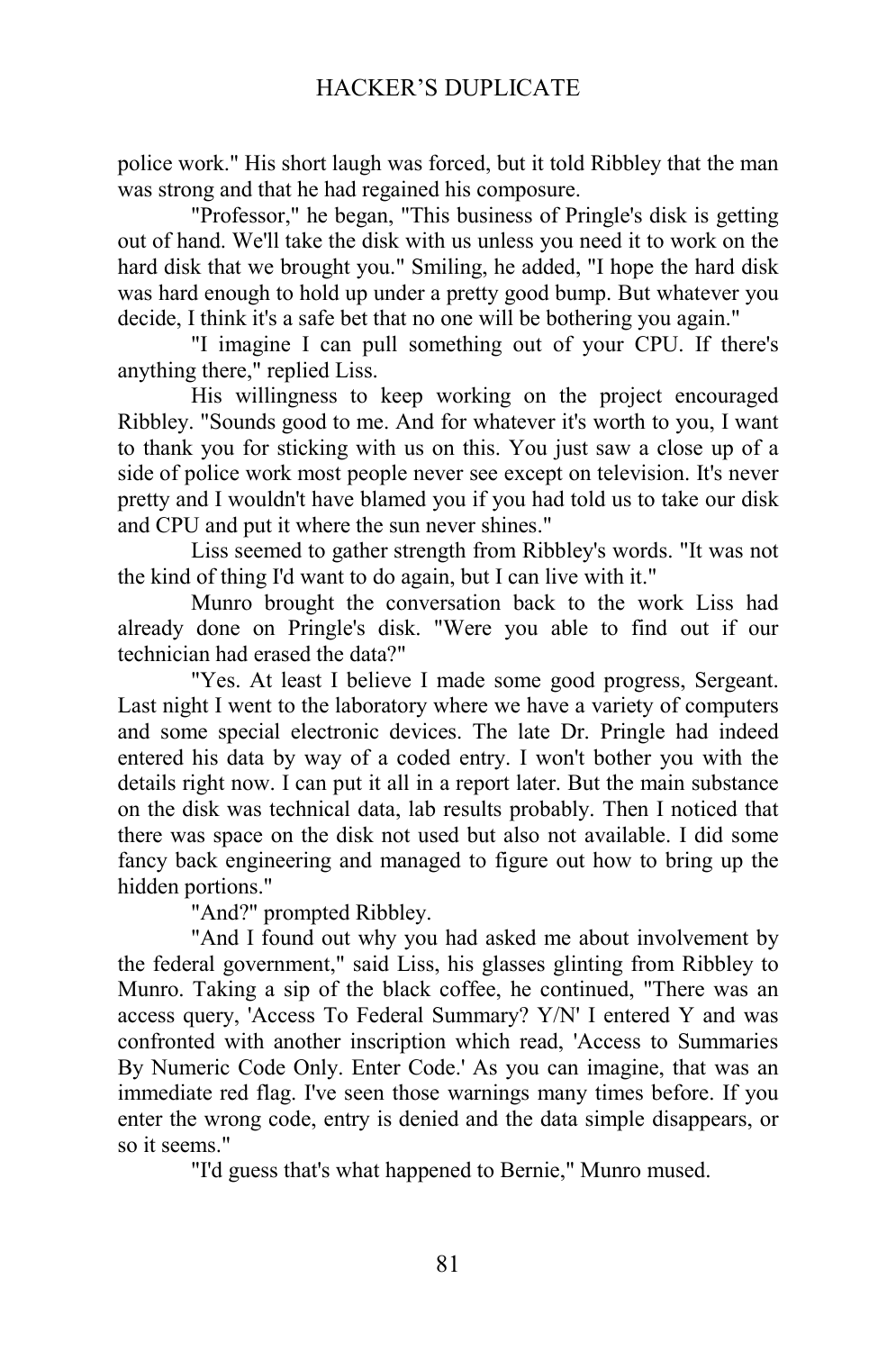"If Bernie's the one you had working on this in what you call your 'tap tap' center, that's exactly what happened. Let me explain. You're probably familiar with the recording head on a tape recorder. When the machine is in record mode, the tape passes over the head and the magnetic field there arranges the particles on the tape in a distinct pattern. In the play mode, the head simply reads the pattern and translates it into music or voice or whatever sound was recorded."

"The computer does the same thing?" guessed Ribbley, toying with his empty styrofoam cup.

"Roughly, very roughly, that's correct," nodded Liss. "Data being entered on a disk is read onto the various disk sectors by way of an extremely precise magnetic inscription device. When the data is called back, the device picks it up from the disk in somewhat the same way a tape recorder works. I mention all this because the key to this little security system is in the inscription mechanism."

Stroking his pointed beard, Liss looked from Munro to Ribbley and back to Munro again. He seemed to be waiting for a question, the way a teacher would expect a question from a student. Munro, who was obviously more interested in computer science than Ribbley, obliged him. "I understand the concept, Professor, but you aren't saying that Pringle used some different type of device are you?"

"Not at all," smiled Liss. "but in an electronic way, he tampered with it. Rather the federal government gave him a program which enabled him to tamper with it. You see the people interested in keeping secret the data on computers have devised various ways of protecting their information. Simple codes which permit access only by a word or set of numbers is the most simplistic way of doing that."

Glancing at Ribbley as though he needed special instruction, Liss give an illustration. "It's like having a book with a lock on it. You need the key before you can read the text."

"Or a jimmy bar," Ribbley suggested, seeming to tire of the explanation.

"But along come the feds and figure a way to change the way the inscription device works," guessed Munro.

"Bingo!" beamed Liss. "They have a code which, if entered correctly, changes, the way the basic system works. It tells the inscription device to work differently. For example, if you press the letter 't' on your computer keyboard, the inscription device is set to record a certain magnetic pattern on the disk. And so on with all the letters. Thus keys and combinations of keys are programed to inscribe the disk in certain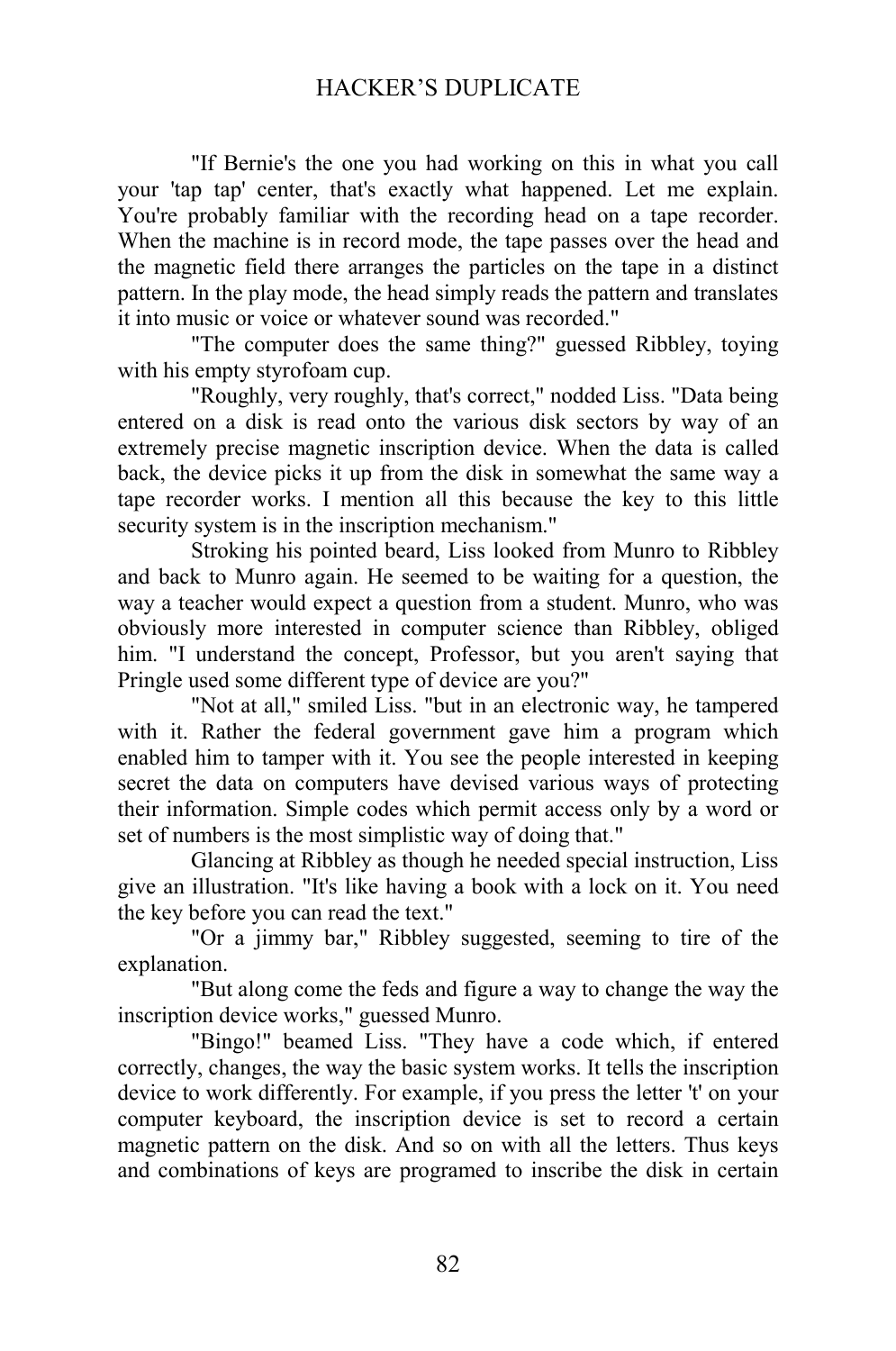ways. The federal program used by Dr. Pringle simply commanded the device to inscribe something besides the magnetic pattern for 't' on the disk when the key 't' is pressed."

"A scrambler," said Munro. "Scramble the data on its way to the disk and unscramble it on the way out."

"But only if you give the program the correct code," said Liss, who was clearly pleased with at least one of his pupils.

"I've just described, simplistically, what is known technically as 'random duplex refraction.' It makes coding quite effective."

"And you were able to find the code?" asked Ribbley as he walked over to the nearby table and refilled his cup.

"I won't bore you with the technical details, Detective, but rather than use the code, I simply applied a device we have to combat the false signal. Actually," he chuckled, "it was pretty simple. A lot quicker and easier than the 'ghost' system which your technician constructed. His notes were interesting but not necessary. But to make a long story short, the feds have some pretty old ideas about computers. In short their encoding system is known by lots of people in the engineering world, and is therefore of very little value, except to keep out amateurs and casual snoops."

Munro, sensing the growing impatience of her partner, turned Liss away from his focus on his science to the matter of the disk. "Professor, going on the disk itself. Were you able to bring up the material that our technician thought he had lost?"

Understanding that he was being subtly brought back to business, Liss adjusted his glasses, "Yes, of course. I determined that most of the available space on the disk was indeed still filled. Obviously, it had not been erased."

"And what can you tell us about the contents?" Munro asked.

As Ribbley rejoined them at the table, Liss leaned forward as though he was afraid the other occupants in the room would overhear his words. "Your Dr. Pringle was indeed doing some work on the combustion of fossil fuels. The narrative statement of his theoretical work confirms that. Specifically, he was interested in liquid fossil fuel."

Ribbley, who had been patient throughout the explanation of how Liss had heroically broken a computer code, was again interested. "Whoa, Professor. Did I hear you say a liquid fuel? I guess I'd been thinking about natural gas or coal. Now it sounds like we're dealing with oil."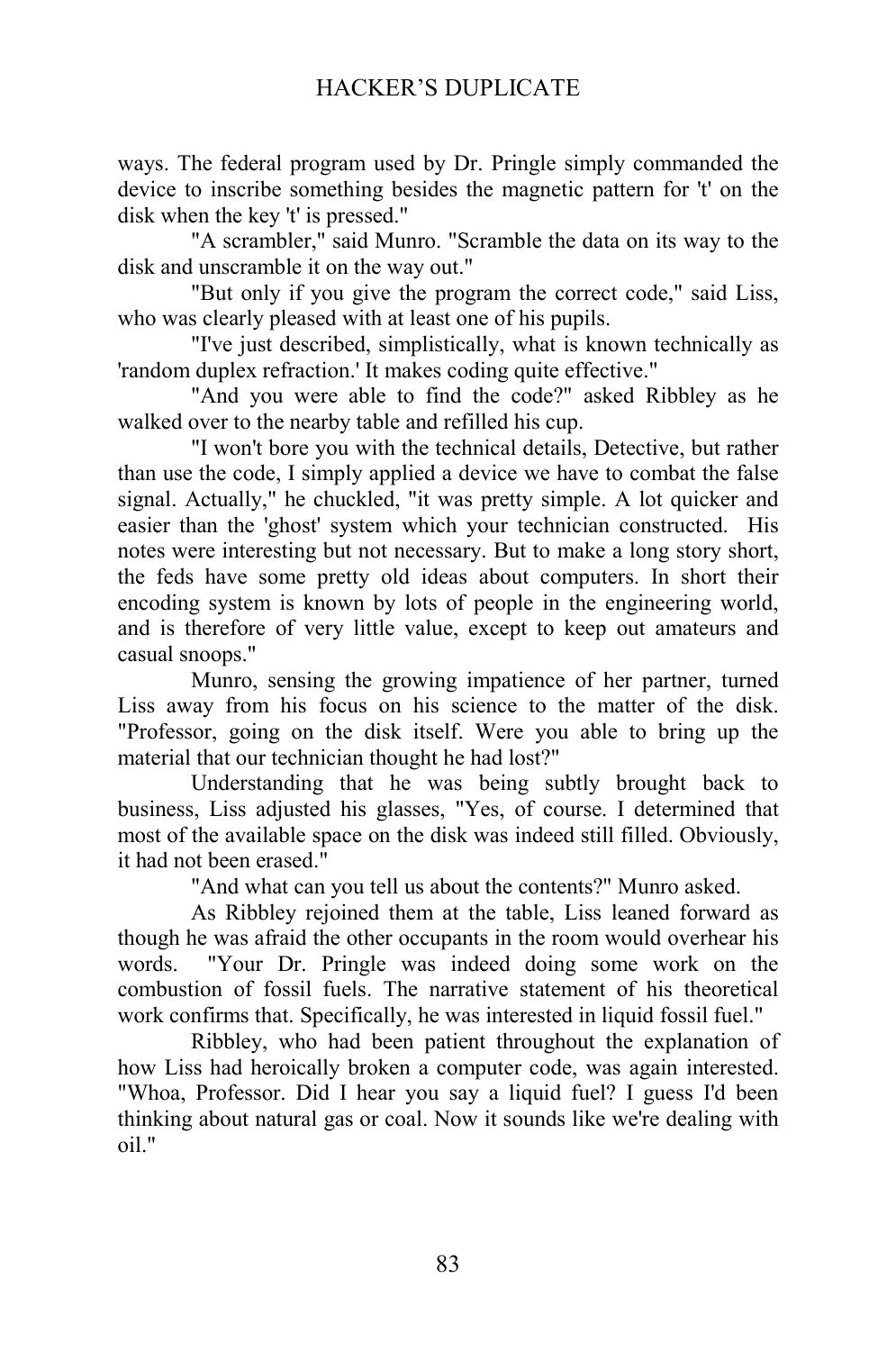"Or a derivative of oil," suggested Liss, his small blue eyes narrowing in thought, "maybe a special formula."

"Didn't the description specify what the fuel was?" asked a puzzled Munro.

Liss, getting out of his area of computer science, became noticeably more deliberate and careful in his choice of words. "No. A term was used to describe it, a technical term that I'm not familiar with. But as to the rest of it, Dr. Pringle was suggesting, as a theory, that the residue of combustion would be a flow," Liss paused and frowned, "that was the expression, 'flow' of particles with at least one unique property."

Ribbley interrupted, "You're saying that the burning of this liquid would create a special kind of...smoke?"

Glinting at Ribbley in his most precise way, Liss corrected him, "Dr. Pringle said that, Detective. Not me. And he didn't say smoke, he said residue 'flow.' And I must put in what was the critical qualification. Low pressure combustion." Looking at Ribbley, he conceded to, "Low pressure burning."

Ribbley ignored the fact that Liss was treating him as a slow learner. "Unique property? Can you put that in language a cop can understand?"

"It simply means the residue would be different from what might be expected, different."

Ribbley and Munro exchanged glances. Both had the same question. Ribbley leaned back and waited while she asked, "Professor Liss, after reading the material and having had a chance to think about it, do you have any notion of why anyone would kill to get their hands on those discs?"

The reference to killing abruptly brought Liss out of his world of science. Remembering the event in his office clearly tended to unsettled him. Liss pulled off his glasses and, using lens tissue from his pocket, began cleaning them, carefully and thoroughly. Ribbley decided that, given the fact Liss's glasses were spotless and because they glinted so marvelously, Liss must be easily unsettled and must spend a good deal of time in that condition.

Speaking in a low voice, Liss said, "I hadn't thought of it until just now, Sergeant. But the answer is an emphatic 'no.' I saw only the work of another scientist, working in another discipline to be sure, but nonetheless, it was only science." Replacing his glasses, he continued, "But an expert in the field might very well see something different."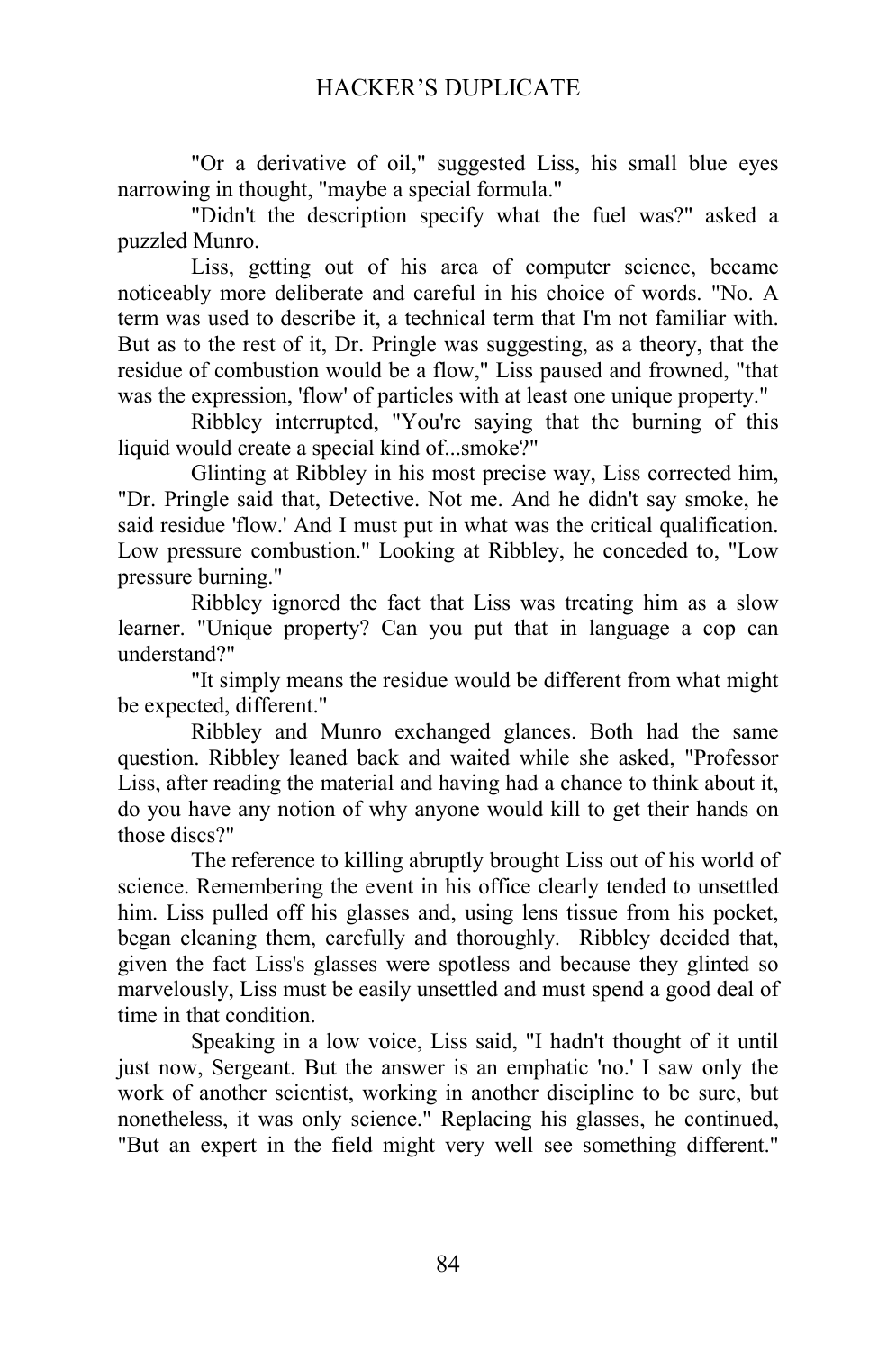Blinking rapidly, he added, "Obviously someone believes the data is critical to something."

"Professor," asked Ribbley abruptly, "have you heard of a place or thing called Blue Mesa?"

Straightening in his chair, Liss seemed perplexed that the question would be asked. "Certainly. It's a power plant in design stage. Our department has been doing some consulting on the computerization of the control systems. Actually, the department and some other members of the faculty are working under a cooperative agreement with the developer of the plant." Then, the connection suddenly came upon him. "It's a fossil fuel plant! Of course. Your Dr. Pringle must have been working on plans or designs for Blue Mesa." As he examined the thought, Liss slowed, "But I'm certain the current plan is that Blue Mesa will be a coal fired system. It they had planned on using a liquid fuel, we would have been told. Is it possible Pringle wasn't working on Blue Mesa but on something else?"

Ribbley left the question hanging. He opened his hands as if waiting to catch something and merely gave Liss a questioning look. Then, he closed the interview, "When we have the answer to that, we'll be closer to finding the employer of the two visitors you had this morning."

They talked for a few more minutes, and Liss agreed to examine the CPU and the blood stained disk. "I'll get on this right away," he promised. "Give me a day, two at the most."

Ribbley thanked him and observed that it was unlikely that Liss would have any more unwelcome visitors of the type he had just encountered. "But if you're concerned about it, I can arrange to have a police officer stay close to your office."

Liss, now fully composed, declined the offer. "I can't believe there are more thugs like those two anywhere in the city."

Ribbley and Munro quickly exchanged glances. They both believed Liss was not in further danger, so by an unspoken agreement they decided not to tell the academic how wrong he was about the number of bad guys in the world.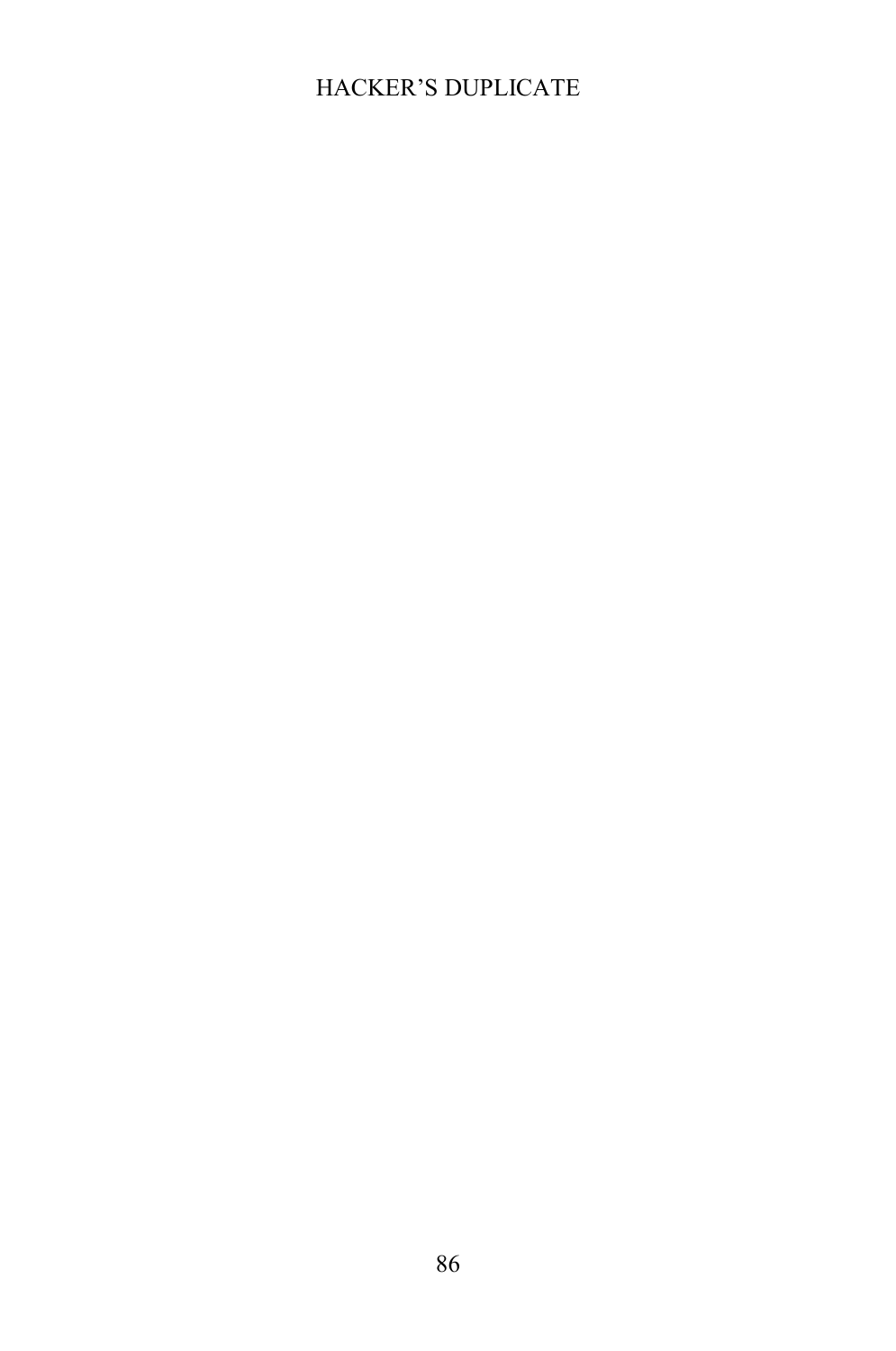$***$ 

Ed Gates, alias Earl Guterman, alias Errol Guy, alias any number of other E.G. persons, felt the heavy, constraining weight of a body cast. He also grimaced at a pain in his shoulder. As he took stock of the hospital room, E.G. felt a sense of gloom and anger.

What had started out as a routine muscle job to recover some computer disks had turned nasty. First, the two young computer hackers had turned out to be defiant and beyond intimidation. Then had come the run in with that damn cop. E.G. flinched at the that unpleasant memory. As he sorted out his recollections, things only got worse. He had a hazy notion of the cop being nice to him and telling him he was going to die. He seemed to remember shots being fired before he had taken one in the shoulder. If that was so, what had happened to Carver?

No matter how hard he tried, E.G. couldn't remember what he had said. Had he given his name? Worse, had he given any other names? Screw Denver! He wished he'd never heard of the place; smog, heat, freaky people and cops who thought they were cowboys. To top it off, nobody would talk to him. He could see a uniformed cop inside the door, and he was pretty sure there was one outside the door. They spoke not at all, nor did the nurse who flitted in and out, giving him only the faintest of professional smiles.

> On one of her trips past the bed, he croaked at her, "Hey, nurse." She stopped and gave him an antiseptic, "Yes?" "Water?"

Obediently, she took a glass from the bedside table, filled it with water from a pitcher, inserted a flexstraw in the glass and held it alongside his head. As he sipped, he tried one of his 'I'm a hunk,' smiles on her. She was not impressed.

As she took the water away, he tried his best loud tactic, "Where's my doctor? I want out of this place." That had no more effect than his charm. Bluster then came in the form of, "Hey, sis, get your butt over here and tell me what's going on." But Bluster went away with a groan as the pain in his back from forcing the words out reminded him of the body cast.

When the nurse left the room, E.G. called out, "Hey copper, who's in charge here?"

The uniformed officer sitting near the door rose and walked to the foot of the bed. In a pleasant, quiet voice he said, "One more word from that big asshole you call a mouth and I'll fill it with a dirty sock."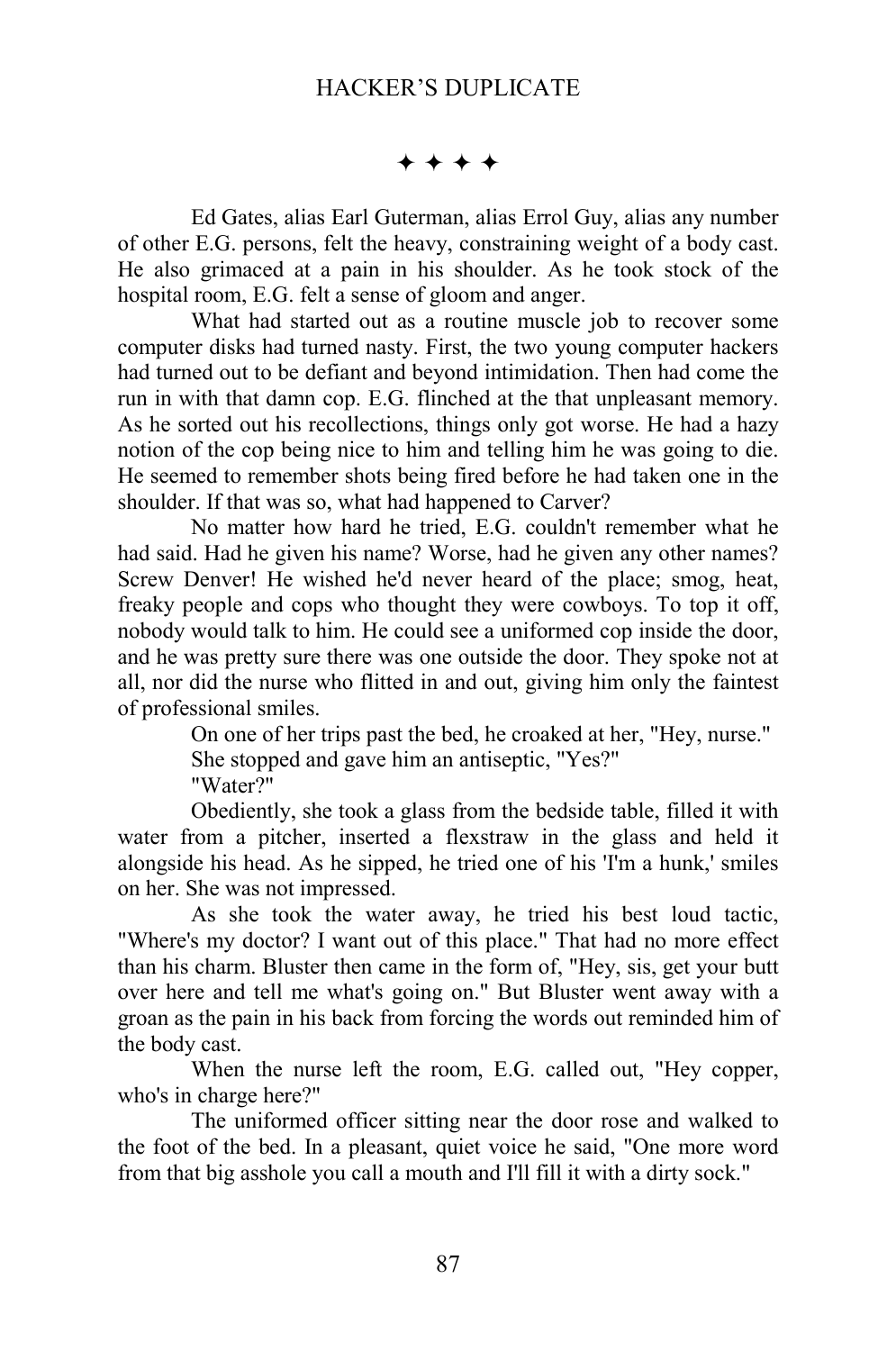E.G. may have considered a reply, but the way the cop looked down at him and the promised consequence, with its distasteful effects, kept him quiet. Enforced silence is heavy silence, indeed, and E.G. felt it's weight. He was learning what all prisoners know, that time, alone and without any clocks, can be measured only in the mind, and when the world around is still and unresponsive, the mind's measure of time seems endless. Thus, E.G.'s mind struggled to count the minutes which dragged into hours.

In another room many floors below, Detective Ribbley also waited the patient wait of a determined police officer. His reward was ambivalent. Munro, blond and morning fresh in grey slacks and sky blue blazer, was worth waiting for, but the news she brought was depressing.

"No computer ID on either one," she announced. "And you were right about the drivers licenses. Dummies. So far, nothing on the fingerprints."

The nearby stainless steel door swung open and they were joined by a blue-coated, blue-capped member of the coroner's staff. "Later, I'll be able to tell you what he had for breakfast," he said, "but for right now, after a preliminary look, not much. Appendectomy scar, no other permanent marks or identifying features. Apparent cause of death two gunshots wounds in the chest. Dental impressions and finger prints are already on the way to your lab people, Ribbley. That's about all I can do for you until I open him up and write a report."

Ribbley and Munro left the doctor and took an elevator to a higher floor. There, they stopped for a moment in a small waiting area. From where they stood they could see a uniformed police officer tilted back in a chair making a serious, comparative analysis of the passing nurses, aides and candy-stripers. He was, of course, looking for bad guys, and to see the care with which he was doing his job one might have imagined the ward was fairly teeming with bad guys disguised as female hospital personnel.

Watching the guard, Ribbley said, "E.G. or whoever that dump inside might be, he is our best lead, but I have the feeling he's not going to give us anything if he can help it."

"How do you want to play it?"

"Well, he passed out in Liss's office right after the shooting. According to the doctor, he's really not been awake until this morning. The nurse said he woke up and started making noise, but it's just that, noise. Right now, Dooley's inside, so its a safe bet that Mr. E.G. is under a lid and being quiet. There isn't any way he knows his pal is dead, and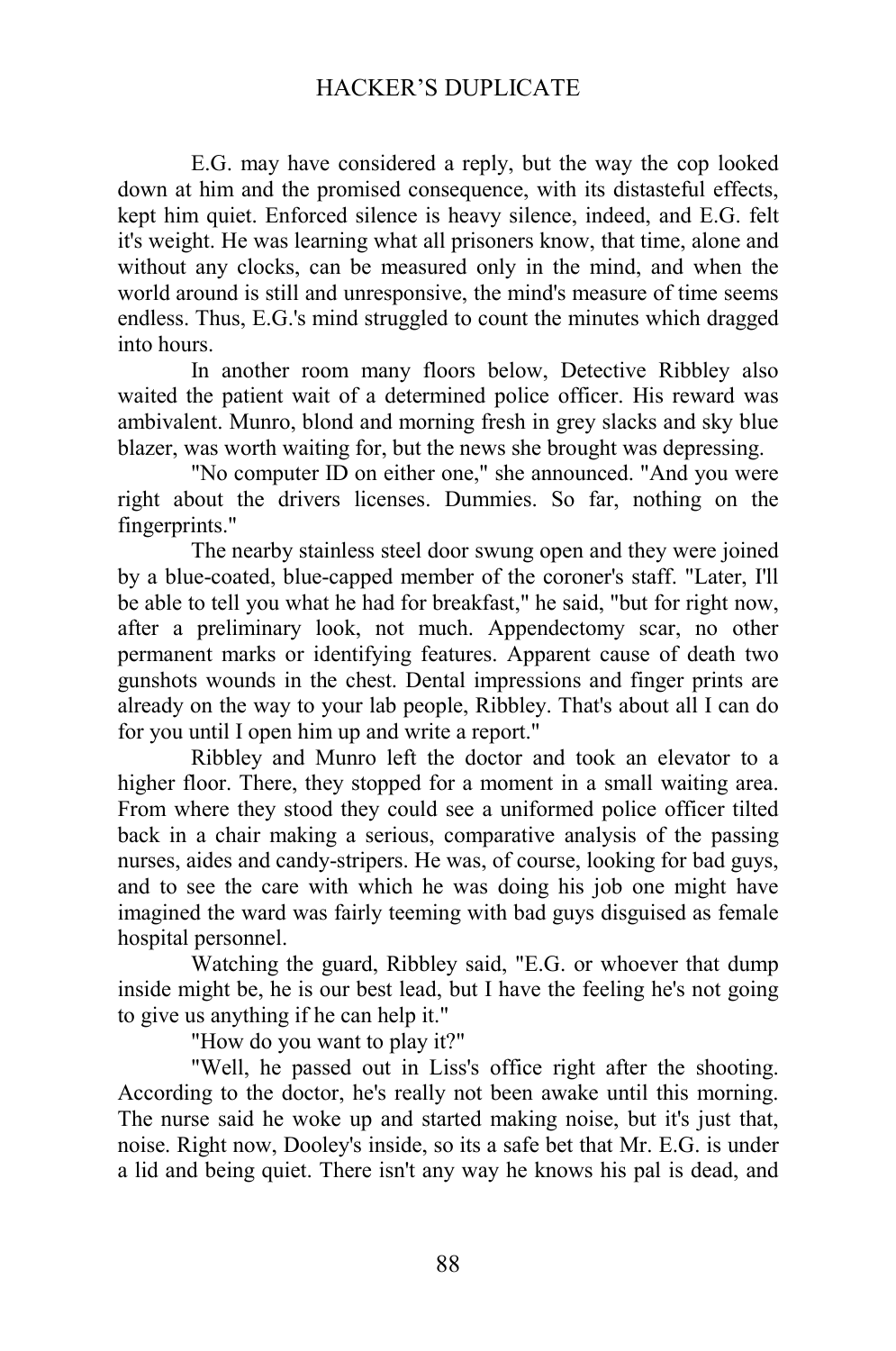I'd like to think I convinced him the guy is talking to us and laying the Bernie and Colleague killings on him."

"I'd bet he won't buy it," countered Munro.

"Why?"

"I have the feeling these two have worked together before. It's like you said, Ribbley. They're expensive and very good. Each one is too good to team up with someone who would cooperate with the police. Anything he told you after the shooting is all you're going to get."

"I guess I was afraid you'd say that," grumbled Ribbley. "And we can't positively tie them to the Bernie and Colleague killings. I talked with the lab a while ago and they tell me the slugs from whatever gun was used were mushy soft. They clumped up on impact and there is no way ballistics can match them to anything."

"And they would know that."

"But we do have assault, attempted murder, interfering with a police officer, and some others we can think of later. Let's see what we can do with that. We may be overestimating this guy. He may not be a slick as we've made him out to be."

E.G concealed his feelings behind a hard mask of hatred, but he was, in truth, almost glad to see Ribbley. With the detective present, he could speak, he could argue, he could communicate. Anything was better than just lying in the bed, staring at the hospital room, thinking perhaps of dirty socks.

Ribbley expressed concern, or his words did, but there was a cynical flavor to his greeting, "By golly, Ed. We thought we were going to lose you."

E.G. was not amused. "Are you the yellow bastard who hit me from behind?"

"You are a fright," mocked Ribbley, "just a fright with such strong language. You can use it down in Canyon City. I'm sure the boys there will be impressed."

"I want a lawyer," said E.G. "or have you fig newtons here in Denver never heard of rights?"

"Read E.G. his rights, Les," replied Ribbley. "We've got a square bust here. It's solid and there's no point in letting Mr. Easy Gun here complicate our lives by crying about rights."

As Munro read from her rights card, Ribbley studied the man on the bed. He was run of the mill, intelligent looking, mid forties and more like an office worker than a hired thug. He returned Ribbley's gaze, doing his own evaluating.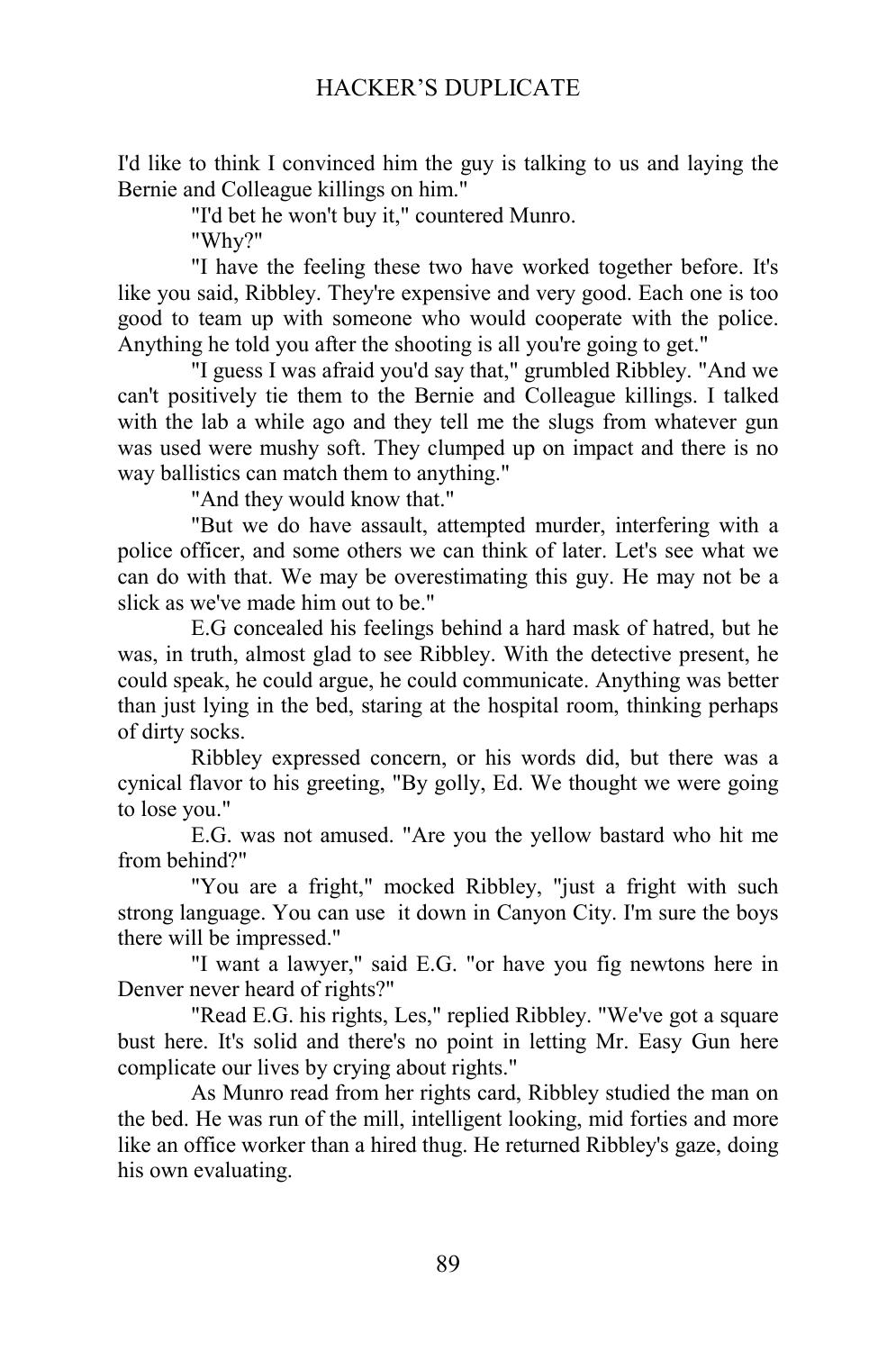"Now, you said you wanted a lawyer. Give me a name and I'll call him for you," offered Ribbley.

"I'll call him myself."

Ribbley picked up a white phone set from a nearby table and placed it on the bed near E.G.'s hand. "Nine to get out," he said. "But no long distance calls." With that, Ribbley turned to go.

"Hey wait," called E.G., "what the hell do you mean, no long distance calls?"

"Exactly what I said. The City is paying your tab here, bad guy. And the policy is no long distance calling unless you arrange to pay first. If that's a problem, call one of the local bananas, then have him call your agent or whoever it is that's got the bucks and is dumb enough to hire a bungler like you."

E.G.'s face reddened as he glared at Ribbley. "You're buying yourself trouble, cop. More trouble that you'll ever be able to handle."

Ribbley turned to Munro, "Add that to the list, Sergeant. Threatening and attempting to intimidate a police officer in the performance of his duties. On that one alone, I can guarantee him ninety days. I'll ask the DA to file that one right away so he won't be out walking around while he's waiting for his trial on the rest of the charges on our list." To E.G. he said simply, "You're going to need that lawyer, Ace."

"You haven't got a case," countered E.G.

"Haven't got a case," laughed Ribbley. "Let me give you the outline of out case, Buzzer. Felony menacing, three witnesses. I'd bet a paycheck you'll pull five to ten on that one. Holding a police officer and Professor Liss against their wills is probably kidnapping. Again, three witnesses. Ten years minimum. Felonious Assault will be a case so easy to prove, that I could do it without a law degree. Using a gun in the commission of a felony, to wit the assault, will get you ten years added to whatever else you get, that's automatic. And here in Colorado you'll probably serve all ten years of it." Leaning over the bed and looking down on E.G. Ribbley, ground out, "Now, Bloody Ed, Gates, or whatever your upchuck name is, tell me again that I don't have a case."

E.G. stared up from the bed. He looked away and cursed.

Ribbley pressed, "I forgot to mention, attempted robbery. Class one, if that disk you were trying to get your hands on is worth more than a hundred dollars. That, too, is a felony in this state."

"I don't know what you're talking about," bluffed E.G. "What disk?"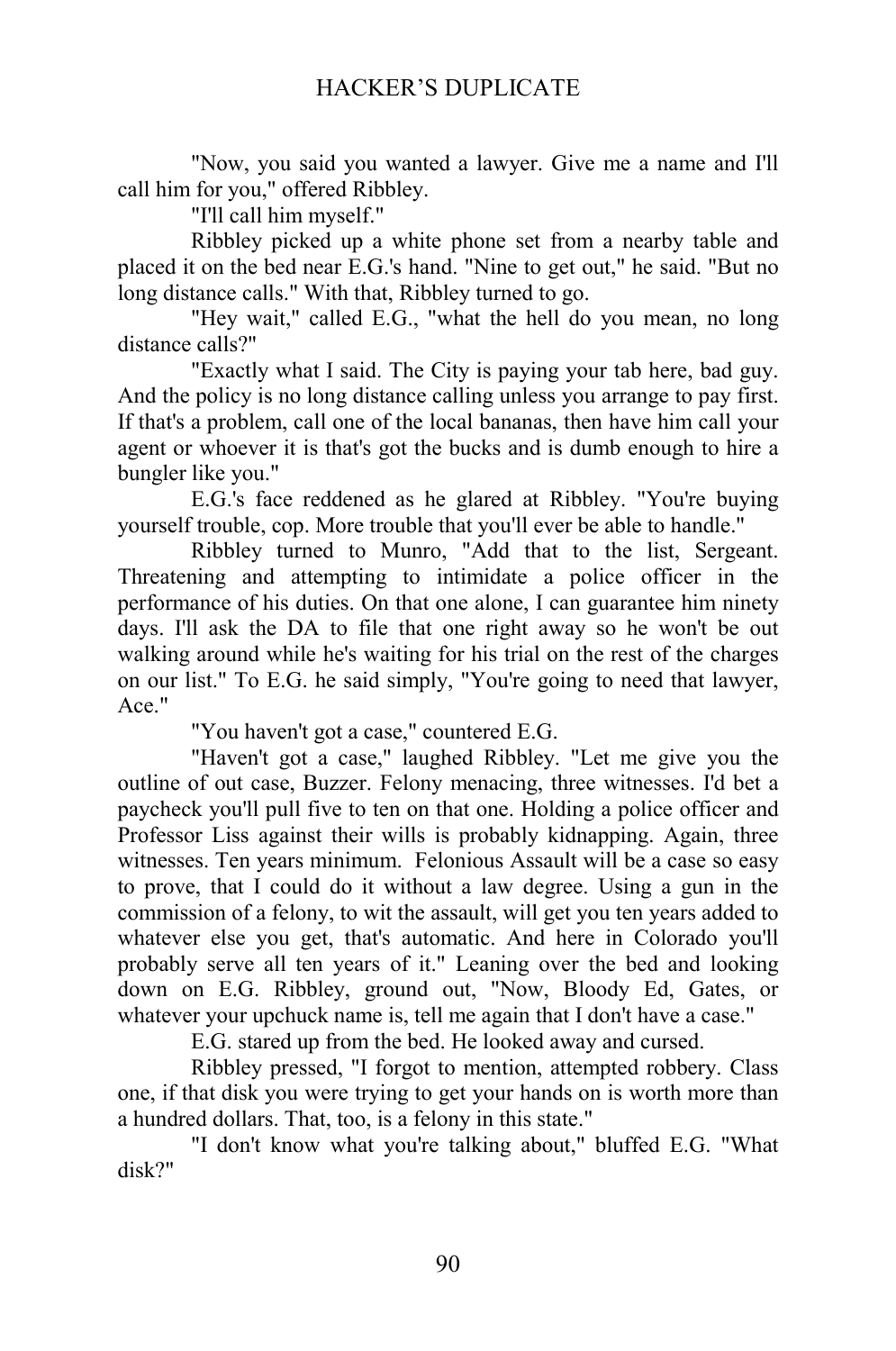"The one you tried to take from Professor Liss at gunpoint. The one your employer is so damned anxious to get his hands on. The same disk you and your pal failed to recover and the very one that is being copied and read by our computer people as we speak." After a long silence, Ribbley suddenly leaned over the man's face and hissed at him, "And the same disk you tried to get from the two police department employees you tied into chairs, tortured and murdered, you sick punk."

E.G. missed the fact that Ribbley said employees, not officers. He heard only police. His eyes snapped as he blurted out, "Police? Those two weren't cops."

The hospital room fell silent. Ribbley and Munro looked at each other and then down at the bedridden, killer. With a deliberation that was chilling, Ribbley turned to the uniformed officer, "Dooley, I'll want a complete report from you on what you saw and heard here this morning." He repeated the order for Munro, "Sergeant, I'll want your report and your statement. Be sure you note that the suspect's rights were read to him and that he spoke to us voluntarily after being told the nature of the crimes with which he will be charged. And I want you to put the suspect's exact words in that report."

Thoroughly rattled, E.G. called out, "Now just a Goddamned minute!" Trying to move his arms, he knocked the phone to the floor. The jarring clatter brought the officer in from the hallway.

"Everything okay, Detective?" asked the officer.

"The suspect just made an admission which sounded like a confession to me, officer," drawled Ribbley. "As far as I'm concerned, everything is just fine." Picking up the phone, Ribbley carefully placed it back on the bed. "Here. You really do need a lawyer, a very good lawyer. And since you're going down for the count, Dum Dum, I'll approve your call to anywhere on the planet. Call away."

In the hallway outside the room, Ribbley said to Munro, "Talk to the switchboard. I want to know who that numbskull calls."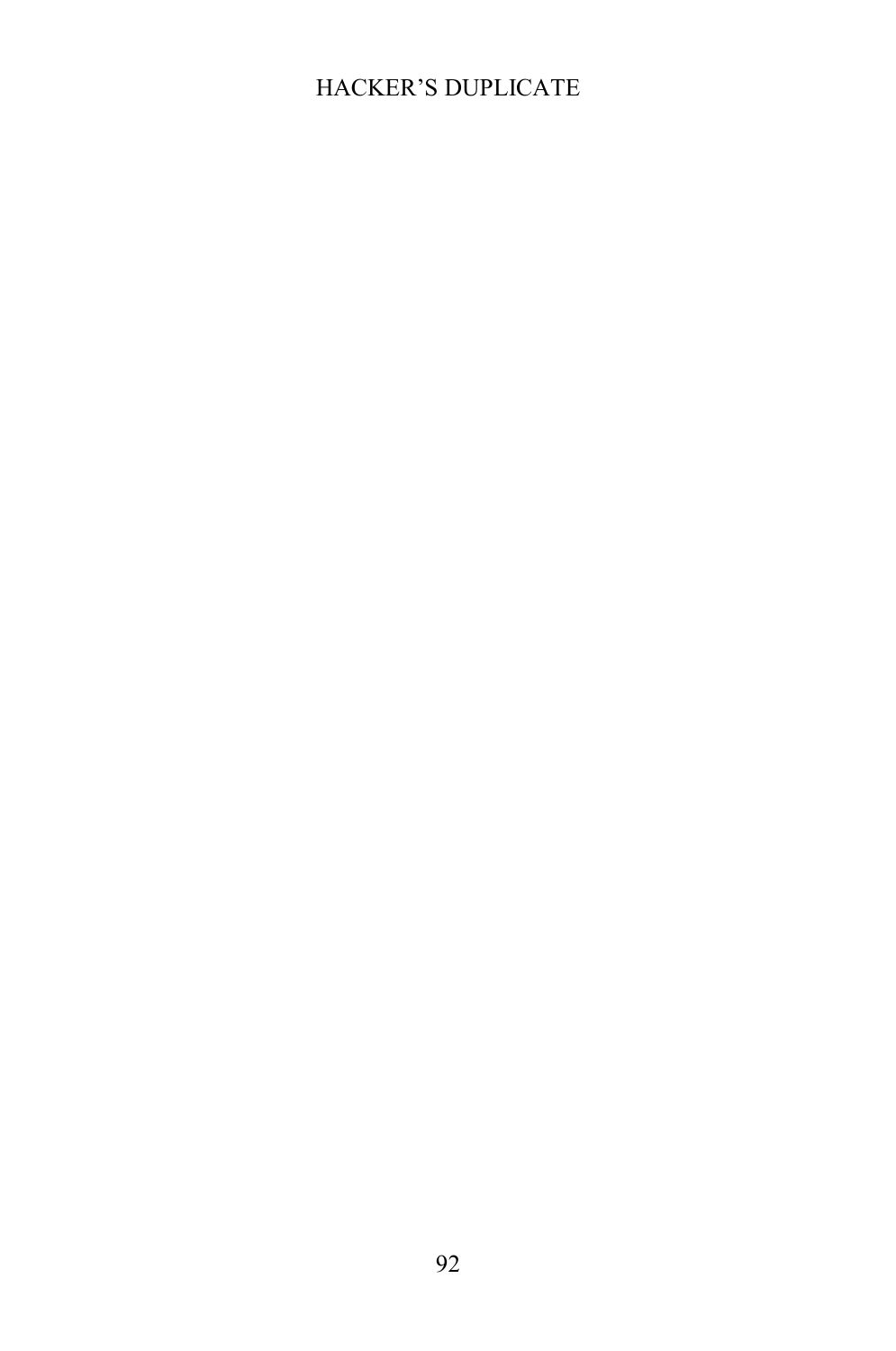$***$ 

"We should live like this, Les," said Ribbley as he and Munro entered the wide reception room of Fossil Technologies Incorporated.

"Sure, tell me how," agreed Munro.

As they walked toward the receptionist and as Munro's eyes traveled around the room taking in the grand trappings of the large and obviously prosperous company, Ribbley, looking ahead, said in a low conspiratorial whisper, "Remember what Ekus said in his Chronicles, 'Behold a mighty wall which is but the whole of many parts.' And I'd say that lady behind the desk is only the first of those parts, but a big one."

"Wall?" puzzled Munro, still distracted by the furnishings of the grand office, "What did you say about the wall?"

"The tongue is but the sounding scribe of the mind, Les," said Ribbley, giving her a knowing look and a wink, "and the lazy ear ill serves where the current of sound is swift."

Almost coming to a halt, Munro, now giving Ribbley her full attention, demanded, "Ribbley, what in the living Hell are you talking about?"

"The word is but the coin of thought, Sergeant, and what better purchase could there be than your attention."

With that ambiguous answer and with Munro frowning along behind, Ribbley stepped up to the gleaming desk.

"We're here to see Mr. Leland Schute," said Ribbley.

The receptionist, who was predictably beautiful, was also predictably distant. "Do you have an appointment?"

"Yes, we called," Munro assured her.

"I'll confirm," the receptionist said in an arching, distant way which suggested she did not believe for a moment they really had an appointment.

While she appraised Ribbley as though deciding whether or not he measured up to some standard she applied to visitors, the woman prepared to speak to the thin wire of her headphone. "May I tell Mr. Schute's office your names?"

"This is Sergeant, Munro, and my name is Detective Ribbley. Denver Police Department."

Like a mean spirited keeper of other people's business who has detected a subterfuge, she asked, "Are you sure you shouldn't be talking to Legal?"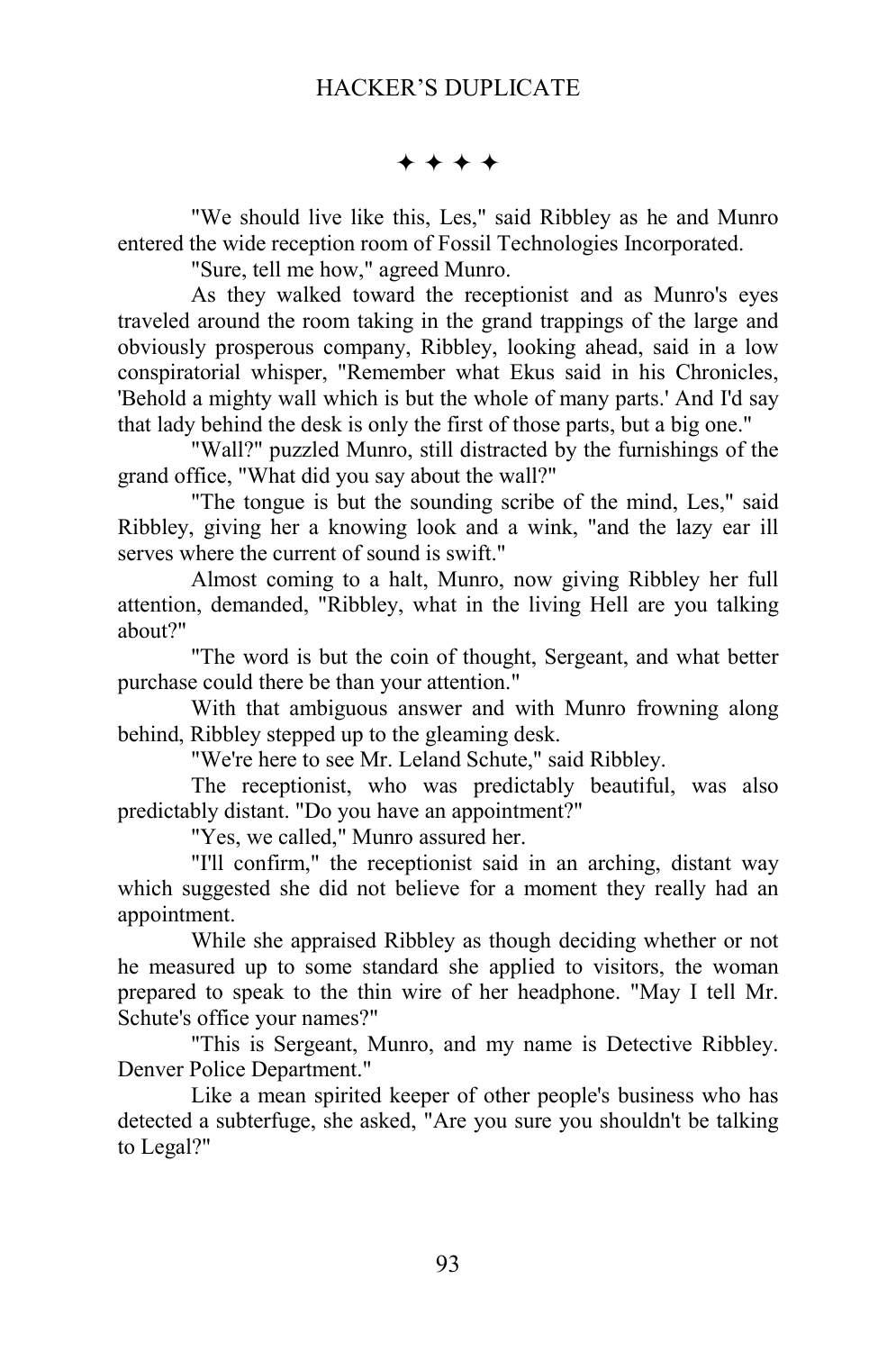Ribbley, who had known this would be a large part of the Fossil Tech wall, turned the question back on her, "Why in the world would we, or anybody, want to talk to lawyers?"

"Traffic matters are routinely handled by legal," she retorted automatically.

"Who told you this was a traffic matter?"

"Well, you are police, or so you say. What other reason could there be for you to be here?" asked the wall, standing firm.

Turning to Munro, Ribbley asked, "Sergeant, you did speak to Mr. Schute's office directly?"

"Directly," nodded Munro.

Seeming to have forgotten about the wall altogether, Ribbley asked, "Can you think of any reason, Sergeant, why we are facing an obstruction to a police investigation."

"Only the usual reasons, Detective," replied Munro, playing along, but letting Ribbley take the lead.

"This, of course, must mean that Mr. Schute is avoiding us." Staring off into the distance, he mused, "By deduction then, we should conclude that Mr. Schute has something to hide and is perhaps himself personally involved in this whole nasty business. And now it'll all have to come out in the papers because we'll have to put his name on the list the Chief is..."

"Mr. Schute's office is on the second floor. To your left as you exit the elevator, Executive Suite 201," said the suddenly cooperative receptionist, trying to remain calm.

As they made their way up a wide, white marble stairway and admired the soft, deep red woolen carpet, Munro, mimicking Ribbley, said, "By deduction, then we should conclude that Mr. Schute has something to hide." Laughing, she asked, "When do you say, 'Elementary My dear Mr. Watson,'?"

"It kept us out of Legal," he reasoned. "The way she said 'legal' it sounded like she wanted to send us around to the service entrance." Looking around and pointing to the oil paintings which lined the wide hallway, Ribbley added, "And this is definitely better that the service entrance. Definitely."

The high ceiling, dark wooden paneled walls and exquisite furniture brought agreement from Munro. "Yeah, this is not your basic rear door decor."

Leland Schute's secretary was charming and probably efficient, but the fact that she was stout, and well into middle age told Ribbley that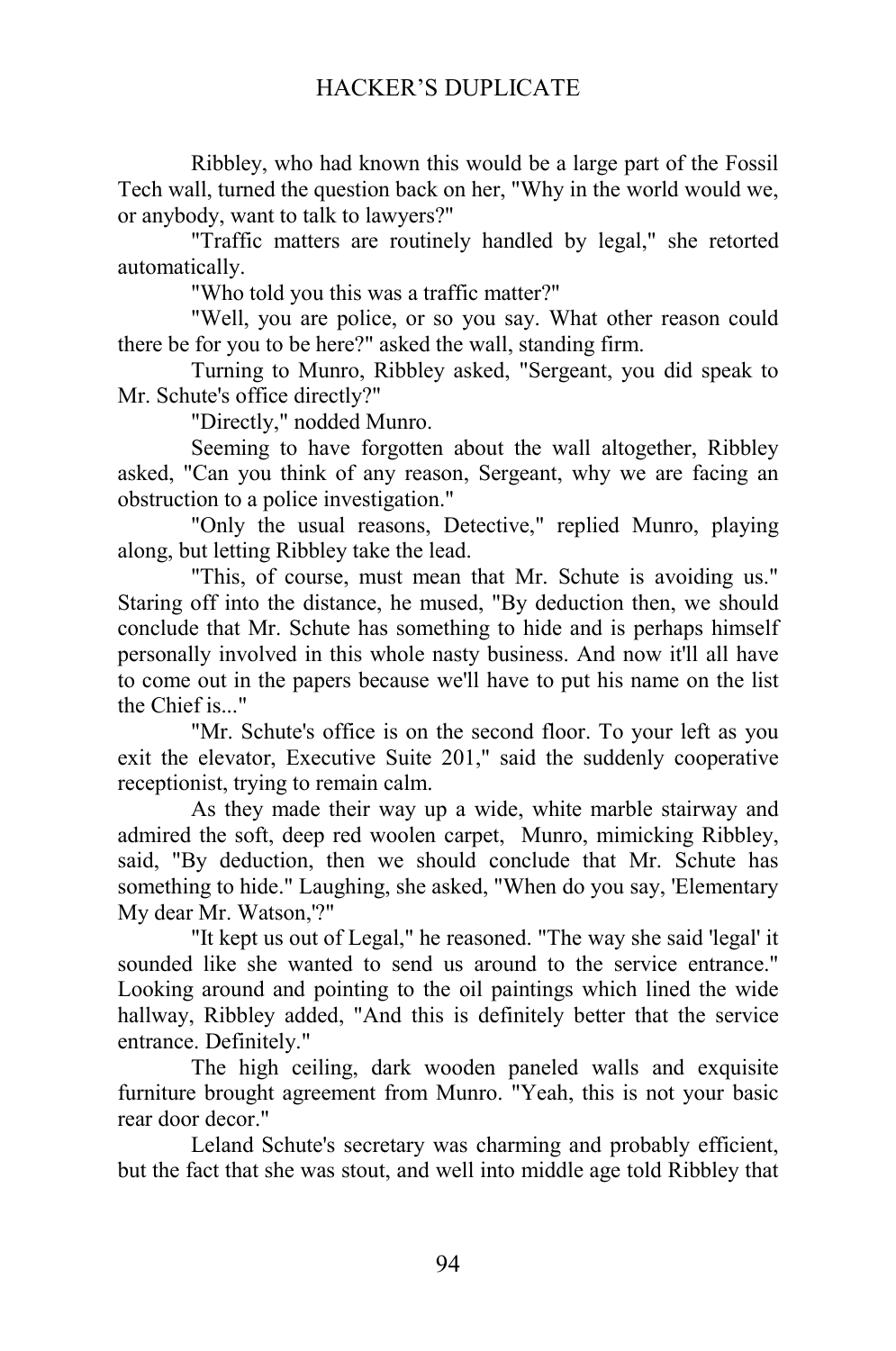Mrs. Schute had probably selected her. She was not much of a wall, and in a few minutes Ribbley and Munro were shaking hands with Leland Schute, the Chief Executive Officer of Fossil Technologies.

Instead of selecting the protection of his desk, Schute sat with them at a small conference table located in one wing of his large office. Schute himself was the picture of a successful executive, expensive dark suit, modest silk tie, grey hair and exactingly trimmed moustache.

After they were provided with coffee, Schute, without preliminary skirmishing, simply asked, "Now, Detective Ribbley, how can I help you?"

Ribbley, for his part, was equally direct, "Tell me about your plans for the Blue Mesa power plant."

"Hm," began Schute, "That's a tall order, Detective. But in capsule form I'd say that, Fossil Tech is planning on submitting a bid to design and manufacture the hardware for the plant. As you perhaps already know, Blue Mesa is a large project. When it is completed, it will be the largest power plant in the United States."

"What kind of fuel will it burn?" asked Ribbley.

"Coal. Wyoming coal. It's a low BTU coal which will be provided by an open pit mine near Sheridan."

"Mr. Schute, does the name Otis Pringle, mean anything to you?"

"Sure. I've known Otis for years. As a matter of fact, I once tried to get him to come to work for us. It never worked out, but I suppose it's just as well. He's well situated over at the Kreesap Institute. But you must know that already."

Without responding to the question which was suggested by Schute's comment, Ribbley continued, "I understand Dr. Pringle has produced some interesting research dealing with the combustion of fossil fuels. Are you familiar with his research?"

"Oh, yes. Since that's our business, his work is known to us. I used to see him at technical meetings from time to time. Strange as it may sound, I always enjoyed those visits. Otis Pringle is not a friendly man or a man easy to talk with. As you may have learned, he's a pain in the lower behind, but for some reason, I was always able to draw him out and get along with him better than anyone else. But, I haven't seen him for some time now. I've had to give more of my time to administrative matters recently, and have lost touch with the research people."

"There was a recent abstract produced by the Kreesap Institute on fossil fuel combustion," said Munro, "specifically on combustion at low pressure. Are you familiar with that?"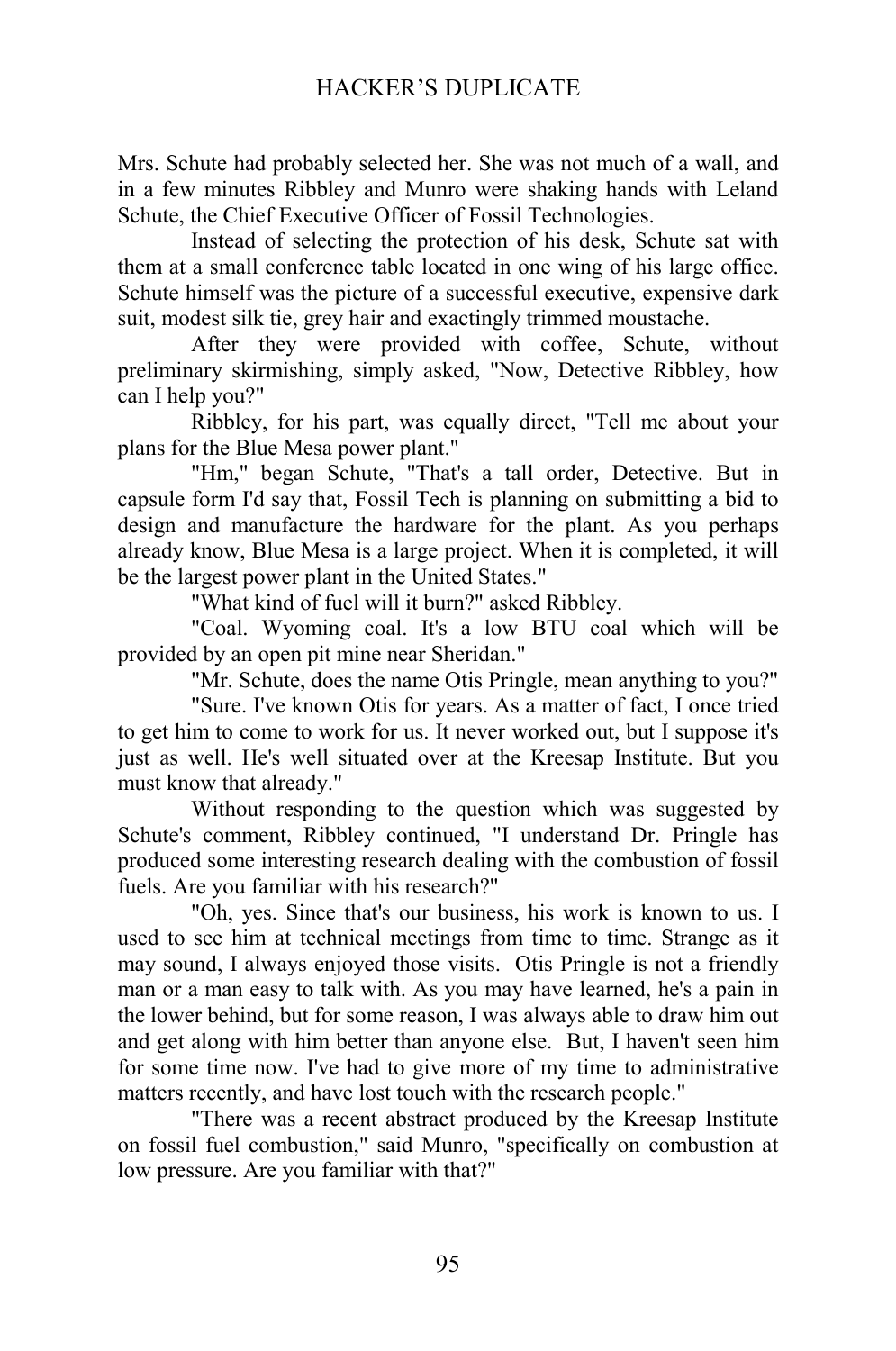"Yes. It has been discussed at some of our technical meetings. Our view is that it's a bit theoretical."

"Would data on that theory be of use to you in preparing your bid for the Blue Mesa job," asked Munro.

"Not really." Schute hesitated as he looked from one visitor to the other. "We're getting into an area that is sensitive, Sergeant. I'm sure you understand that it's critical to us that we keep a close rein on what we plan to put in our bid." Quickly, he added, "I'm not suggesting that you would tell our competitors anything you learn from me. I'm just naturally cautious. Could I ask if your investigation is in some way related to Blue Mesa?"

"Only incidentally," replied Munro.

Schute smoothed the neatly trimmed moustache. "Incidentally?"

Munro, too, refused to begin answering the questions of the person she was interrogating. In the manner of a good cross examiner, she abruptly switched topics, "Mr. Schute, have you heard anything about a fire at Kreesap?"

"Fire at the Institute? Why no, but I was in Arizona until this morning. Was it serious?"

"Let's not get off track here," interrupted Ribbley. "We're not really interested in the fire. We're working out of the Homicide Division, Mr. Schute. Pringle was murdered. We believe he was killed by someone trying to steal his research data."

Schute seemed genuinely shocked by the news. For a minute, he seemed close to losing his composure. Standing and turning away, he heaved a great sigh and absently patted at his hair. More to himself than to Ribbley or Munro, he murmured, "Otis dead? Murdered?" Turning back to face them, his face long and drawn, he began, "You don't think that I had..."

Ribbley silenced him with wave of his hand, "Easy, Mr. Schute. Nobody's accusing you or your company of anything. As you said yourself, Pringle was researching in the same general areas as your company, Fossil Tech. We're here to ask if you have any thoughts about who would kill Dr. Pringle's just to steal some of his data."

"Good God!" breathed Schute. "Otis attacked and beaten. This is monstrous."

Rising and casually walking past Schute to the large window, Ribbley said dryly, "Yeah, monstrous." Abruptly changing the subject, Ribbley asked, "What's the main business of Fossil Tech, Mr. Schute? You certainly don't exist by just bidding on power plant work."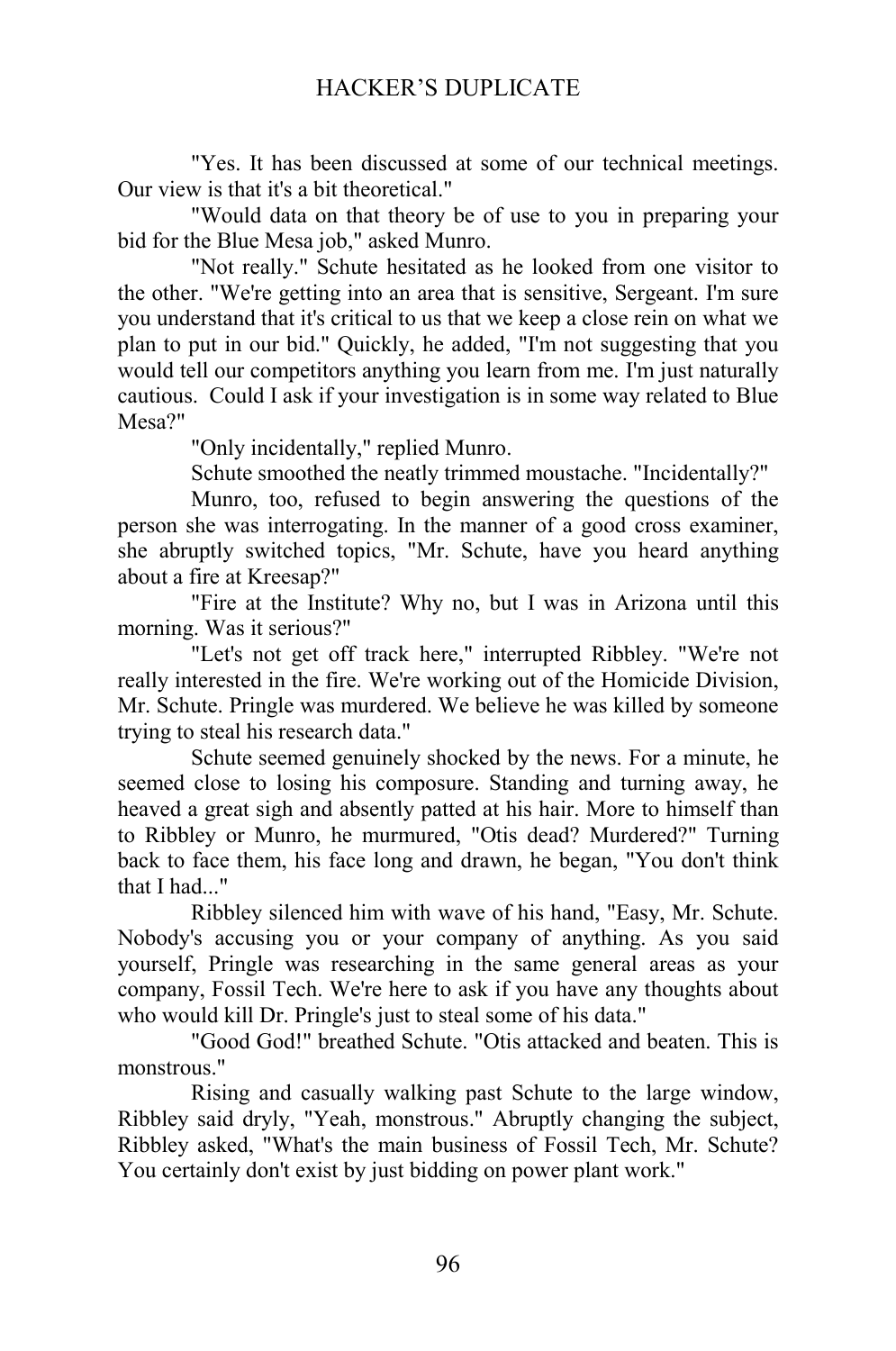As his manicured fingers checked the knot in his tie and straightened his expensive lapels, Schute readily accepted the change of topic. "Quite correct, Detective, Ribbley. Since new power plants, especially large ones, are not your every year event, we certainly couldn't look to that work to keep our enterprise going. We make boilers, furnaces, and a full line of combustion equipment, including jet engines."

"You mean furnaces for houses?" asked Ribbley.

"Yes, we manufacture them for different companies. A nationally known line whose headquarters is in Minneapolis is our principal customer."

"And you said jet engines?" Munro prompted.

"Right," nodded Schute, "but only the basic insides, the combustion apparatus."

Ribbley returned to his chair, "But with all that, you are interested in the Blue Mesa project?"

"Naturally," Schute assured him. "You see, Detective, there are certain alloys which are used in combustion chambers and in fuel nozzles and for the shrouding assemblies of burning devices. Those alloys are designed to withstand extremely high temperatures. Since we have large stocks of those materials, and have the special machinery to shape them, we would be interested in bidding on any project involving the burning of fossil fuels."

"Do you work on any nuclear power plants," asked Munro.

"No. Not any more," said Schute, shaking his head wearily, "We once were active in doing some steam boiler work for a couple of nuclear operations, but that industry is now stagnant, thanks to the louder members of our society."

The note of anger in Schute's voice was apparent, and it caught Ribbley attention. "Louder members, Mr. Schute? Are you talking about environmental types?"

"I am," he said, his voice hard and cutting. "They are a plague on us, on our business, and on everyone in the industry."

"Why you, more than anyone else?" Ribbley wondered.

"Because, we're in the business of making equipment for the burning of fossil fuels. They see the use of fossil fuel as the cause of the infamous greenhouse effect."

Ribbley seemed genuinely interested. "Is there anything to all that? The greenhouse effect, I mean."

"Blather," spat out Schute, "in my book it's not even science. It's the old game of scare the people, scare the legislature, scare the Congress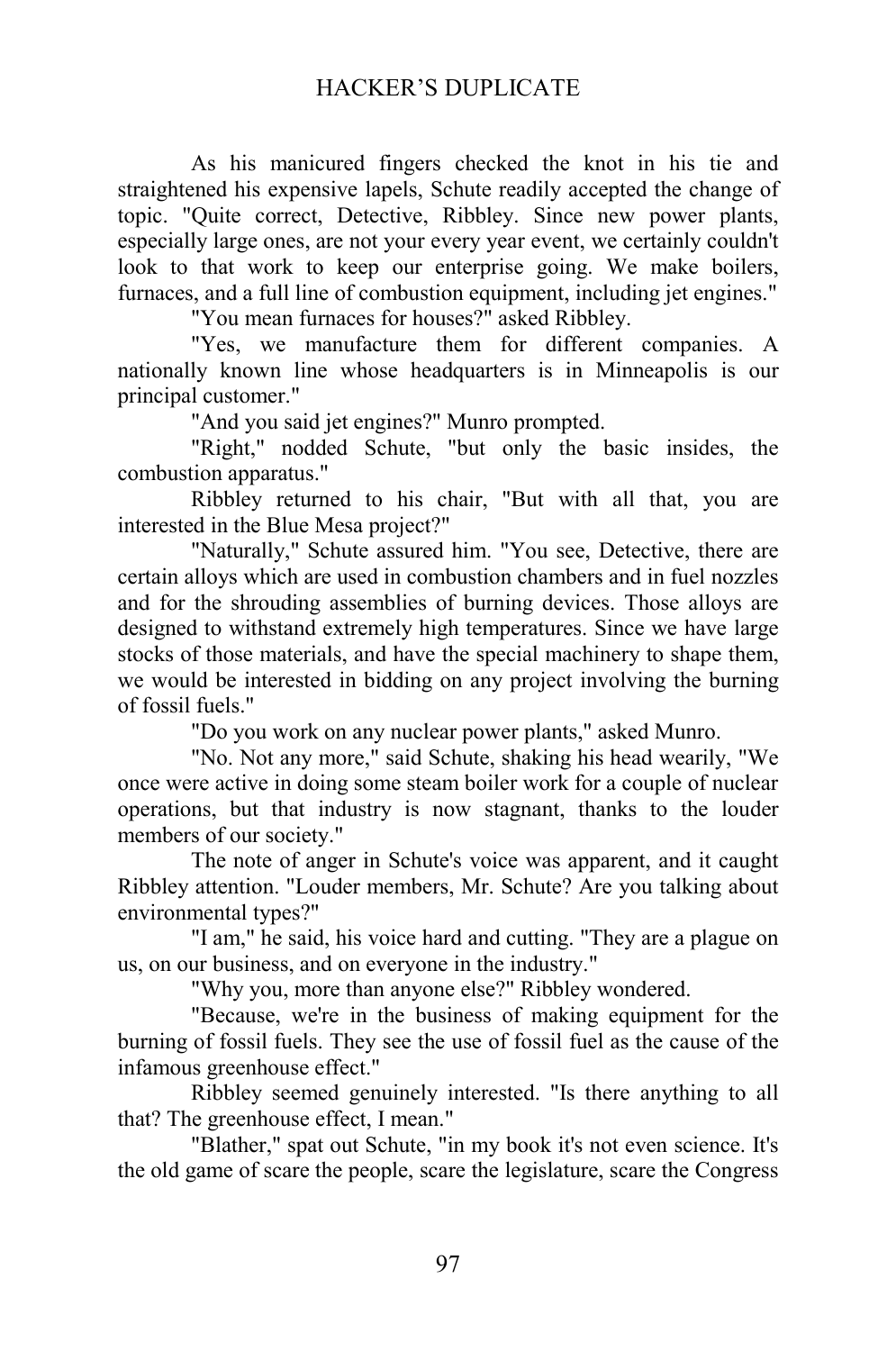and wait for the research money to come rolling in. The people making the noise have taken a possible, only possible mind you," emphasized Schute, thumping the table top with his fist, "one degree increase in the global atmosphere and have ballyhooed that around until people are starting to worry about the ice caps melting. What these..." he searched for an appropriate descriptive term, "these greenheads fail to tell you is that this global warming will, even by their calculations, take three or four hundred years to become significant."

"We're hearing more about it every day," said Munro. "The drought here and throughout the midwest certainly gives your greenheads lots of ammunition."

"But they ignore the facts, Sergeant," countered Schute. "For example, these greenheads, as I seem to have named them," he smiled briefly at his own term and at Munro's use of it, "talk of the carbon dioxide and nitric oxides which are emitted by a fossil fuel burning plants. But they don't tell you that ninety percent of the emissions never get near the upper atmosphere."

"All that smoke has to go somewhere though," said Ribbley, "what happens to it?"

"Detective Ribbley, you're expressing the conventional idea of a power plant having tall stacks belching out black smoke. It's really not like that. As a matter of fact, when Blue Mesa is completed and operating, you won't see anything coming from the stacks. There will be some steam, but that hardly counts as pollution. Most of the particulate is either incinerated by secondary combustion or captured in special filtration devices."

"Are you saying that nothing goes up the stacks?" asked a puzzled Munro. "If that's the case, why have stacks at all?"

Schute shifted in his chair as he qualified what had sounded like a sales pitch. "I didn't say there wouldn't be any emissions, Sergeant. There is some, but it's widely dispersed. The stacks put the emissions high enough to be caught by above surface currents that carry it away. Now, before you get the impression that smoke clouds are merely spread out, remember, we're talking about very fine particles and they are distributed so evenly over such a wide area, its almost impossible to even measure them."

"But some of those emissions do get into the upper atmosphere," said Munro. "I believe I saw a documentary which showed how they get into the jet stream and remain there for years. In fact, that's the basis for the greenhouse theory, isn't it?"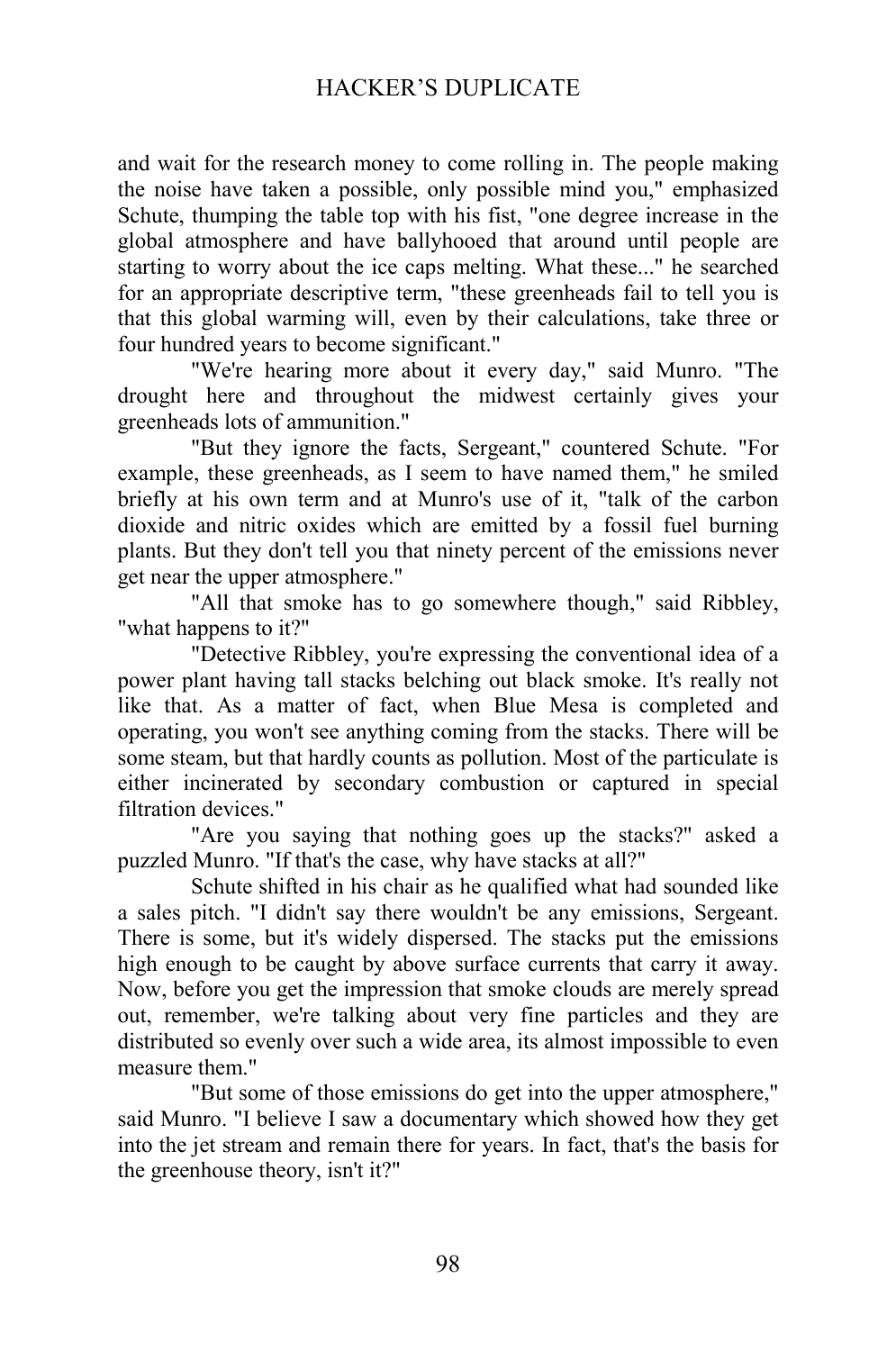"Yes," conceded Schute, giving her an uncomfortable look, "the idea is that those emission particle rise almost to the stratosphere and create a blanket which holds in the heat and causes the temperature of the air around the earth to rise. As I said, I think that's mostly claptrap."

"Well, something seems to be out of whack," said Ribbley. "The whole damn country is suffering from a record drought. Every city and town here and in Europe is rationing water and every day new records are set for temperature. And not just here. It's all over." Realizing that he sounded argumentative, he added, "At least that's what I hear."

Munro brought the interview back on course, "Mr. Schute, you said the Blue Mesa plant will burn coal. Is it possible there is an alternative plan to burn some type of liquid fuel?"

"No. It's going to be a coal burning facility." Defensively, he added, "But the combustion will be by state of the art technology. And, of course, we here at Fossil Tech are convinced that our technology is the best in the world."

"I understand that you do your own research here," said Munro.

Schute's face began to relax a bit, "As a matter of fact, we do, Sergeant. Our combustion lab is generally considered to be the finest in the United States."

"Have any of your people been working in the area of low pressure burning?" she asked.

Schute's smile faded into professional concern, "You're coming around to the Pringle thing again, and the paper he wrote. That's the one Kreesap sent around the country while they tried to get someone to fund Pringle's lab work. The theme of that paper was an argument that combustion efficiency could be increased by burning carbon based fuel in low pressure chambers. There is very little there beyond the speculation of one somewhat eccentric scientist."

"Otis Pringle?" asked Ribbley seeming to merely want confirmation.

The recollection of what he had been told about Pringle, brought a look of remorse to Schute's face. "I don't mean to speak disrespectfully of Otis. I only discount his most recent idea on combustion."

"Would that be an idea that could be used in making a bid on Blue Mesa?" asked Munro. Noting Schute's hesitation, she added, "a bid by anyone, Mr. Schute."

"Perhaps, but I'm not sure how. Low pressure combustion is just not in the cards for Blue Mesa. The technology is too new, too far out to be seriously thought of for a plant being built in this decade. It's an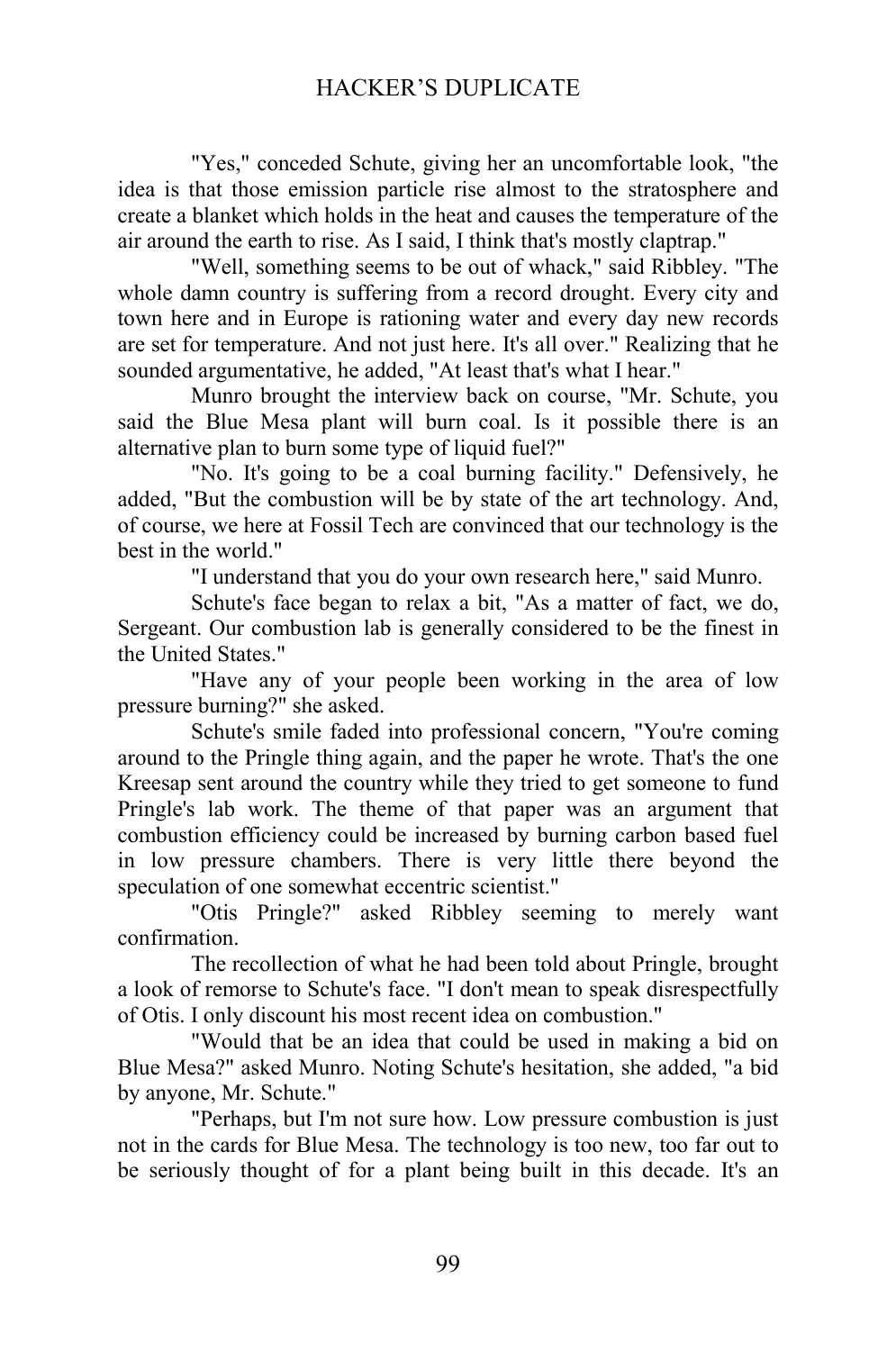interesting idea, but like lots of Otis' thinking, it's theoretical." Schute seemed lost in thought for a moment. When he continued, it was in a speculative, distant way, "As I think about it though, the ideas being suggested by Otis have some rather disturbing implications."

"Such as?" prompted Munro.

"The chemical composition of the emission particles changes when the burning occurs under the reduced pressure," explained Schute. "They also display some unusual bonding patterns. That simply means that the particles have a tendency to combine with other particles, to aggregate. It gets pretty technical, but I use the word 'disturbing' in a very limited and technical sense. Still, the facts are there."

Ribbley, who was listening more carefully than his casual appearance would suggest, asked, "What would some of those implications be on a practical, day-by-day basis, Mr. Schute?"

Schute seemed to be reluctant to answer Ribbley's question. His face took on an almost pained expression as he wrestled with an idea he seemed to want to keep out of the discussion. He pulled at the cuffs of his suit and tried to downplay the interest he had created. "Oh, it's really nothing significant, I assure you, Detective Ribbley. I was speaking of a purely scientific consideration."

"Indulge me, Mr. Schute," urged Ribbley. "I'm always interested in a new idea and Sergeant Munro here is quite a science buff. Right, Sergeant."

"By all means," smiled Munro. "You've created a mini mystery here, Mr. Schute. Please explain why Dr. Pringle's theory on the chemical change of emissions is disturbing."

Still Schute hesitated. As his mouth clamped down in a look of grim determination, his moustache covered both lips. The bristle guard was in place, and it seemed that he was unlikely to speak.

However, the reluctant Leland Schute had never before dealt with Ribbley. "Mr. Schute," began Ribbley, "I'm sure I don't need to remind you that we are investigating a murder. Any information you can give us would help. While your information may not seem important to you, it could be critical to us. I would ask that you remember the teaching of Crimpon the Second who said, 'One echo speaks to many ears but teaches none the same.' I may hear something in your explanation that another person might not. I think you should share your notion of what is 'disturbing' about Dr. Pringle's theory."

If Schute found Ribbley's quotation from a sixteenth century chronicle to be unusual or perhaps puzzling, he gave no sign. Yet, after a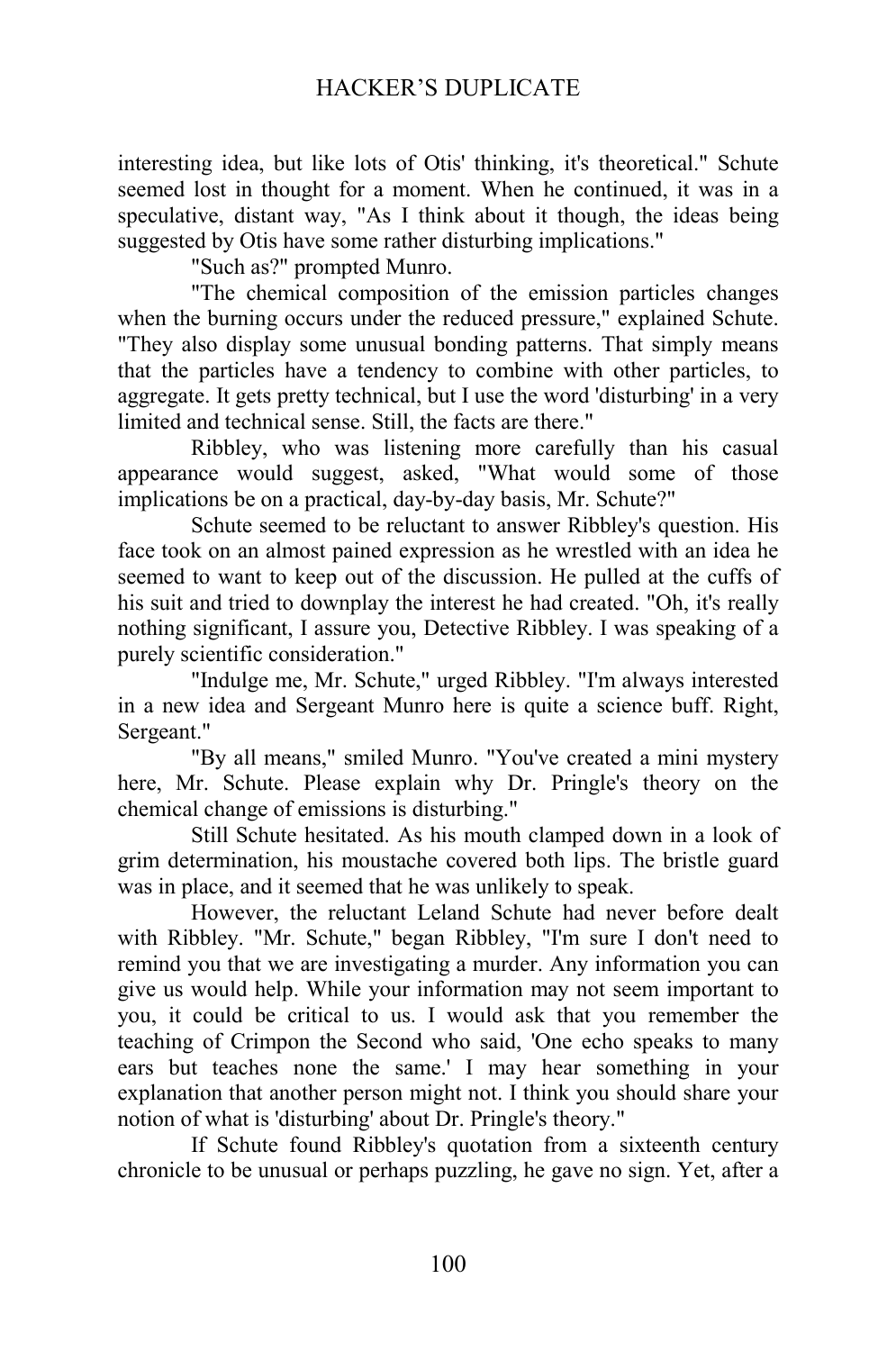brief moment, he seemed to relax. The bristle curtain raised, "Yes, of course. I understand that every thing about Otis Pringle's work would be a possible clue. I must warn you, however, that I'm just voicing a passing thought, a scientific curiosity."

Ribbley knew the ice had been broken. Leaning back and resting his arm on the back of a chair, he waited. Schute appeared to be a completely honest man and a thoughtful one who would usually come down on the right side of this kind of issue, but there was reserve about him that puzzled Ribbley.

Schute's gaze fell to the table and he seemed to be seeing something far away. "Some time back," he began, "almost twenty years ago, there was a lot of activity in my business about the possible environmental effects of burning fossil fuels. Studies were done, debates were held, research projects were being funded by the government in institutes, and in colleges, everywhere." As he spoke, Schute seemed to be seeing those earlier days, "I was beginning to make some headway as the leader of a research group at an institute here in Colorado. Our focus was on high altitude studies. One of the men in our group was especially interested in the possible effects of fossil fuel combustion on ozone. He had a theory that oxides of nitrogen and oxides of hydrogen produced by burning coal, oil and natural gas would destroy ozone. I always felt that he had the outline of a sound scientific theory. When I heard about Otis Pringle's research paper, I thought of that theory. You see his theory matches closely the earlier one. I said Dr. Pringle's idea is disturbing because there was a hint that the chemistry in such combustion could be more destructive of ozone that anyone had ever imagined."

"And would that theory be a concern to Fossil Tech?" asked Ribbley. "I ask because eliminating threats to the ozone seems to be much in vogue these days."

"Detective Ribbley," said Schute, "remember that none of this is proven and even if the oxides do threaten ozone, the combustion of power plants is here on the face of the earth and the ozone layer is between ten and twenty miles up. Scientifically, we are years away from having the kind of evidence which would be a serious concern to our business."

"But Dr. Pringle's work was a step in that direction?" asked Munro.

"Yes."

The three talked for a while. Schute promised to meet with them any time and politely offered them a tour of the Fossil Tech facility on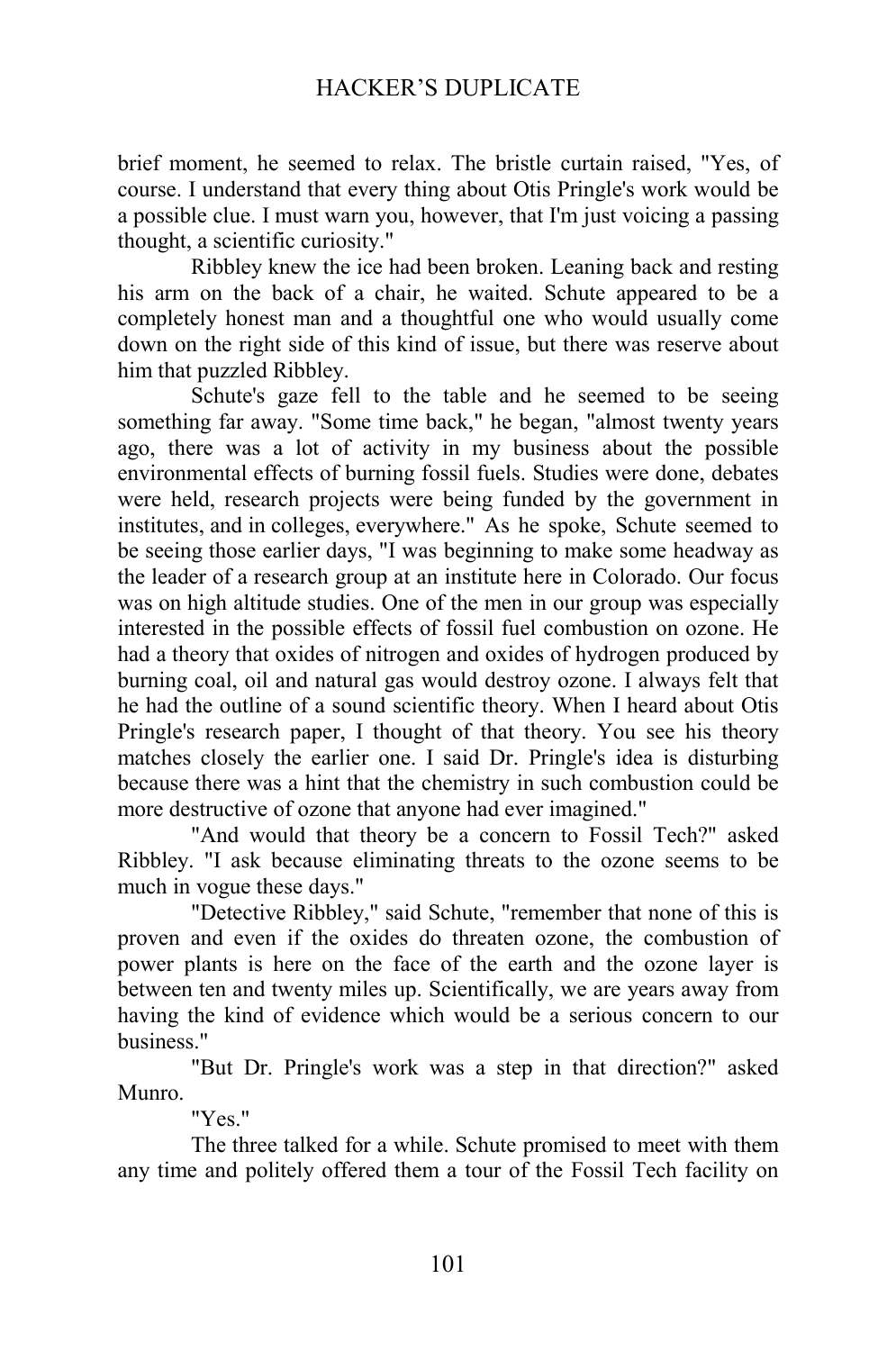some date in the future when none of them was so busy. Ribbley and Munro thanked him for this time and prepared to leave. As they walked toward the door, Schute, referring to the story he had told them about his days with the high altitude research group, mused, "It is ironic the ways things turn out as the years go by."

"Ironic?" asked Ribbley, who wondered if he had missed something.

"Why yes," replied Schute, "Kreesap and me being involved in the same thing."

Ribbley stopped at the door and asked, "Mr. Schute, I still fail to see the irony."

Schute seemed genuinely puzzled for an instant. Then he brightened, "Didn't I tell you the name of my associate on those high altitude studies, the one with the interest in the ozone problem?"

Munro guessed, "Dr. Pringle?"

"No," laughed Schute, "I understand why you seem at a loss. I neglected to mention his name. It was Jason Porr. You must have talked to him. He's the president of the Kreesap Institute."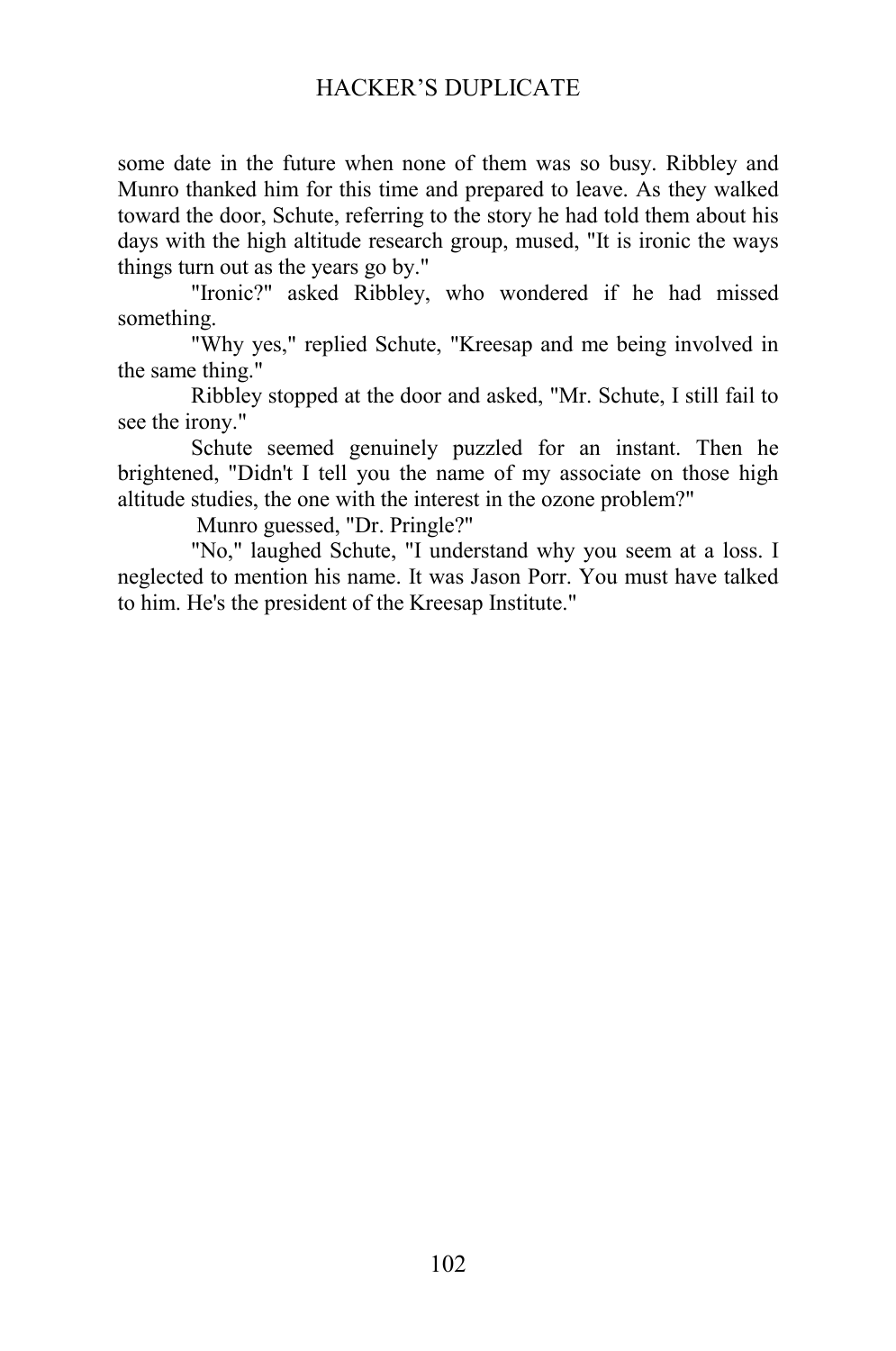$***$ 

Larimer Street, the Denver home of many birds of a feather, flocking together, a street occupied by vacant heads from... wherever, usually experiences a lull in the middle of the morning. During those moments, the current of discontent, which carries every manner of human flotsam along that melancholy clutter of the new, the old, and the desperately destitute, weakens somewhat. In that interlude between the frantic hours of the night and the remorse of late morning, the life of the once proud old street is little more than a byway for the curious, a rendezvous, perhaps for some who might venture there with purposes of their own.

Overlooking the watching and the waiting is the old, four story Patman Hotel Building which occupies an obscure position between adjoining buildings, one taller and one less tall. By its cornerstone, which has been spattered, smeared, and begrimed with normal and abnormal usage, the building admits to having been built in the one thousand nine hundred and tenth year of the Lord God Almighty. The red bricks chosen for Patman's face are perhaps more red in the ninth decade of their existence than they were in that second decade of the century considering what they had been forced to witness night and day for eighty years.

Patman has been accompanied in its despair over the life and times of Larimer Street by a parade of sadness embodied in the broke, the busted, the down, and the out. The faces have changed many times, but each generation has moved around Patman with the same steady, melancholy tread.

Representative of those who inhabit the Street was Billy Natterham, at least that was the name he was using at one time in his life. It was Billy's fate that he took up a station on a slated bench across from the Patman where he could observe the pattern of pigeon droppings on the sidewalk at his feet. As he considered how he might advance his fortunes sufficiently to purchase liquid fortification against the afternoon sun, he looked across the way at old Patman and beheld what his experienced eyes told him was a stranger to the area. And the man he saw was not the run of the lot stranger drifting through looking to strike up a liaison with other strangers, nor was it a stranger looking for a drink.

This one seemed to have a different purpose. Billy's thirsty curiosity bestirred him, lifted him from the bench and carried him across the street. There, by sidling and shuffling, he was able to get close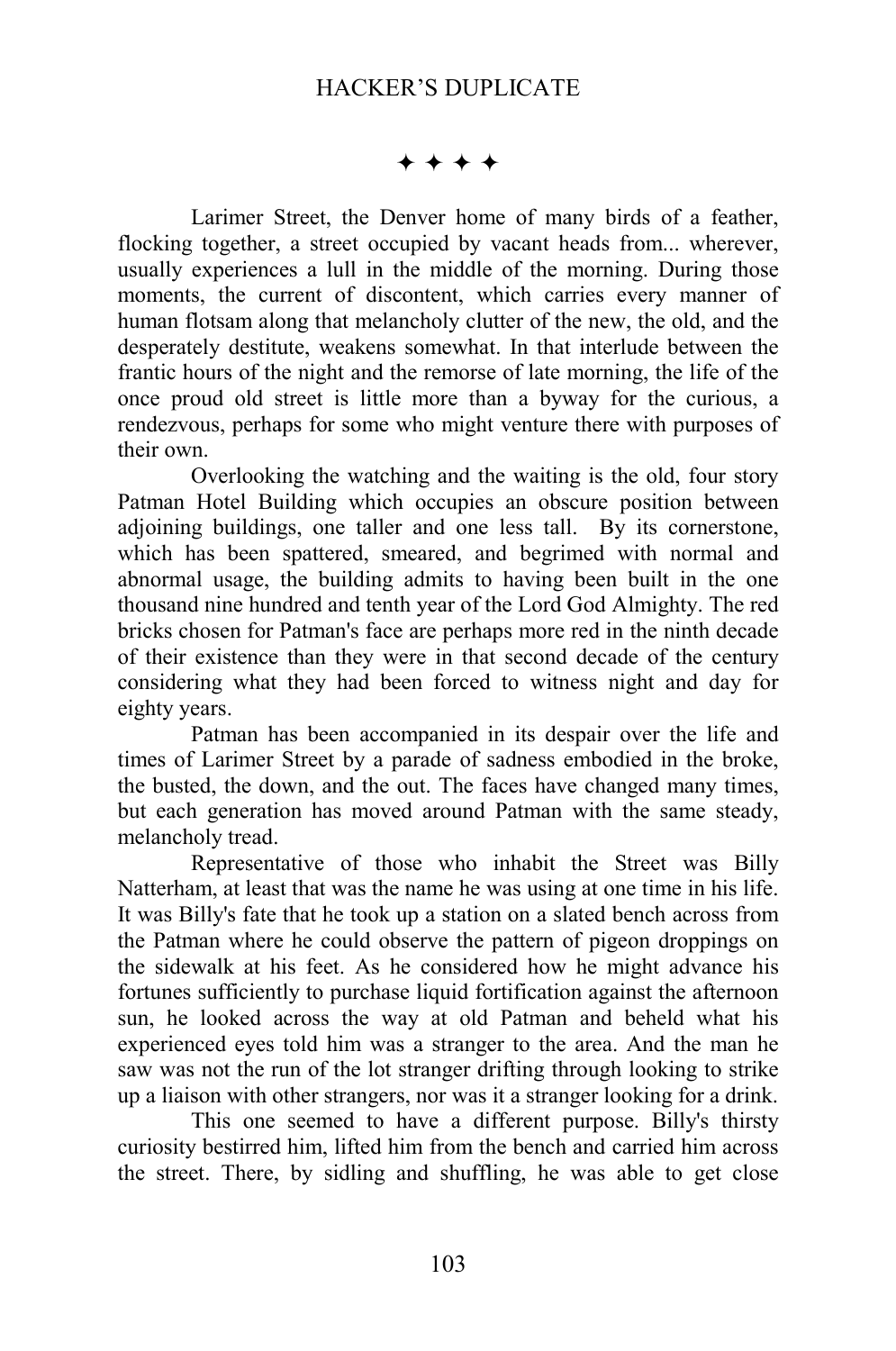enough to see that the man had clean clothes, polished shoes, a white shirt, a tie unsullied by soup stains, and a gold wristwatch. Billy Natterham is naturally interested.

Accentuating his natural list and sway, Billy moved closer. Putting on what he believed was his most compelling "pity me" look, Billie came within hailing distance. "Got any change, Mister?" he asked. "I've got to call my little girl," he explained, believing he saw a spark of interest.

The man with the clean clothes looked away, obviously trying to ignore Billy and his request. His only other response was to nervously hitch his briefcase and to take a firmer grip on its leather handle.

Billy drew closer and whined, "Just some change would be a life saver, Mister. Little Janie is alone, the poor little tyke, and the last I heard she was sick. A couple of quarters would do fine."

Billy's plea went unheeded. The mark stared past Billy, around him and seemed to stare through him. His attention was reserved for the street and the sidewalk and for something other that the bedraggled offerings of Larimer Street. Giving the nearly empty street a glance to the left and to the right, his preoccupation reduced Billy to the role of backdrop, where as a minor factor in the dreary scene, he was of no greater importance or significance than Patman's red face.

Past experience with such subjects and with the tough Denver cops had taught Billy that open, loud confrontations with the respectable were to be avoided. Thus, the reluctant Billy Natterham moved on down the street, but only a little ways. Near the door of Patman, Billy found a battered plastic trash can. He welcomed its presence since it gave him an opportunity of staying close to the briefcase, the clean shirt and the gold wristwatch and because it also presented its own possibilities.

Before he had really gotten started with his exploration of the trash can's offerings, Billy saw another man coming down the street, and he, too, had a briefcase. But he was not of the level of silk tie and gold watch. Instead, he was of the open collar set, and was wearing wrinkled khaki trousers. However, it was evident that this man, also, was an outsider since he clearly had a daylight purpose about him. Billy had considered and dismissed the thought that he was about to witness a drug sale. It was too open and too obvious. Significant drugsters had long since matured past meetings on Curtis and Larimer Streets.

The two men spoke briefly, then stepped to over to Patman's door and went inside. Billy waited a moment, checked the street, ambled over, and ducked into Patman's familiar lobby. Once a proud entrance to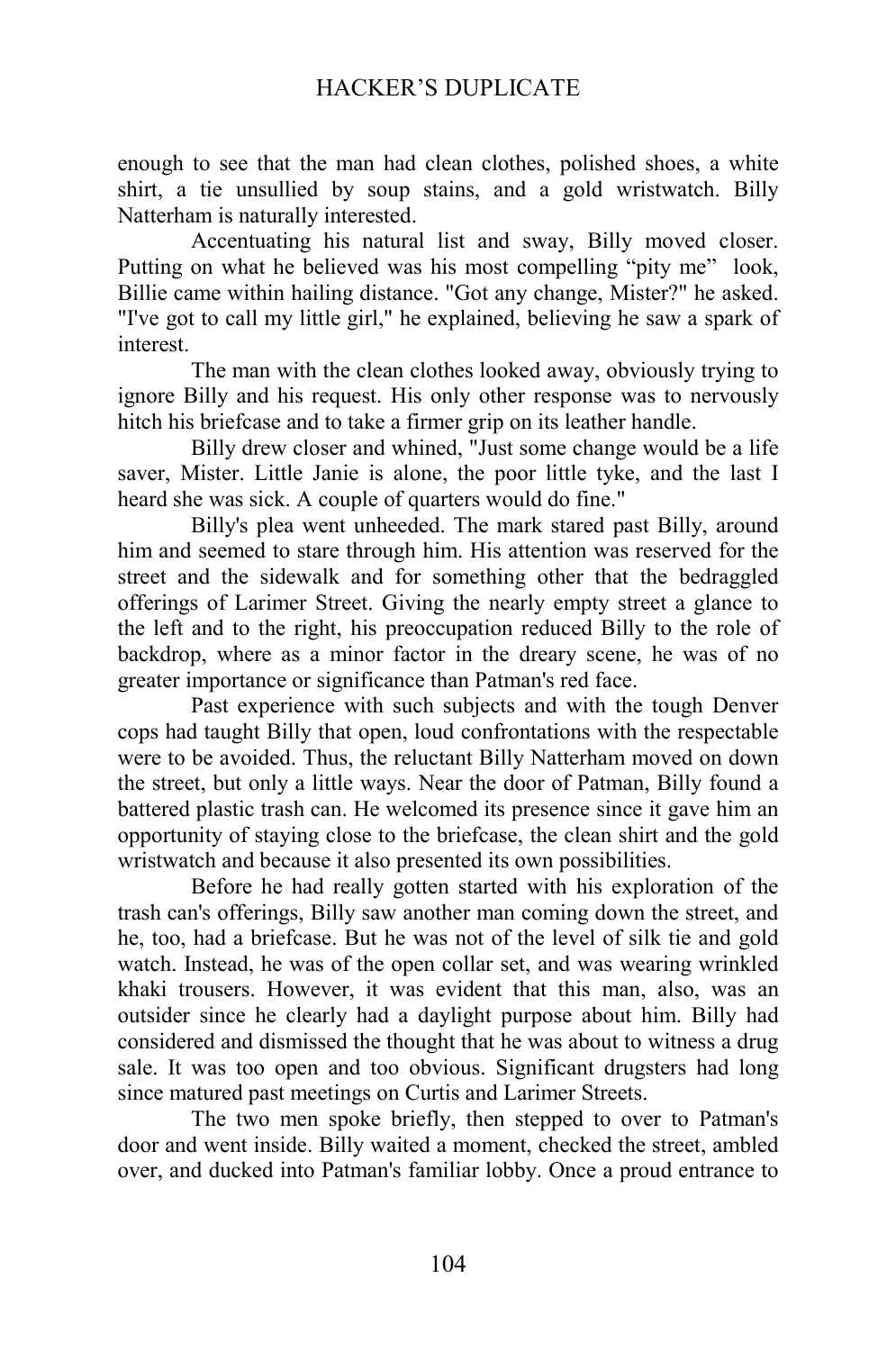a hotel and later the doorway to ambitious businesses whose faith had been placed in urban renewal, the Patman lobby, exhausted by time and usage, had become a dark, scrubby little metropolitan cave which gave access to some welfare offices, a couple of soaped over interior windows, and a religious bookstore.

 The upper regions of Patman were accessible by a stairway which began as a wide sweep of stone running from the ground floor to the second level. Above that, the hallways and stairs were narrow, and the flowering carpet had mostly worn through to the bare wood below. Billy found silence in the lobby, but he heard voices at the top of the grimy steps.

"But how the hell do I know these are Pringle's disks?"

"Listen, you damn hickey, I brought the disks and I wanna see the color of your money. Now."

The reluctance of the first voice floated down the staircase, "Do you have anything to prove that they came from Pringle's office?"

"What do want, an autograph?"

"Did you take anything else, any papers, any notes or books?"

The second voice, rising in anger, replied, "I went in and I smashed things up like you said I should. Then I took these disks from the box by the computer and split. Now it's pay day." The first voice, still stalling, replied, "But I didn't say anything about killing him."

The second man's words were loud and angry, filled with surprise, "Kill him? Hell, I just sapped him on the side of the head. Who says he's dead?"

"The cops, that's who."

"Well, how the hell would I know the little bugger would come to work on Sunday? Anyhow, who cares?" Then in a taunting, threatening way, he added, "If these things are all that valuable and you're welshing on our deal, maybe I could sell them somewhere else, maybe to some other damn company."

That must have provoked an unexpected reaction. The same voice suddenly cried out, "Hey, wait!"

The sound of the two gunshots moved Billy Natterham faster than he had been moved for years. From his listening post at the foot of the stairs he threw himself into a corner which contained only rubbish and darkness. Billy listened. There were sounds, sharp clicks, perhaps a briefcase being opened and closed. Then, quickly, leather shoes slapped the stone faces of the steps. From his shelter, looking through the grillwork of the handrail, he could see the clean shirt, he could see the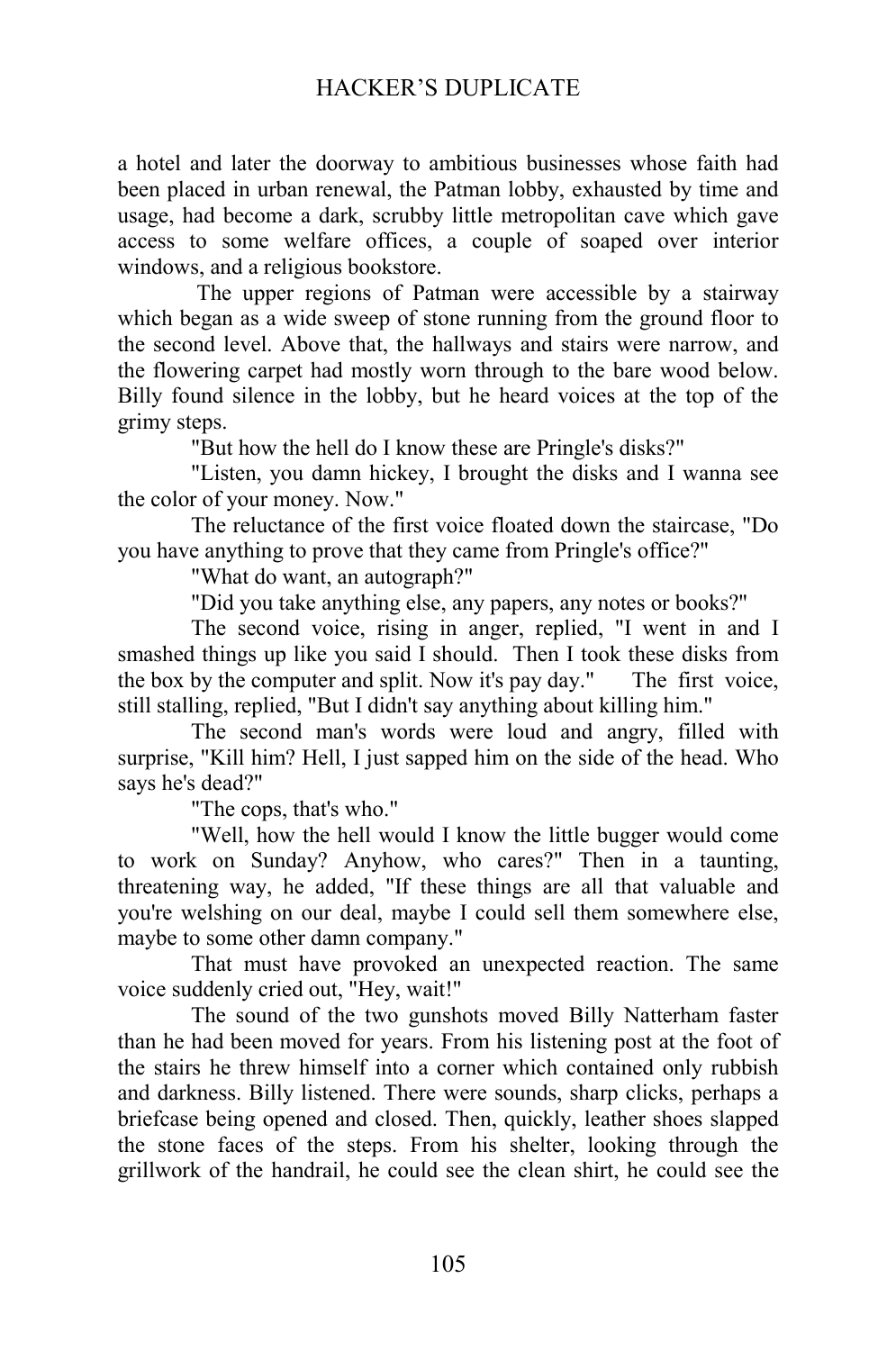gold wristwatch, and he could see the briefcase. In a mad rush, they all disappeared through the door into the street.

Billy waited long enough to be reasonably certain the Khaki trousers were not coming down. Then he went up. After all, whatever there is to be found in a world of want must always be found quickly. That, in Billy's book, was the definition of survival.

The man in the open collar and khaki trousers, however, had not survived. He lay in a twisted, awkward pile along the hallway. Nearby was his briefcase open but empty. Billy stepped over to the body and reached down, searching. Some loose change in one front pocket. Little Janie could now certainly be given a call. Look in the back pocket. Mother Lode! A wallet with a handful of ones, a couple of tens and three twenties. And some plastic which could be examined later. A small notebook in a shirt pocket. Roll the body over. Hot damn! Car keys in the other front pocket. In a last greedy moment, Billy wondered what had been valuable enough to cause one man to kill another. Whatever it had been, Billy was delighted that its value had been so great that the dead man's pockets had been completely ignored. He wondered if any of that whatever might be left, but giving the empty briefcase a look and a shrug, he dismissed the thought.

The treasure quickly made the transfer from the man who would need it no longer to the greasy pockets of the prospector of the new West who stood in a pool of dirty blood surveying his claim. Satisfied that the diggings had played out, Billy decided to abandon the premises before some nosey claim jumper happened by. Pausing only long enough to make a shuffling effort to cleanse his shoes on the threads of the flowered carpet, Billy followed the lead of the clean shirt and gold watch down the stairway and out the front door of bloody faced Patman which had found a new occupation as a tomb.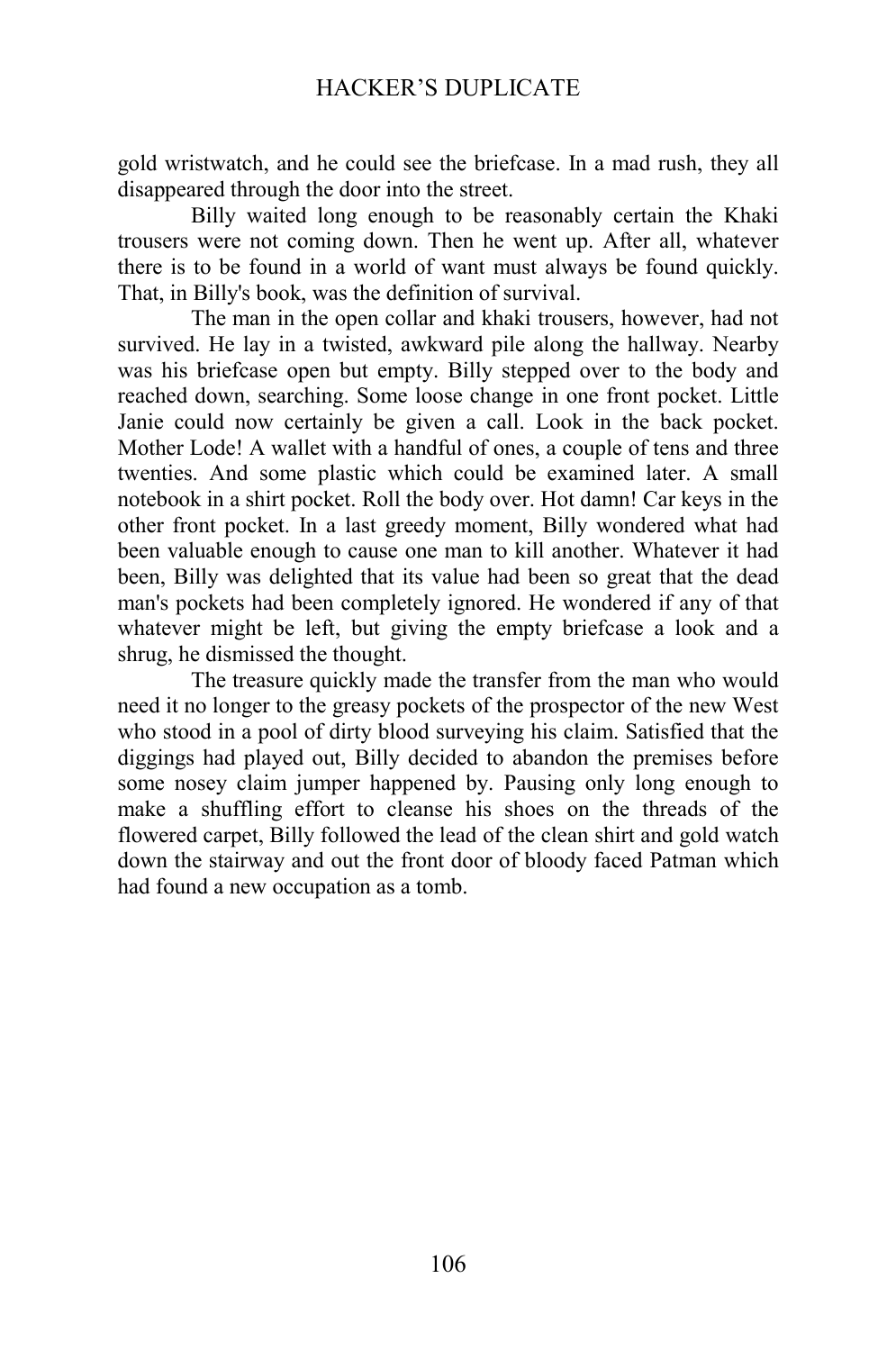$***$ 

"Do you recognize him?" asked the uniformed officer holding the flashlight.

"Yeah. He answered to 'Billy.'" said the older cop. "He's been a fixture around here for years." Picking up a bottle which the wavering light showed to have been "Quinters Supreme," the officer guessed, "He must have scored big time. Billy was usually lucky to be able to borrow a swig or two of 'Shams.'"

The officer with the light moved the spot off Billy's face and down the length of his body. "Who do you suppose stiffed him? If it was one of the Jake Legs around here, they wouldn't have stayed around to kill the booze."

"Good question," said the partner stooping down to examine the remains of Billy Natterham. "My first guess is that Billy had something more than a bottle of 'Quinters.' Or he may have flashed some money around trying to impress some rummy who turned him down some time in the past. Or he may have simply gotten into a beef with some Jake pal of his. Who knows?"

Shifting the light around the alley and the rubbish where they had found Billy, the officers made a casual inspection of the area where the briefly wealthy Mr. Natterham had been hammered into the next life with a blunt instrument. The inspection yielded nothing, but when the light again found Billy, the partner called out, "Hold it a minute. What this?"

From the pavement he retrieved a small book. Laughing he wondered, "Billy's address book? If it is, I'll bet it's a classic."

Under the yellow light the two officers examined their find. After a minute the one who had found the little book tucked it into his shirt pocket. "I didn't see any Swiss bank account numbers."

The other chuckled, "Hell, I wouldn't recognize one if I saw it." In a serious note he said, "I wonder if there's a connection between Billy here and the 'shot dead' that was called in from the Patman this afternoon?"

"Naw," replied his partner, "that sounded like a drug pay off that went sour. This is probably nothing more than the old game of 'slug the guy with the bottle.' Billy here never had enough money to buy aspirin, let alone drugs. Let's call this in and then go code 11 for coffee at Molly's."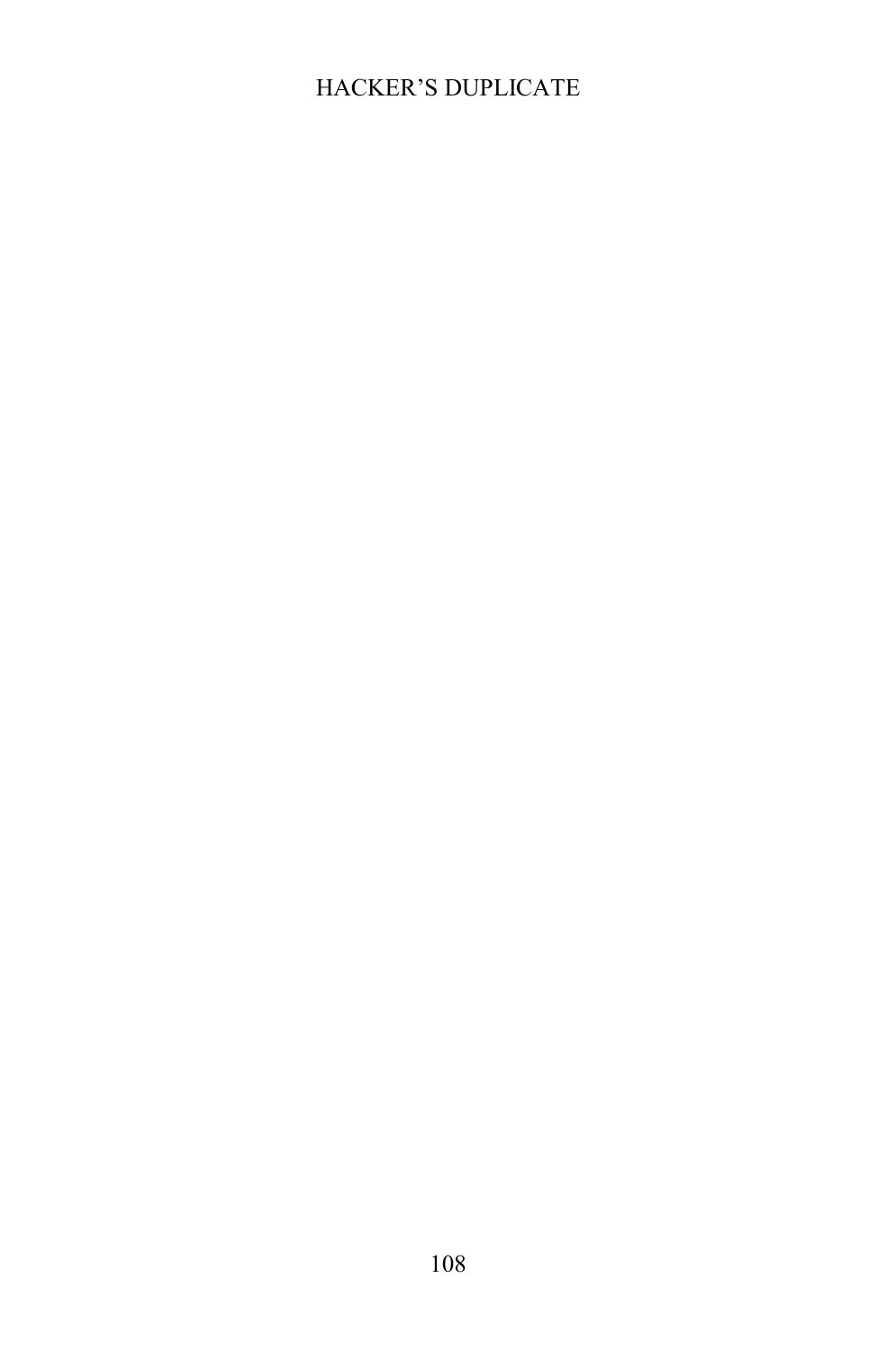#### $***$

"So who's this Billy Natterham?" asked Ribbley.

Munro looked at her notes, "From what the uniforms tell me, he was a harmless old rummy who lived in and around Larimer Street. The way I figure it, Billy was in the Patman either during or soon after the shooting. He probably went through the pockets of the 'shot dead' and found some money and this book."

Ribbley thumbed through the small notebook. "So this is the connection between the two dead guys and our case?"

"It looks that way," said Munro. "The black and white officers did a good job. When they called in their report, they read into it the name 'Kreesap' which was in the book. That pinged the computer and set off my beeper." As Ribbley began paging slowly through the book, she looked at him suspiciously, "By the way, Ribbley, why weren't you beeped at two A.M.? Have you picked up a new beeper yet?"

Without looking up, Ribbley muttered something vague and incomprehensible that sounded like, "Hum Tuh Hum. Damn thing's battery, huma...glad you picked up the report, Les."

"What did you say?" demanded Munro, who by now was pretty sure she had been the unofficial officer on duty, appointed by the wiles of her partner, "Hi- Shot" Ribbley.

"Kreesap, sure enough," read Ribbley, totally ignoring her question. "And, if my memory serves me correctly, that's the address and that's a description of the location of Pringle's office."

Munro, who had already seen the entries and who had already told Ribbley about them, looked away and shook her head. Putting away her notes, she turned her attention to a handful of reports which had accumulated in the IN box on her desk.

 "Have you run these phone numbers yet?" asked Ribbley still peering at the small pages and the scrawled writing.

"I was getting ready to do that when you came in," she explained with exaggerated patience.

"Did you see this one?" he asked holding the book open to a page that was blank except for a penciled in number.

Leaning over, Munro studied the number. "Hey," she exclaimed, "that's..." she hastily consulted her own notebook. Scanning the entries she repeated, "That's...Here it is! Ribbley, that's Martin Nye's phone number at Lipscomb Atmospherics."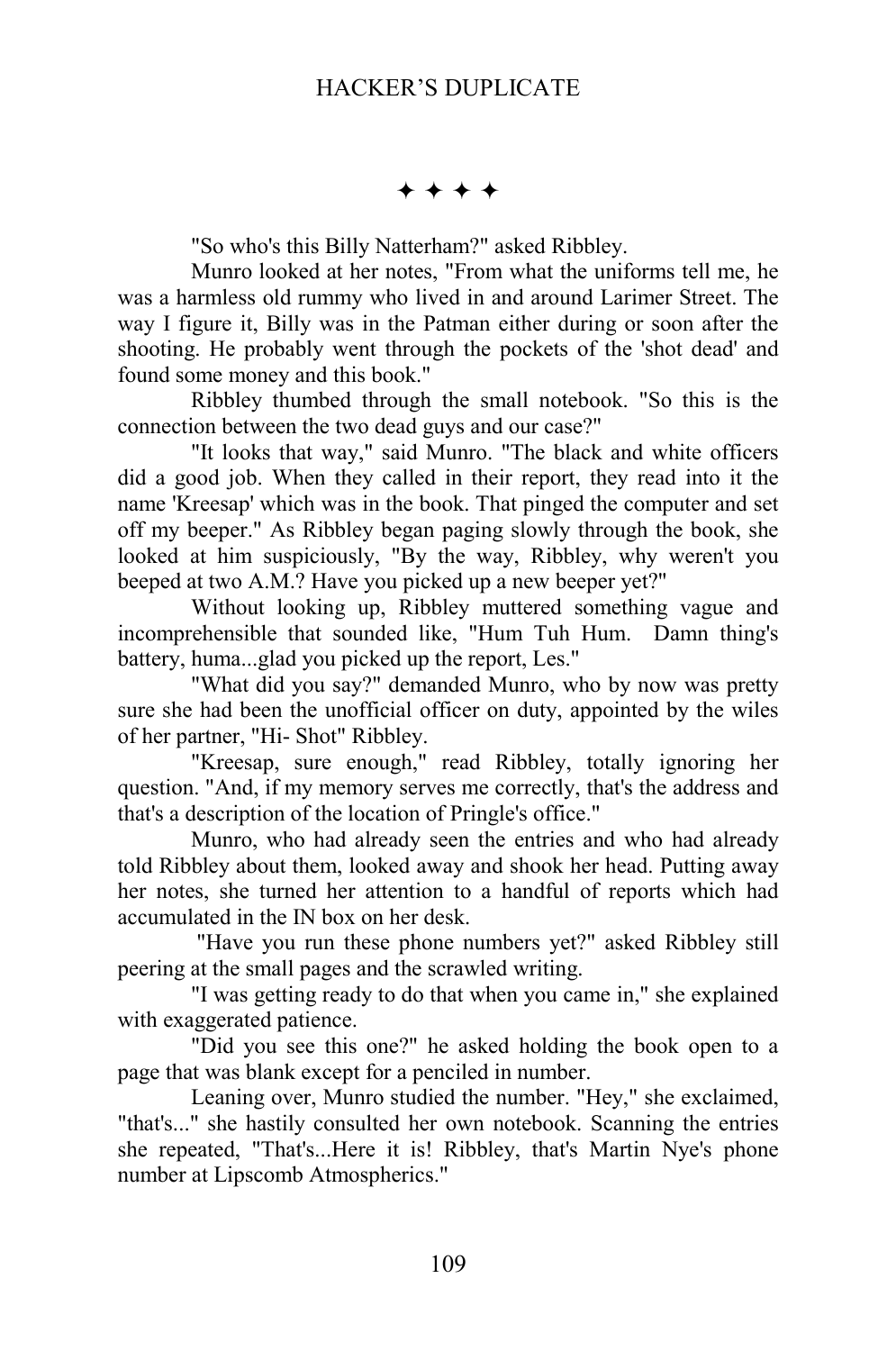"Could be," agreed a nonchalant Ribbley.

"What do you mean, could be?" she asked, "Here it is in my notes. It is Nye's number."

"Okay, Les. If you insist. I'll agree it's Nye's number."

"If I insist? That's a crazy answer. I wrote down Nye's telephone number. This is the number I called before we drove out there. The secretary who answered said, 'Lipscomb Atmospherics.' Why would you say I'm insisting on its being Nye's phone number?"

"Assume that it is Nye's phone number," said Ribbley as though the matter was entirely hypothetical, "what does that tell you?"

Her voice rising a notch and her eyes squinting hard at her partner, Munro said, "Assume? Assume? Dammit, Ribbley that is Martin Nye's telephone number. Now if you want to play games, tell me the rules."

"Easy, Sergeant," deadpanned Ribbley, "this is a police investigation and the first rule is that the investigating officer must remain objective and dispassionate. I believe you're slipping a bit on the passionate side of the rule."

Determined not to be baited, Munro leaned back in her chair and put her feet on the desk. Carefully examining her knuckles and then her fingernails, she ignored Ribbley. Humming to herself, she again picked up the reports and began reading them, slowly.

"Sergeant," drawled Ribbley, "you've gone and got your water up. So before something technical inside of you busts, let's go back to the question. Given the fact that Nye is up to his scrawny neck in this killing, what does that tell us?"

Too good a cop and too interested to ignore the fact that Ribbley was going somewhere with his question, Munro looked over her papers at him. "It tells me that we should talk to Nye and ask him how he knows the 'shot dead' that was found in the Patman." Growing more thoughtful, she went on, "And I suppose it tells me that we need to trace this thing, but wait! Ed Gates couldn't have...." She dropped her feet to the floor and leaned over the desk, "Damn. I see what you mean."

A smile creased Ribbley's face as he put the words to her thought, "You forgot to remember that we have bloody Ed Gates in custody and we've got everything but an outright blubbering confession from him that he killed Bernie and Colleague. He also tried to tamper with you and he was about ready to ventilate poor ole Liss, all for Pringle's disks, at least that was his motive as to the latter malefaction."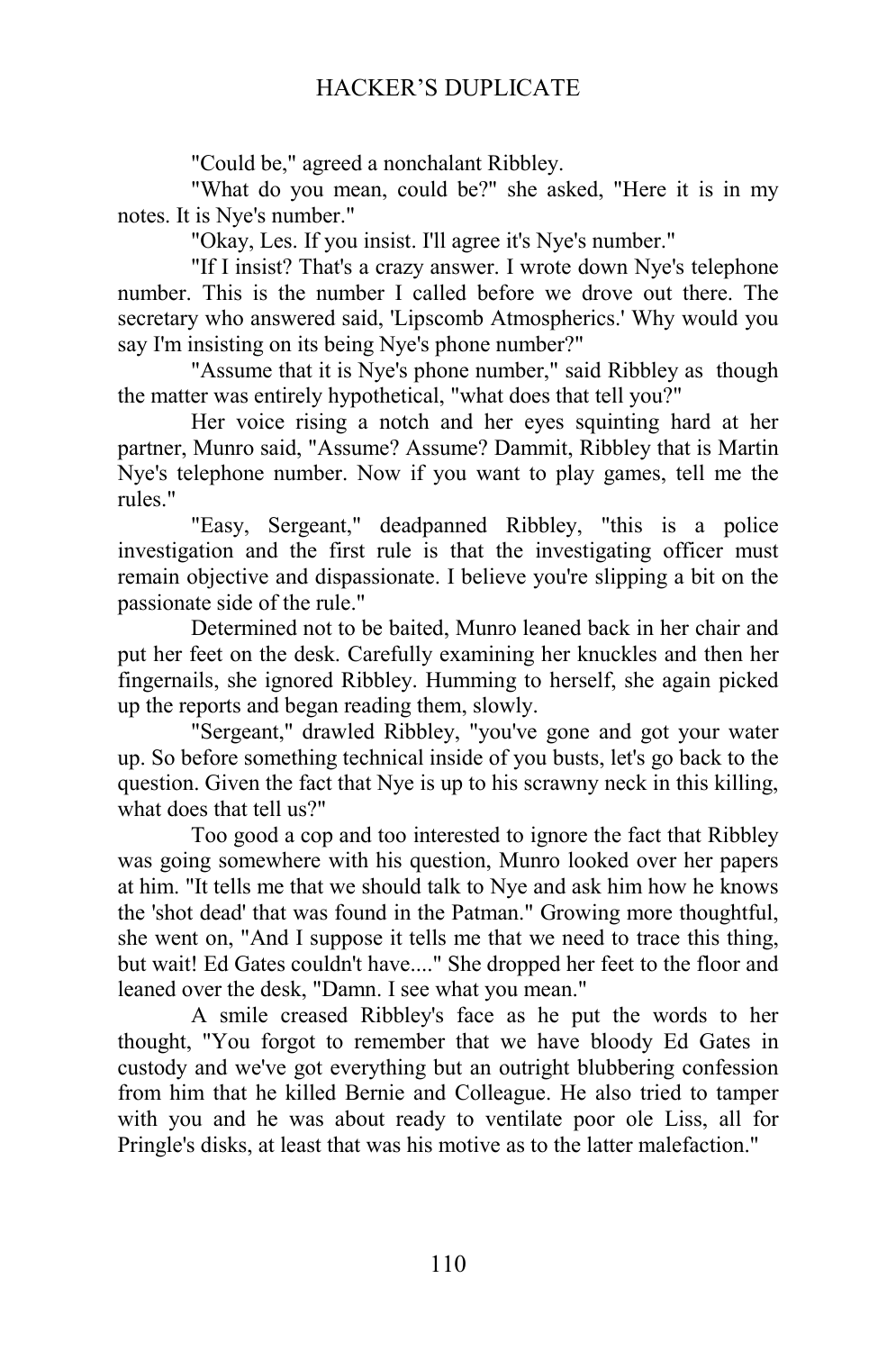Almost before Munro began to zero in on Ribbley's last comment, he went on. However, he avoided looking at her by giving his attention to the ceiling where he seemed to find wisdom. "We also know that Bloody Ed wasn't working solo because his podner is now cold. And we've got Ed in a nice box, wrapped and ready for delivery to the D.A. That tells us there is another shooter working the street and he seems to have some connection with Martin Nye. The simple fact is, Les, we're probably seeing that this case has two angles. There may be two parties after the Pringle data. The Patman shooter may be the one who did a do on Pringle and he may be the one who tossed the pineapple at us."

Crossing her arms and leaning her, ... chin, on the folded arms, Munro peered at Ribbley. "But we're still looking at one motive. Two interested parties, but one motive."

"Put a 'maybe' on that one too, Les," cautioned Ribbley. Until we know what the hell was on that disk, we won't know who or why. One other thing, Les. There isn't just one disk in this damn case. You found one. Bernie was sitting on one and what you call a 'hard' disk is another."

They stood up and looked at one another. "Liss before Nye?" said Munro.

"Liss," nodded Ribbley. "And one more thing, Les, we need to start figuring out how Bloody Ed and friend found Bernie and Colleague and how the same two found Liss."

As they headed for the door, Munro gave Ribbley a narrow look, "What, Ribbley, was the former malefaction?"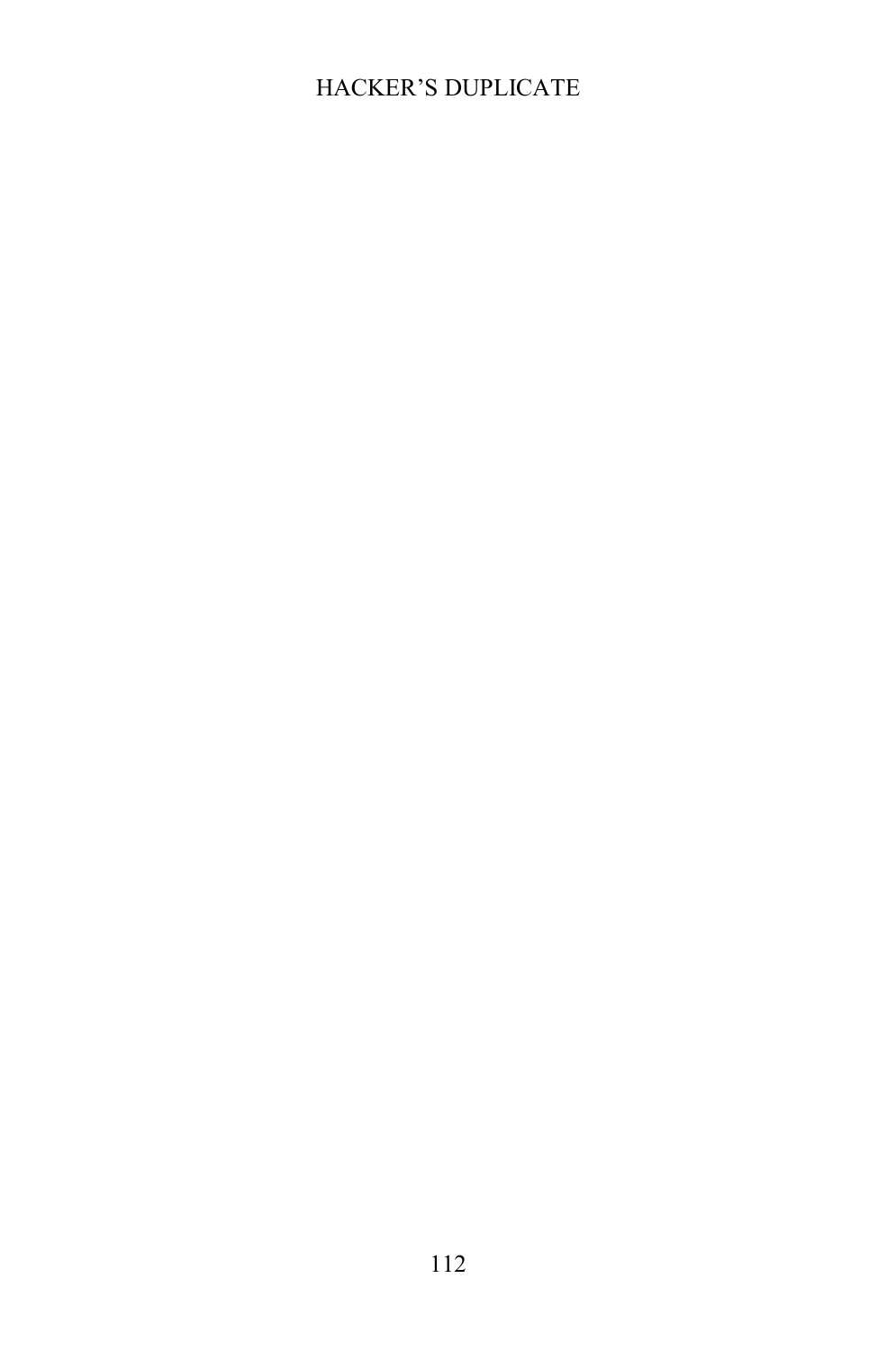$+ + + +$ 

The glass in the door had been replaced. The carpet had either been patched or cleaned, and the office had been restored to the business of housing an eminent academic person, and it no longer seemed to be a crime scene.

 The occupant, Liss, had been restored as well. His glasses glinted cleaner than ever, his Lenin beard was sharply tapered and trimmed to the finest degree of a whisker, and his bearing was that of a busy, involved teacher. The female student he had been counseling had received the full power of his scholarship, and was being properly respectful and attentive as Liss gave her a last few words of encouragement and ushered her out of the office, with, Ribbley suspected, a mental pat on the well rounded behind.

As the student, her brain disks now presumably recharged, came out the office door, Munro and Ribbley took her place in the office. The professor seemed genuinely pleased to see them, Munro especially.

"Sergeant Munro," he glinted, "and Detective Ribbley. This is a surprise and, I might add, something of a coincidence. I finished my written report this morning on the Pringle matter and had planned on putting it in the mail to you."

Munro gave him a wide smile, "Then we can save the postage and the time."

"Indeed," said Liss, as though the whole thing had been his idea, "let me just step down to the Chairman's office and rescue it from the secretarial staff before they put it in the hands of the postal service."

"You know, Les," said Ribbley at the door closed behind Liss, "the professor said he had consulted on the Blue Mesa project, but I don't recall him saying who he was working for."

Her brow wrinkling, Munro disagreed, "I'm pretty sure he did, Ribbley. He said some of the members of the faculty were working for the builder."

"Yes, but who's that? No, I don't think we've closed that loop yet."

"But he'd think we were odd if we ask him the same questions over again."

Stretching, Ribbley reminded her, "Nobody said this job was a popularity contest."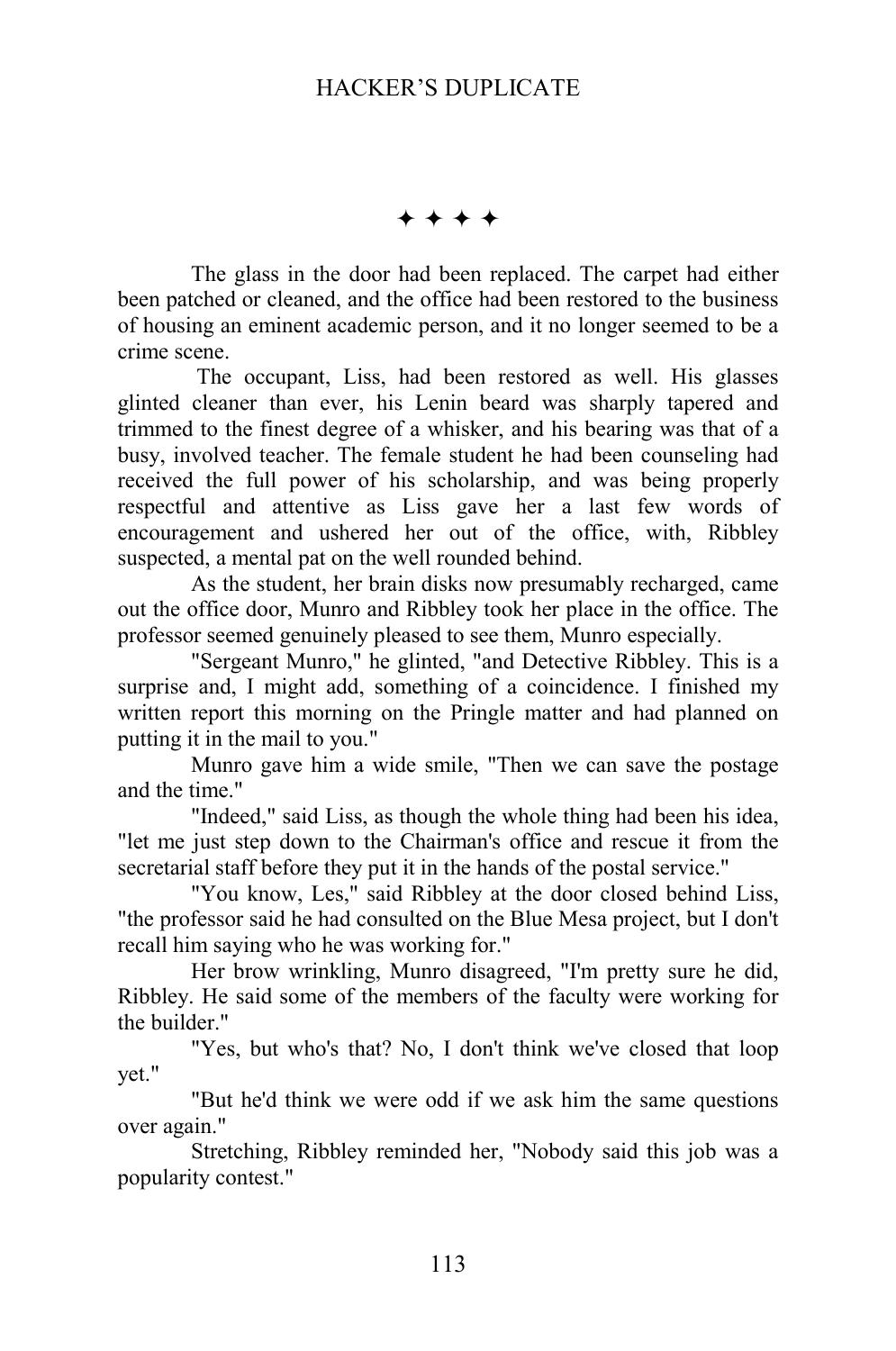"Then you're saying we should ask?"

"I'd like to know, especially if it was for Lipscomb Atmospherics."

Munro gave him a surprised look. "Do you think that's possible?"

"Possible?" reflected Ribbley, "Lots of things are possible. But probable? I'd say not probable. But go ahead and ask, Sergeant."

"Why me?"

"He's your professor, not mine."

"Mine? How can that be? Remember, Ribbley, you already gave me Jason Porr. I think Liss is yours and that you should keep him."

Affecting a surprised look, Ribbley pursed his lips in a soundless whistle and began contemplating the rows of books on his professor's shelves. His reflection was brief and it ended when Liss stepped back into the office carrying a manila envelope.

"I'm hardly a qualified mailperson," he quipped, "but here is a letter for Detective Ribbley."

Ribbley took the envelope and looked at the address as if confirming that he was indeed the addressee. Deliberately, he tore back the flap and removed a letter which was clipped to a sheaf of papers. Handing the contents, which included the stained 'Bernie' disk and the original Pringle disk, to Munro, he then proceeded to carefully tear away the upper right hand corner of the envelope which bore the stamps and offered the scrap to Liss. "No sense in wasting the postage. Stamps are becoming precious these days."

Smiling, Liss said, "But they were on your letter, Detective Ribbley."

Still holding the stamps out toward Liss, Ribbley said, "I remind you, Professor, of what Horace Lampley wrote almost two hundred years ago in his Essay On The Economy Of Persuasion, 'One who declines a token shall not thereafter prosper and one who disdains advice shall neither prosper nor rise.' Would you agree with the gist of that, Sergeant?"

Munro, quietly signing her acceptance of Ribbley's little philosophical message, looked up. "Oh, yes, Detective Ribbley. By all means."

"Why then, we should be about our business and not be keeping Professor Liss unnecessarily. I believe you had some questions for him?"

With a quick glance at Ribbley, who was again surveying the titles of books on the long shelves, Munro carefully chose her words,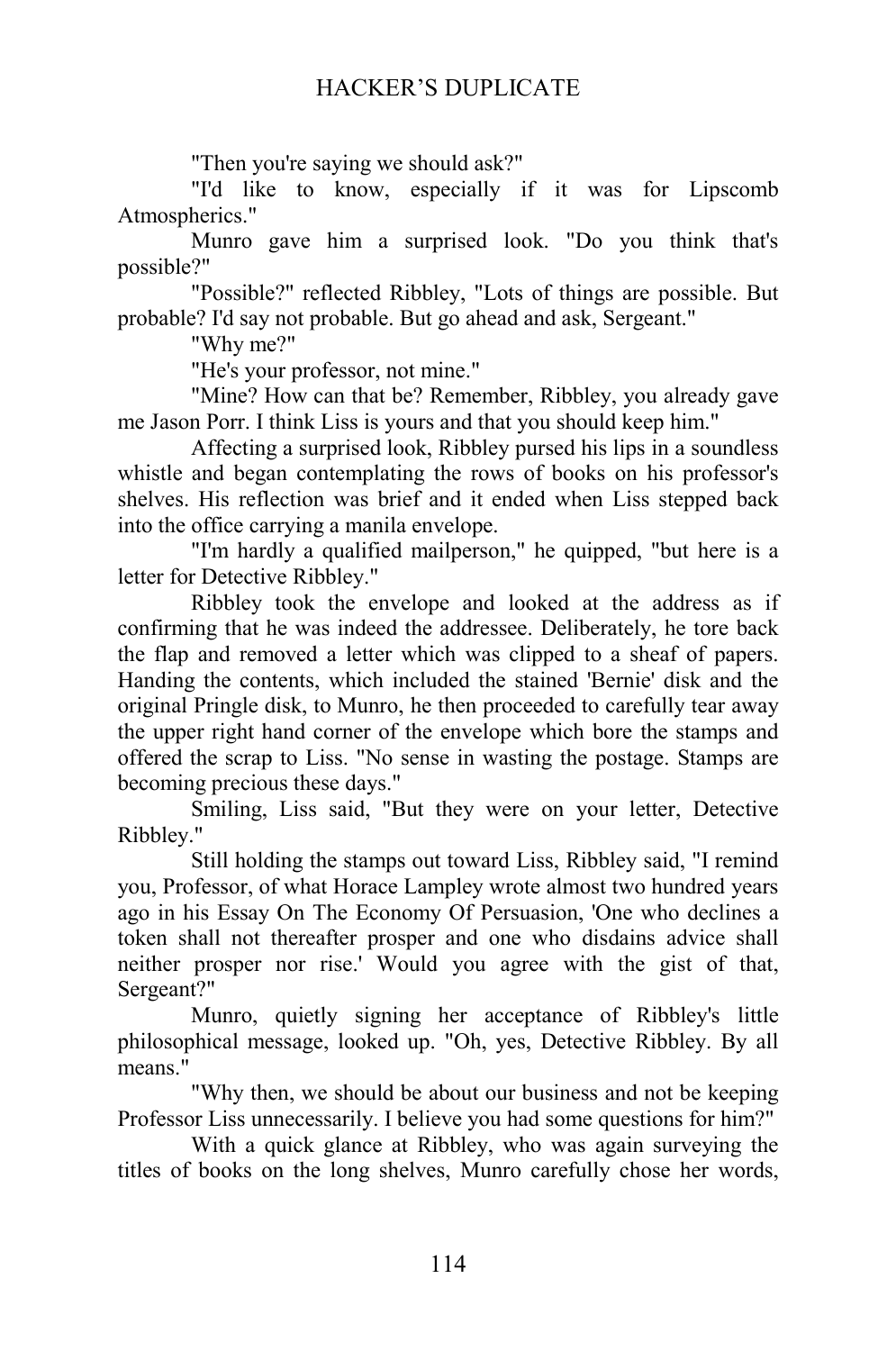"Professor, purely as a matter of clarification, didn't you tell us you were doing consulting work on the Blue Mesa power plant?"

"Yes. I'm working on the computerization of the operational system. Essentially, that includes the hardware and the software which will control fuel mix, fuel feed, burn to fuel volume ratios in order to minimize emissions. That sort of thing." Obviously pleased with his answer, Liss looked at her seeming to be waiting for the follow up.

"I see. And didn't you tell us exactly who that work was being done for?"

Obviously becoming puzzled by the questions, Liss nodded, "I thought I had, Sergeant. But it certainly isn't any secret. A group of us here on the faculty is doing work for General Western Power Associates, the developers of Blue Mesa."

"Does that include Lipscomb Atmospherics?"

"I'm afraid I'm not familiar with that organization, Sergeant. Should I be?"

Breaking in, Ribbley said, "Exactly what I thought. That's pretty much all we have, professor." Giving Munro a quick look, he added, "Sergeant, I don't believe we need trouble Professor Liss on that point any further. Now, Professor, I wonder if you could give us a brief summary of your report, the 'bottom line,' I believe some of the young people are fond of saying."

"Certainly," Liss agreed. "But unfortunately for the resolution of your case, there isn't anything remarkable in the data on Dr. Pringle's disks. It's pretty straight forward work. He has a basic hypothesis which he then sets about to test. He does that by generating some chemical formulas. He then makes some bench scale tests to confirm them."

Leaning forward in his chair and leaving only the desk between himself and the glinting eyeglasses, Ribbley said, "That leaves us with the obvious question, Professor. What was Pringle's hypothesis?"

Giving the late Dr. Pringle's theory a disarming shrug, Liss explained. "It's out of my line so I took the liberty of asking a friend of mine in the chemistry department to review the narrative and the data. It's in the report, but your bottom line, Detective Ribbley, is that Dr. Pringle had a theory that the combustion of liquid fossil fuel under reduced pressure creates some rather nasty oxides of hydrogen and oxygen. Some of those compounds are aggressive scavengers and Dr. Pringle apparently believed that in the right circumstances they could be detrimental to the ozone layer surrounding the planet."

"Apparently?" persisted Ribbley.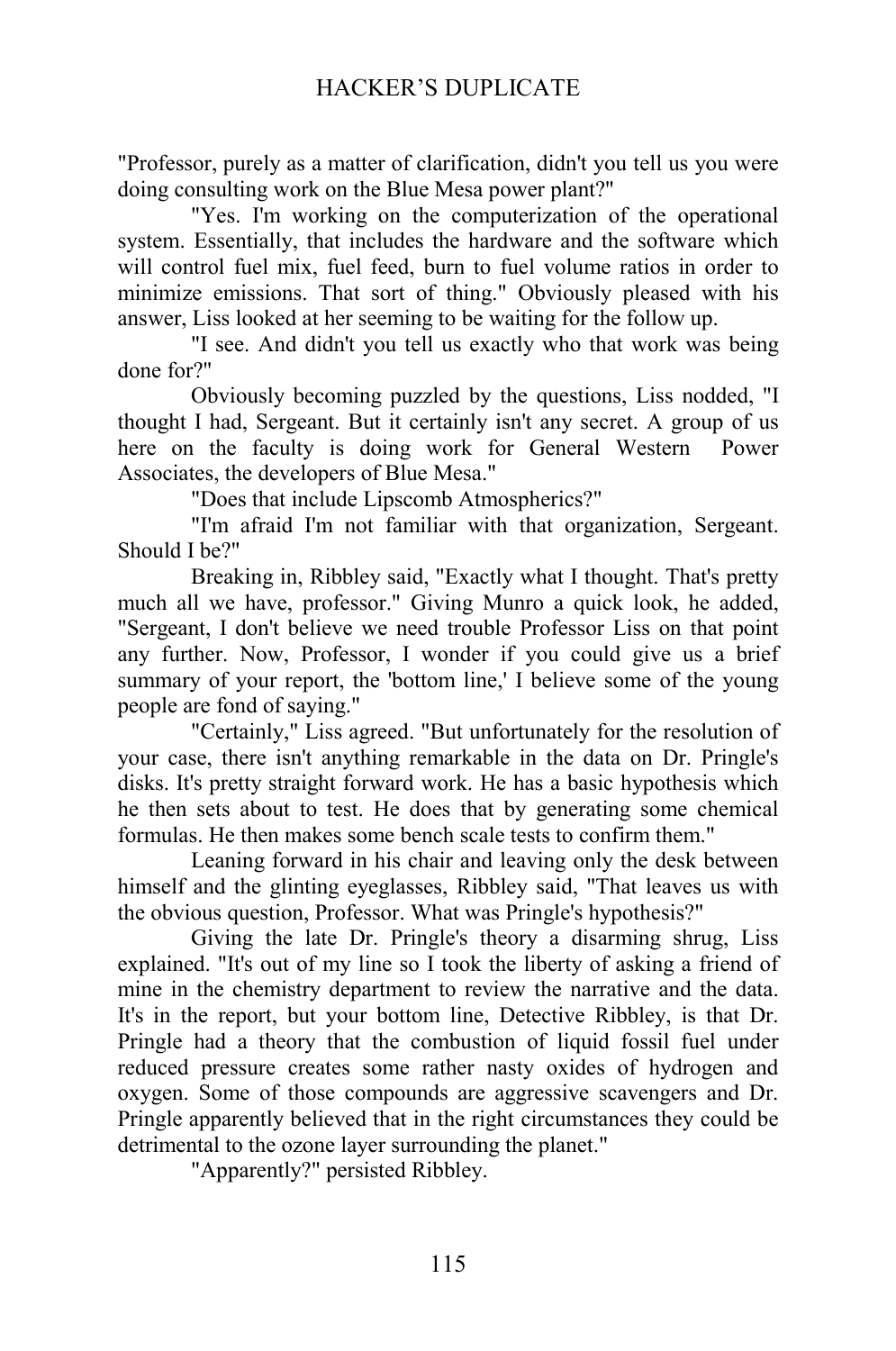"Well," hedged Liss, uncomfortable because he had to abandon certainty, "I said apparently because there were references to effects in the upper atmosphere. I took that to mean the ozone layer. I can't imagine any other reason for doing research on the effects of oxides in the atmosphere. Then too, he did speak of the action of the scavengers."

"Scavengers?" echoed Ribbley.

"The term is used in the chemical sense of a molecule that readily combines with other molecules to form a different compound."

"Do you see any possible relationship to Pringle's theory and the Blue Mesa plant?" pressed Ribbley.

Shaking his head, Liss said, "For Dr. Pringle's theory to really work, those oxides would have to get into the upper atmosphere. Given the tight design standards of Blue Mesa and the filtration equipment that is being designed for it, the chance of significant amounts of such emissions escaping is very slight. In fact, it's not a credible threat unless the filters are fundamentally flawed."

"Credible, meaning such a slight chance of happening that it's not seriously considered?"

"Correct," said Liss.

"And we've already established that Blue Mesa is not being designed to burn liquid fossil fuel." Ribbley mused, aloud, but to himself as much to Munro and Liss. Searching for something that would add to his store of information, Ribbley asked, "Is there anything else about the report that struck you as being, shall we say, interesting?"

Liss stroked his beard as though feeling for any whisker which might be untrimmed by even a fractional amount. His eyes narrowed for a moment and it seemed that he would offer a negative answer. But then, he held up his palm as if stopping himself from making an error. "Wait. There was one thing. It may be of interest. One dimension of Dr. Pringle's theory was that the scavaging, or bonding if you prefer that term, was accentuated in low temperature environments."

"Like up north?" puzzled Ribbley, "maybe Montana or Minnesota? Someplace like that?"

Liss didn't seem to have an interest in the northern regions and showed his lack of concern with an abbreviated smile. "Take your pick, Detective. The entire region up there is a barren icebox to my way of thinking."

Ribbley didn't let the comment pass. "Take my word for it, Professor, those iceboxes do support life. Not a lot of life, only very hardy species, few of which are ever seen in hot metropolitan areas."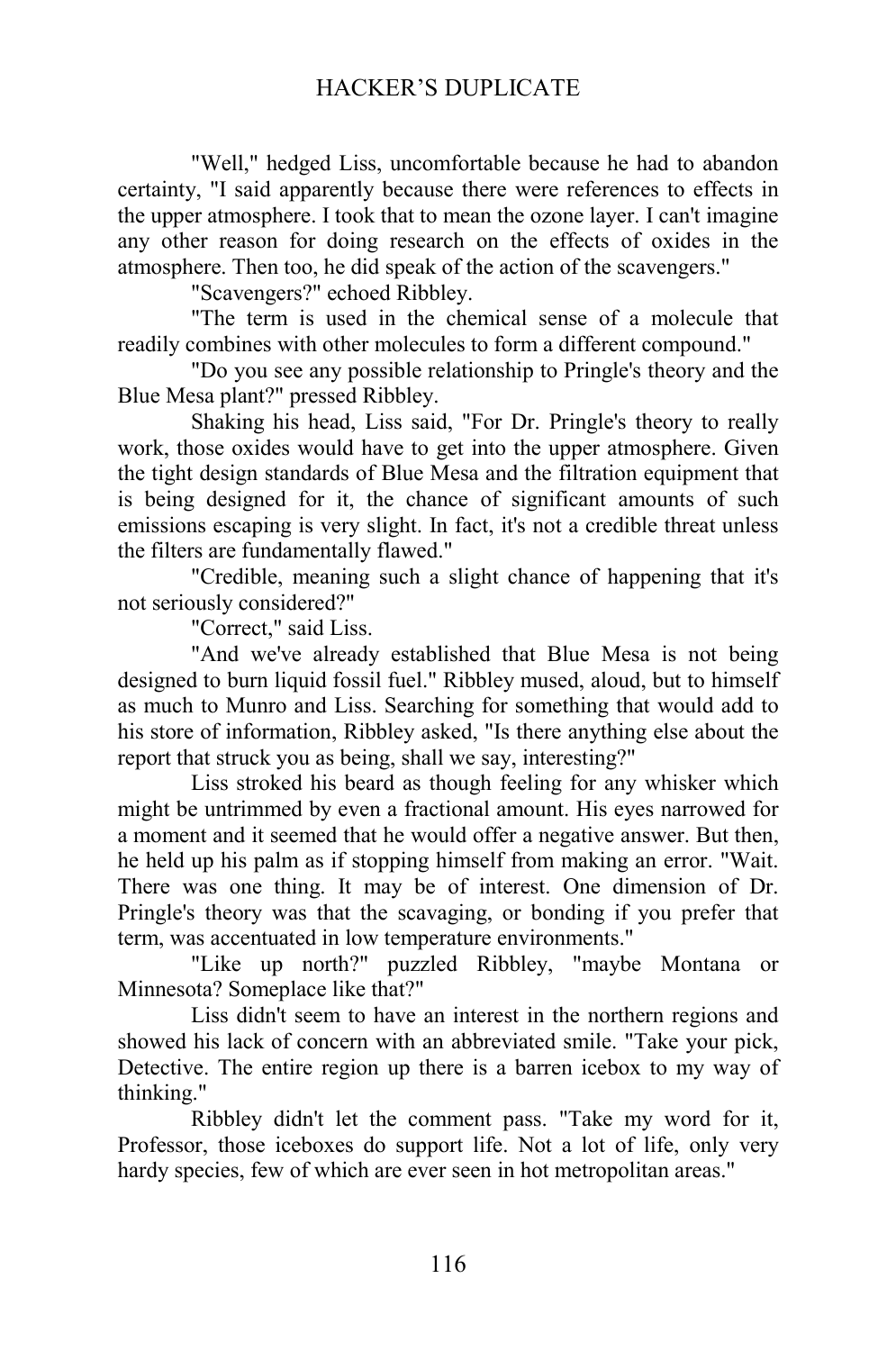Munro intervened. Trying to avoid a division of the house she diplomatically, suggested, "Each to his own. As I recall, Ribbley one of your relatives lived in Montana. A river boat captain, I think you said."

"No such a damn thing, Sergeant. He was the owner and operator of a ferry service across the Missouri River, and ..."

The tactful Munro interrupted again. "Oh, sure. Now I remember." Quickly, she went on before either man could speak, "But rather than get into that and waste any more time, I wonder if we shouldn't finish up here, Ribbley and be on our way. Perhaps we can get into hot spots and cold spots another day." To enforce her back-tobusiness suggestion, Munro asked, "Is there anything else that is bottom line type of information, Professor Liss?"

With an apprehensive glance at Ribbley, whose dimension seemed to have been increased by the comment Liss surely intended to be innocent and which Ribbley took to be a family insult, the academic selected his tone and words carefully. "Not really, Sergeant unless you attach some value to the water vapors."

"Water vapors," Ribbley almost snapped, "what about water vapors?"

"Nothing much," replied Liss, "except that in the combustion of liquid fuel in cold temperatures there is a considerable amount of water vapor produced. That's a well known fact. The theory of Dr. Pringle was that those vapors crystalize in cold temperatures and have an exceptionally strong reflective character."

"So?" demanded Ribbley.

"So nothing," said Liss easily. "It's merely a significant aspect of Dr. Pringle's theory."

The office enjoyed a moment of silence. Munro, uncomfortable and anxious to be out of the place, tried to think of a comment which would move Ribbley and not anger him. Liss, willing to have the police leave, waited for a sign they would go. Ribbley, however was not finished.

Ribbley found the answers given by Liss to be unsettling and discouraging. Each comment by Liss put up an obstacle to the investigation, and taken as a whole, they put an insurmountable barrier between murder and Blue Mesa.

Abruptly coming to his feet, Ribbley asked, "Sergeant Munro, I think we've intruded too long on Professor Liss. Do you have anything else to ask before we go?"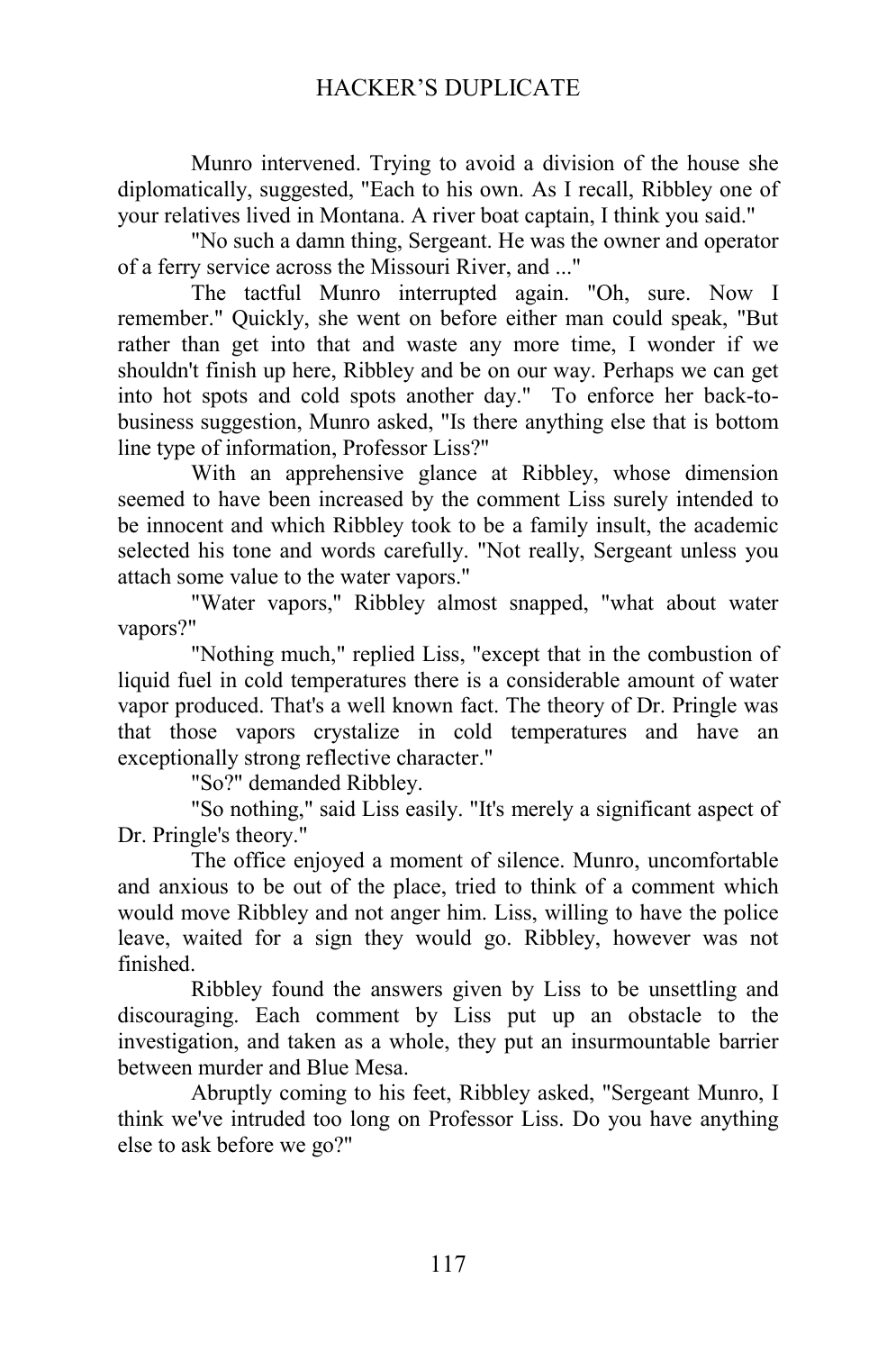"No," she said. "But we certainly may have more questions when we've had a chance to read the report."

"Anytime, Sergeant, anytime," glinted Liss. With considerable reserve, he made the same offer to Ribbley.

In the hallway, Ribbley turned back and with a word caught Liss in the act of closing his office door. "One thing occurs to me, Professor Liss," said Ribbley. "Do I correctly recall you saying that the first day you had the Pringle disk, you examined it in your laboratory?"

"Yes. I took it in that evening and did some analytical work on some of our equipment."

"I see," said Ribbley tugging at his ear. "One more thing, Professor. Does your report include anything on the second disk we brought or on the hard disk that I tossed through your door?"

"Ah yes," said Liss, "the second disk, the one with the.. hem... blood stain on it. I confess I didn't make a thorough analysis of it. It merely seemed to be a duplicate of the Pringle disk so I didn't look at it in any detail. Nor have I managed to examine the hard disk. However, I will do that today. Perhaps you or Sergeant Munro would like to call later and I can give you a progress report."

Ribbley had the distinct impression that Liss would prefer that Munro make the call. Aside from that, Ribbley had the nagging feeling that something was still missing. "Professor Liss, did you talk to anyone about the work you were doing for us?"

"Most assuredly I did not," Liss said quickly. "I take my work for the police seriously, Detective Ribbley. If you're suggesting..."

Ribbley cut him off, "I not suggesting anything, Professor, I'm trying to figure out how those grease balls knew you were working on Pringle's disk. Surely you must have wondered how they knew your name and where to find you."

Ribbley had guessed right. The eyes glinted behind the clean lenses and Liss's eyebrows walked up his forehead. "Yes. I wondered about that. But I dismissed the thought. I guess I just felt that there were lots of ways that information could have gotten out of the Police Department. Reports, phone calls, routine papers being filed, that sort of thing."

Obviously puzzled, Munro gave Liss a close look. "I can assure you, Professor, we were very close with our information. In fact, myself, Ribbley and our Lieutenant are the only ones who knew you were working on this."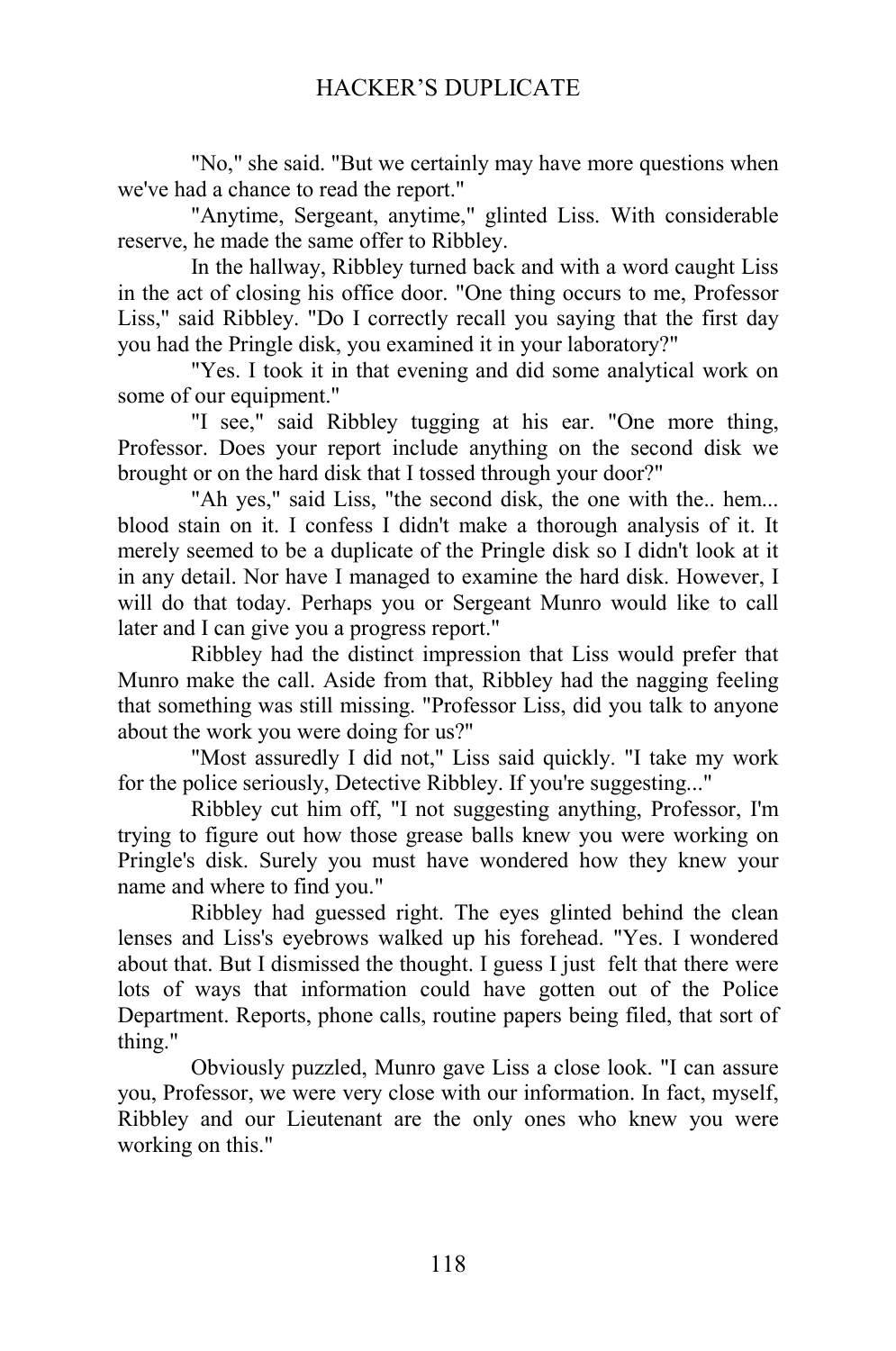The three of them paused and looked at one another. Then Munro asked, "Professor, did you make any phone calls to anyone about the disk?"

"No," he said thoughtfully, "except during the examination of the disk."

"Who did you call?" she asked quickly.

"It wasn't a call in the conventional sense of the word," said Liss, "Let me explain. You see, there is a phone number in the coded section of the disk. I connected with it by way of a modem. It was only an automatic federal relay system. I keyed in my number but then, something else came up and I simply never went back to check it further. I can assure you it's not significant, because I never received a call back. In any event, it's in my report. You may want to call the number yourself."

"I may do that," promised Ribbley, "However they got your name, we'll find out sooner or later. When we do, Munro or I will give you a call." Then giving Liss a nod, he turned away and joined Munro. Together they headed down the long hallway toward the rectangle of light which streamed in the glass doors.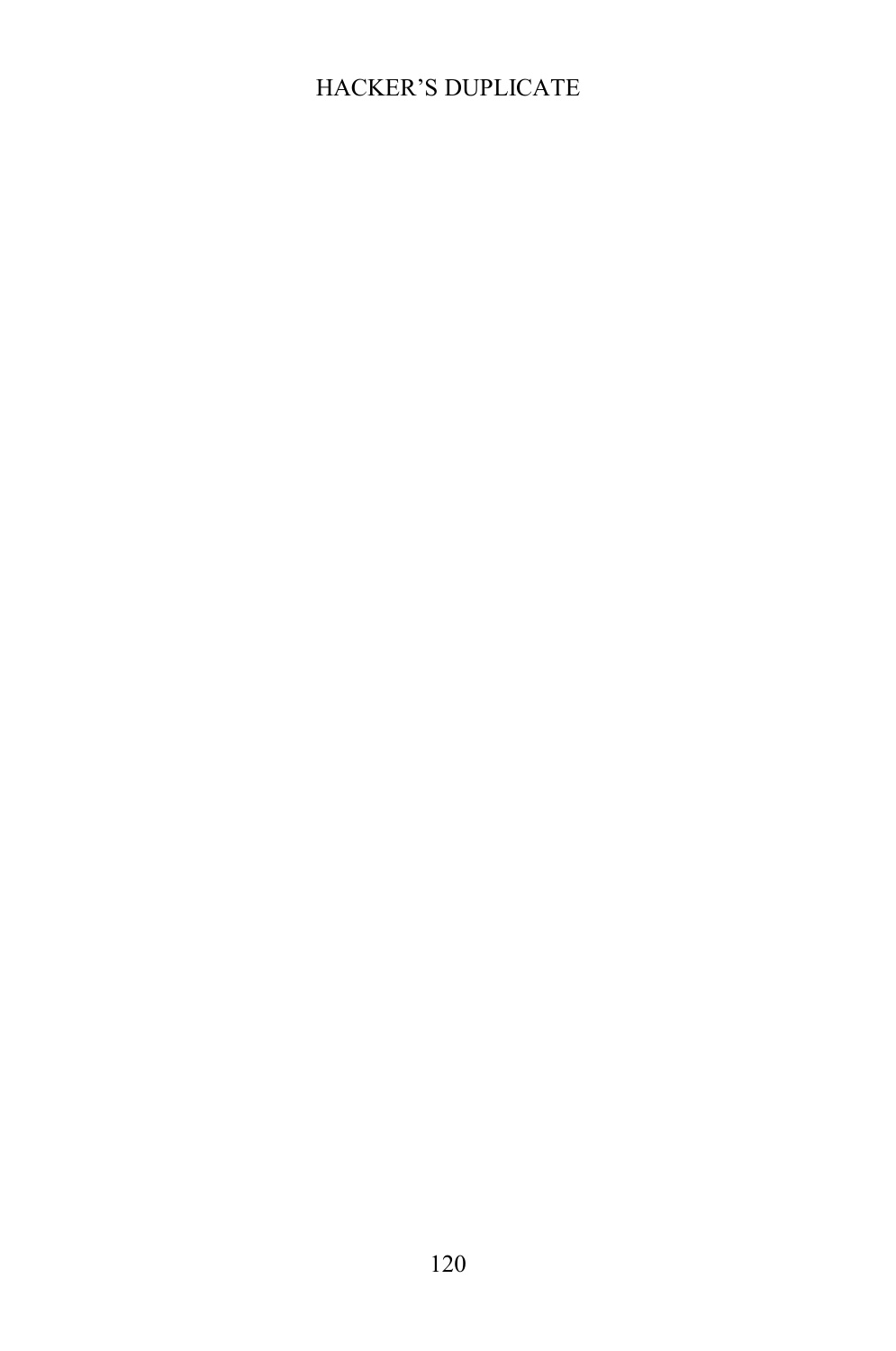$***$ 

Lemonade at Molly's was a welcome respite from the heat that was blistering the streets. Ribbley, in a thoughtful mood, jabbed with the end of a straw at the elusive slice of lemon which dodged around the ice cubes in his glass.

"Why don't you call the lab and see if they've got anything on that 'shot dead' they found in the Patman," he suggested.

 Nodding agreement, Munro shoved her way out of the booth and went to a nearby phone on the counter which Molly had installed for her "guys," a term which she had originally applied to the male cops who made her place a regular stop. Molly still had reservations about female cops, and privately said "harness bulls" didn't mean "harness cows,"but Munro had managed to escape that label and had become one of Molly's favorites.

As Munro connected with the lab and sat waiting for someone to find a file, Molly leaned over the counter and in a low voice asked, "What's with Joe Palooka over there? He's pretty quiet today."

"It's what's known as a brick wall, Molly. We've hit it headon in the case we're working."

"Hm," intoned Molly as though she was the wizard of all police work, "leads gone cold huh?"

Smiling, Munro said, "Yeah. We thought we were on the right track but, this morning we found out we were on a dead end to nowhere."

"Must be a helluva case to have Ribbley down like that. It ain't like him to be so quiet. He's usually sassin' me and smart mouthin' about something. What kind of crime you looking to solve, Les?"

"It a murder case. A research scientist at a laboratory got himself killed. That's got us wrapped up in power plants and computers..." She broke off her conversation with Molly and spoke into the telephone. "That's the one. The Patman Hotel...yes."

Molly moved away and took up a position closer to the booth where Ribbley sat, lost in thought. "Hey copper," she called, "more lemonade? You've about worn that poor lemon slice down to the peel."

Ribbley looked as though he had been interrupted in the midst of something. "Lemonade? Sure if there's no extra charge. You almost got it right today, Molly. But anything would taste good in this heat."

"Ain't that the truth," she agreed. Coming from behind the counter with her large Burtle pitcher, she lifted the curving handle and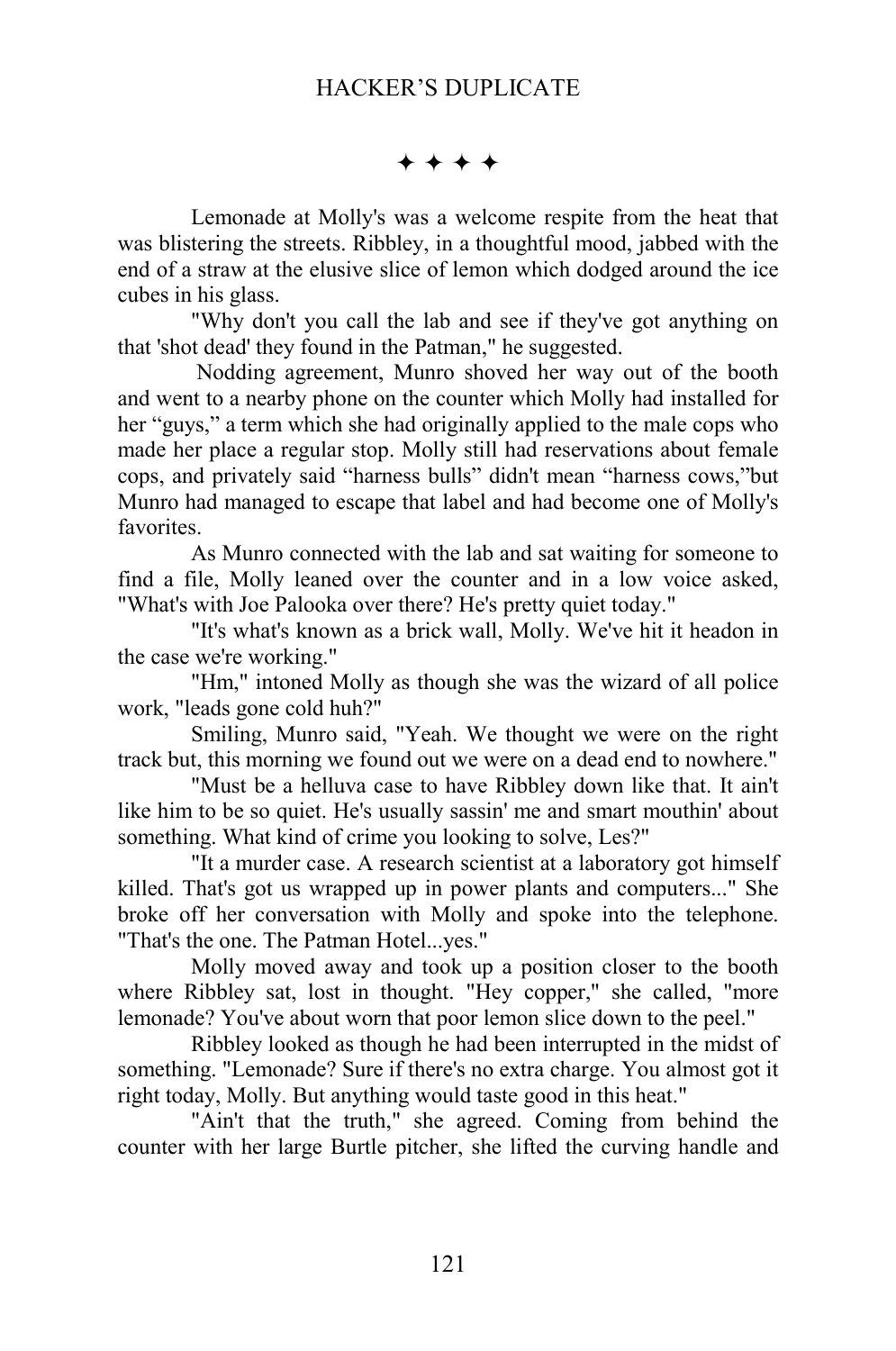refilled his glass. "I heard on the radio that this whole heat wave business is the beginning of the end, Ribbley."

"How's that?" he asked.

"It's the greenhouse thing. You know, when the whole durn world gets hotter and hotter. The way I hear it, the rains will stop coming and everything will become a desert like Africa."

"Is that so?" smiled Ribbley.

"Your damn tootin' it's so," said Molly as though the idea was hers and that she had to defend it against skeptics and smart mouths alike. "It's been in the papers and on TV. Of course it probably won't happen all at once. It'll come on gradually, a few degrees each year. Finally, everybody will just cook or die of starvation."

"Today, I think I'd agree with that, Molly. It's sure as hell hot."

Detecting a note of toleration and mild skepticism in his voice, Molly turned to the counter and picked up a newspaper which she tossed down in front of him. "Here, Mr. Doubting Thomas. Read it for yourself."

With chuckle, Ribbley looked down at the paper where he saw the small headline below the fold. "GREENHOUSE EFFECTS EXAMINED AT SPECIAL MEETING OF UNIVERSITY SCIENTISTS" Idly, Ribbley sipped his lemonade and read the story which was a rehash of fears about planet warming that seemed to increase with every spell of warm weather. According to the story a combined group of meteorologists and chemistry specialists from a half dozen universities had met to share their ideas on possible causes of the extended heat that was simmering over much of the nation.

The story had found its headline in the statement by one of the scientists that the heat was the first definite symptom of the growing greenhouse effect. His theory was that a blanket of pollution was wrapping around the planet admitting heat from the sun and, at the same time, trapping the heat against the surface of the earth. Coming to a comment that the burning of fossil fuels was creating the heat blanket, Ribbley sighed heavily and put the paper back on the table. He'd had enough of fossil fuel burning plants and stories about them.

"That stuff is getting pretty serious, Ribbley" said Munro as she took her seat in the booth.

"What stuff?"

Jabbing at the paper with her finger she replied, "The greenhouse effect. Some people are getting pretty scared."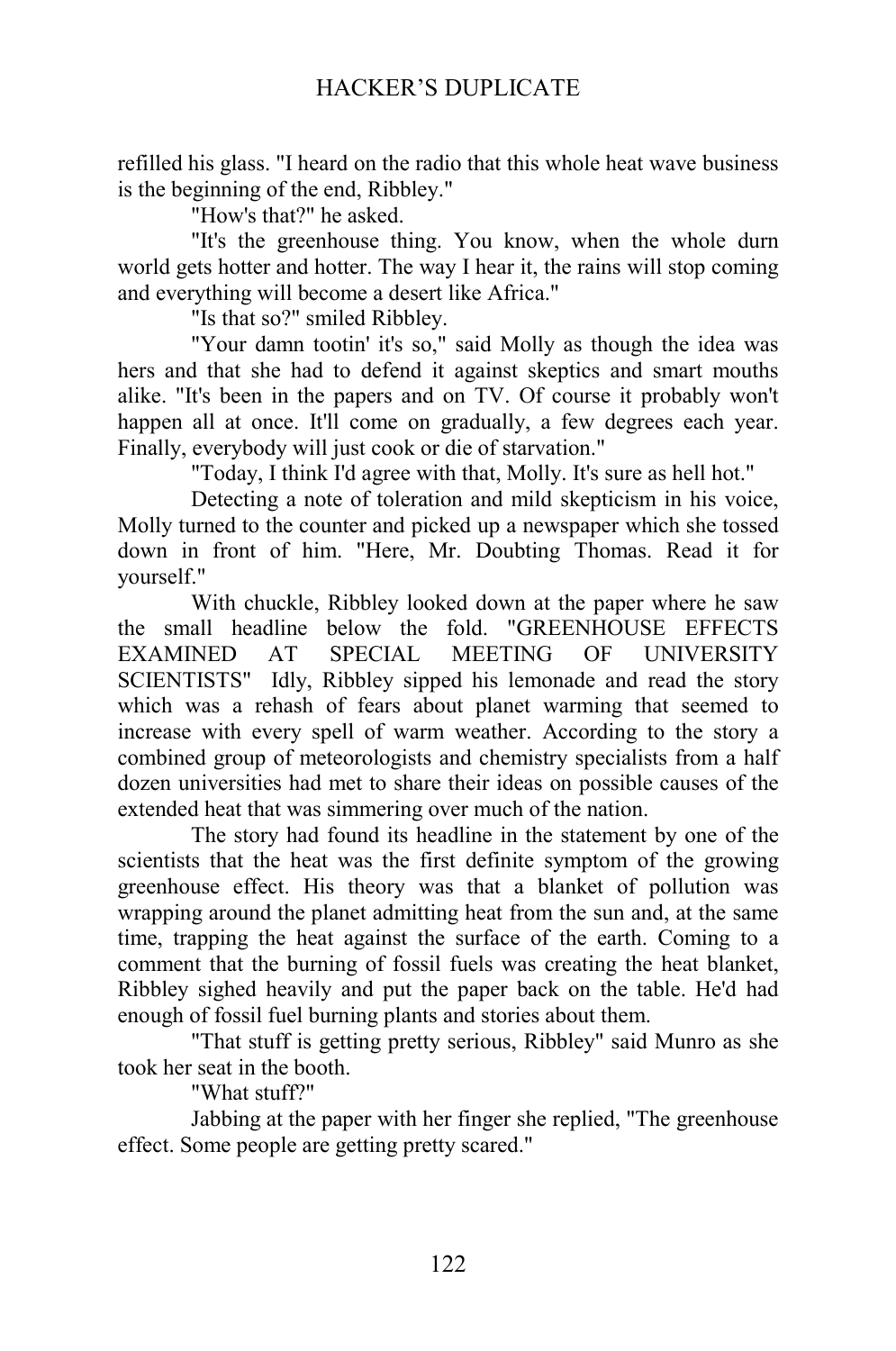"I know," he said, "Molly's one of them. Don't tell me you're getting nervous, Les? As long as we've got one of the few cars in the Division with air conditioning, we'll be okay."

"Be serious," scolded Munro. "The whole country has gone for weeks without rain. Every state and city has experienced record high temperatures, and reports from Europe are pretty much the same. I'm beginning to think that something really has gone haywire."

"Munro," said Ribbley with exaggerated patience, "there have been droughts before. Ever hear of the dirty thirties when the whole midwest became the great dust bowl? It was probably a lot drier and hotter then than it is now. You'd be alright if you'd switch to lemonade or iced tea." He smiled at her as she puckered her lips as though drawn tight by the sour taste of lemons.

Through her lemon face she mushed out the words, "Then everyone would say there are two Ribbleys in the Department."

Laughing, he asked, "Speaking of the Department, anything from the lab on the shot dead?"

Glancing at her notepad, Munro fell back into a serious mood. "They identified him as a local yeg. His name was Frank Bemis. A tough guy with a string of short term 'ins and outs' in the county slam for petty jobs. He had a minor reputation and was known to some of the detectives in the North Metro area as a thief who apparently never had enough imagination to do anything big time. They found the slugs. A bit unusual, .32 caliber." Consulting her notes again, she added, "Oh, yes. For whatever it's worth, they traced the tracks around the body to the shoes of the drunk they found in the alley, name of Billy Natterham."

"I wonder if our friend Martin Nye owns a 32?" mused Ribbley.

"That might be a good bet," said Munro. "Speculate with me, Ribbley. If we can tag Nye with this shooting, doesn't that give us some answers?"

"Such as?" prompted Ribbley.

"First, it closes the book on the stiff in the Patman, the late Frank Bemis. If that's true it also suggests that we know who bashed Pringle."

"Bemis," agreed Ribbley, interested in seeing where Munro's logic would carry her.

"It makes pretty good sense when you think about it. Nye reads about Pringle's work in the blurb that Kreesap circulated. He figures he could use the data in preparing the bid for Blue Mesa, so he hires a local thug to go to Pringle's office and steal the data disks."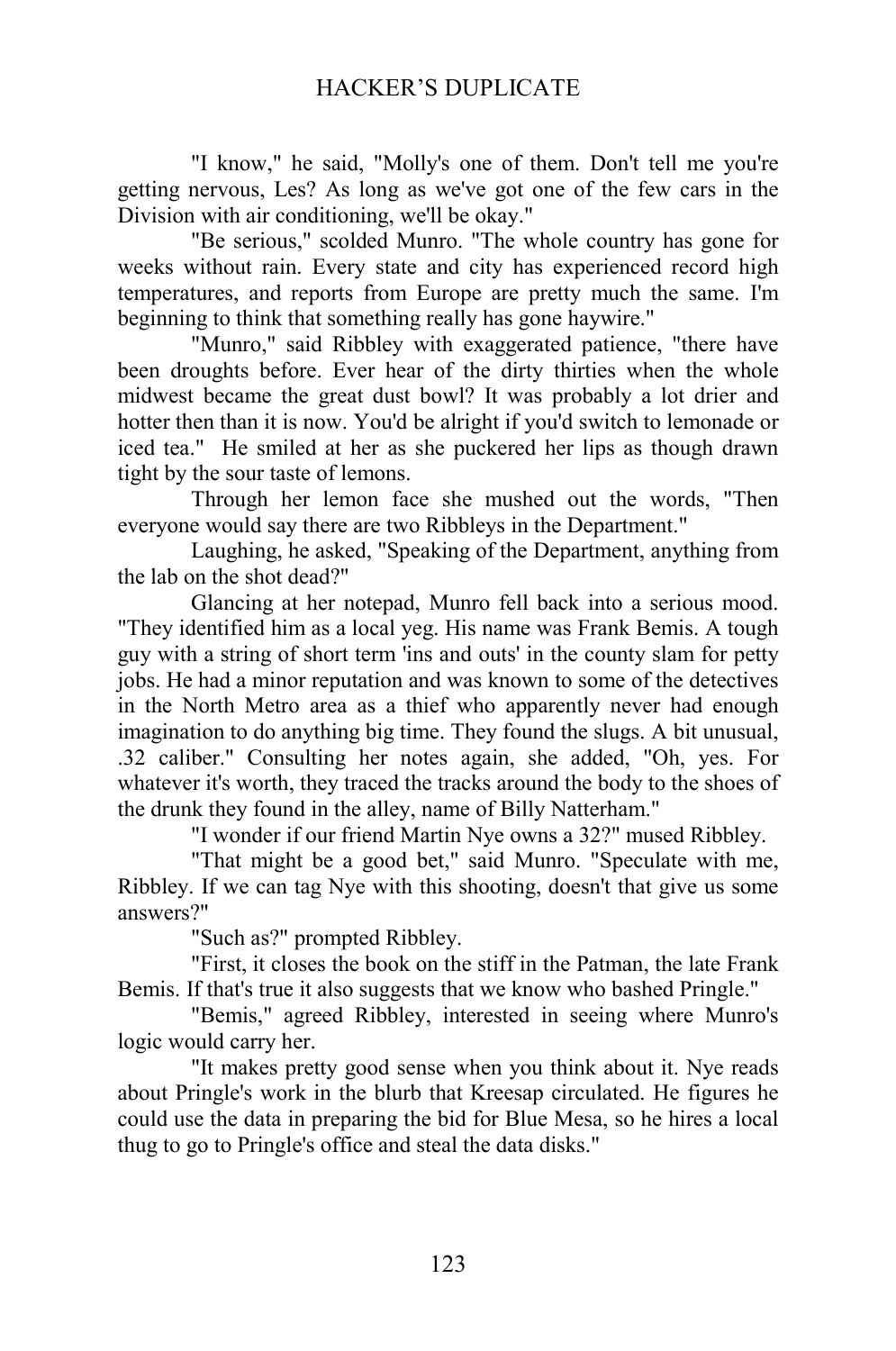Joining her in the process of putting the pieces together, Ribbley supplied a further detail, "That also explains why the office was trashed. Nye probably told his handyman to make it look like a routine smash and grab job in order to direct attention away from what his man was really after."

"And to keep anyone from suspecting Lipscomb Atmospherics," said Munro.

"So far, it's holds together," nodded Ribbley, "as a theory. But fit your theory into the Bernie and Colleague killings and into Bloody Ed Gates and his associate suddenly appearing and offering to shave Liss's chinny chin chin and tamper with you."

"That's a different story," admitted Munro. "We've got Gates for doing Bernie and Colleague, and, of course, we know about him coming to the office at the university." She paused, lost in thought. "We just don't have anything to connect the Pringle line to the Bernie line, do we?"

"Wrong," said Ribbley, a smile spreading slowly over his face. "We do have a connection. Frank Bemis, the head basher was not a total failure, Les. He did swipe some disks, but he didn't get them all."

Munro's face brightened. Quickly she fitted the pieces together. "Sure!" she exclaimed. "I found the disk that Pringle was carrying. It was under the desk where they fell when he was slugged. After he slugged Pringle, Bemis blew out of there without looking around because he already had some disks that he'd found in the office. There damn well may be more to Pringle's project than we suspected, Ribbley. Ed Gates was after the disk I found. Bemis was shot for the disks he swiped."

"And the Bemis disks are still out there," agreed Ribbley, "and if we've plotted this thing out correctly, Martin Nye has them." Suddenly putting down his lemonade glass, Ribbley said, "And I've got a strong hunch we'd better talk to Nye as soon as we can."

Sliding out of the booth, Ribbley called out, "Good lemonade, Molly." To the trailing Munro, he said over his shoulder, "Pay the woman, Les. I'll drive."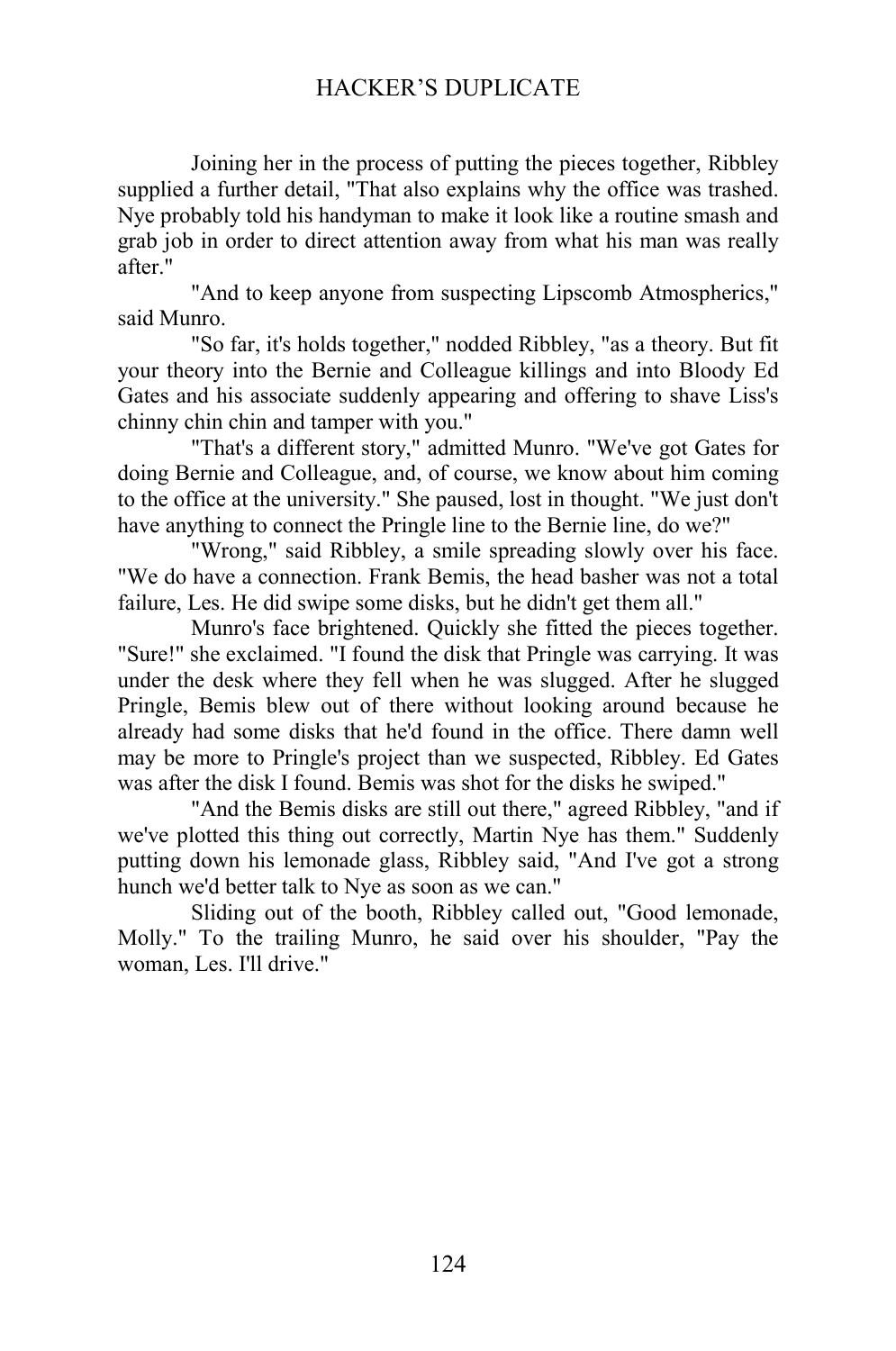$***$ 

"I'll see if Mr. Nye is available," intoned the secretary.

"Mr. Nye is available and will see me, sister," growled Ribbley who towered over the desk.

Undaunted she looked up at him and asked, "Your name?"

"Ribbley, Detective, City of Denver Police Department, Homicide Division," he said, opening his badge folder and holding it close to her face.

Either the tone of his voice or the badge or the emphatic way he identified himself or the combination of all those forces had the effect Ribbley wanted. "Oh, I see," she said, her eyes opening wide. She tapped at her phone keyboard and, without waiting for an acknowledgement, said "Mr. Nye, there is a Detective Ribbley here." Feeling Ribbley's eyes on her, she quickly added, "He's on his way in, sir."

As Ribbley headed for the office door, Munro, who was by unspoken agreement covering the back trail, waited. Then, showing her badge to the secretary, she asked, "Are there any other doors?"

Following the secretary's out flung arm and pointing finger, Munro stepped to an adjoining hallway where she immediately saw the side door. Quickly, she walked to it and pushed it open.

Inside the office, Nye had just risen and, seeing Ribbley advancing toward his desk, was opening his mouth to utter a protest. Munro's sudden, even dramatic, appearance through his side door seemed to render him speechless. Looking from one officer to the other and trying to comprehend the swiftness with which they had come upon him, he finally managed to sputter, "What the hell?"

In the manner of one who had done this before, Ribbley used a leading question which made it almost impossible for his subject to give an answer which wouldn't implicate him somehow. Abruptly, Ribbley demanded, "Nye, do you have a permit for that 32 of yours?"

"Permit?" stammered Nye his head swiveling from one officer to the other. "32? I...I...What are you talking about?"

"I'm talking about that 32 you carried to the Patman hotel. Do you have a permit for it?"

"The Patman hotel?" asked a stricken Nye. "Where...I mean what do you mean a 32?"

Ribbley persisted with his disconcerting question. "The 32 you used to kill Frank Bemis. Come on, Nye, it's important. Do you have a permit for it?"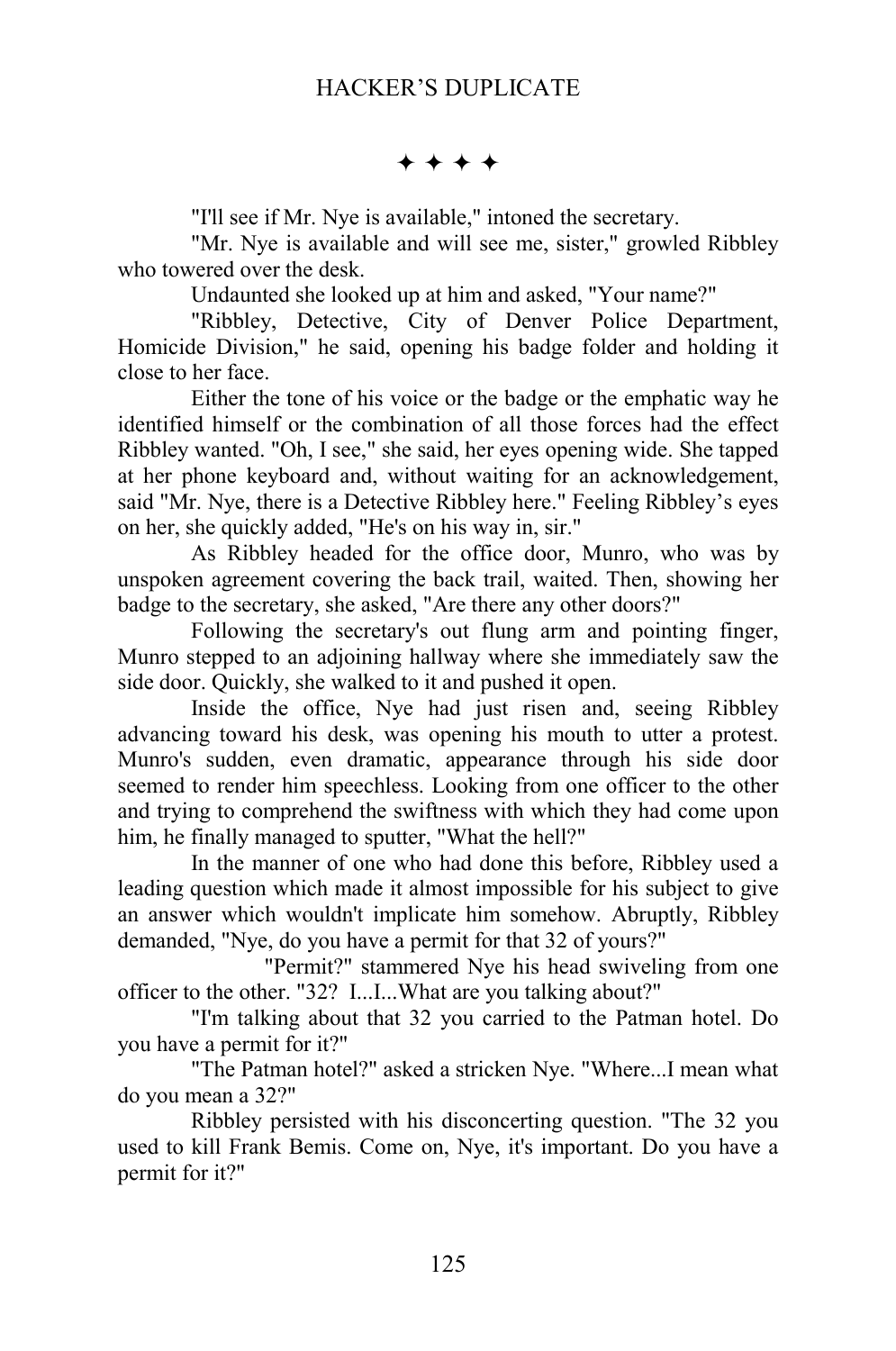Utterly swamped by the odd question and by Ribbley's insistent manner, Nye looked frantic. He rubbed his hands along the sides of his head, trying to clear his thinking. "Wait, Detective, please wait a minute."

"Wait hell," thundered Ribbley, "I've got to have an answer right now. Show me your permit?"

"But I don't have any permit," wailed Nye. "A permit to kill someone? Permit? What are you saying about a permit?"

Giving Nye a sour look, Ribbley relaxed from his demanding stance. Scratching his head, Ribbley then took a seat in one of the cushioned chairs. "Sit down, Nye, before you collapse."

The thoroughly shaken chief executive officer slid down into his chair. Somewhere he found a handkerchief and began mopping and dabbing at his face. His voice almost a whisper, Nye asked, "Would it be okay if I got something to drink?"

"Drown yourself for all I care," said Ribbley who seemed to have lost interest in the man.

Seeing that his shaking hands were putting his glass and decanter in peril of being shattered, Munro stepped forward, took the clattering glass from his grasp and poured him a generous shot of what looked and smelled like good brandy. Planting it in front of him she directed him to, "Put that in your sock, Mr. Nye."

Munro, speaking for effect, asked Ribbley, "Want me to read him his rights before we take him in?"

Giving the bewildered Nye an indifferent look, Ribbley drawled, "Naw. There isn't any point in it. This guy didn't shoot anybody."

Nye put down his glass. "Shoot somebody? There you said it again, Detective Ribbley," he said it almost as an accusation. "I didn't shoot anyone. Ever."

"I believe you," said Ribbley trying to put an end to Nye's denials. "But someone did and you're mixed up in it somehow, Mr. Martin N. and I want to know how."

"A killing?" gulped Nye. "No sir. No way. I'm not involved in any killing."

Ribbley examined Nye, he evaluated Nye's voice, he considered his behavior. Apparently satisfied with a method of proceeding, the burly detective became concerned about Nye. "It's like I said, Mr. Nye. I believe you, but there are some questions that have to be answered. If you'll be square with us, I think I can clear this up for you."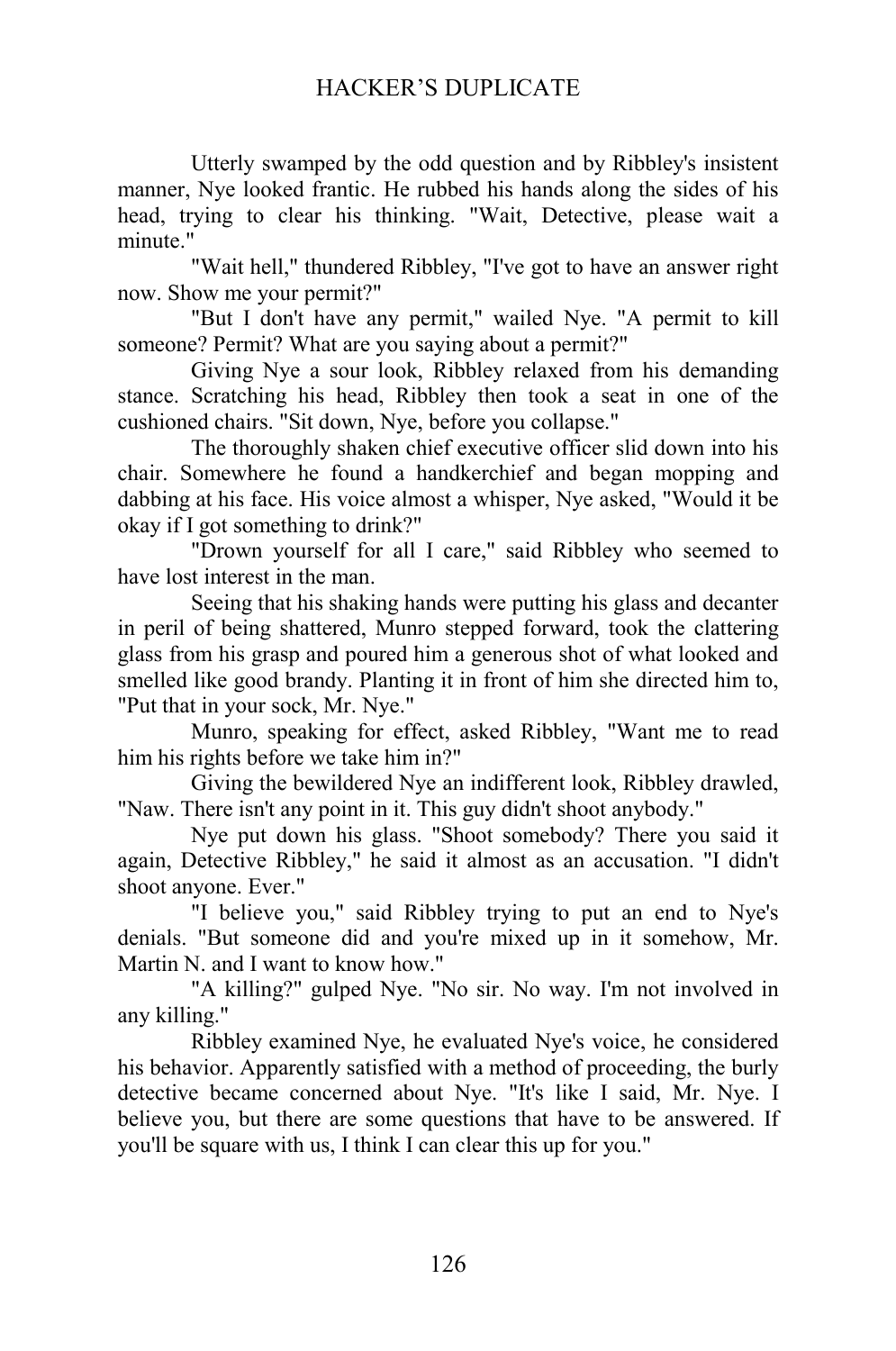Ribbley spoke as though some power, far away and high up, had pointed the finger of suspicion at Nye and that he, Ribbley, would make an effort to set things right. Gone entirely was the overpowering attitude of hostility and the accusatory tone, but apparently gone, too, was Nye's recollection of it. Instead, he was immediately cooperative, almost eager.

"Sure, Detective, I'll tell you anything you want to know. I don't have any secrets from the police."

Munro picked up the thread of the inquiry. "Mr. Nye, do you recall our last visit here and the conversation we had?"

"Certainly," said Nye, "you were here asking about our interest in the Blue Mesa power plant project and about whether we knew anything about Dr. Pringle's work over at the Kreesap Institute."

"Right," Munro assured him, "now let's talk about Dr. Pringle again. Some disks were stolen from his office and we believe they may contain information valuable enough to make someone commit murder for them. My question is, have you seen those disks?"

"I haven't seen any disks that belonged to Pringle."

Nye's answer came too quickly to suit Ribbley. Instantly, Ribbley asked, "But you have heard something about them?"

The President of Lipscomb Atmospherics swallowed hard and paused, but only for an instant. "Yes, I have heard about them. The morning after Dr. Pringle was killed and before you came here and talked to Turne and me, I received a telephone call."

"From?" asked Munro.

"I don't know, Sergeant." Looking at Ribbley, he added emphasis, "Honest. It was a man and he wouldn't tell me his name."

"What did he say?" asked Munro.

"He asked if I would be interested in buying two computer disks that contained data from Pringle's research on the combustion of fossil fuels. I said I might, but I also told him I would have to see the disks first and that I would have to have a chance to put them on a computer to see if they were valid."

"And did he agree to that?" asked Ribbley.

"No. He said he wanted one hundred thousand dollars for the disks and wanted it right away. I told him that was not possible. He said that he thought he could sell them to someone else for that much money, but if he couldn't he'd call back. That's the first and last time I heard from him."

"And that's the entire conversation?" asked Munro. Seeing Nye bob his head, emphatically indicating that he had recited the entire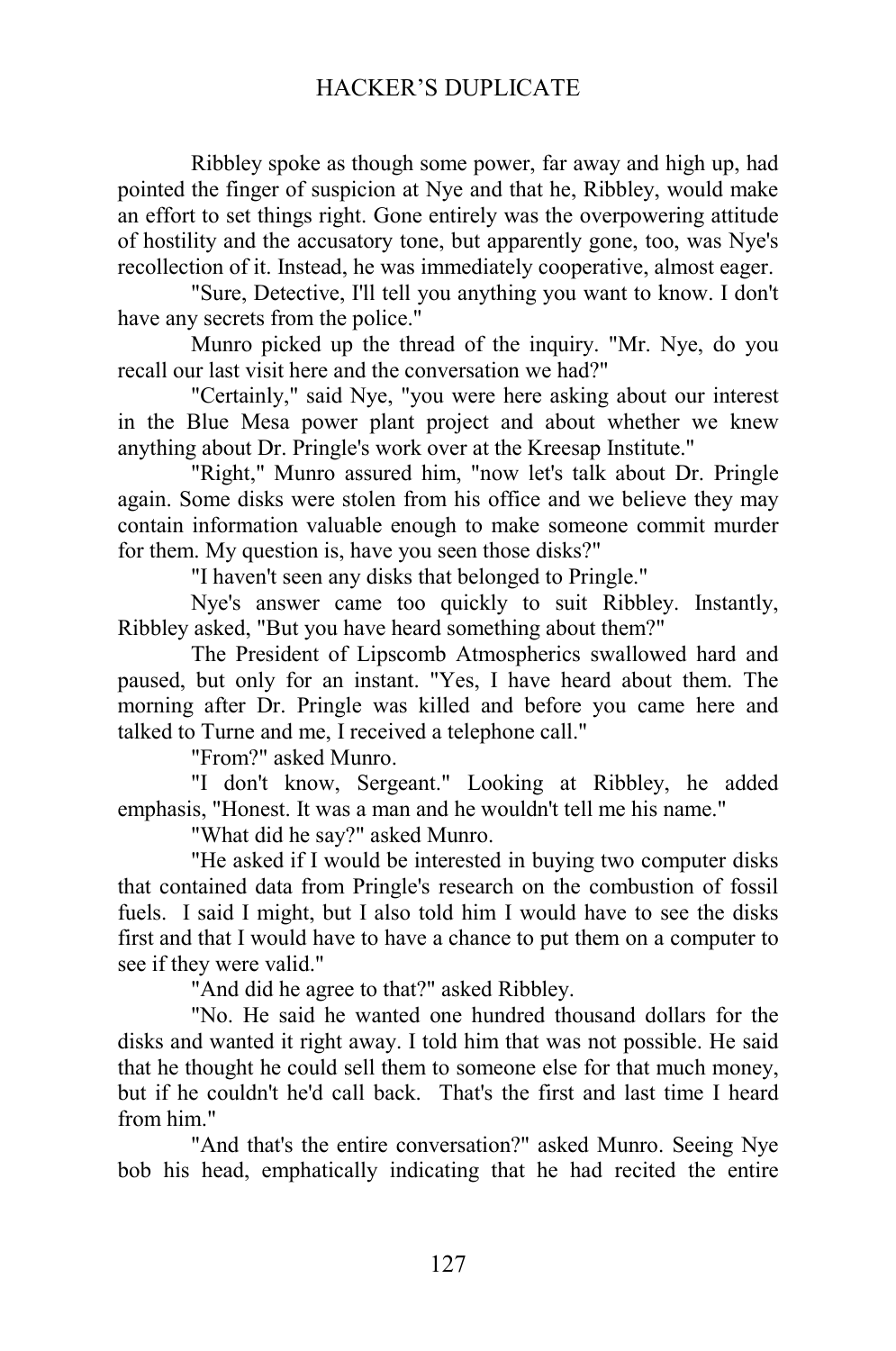conversation, Munro tried another direction. "Did you tell Mr. Turne about this offer?"

"Burl?" Nye, despite his fright, almost laughed, "Yeah, I mentioned it and he damn near puddled up right here in my office. Burl isn't what you'd call a strong businessman. I had just suggested that the disks might be available for a price when the two of you arrived. You must have noticed that he acted like he'd just committed the high crime of the century. Just the idea of stealing left him looking guilty."

Ribbley, who may have recalled Turne's behavior, found it more to his liking than Nye's apparent willingness to traffic in stolen research data. "There is still something to be said for honesty, Mr. Nye. Not enough to suit me, but I'm a throwback to a better time."

Nye simple stared down into the empty glass which he still held in both hands. Munro, perhaps feeling some compassion for him, asked, "Would it make you feel any better, Mr. Nye, to know that the data on Dr. Pringle's disks would not have been any use to you in preparing your Blue Mesa bid? We've had the disks looked at, and the report on them says that Dr. Pringle was concentrating on liquid fuel, not coal."

Nye's head came up. "Liquid fuel? But Blue Mesa will burn coal."

"That's what we've been told," said Munro. "That's what has us puzzled. Given the fact that Pringle was working on the combustion of liquid fuel, do you have any idea why somebody would be interested enough in his theories to kill for them?"

Nye's eyes stared vacantly at her for a moment. "Liquid fuel," he muttered, seeming to find it difficult to comprehend the idea. "A lot of work has been done on slurry which is really a coal mixture, not a liquid fossil fuel. Did your report say what kind of liquid, Sergeant?"

"It has a chemical name," said Munro, trying to recall the actual expression used in the report. "Would it help you to know exactly what it is?"

With a weak smile, Nye hedged a bit, "I can't tell you who your killer is, Sergeant, but if I knew exactly what kind of fuel you're talking about, I could suggest who might be interested in that kind of research."

Ribbley made the trip to the car and back, returning with the report in hand. Not expecting much from Nye, he tossed it on the desk and watched while Nye scanned the cover then immediately opened it and began reading. As quiet grew out of Nye's study, Ribbley sat and watched and mulled over his case.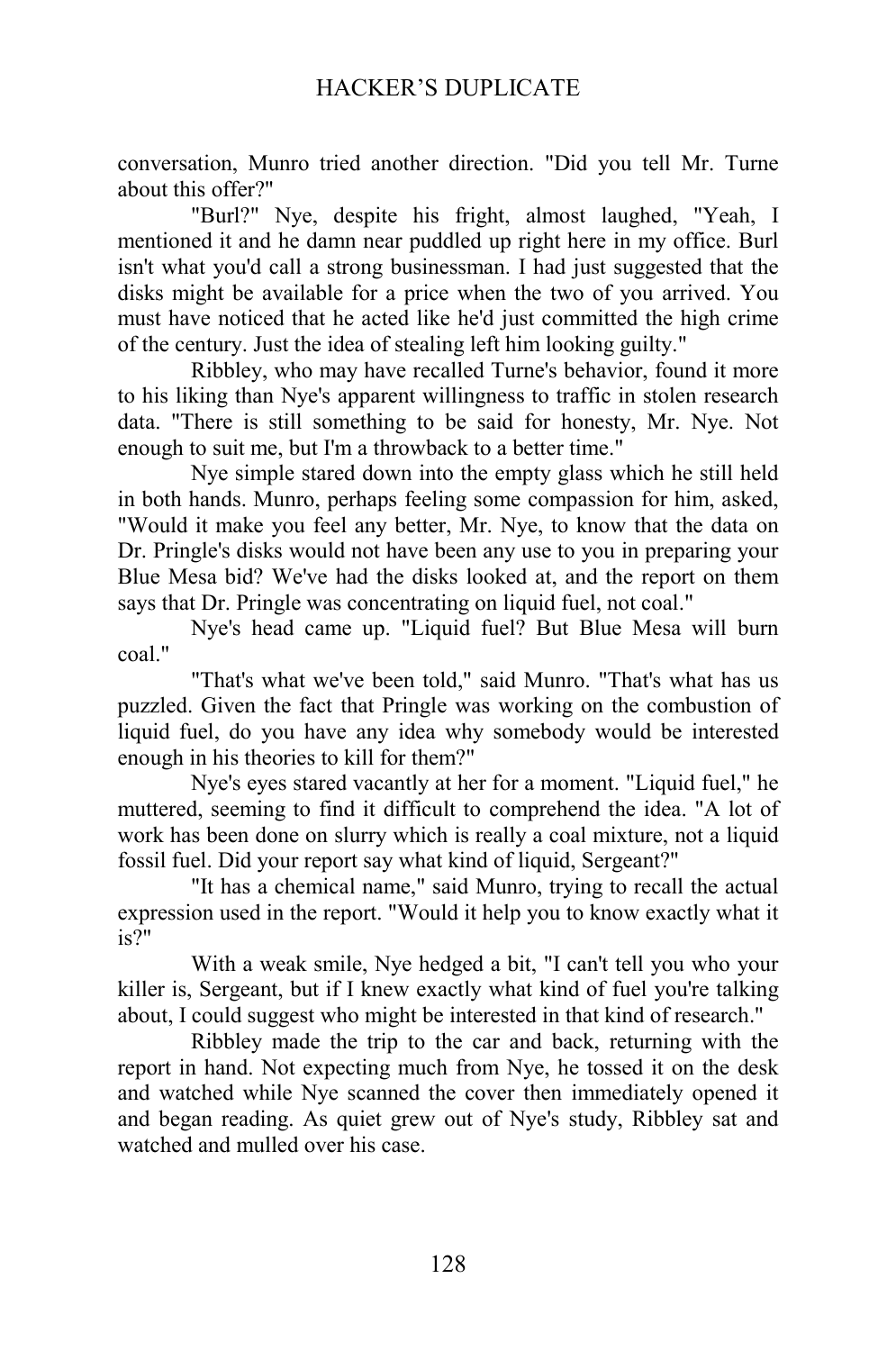Unlike the conventional homicide investigation, this one had angles and blank spots that made him uneasy. He knew that his discomfort was caused, in part at least, by the fact he was dealing with factors beyond his own understanding. He had learned enough about computers to keep his job, and he grimly told himself that chemistry had never been his favorite sport.

Yet, he believed what he had said to Ned Banner, that all the science in the world hadn't changed the first axiom of police work. Simply stated, it was that you had find the motive and reel it until you could put your arm on the killer. In this case that first rule kept getting lost in computers and talk of combustion and formulas.

Looking at Munro, he wondered if he had gotten distracted. It would be easy enough. He'd heard the boys and their talk of O O Munro and had found himself feeling a little smug and superior since she was working with him. Usually a solo, he admitting that he liked the idea of working with her, and wondered how he could manage to get the assignment continued after this case was filed away, or as they said nowadays, saved on a disk. And distracting as she might be, she was a damned good cop and a good contrast to his approach to police work.

Motioning her over to a corner of Nye's blue office, Ribbley, speaking in a low tone, asked, "Think he's playing it straight, Les?"

"He afraid not to."

"You realize don't you that this is beginning to look like another dead end?" frowned Ribbley.

"There's always hope, Ribbley."

"There's always sunshine and flowers in the park, Les, but they don't catch bad guys and they don't keep Ned Banner from pointing at that damn computer screen and asking for 'closure.'"

"Yeah, I know what you mean, but I've got a hunch that we're due for a break in this case, Ribbley."

The two stood quietly looking from time to time at Nye. After more moments of waiting, Nye looked up from the pages of the report. A smile spread across his face. Looking first at Munro and then at Ribbley he said simply, "Kerosene!"

Both quickly moved back toward the desk. "Did I hear you say 'kerosene'?" asked Ribbley.

"You did," admitted Nye closing the report and pushing it across the desk at Munro. "Whoever prepared your report, identified it by its chemical name and used that reference almost all the way through. I thought it looked familiar, but it's been a long time since I had any reason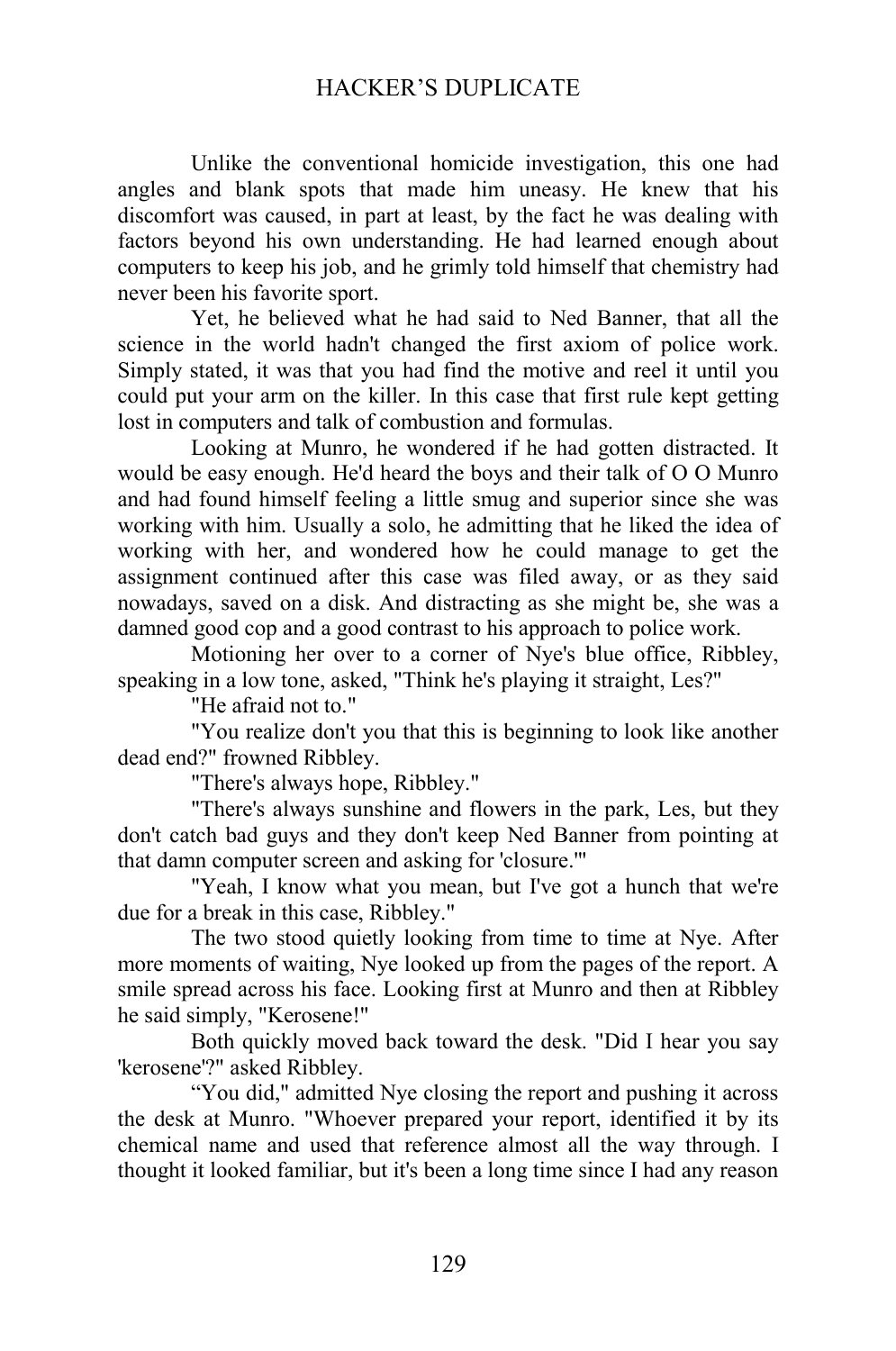to think about it. But there in a narrative paragraph near the end they referenced it by its other name, JP-2."

"And so Pringle's liquid fuel is kerosene?" said Ribbley. Voicing the question which leaped into his mind, he continued, "Who would be planning on using kerosene and where?"

Having lost most of his fright, Nye was able to smile, "Who uses kerosene?" he echoed, "The entire airline industry lives on kerosene. That's who."

"Airlines," repeated a surprised Ribbley, "are you sure?"

"JP-2 is jet fuel, Detective Ribbley. Common, ordinary jet fuel. Perhaps a higher grade and with some special additives, but basically it's old fashioned kerosene. The stuff your great grandparents and mine used as lantern fuel."

Ribbley's mind raced over the facts he and Munro had gathered. She, too, was sorting over what they had learned. She cried out, "It fits! Christ, Ribbley, it fits a lot of what we've been stumbling over."

Ticking on his fingers, he agreed. "It's burned in a low pressure environment, high in the atmosphere. And it's also a low temperature environment. Remember that stuff about a "flow of emissions?' That fits too."

"A lot of things do," agreed Munro. "Jeez, this even goes back to the day I went to Dr. Pringle's office and found his folder. It had the disk and an airline guide in it. That simply never rang a bell."

Nye, who had been almost forgotten, interrupted. "You were asking who would be interested in Pringle's work. I'd have to say that is now a very broad question. The simple answer is everyone in the business of building and operating jet airplanes. You might even begin with Pringle's employer."

"Kreesap!" Munro exclaimed. "I'd almost forgotten, Ribbley. Remember that Porr told us Kreesap was involved in jet engine design? As I remember, he mentioned that as a sort of afterthought."

"Yes, I remember," said Ribbley, "and I also remember that we never got a straight answer from him. Especially when the questions got around to Pringle and the type of work he was doing. Porr always became pretty vague and claimed he wasn't really a detail man." His bile clearly on the rise, Ribbley added, "He may not have known the details, but he sure as Hell must have known that Pringle was researching jet fuel..."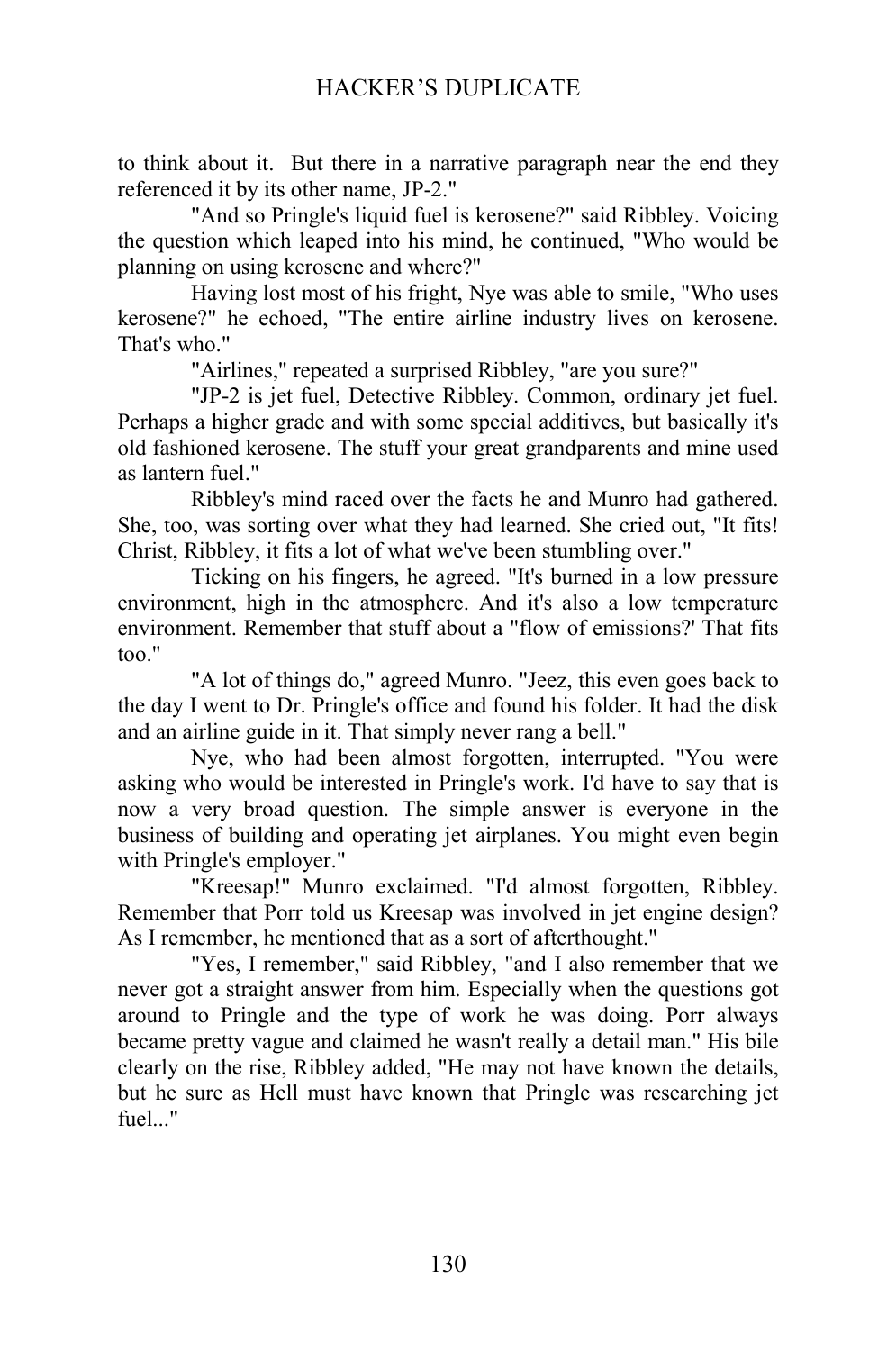Ribbley halted and picked up Liss's report. Holding it up he looked at Nye and repeated his words as a question "was researching jet fuel. $2"$ 

"Emissions," filled in Nye.

"The more I think about it," put in Munro, "the more I have the feeling Porr headed us the wrong way. We picked up on his suggestions, very subtle suggestions I might add, that we should be looking at the people who were researching the combustion of coal."

"And down that road we went," agreed Ribbley, "full bore. When we came here and talked to Nye and Turne we heard about Blue Mesa. We've been following that trail ever since." Quickly, he added, "No need to duck, Mr. Nye, I'm not headed in your direction again. We asked and you simply answered. What we have to figure out now is why Porr steered us away from Pringle's work on jet fuel."

"And why some people are so interested in what Dr. Pringle had to say about it," added Munro.

"Any ideas?" Ribbley asked, looking at Martin Nye.

"Not off hand," shrugged Nye. "But from what I saw in that report, I think the key word is 'emissions.' Pringle seemed to be concentrating on the scavenging effects of some of the oxides which are produced by high altitude combustion and on the reflective character of larger particles."

"I've heard that before," said Ribbley quickly. "Scavenging, that means the oxides, as you call them, have the tendency to combine with other elements."

"That's a pretty good description," agreed Nye.

"And the subject element, the one that gets absorbed is ozone." Munro's flat declaration filled the office with silence. Somehow, everyone knew she was right.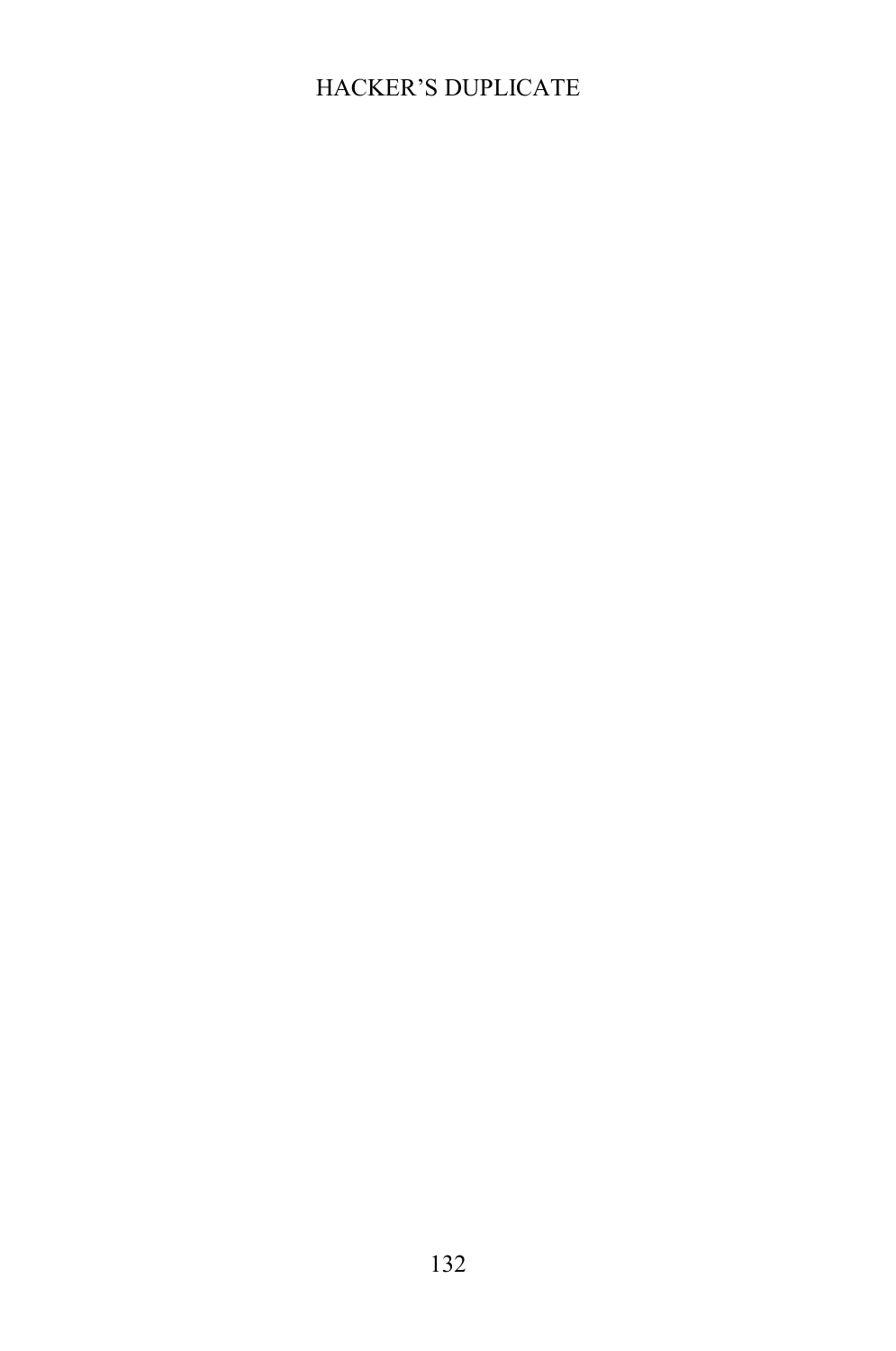#### $***$

Ned Banner stared pensively at the computer screen on his desk. He tapped the page down key and watched the list of active files roll up only to be replaced by another full screen of different names. More active files. The list seemed endless. Shootings, stabbing, a couple of strangulations and even a decapitation. The damn city was becoming a war zone, Tet- Denver Metro style. It couldn't continue this way much longer, but then he'd thought that many hundreds of killings ago. Maybe the TV critics were right. Too many hours of violence burned for too many hours into too many impressionable brains. Then again, maybe it was the just the silly season, back for a long stay. The boys and girls in the squad room were convinced it was the heat. The damned constant, unrelenting, heat. Tempers were growing shorter by the day, water rationing rules were making people angry, and the pukey brown/yellow smog was getting worse every day.

 Banner decided that when asked about the lengthening list, and he was sure he would be asked, he would offer up the heat as the culprit. After all, everyone knew about it, everyone felt it, and everyone talked about it. Banner knew the routine. The Captain would grumble about excuses, and make some meaningless comments about beefing up foot patrols, but in the end, do nothing. Because there was nothing he or anyone else could do to keep people from killing one another.

As he scanned the list, he saw Lewis. Well, Murphy was handling that and was close to making an arrest of a quarrelsome neighbor. Loginnet, funny name, sad case, unusual facts, intra family shooting, should be closed soon. Massman, a new file, maybe a drive by, but some odd comments by a neighbor made Banner wonder if he shouldn't talk to the detective. But he dismissed the idea. It would be read as interference. Mobley, a weird case, no leads, the detective assigned was on leave.

Natterham. Banner paused. He didn't recall the case. Staring at the entry, he noticed the case was tagged with a reference to Pringle. That rang the bell. Sure, Natterham was the wino found in the alley near the Patman Hotel. A notebook had been found with a reference to one of the people who had been questioned in the Pringle investigation.

Curious, Banner keyed in the number of the Pringle file. The list disappeared and in its place the detailed report on the Pringle case appeared on the display. It contained everything from the first call which was labeled a burglary-assault, later refiled as a homicide, up to the latest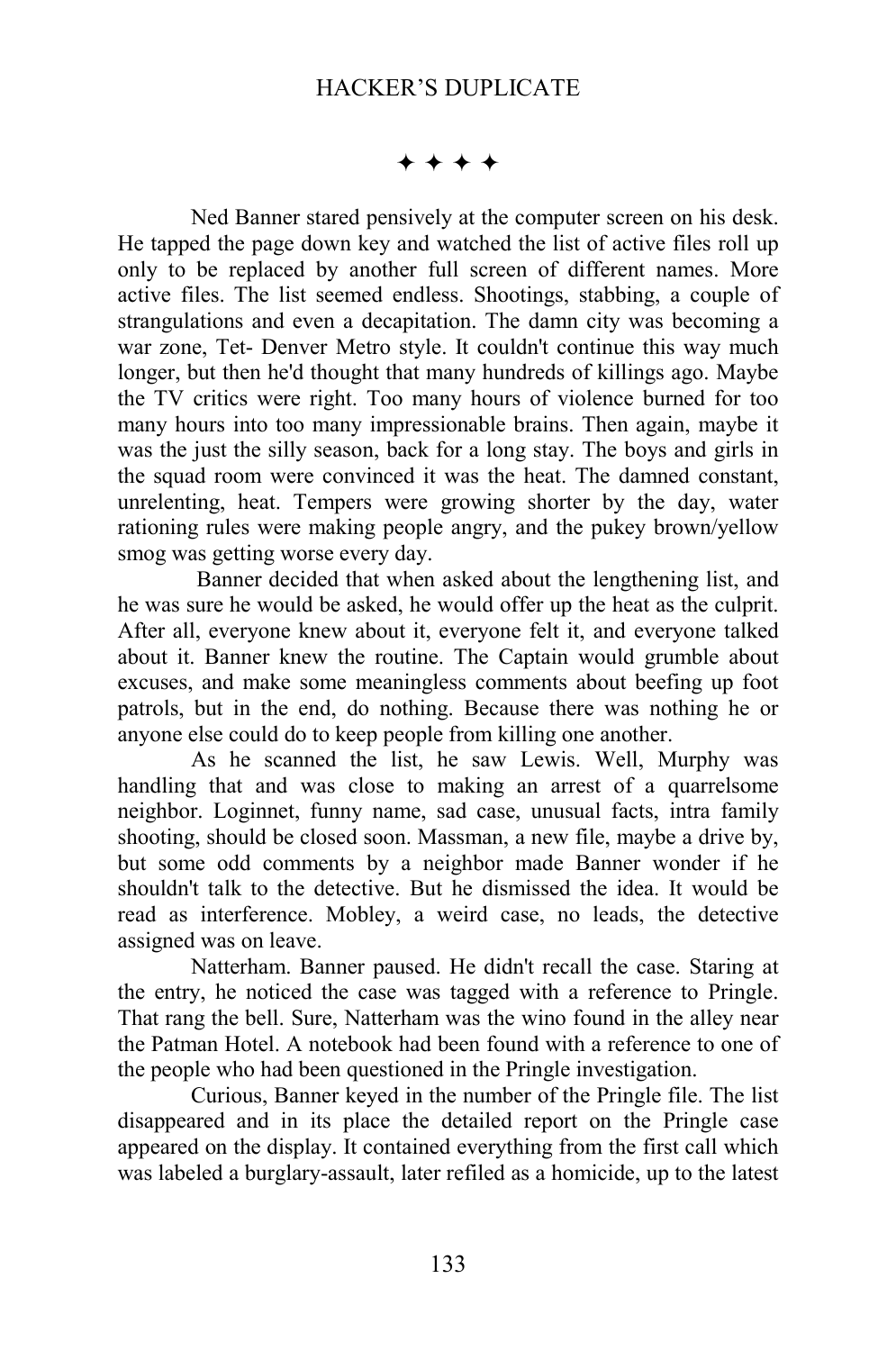calls into to dispatch. As he read and keyed his way to the latest report, Banner saw that Ribbley and Munro had reported at 0920 that they were going to the office of Lipscomb Atmospherics to interview Martin Nye. The next entry, received at 11:15, said they were going Code 34. Banner frowned, Code 34? That was damned unusual. What in the hell was Ribbley up to now?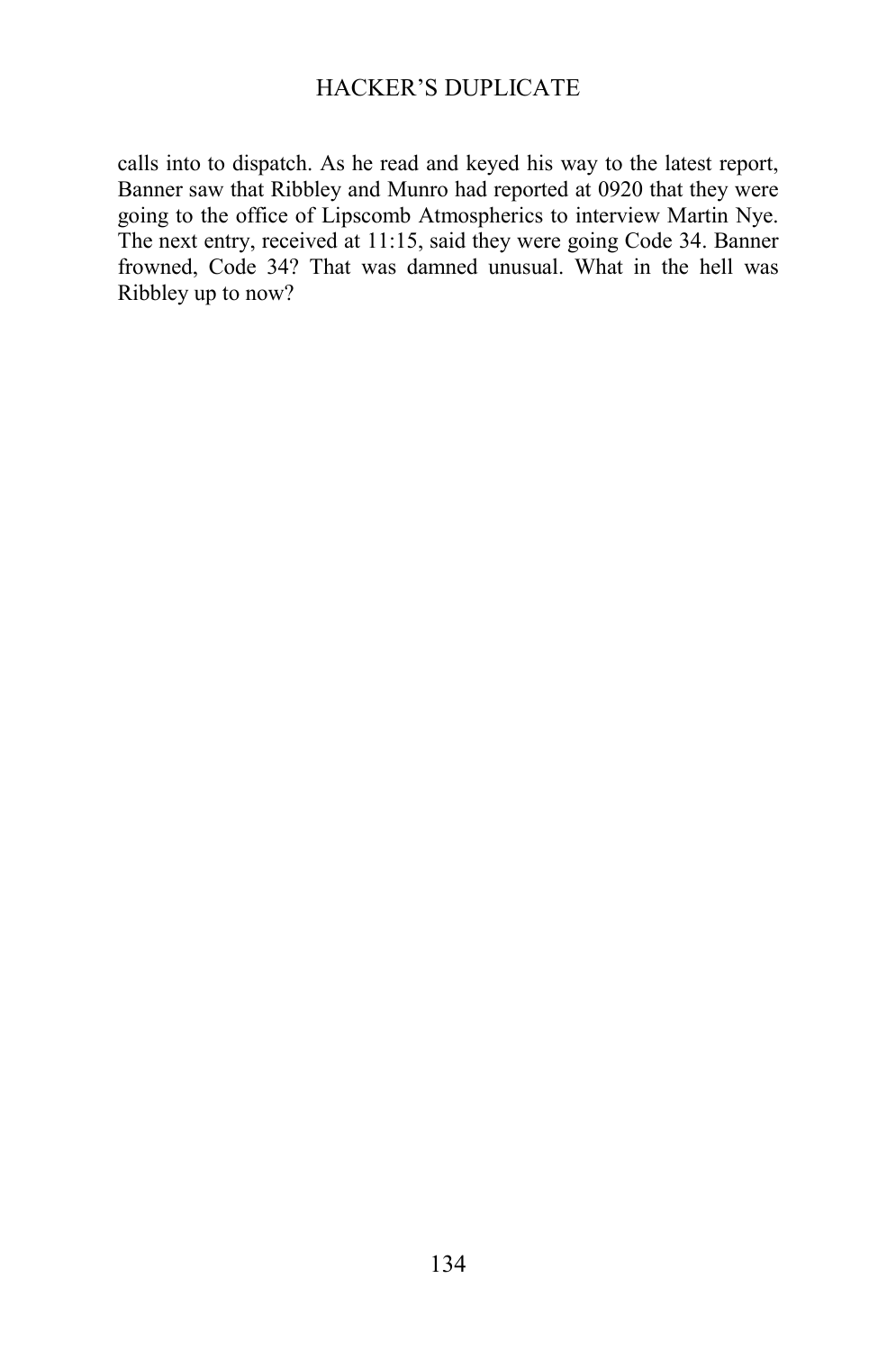$***$ 

"It must be budget crunch time," grumbled Ribbley as he watched Munro struggle with the door lock. "Damn cheap op house if you ask me."

"Hey, don't complain," said Munro. "We were lucky to get anything. If we'd told that guy in administration that we wanted it for a drug bust, we might have gotten something better. A mere homicide operation isn't the in thing these days."

Finally, the door of the "operations" house relented and swung open. Inside, as outside, everything was conventional and low cost. The furniture showed the kind of wear and usage inflicted by people who came and went but didn't live there. The shades were drawn down on the windows, and the dim interior had the close, musty smell of stale air.

"Welcome to the Denver Police Department's Operation JP-2," quipped Munro. Stepping inside, she held the door open for Ribbley who was carrying a CPU, a bulky computer screen and a keyboard.

"How come we didn't get one of those little computers, a laptop?" grunted Ribbley as he headed for the table in the dinette area.

"They make them with modems," agreed Munro, "but they're too new and too expensive for a police department's budget."

While Munro began plugging in cords and arranging the computer setup, Ribbley wandered around the house looking for the air conditioner control. "These places are supposed to be maintained and kept up, just like a regular house," he called to Munro. Then finding the control, he turned it to 'ON' and listened until he heard the motor pick up and begin running. Returning to the dining area he conceded, "If we get cool air, I may take back some of what I said to that guy in administration."

Sitting down and aligning the keyboard, Munro agreed, "You should, Ribbley. All that capooey you gave him about JP-2 being part of a federal operation and involving...what were your words? 'The most high of the high?' You made it sound like the mayor himself was a suspect."

"He should be. Just being a politician is a common law crime, Les. Did you know that in England in the fourteenth century the Shires, areas kinda like our counties, had a ceremony for removing local officials from office. Part of the ritual required each man being removed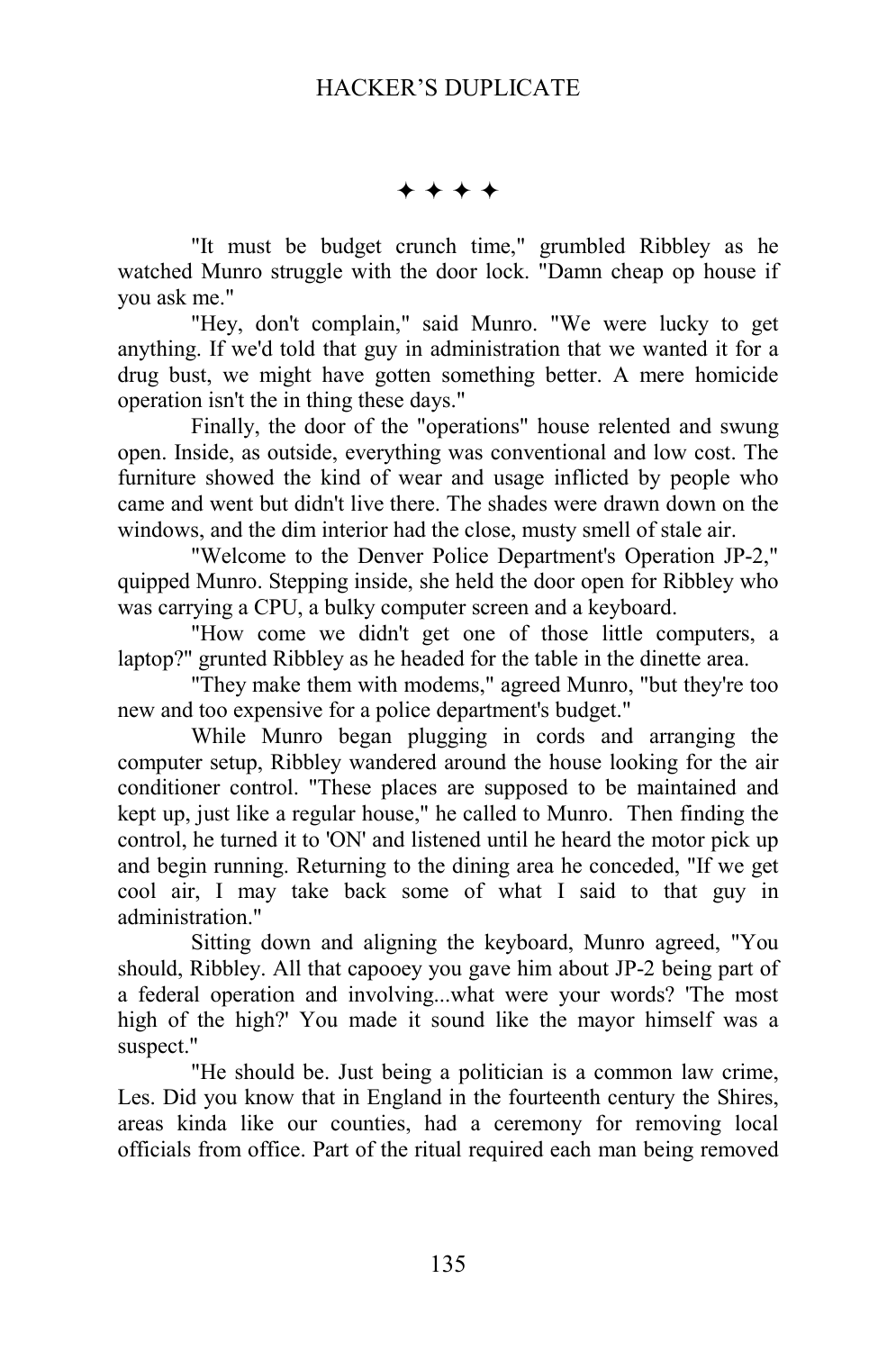from office to confess to having committed the crimes of theft and making false statements to the people."

"Is that so?" asked Munro absently, as she gave her attention to the computer.

"Sure it's so," Ribbley assured her, "And the beauty of it was that refusing to confess was a crime. The punishment for refusing to confess was the same as the punishment for theft and lying to the people. The guilty parties were laid out in the courtyard of the town and great stone weights were placed on them. After a certain time, weights were added until they agreed to leave office and never run again. Most, being professional politicians, refused and were simply flattened."

Fussing with a cord that apparently was not seated properly, Munro asked, "Ribbley, is there a point to all that?"

"It is not required that History be instructive, it simply is. But it is the world's most perfect teacher and it speaks for itself."

"Well, what does that story teach?"

"What I described, Les, teaches us how the full court press began."

Focusing for a moment on what Ribbley had been describing and on his conclusion, Munro paused for a long moment as she stared at her keyboard. Then she chose not to react, but to continue setting up the computer. Obviously, Ribbley deserved only to be ignored.

Finally, she took two small computer disks from a leather briefcase she had been carrying. "Any reason to wait?"

"Wait for what? Hell, no. Let's get on with it so we can get out of this place."

Ribbley watched her snap on the unit and the display. The machine beeped, the screen flashed a line of copyright information at the top, beeped again, then settled down to displaying a capital A and a carat. Munro took the disk she had marked 'Pringle 1' and slid it into the drive. Then referring to a folded copy of the report Liss had given them, she typed "Pringle 1A." Munro pressed the return key. The screen went blank for a fraction of a second before the question appeared. "Combustion Data Directory." She tapped the Enter key.

The machine beeped, then came alive with a series of lines. Each appeared to be a formula. Ribbley recognized the symbols 'CO2' and 'O.' Suddenly interested, he pulled one of the nearby chairs closer and sat down. Munro, again looking at the report, rapidly hit the page down key until the end of the list appeared and a query appeared at the bottom of the screen. "Continue? Y/N."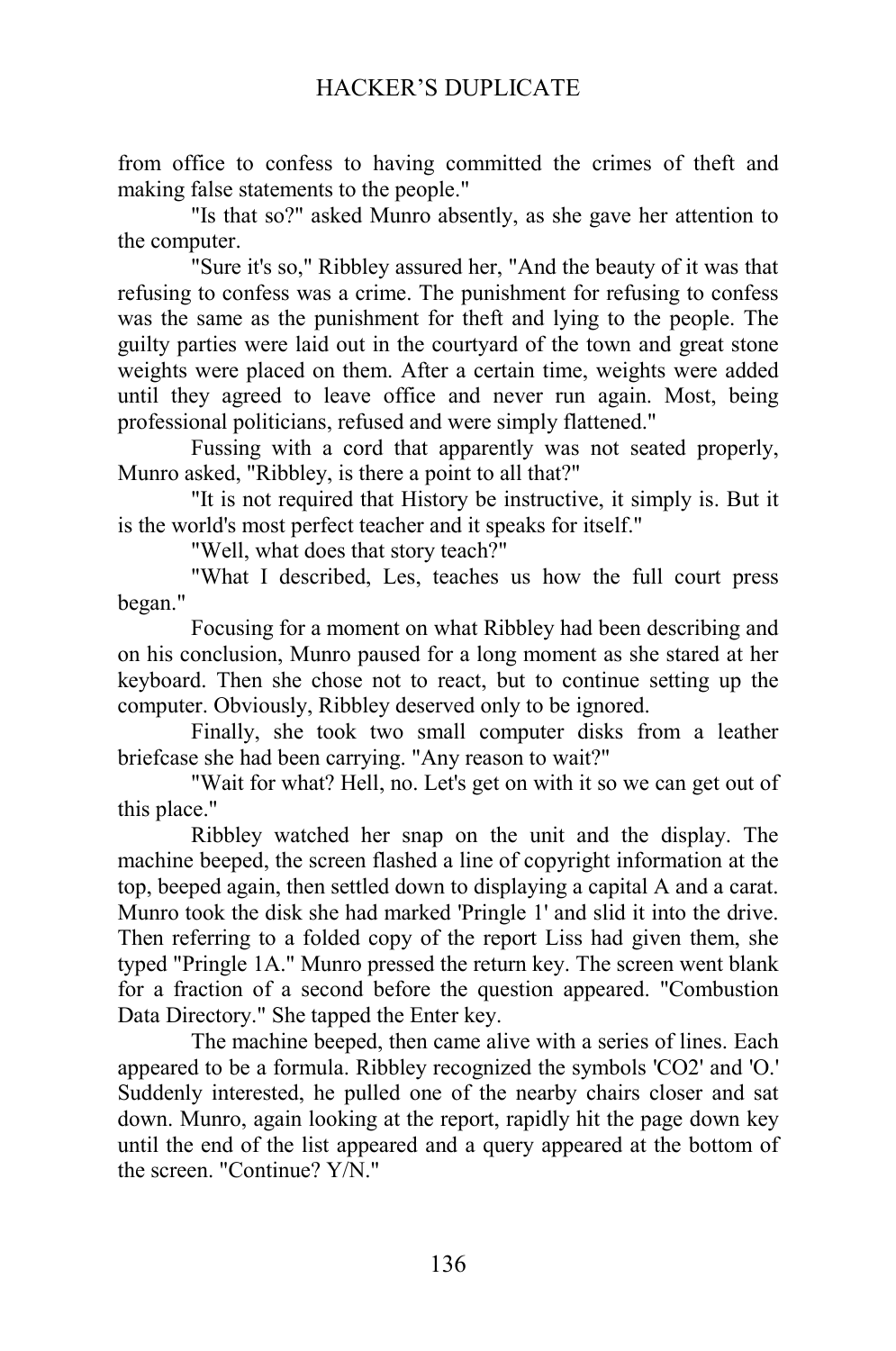Munro answered by tapping the Y key. The computer answered with a beep. It replied by rolling up another formula. A tap of the space bar brought up lines and lines of data. As she tapped her way to the end, Ribbley sat watching the screen. At the end the word again appeared, "Continue? Y/N." She repeated the process, going through a formula and long lists of data that had no meaning for either of them. Referring to the report she commanded the machine to return to the beginning display. Typing in a command, the inscription appeared, "Access To Federal Summary? Y/N"

"If I understand all this," mused Ribbley, "We're seeing the original Pringle disk that started all this."

"And what Bernie saw when he tried to read it for us," she nodded. "It's pretty much the way he described it, formulas and then long columns of numbers. Had enough?"

"Yeah," said Ribbley, "Let's go on."

She pressed the Y key.

The screen went blank then displayed, "Access To Summaries By Numeric Code Only. Enter Code."

"That's the inscription Bernie mentioned, and it must be the place where everything disappeared," said Munro. "Hopefully, we now have the code he didn't have."

"It's the code he didn't have at the office," corrected Ribbley. "Our theory is that he figured it out later when he put on his hacker hat."

Carefully, Munro typed "15, 20, 9, 19." She checked the numbers against the report. "If Liss is right in his report, that's Pringle's entry code," she intoned.

"Yeah, right there," said Ribbley, pointing to a section of the report. "Liss says the numbers are simply the numeric order of the letters of his first name, O is 15, 20 is T, I is 9, and 19 is S. Not the most difficult thing in the world to figure out. A guess and a quick look at the phone book would have given Bernie Pringle's first name and address. Then all he had to do was count. It probably wasn't even much of a challenge."

"Poor man," said Munro.

"Pringle or Bernie Finn?" asked Ribbley.

"I was thinking of Dr. Pringle. The idea of him alone in his office, working on his formulas and on his data and then being so afraid someone would steal it that he tried to keep it hidden with a silly code made from his own name." Reading the report, she added, "But I guess he had to use a coded system to work with the federal system."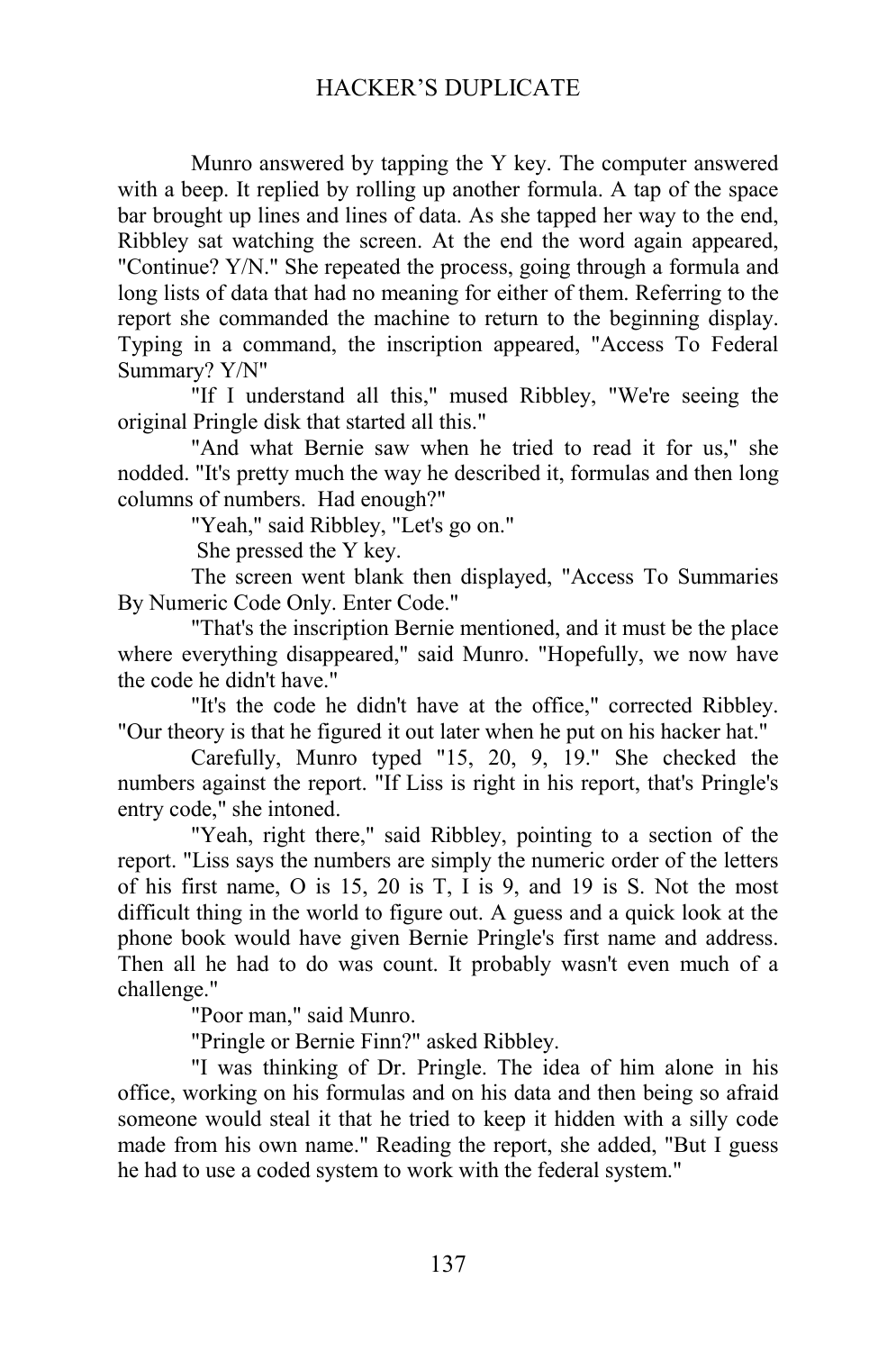"Yeah, I suppose," conceded Ribbley. Anxious to proceed, but not wanting to appear to be to abrupt, he asked, "What's next, Les?"

"We hit 'Enter,' and if I've got all the wires in place and if Liss is right, the modem will be engaged and we'll ring up that federal relay number."

"Let's do it."

With a deft stroke of her finger, Munro engaged the 'Enter' key.

Immediately, the numbers of the code disappeared and were replaced by two lines. The first read, "Enter C and assigned code to access Index of Authorized Contractors." The second read "Enter F and assigned code to access Federal Central Data File."

Across the bottom of the screen, the legend appeared, "Federal Use Restrictions Apply."

"Which file did Liss access?" asked Ribbley, looking for the answer in the report.

"I'm sure he said the C was merely a long list of Contractors doing research for the government."

"Okay," said Ribbley, drawing out the sound as he considered his options. "Let's start with that. You agree?"

"Sure," said Munro. "We're trying to exactly retrace the steps that Liss took and the ones we believe that Bernie Finn took."

"And they both got the same response. Different result, but same response. The difference between now and then is that we've got Bloody Ed Gates in the slam. Whoever sent him probably knows that so I guess we'll see just how much they want those disks."

Without a word, Munro pressed the letter C on the keyboard and then entered the numbers from the report. The cursor blinked and from the CPU's innards they heard what sounded like the whirring of a telephone ringing. A second ring and the screen flashed what was clearly a list of corporations and businesses. By using the page down key Munro was able to quickly work her way down what proved to be three page list.

Munro keyed back to the beginning and then down through the list again. "What we're seeing, Ribbley is the list of contractors that is on the central computer in Washington, D.C."

"Sure. That's the list the National Science Foundation office told me about. Kreesap received at least three grants so they should be listed there with the other grantees."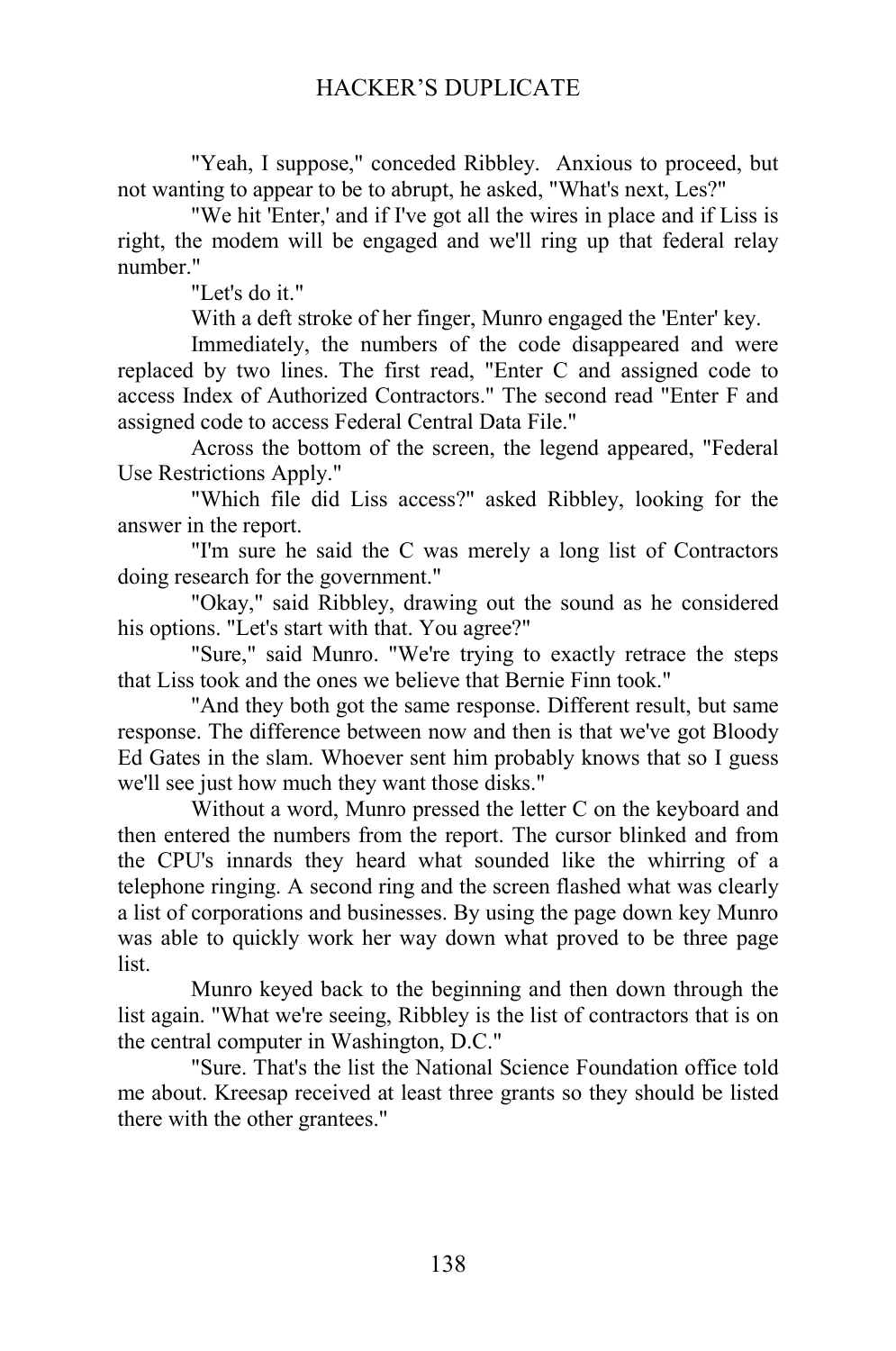Munro keyed down the list again. There was only one entry under the letter K, "Kansas Aerospace Industries." Slowly, she keyed through the entire list.

"No damned Kreesap," muttered Ribbley. Frustrated, he shoved back and stood up. "This, Sergeant Munro, is the reason I've never had any use for these damn..." he searched for an appropriate term and settled for "...gadgets. Every time I see people and computers together, the people are sitting tapping, staring, tapping, reading thick books, tapping and staring. Most computer time is time spent trying to find the exact word or exact symbol that will make them light up. Are you sure this is even the right kind of machine?"

Without looking up from the report, Munro said, "It's the right machine. You'd better sit down before you burn out a capacitor."

"A what?"

"Never mind. Just hold your horses."

Relenting, he grumbled something about seeing how well the operations house was really equipped and wandered into the kitchen area. After a minute of slamming, rattling and fussing, he called, "Want a beer, Les? These ops houses really are operational." Wandering back to the dining table and looking over her shoulder, he asked, "Did you check the phone line?"

"Um hum," she said absently. Then tossing down the report, she said, "Ribbley, this whole list of names shows companies with names like 'Air, Aerospace, Atmospheric, Aerodynamic.' They all seem to be related to the airline..." Abruptly, she keyed to the top of the list. Then she pressed the ESC key. Quickly, she entered another command from the report.

"Access To Federal Summaries? Y/N" asked the computer.

"Y" tapped Munro.

"Damn!" said Munro, "Look at that."

 Ribbley was close behind, "This isn't the National Science Foundation computer. It's the central computer of the Federal Aviation Administration. Pringle was working under an FAA grant!"

There was a long silence while they stared at the screen and read what appeared to be technical abstracts of material which researchers had placed in the computer bank. The paragraphs were written as reports on work being done with federal money and most of them contained comments to the effect that much more work needed to be done on the question before a conclusion could be reached.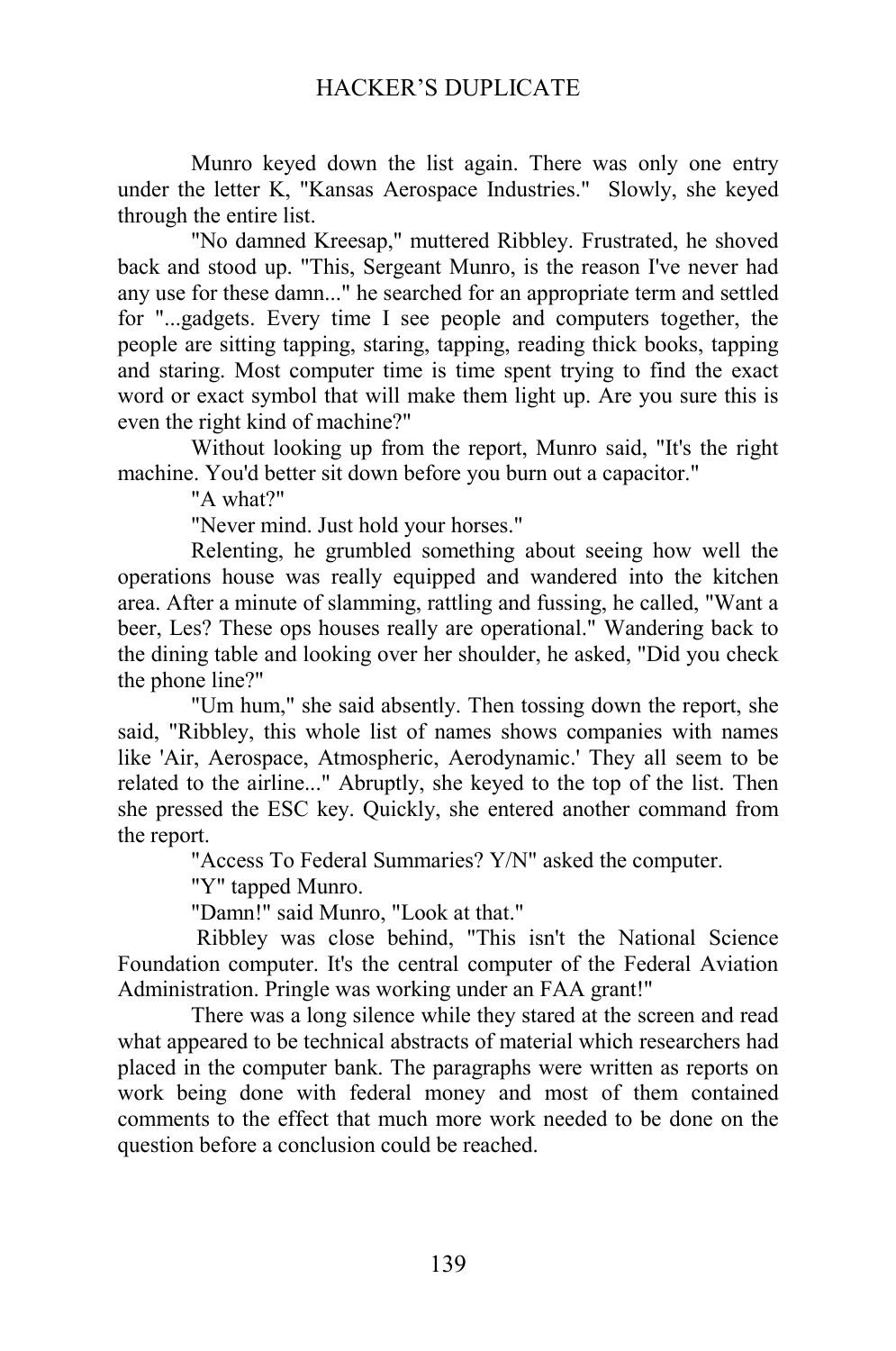"Funny how none of those grantees ever actually solve anything," chuckled Ribbley. Then in a reflective tone, he said, "You know, Les, I wonder if we haven't somehow gotten our hands on a disk that isn't related at all to research on fossil fuels combustion."

"Could be," she agreed, "but it's the one Bernie worked on, and it's the one he copied." Again they fell silent as she keyed through the summaries. Finally, the last paragraph appeared and Munro announced what was in both their minds, "Nothing on Kreesap here either."

After a long pause, Ribbley asked, "Les, is there any technical reason why Bernie's copy would be different. I mean, are we sure the two are exact duplicates?"

"They should be," she said, "but there's only one way of being sure."

Using the ESC key Munro returned to the cursor, withdrew the Pringle disk and inserted the copy. Again, using the codes from the report she went through the same steps she had taken earlier. The result was the same. With a sigh of resignation, Munro tapped the ESC key to return to the beginning.

As she reached her hand out to remove the disk from the disk drive, Ribbley stopped her, "Hold on, Les. What's that MEM mean? I don't remember seeing it on the Pringle disk."

"Let's find out," she said. She typed the letters MEM behind the cursor and tapped Enter.

The screen blinked, flashed, then told them, "You have requested access to saved material. Do you wish to access the saved file? Y/N"

"That sure as hell is different," Munro muttered. Deftly she tapped the Y key. Instantly the screen filled with information.

> *You have accessed the central data depositary of the United States Federal Aviation Administration. Information contained herein has been deemed exempt from 5 USC 552 pursuant to Executive Order 731763-A and Kover v. Pry, 777 F 2d 456 (D.C. Cir. l987).*

> *Use and reproduction of material contained herein are subject to the restrictions described in 53 CFR Part 753. Each separate violation is a misdemeanor, punishable by fine and imprisonment. Permission to reproduce data from this depositary may be sought by writing: Federal Aviation Administration, Deputy Administrator for Information*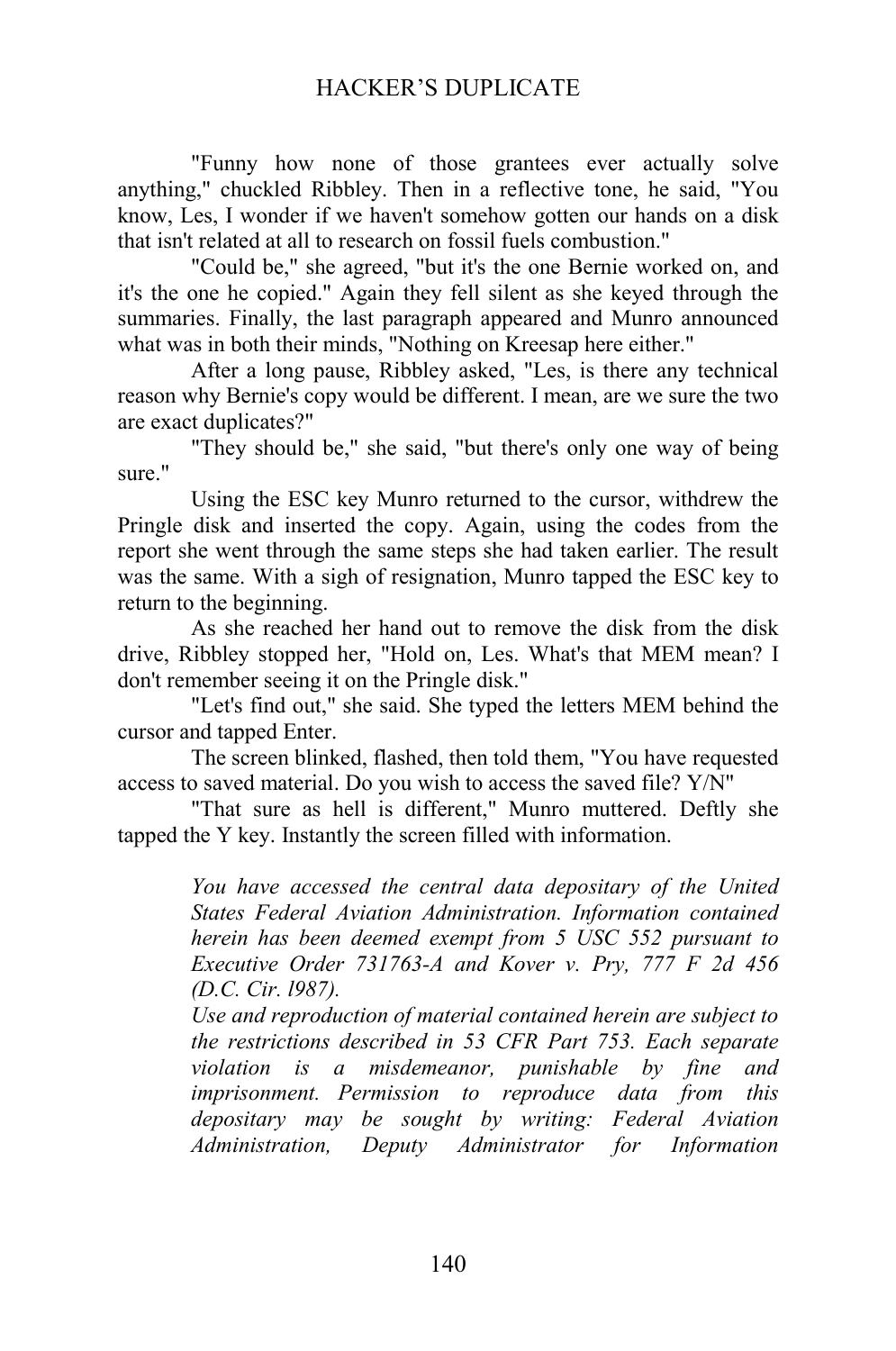*Management, Independence Avenue, S.E. Washington, D.C. 20077, or by calling (202) 677-8876.*

*To access index of data files, enter the first three letters of the contractor and your access code.*

"I'll be damned," breathed Ribbley. "Just like that huh?"

"Just like that," echoed Munro.

 After they had read the introductory material, Ribbley reflected on what they were seeing. "If I understand this machine, we're seeing something that Bernie saved when he accessed the file that Pringle had access to and worked on?"

"Right," agreed Munro, "and its a file we didn't find by using the other disk. Want to see the rest of it?"

"Sure," said Ribbley, "this is getting interesting. But why would Pringle have sent his research material to the government in the first place?"

"As I understand it," explained Munro, "the terms of government grants usually require that summaries of federally funded research be sent in periodically. The feds think it's important, and if a company wants more money for research, they have to keep the agency happy. For some companies like Kreesap, that's critical. It's the difference between survival and bankruptcy. So it's no wonder they toe the mark on sending information into the central data bank."

"Okay," said Ribbley, "the feds required Pringle to send these..."

"Narrative summaries," filled in Munro.

"To this central computer. So what we see on our screen is the Pringle summary as he sent it to the big brain in Washington?"

"Right," confirmed Munro. "It was simply read by Bernie's machine onto his disk. He was saving the stuff off the FAA computer."

"And the FAA computer has the capability of recording incoming phone numbers?"

Again, Munro agreed, "My guess is that all incoming phone numbers are recorded automatically. And more to the point, the recording shows which item the incoming call accessed. Someone could get a printout of incoming calls and simply trace the numbers to the address and bingo, whoever has the printout knows who has been looking at the data."

"And that's how somebody knew that Bernie and Colleague and Liss had Pringle's disk."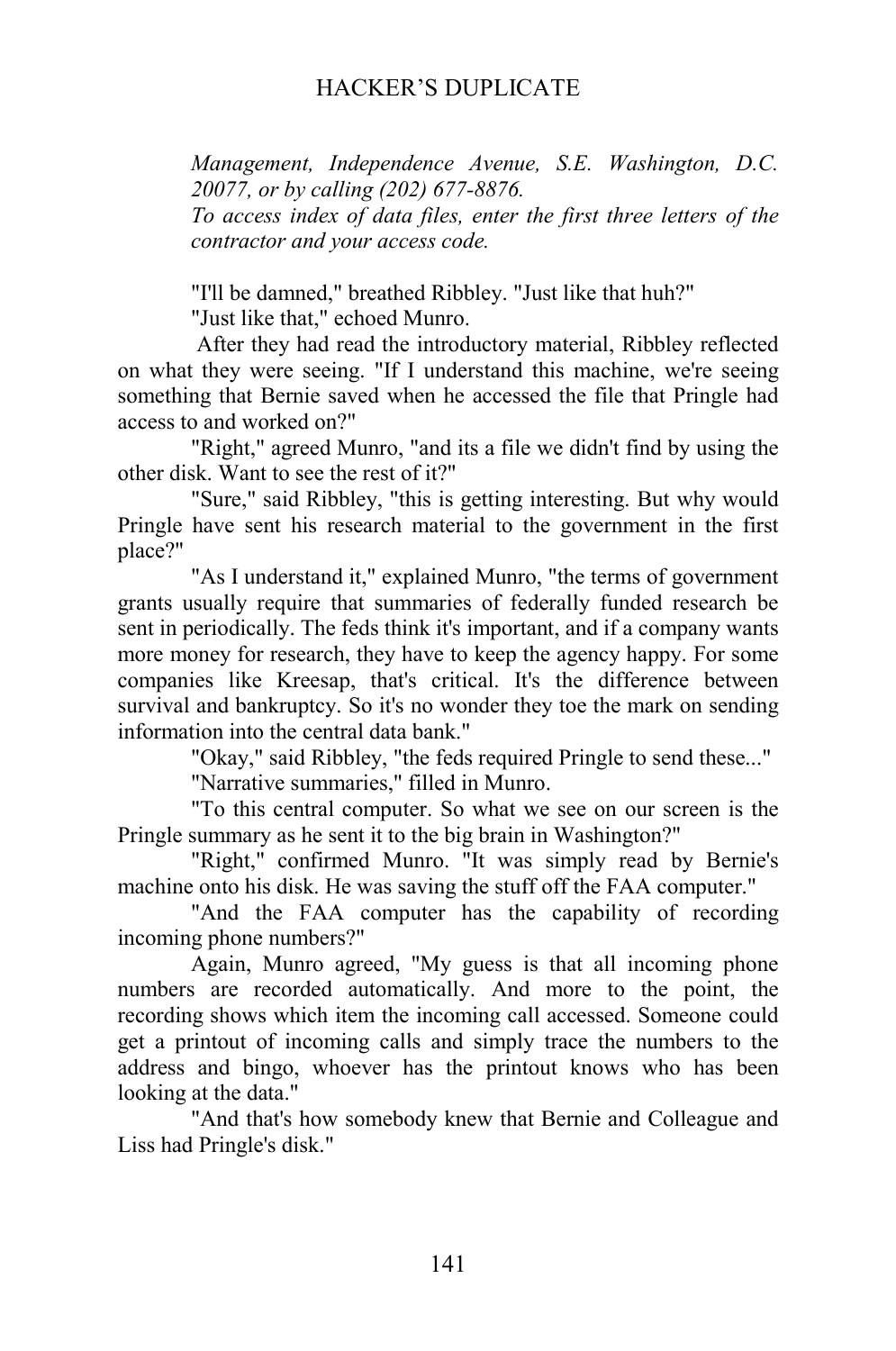"That has to be the route," said Munro. "It's the only way it could have happened. You and I are the only ones who knew exactly what Bernie was working on. I didn't give Pringle's name or any details to the supervisor when I asked if someone could work on a case for me. So Bernie obviously copied the disk, took it home, and then he and Colleague hacked their way into the FAA computer system. The same thing happened with Liss. Again, you and I were the only ones who even knew his name. Yet, Ed Gates showed up in Liss's office within hours of the time Liss used Pringle's disk to access the government computer."

Ribbley pondered the outline of events that Munro had sketched. He knew her logic was sound, but he had the feeling that something was still missing. But he couldn't put his finger on the what it was. "Les, if we're right, someone with the government is behind all this. Doesn't that bother you?"

"Sure it does, but in my book that just makes it all the more important that we find out who and why."

"Okay. I guess we're wasting time sitting here. What's next?"

"We use the space bar and read what Bernie copied onto his disk." she said thoughtfully. "We'll probably see why he refused to give up the disk-even to save his life."

"Go," Ribbley said quietly.

Without a word, she pressed the space bar. The letters and the numbers sat behind the blinking cursor, seeming to wait. Munro and Ribbley watched silently. Suddenly the screen was filled with text.

> KREESAP-Denver-Fed. Region VIII. Grant Number FAA-91- 76075 Principal Investigator-J. Porr.

Reporting Investigator-O. Pringle. 2nd Rpt.-91.

SUMMARY A8: Hydrocarbon combustion in negative pressure chambers with temperatures controlled at -10 through -64 C. Prelim. analysis using random samples of JP-2 shows enhanced absorption of ozone-exceeding earlier projections by a factor of 2.7.

SUMMARY A9: Spectrographic analysis. Air samples captured at altitudes 9,500 meters to 11,000 meters shows: increase in concentration of H2O crystals by factor of .5 above 89 baseline; NOx concentration increase by factor of .67 over baseline; HOx concentrations increase by factor of .58. The reflective effects of accumulating vapor crystals may be acting in combination with particulates of combustion to increase thermal packing at ground levels. Thermal levels rising rapidly and residing against the displacement effects of diminished steering currents.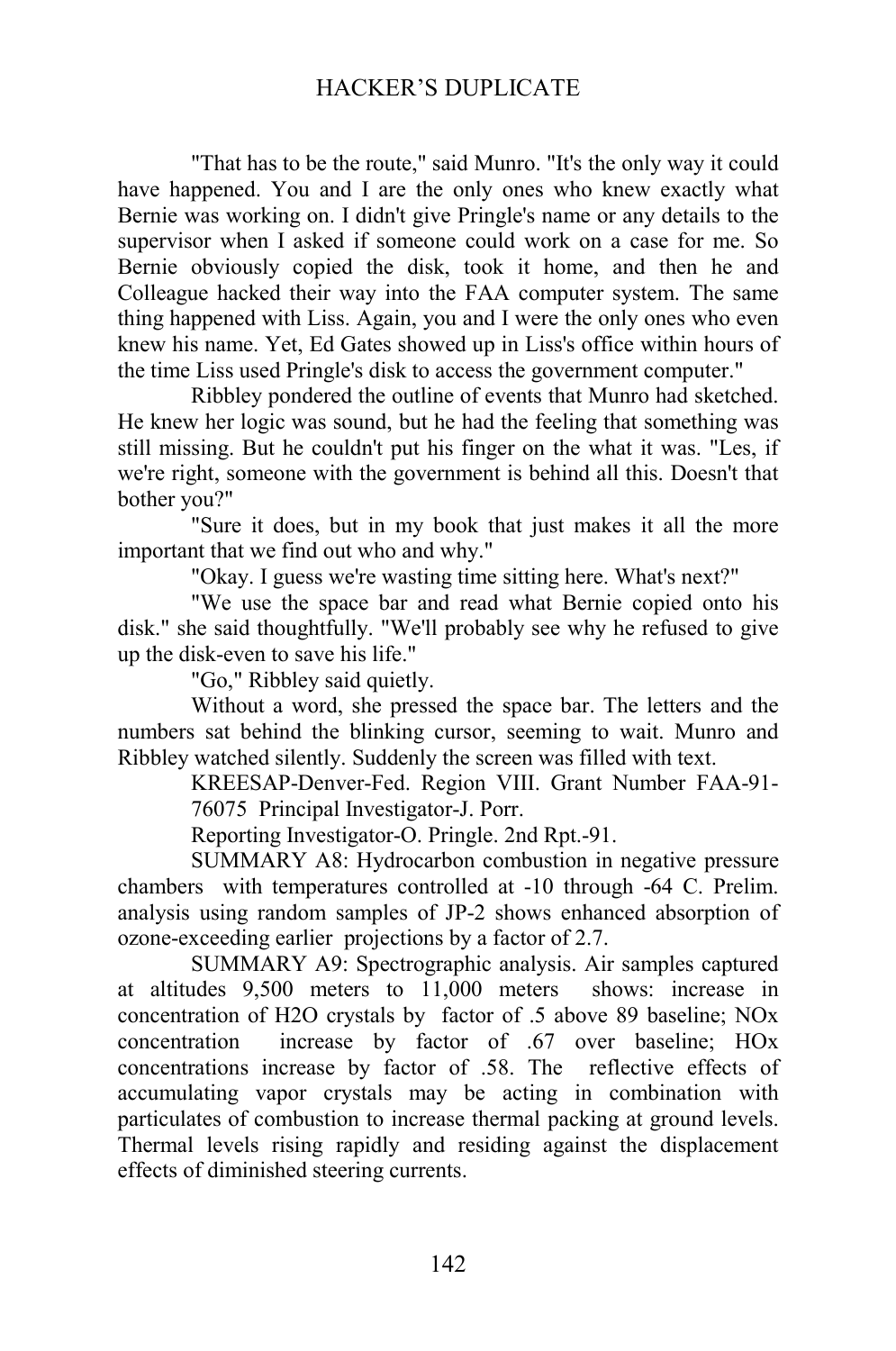ATTENTION DIRECTOR OF RESEARCH-EMERGENCY NOTICE.

RESEARCH INVESTIGATOR PROPOSES IMMEDIATE PUBLIC NOTICE OF CAUSE OF THERMAL PACKING AT GROUND LEVELS AND RECOMMENDS IMMEDIATE REDUCTIONS OF MEDIUM ALTITUDE FLIGHTS. INVESTIGATOR RECOMMENDS TOTAL BAN OF JET TRAFFIC OVER 8,000 METERS. PRELIMINARY EVIDENCE INDICATES JET STREAM AIR IS THICKENING WITH PARTICULATES AND PATTERN OF FLOW MAY BE IMPAIRED.

Kreesap proposes immediate supplemental funding of A8 segment to establish absorption rates and to project effectsincluding biospheric effects-proposal to be submitted.

Kreesap proposes immediate supplemental funding for extended sampling program in atmosphere. Emphasis to be on reflective qualities of H2O crystals and oxide concentrations. Proposal to be submitted.

The only sound in the little dining area of the operations house was the soft whirring of the electric motors in the computer's central processing unit. Both police officers read and reread the material on the screen.

 Ribbley broke the silence. "I'll have to wait for the smart people to read and interpret that, Les, but I know one thing right now. That kind of suggestion would not be welcomed by airlines, by the FAA, by anyone in the industry or by anyone in love with flying. Pringle was declaring war on one hell of a lot of people."

"I'll wait, too, Ribbley," said Munro. "But what I think I see there scares the living dip right out of me."

"You mean the stuff there about the 'thermal packing' and the 'thickening' of the jet stream?"

Still looking at the screen, Munro said, "Yes, that's scary, Ribbley. Pringle was telling the FAA that jets are crapping up the atmosphere much faster than anyone ever imagined. I think he was telling them it's critical and that if it isn't stopped immediately, the 'thickening' could screw up the way the jet stream operates, maybe slow it down or something like that."

It was quiet again for a while in the dining area of the operations house. Ribbley and Munro stared at the screen, each trying to think through the meaning of what was before them. Finally, Ribbley said,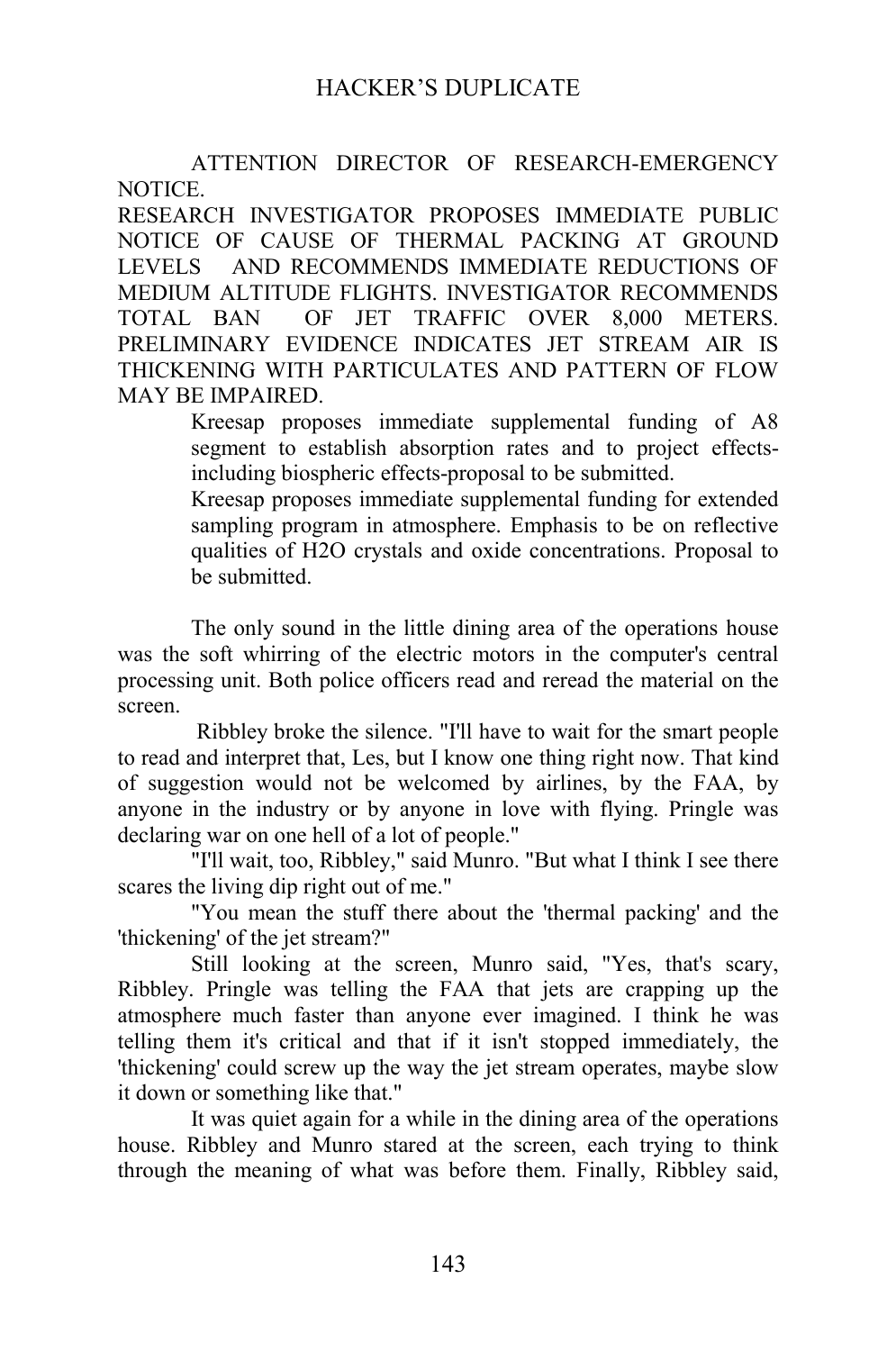"We've got a choice, Les. Either we can stay here on the stakeout we think we've created or we can pack all this up and take it in and put it on Banner's desk."

"If we get the same response to calling up Pringle's report and accessing the FAA computer that Bernie got, it shouldn't be long before we'll have a visitor. I vote to wait."

"I agree," smiled Ribbley. "The planet won't cook in the next few hours. Besides we've got an op house where the air conditioning works and the beer is cold. Why rush out into the heat?"

"You're right, Ribbley. And if Pringle was right, it's only going to get hotter."

After a long silence, Ribbley said, "There's only one problem with our theory, Les. Now I know what was biting at me a few minutes ago."

Turning to look at him, she said, "And that is?"

"We accessed the FAA computer with the Pringle disk. But, Les, the Pringle warning had been erased from the central computer. In fact, everything on Kreesap had been erased. What we have on that screen right now exists only because Bernie copied it onto his disk before the erasure. It's obvious that the FAA and whoever read the printout to get Bernie's number and Liss's number now think they're clear. If that's true, they won't give one diddly damn about our access. I'm guessing that they don't even know about Bernie's disk. They were after Pringle's disk because they knew about it, and they knew about it because Pringle had to have such a disk to put his warning on the main computer."

Munro looked at him. "That has to be the case, Ribbley. We could wait here forever alone, because no one is going to walk into our little trap."

"Well, if they won't come to us, I guess we'll have to go to them," smiled Ribbley.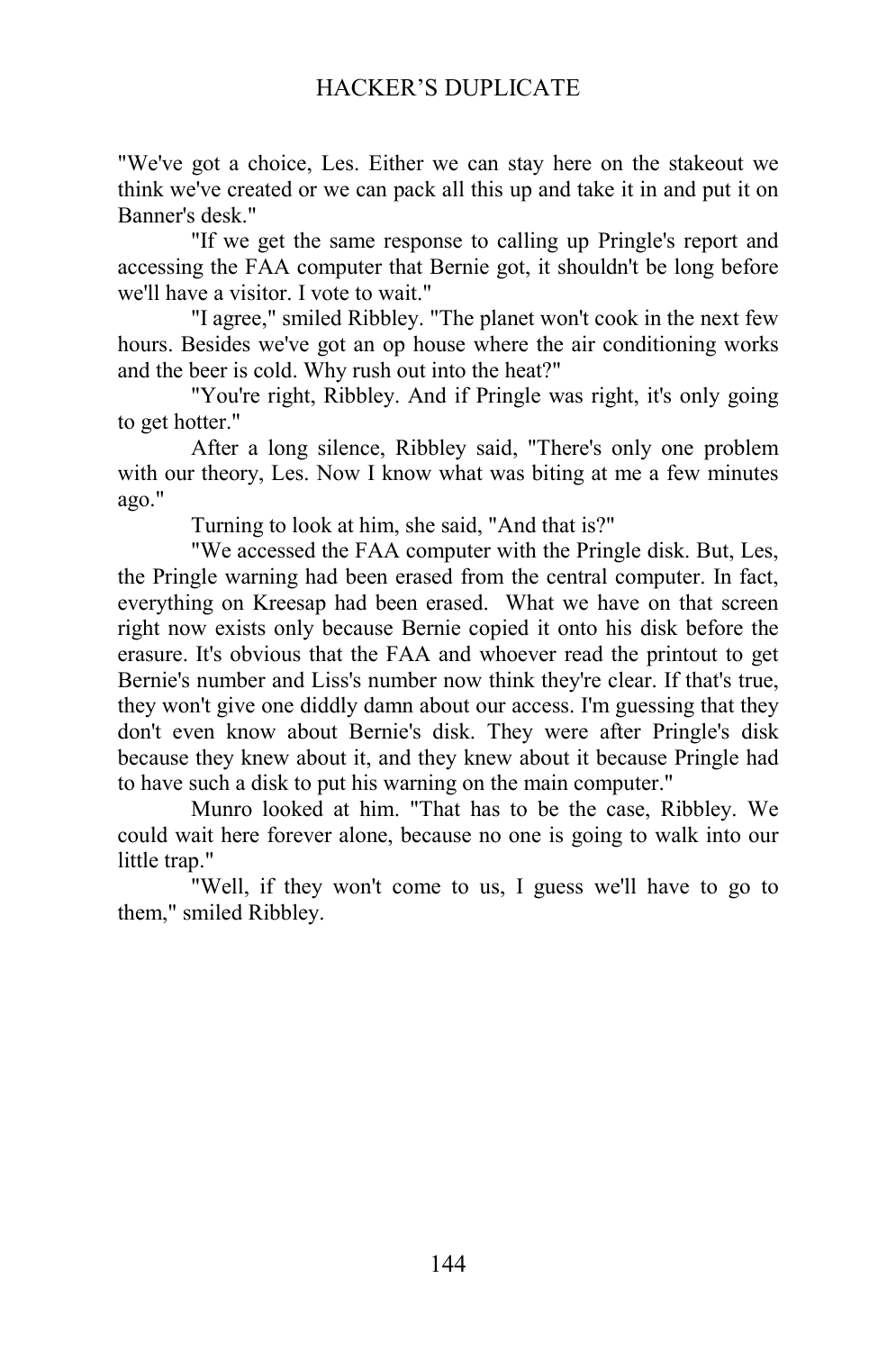$+ + + +$ 

Lieutenant Ned Banner was pleased with his decision to send the package of requests for academy background checks back to Administration. As a matter of fact, Banner was almost gleeful. The absence of a D-PD Form 8-743, Request for Supplemental Assignment, was a perfectly good reason for bouncing the forms to another office, and it would take at least two weeks for some bureaucrat in residence to catch the file and get it turned back to his office.

Tossing the file package into the "Out" basket, he glanced at the nearby computer display screen. He realized he liked the computer display because it was his contact with the outside world, the world of the street cops. Out there was where the real work went on twenty four hours a day. Active investigations, arrests, pursuits, contacts with people in need, citizens in distress, citizens in fear of their lives.

Banner, a former street cop and former homicide detective, almost wished he could can his administrative job and go back to doing what he had done for over thirty years. Out there, on the streets, you could look the bad guys in the eyes and deal with them. He told himself that life in the office was not real. Dealing with higher level officers and politicians was like reaching for smoke. The line between yes and no was never clear, and worse, every decision was at the bottom of a stack of papers and always weeks away.

As he prepared to turn back to the work on his desk, Banner glanced through his glass partition and saw the squad room door open to admit Ribbley, Munro and a slender man with a long mournful face who looked vaguely familiar. Watching them walk into the squad room, Banner saw them talking easily and smiling. He couldn't help feeling envious of Ribbley.

 The big detective, clearly overweight by the department's standards, walked with the strong, rolling, confidence of a cop who has just made a solid arrest, or was about to. It was something you couldn't see, and you could feel it only if had happened to you at some time in your life. And, damn, it was something! Banner guessed it was as close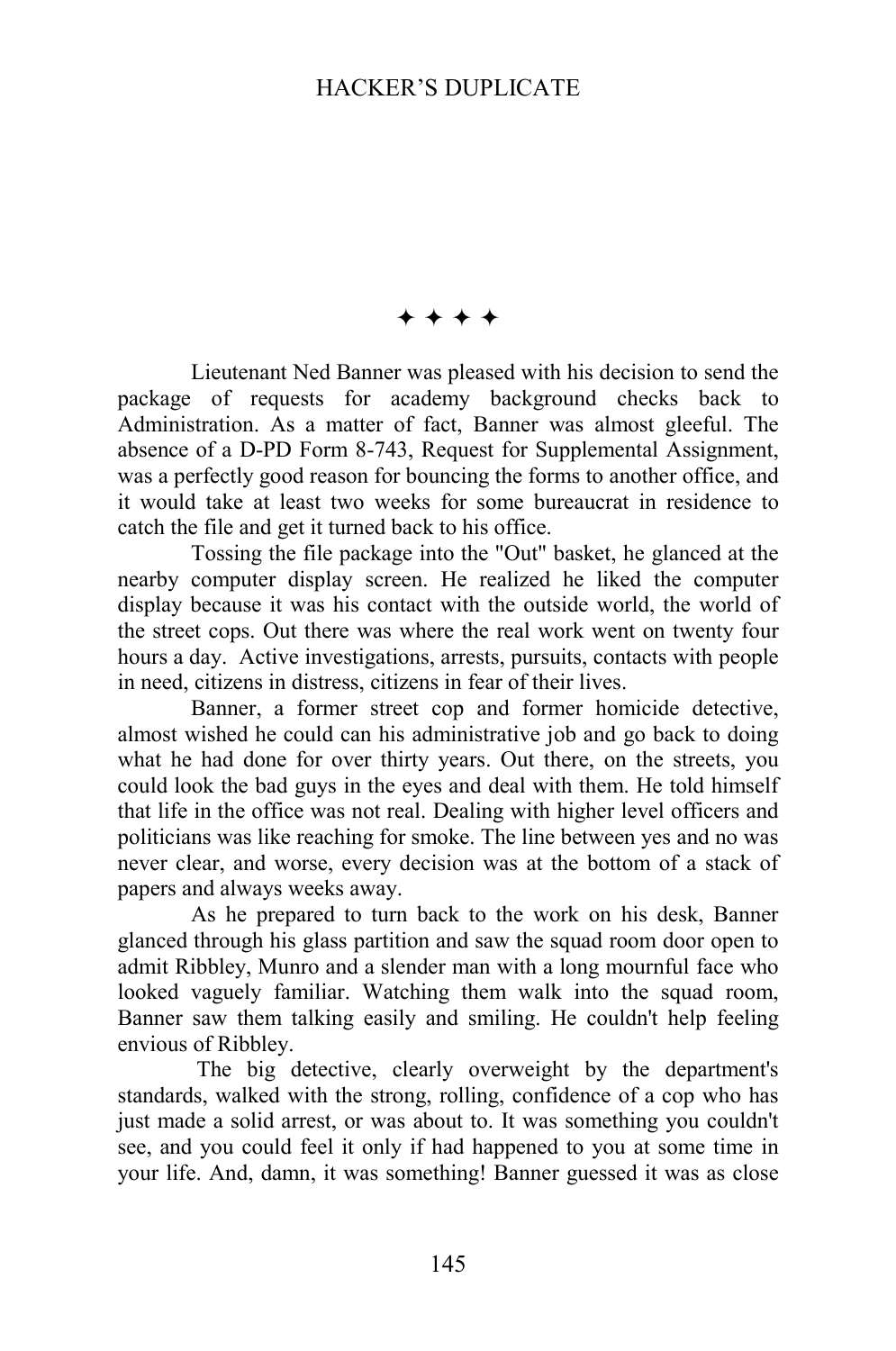to a feeling of being completely in control as a man could ever get, and it probably included more of a feeling of being indestructible than was healthy.

The same attitude was apparent in Munro who had self assurance written all over her. But looking at her, Banner's reflex was an inward frown. He knew he wouldn't want to go on the street with a female cop no matter what all the regulations and federal laws in the world might say. Still, he paused. Watching her, he decided that if he had to work with a female cop, it would be Munro.

Banner's second reaction to the sight of Ribbley was official. He knew that Ribbley had been somehow skirting procedure again. That might be excusable if there was a good reason. Heading for the door of his office, Banner promised himself that he was damn soon going to find out if there had been some good results which would excuse the rules violation, and he was, by damn, going to find out just what page of the rule book Ribbley had been trashing this time.

"Okay, Ribbley," began Banner, "where the hell have you been? You went Code 34 yesterday morning. That permits you to work out of immediate radio contact for limited periods of time. Over 24 hours is not my idea of a limited time."

Ribbley offered Banner a tolerant smile, "Ned, I think you've just got your wig wagging because we weren't calling in to that blinking, winking sidekick of yours, Computer John."

"That's not an answer," snapped Banner whose guard automatically went up when he heard what sounded like an attempt to get him off the track.

Still giving Banner an easy, wide smile, Ribbley folded his arms across his chest and looked at his Lieutenant. "Ned, you're not even being polite. Let me introduce, Professor Sherman Ackerman. You may have already met Dr. Ackerman, Ned. He's one of the Department's technical consultants. Dr. Ackerman has been helping us untangle some of the strings in the Pringle case."

Banner cooled down to a respectable greeting and handshake. "Good morning, Doctor. I believe I have met you before, but it's been a while. It's good to see you again." Then, to ease the tension a bit, he added, "But I can't imagine why you'd consort with Ribbley. The first thing you learn from the likes of him is how to bend the rules."

Ackerman smiled as he shook hands. "Well, Ned, this time you might want to consider forgiving him. I think this may be the time to consider tossing out a few regulations."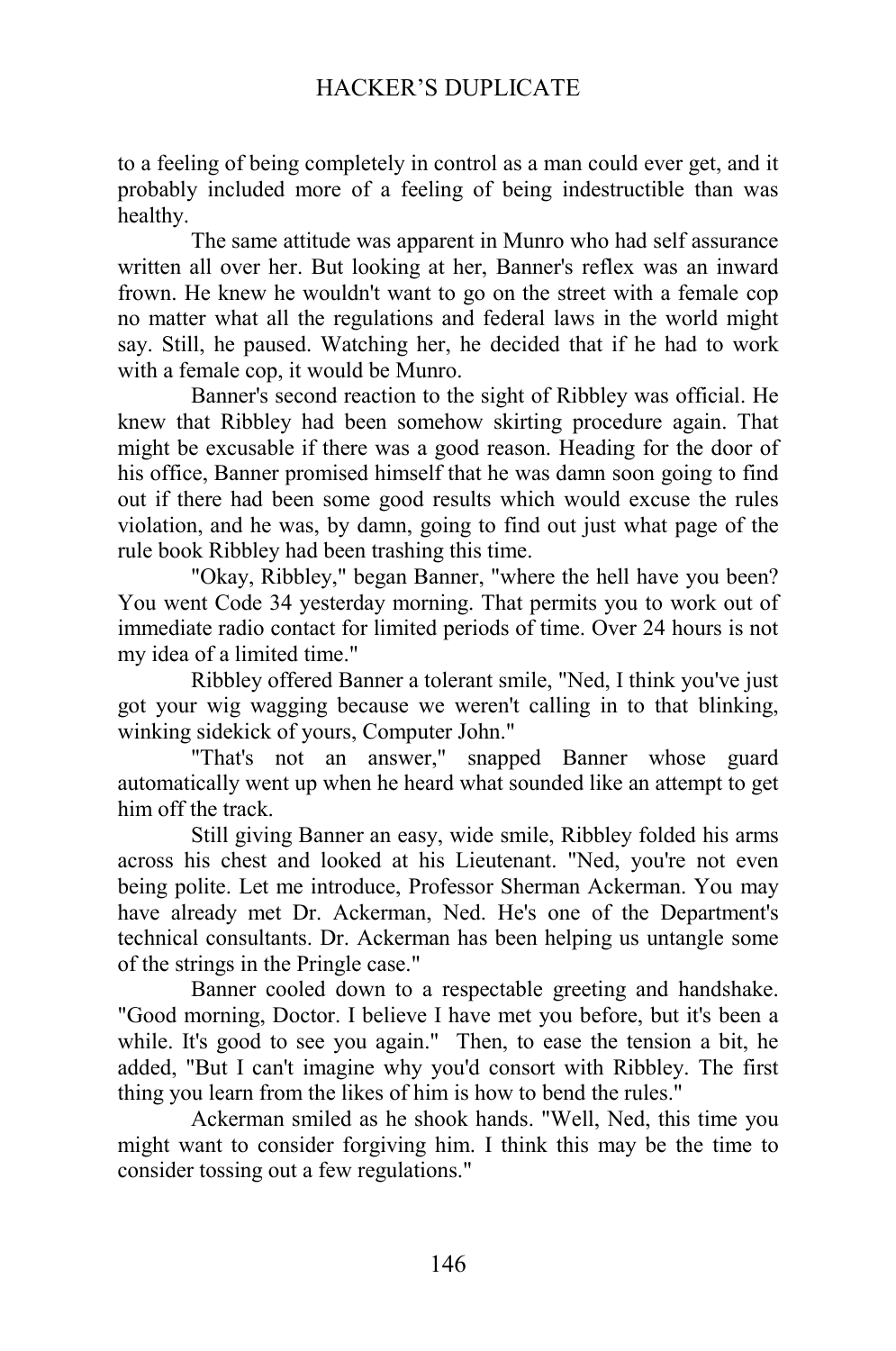Before Banner could follow up, Ribbley said, "Ned, the Professor is right. So before you steam up on the book again, we'd better talk. I think we've got something you'll want to hear. Are you interested, or do you first have to give me the official line on the abuse of Code 34?"

Banner immediately sensed that Ribbley had something that was, indeed, important. At least it was important enough for a good detective to be openly defying his Lieutenant, and since that detective was Ribbley, Ned Banner knew it was time to toss the official attitude. "Come on in," he said as the turned and led the way to his office.

Inside, Ribbley turned to Munro and, looking at Banner's computer, asked, "Les, can you do your thing on that machine?"

"I hope so," she said, slipping into Banner's chair. Without seeking Banner's approval, she typed in the standard escape commands that cleared the screen. She then inserted one of the disks which she had carried into the office. With Ackerman and Banner looking over her shoulder, she spread out Liss's folded, refolded and creased report, and began entering the same commands she had used to bring up the material on Pringle's disk. The soft sound of an internal modem told them the computer had dialed a telephone. A short message appeared and every eye read, "Access To Federal Summaries? Y/N"

Banner expressed mild surprise. He looked at Ribbley, "The Feds?"

Instead of speaking Ribbley nodded at the screen. The reference to the Federal Summaries had been replaced by what appeared to be a long list of company names. Munro explained, "What you're seeing, Lieutenant, is an index of Grantees, companies that have within the last year received money from the FAA for research. The computer has used its modem to link up with the FAA computer in Washington, D.C., and what you see is what's on the computer this minute."

"So?" said Banner frowning and staring at the screen. "What am I supposed to see in that? And what the hell has the FAA got to do with the Pringle killing?"

"It's what you aren't seeing," said Munro. "There is no reference to Pringle, no reference to Jason Porr, and no reference to Kreesap. Yet we now know that Kreesap had at least one grant from the FAA. All references to the grant and to the research have been erased."

"As a matter of fact, Ned," said Ribbley, "that's what tipped us that something was screwball. At first, we thought we were hooked up to the National Science Foundation computer and we knew Kreesap had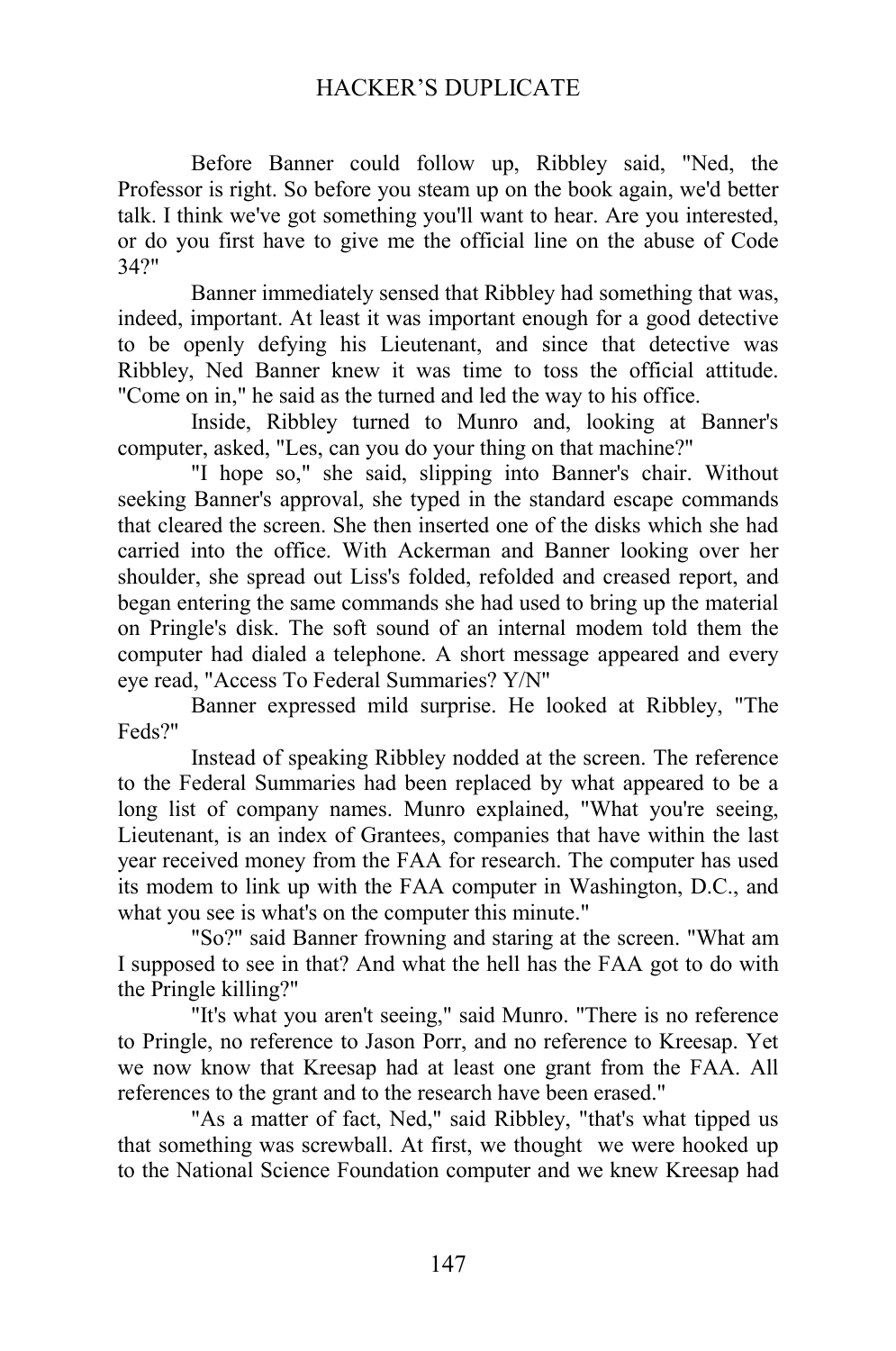received money from them. Therefore, we thought it was odd that Kreesap's name didn't show up. Then we noticed that everything on the list had to do with airplanes and aerospace."

Munro picked up the thread, "So we got curious. We tried the disk we found in Bernie's apartment. It was not just a copy of Pringle's disk, it was that, but it was also a copy of what Bernie saw. It was a copy of what was on the FAA computer before the names were erased. Let me show you."

Deftly, Munro removed the disk in the machine and inserted the blood stained disk. Again she typed in commands and again information appeared which seemed on first glance to be the same as the information they had just seen. "See there," called Ribbley pointing to the index." He read, "Kreesap Institute-Jason Porr, principal investigator." Pointing again he said, "There's another."

"So what's going on?" demanded Banner.

"Simple," said Munro. "Pringle used his disk to enter data and research summaries onto the FAA computer, but since he had access to it, he never copied his summaries onto his own disk. On the other hand, Bernie simply copied everything he found. That included the material about Kreesap which was later erased."

"Okay," said Banner, "I follow you. But what's so great about the Pringle data that got him killed?"

"It wasn't the data," Munro said, "it was the summary of the data that Bernie saved that is critical. I'll bring it up."

When the summary appeared, Ribbley explained, "What you're seeing, Ned, is the report that Pringle sent to the FAA. As Munro said, it was erased, but it too was copied by Bernie before the erasure occurred. And the way I figure it, that report has been the cause of five killings."

As Banner read, Munro rolled her chair out of the way leaving the Lieutenant with a clear view of the display. As they had, he stared at the summary and reread it. He turned and looked at the two police officers and at Ackerman. He looked back at the computer screen and read the report one more time. Then without a word, he stepped to his desk and lifted the phone and hit an automatic dial number.

"Tom, this is Ned," said Banner briskly, "I think you better come down here. Ribbley has brought in something that calls for a helluva lot bigger office than mine."

It was less than a minute before Captain Tom Urey was in Banner's office. He began by greeting the two officers, "Ribbley, Sergeant Munro, it's good to see both of you." Urey then gave a hearty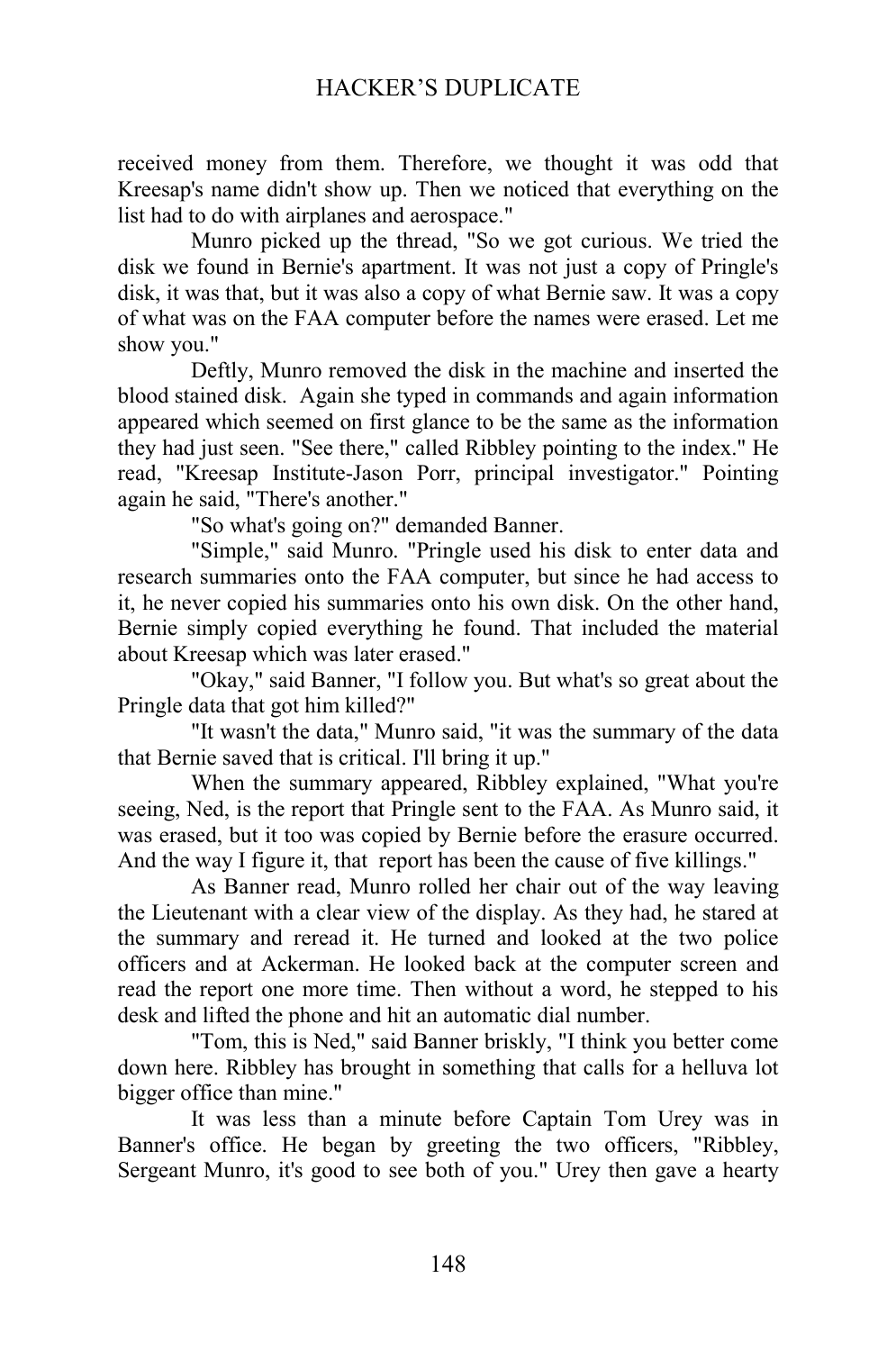greeting to Ackerman, "Sherm, it's good to see you again. How did they manage to drag you down here?"

Ackerman, seeming to be relieved to see someone he obviously knew, said, "Your detective Ribbley is a most persuasive person, Tom. Most persuasive."

Urey gave a short laugh, "I know, Sherm. Ribbley is indeed persuasive. Not always orthodox, but persuasive." Then to Banner he said, "Ned, that isn't the kind of phone call I'm used to getting. Let's hear it."

Banner turned to his detective, "Ribbley, lay it out."

"For over a week now," began Ribbley, "Munro and I have been sloshing around with the Pringle killing and we've been running into lots of walls. Now, I think that's changed."

"Pringle," interrupted Urey, "isn't he some scientific type that you mentioned to me the other day, Ned."

"That's right," said Banner, "He worked for a research outfit..." Banner paused.

Ribbley filled in the gap, "Kreesap." Then with the kind of informality that is not often found between long time "street" cops and senior policy officers, Ribbley continued, "Sorry, Tom, I forgot that you didn't have all the preliminaries. Let me back up a step or two. This thing began when Munro responded to an assault and burglary at the Kreesap Institute. A researcher, Otis Pringle, had been tapped on the head and his office had been trashed. It looked then like a routine break in. The next morning Pringle turned up dead. Ned assigned the case to me, and because Munro had already done some good background work, he told us to work the case together."

"Yes. I remember you mentioning the assignment, Ned," said Urey, "a bit out of the ordinary, but if it's producing something, it's fine with me."

"We interviewed the President of Kreesap," continued Ribbley, "and came away with essentially nothing. He acted like he hardly knew Pringle and had only a vague idea of what the guy was researching. We tried to pick up a lead at Pringle's apartment, but came up with nothing but a row with a bad guy who tossed a grenade at us."

"Shots fired?" asked Urey watching Ribbley closely.

Everyone in the office, except Ackerman the outsider, knew Ribbley had fired some shots high over the man's head, and all the police officers also knew what Ribbley would say. "You bet, Captain. The guy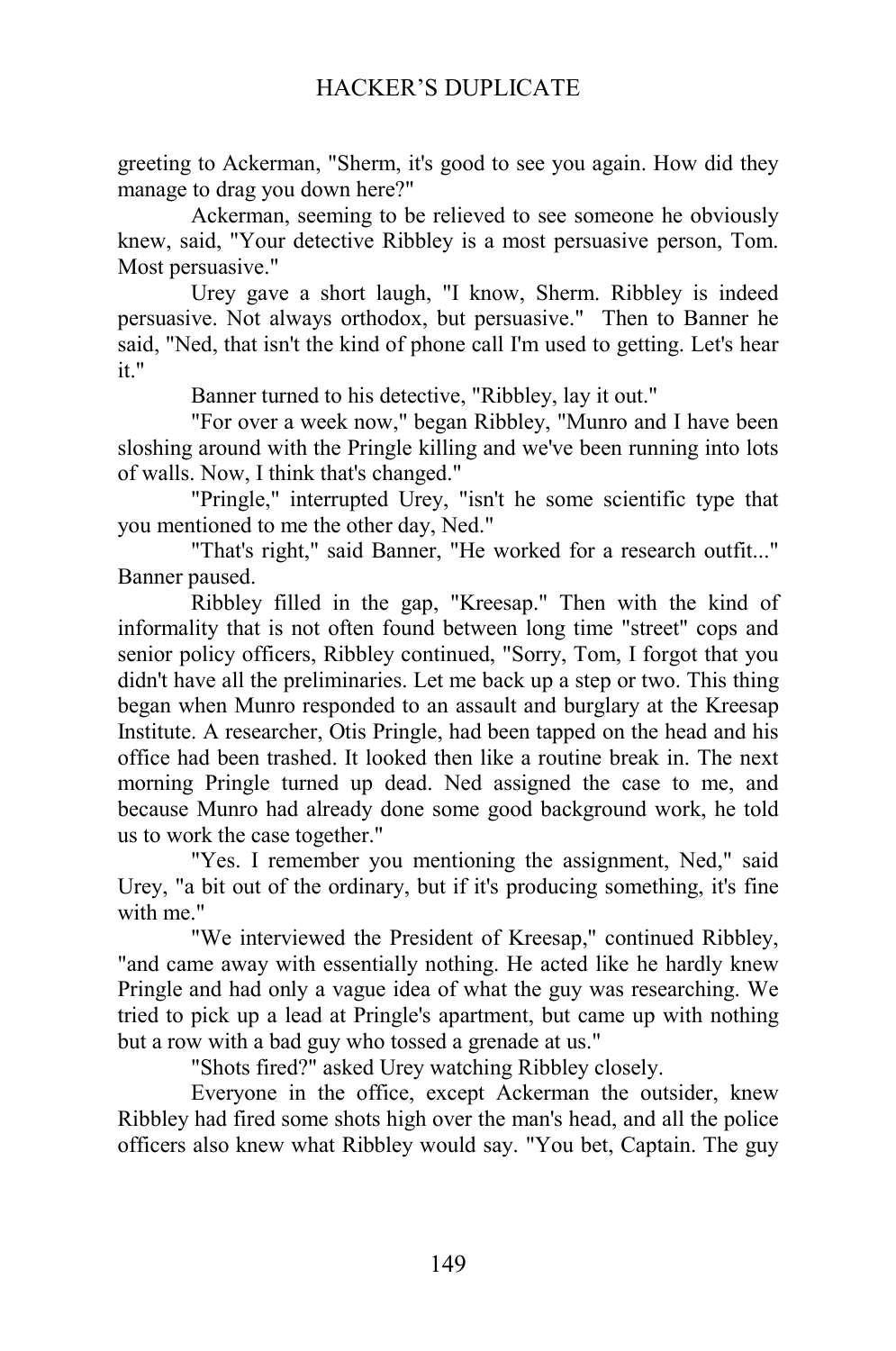had a gun and things happened fast, very fast. I believe he fired twice. Or was it three times, Sergeant?"

"It was hard to count," said Munro dutifully, showing that Ribbley's schooling had paid off, "but I think three."

Urey and Banner knew that only the bad guy's shots had been reported. They also knew that was as far at that incident would ever go, "We saw the report," said Banner, drily, "go on."

"One of our leads was a computer disk that Munro had found in Pringle's office. She took it to our tap tap group and got one of the computer whiz kids to look at it. At least he agreed to try."

Banner filled in, "Bernie Finn and Colleague, Captain."

Captain Tom Urey's face tightened, "Sure. That double shooting was pretty close to home, but I thought you had buttoned that shooter up and tossed him to the D.A."

"Half way, Captain. The guy we brought in was a trigger, but that's all he was, just a trigger, no brain," explained Ribbley. "The link between the shooting of Bernie and Colleague and the Pringle killing was the computer disk. Bernie apparently made a copy of the disk Munro gave him and took it home. He and Colleague obviously entertained themselves by using the disk to hack their way into a main data bank. But what's critical here is the fact that they also copied onto the disk the message they found. A few hours later they were shot. When the ambulance people moved Bernie, they found the disk under his bloody bottom. I think the shooter, a beelzebub by the name of Gates, will admit that Bernie and Colleague told him to stuff his demand that they tell him where the disk was. That, of course, got them shot. I should add that we ought to give Bernie and Colleague some credit here. They had seen the message and obviously realized how important it was. That explains why they held out on Gates."

"Okay, what's this message that two computer hackers would die for and that someone would kill Pringle for," asked Urey.

"The message in a minute, Tom," promised Ribbley, "you need some more background first."

"Remember we were still looking for the someone who had killed Pringle but now we had to figure out how that tied in with the killing of Bernie and Colleague. We had Gates, but we didn't have the connection. So we next made the rounds of companies that might have had an interest in the kind of work we thought Pringle had been doing."

"Thought he had been doing?" asked Banner.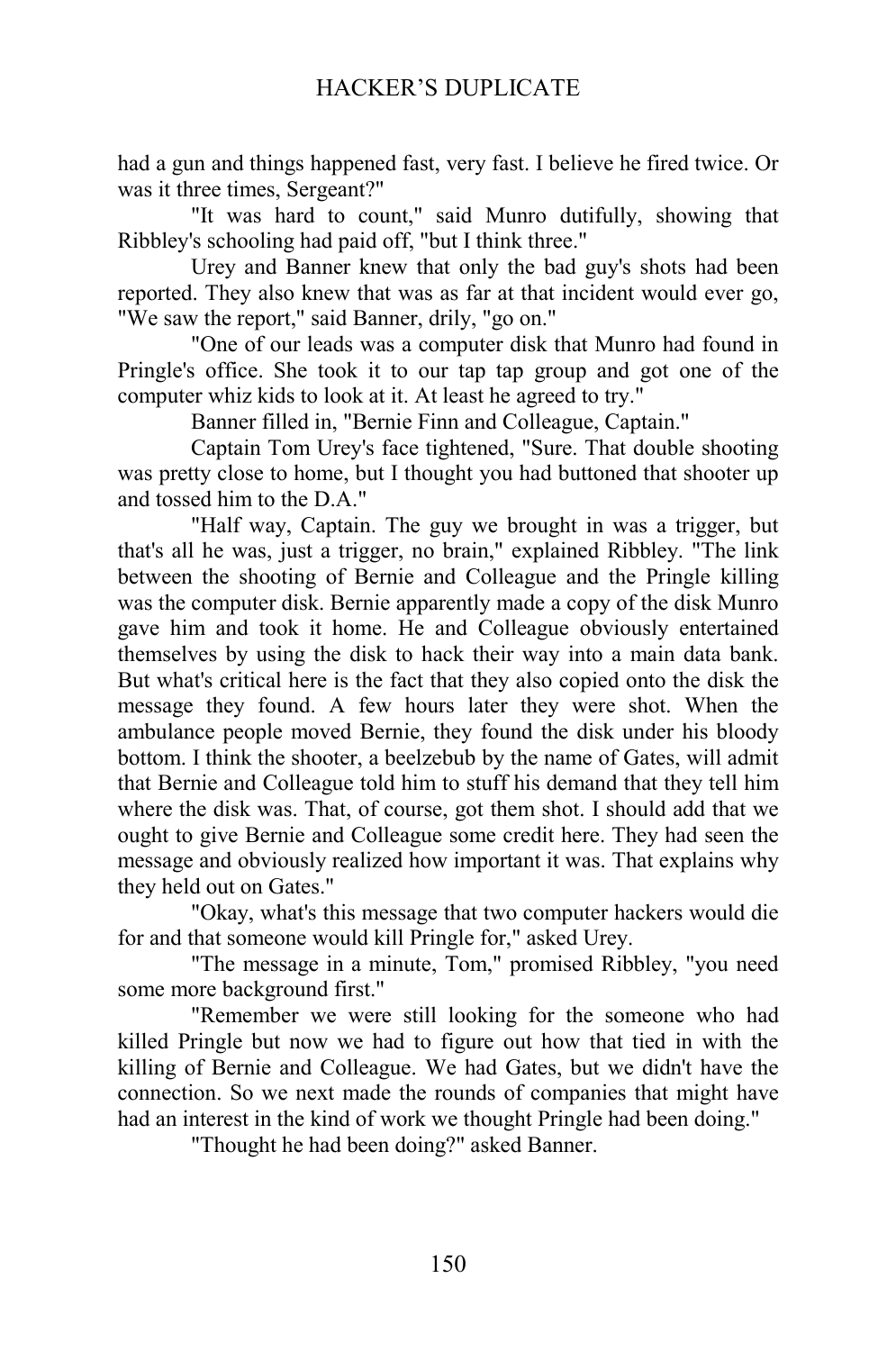"We thought Pringle was simply doing research on the burning of fossil fuels. Coal in particular. As a matter of fact, Kreesap's fine President, an expensive wrinkle, called Jason Porr, intentionally led us to that conclusion. We talked to the companies most likely to be involved in the slinky little business of stealing industrial secrets and were pretty well skunked there. At the same time, we arranged to have Professor Liss, a computer expert, take a run at Pringle's disk."

"Another of our consultants?" asked Urey.

"Yes," replied Munro, "he has done work for us before. His expertise is in computer data management. He used some special equipment and prepared a report on how to access the data that was coded on the disks."

"You should also know, Tom," said Ribbley, "it was in the professor's office that's we picked up Gates. I put his sidekick down and put a hole in Gates. The important point though is that Gates and his pal appeared the morning after Professor Liss had used Pringle's disk to access the data bank Pringle was using."

Urey's interest was growing. "So now you have two instances of someone accessing a central data bank by using Pringle's disk and two instances of someone showing up immediately after the access was attempted. And in both cases they were trying to recover the access disks."

"Right," said Ribbley, "and then we had the shooting of a skid row character which showed some kind of connection because it turned up the name of one of the company executives we had interviewed. That, too, turned up a blank. The exec, a guy named Nye, turned up clean, but he admitted he had received a call from someone trying to sell him a computer disk that belonged to Pringle. That boil turned out to be a small time job thief named Bemis, and he's the one that was stiffed at the Patman."

"All this is interesting," said Urey, "but I'm still waiting to hear why Ned called me down here. I'm guessing it's what you found on Pringle's disk."

"That's next," promised Ribbley. "Munro and I figured that if we could set up a computer in an operations house with a phone number under one of the department's phony names and, use Pringle's disk, we could use a modem to tap into his data bank the same way Bernie and Liss had done."

"Makes sense," nodded Urey. "You hoped to attract the same people who visited Bernie and then Professor Liss."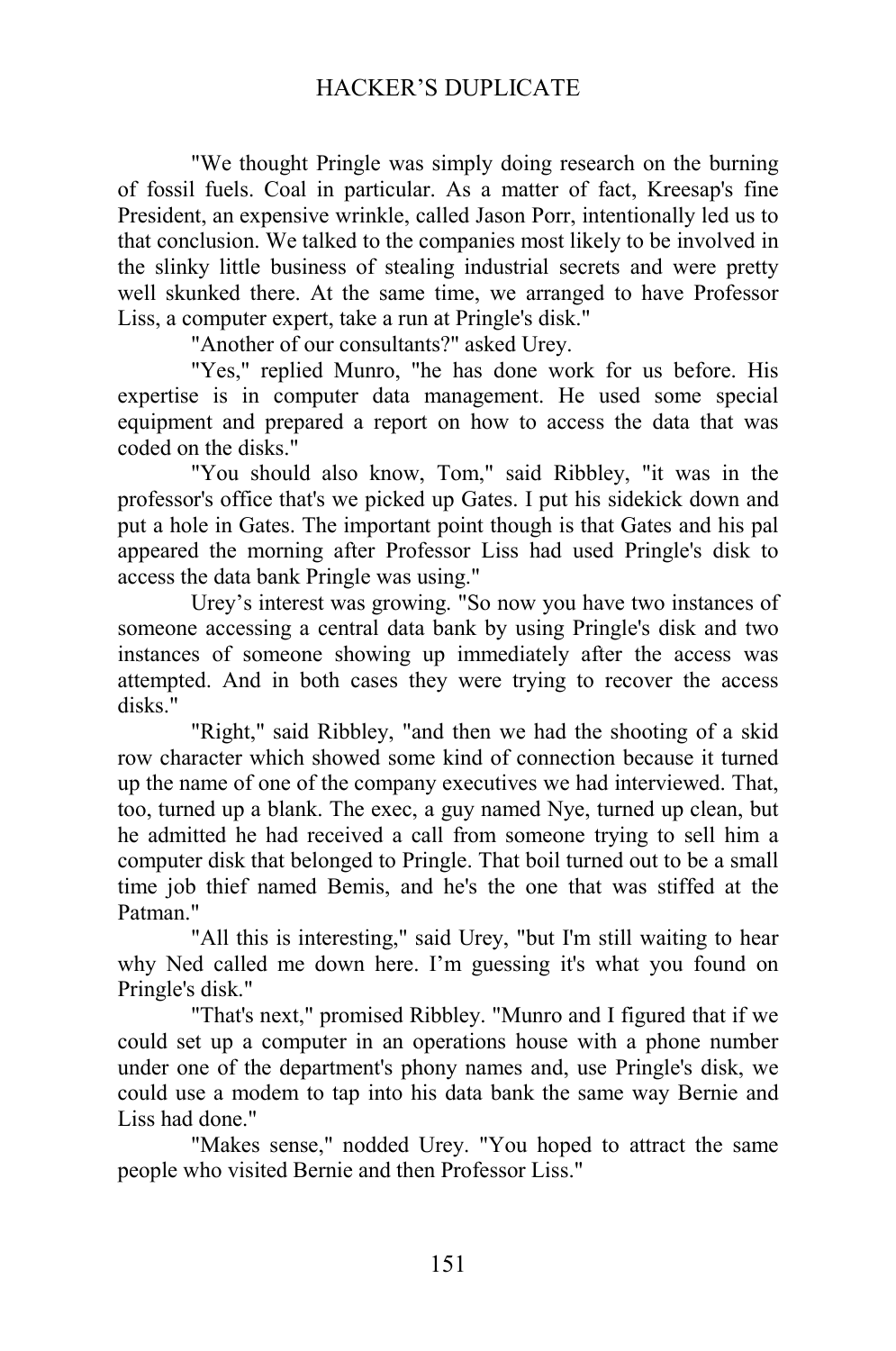"That was your code 34," guessed Banner.

"Sure," admitted Ribbley, "I probably should have cleared it first, Ned, but we never seemed to have time." Seeing Banner's shrug, Ribbley continued, "So we set up, and tapped in the codes that Professor Liss had uncovered for us. Using the Pringle disk, we discovered that all references to Pringle, Porr and Kreesap had been deleted from the central data bank. Then we tried Bernie's disk. The contents of the data bank was no longer important because Bernie's disk was identical to Pringle's, but it also contained the material Bernie had copied. That's the message Pringle had put on the main computer. That is what we saw." Ribbley's arm and finger sent every eye in the office to the display screen.

Urey walked over and began reading. The tiny hum of the computer's electric motor grew louder and with its persistence made inroads into the silence of the room.

Slowly, Urey turned from the screen. "Talk to me, Ribbley. Tell me why I shouldn't write this Pringle off as a crank. This is pretty far out stuff. Hell, it's more like science fiction. Pringle's report calls for a ban on jet flights above a certain altitude and a restriction on all other jet flights. He's talking about the jet stream pattern being clotted up somehow and what's the other expression? Thermal Packing? Who the hell was this guy?"

It was obvious that Ribbley and Munro had anticipated the response and the question. Munro, referring to her notebook, methodically ticked off the planned answer, "Dr. Otis Pringle, Ph.D. in chemistry MIT; specialty-the effects of carbon based elements on atmospheric compounds-nominated twice and twice awarded American Chemical Research Award for excellence-winner of the Oxford Glasser Prize for theoretical work on properties of inert gases." Munro paused, turned a page and went on, "Publications include a textbook considered a standard in college classes, titled 'Thermal properties of high end gases.' Pringle also had produced at least a dozen papers in different journals, lots of abstracts, and a half dozen scholarly papers in the last two years. I haven't had a chance to go farther back than that."

Raising his hand to call a halt to the dump he had just received, Urey called out, "Spare me, Sergeant. You've done your homework. I'll grant the point that Pringle was a brain of the first order. But what he has written here," pointing at the screen, "is the kind of thing that translates into a national crisis. More than that, a very big international crisis. Why haven't we heard anything about this before? Wouldn't other scientists have been in on this and have been talking about it already?"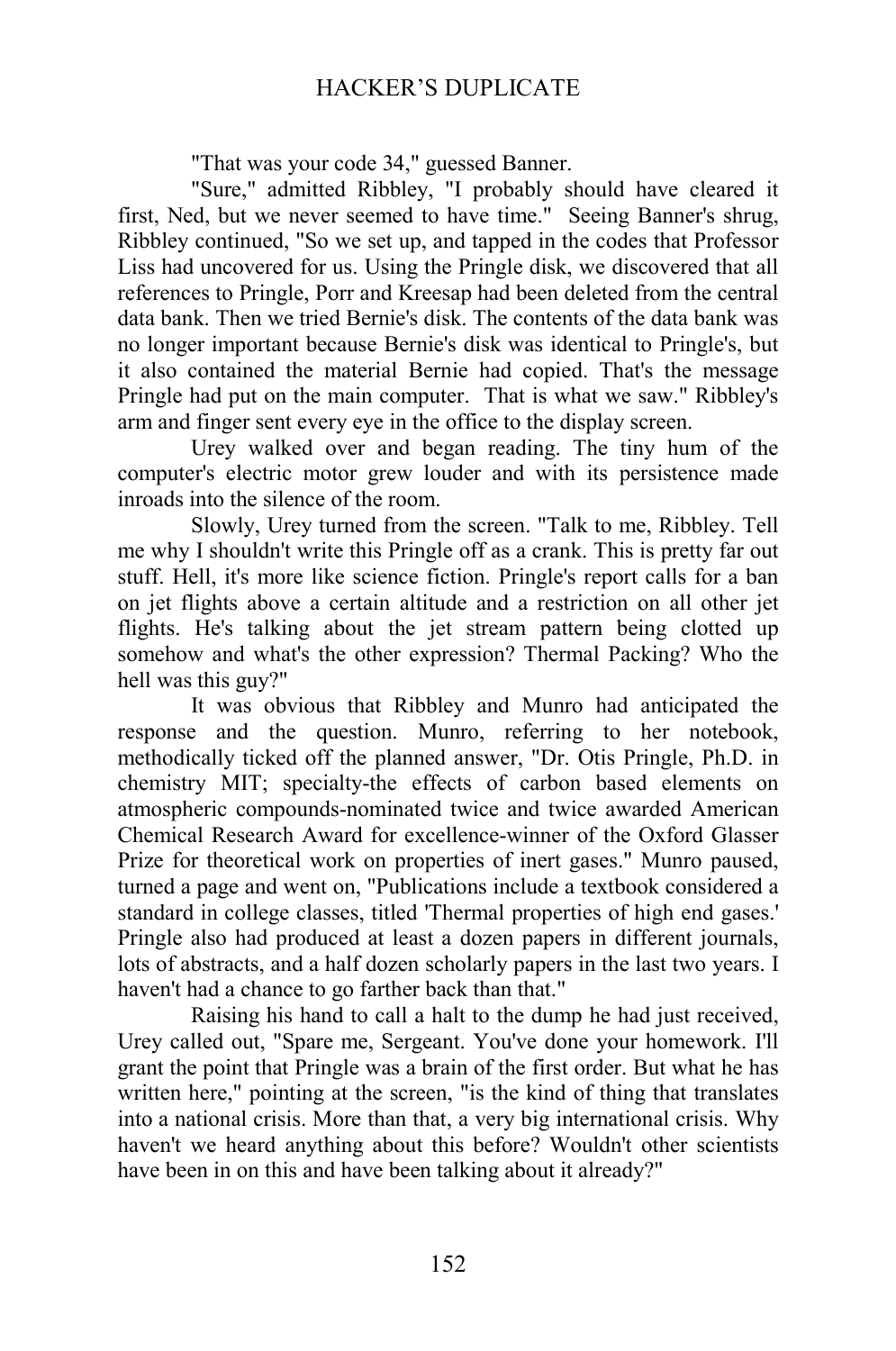"Let me take the first shot at that, Tom," began Ribbley. "What Pringle said in his report to the FAA sure as hell was headline material and that's what got him killed. It's the oldest one, two, three in the world. One, Pringle was suggesting that the public be told about something that could impact an entire industry, from manufacturers to people who like to pay money to get on those kerosene burners and jet off somewhere so they can turn around and jet back. Two, somebody knew what Pringle was saying, or about to say, and, three, that somebody wanted to put a gag on him, permanently. I don't have anything close to a full answer to your question about other scientists, but I'd guess there are others out there working quietly on the same questions."

Ackerman, who had been patiently listening to the exchange between Urey and Ribbley, broke in, "I can confirm that, Tom. At least to a degree. It's pretty commonly known that there are a number of first rate scientists working on what's generally called the 'greenhouse effect.' And if there is such a thing as global warming, the cause is the burning of fossil fuel. The new angle here, and the one that other research people seem to have ignored, is the combustion of millions of gallons of kerosene every day at high altitudes. The late Dr. Pringle had the bad luck of saying it out loud and to someone who didn't want to hear the message."

"Slight correction, Doc.," said Ribbley, "Pringle's bad luck was being a first rate research scientist working for a greedy employer who thought he could kill the messenger and put the message back in the bottle."

Pointing at the computer screen as though he were accusing it of something, Banner said, "But that report makes it sound like we're on the verge of a catastrophe. I've read the papers like everyone else, and I always understood that global warming wouldn't be a problem for two or three hundred years."

With a shrug, Ackerman, replied, "That may still be the case, Ned. But Pringle's work had added a new factor, a very big factor. Meteorology is not really my area of expertise, but the idea of the jet stream being slowed by emissions, clotted up is a good expression, gives me a bad feeling. And who knows, the weather we've been having the last couple of years may be a symptom of what's happening. Dr. Pringle seemed to have thought there is a heat build up from the jet stream becoming stagnant. At least, I believe that's what he meant with the notion of 'thermal packing.'"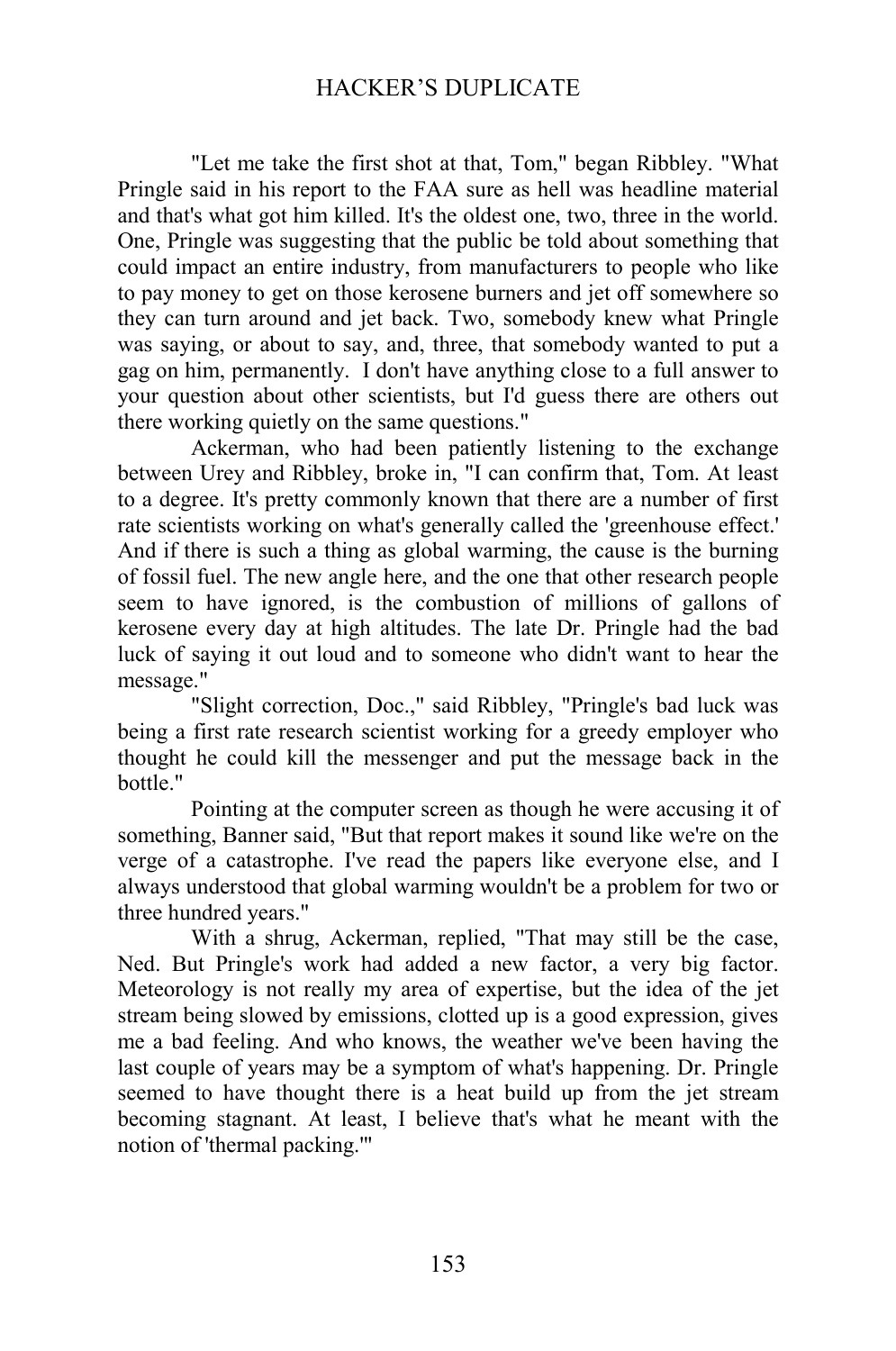"But all that just from jets? That is hard to believe," protested Urey, not wanting to accept what he was hearing.

"Munro and I thought the same thing, Tom," said Ribbley. "So the first thing we did when we picked up Professor Ackerman, this morning was to stop by the library. He's picked up some information and has been doing some quick calculations. From what I've heard so far, Pringle's theory makes a lot of sense."

Ackerman, a rumpled person, seemed at war with his clothes. His tie simply refused to permit itself to be completely covered with a shirt collar. His coat pockets sagged and nothing about his suit coat fit the body of its owner. Ackerman fought the battle of his wardrobe by patting at his coat, tugging here and there and frequently pulling at the offending tie which seemed intent on having its way with him.

Obviously a teaching professor, Ackerman smiled at his small class, giving special attention to the new pupils, Urey and Banner. "I must confess that when Detective Ribbley and Sergeant Munro called me and we first discussed all this, I was skeptical. Indeed, I reacted like you just did, Tom. But as I examined Dr. Pringle's theory more carefully, and as I began examining his backup data, it became more and more interesting, and I might add alarming. I guess I'm like everyone else. I just never considered the sheer volume of jet fuel, kerosene, that is burned in the upper atmosphere every day. A few hours in the library with my two assistants," he nodded at Ribbley and Munro, "produced some raw data that is simply staggering."

Warming to his subject, Ackerman, tugged at his tie and continued, "Let me give you an example. Remember, this is an oversimplification, and it's also grossly underestimated, just to be conservative. If you consider that a 727 burns approximately one thousand gallons of fuel an hour in flight and if you figure there are one thousand hours are flown in a day, and I'm absolutely certain there are many, many more than that, a million gallons of jet fuel are burned in the thirty to thirty six thousand foot altitude region of the atmosphere each day. Factor in flights in Europe and the rest of the world and you have tens of millions of gallons of kerosene being burned with the emissions being injected into the jet stream, every day."

"Wouldn't the smoke or residue, whatever, just fall back to earth?" asked Banner, still clearly skeptical.

"It would be better if it did," replied Ackerman. "However, the particulates from jet fuel combustion are very tiny, almost invisible. Given the relative light and fine character of the particles they would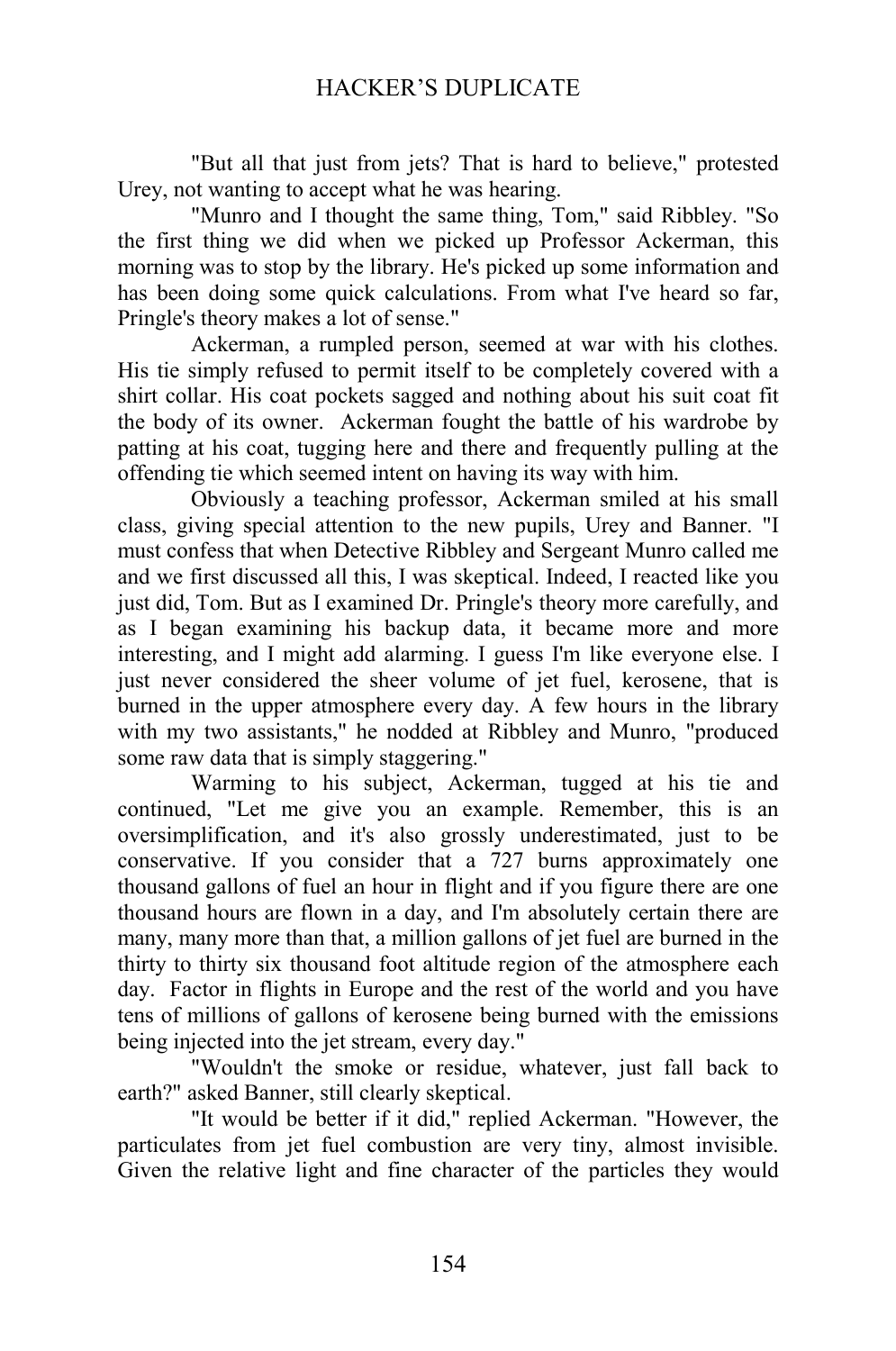remain in the upper atmosphere for a long time. You see, there is a critical difference between jet emissions and air contamination from surface polluters. Cars, trucks, power plants, even low flying aircraft emit exhaust, but it's relatively close to the ground and those kinds of particulate do fall back to earth relatively quickly. But not so the high altitude pollution of jet aircraft."

"But Sherm," argued Urey, "the atmosphere of the planet is...well, it's a helluva big space to be filled with some jet exhaust."

"True enough," smiled Ackerman, "but I think, Dr. Pringle was again on the right track. I'm sure he would have admitted that some aircraft exhaust would have been meaningless, but the massive accumulation is something quite different. I can't be too strong on this point. It is simply frightening when you think about it. Again, using my underestimated example of a mere one million gallons of kerosene a day being burned over our heads, that would mean the residue of three hundred sixty five million gallons, is deposited in the atmosphere every year. Multiply that by the more realistic factor of ten and you're talking about billions of gallons a year. The two products of combustion are heat and residue, and we're only talking about the residue. If you want to visualize the problem think of a layer of kerosene in the sky, about five miles up, containing billions of gallons of kerosene. Then imagine that layer of kerosene being burned, a layer a year. I haven't calculated how thick such a layer would be, but it's just a way of describing what's going on in the atmosphere."

"But when you fly, you don't see smoke or soot, like you might from a truck or car," said Banner. "Is there an exhaust?"

"There is indeed," countered Ackerman. "Sometimes you see the exhaust tracks of jets in the sky. I believe they're called 'con trails.' Some of that is water vapor, but according to Dr. Pringle, that too may be a hazard. It thickens the jet stream and it holds in heat. Take it all together, the tons and tons of fine exhaust particles, the chemical compounds, then add the fine water vapor, couple all that with the heat and you can see we are literally wrapping the planet in a blanket. The heat from the sun and the heat from the burning of fossil fuels is held in and that's what Dr. Pringle called 'thermal packing.'"

Sensing the difficulty that his listeners were having with the concept, Ackerman, elaborated, "Consider this. Only thirty years ago, jet traffic in the upper atmosphere was almost nonexistent. But in that period of time, there has been a steady and very rapid growth in the fleets of jet airplanes that now fill the airways. There's no doubt that the deposit of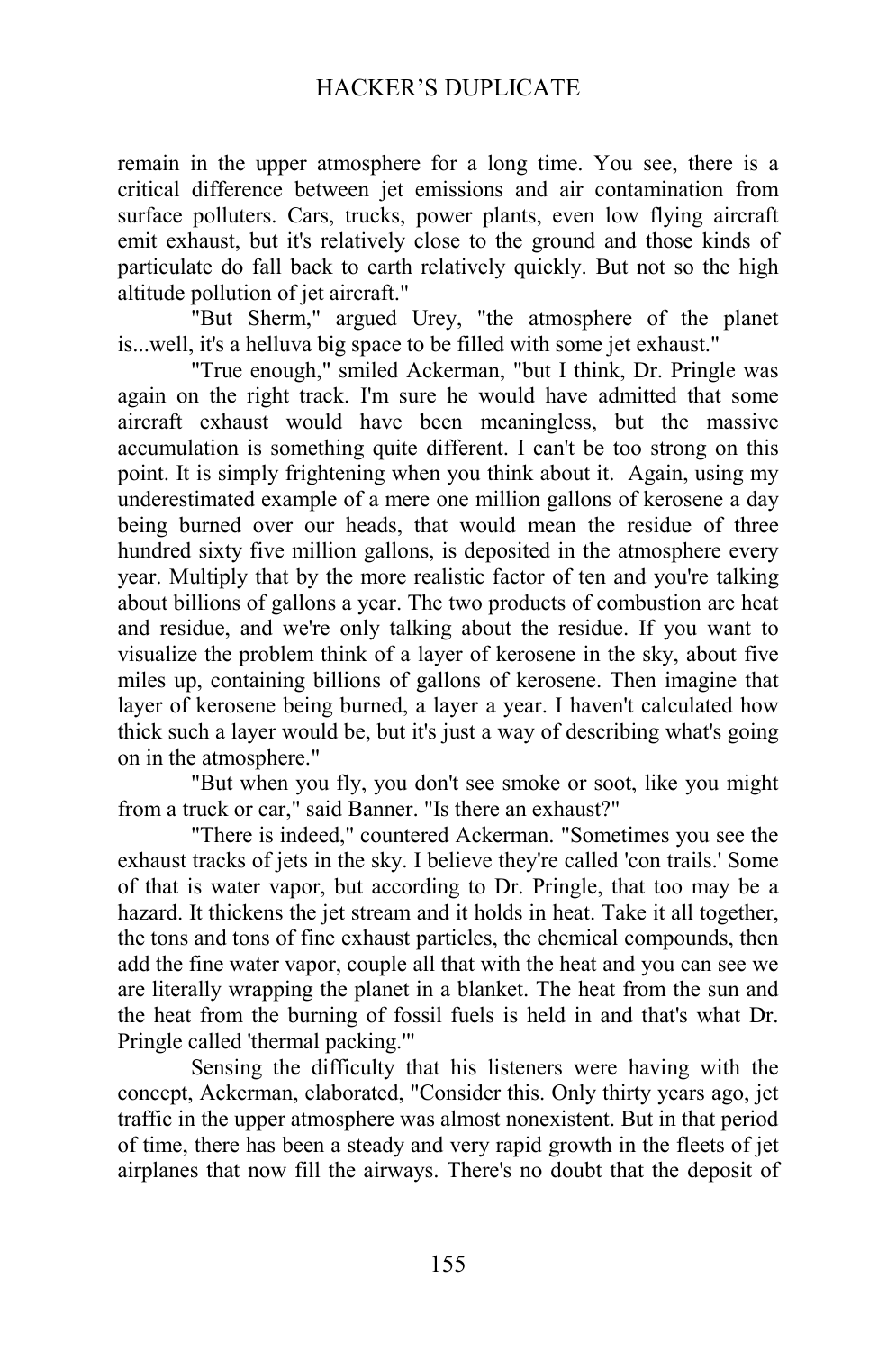this kind of pollution has been most intense in the last fifteen to twenty years. Pringle was saying that the accumulation of emissions in the upper atmosphere is just now, and very rapidly, reaching a critical point. He believed the jet streams which control the planet's climate are beginning to show signs of becoming sluggish, of not moving as fast as before. It's very much like a stream of clear water that has become thick and heavy with mud. It tends to slow down. It that's true, and if the jet stream is showing signs of clotting up from water vapor and kerosene pollution, the results could be mind boggling."

"It's still hard to think of jets affecting climate," said Banner absently, clearly rocked by the idea.

"I admit it's a blow," agreed Ackerman, "but consider this, Lieutenant. When Mount St. Helens blew a few years ago, it threw thousands of tons of dust into the air. That dust stayed there for months, even years. Most scientists agree that event may have affected weather for almost a year. Compare that to jet traffic which probably deposits the equivalent of a Mount St. Helens into the upper atmosphere every few months. The particles from kerosene burning are more evenly distributed and are finer and higher, but the results eventually will be the same and will be more nearly permanent."

"I remember reading about Mount St. Helens," said Munro, "there was talk of weather change, but all that pollution seemed to disappear naturally."

"Rock and dirt, Sergeant," Ackerman reminded her. "Those particles were much heavier and dense. They finally did fall to earth of their own weight, but as I said, even that took months. By way of comparison, remember the pollution flow from jets is virtually invisible and it's very high. Up in the jet stream the emissions are evenly mixed and distributed around the planet, it's accumulating rapidly, and according to Pringle it's wrapping the earth in a deadly, smothering blanket of heat."

The office was silent for a moment. Everyone seemed to be taking the time to adjust to the staggering news which Ackerman had unfolded and laid before them. Rather than look at one another, they looked at the computer screen display, the messenger which had first brought the news of impending calamity.

It was Urey who finally broke the silence. "Sherm, you've got as many degrees and honors as that guy Pringle had. Do you agree with this recommendation that jets need to be grounded right now?"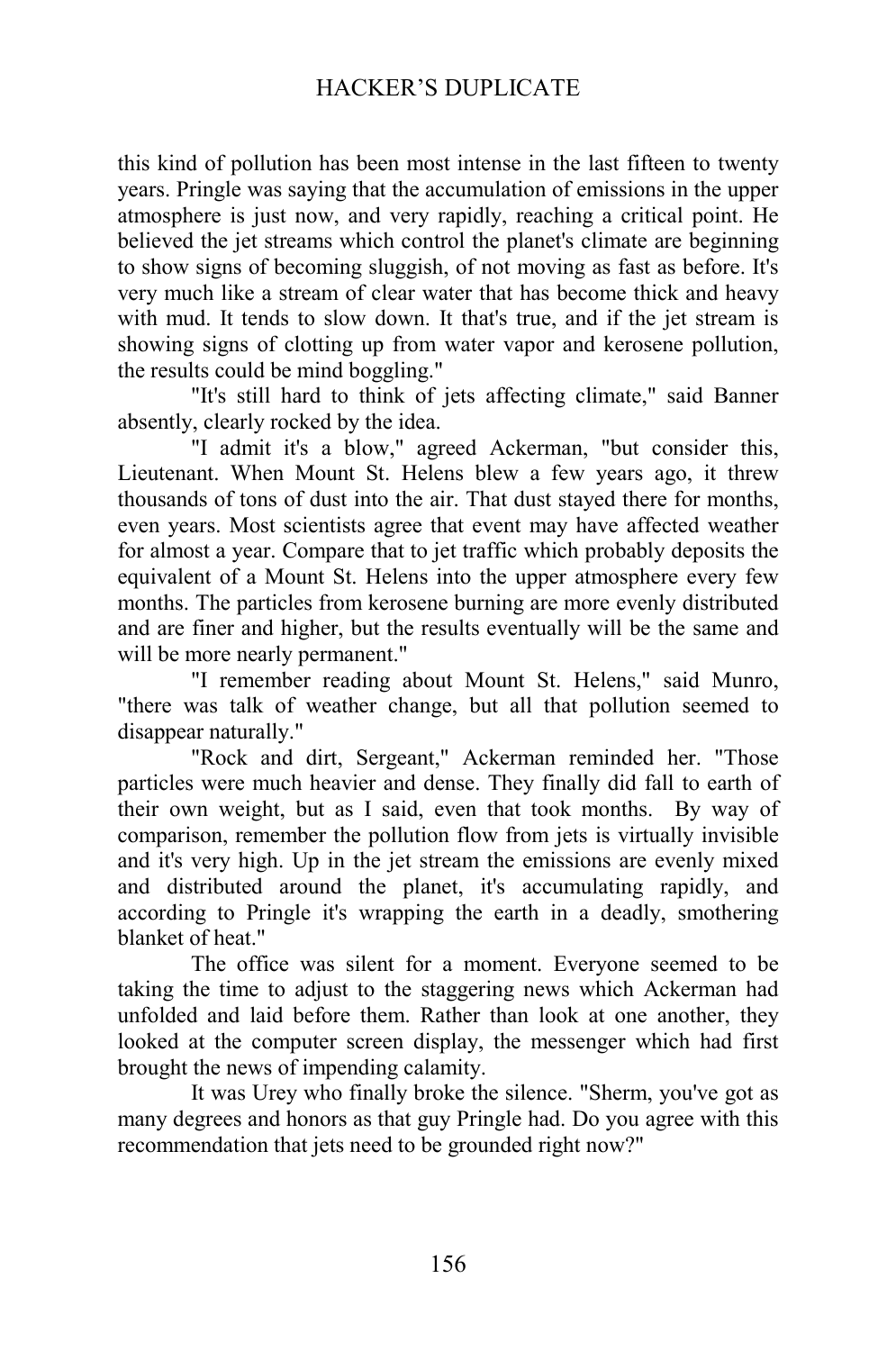Ackerman didn't hesitate. "Remember that Pringle only wanted to eliminate flights above a certain altitude. He wanted to put a limit on the remainder. But to answer your question, Tom, yes, I absolutely agree. It's critical. It may even be too late."

Urey, waving a big hand, persisted, "But are you considering the possible panic such a thing would cause. People are already close to rioting just over this damned heat spell. If someone in a position of authority told them it might be permanent and that it was being caused by airplanes, we might have problems beyond any nightmares we've ever had. When you consider that, Sherm, are you still willing to back the Pringle theory and call for a standdown of air traffic?"

Ackerman had listened carefully to Urey's grim description. His reply was immediate and strong, "Yes. That's the word, Tom. 'Standdown.' If not, what's the alternative? Keep the tourists and the businesspeople in the sky, burning millions and millions of gallons of kerosene over our heads every day. Maybe I have more faith in people than you do, but I think people will adjust and accept the truth. Of course, there will always be the ten percent who will claim privilege and make a lot of noise, but that's the case when any change is made. And, sure, there will be trouble, but I have faith in you and your people and your ability to control it. I say a shutdown is essential."

Ned Banner, already thinking about crowd control and riots, said, "You may have too much faith in people, Professor. This could cause massive panic. If people are given a reason to blame this damned heat on airplanes, there's no telling what will happen."

"Perhaps," admitted Ackerman, making a futile effort to adjust his tie, "but one thing we know for certain. This story will come out."

"But the decision on what to do is a half dozen levels above mine," said Urey. "Sherm, I'll need you to go along with me to explain all this to whoever, the mayor probably. Maybe even a mucky in the federal government. After all, grounding airplanes is probably the FAA's job. Hell, this will require action by Congress, maybe, the President."

"I disagree," said Ribbley, quietly but firmly.

"You what?" rapped out Urey sharply.

"I said that I disagree," replied Ribbley evenly. "If we go through regular channels with this story, it'll take months, even years for the truth to get out. What we've heard and seen will be studied, it will be compromised, it will be rationalized into pap. Special interests, powerful interests will simply kill it or bury it. If we need any proof of that, look at Pringle, Bernie and Colleague. What happened to them should tell us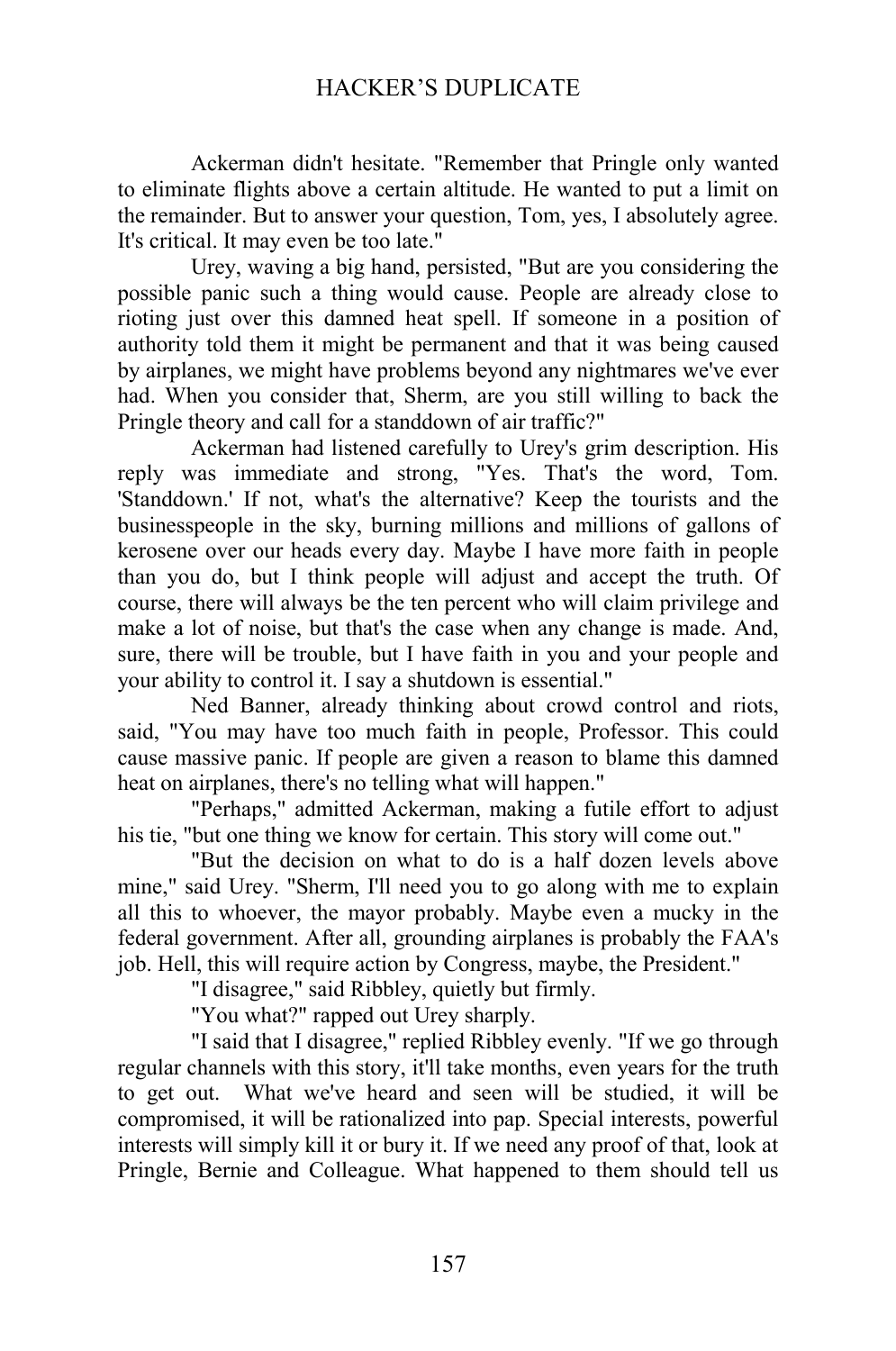how far certain interests will go to put the lid on this information. No, we have to decide whether to go public, those of us right here. Jobs, rank, procedures, chain of command are without any meaning in this situation."

Urey and Banner stared at Ribbley in disbelief. Banner tried to make a counter argument. "But, Ribbley, you're preaching defiance of the system. That's anarchy, revolution. How can you say that special interests would try to suppress this kind of information?"

"Ned," said Ribbley, "Dr. Pringle's information was put on the FAA computer over a week ago. It's gone now. What have you heard about it? Or, more to the point, do you really expect that you would ever have heard about it had it not been for Bernie's disk? The government and special interests have covered up radiation spills, they have compromised and covered up the effects of radiation for years, big businesses and corporations have created massive toxic waste dumps and then managed to conceal the facts for decades. Why would this be any different?"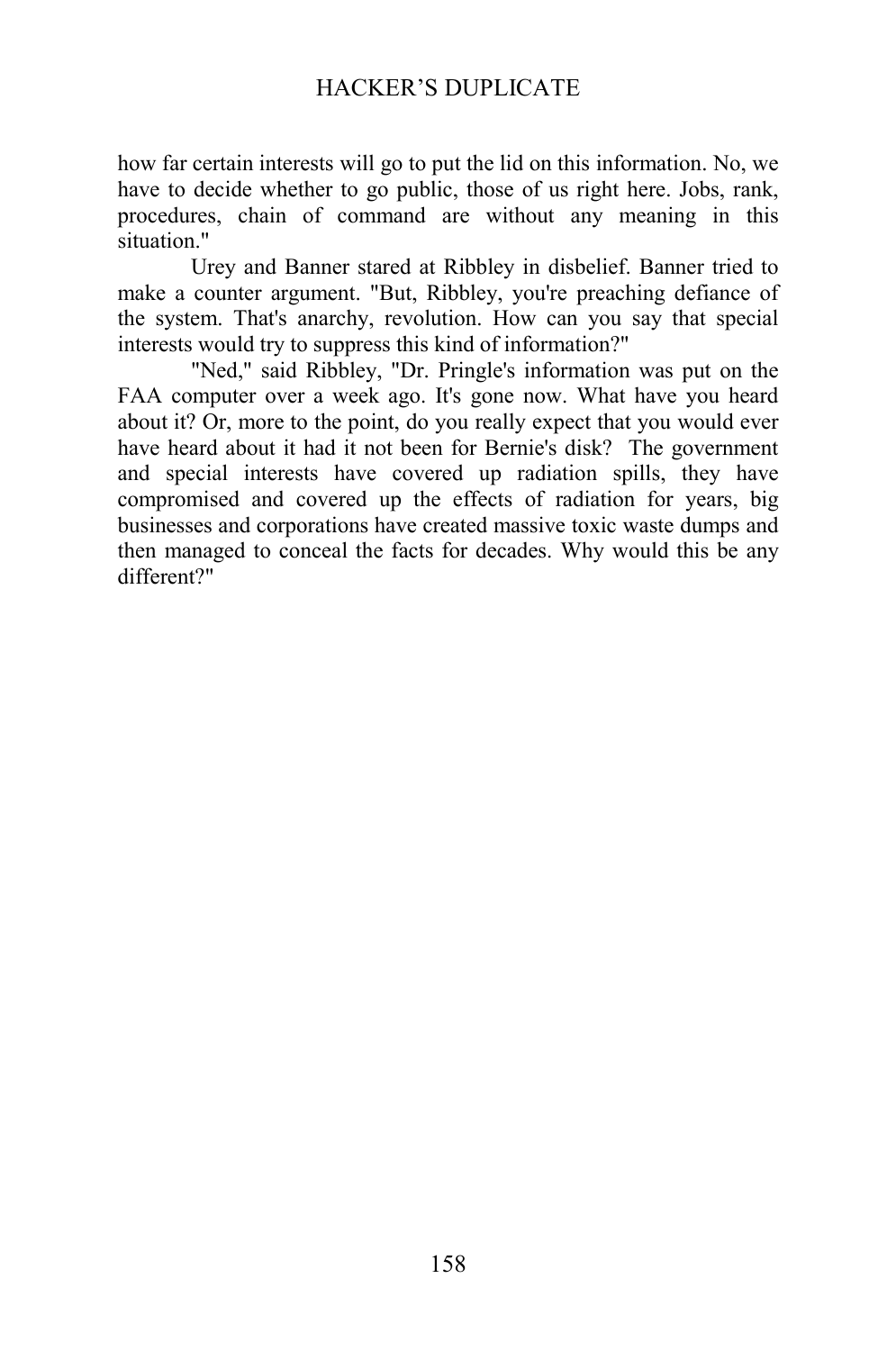$***$ 

In the rear view mirror, Ribbley could see the black and white following him. He smiled as he imagined the conversation that must be taking place between the two uniformed officers who had been simply ordered to follow him and Captain Tom Urey. They would be trying out dozens of different theories on what could bring a captain out of the office and put him on a high speed run on Interstate 70.

Ribbley also guessed that Tom Urey himself had some very mixed feelings about the ride. Urey had agreed to go with Ribbley and had agreed to the plan Ribbley had outlined. Ribbley knew the whole thing was a gamble and that Urey, like himself, had staked a career on what they were about to do. And he also knew that a lot would depend on Munro and Ackerman.

As he changed lanes and began passing a delivery van, Urey gave him a sidelong look. "I'm glad I don't have to ride with you every day of the week, Ribbley. I have the feeling you're a damned speedball. One of those lunies that really scares the dickens out of people like me."

"You've been behind that desk too long, Tom. Life on the road hasn't really changed. Every driver out here thinks every other driver is a maniac. Of course, they're all right, because it does take a healthy dose of nutty to be out here on this race track. But it's kinda like the writer, Waisley, said, 'The American freeway is the great democratic ideal. Everyone gets to be a leader and a follower at the same time, at a high rate of speed.'"

Urey, who remembered something of Ribbley's strange tendency to quote unknown philosophers, simply grunted, "Sure, Waisley, uh huh. But, you may be right. I've probably reached the point in life where I just don't follow anyone very well, certainly not maniac drivers and I guess I don't follow you very well either, Ribbley. Isn't this plan of your's pure bluff?"

"You already know the answer to that, Tom," replied Ribbley as he accelerated and changed lanes. "We have to play our hunches and sometimes that's all we've got. And, as cops, if we believe in what we're doing, we have to be prepared to pull for the lantern, and as the manual says, 'extend police authority to the limit of reasonableness.'"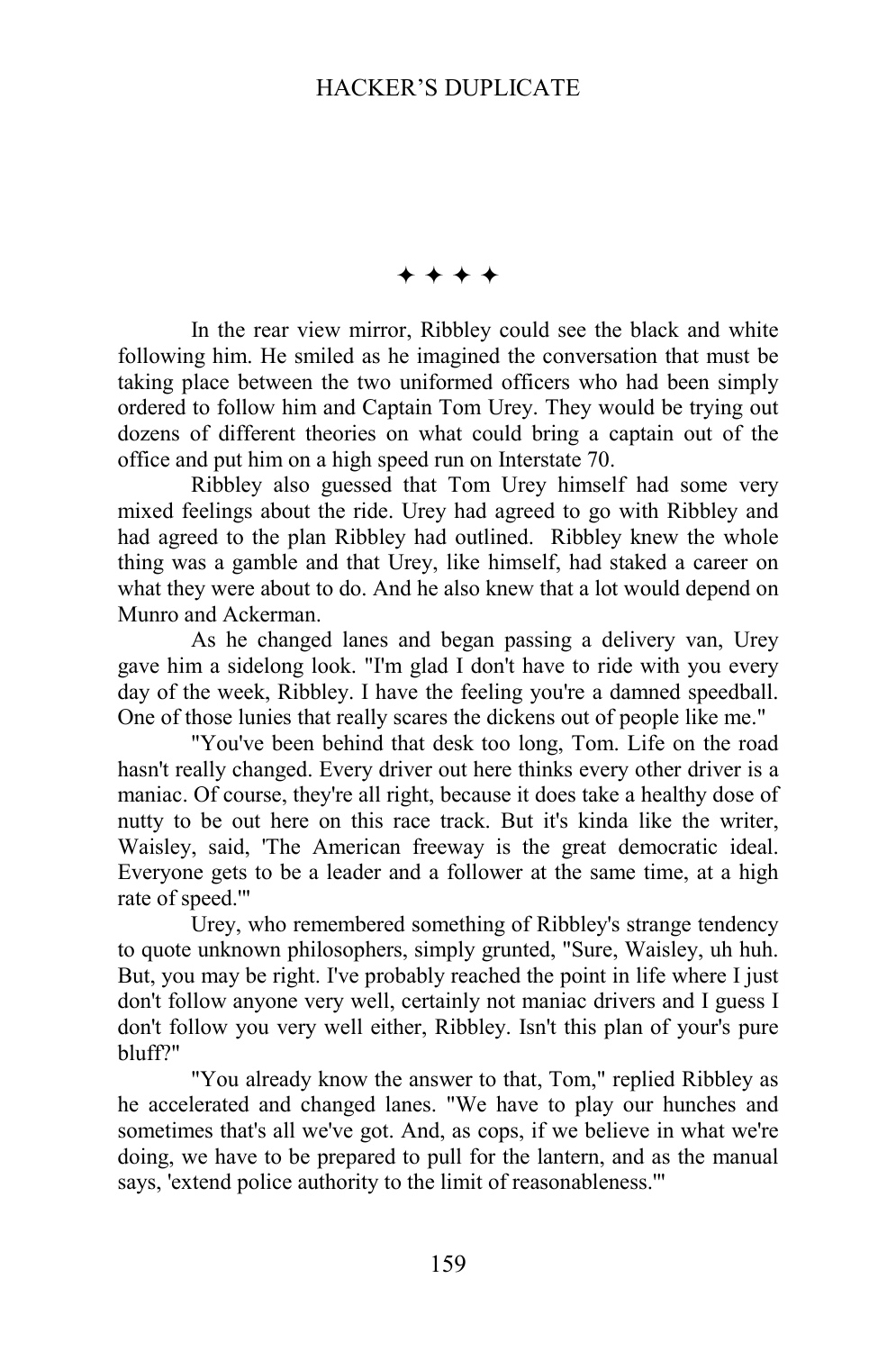Urey looked away from the traffic and at Ribbley's face, "Pull for the lantern? What the hell are you talking about?"

"Tom, your memory isn't serving you very well. But then that's understandable, given all the paper work you have to do. Don't you remember the six months that we rode together before you got your promotion and started moving upstairs? I told you about my grandfather. He operated a ferry across the Missouri River in Montana. Whenever he had fares who had to get across the river in the dark, he would light lanterns and put them high up on stands on each side of the river. On the trips over and back he could steer by keeping his eye on the lantern. He called it 'pulling for the lantern.' I think that's what we're doing today. We may not know the way exactly, but we know where we're going."

"Okay," agreed Urey, "but this time we're going so far out on a limb that I don't even want to think about it. Ribbley, we're taking on some very powerful people." Urey lapsed into silence for a moment, finally muttering, again, "Damn powerful. It'll be a lot easier if these guys come clean. What makes you think, we can get anything out of them at all?"

Ribbley gave Urey a quick look as he headed the police car into the right hand lane. Smiling, he said, "One word, Tom. One of the oldest words in the book. 'Guilt.' They know they've been responsible for trying to cover up the most massive environmental crimes of all time. I'm betting that thought has been eating at their bellies like bad chili. If they're like most criminals, especially the civilized ones, their guilt is bubbling like acid just below that billion dollar surface they're skating on."

Before Urey could reply, the voice of the police dispatcher filled the car, "HO34 go to tack 8. Acknowledge."

Urey, looked at Ribbley, "Is that us?" Seeing Ribbley nod, he reached down, picked up the microphone and handed it to the detective. Ribbley pressed the button on the side of the microphone, "H034 acknowledging and going to tack 8." Reaching down, he turned the tiny dial on the face of the radio, then pressed the microphone button,"This is H034."

"Ribbley, this is Munro. I'm on my handheld in the hallway. Ackerman is inside talking his head off. I hope Captain Urey is sure about this guy."

Ribbley smiled. Without thumbing the button, he said to Urey, "Are you sure about your guy, Tom?"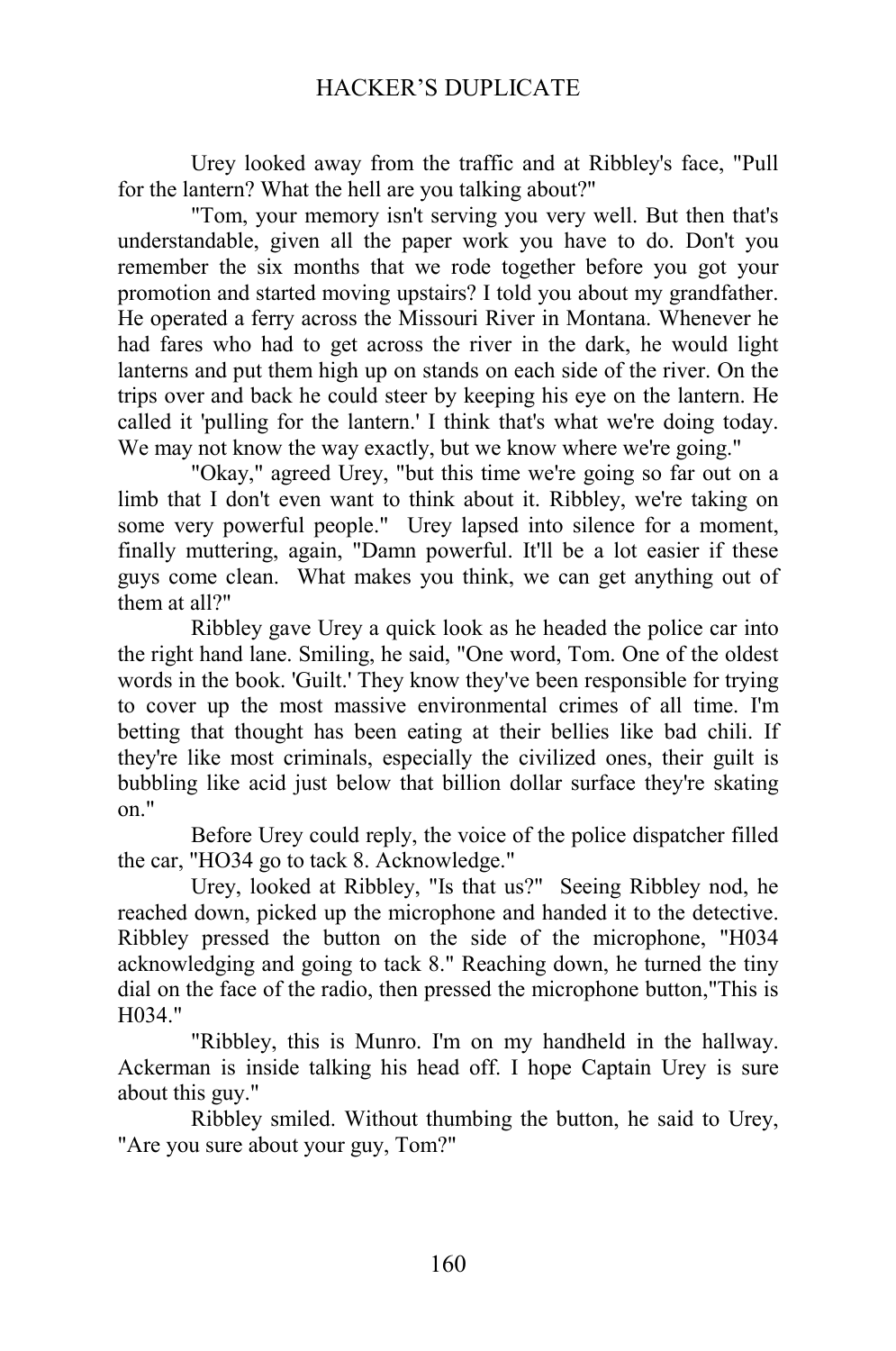"You tell your partner that I'm only as sure as a good guess. She'd better get her bunions back in there and be very persuasive."

To the microphone, Ribbley said, "Les, the Captain says this guy is not a sure thing, but he's the best bet we've got. So get back in there and put your...something or other into it. And get moving, we're about there. We're going to need you, soon."

As he spoke, Ribbley steered the car off the interstate and onto the access road. He took a right turn at the intersecting road and urged the car along the wide road, past a row of hotels. The wide double turn lanes approached, and, seeing a green light, Ribbley wheeled through a left turn onto the approach road. The large green and white signs directing traffic passed overhead. The rambling multi-level parking building, which Ribbley had always believed was some crazy architect's nightmare, filled the area immediately ahead.

Ribbley called into the microphone, "Ned, are you in the area yet?"

Banner's voice cracked immediately through the radio. "I'm in the parade. About a hundred feet behind you. With three units following me"

Ribbley's car was now the head of a procession which included his car, a black and white unit immediately behind, then Ned Banner and his three black and white units. Traffic around them slowed and crowded off to the left and to the right.

In another short minute Ribbley rolled to a stop along the curb by a glass door. As he and Urey slid out of the car a male, recorded voice greeted them. "Welcome to Stapleton Airport. You may park only long enough to load and unload. Unattended cars will be ticketed and towed away."

To the two cops who had joined them, Ribbley said. "Keep this area clear. In a few minutes, another unit will be pulling up here with a couple of passengers. Pull them out of the car and bring them inside up to the main floor. Right to the entrance to Concourse A. Got it?"

A tall, smiling black sergeant, replied, "You got it, Ribbley. You did say pull them out of the cruiser?"

"Yes, but leave them in one piece, Pomroy. Just get them up to Concourse A<sup>"</sup>

The half dozen uniformed officers from the remaining cars joined Ribbley who turned and led the procession into the terminal, up the escalator and to the wide entrance of United Airlines Concourse A.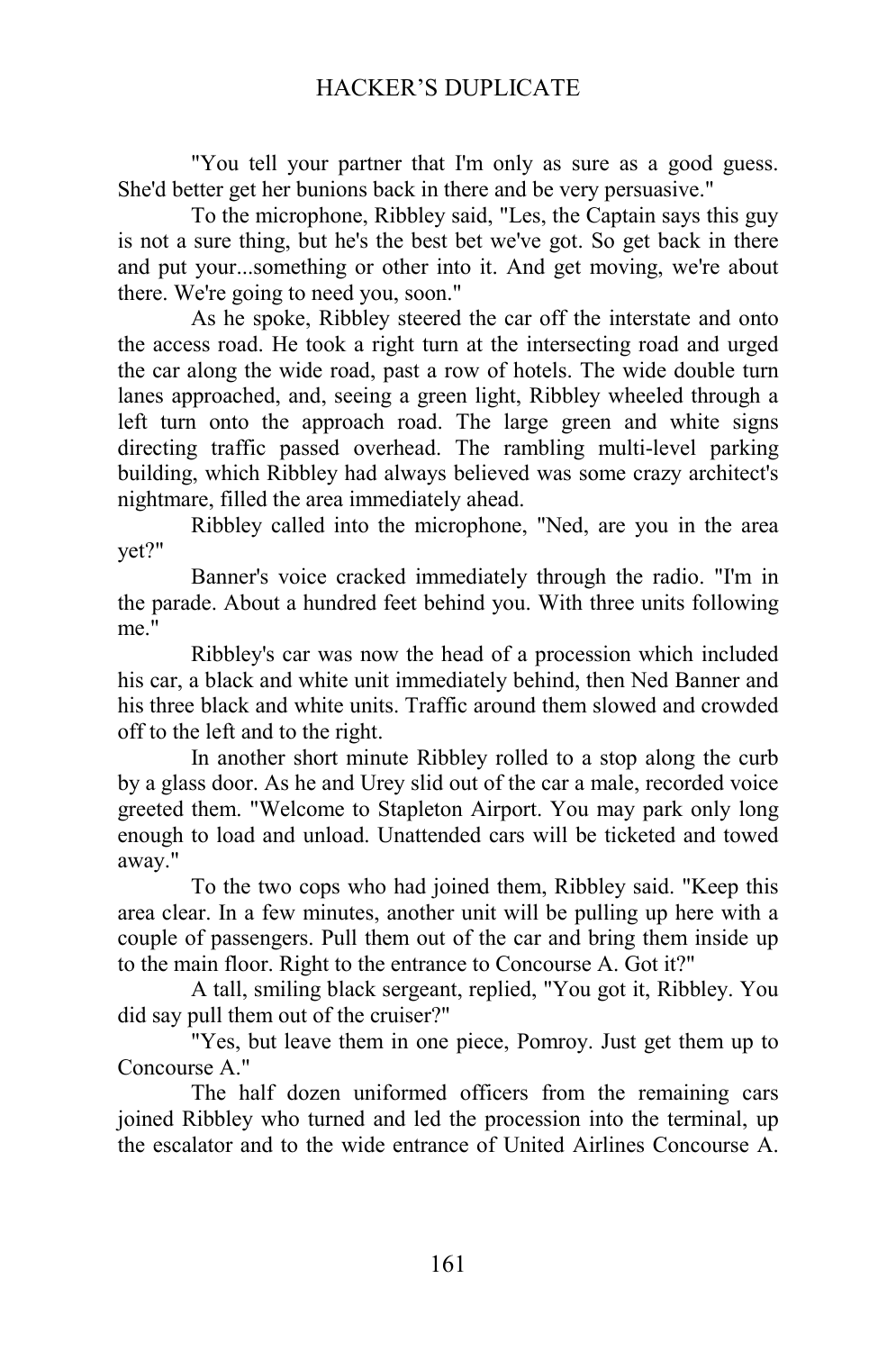Already a dozen television and newspaper reporters and cameramen had gathered, and the crews with the television stations had set up cameras.

Urey, whom many of the reporters recognized, began getting shouted questions. "Hey, Captain, what's up?... Why the call to come out here? ....Captain Urey, someone big coming in?...How about a one liner, Captain?"

Ribbley took a quick survey of the area and indicated the wide carpeted area which led to the concourse entrance. "This should do fine." In a louder voice he called to the reporters, "You might want to set up here for a while. If you've got some mics to put up, I'd suggest you get with it."

While the press busily began setting up for an impromptu press conference, Ribbley, Urey and Banner stood and watched. In a few minutes, the tall Sergeant appeared at the top of the escalator. Leland Schute, rumpled and silent, was on one side. Jason Porr, trying unsuccessfully to hang back, was on the other. Blinking and uncertain as to what was taking place the two men were firmly planted near the battery of microphones and cameras. The presence of Pomroy was more than sufficient to keep them from pulling back or trying to run.

Urey and Ribbley stepped up to join the pair, Ribbley on one side, Urey on the other. Urey, smiling grimly, said, "It's your show, Detective Ribbley."

His bulk dominating the scene, Ribbley said, "Jason Porr, President of Kreesap Institute, I arrest you for the crime of conspiracy in the murder of Otis Pringle, complicity in the murder of Bernie Finn and Colleague, and complicity in the murder of Billy Natterham, and with the commission of the murder of Frank Bemis. I advise you that anything you say can be used in evidence against you; you have the right to remain silent; you have the right to have counsel present while being questioned; and you have the right to have an attorney appointed to represent you. Jason Porr, do you understand these rights as I have explained them to you?"

Porr's eyes were wide with astonishment and fright. His lips quavered as he tried to reply to Ribbley's demand. The ring of reporters had been enlarged by curious travelers and airport workers, and Porr felt every eye on him. His hands absently felt for his necktie, but then being deserted by his mind, the hands fell to his sides. "I...I.."

Ribbley was unrelenting, "Do you understand these rights as I have explained them to you?"

"I'm arrest...arrested?" stammered Porr.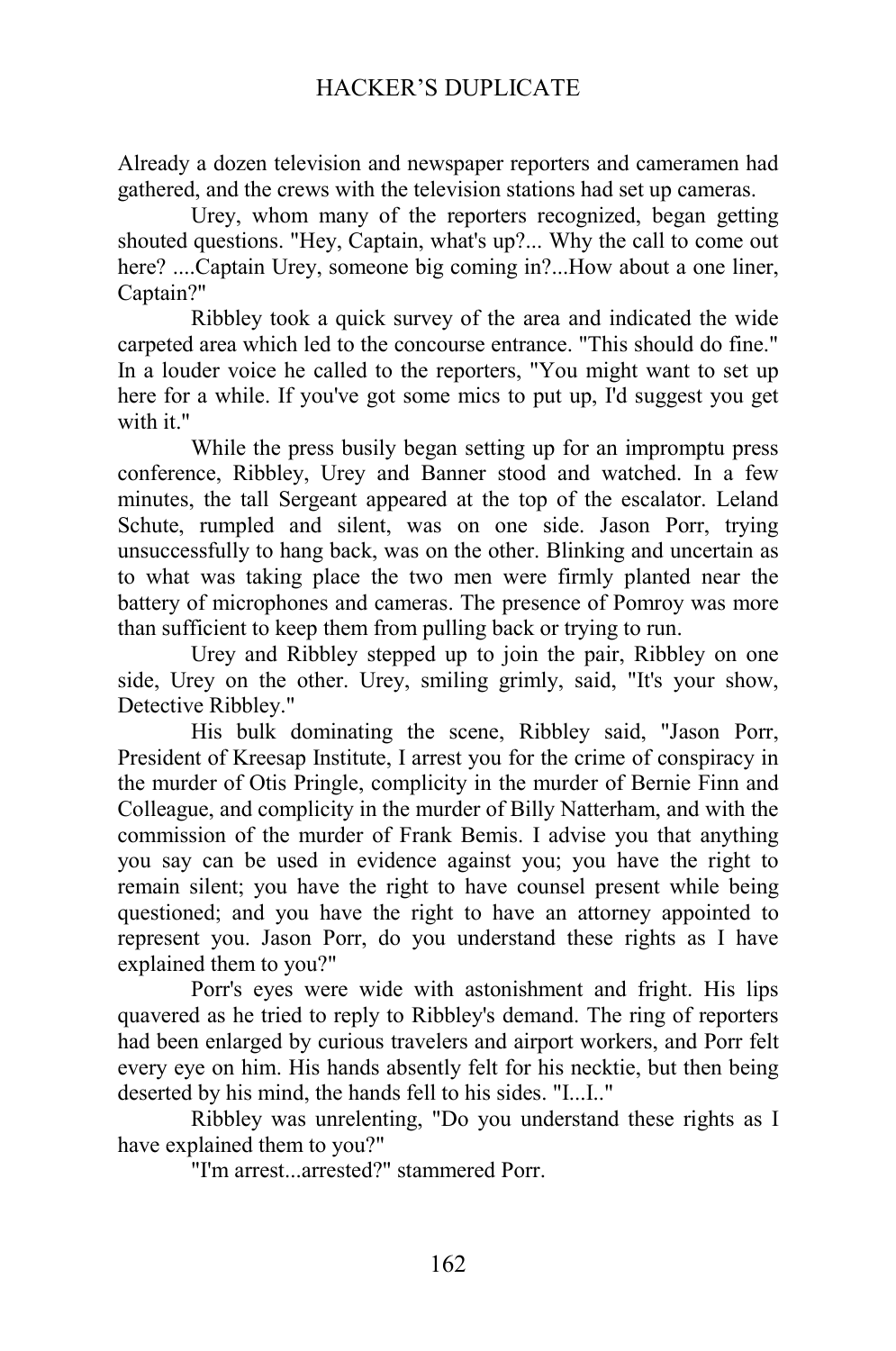"Yes, you are under arrest for the crimes I named. Do you understand the rights I just explained to you, or do you want them read to you again."

"Oh... well, not again. I...Yes, I understand. But..."

"Alright, sign this form. It says you have heard me tell you what your rights are and that you understand them."

Ribbley held a clipboard and a ballpoint pen out toward Porr who tried to take them. His hands could only try to coordinate the two objects. Ribbley assisted by holding the board while Porr scrawled his name with the pen.

Abruptly Ribbley turned his back on Porr and confronted Leland Schute who stood, head down, looking at the carpet. "Leland Schute, President of Fossil Technologies, I charge you with complicity in the murder of Otis Pringle and complicity in the murder of Bernie Finn and Colleague. I advise you that anything you say can be used in evidence against you; you have the right to remain silent; you have the right to have counsel present during questioning; and you may have counsel appointed defend you. Do you understand these rights as I have explained them to you?"

A silence fell on the crowd. Schute stood silent his head bowed. Then slowly, he looked up, streams of tears on his drawn and mournful face. In words that barely had enough strength to be heard he said, "Lord God Almighty, what have I done?"

Quietly Ribbley said, "Leland Schute, do you understand the rights that I have read to you?"

With a great sigh, Schute nodded, "Yes, Detective Ribbley, I do."

Obediently, he signed the form. Quietly he asked, "Otis's data, do you have it?"

"We do," said Ribbley.

"And does it...well does it say that we've fouled the air as badly as Otis thought?"

"I understand it's pretty bad, Mr. Schute. Just how bad is something for others to decide."

Looking directly at Ribbley for the first time, Schute said, "Detective Ribbley, someone has to believe me. I never intended that Otis should be harmed. He was my friend. Is it in you to say that you believe me?"

"Others will have to judge you, Mr. Schute, but for whatever it's worth, I don't believe that you set out to harm your friend."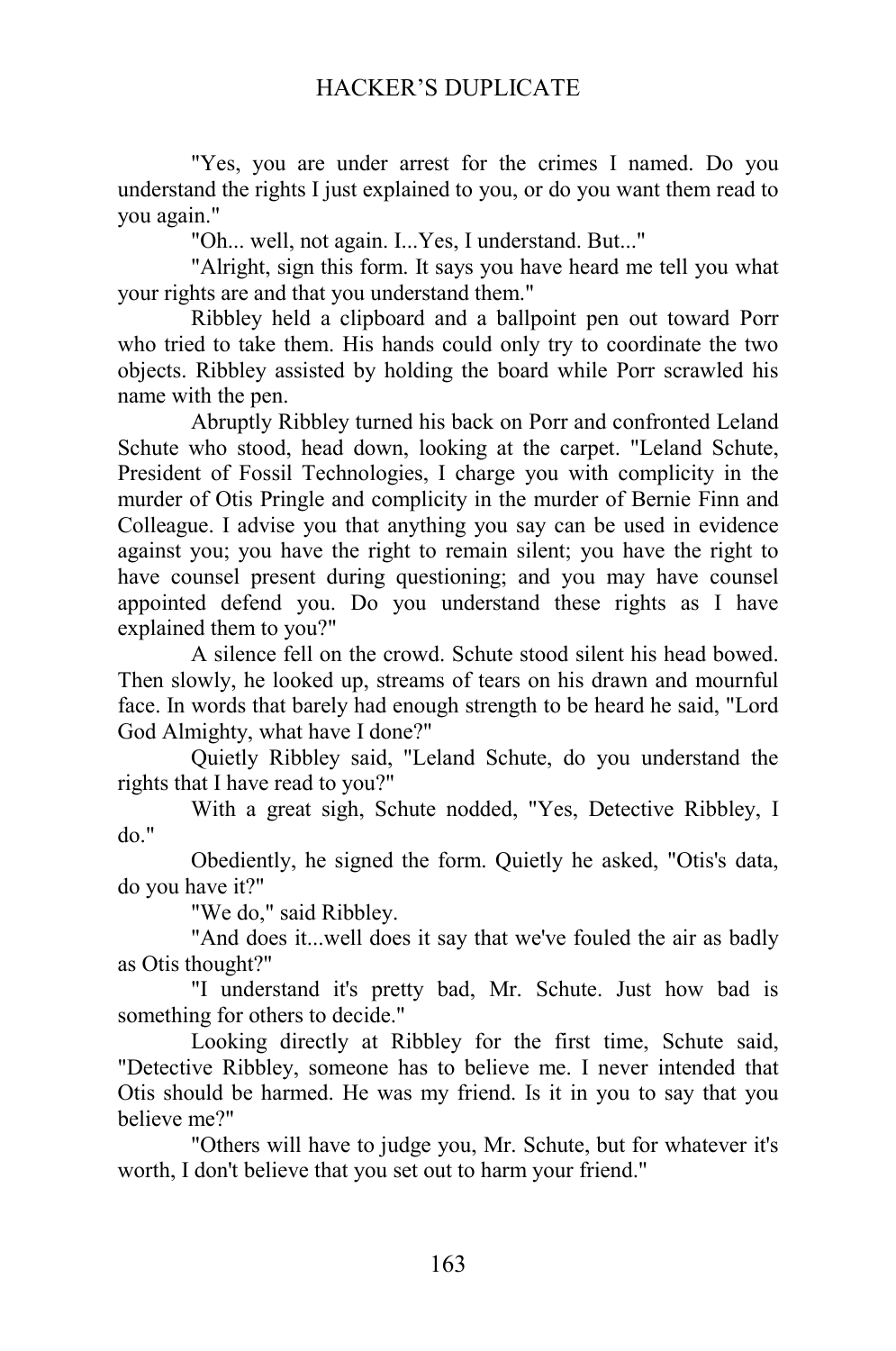Porr broke in, almost babbling, "We did it together, Schute. I only did what you told me to do...Pringle was hateful to me...He was a vindictive man...Bemis was trying to hold me up for more...I didn't intend...."

Shaking his head at what was becoming a breakdown, Ribbley called, "Pomroy, get them out of here. The names are on the clipboard. Book them for murder."

As suddenly as the two men had arrived, they were gone. The calls and questions began coming like a flood. Ribbley spent a few minutes carefully identifying Porr and Schute. He then gave the names of the victims and told the reporters who they had been. Then the questions began to focus on the setting, "Why were they brought out here, Detective? What's the connection with the airport?"

Munro's timing could not have been better. She, with Ackerman trailing behind, pushed her way through the crowd. Looking at Ribbley, she bobbed her head up and down.

With a wide smile, Ribbley quieted the reporters. "You'll know more in a few minutes," he promised. With long looping strides he headed across the terminal toward the down escalator. With Urey, Banner, and Munro immediately behind, Ribbley led the procession out of the terminal, across the pavement and to the security fence surrounding the tall white control tower. He showed his badge to a startled guard, then pushed past him through the door and punched the button to summon the elevator.

 After a period of confusion, the reporters and cameramen, swarmed to the control room to join the police group that had assembled there. Startled air controllers looked up from their consoles. A supervisor came over and spoke to Ribbley, seeming to sense that Ribbley was the one leading the invasion force.

In a strong voice, Ribbley asked, "Who's in charge here?"

The supervisor replied, "I am. My name's John Abbot. Can I ask what the hell is going on? You may be endangering the safety of a lot of people by bringing all these people here." "Well, let's get those people out of danger, John," said Ribbley. Then handing Abbot a folded piece of paper, Ribbley continued, "That, John, is a court order declaring this airport to be a public nuisance, a hazard to the health and safety of the people of Colorado. It orders the police to take action to immediately abate that nuisance. First, you can do whatever is necessary to bring down the planes which are in your area. Second, you will place a call to all airports in the country telling them that Denver's Stapleton is closed.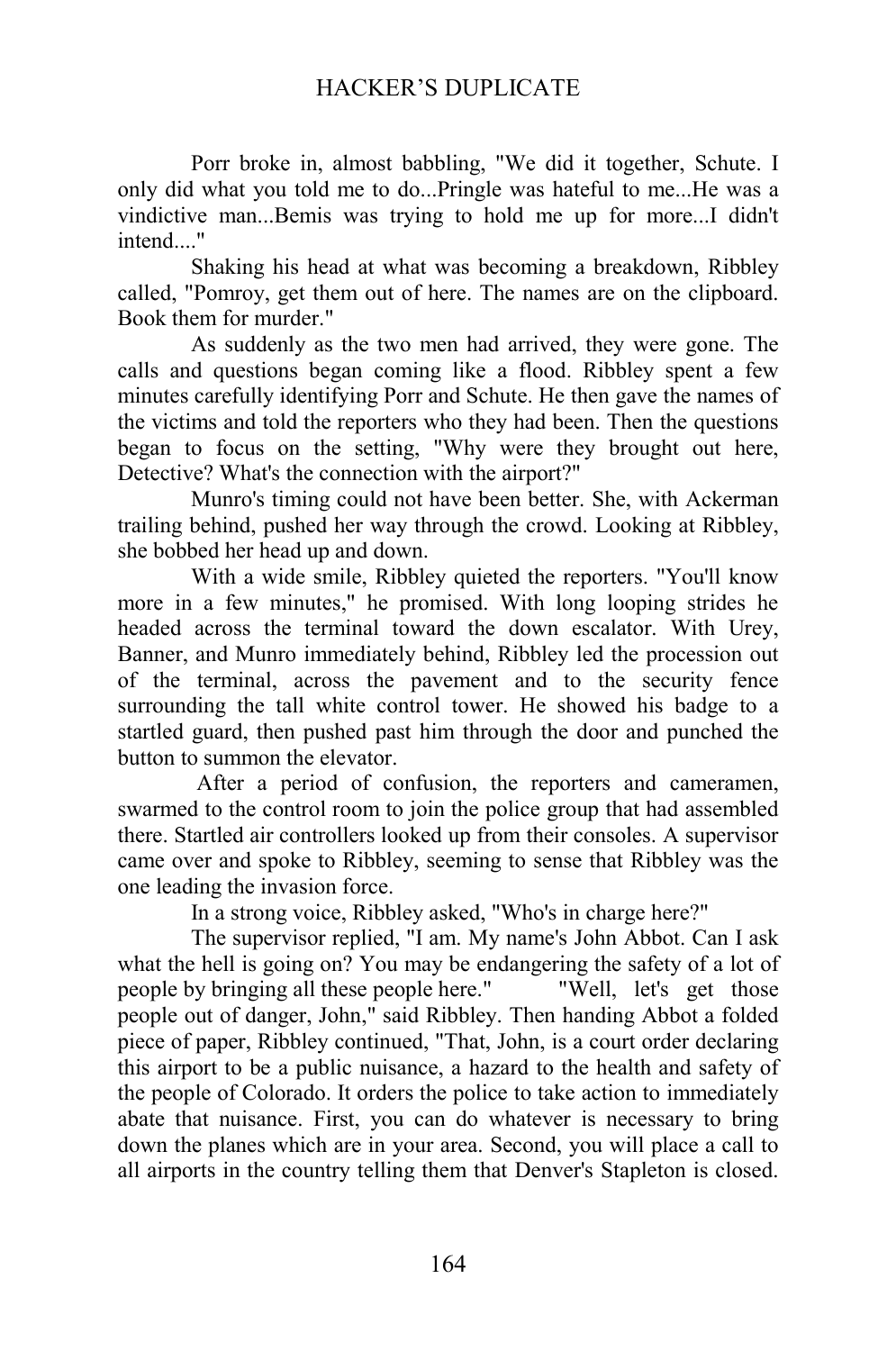Third, there will by no more takeoffs as of right now. So that there is no misunderstanding, tell those other airports that vehicles will be placed on all the runways to make sure no plane tries to land here. After the airplanes in this area are on the ground, this area is no longer an airport."

Abbot was speechless. He could only stand and stare at Ribbley and the police.

"Do you give the orders, John, or do I?" asked Ribbley.

"A nuisance?" asked Abbot.

"Yes, a damned nuisance," echoed Munro. "Now, let's get this place shutdown."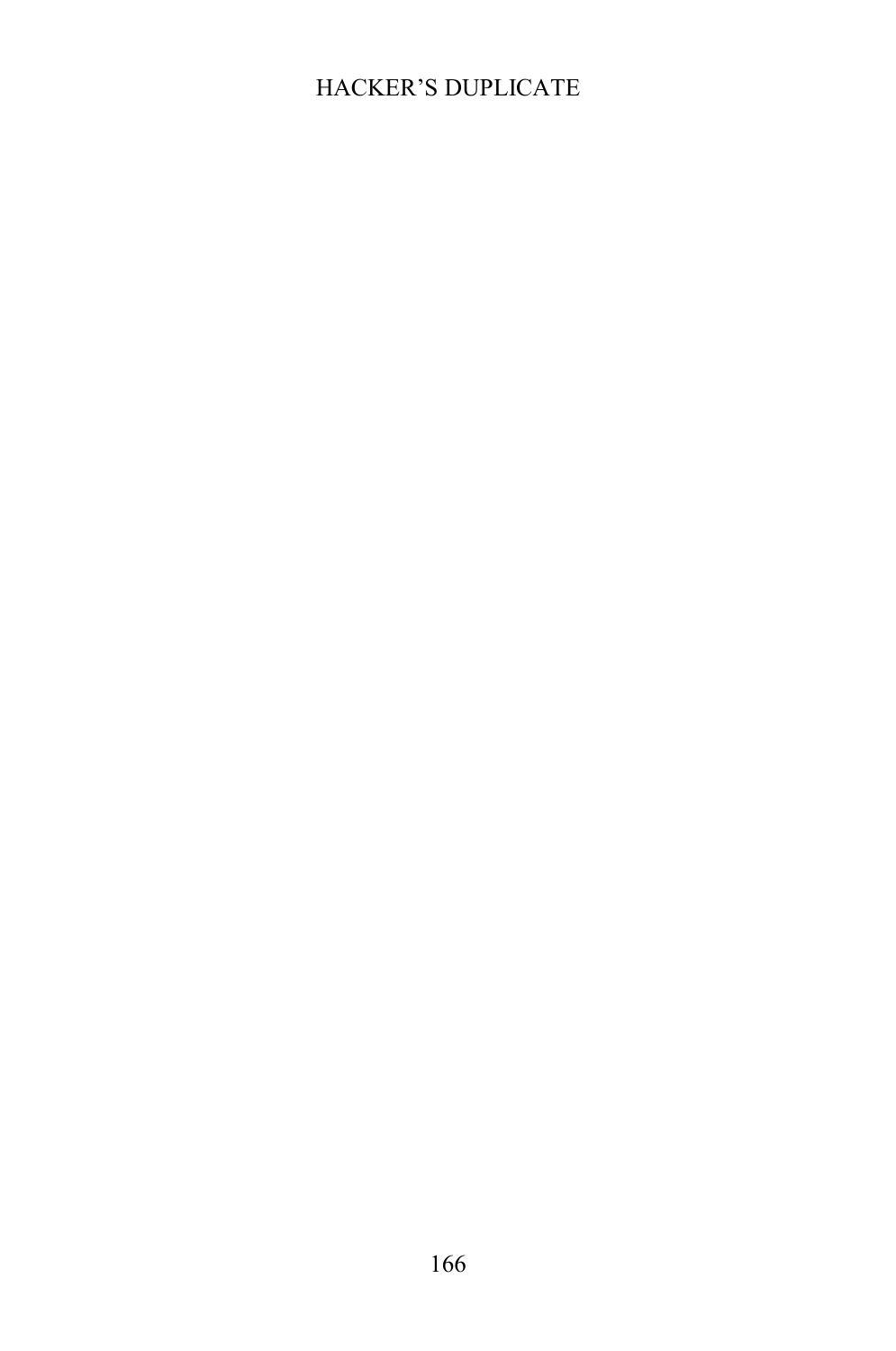Ø Ø Ø Ø

The "Ribbley Faction," as Urey had named it, filed in and occupied one of big booths at the end of Molly's cafe. The only other customers in the place were two uniformed officers who sat on counter stools idly stirring and sipping coffee from Molly's standard, nononsense white mugs. The officers at the counter watched the procession go by and then turned back to their coffee.

The window above the large booth was dark and the street outside was almost empty. An occasional car would roll by and, for a few seconds, light the street before disappearing as two fading red spots in the darkness.

Leaning back against the vinyl cushions, Urey smiled and searched the cafe with his eyes. "Damn, I'll bet it's been ten years since I came in here. Nothing has changed. Nothing."

Banner laughed and agreed, "Yeah, it's been a long time for me, too."

Ackerman, patting at his coat pockets and straightening his lapels, said, "I guess you know that eggheads aren't expected to go to places like this, but believe it or not, I used to come in here with one of the guys from burglary. I was helping him set up a sting operation specializing in stolen laboratory equipment."

"I remember that," chimed in Banner, "they pulled in everything from microscopes to...what, Sherm?"

"To centrifuges and spectrometers."

"Exactly what I was going to say," laughed Banner.

The conversation died while a shuffling, balding man wearing a neat white apron distributed glasses of water. "Menus?" he asked. "Since it's after midnight, you can order breakfast if you want."

Urey looked around the group, "I vote to shoot the works, again." Everyone chuckled at the "again," and chimed in agreement. It took a few minutes to scan the list and order, but soon they were again engaged in animated conversation.

Watching the two uniformed officers toss money on the wooden counter and walk out of the cafe, Urey reflected, "Look at those two. Not a serious care in the world. I imagine street cops are the same the world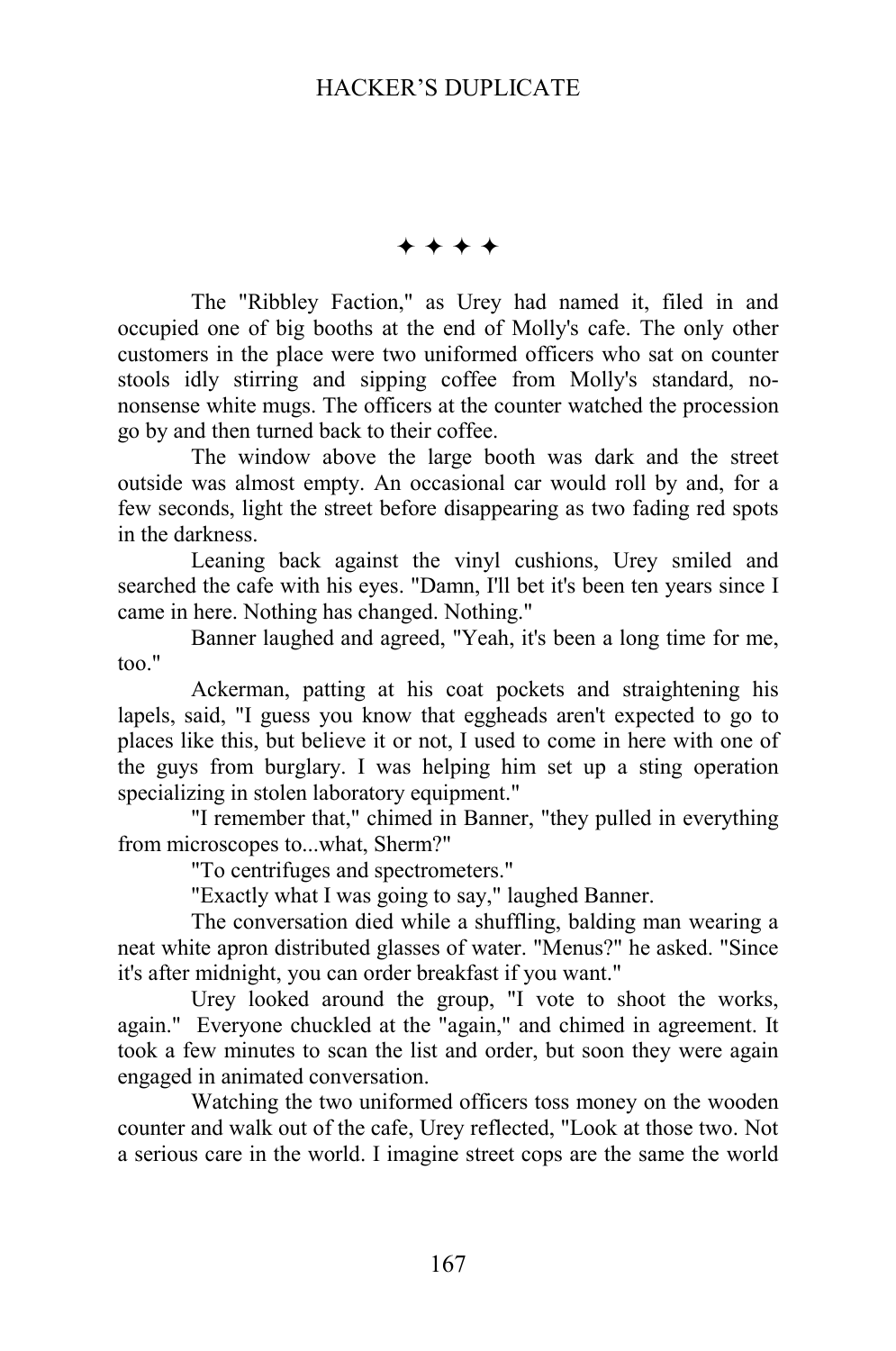around. Tough, smart, and utterly convinced they are the last stalwarts at the barricades."

"They are," said Banner emphatically. "I suppose it's kind of melodramatic to say it, but when you boil it all away, it's the flatfoot, the harness bull, the plain and simple cop who keeps any city liveable. They're the ones who are standing up to be counted, for the rest of the damned world."

"I guess that's what we did," mused Munro. "At least I'd like to think it was something like that. Standing up to be counted I mean."

Ribbley, who had been mostly listening to the others, picked up on Munro's idea. "We stood up alright. Whether we'll really get counted remains to be seen."

"We were counted," Urey said emphatically. "The car radio said that, based upon television reports from Denver, airports in Seattle and Salt Lake have already partially shut down. And one report said that people in Dallas and Houston have taken it upon themselves to close their airports. There are reports of trucks, cars and even campers driving through fences onto runways. One report said that safety concerns would probably have most of the United States in standdown by tomorrow morning."

Looking at Ackerman, Banner said, "Sherm, I don't know where you got all that information, but the reporters were eating it up."

Ackerman was pleased with the compliment, but he waved off the praise. "Credit must go where credit is due. Ribbley and Munro had the real headline grabber. Ribbley, I'd say your court order was the capper. A public nuisance! By damn, I just couldn't agree more."

Banner, musing about the case, said, "So Porr arranged the break in and ordered his bully boy to trash the office to make sure it looked like an outsider. I'll buy that. What about the fire? Did Porr burn his own building?"

"That's one of the ironies of this case," said Ribbley, "The fire was not started by someone. It was a bona fide lab accident. But it rattled Porr and caused him think that Schute had double crossed him. To get even he coughed up some information which pointed the finger at Schute. I suppose there's some irony in the fact that the bottles of gas which exploded were Pringle's."

"And Schute's plan to blot out the leaks might have worked," said Munro, "except that Porr was out of his league when it came to hiring bad guys. The one he hired, a clot by the name of Frank Bemis,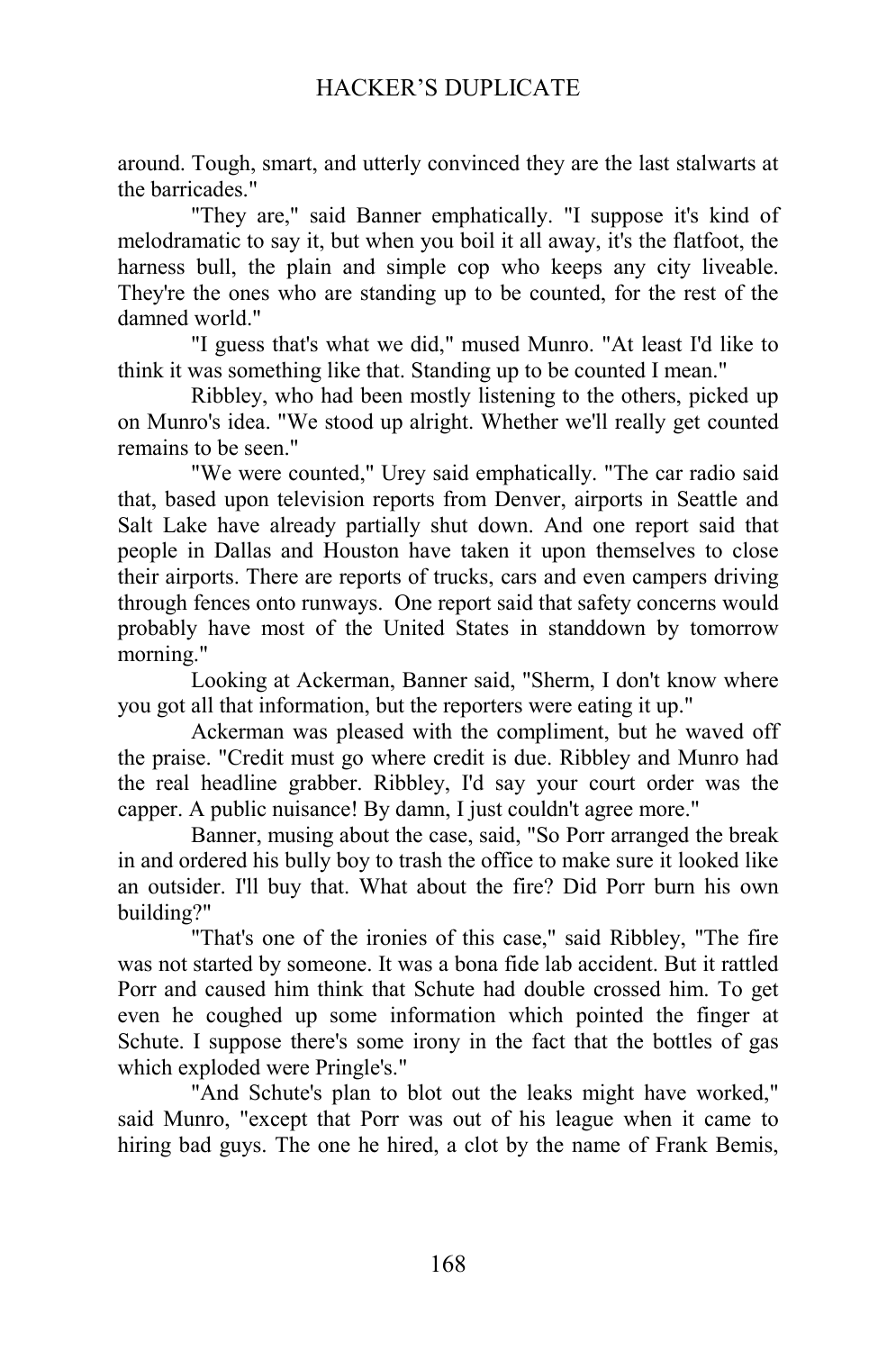got greedy and tried to sell the disk to Martin Nye. Failing that, he tried to hold out on Porr and got shot for his trouble."

"But none of that really points to Schute as the one who hired Gates," protested Urey.

Savoring a swallow of hot, black coffee, Ribbley met Urey's gaze. "Remember, Tom, Schute is the one with everything at stake. He had just signed a bagload of contracts to produce jet engines for some of the big manufacturers. He knew this kind of information could put his company in bankruptcy. And he saw all this coming. He and Porr saw the direction Pringle's research was going so they got an FAA insider to watch the summaries and tell them if Pringle wrote anything that could cause trouble. That's a lot of connection, Tom."

"Why now?" asked Urey. "I mean, why would Porr move against Pringle now rather than later or earlier?"

"Porr, at the urging of Schute," corrected Munro. "and remember, they really didn't have a choice. Pringle put that report on the computer. Then it started leaking. Their contact at the FAA probably told them that someone had accessed the report, namely Bernie. Their only hope was in stopping the leaks and recovering the disks. When you look at the attempted coverup, you realize that it might have worked except for the courage of two computer hackers."

"Well, I hope we don't get the public panic that we talked about," said Banner whose instinctive reaction was to begin evaluating the problem that street riots would cause his division.

"Yeah," mused Urey, "it would be a helluva mess, but I'm not sure that's the kind of reaction we'll get. Sure, people have reached the panic stage about this damn weather. But how do you riot against the weather? You don't. I think most people will pray."

Seeing a newspaper delivery truck stop outside the cafe, Ribbley said, "Let's see how this thing looks in print."

The group was silent while Ribbley rose and went outside to the newsbox. Walking back toward them, his wide face tried, without success, to suppress a smile. Without speaking, he handed newspapers to everyone at the table. The headline, in three inch type, fairly screamed.

JET EXHAUSTS BLANKET EARTH AND CAUSE GREENHOUSE HEAT

Below the headline a sub-headline said,

TOP SCIENTISTS CLAIM THERMAL PACKING IS SMOTHERING THE PLANET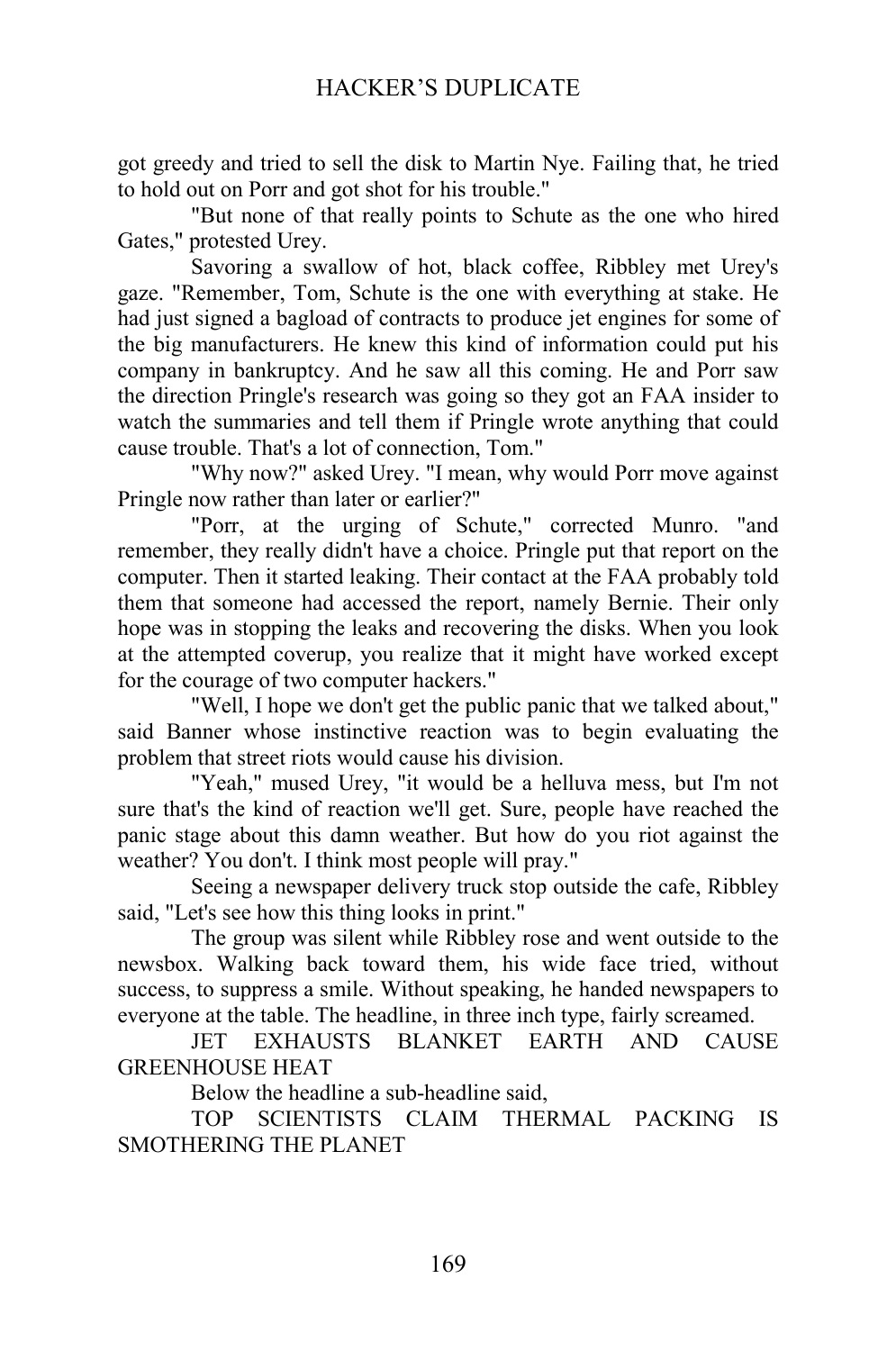A sidebar story said that the Chairman of the FAA had been contacted and had withheld comment on the erasing of material from the FAA computer. He hinted that the FAA had been aware of the emissions problem for some time, but had wanted to study it thoroughly before making any public announcement. He added that, based on the "Pringle Report," he was giving immediate attention to ways of reducing the number of jet flights allowed from airports throughout the country. The Chairman also said an investigation would be promptly started to determine how unnamed officials had tampered with the FAA computer system and how they might be accomplices in a murder investigation in Colorado.

Everyone busily read the story which covered the entire front page and went on to fill the second. One by one they put the papers down on the table. Ribbley, still standing, looked at each of them. "I'll settle for that," he said, "Case closed."

After more comments from the others, Munro asked the question which was on everyone's mind. "But, Ribbley, will the standdown last?"

Smiling he answered, "I don't know, Les. Check the paper. What's the weather forecast for the next few days?"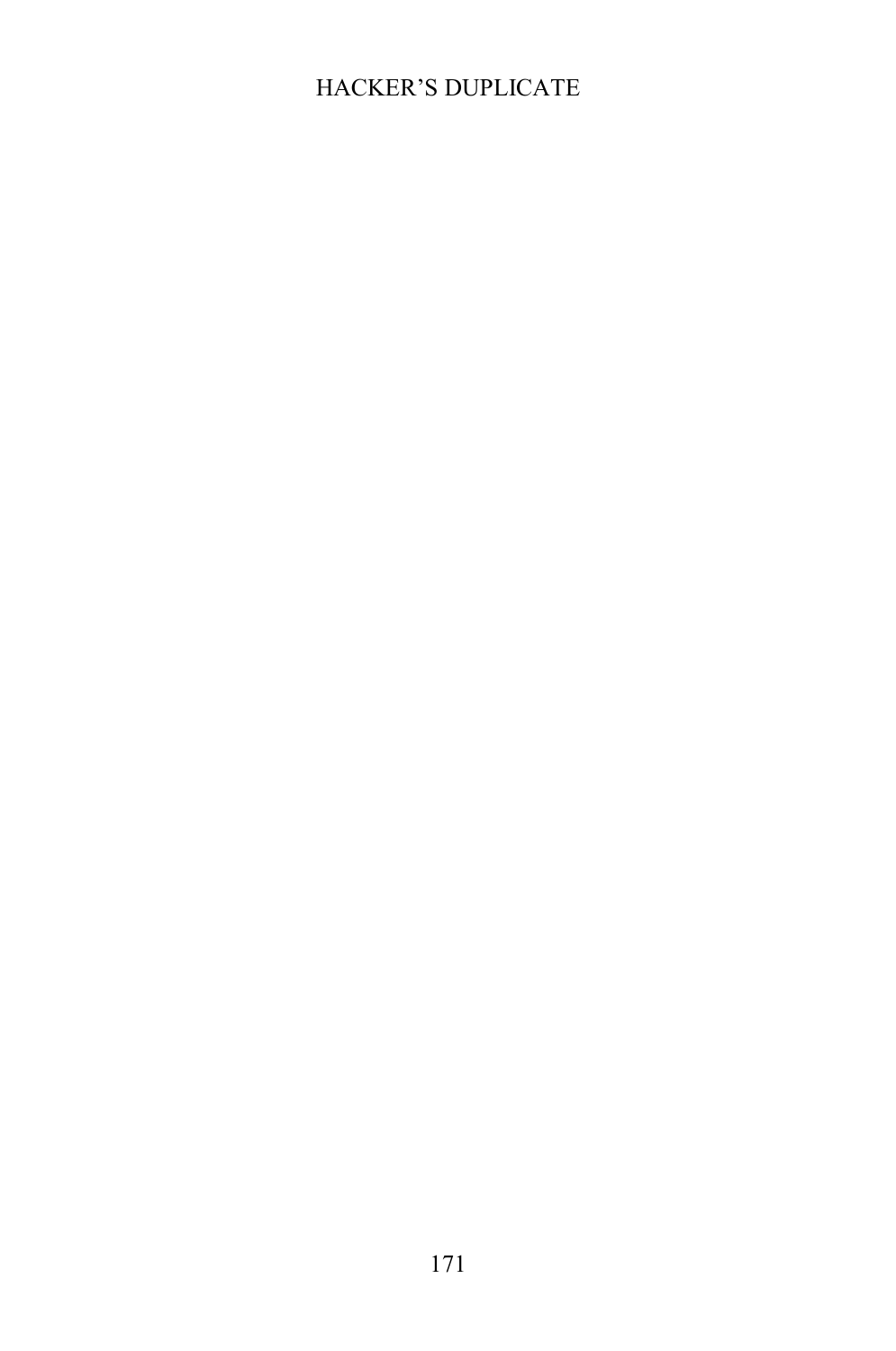## **NEW BLUE TRUCK**

On a clear, bright, blue winter day When the land lay wide and white And the air was thin and crisp and dry And the trees' slim and fragile arms held tight against the cold,

We visited the open but were well enclosed By glass and newness high above the road; We felt the sun and watched the snow, Bounced a bit by ourselves on a wooded road

We stopped a bit and then went on Turned here and then turned there And finally toward home we went Content to know that we'll go again And very glad to have a new blue truck to do it in.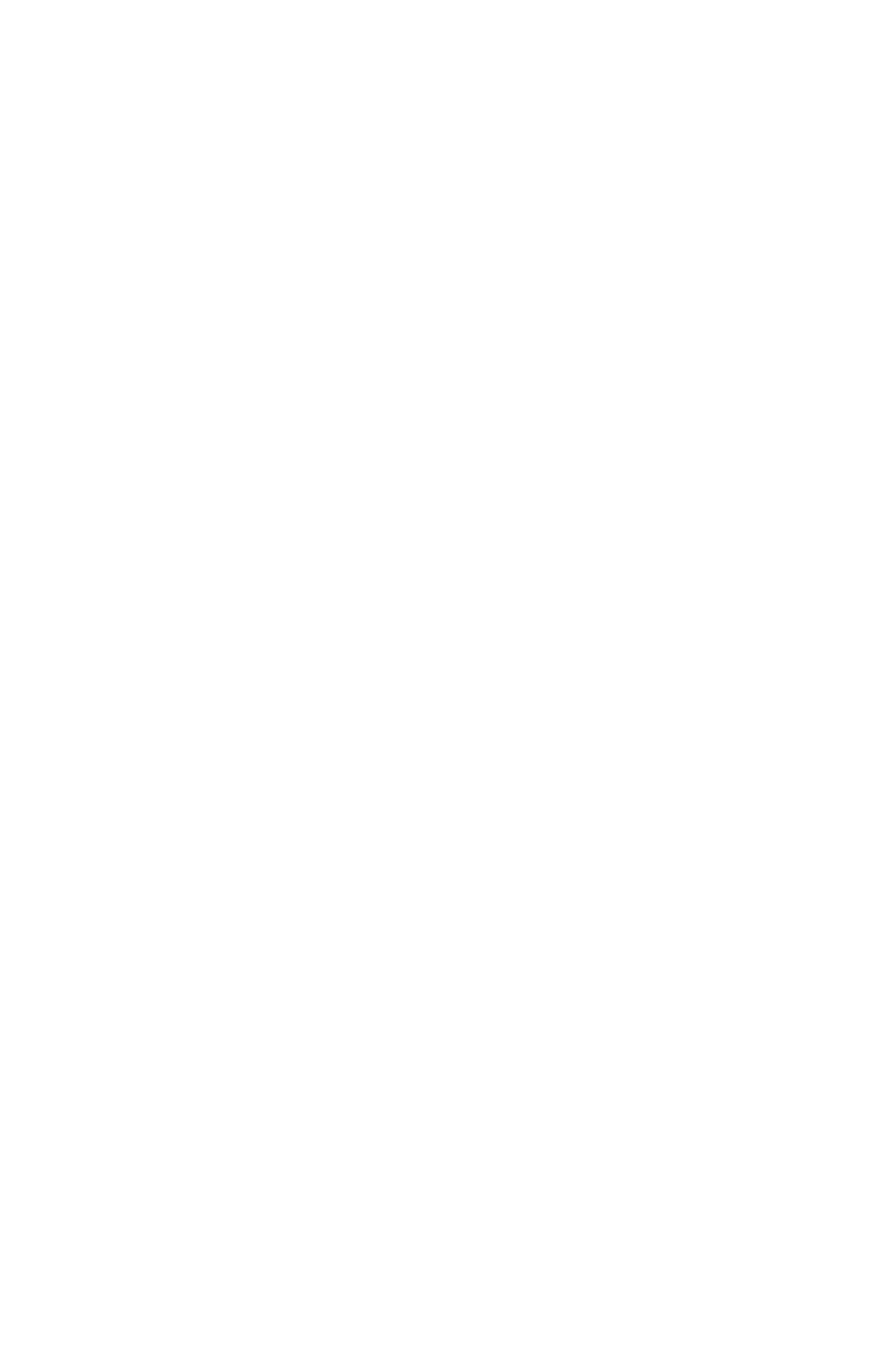## **METRIC-I**

I have never heard an iamb

Ic foot with empha

Sis against a troch

Ee jambed without the meter thus

Ly turning anapestic.

# **TRINITY**

Conceived by technical fertility

Born on a barren flat desperately,

It burst impossibility and knowledge exponentially.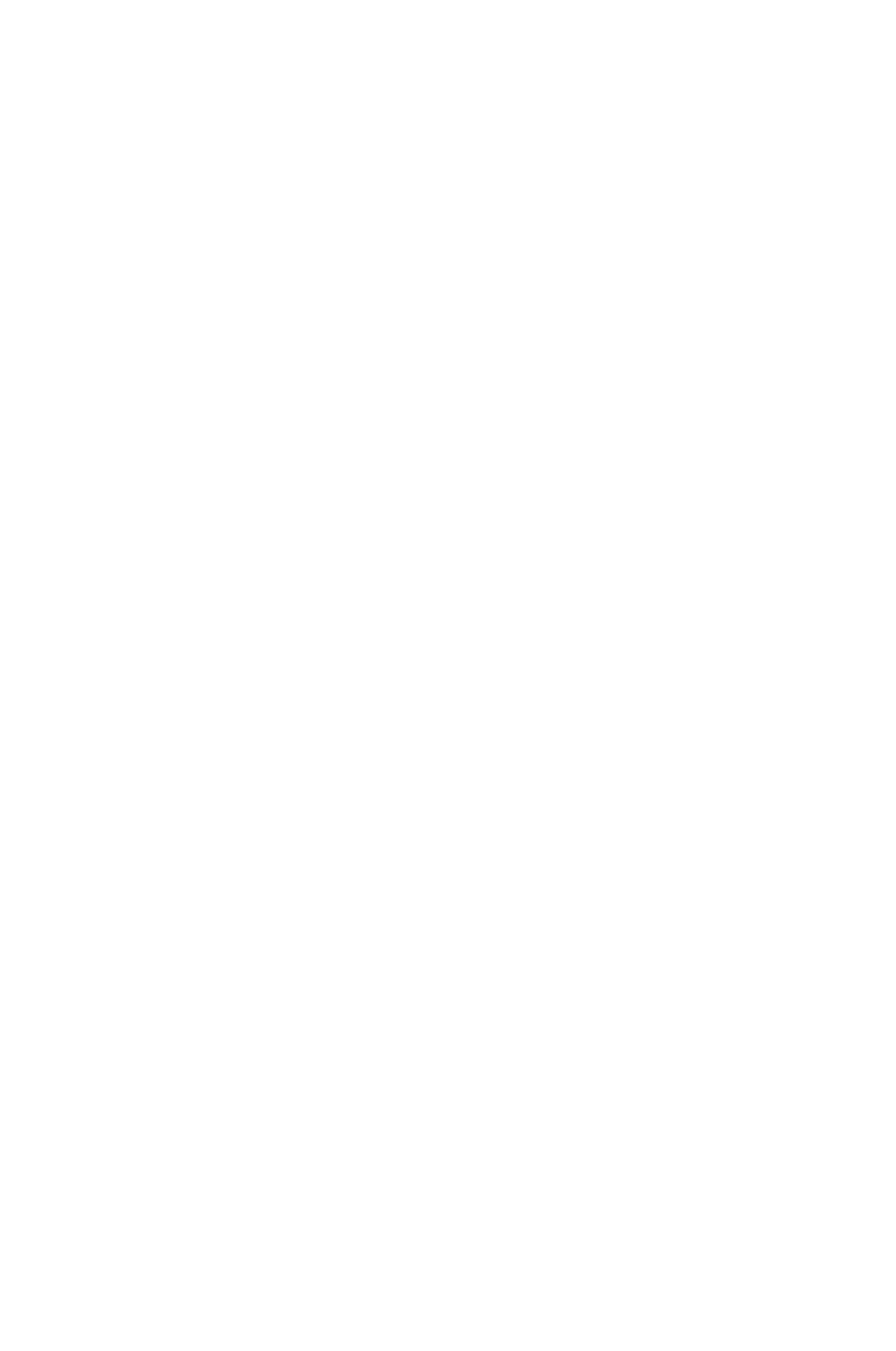#### **MUD**

Almost sixteen years a friend Patient when people-business Must have seemed a nuisance To one eager for a chase or run.

So sensitive that admonition Always became a regret since Her only sin was in trying Too hard to please or In greeting us a bit too much; At least it seemed so then.

But now she is gone. Leaving stillness and Hearts that hurt at the Sight of an empty dish or A checkerboard sack still standing half full.

Despite the grayness of this long day, We must remember that For ten years and six Mud Never could understand anything Less than a full and happy heart. So we say "goodbye," and Smile a bit at pleasant memories Given by a true blue friend.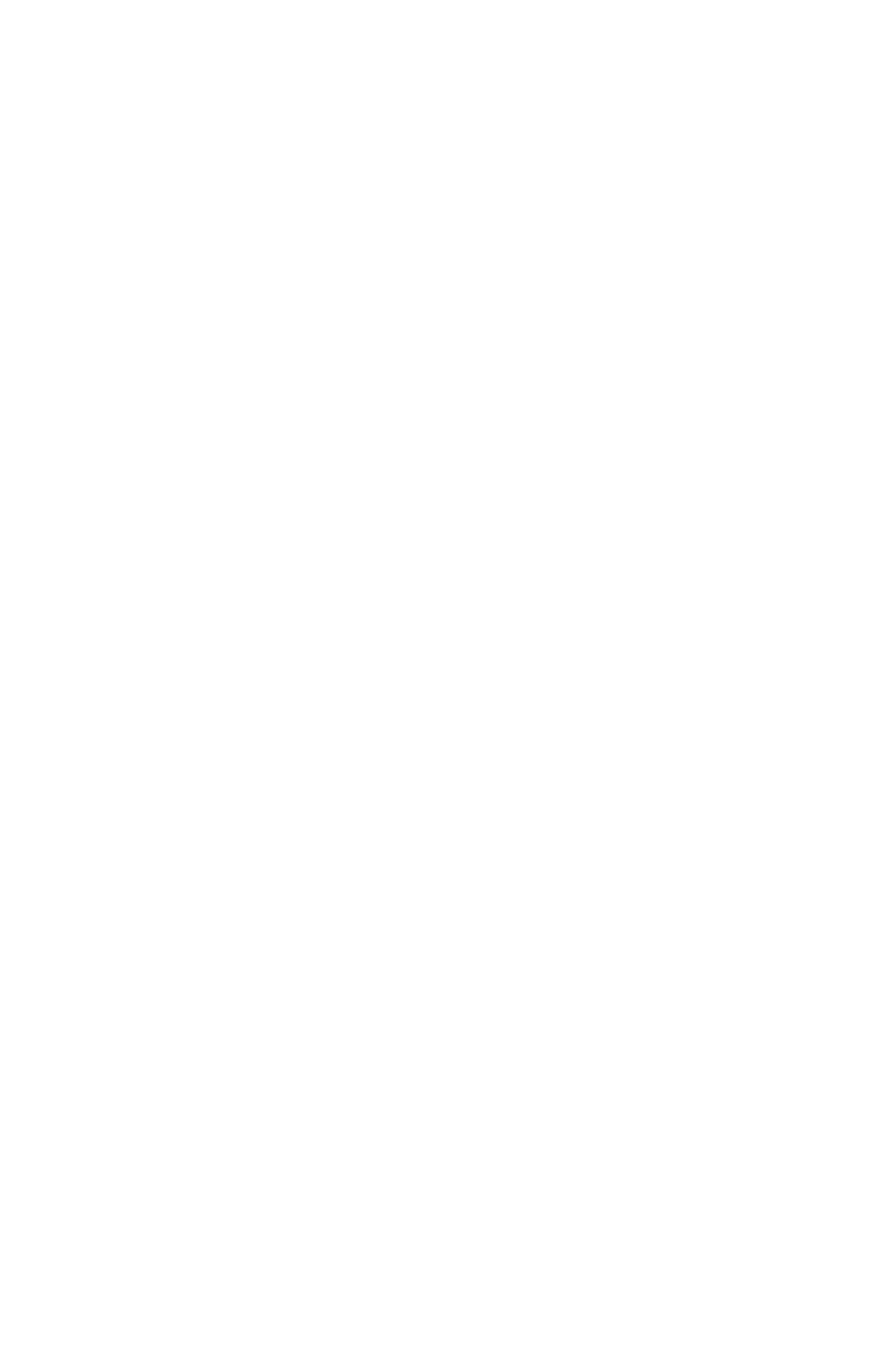## **LITTLE VICTORIES**

A tentative paw is carefully extended from the safety of the captain's chair;

To touch, perhaps to tantalize, the unsuspecting dog that walks below.

Careful now kitty! Are your claws extended? Will you be felt?

Then—Ah, you withdraw. The tumult never comes; the moment's past.

But you're smug enough to know you've scored a touch, however slight, and

Wise enough to be satisfied with your own quiet little victories.